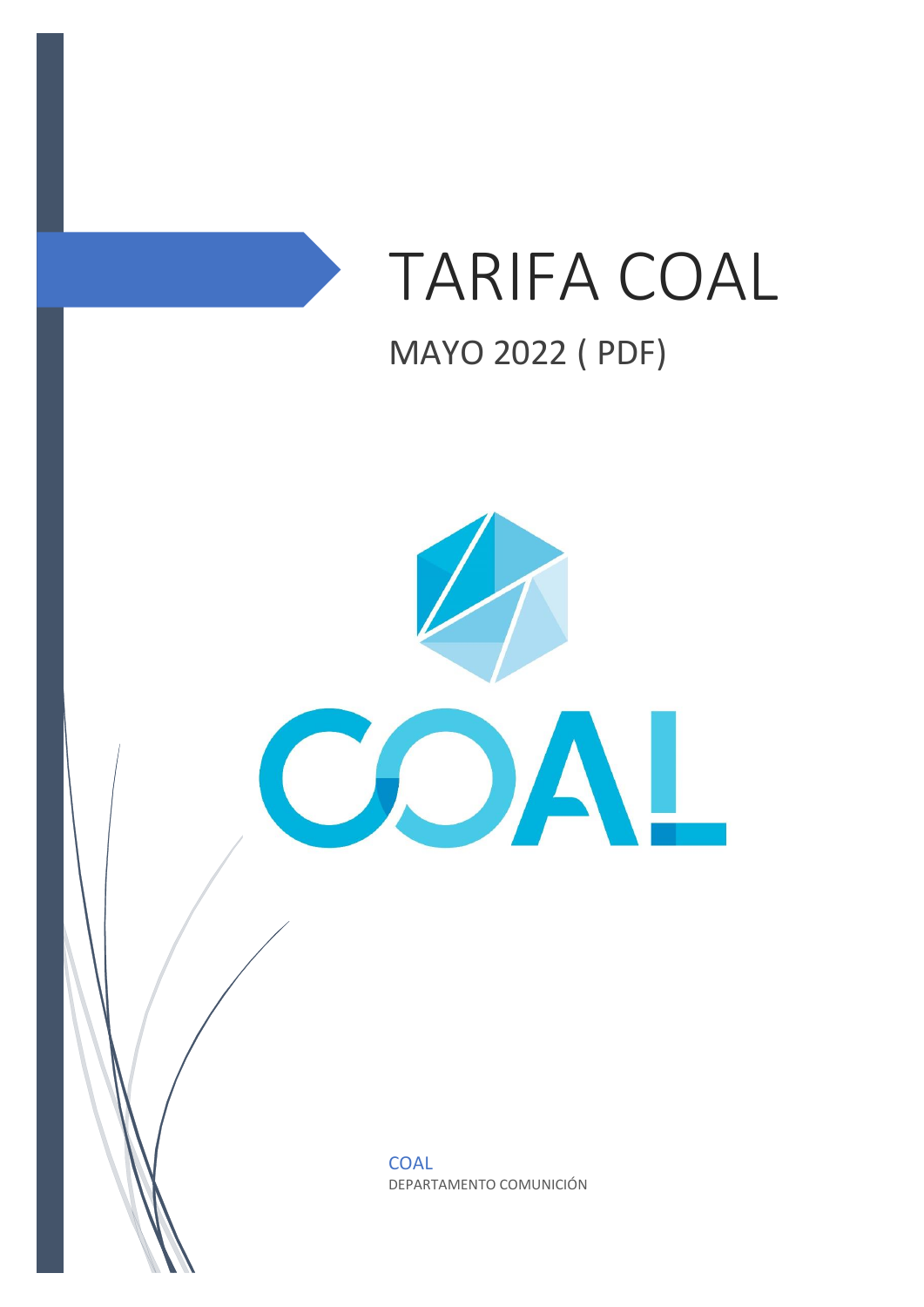## **TARIFA PVP'S COAL MAYO 2022**



| <b>ARTICULO</b> | <b>DESCRIPCIÓN</b>                               | <b>MARCA</b>   | PVPMayo22 € |
|-----------------|--------------------------------------------------|----------------|-------------|
| 547300          | <b>SEPARADOR DE AIRE 3"</b>                      | <b>CALEFFI</b> | 575.40      |
| 547200          | SEPARADOR DE AIRE 2 1/2"                         | <b>CALEFFI</b> | 544.94      |
| 551008          | SEPARADOR DE AIRE Y DE MICROBOLAS DE AIRE 1 1/2" | <b>CALEFFI</b> | 331.17      |
| 551005          | SEPARADOR DE AIRE Y DE MICROBOLAS DE AIRE 3/4"   | CALEFFI        | 227.77      |
| 549500          | SEPARADOR DE AIRE VERTICAL 3/4"                  | <b>CALEFFI</b> | 78.32       |
| 551007          | SEPARADOR DE AIRE Y DE MICROBOLAS DE AIRE 1 1/4" | <b>CALEFFI</b> | 294.87      |
| 551061          | SEP. DE MICROBOLAS DE AIRE. UNIONES SOLDAR DN65  | <b>CALEFFI</b> | 1,405.87    |
| 502030          | PURGADOR MINICAL LATÓN 3/8"                      | <b>CALEFFI</b> | 13.93       |
| 550700          | SEPARADOR DE AIRE CON PURGADOR 1 1/4"            | <b>CALEFFI</b> | 190.77      |
| 561401          | VÁLVULA DE RETENCIÓN PARA PURGADOR CROMADO 1/    | <b>CALEFFI</b> | 6.64        |
| 551100          | SEP. DE MICROBOLAS DE AIRE Y DE PARTICULAS DN100 | <b>CALEFFI</b> | 2,167.07    |
| 550900          | SEPARADOR DE AIRE CON PURGADOR 2"                | <b>CALEFFI</b> | 263.26      |
| 502050          | PURGADOR MINICAL LATÓN 3/4"                      | <b>CALEFFI</b> | 26.69       |
| 549600          | SEPARADOR DE AIRE VERTICAL 1"                    | <b>CALEFFI</b> | 76.69       |
| 502061          | PURGADOR MINICAL CROMADO 1"                      | <b>CALEFFI</b> | 28.67       |
| 508100          | RECAMBIO PURGADOR HIGROSCÓPICO                   | <b>CALEFFI</b> | 5.62        |
| 562000          | AQUASTOP TAPÓN HIGROSCÓPICO                      | <b>CALEFFI</b> | 3.65        |
| 551060          | SEP. DE MICROBOLAS DE AIRE Y DE PARTICULAS DN65  | <b>CALEFFI</b> | 1,849.17    |
| 508041          | PURGADOR AUTOMÁTICO HIGROSCÓPICO 1/2"            | <b>CALEFFI</b> | 9.55        |
| 551081          | SEP. DE MICROBOLAS DE AIRE. UNIONES SOLDAR DN80  | <b>CALEFFI</b> | 1,806.27    |
| 551080          | SEP. DE MICROBOLAS DE AIRE Y DE PARTICULAS DN80  | <b>CALEFFI</b> | 2,121.97    |
| 548008          | SEPARADOR HIDRÁULICO 1 1/2"                      | <b>CALEFFI</b> | 859.17      |
| 548052          | SEPARADOR HIDRÁULICO DN50 CON AISLAMIENTO        | <b>CALEFFI</b> | 1,967.97    |
| 548007          | SEPARADOR HIDRÁULICO 1 1/4"                      | <b>CALEFFI</b> | 698.57      |
| 548062          | SEPARADOR HIDRÁULICO DN65 CON AISLAMIENTO        | <b>CALEFFI</b> | 2,039.47    |
| 559031          | COLECTOR SEPARADOR HIDRAULICO 3+1                | <b>CALEFFI</b> | 1,317.09    |
| 548082          | SEPARADOR HIDRÁULICO DN80 CON AISLAMIENTO        | <b>CALEFFI</b> | 2,951.37    |
| 551009          | SEPARADOR DE AIRE Y DE MICROBOLAS DE AIRE 2"     | <b>CALEFFI</b> | 509.37      |
| 551003          | SEPARADOR DE AIRE CON PURGADOR 3//4"             | <b>CALEFFI</b> | 146.37      |
| 546080          | AIREADOR DESFANGADOR BRIDADO DN80. SIN AISLAMIEN | <b>CALEFFI</b> | 3,503.57    |
| 551004          | PURGADOR AUTOMÁTICO 1/2" CUERPO LATÓN HEMBRA     | <b>CALEFFI</b> | 124.37      |
| 559022          | COLECTOR SEPARADOR HIDRAULICO 2+2                | <b>CALEFFI</b> | 1,103.48    |
| 336600          | PORTAINSTRUMENTOS PARA SIST. DE CALEFACCION      | CALEFFI        | 167.13      |
| 551120          | SEP. DE AIRE Y PART. DE MICROBOLAS 551 DN 125    | CALEFFI        | 4,761.97    |
| 546050          | AIREADOR DESFANGADOR BRIDADO DN50.               | <b>CALEFFI</b> | 1,981.17    |
| 551002          | SEPARADOR DE AIRE CON PURGADOR D.22              | <b>CALEFFI</b> | 166.64      |
| 546051          | AIREADOR DESFANGADOR ROSCADO DN50.               | <b>CALEFFI</b> | 1,666.57    |
| 546061          | AIREADOR DESFANGADOR ROSCADO DN65.               | <b>CALEFFI</b> | 1,677.57    |
| 546101          | AIREADOR DESFANGADOR ROSCADO DN100.              | <b>CALEFFI</b> | 3,053.67    |
| 546121          | AIREADOR DESFANGADOR ROSCADO DN125.              | <b>CALEFFI</b> | 4,411.07    |
| 546120          | AIREADOR DESFANGADOR BRIDADO DN125.              | <b>CALEFFI</b> | 5,032.57    |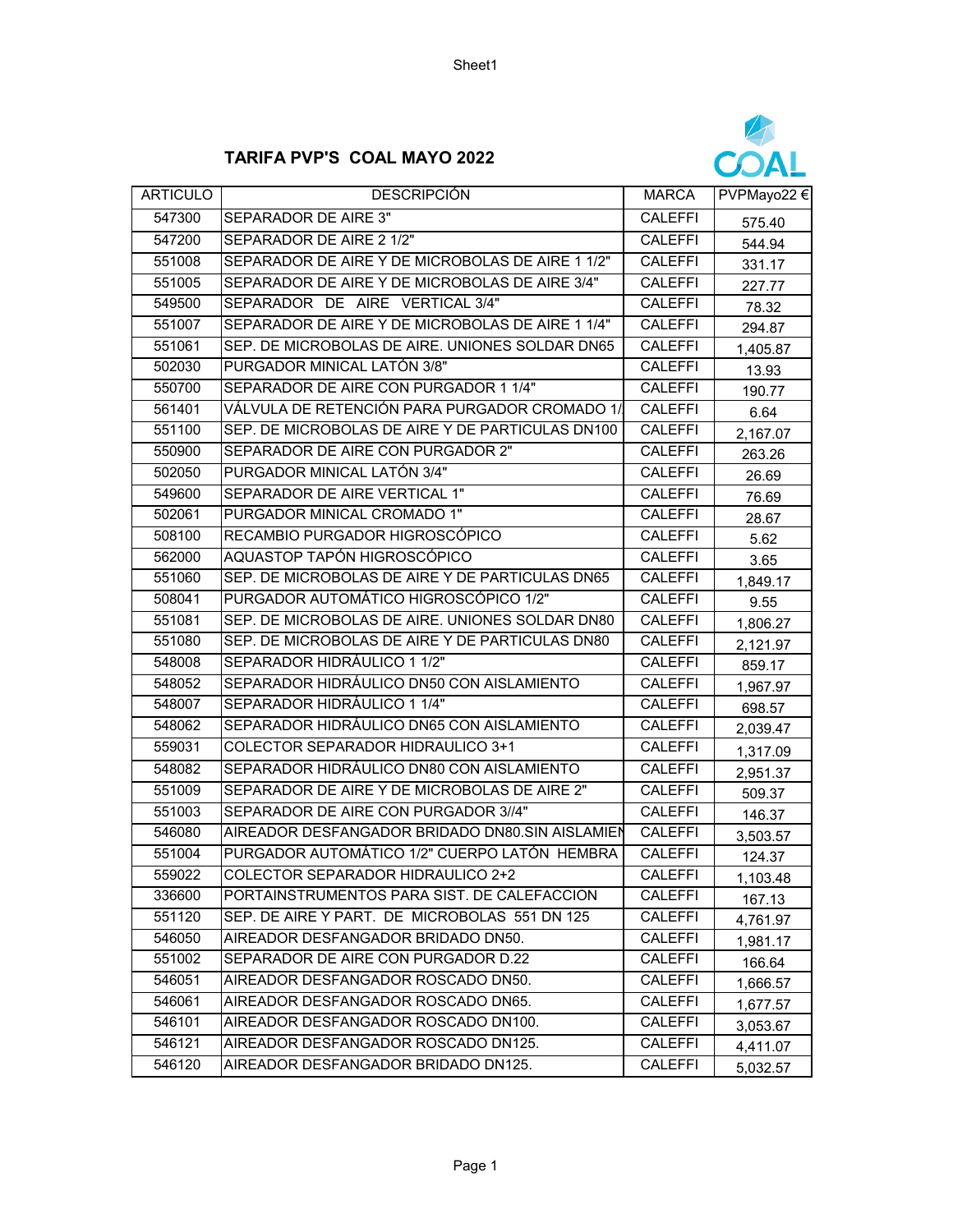| 546151 | AIREADOR DESFANGADOR ROSCADO DN150.                     | CALEFFI        | 4,549.67 |
|--------|---------------------------------------------------------|----------------|----------|
| 546060 | AIREADOR DESFANGADOR BRIDADO DN65                       | <b>CALEFFI</b> | 1,986.67 |
| 546100 | AIREADOR DESFANGADOR BRIDADO DN100.                     | <b>CALEFFI</b> | 3,621.27 |
| 546150 | AIREADOR DESFANGADOR BRIDADO DN150.                     | <b>CALEFFI</b> | 5,340.57 |
| 551082 | SEP. DE MICROBOLAS DE AIRE DN80 (BRIDAS)                | <b>CALEFFI</b> | 2,546.57 |
| 548006 | SEPARADOR HIDRÁULICO 1"                                 | <b>CALEFFI</b> | 600.67   |
| 502640 | PURGADOR ROBOCAL LATÓN SALIDA SUPERIOR 1/2"             | <b>CALEFFI</b> | 15.91    |
| 502130 | PURGADOR MINICAL 3/8"                                   | <b>CALEFFI</b> | 21.52    |
| 505531 | PURGADOR MANUALCON DESCARGA ORIENTAB. 3/8" M            | <b>CALEFFI</b> | 5.62     |
| 505521 | PURGADOR MANUALCON DESCARGA ORIENTAB.1/4" M             | <b>CALEFFI</b> | 4.16     |
| 551050 | SEP. DE MICROBOLAS DE AIRE Y DE PARTICULAS DN50         | <b>CALEFFI</b> | 1,639.07 |
| 546205 | DESFANGADOR ROSCADO 3/4F                                | <b>CALEFFI</b> | 165.07   |
| 505511 | PURGADOR MANUALCON DESCARGA ORIENTAB.1/8" M             | <b>CALEFFI</b> | 4.16     |
| 548102 | SEPARADOR HIDRAULICO DN100 CON AISLAMIENTO              | <b>CALEFFI</b> | 3,019.57 |
| 337221 | PURGADOR M. ORIENTABLE 10 BAR/ 100° 1/4"                | <b>CALEFFI</b> | 9.55     |
| R59681 | <b>TAPON HIDROSCOPICO SERIE 5020</b>                    | <b>CALEFFI</b> | 4.16     |
| 546206 | DESFANGADOR ROSCADO 1"                                  | <b>CALEFFI</b> | 165.07   |
| 546208 | DESFANGADOR ROSCADO 11/2"                               | <b>CALEFFI</b> | 198.07   |
| 546207 | DESFANGADOR ROSCADO 11/4"                               | <b>CALEFFI</b> | 195.87   |
| 548060 | SEPARADOR HIDRÁULICO DN65                               | <b>CALEFFI</b> | 1,971.93 |
| 502140 | PURGADOR MINICAL CON RETENCION LATON 1/2"               | <b>CALEFFI</b> | 27.79    |
| 502060 | PURGADOR MINICAL LATÓN 1"                               | <b>CALEFFI</b> | 27.13    |
| 547500 | <b>SEPARADOR DE AIRE 5"</b>                             | <b>CALEFFI</b> | 1,364.01 |
| 59829  | RECAMBIO TAPA+FLOTADOR PARA SERIE 551                   | <b>CALEFFI</b> | 104.85   |
| 551063 | SEP. DE MICROBOLAS DE AIRE DN-65 CUERPO ACERO           | <b>CALEFFI</b> | 1,938.27 |
| 546006 | AIREADOR DESFANGADOR 1" EN LATON CONEXION HEM           | <b>CALEFFI</b> | 319.07   |
| 551150 | SEP. DE MICROBOLAS DE AIRE Y DE PARTICULAS DN150        | <b>CALEFFI</b> | 4,911.57 |
| 546209 | DESFANGADOR 2" EN LATON CONEXION HEMBRA                 | <b>CALEFFI</b> | 242.07   |
| 548009 | SEPARADOR HIDRÁULICO 2"                                 | <b>CALEFFI</b> | 1,182.57 |
| 560000 | PORTAGOMA DESCARGA PARA SERIE 5604                      | <b>CALEFFI</b> | 6.64     |
| 559021 | COLECTOR SEPARADOR HIDRAULICO 2+1                       | <b>CALEFFI</b> | 857.07   |
| 502131 | PURGADOR MINICAL CROMADO 3/8" M                         | <b>CALEFFI</b> | 24.38    |
| 546005 | AIREADOR DESFANGADOR 3/4" EN LATON CONEXION HE          | <b>CALEFFI</b> | 319.07   |
| 502141 | PURGADOR MINICAL 1/2" LATON CROMADO                     | <b>CALEFFI</b> | 28.67    |
| 546510 | DESFANGADOR DIRTCAL EMBRIDADO DN100                     | <b>CALEFFI</b> | 2,520.17 |
| 546550 | DESFANGADOR BRIDADO DN50.                               | <b>CALEFFI</b> | 1,658.87 |
| 546580 | DESFANGADOR BRIDADO DN80                                | <b>CALEFFI</b> | 2,446.47 |
|        | 507621CON PURGADOR AERCAL IZQUIERDA 1" CONCEPT          | <b>CALEFFI</b> | 33.66    |
|        | 505411CON PURGADOR MANUAL ORIENTABLE 1/8" CONCEPT       | <b>CALEFFI</b> | 3.85     |
|        | 508011CON PURGADOR AUTOMATICO HIGROSCOPICO 1/8" CONCEPT | <b>CALEFFI</b> | 6.71     |
| 546002 | AIREADOR DESFANGADOR DIAM.22 C/RACORES                  | <b>CALEFFI</b> | 339.60   |
|        | 502430CON PURGADOR ROBOCAL LATÓN 3/8" CONCEPT           | <b>CALEFFI</b> | 12.43    |
|        | 502030CON PURGADOR MINICAL LATÓN 3/8" CONCEPT           | <b>CALEFFI</b> | 13.97    |
|        | 502040CON PURGADOR MINICAL LATÓN 1/2" CONCEPT           | <b>CALEFFI</b> | 15.40    |
|        | 507611CON PURGADOR AERCAL DERECHO 1" CONCEPT            | <b>CALEFFI</b> | 17.60    |
| 337231 | PURGADOR M. ORIENTABLE 10 BAR/ 100° 3/8"                | <b>CALEFFI</b> | 11.30    |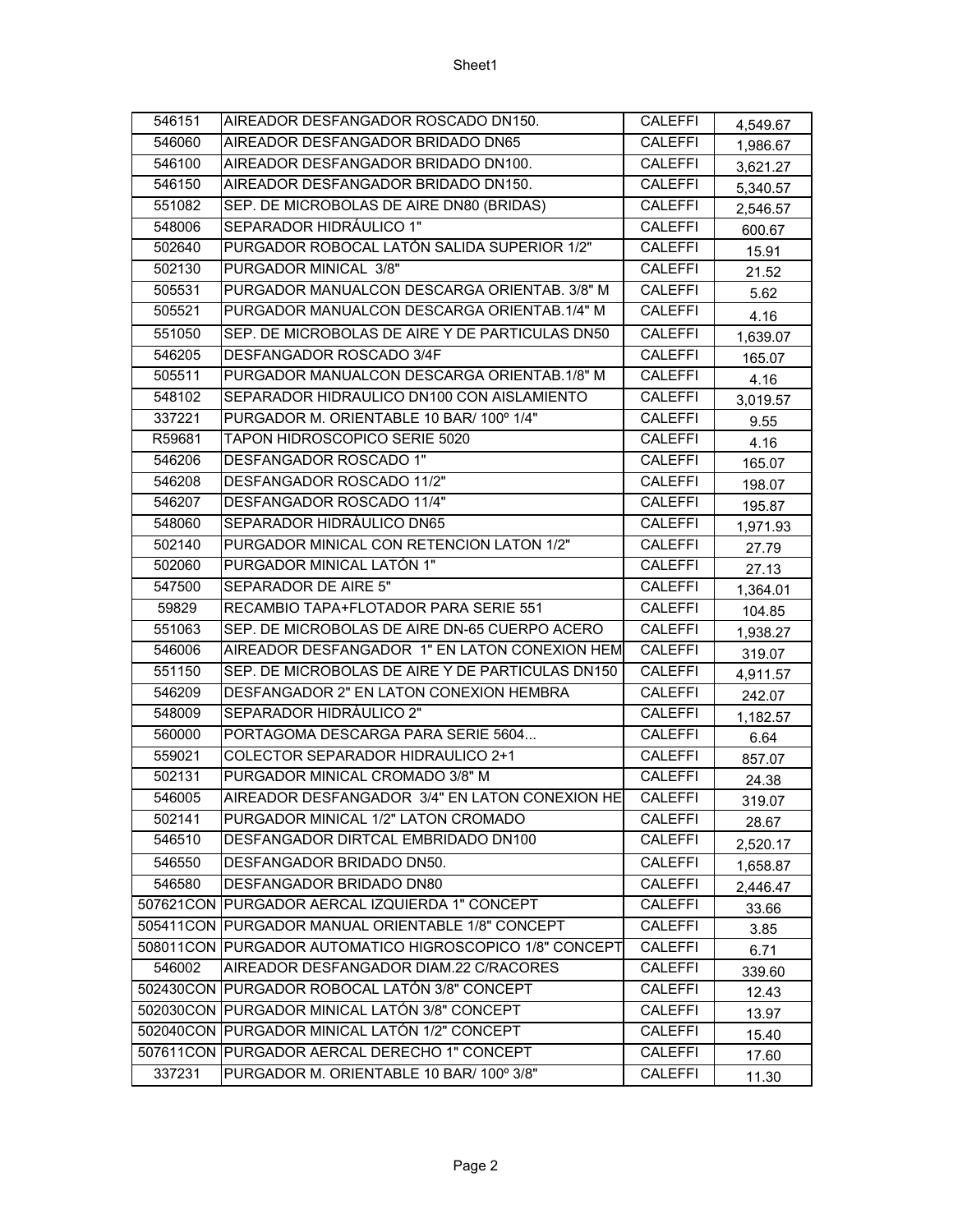| 546560       | <b>DESFANGADOR BRIDADO DN65</b>                     | <b>CALEFFI</b> | 1,724.87 |
|--------------|-----------------------------------------------------|----------------|----------|
| 546515       | DESFANGADOR BRIDADO DN150                           | <b>CALEFFI</b> | 4,979.77 |
| 546307       | DESFANGADOR MAGNETICO ROSCADO 1 1/4"                | <b>CALEFFI</b> | 235.47   |
| 546906       | AIREADOR DESFANGADOR ROSCADO 1"F                    | <b>CALEFFI</b> | 280.57   |
| 546306       | DESFANGADOR MAGNETICO ROSCADO 1"                    | <b>CALEFFI</b> | 207.97   |
| 546308       | DESFANGADOR MAGNETICO ROSCADO 1 1/2"                | <b>CALEFFI</b> | 255.27   |
| 551906       | SEP. MICROBOLAS DE AIRE INST. VERTICAL 1"           | <b>CALEFFI</b> | 290.47   |
| 546305       | DESFANGADOR MAGNETICO ROSCADO 3/4"                  | <b>CALEFFI</b> | 190.37   |
| 546007       | AIREADOR DESFANGADOR 1 1/4" EN LATON CONEX. HEMI    | <b>CALEFFI</b> | 366.37   |
| 545306       | DESFANGADOR MAGNETICO TECNOPOLIMERO 1"              | <b>CALEFFI</b> | 198.07   |
| 551905       | SEP. MICROBOLAS DE AIRE INST. VERTICAL 3/4"         | <b>CALEFFI</b> | 288.27   |
| 546309       | DESFANGADOR MAGNETICO ROSCADO 2"                    | <b>CALEFFI</b> | 288.27   |
| R59720       | TAPON HIGROSCOPICO DE SEGURIDAD PARA SERIE 507x     | <b>CALEFFI</b> | 3.15     |
| 545305       | DESFANGADOR MAGNETICO TECNOPOLIMERO 3/4"            | <b>CALEFFI</b> | 180.47   |
| 546512       | DESFANGADOR DIRTCAL EMBRIDADO DN125                 | <b>CALEFFI</b> | 4,864.27 |
| 502221       | PURGADOR VALCAL LATON 1/4"                          | <b>CALEFFI</b> | 28.34    |
| 546905       | AIREADOR DESFANGADOR ROSCADO 3/4" F                 | <b>CALEFFI</b> | 267.37   |
| 546062       | AIREADOR DESFANGADOR DN65 CON AISLAMIENTO           | <b>CALEFFI</b> | 2,456.37 |
| 546052       | AIREADOR DESFANGADOR BRIDADO DN50.CON AISLAMIE      | <b>CALEFFI</b> | 2,396.97 |
| 548122       | SEPARADOR HIDRÁULICO CON AISLAMIENTO DN125 5"       | <b>CALEFFI</b> | 7,284.27 |
| 551902       | SEP. MICROBOLAS DE AIRE INST. VERTICAL DIAM.22      | <b>CALEFFI</b> | 306.72   |
| 546318       | PASA A 546308 + CBN546207                           | <b>CALEFFI</b> | 330.07   |
| 546806       | DESFANGADOR MAGNETICO DIRTMAG VERTICAL 1"           | <b>CALEFFI</b> | 331.17   |
| 546315       | PASA A 546305 + CBN546205                           | <b>CALEFFI</b> | 257.47   |
| K1006        | LLAVE CUADRADILLO 5 X 5                             | <b>KEWEL</b>   | 2.33     |
| K1006        | LLAVE CUADRADILLO 5 X 5                             | <b>KEWEL</b>   | 2.33     |
| 546316       | PASA A 546306 + CBN546205                           | <b>CALEFFI</b> | 279.47   |
| 546319       | PASA A 546309 + CBN546209                           | <b>CALEFFI</b> | 366.37   |
| 546317       | PASA A 546307 + CBN546207                           | <b>CALEFFI</b> | 302.57   |
|              | CBN546209 AISLAMIENTO COMPLETO PARA 546209-309      | <b>CALEFFI</b> | 73.99    |
|              | F49474/GR FILTRO DE MALLA GRANDE GRIS PARA 545375-6 | <b>CALEFFI</b> | 28.78    |
| 545347       | DESFANGADOR MAGNETIC TECNOP Ø 11/4" C/ V. INTERCI   | <b>CALEFFI</b> | 273.97   |
| K1004        | PURGADOR MANUAL CABEZA GIRATORIA 3/8                | <b>KEWEL</b>   | 2.31     |
| 545376       | DESFANGADOR MAGNETIC TECNOPOLIMERO ∅ 1"F C/.FIL     | CALEFFI        | 291.57   |
| K1007        | PURGADOR MANUAL CABEZA GIRATORIA DE 1/2"            | <b>KEWEL</b>   | 2.20     |
| 549509       | SEPARADOR HIDRAULICO 4 FUNCIONES Ø 2"               | <b>CALEFFI</b> | 2,071.37 |
| 546107       | SEPARADOR DESFANGADOR MAGNETICO ROSCADO Ø 1         | CALEFFI        | 370.77   |
| 545375       | DESFANGADOR MAGNETIC TECNOPOLIMERO Ø3/4"FC/.FII     | <b>CALEFFI</b> | 265.17   |
| 546152       | AIREADOR DESFANGADOR DN150 CON AISLAMIENTO          | <b>CALEFFI</b> | 6,878.37 |
| K342         | TERMOSTATO CIRCULAR LONG. 275 REG. 20-80°C Ø 54     | <b>KEWEL</b>   | 10.90    |
| KT-62        | TUBO ACERO CORR.EXTENS. M-H 3/4 8-12                | <b>KEWEL</b>   | 19.31    |
| KT-63        | TUBO ACERO CORR.EXTENS. M-H 3/4" -12-20             | <b>KEWEL</b>   | 21.54    |
| <b>KT-64</b> | TUBO ACERO CORR. EXTENS. M-H 3/4" 22-40             | <b>KEWEL</b>   | 27.78    |
| 526150       | GRUPO DE SEGURIDAD VERTICAL 3/4"                    | CALEFFI        | 65.41    |
| F29632       | CARTUCHO PARA VALVULA 28005. / 28026. A 70°C        | <b>CALEFFI</b> | 33.84    |
| K335-5-01    | RES. ELEC.3000W CONEX.11/4"M 230V MONOF. (362 MM)   | <b>KEWEL</b>   | 129.47   |
|              |                                                     |                |          |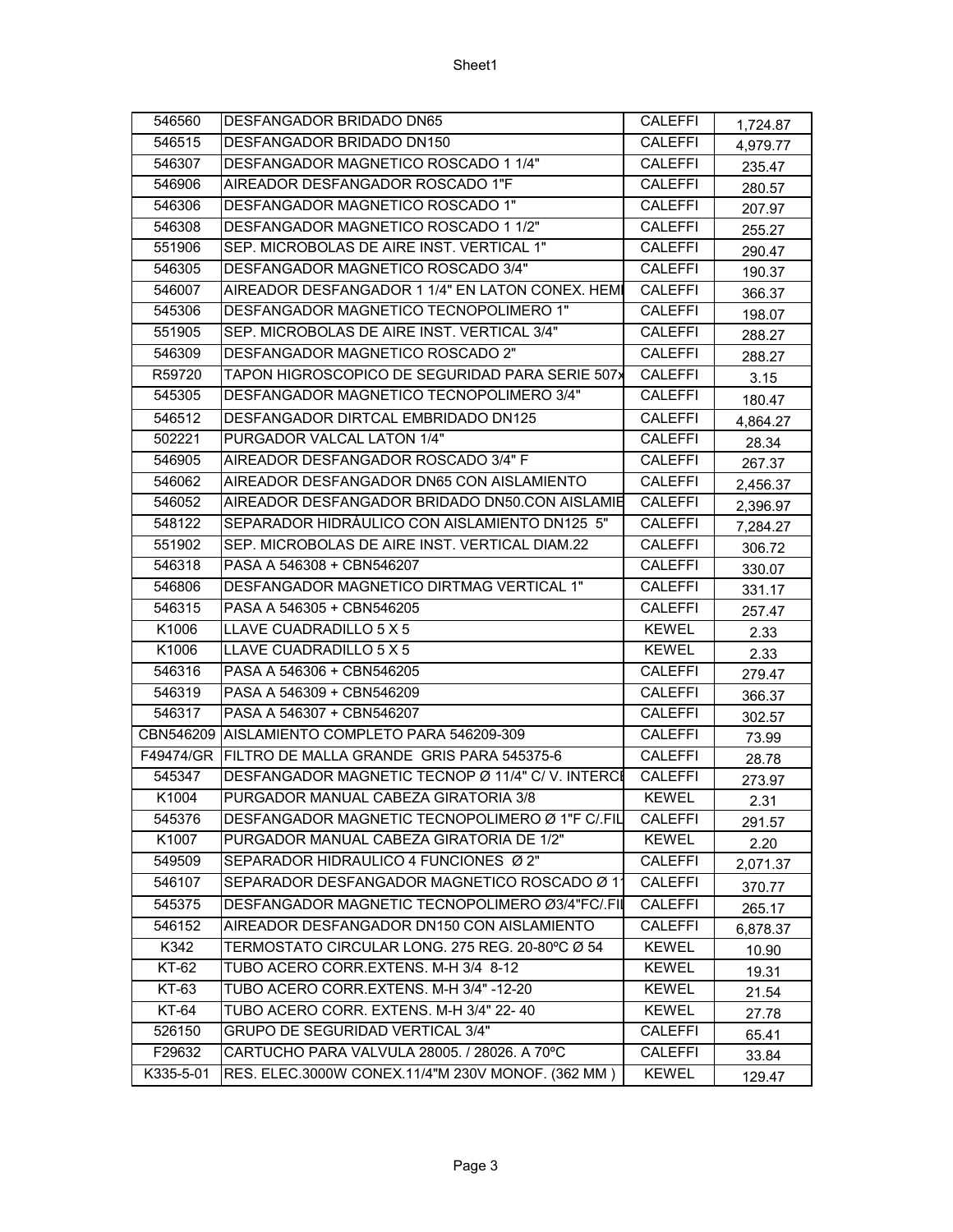| 510500 | VÁLVULA ANTITERMOSIFÓN 3/4"                       | <b>CALEFFI</b> | 69.30           |
|--------|---------------------------------------------------|----------------|-----------------|
| 510600 | VÁLVULA ANTITERMOSIFÓN 1"                         | <b>CALEFFI</b> | 68.16           |
| 510700 | VÁLVULA ANTITERMOSIFÓN 1 1/4"                     | <b>CALEFFI</b> | 90.16           |
| 513630 | VÁLVULA DE SEGURIDAD 1"x11/4" 3 BAR               | <b>CALEFFI</b> | 105.12          |
| 513660 | VÁLVULA DE SEGURIDAD 1"x11/4" 6 BAR               | <b>CALEFFI</b> | 97.09           |
| 513680 | VÁLVULA DE SEGURIDAD 1"x11/4" 8 BAR               | <b>CALEFFI</b> | 97.09           |
| 513730 | VÁLVULA DE SEGURIDAD 11/4"x11/2" 3 BAR            | <b>CALEFFI</b> | 172.77          |
| 513760 | VÁLVULA DE SEGURIDAD 11/4"x11/2" 6 BAR            | <b>CALEFFI</b> | 172.77          |
| 513780 | VÁLVULA DE SEGURIDAD 11/4"x11/2" 8 BAR            | <b>CALEFFI</b> | 172.77          |
| 519500 | VÁLVULA BYPASS 1-6 mH2o 3/4"                      | <b>CALEFFI</b> | 68.16           |
| 519700 | VÁLVULA BYPASS 1-6 mH2o 1 1/4"                    | <b>CALEFFI</b> | 152.97          |
| 529500 | REGULADOR DE TIRO DE DOBLE SEGURIDAD 3/4" BIOMAS  | <b>KEWEL</b>   | 48.51           |
| 688000 | TERMÓMETRO Ø 80 0:120'C POST.1/2"                 | <b>CALEFFI</b> | 29.26           |
| 558500 | PASA A GIC5710 VÁL.AUTOM. X VASOS EXPANSIÓN 3/4"  | <b>CALEFFI</b> | 38.02           |
| 543513 | VÁLVULA DE SEGURIDAD TÉRMICA 3/4"L=1300mm         | <b>CALEFFI</b> | 154.07          |
| 544400 | VÁLVULA DE SEGURIDAD TÉRMICA 1/2"T=110C           | <b>CALEFFI</b> | 268.47          |
| 553040 | GRUPO DE RELLENO C/ TOMA MANOM. 1/2"              | <b>CALEFFI</b> | 76.30           |
| 557104 | MANÓMETRO UNIÓN POSTERIOR CENTRAL 0:4BAR1/4"      | <b>CALEFFI</b> | 11.70           |
| 557310 | MANÓMETRO UNIÓN RADIAL 0:10BAR1/4"                | <b>CALEFFI</b> | 11.70           |
| 527760 | VÁLVULA DE SEGURIDAD 1 1/4"X1 1/2" 6 BAR          | <b>CALEFFI</b> | 463.84          |
| 531610 | VÁLVULA DE SEGURIDAD TÜV 11/4" X 1" 10 BAR        | <b>CALEFFI</b> | 97.09           |
| 527720 | VÁLVULA DE SEGURIDAD 1 1/4"X1 1/2" 2 BAR          | <b>CALEFFI</b> | 558.71          |
| 693000 | <b>TERMÓMETRO DE MERCURIO</b>                     | <b>CALEFFI</b> | 30.47           |
| 526800 | GRUPO SEGURIDAD TERMO ACUMULADORES 1/2" 8,5 BAR   | <b>CALEFFI</b> | 24.77           |
| 513640 | VÁLVULA DE SEGURIDAD 1"x11/4" 4 BAR               | <b>CALEFFI</b> | 110.37          |
| 558060 | VÁLVULA PARA VASOS DE EXPANSIÓN 1"                | <b>CALEFFI</b> | 76.30           |
| 542880 | VÁLV. DE SEG. TÉRMICA EN ACCIÓN POSITIVA.         | <b>CALEFFI</b> | 1,126.47        |
| 527515 | VÁLVULA DE SEGURIDAD 3/4" X 1" 1,5 BAR            | <b>CALEFFI</b> | 215.09          |
| 527780 | VÁLVULA DE SEGURIDAD 1 1/4"X1 1/2" 8 BAR          | <b>CALEFFI</b> | 558.71          |
| 527660 | VÁLVULA DE SEGURIDAD 1"X1 1/4" 6 BAR              | <b>CALEFFI</b> | 358.36          |
| 527415 | VÁLVULA DE SEGURIDAD 1/2" X 3/4" 1,5 BAR          | <b>CALEFFI</b> | 146.92          |
| 558510 | VÁLVULA ESFERA INTERCEPTACIÓN.                    | <b>CALEFFI</b> | 68.16           |
| 311520 | VÁLVULA DE SEGURIDAD HEMBRA-HEMBRA 3/4" 2 BAR.    | <b>CALEFFI</b> | 20.20           |
| 311425 | VALVULA DE SEGURIDAD HEMBRA- HEMBRA 1/2" 2,5 BAR. | CALEFFI        | 14.92           |
| 309461 | VAL.SEG.TEMP Y PRES.1/2M X 15 6 BAR SOLAR 90C     | CALEFFI        | 82.02           |
| 542870 | VÁLV. DE SEG. TÉRMICA EN ACCIÓN POSITIVA.         | <b>CALEFFI</b> | 757.97          |
| 527530 | VÁLVULA DE SEGURIDAD 3/4" X 1" 3 BAR              | CALEFFI        | 178.39          |
| 526142 | GRUPO SEGURIDAD 1/2" BASE INOX                    | CALEFFI        | 76.30           |
| 690400 | GRIFO PURGA+PLATINA COMPROB.MANOMET 3VIAS1/2" 0   | CALEFFI        | 27.37           |
| 531510 | VÁLVULA DE SEGURIDAD TÜV 3/4" X 1" 10 BAR         | CALEFFI        |                 |
| 527715 | VÁLVULA DE SEGURIDAD 1 1/4"X1 1/2" 1,5 BAR        | <b>CALEFFI</b> | 29.88<br>558.71 |
| 519504 | VÁLVULA BYPASS 10-40- mH2o 3/4" 10 bar-110°C      | <b>CALEFFI</b> |                 |
| 552080 | RECOLECTOR DE DESCARGA 11/2"F                     | <b>CALEFFI</b> | 75.09           |
| 531460 | VÁLVULA DE SEGURIDAD TÜV 1/2" 6 BAR               | <b>CALEFFI</b> | 71.01           |
|        | VÁLVULA DE SEGURIDAD 1/2" 3,5 BAR                 |                | 24.16           |
| 513435 |                                                   | <b>CALEFFI</b> | 23.83           |
| 513470 | VÁLVULA DE SEGURIDAD 1/2" 7 BAR                   | CALEFFI        | 25.26           |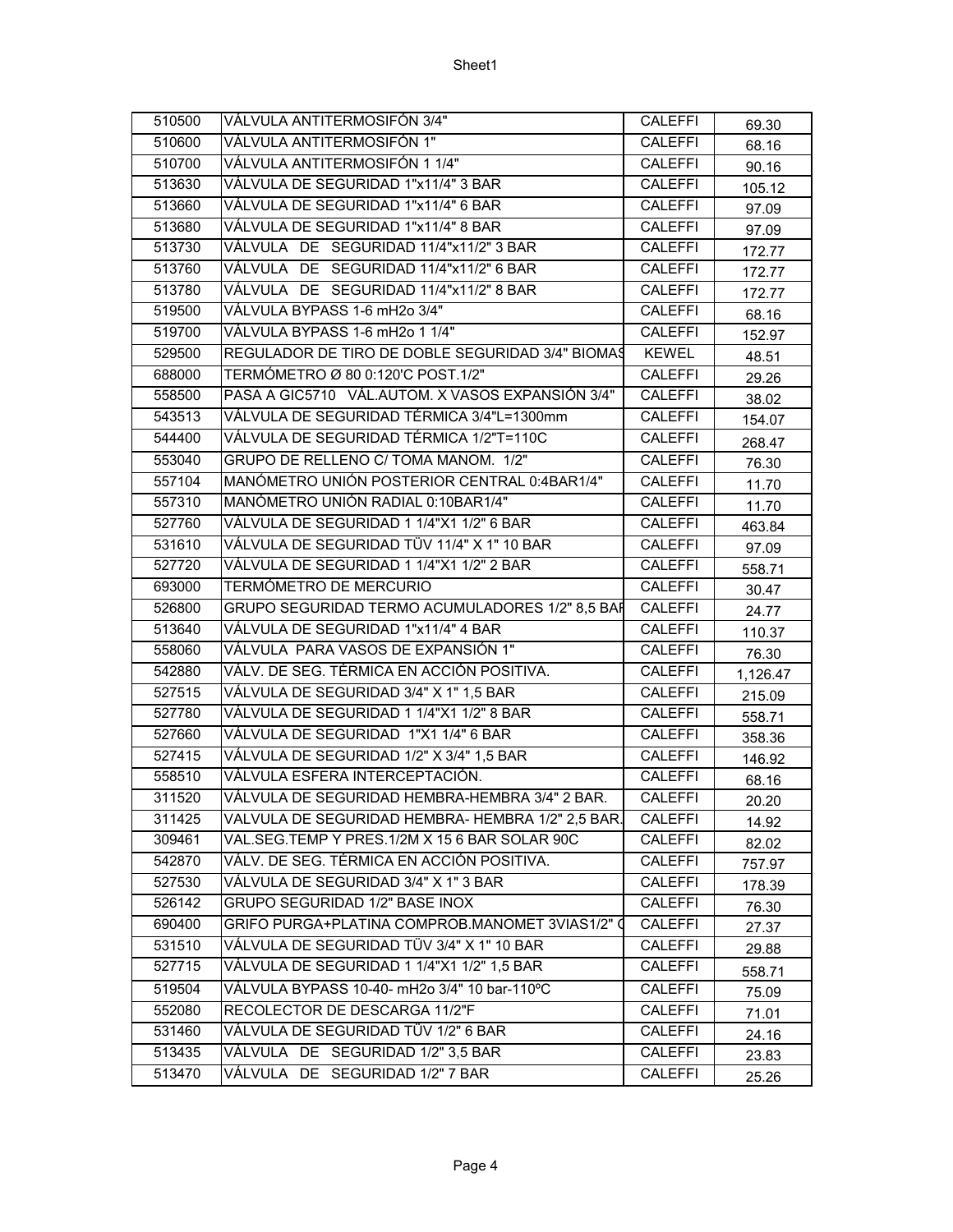| 531680           | VÁLVULA DE SEGURIDAD TÜV 11/4" X 1" 8 BAR          | <b>CALEFFI</b> | 97.09    |
|------------------|----------------------------------------------------|----------------|----------|
| 531540           | VÁLVULA DE SEGURIDAD TÜV 3/4" X 1" 4BAR            | <b>CALEFFI</b> | 29.88    |
| 531480           | VÁLVULA DE SEGURIDAD TÜV 1/2" X 3/4" 8 BAR         | <b>CALEFFI</b> | 24.16    |
| 531760           | VÁLVULA DE SEGURIDAD TÜV 11/4" X 11/2" 6 BAR       | <b>CALEFFI</b> | 193.67   |
| 527650           | VÁLVULA DE SEGURIDAD 1"X1" 1/4" 5 BAR              | <b>CALEFFI</b> | 240.14   |
| 527670           | VÁLVULA DE SEGURIDAD 1"X1" 1/4" 7 BAR              | <b>CALEFFI</b> | 427.99   |
| 531580           | VÁLVULA DE SEGURIDAD TÜV 3/4" X 1" 8 BAR           | <b>CALEFFI</b> | 29.88    |
| 313433           | VÁLVULA DE SEGURIDAD H-H CON TOMA MANOMETRO 1/     | <b>CALEFFI</b> | 19.48    |
| 527570           | VÁLVULA DE SEGURIDAD 3/4"X1" 7 BAR                 | <b>CALEFFI</b> | 215.09   |
| 531660           | VÁLVULA DE SEGURIDAD TÜV 11/4" X 1" 6 BAR          | <b>CALEFFI</b> | 97.09    |
| 532843           | 3BAR VÁLVULA SEGURIDAD M-H 1/2"x3/4" C./T. MANOMET | <b>CALEFFI</b> | 35.17    |
| 311535           | VÁLVULA DE SEGURIDAD HEMBRA-HEMBRA 3/4" 3,5 BAR.   | <b>CALEFFI</b> | 23.39    |
| 531780           | VÁLVULA DE SEGURIDAD TÜV 11/4" X 11/2" 8 BAR       | <b>CALEFFI</b> | 193.67   |
| 513735           | VÁLVULA DE SEGURIDAD 11/4"x11/2" 3,5 BAR           | <b>CALEFFI</b> | 245.37   |
| 532042           | VÁLVULA DE SEGURIDAD 1/2"x3/4" 2,5 BAR             | <b>CALEFFI</b> | 19.87    |
| 531740           | VÁLVULA DE SEGURIDAD TÜV 11/4" X 11/2" 4 BAR       | <b>CALEFFI</b> | 193.67   |
| 532242           | VAL. SEGURIDAD MEMBRANA H/H 1/2" X 3/4" 2,5BAR     | <b>CALEFFI</b> | 26.25    |
| 527480           | VÁLVULA DE SEGURIDAD 1/2 X 3/4" 8 BAR              | CALEFFI        | 146.92   |
| 280056           | VALVULA ANTICONDENSACION 3/4" M 60°C               | <b>CALEFFI</b> | 174.94   |
| 280265           | VALVULA ANTICONDENSACION 1" M 55°C DN20            | <b>CALEFFI</b> | 178.22   |
| 280065           | VALVULA ANTICONDENSACION 1"M 55°C DN25             | <b>CALEFFI</b> | 255.84   |
| K <sub>101</sub> | VALV. SEGURIDAD TERMO 1/2" M/H 8,5 BAR CON LEVA    | <b>KEWEL</b>   | 6.82     |
| K111             | VALV. SEGURIDAD PARA TERMO 3/4" M/H CON LEVA PES   | <b>KEWEL</b>   | 12.24    |
| 514450           | VALVULA DE SEGURIDAD 1/2 5BAR M/F                  | <b>CALEFFI</b> | 23.39    |
| 280055           | VALVULA ANTICONDENSACION 3/4" M 55°C               | <b>CALEFFI</b> | 174.94   |
| 280066           | VALVULA ANTICONDENSACION DN25 1"M 60°C             | <b>CALEFFI</b> | 255.84   |
| 529050           | REGULADOR DE TIRO DE DOBLE SEGURIDAD 3/4" BIOMAS   | <b>CALEFFI</b> | 77.40    |
| 280075           | VALVULA ANTICONDENSACION 1 1/4" M 55°C             | <b>CALEFFI</b> | 293.99   |
| 280076           | VALVULA ANTICONDENSACION 1 1/4" 60°C               | <b>CALEFFI</b> | 293.99   |
| 544501           | VALVULA DE SEGURIDAD TERMICA 3/4"                  | <b>CALEFFI</b> | 292.67   |
| 280064           | VALVULA ANTICONDENSACION DN25 1"M 45°C             | <b>CALEFFI</b> | 255.84   |
| 311431           | DESCATALOGADA (PROPONEMOS 311430)                  | <b>CALEFFI</b> | 16.46    |
| 530525           | VÁLVULA DE SEGURIDAD 3/4" 2,5 BAR                  | <b>CALEFFI</b> | 38.02    |
| 280266           | VALVULA ANTICONDENSACION 1" M 60°C                 | <b>CALEFFI</b> | 178.22   |
| 280054           | VALVULA ANTICONDENSACION 3/4" M 45°C               | <b>CALEFFI</b> | 174.94   |
| 281064           | GRUPO ANTICONDENSACION 1" F 45°C                   | CALEFFI        | 1,202.51 |
| 531640           | VÁLVULA DE SEGURIDAD TÜV 11/4" X 1" 4 BAR          | <b>CALEFFI</b> | 97.09    |
| F29634           | CARTUCHO PARA VALVULA 28006. / 28007. A 55°C       | <b>CALEFFI</b> | 33.84    |
| 527460           | VALVULA DE SEGURIDAD 1/2 X 3/4" 6 BAR              | <b>CALEFFI</b> | 122.95   |
| 280074           | VALVULA ANTICONDENSACION 1 1/4" M 45°C             | CALEFFI        | 293.99   |
| F29633           | CARTUCHO PARA VALVULA 28006. / 28007. A 45°C       | <b>CALEFFI</b> | 33.84    |
| 280267           | VALVULA ANTICONDENSACION 1" M 70°C                 | <b>CALEFFI</b> | 178.22   |
| 280264           | VALVULA ANTICONDENSACION 1" M 45°C                 | CALEFFI        | 178.22   |
| 527420           | VALVULA DE SEGURIDAD 1/2" X 3/4" 2 BAR             | <b>CALEFFI</b> | 146.92   |
| K328             | RESISTENCIA TERMO CURVA O48 1500W TOMA ANODO       | <b>KEWEL</b>   | 25.77    |
| K352             | ANODO MAGNESIO (barilla) O21/200 M6 X 180          | <b>KEWEL</b>   | 12.24    |

Page 5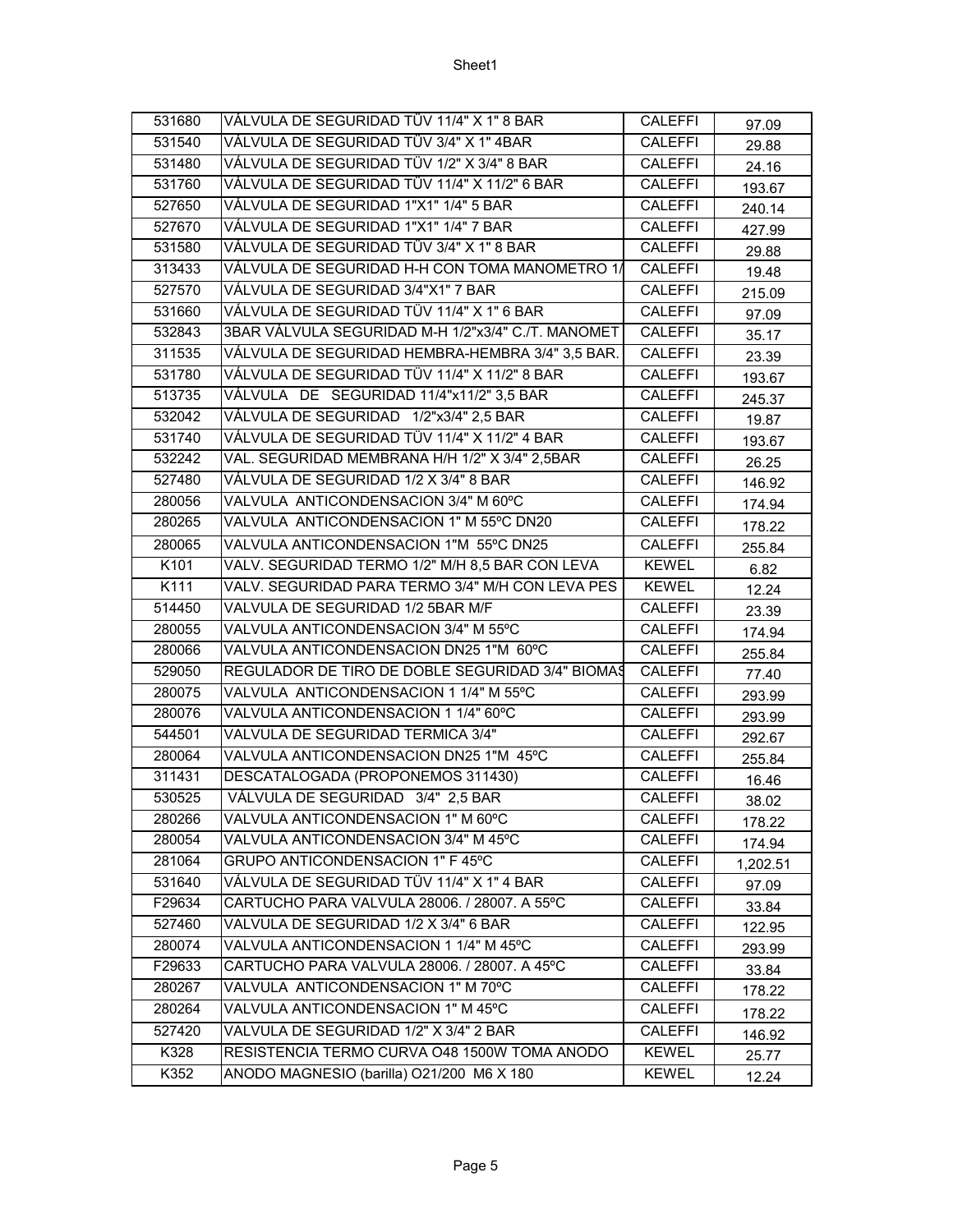| 312480T          | VÁLVULA DE SEGURIDAD MACHO-HEMBRA 1/2" 8 BAR.            | <b>CALEFFI</b> | 15.40  |
|------------------|----------------------------------------------------------|----------------|--------|
| 527540           | VALVULA DE SEGURIDAD 3/4" X 1" 4 BAR                     | <b>CALEFFI</b> | 178.39 |
| 541040           | VALVULA DE CORTE COMBUSTIBLE 100°C 1/2"                  | <b>CALEFFI</b> | 571.34 |
| 541050           | VALVULA DE CORTE COMBUSTIBLE 100°C 3/4"                  | <b>CALEFFI</b> | 777.92 |
| 532243           | 3 BAR VÁL.SEG. 1/2"x3/4" C/ CONEX. MANOMETRO H/H         | <b>CALEFFI</b> | 26.25  |
| 690300           | GRIFO PURGA + PLATINA COMPROB. MANOMET 3 VIAS 3/8        | <b>CALEFFI</b> | 25.77  |
| K210             | MANGUITO ANTI-ELECTROLISIS 1" H-H                        | <b>KEWEL</b>   | 6.82   |
| 556080           | VASO EXPASION CALEFACCION 80L 3/4"                       | <b>CALEFFI</b> | 314.69 |
| 514420           | VÁLVULA DE SEGURIDAD 1/2" 2 BAR                          | CALEFFI        | 21.85  |
| K <sub>212</sub> | MANGUITO ANTI-ELECTROLISIS 1/2" H-H                      | <b>KEWEL</b>   | 4.09   |
| 625100           | PRESOSTATO DE SEGURIDAD 0,5-1,7 BAR                      | <b>CALEFFI</b> | 82.62  |
|                  | 1271411M0 AUTOFLOW CART-POLIMERO ALT.RESIST.1/2" 1M3/H   | <b>CALEFFI</b> | 85.58  |
| K234             | MANGUITO ANTI-ELECTROLISIS 3/4" H-H                      | <b>KEWEL</b>   | 5.45   |
| 527445           | VALVULA SEGURIDAD H/H 1/2" 4,5 BAR                       | <b>CALEFFI</b> | 122.95 |
| 688101           | TERMOMETRO D 60 O-120 Ø RADIAL                           | <b>CALEFFI</b> | 75.74  |
| 312412 SD        | VALVULA DE SEGURIDAD PARA FABRICANTES                    | <b>CALEFFI</b> | 18.12  |
| 312414 SD        | VALVULA DE SEGURIDAD PARA FABRICANTES                    | CALEFFI        | 20.71  |
| F29629           | CARTUCHO PARA VALVULA 28005. / 28026. A 45°C             | <b>CALEFFI</b> | 33.84  |
| K321             | VALVULA DE SEGURIDAD SASO 1/2" H. 3,5 BAR                | <b>KEWEL</b>   | 4.55   |
| F29630           | CARTUCHO PARA VALVULA 28005. / 28026. A 55°C             | <b>CALEFFI</b> | 33.84  |
| K310-1500        | <b>RESISTENCIA TERMO CURVA 048 1500</b>                  | <b>KEWEL</b>   | 21.78  |
|                  | 526050CST GRUPO SEGURIDAD VERTICAL 3/4" M-H VERSION K147 | <b>KEWEL</b>   | 41.51  |
| K222             | MANGUITO ANTI-ELECTROLISIS 3/4" M-H                      | <b>KEWEL</b>   | 6.82   |
| K100-PO          | VAL. SEG. TERMO 1/2" M/H 8,5BAR SIN LEVA RET.LATON       | <b>KEWEL</b>   | 5.45   |
| K101-10B         | VALV. SEGURIDAD TERMO 1/2" 10 BAR CON LEVA               | <b>KEWEL</b>   | 6.82   |
| K364             | LLAVE PORTATERMOMETRO ESPIRA LATON 1/2"                  | <b>KEWEL</b>   | 31.22  |
|                  | 526051CST GRUPO SEGURIDAD CURVO3/4" M-H VERSION K148     | <b>KEWEL</b>   | 44.28  |
| 311525           | VÁLVULA DE SEGURIDAD HEMBRA-HEMBRA 3/4" 2,5 BAR.         | <b>CALEFFI</b> | 23.67  |
| 531710           | VÁLVULA DE SEGURIDAD TÜV 11/4" X 11/2" 10 BAR            | <b>CALEFFI</b> | 193.67 |
| K220             | MANGUITO ANTI-ELECTROLISIS 1/2" M-H                      | <b>KEWEL</b>   | 5.45   |
| K354             | ANODO MAGNESIO (grueso) O26X390 M6 X 10                  | <b>KEWEL</b>   | 19.06  |
|                  | K328-1200W RESISTENCIA TERMO CURVA O48 1200W TOMA ANODO  | <b>KEWEL</b>   | 18.60  |
| K370             | VAINA PORTATERMOMETRO ROSCA 1/2"                         | <b>KEWEL</b>   | 9.68   |
| K300             | VALVULA DESCARGA CALDERA 1/2" M-H C/PORTATAPON           | <b>KEWEL</b>   | 10.45  |
| K100             | VALV. SEGURIDAD TERMO 1/2" M/H 8,5 BAR SIN LEVA          | <b>KEWEL</b>   | 5.45   |
| K350             | ANODO MAGNESIO 018/220 M6 X 180                          | <b>KEWEL</b>   | 10.90  |
| K340             | PASA A K342 CIRCULAR RT-WH 12, 16A 250V                  | <b>KEWEL</b>   | 11.41  |
| K344             | TERMOSTATO CIRC. DOBLE SEGURIDAD RT-WH11, 16A 25         | <b>KEWEL</b>   | 13.65  |
| 282614           | GRUPO ANTICONDENSACION DX INT.90 45°C                    | CALEFFI        | 939.31 |
| K310             | RESISTENCIA CURVA RED O48 1200W 230V L.300MM             | <b>KEWEL</b>   | 21.78  |
| K130             | V130-1 VALV. SEG.TERMO 1/2" M/H 8 BAR SASO S/ANTIR       | <b>KEWEL</b>   | 4.55   |
| K324             | RESISTENCIA TERMO RECTA O48 C/PORTAANODO 1200W           | <b>KEWEL</b>   | 17.20  |
| K145-M           | V145-M SIFON DE DESCARGA ORIENTABLE XA GRUPO SE          | <b>KEWEL</b>   | 0.55   |
| K328-02          | RESISTENCIA TERMO CURVA O48 2000W TOMA ANODO             | <b>KEWEL</b>   | 30.02  |
| 280057           | VALVULA ANTICONDENSACION DN20 3/4M 70°C                  | CALEFFI        | 174.94 |
| K308             | RESISTENCIA TERMO RECTA 048 1200W                        | <b>KEWEL</b>   | 16.61  |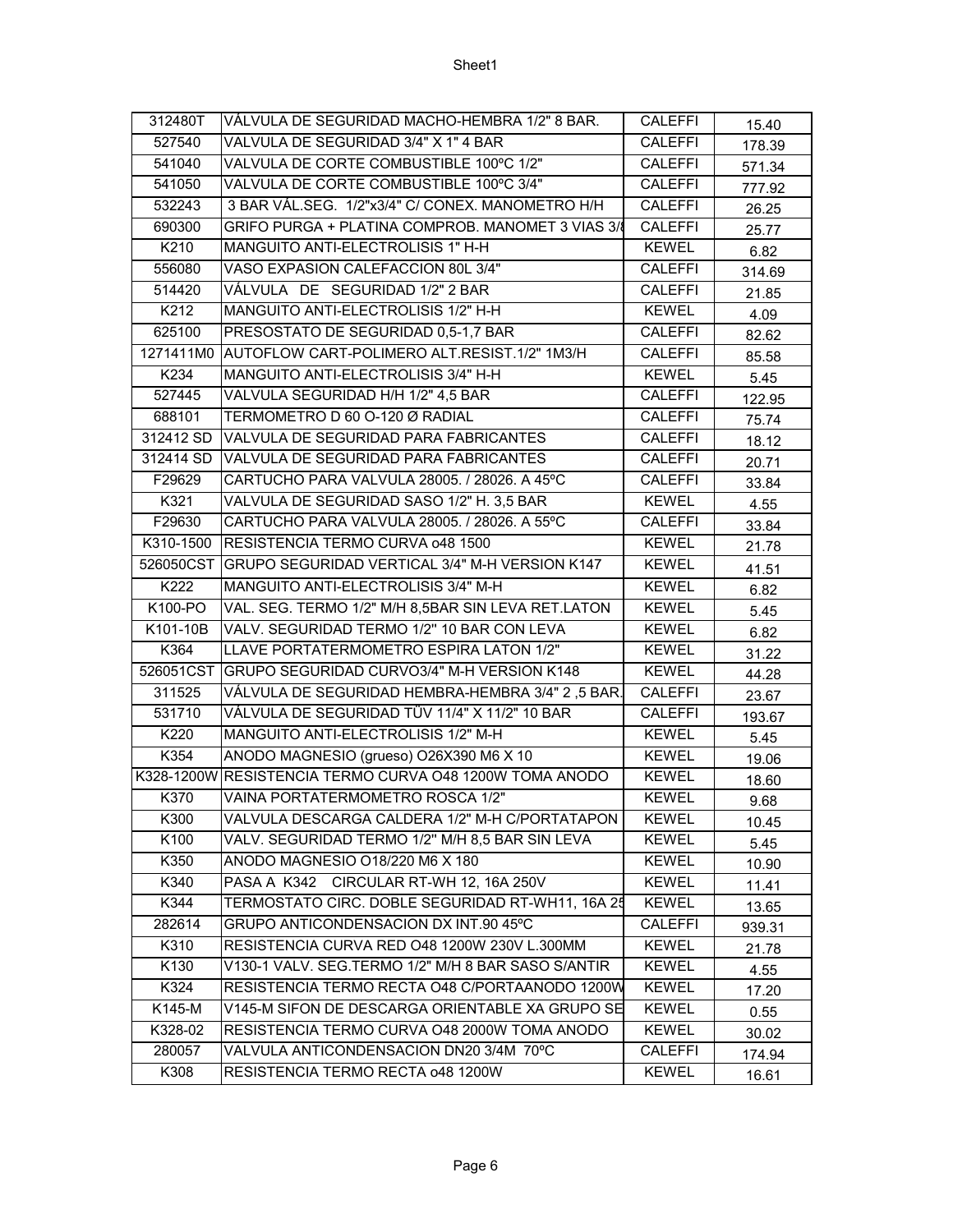| K110      | VALV. SEGURIDAD TERMO 3/4 M/H 8,5BAR SIN LEVA                  | <b>KEWEL</b>   | 12.24    |
|-----------|----------------------------------------------------------------|----------------|----------|
| K308-1500 | RESISTENCIA TERMO RECTA. 048 1500W                             | <b>KEWEL</b>   | 18.11    |
| K111-10B  | VALV. SEGURIDAD TERMO 3/4" M/H 10 BAR CON LEVA                 | <b>KEWEL</b>   | 13.65    |
| K152      | EMBUDO DESCARGA 1" PARA GRUPO SEG. ACUMUL.                     | <b>KEWEL</b>   | 7.47     |
| K308-2000 | RESISTENCIA TERMO RECTA. 048 2000W                             | <b>KEWEL</b>   | 0.00     |
| K324-1500 | RESISTENCIA TERMO RECTA 048 C/PORTAANODO 1500W                 | <b>KEWEL</b>   | 17.20    |
| K310-2000 | RESISTENCIA TERMO CURVA 048 2000W                              | <b>KEWEL</b>   | 25.77    |
| K324-2000 | RESISTENCIA TERMO RECTA 048 c/PORTAANODO 2000W                 | <b>KEWEL</b>   | 20.16    |
| F29636    | CARTUCHO PARA VALVULA 28006. / 28007. A 70°C                   | <b>CALEFFI</b> | 33.84    |
| K140      | <b>GRUPO SEGURIDAD VERTICAL 3/4" M-H</b>                       | <b>KEWEL</b>   | 36.84    |
| K141      | GRUPO SEGURIDAD HORIZONTAL 3/4" M-H                            | <b>KEWEL</b>   | 46.38    |
|           | 543503CST VÁLVULA DE SEGURIDAD TÉRMICA 3/4"L=1300mm            | <b>CALEFFI</b> | 103.40   |
| 39447     | LLAVE DE LLENADO OEM FERR.                                     | <b>CALEFFI</b> | 37.84    |
| 286150    | <b>BIOMASA CON VASO EXPANSOR</b>                               | <b>CALEFFI</b> | 1,207.80 |
| 305503    | SOP.V.EXPANSOR TECNOPOLIMERO (PURGA+V.SEG+MAI                  | <b>CALEFFI</b> | 147.47   |
| 39446     | LLAVE DE LLENADO OEM FERR.                                     | <b>CALEFFI</b> | 19.04    |
| 556008    | VASO EXPANSION - CALEFAC.8L 3/4" CALEFFI                       | <b>CALEFFI</b> | 80.60    |
| 556025    | VASO DE EXPANSION - CALEFAC.25L 3/4" CALEFFI                   | <b>CALEFFI</b> | 111.87   |
| 556050    | VASO DE EXPASION - CALEFAC.50L 3/4" CALEFFI                    | <b>CALEFFI</b> | 227.93   |
| 543503    | VÁLVULA DE SEGURIDAD TÉRMICA 3/4"L=1300mm                      | <b>CALEFFI</b> | 139.77   |
| 526163    | <b>GRUPO DE SEGURIDAD HORIZONTAL 1"</b>                        | <b>CALEFFI</b> | 147.47   |
| 513635    | VALVULA DE SEGURIDAD H-H 1" 3,5 BAR                            | <b>CALEFFI</b> | 105.12   |
| K335-6-01 | RES EL 3000W. CONEX 11/2" M.230V MONOF.(362 MM)                | <b>KEWEL</b>   | 147.13   |
| K335-5-00 | RES. ELEC.2000W CONEX.11/4"M 230V MONOF. (380 MM)              | <b>KEWEL</b>   | 110.06   |
|           | KTINOX-415 TUBO CORROGADO INOX AISI304 4 METROS DN15 (3/4")    | <b>KEWEL</b>   | 76.63    |
|           | KTINOX-420 TUBO CORROGADO INOX AISI304 4 METROS DN20 (1")      | <b>KEWEL</b>   | 137.71   |
|           | KTINOX-T12 KIT 10P.T.INOX-TUERCA HEMBRA + JUNTA 1/2" (DN12)    | <b>KEWEL</b>   | 18.13    |
|           | KTINOX-TM15KIT 10P.T.INOX-TUERCA M-M S. PLANA 3/4" (DN15 )     | <b>KEWEL</b>   | 93.93    |
|           | KTINOX-T15 KIT 10P.T.INOX-TUERCA HEMBRA + JUNTA 3/4" (DN15)    | <b>KEWEL</b>   | 28.95    |
|           | KTINOX-J15 KIT 10P.T.INOX-JUNTA 3/4" (DN15)                    | <b>KEWEL</b>   | 3.97     |
|           | KTINOX-T20 KIT 10P.T.INOX-TUERCA HEMBRA + JUNTA 1" (DN20)      | <b>KEWEL</b>   | 59.55    |
|           | KTINOX-J20 KIT 10P.T.INOX-JUNTA 1" (DN20)                      | <b>KEWEL</b>   | 5.68     |
|           | KTINOX-J10 KIT 10P. T.INOX-JUNTA 3/8" (DN10)                   | <b>KEWEL</b>   | 1.13     |
|           | KTINOX-TM10KIT 10P.T.INOX-TUERCA M-M S. PLANA 3/8" (DN10)      | <b>KEWEL</b>   | 47.55    |
|           | KTINOX-TM20KIT 5P.T.INOX-TUERCA M-M S. PLANA 1" (DN20)         | <b>KEWEL</b>   | 92.75    |
|           | KTINOX-KIT1 KIT CONEXION CALDERA 4 TUBOS 2 ACS 1/2+2 CALF 3/4. | <b>KEWEL</b>   | 125.94   |
|           | KTINOX-J12 KIT 10P.T.INOX-JUNTA 1/2" (DN12)                    | <b>KEWEL</b>   | 2.83     |
| 637202    | VÁLVULA MOTORIZADA DE ESFERA DE 2 VÍAS 2 1/2" 220V             | <b>CALEFFI</b> | 2,956.87 |
| 646002    | SERVOMOTOR VÁLVULA DE ZONA DE ESFERA 220V                      | CALEFFI        | 325.67   |
| 646004    | SERVOMOTOR VÁLVULA DE ZONA DE ESFERA 24V                       | <b>CALEFFI</b> | 347.67   |
| 647040    | VÁLVULA DE ZONA DE ESFERA DE 2 VÍAS 1/2"                       | <b>CALEFFI</b> | 83.23    |
| 647060    | VÁLVULA DE ZONA DE ESFERA DE 2 VÍAS 1"                         | CALEFFI        | 126.57   |
| 648005    | CODO EXCENTRICO 3/4"                                           | CALEFFI        | 17.45    |
| 648006    | <b>CODO EXCÉNTRICO</b>                                         | <b>CALEFFI</b> | 23.39    |
| 648040    | VÁLVULA DE ZONA DE ESFERA DE 3 VÍAS 1/2"                       | <b>CALEFFI</b> | 105.12   |
| 649046    | TE DE BYPASS 1/2"                                              | <b>CALEFFI</b> | 60.13    |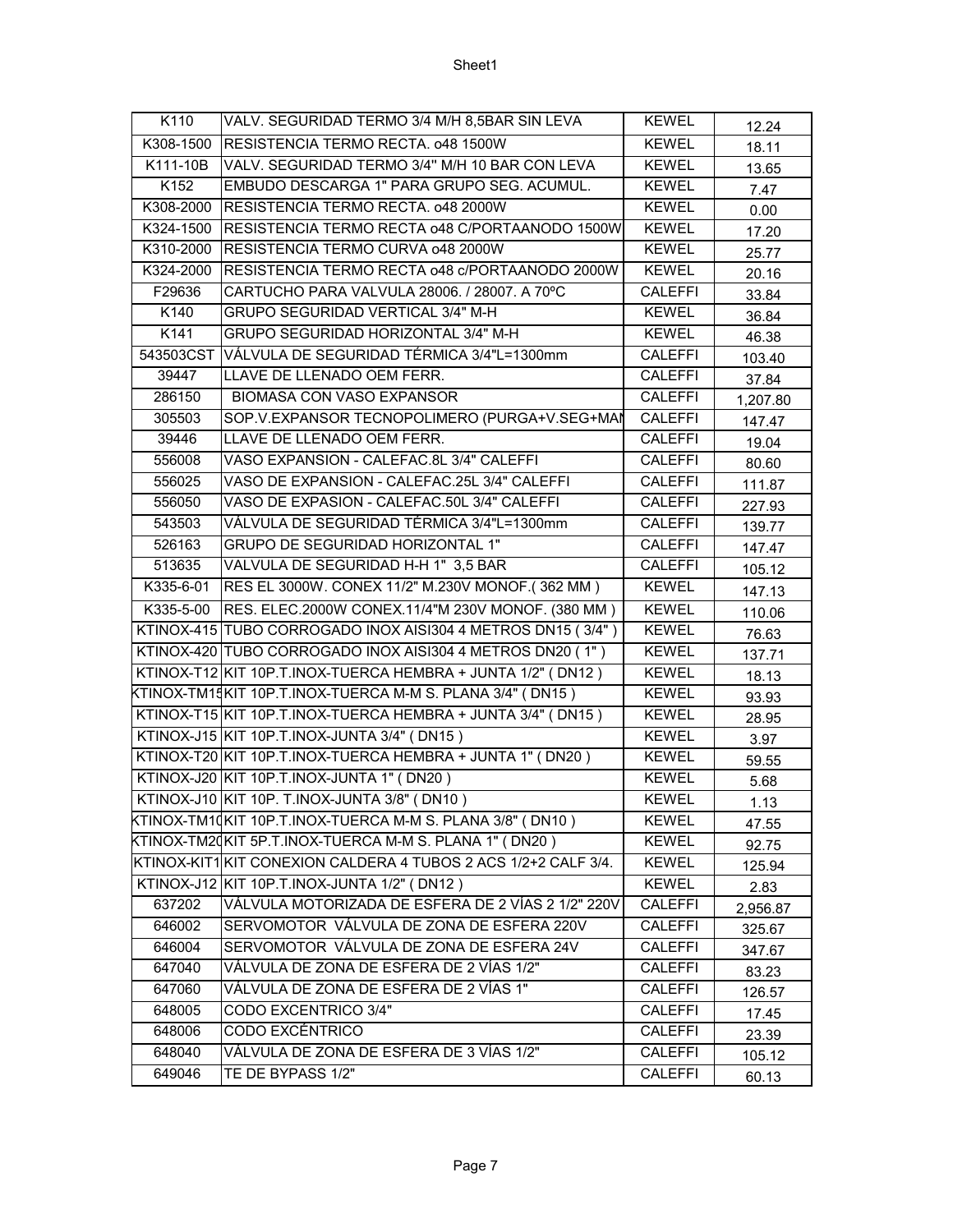| 649054 | TE DE BYPASS 3/4"                                  | <b>CALEFFI</b> | 60.13    |
|--------|----------------------------------------------------|----------------|----------|
| 649056 | TE DE BYPASS 3/4"                                  | <b>CALEFFI</b> | 60.13    |
| 656004 | ANULADO, PASA A 656104                             | <b>CALEFFI</b> | 101.50   |
| 656102 | MANDO ELECTROTÉRMICO 230V PARA 676-677-678         | <b>CALEFFI</b> | 53.20    |
| 656104 | MANDO ELECTROTÉRMICO 24V                           | <b>CALEFFI</b> | 65.85    |
| 677050 | VÁLVULA DE ZONA DE 3 VÍAS PARA MANDO 656 3/4"      | <b>CALEFFI</b> | 79.71    |
| 538400 | VÁLVULA DE DESCARGA DE CALDERA 1/2"                | <b>CALEFFI</b> | 17.78    |
| 638064 | VÁLVULA MOTORIZADA DE ESFERA DE 2 VÍAS 1" 24V      | <b>CALEFFI</b> | 455.47   |
| 630002 | MANDO ELECTROTÉRMICO 220V                          | <b>CALEFFI</b> | 152.97   |
| 630004 | MANDO ELECTROTÉRMICO 24V                           | <b>CALEFFI</b> | 165.07   |
| 630012 | MANDO ELECTRO. CON MICROINTERRUPTOR 220V           | <b>CALEFFI</b> | 167.27   |
| 630102 | MANDO ELECTROTÉRMICO CON MANDO MANUAL 220V         | <b>CALEFFI</b> | 155.17   |
| 630104 | MANDO ELECTROTÉRMICO CON MANDO MANUAL 24V          | CALEFFI        | 167.27   |
| 632500 | VÁLVULA DE ZONA DE PISTÓN DE 2 VÍAS 3/4"           | <b>CALEFFI</b> | 95.88    |
| 632600 | VÁLVULA DE ZONA DE PISTÓN DE 2 VÍAS 1"             | <b>CALEFFI</b> | 124.37   |
| 633500 | VÁLVULA DE ZONA DE PISTÓN DE 3 VÍAS 3/4"           | <b>CALEFFI</b> | 95.88    |
| 633600 | VÁLVULA DE ZONA DE PISTÓN DE 3 VÍAS 1"             | <b>CALEFFI</b> | 123.27   |
| 635560 | TE DE BYPASS 3/4"                                  | <b>CALEFFI</b> | 50.23    |
| 635660 | TE DE BYPASS 1"                                    | <b>CALEFFI</b> | 70.47    |
| 636083 | MOTORIZADA DE 3 VÍAS PISTÓN PASO TOTAL 1 1/2"220V  | <b>CALEFFI</b> | 1,252.97 |
| 636093 | MOTORIZADA DE 3 VÍAS A PISTÓN PASO TOTAL 2" 220V.  | <b>CALEFFI</b> | 1,401.47 |
| 637072 | VÁLVULA MOTORIZADA DE ESFERA DE 2 VÍAS 1 1/4" 220V | <b>CALEFFI</b> | 1,198.91 |
| 637073 | VÁLVULA MOTORIZADA DE ESFERA DE 3 VÍAS 1 1/4" 220V | <b>CALEFFI</b> | 1,620.12 |
| 637082 | VÁLVULA MOTORIZADA DE ESFERA DE 2 VÍAS 1 1/2" 220V | <b>CALEFFI</b> | 1,260.25 |
| 637083 | VÁLVULA MOTORIZADA DE ESFERA DE 3 VÍAS 1 1/2" 220V | <b>CALEFFI</b> | 1,575.60 |
| 642064 | VALV.DE ZONA 2 VIAS MOTORIZADA 1" MOTOR 24V        | <b>CALEFFI</b> | 0.00     |
| 337121 | MINI VÁLVULA DE DESCARGA 1/4"                      | <b>CALEFFI</b> | 6.37     |
| 630112 | CON MANDO MANUAL Y MICRO INTERRUPTOR 220V          | <b>CALEFFI</b> | 169.47   |
| 644256 | VALV.DE ZONA 3 VIAS MOTORIZADA 3/4" 24V            | <b>CALEFFI</b> | 377.37   |
| 638075 | VALV.MOTORIZ.ESFERA 3 V.11/4" 24V. 22,8M3/H        | <b>CALEFFI</b> | 632.57   |
| 641024 | MOTOR DE REC. PARA VALV.ZONA 642-643 24V.          | <b>CALEFFI</b> | 0.00     |
| 637014 | SERVOMOTOR MEZCLADORAS 637 DE 2" A 5" 24V          | CALEFFI        | 1,116.57 |
|        | CBN638073 KIT AISLAMIENTO 638073                   | <b>CALEFFI</b> | 104.06   |
| 644364 | VALV.DE ZONA 3 VIAS MOTORIZADA 1" 24V.             | <b>CALEFFI</b> | 488.47   |
| 644012 | SERVOCOMANDO 230V X VAL.ZONA SERIE 64410 SEG.      | <b>CALEFFI</b> | 326.77   |
| R69239 | RACOR PARA VÁLVULA ZONA 2 VÍAS 676060              | CALEFFI        | 22.67    |
| 610700 | VÁLVULA MEZCLADORA DE 3 VÍAS BRIDADA 11/4"         | <b>CALEFFI</b> | 194.66   |
| 637042 | SERVOMOTOR 90° 0-10V 230V SERIE 610                | CALEFFI        | 285.48   |
| 638412 | RECAMBIO MOTOR 230V ROT. 180° / 100" X 638         | CALEFFI        | 345.47   |
| 656524 | MANDO ELECTROTERMICO 24V N/C PROPORCIONAL 0-10     | <b>CALEFFI</b> | 179.60   |
| 145015 | CABEZAL PROPORCIONAL 24V (0-10V) PARA DN32 11/4"   | <b>CALEFFI</b> | 370.25   |
| 145016 | CABEZAL PROPORCIONAL 24V (0-10V) PARA DN40 DN50    | CALEFFI        | 610.72   |
| 645362 | VALVULA DE ZONA MOTORIZADA 3 VIAS Ø 1" 230V        | CALEFFI        | 597.25   |
| 645372 | VALVULA DE ZONA MOTORIZADA 3 VIAS Ø 11/4" 230V     | CALEFFI        | 601.77   |
| 645272 | VALV.DE ZONA 2 VIAS MOTORIZADA 11/4" 230V.         | <b>CALEFFI</b> | 592.97   |
| 638094 | VALVULA MOTORIZADA DE ESFERA DE 2 VIAS 2" 24V      | CALEFFI        | 1,035.17 |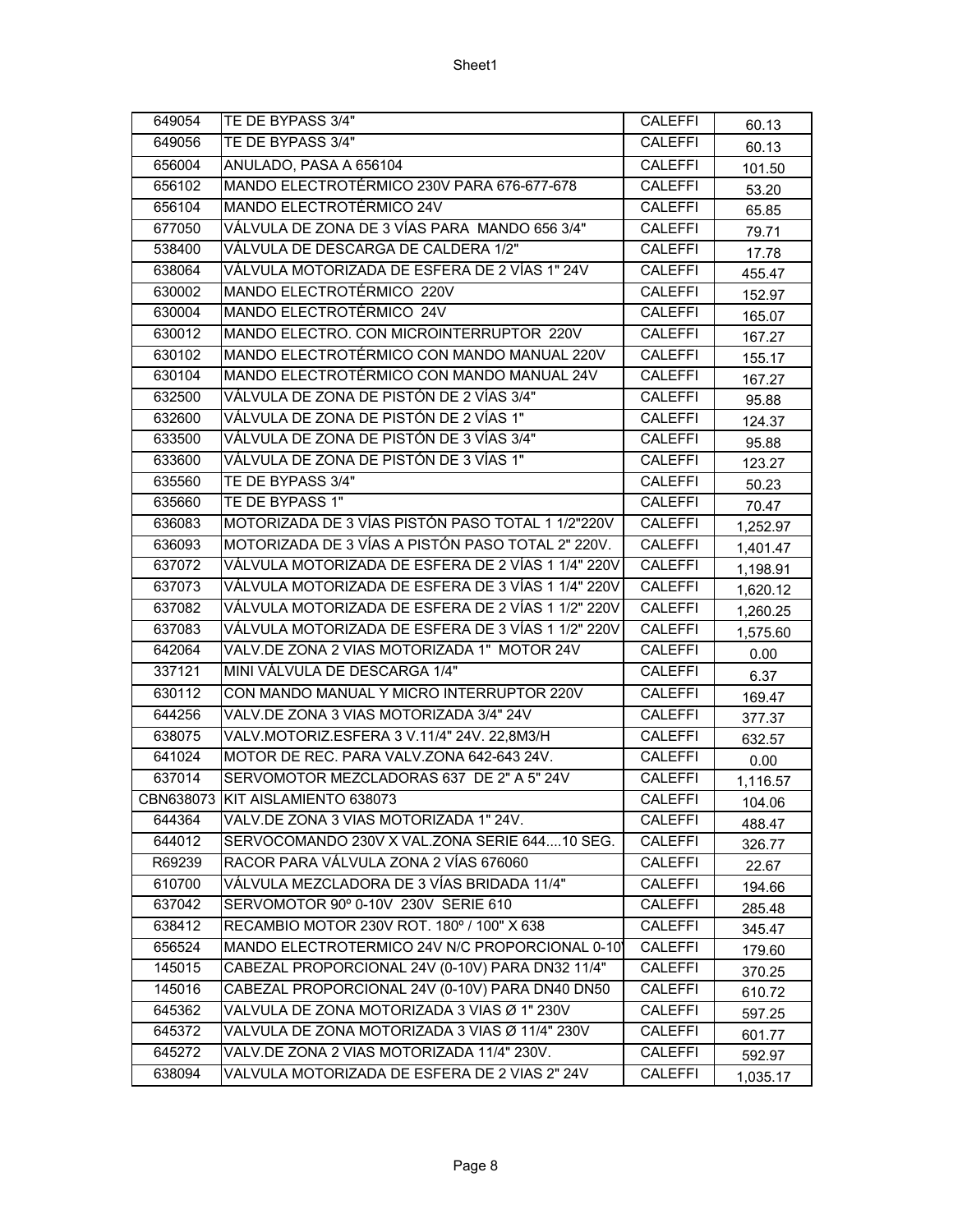| 656502 | MANDO ELECTROTERMICO 230W SERIE 145 Y 149                  | CALEFFI        | 72.34    |
|--------|------------------------------------------------------------|----------------|----------|
| 644258 | VALV.DE ZONA 2 VIAS MOTORIZADA 3/4" 2V                     | <b>CALEFFI</b> | 416.97   |
| 644246 | VALV.DE ZONA 2 VIAS MOTORIZADA 1/2" 230V. 10S              | <b>CALEFFI</b> | 377.37   |
| 656212 | MANDO ELECTROTÉRMICO 230V-1200 OHM C/ MICRO                | <b>CALEFFI</b> | 78.61    |
| 676060 | VÁLVULA DE ZONA DE 2 VÍAS PARA MANDO 656 1"                | <b>CALEFFI</b> | 84.33    |
| 638095 | VALVULA MOTORIZADA DE ESFERA DE 3 VIAS 2" 24V L            | <b>CALEFFI</b> | 1,089.07 |
| 637012 | SERVOMOTOR MEZCLADORAS 610-611-612 220V                    | <b>CALEFFI</b> | 1,042.87 |
| 644354 | VALV.DE ZONA 3V. MOTORIZADA 3/4" 24V. 10,3KV(M3/H)         | <b>CALEFFI</b> | 413.67   |
| 636004 | ACTUADOR P/VALV.REGUL.636 24 VOLT.                         | CALEFFI        | 515.25   |
| 636410 | VALV.3 VIAS DE REGUL. 1/2"                                 | <b>CALEFFI</b> | 539.57   |
| 636510 | VALV 3 VIAS DE REGUL. 3/4"                                 | <b>CALEFFI</b> | 564.78   |
|        | 6443543BY VALV.DE ZONA 3 VIAS BY-PASS MOTORIZADA 3/4" 24V. | <b>CALEFFI</b> | 413.71   |
| 639082 | VALV.MOTORI.MARIPOSA DN80 CON MOTOR                        | <b>CALEFFI</b> | 1,452.99 |
| 610900 | VÁLVULA MEZCLADORA DE 3 VÍAS BRIDADA DN50                  | <b>CALEFFI</b> | 363.34   |
| 638085 | VALVULA MOTORIZADA ESFERA 3 VIAS 11/2" 24 V. L             | <b>CALEFFI</b> | 990.07   |
| 637044 | SERVOMOTOR 90° 0-10V 24V SERIE 610                         | <b>CALEFFI</b> | 382.81   |
| 639900 | MICROINTERRUPTOR PARA VALV.639                             | <b>CALEFFI</b> | 0.00     |
| 639912 | MOTOR PARA VALVULA 639080                                  | <b>CALEFFI</b> | 664.88   |
| 656602 | MANDO ELECTROTERMICO 230V N/A T/N                          | <b>CALEFFI</b> | 0.00     |
| 656112 | MANDO ELECTROTÉRMICO 220V. CON MICRO AUXILIAR              | <b>CALEFFI</b> | 78.61    |
| 678060 | VÁLVULA DE ZONA DE 4 VÍAS PARA MANDO 656 1"                | <b>CALEFFI</b> | 137.57   |
| 610800 | VÁLVULA MEZCLADORA DE 3 VÍAS BRIDADA 11/2"                 | <b>CALEFFI</b> | 272.51   |
| 678050 | VÁLVULA DE ZONA DE 4 VÍAS PARA MANDO 656 3/4"              | <b>CALEFFI</b> | 113.37   |
| 145017 | CABEZAL PROPORCIONAL 24V(0-10V)                            | <b>CALEFFI</b> | 0.00     |
| 637412 | VAL.MOTORIZADA DE ESFERA 2 VIAS DN100 230V                 | <b>CALEFFI</b> | 0.00     |
| 145013 | CABEZALPROPORCIONAL 24V (0-10)                             | <b>CALEFFI</b> | 0.00     |
| 636080 | MOTORIZADA DE 3 VÍAS PISTÓN PASO TOTAL DN80 KV-10          | <b>CALEFFI</b> | 1,637.86 |
| 636024 | ACTUADOR P/VALV.REGUL.636 24 VOLT.                         | <b>CALEFFI</b> | 306.70   |
| 636710 | CUERPO VAL. MOTORIZADA ROSCADA 11/4 16M3/H                 | <b>CALEFFI</b> | 686.48   |
| 636014 | SERVOMOTOR 24V N 500 SERIE 636 ROSCADA                     | <b>CALEFFI</b> | 521.84   |
| R69615 | 1 RACOR 3/4" SIN JUNTA PARA 676050                         | CALEFFI        | 15.32    |
| 636810 | VAL.3 VIAS ROSCADA A GLOBO 11/2" DN40                      | <b>CALEFFI</b> | 1,009.20 |
| 636002 | SERVOMOTOR PARA VALVULA 636 230V                           | <b>CALEFFI</b> | 565.28   |
| 610400 | VALV.MEZCLA/DERIV 1/2"H CLIMA                              | <b>CALEFFI</b> | 149.24   |
| 610500 | VALV.MEZCLA/DERIV 3/4H CLIMA                               | <b>CALEFFI</b> | 155.72   |
| 610600 | VALV.MEZCLA/DERIV 1"H CLIMA                                | <b>CALEFFI</b> | 162.21   |
| 637002 | SERVOMOTOR MEZCLADORAS 610-611-612 220V                    | <b>CALEFFI</b> | 782.17   |
| 145005 | ENLACE COMPLETO DE JUNTA 1"H X 3/4" M                      | CALEFFI        | 10.10    |
| 656204 | MANDO ELECTROTERMICO 24V SIN MICRO                         | <b>CALEFFI</b> | 65.85    |
| 639080 | VAL.MOTORI.MARIPOSA DN80 SIN MOTOR                         | <b>CALEFFI</b> | 0.00     |
| 636100 | VALV.2/3 VIAS DN100                                        | <b>CALEFFI</b> | 0.00     |
| 636034 | SERVOMOTOR P/636 24 V.                                     | CALEFFI        | 0.00     |
| 649060 | TE DE BYPASS 1" SIN BOQUILLA                               | <b>CALEFFI</b> | 85.54    |
| 676050 | VÁLVULA DE ZONA DE 2 VÍAS PARA MANDO 656 3/4"              | <b>CALEFFI</b> | 70.47    |
| 633400 | VÁLVULA DE ZONA DE PISTÓN DE 3 VÍAS 1/2"                   | <b>CALEFFI</b> | 95.88    |
| 647070 | VÁLVULA DE ZONA DE ESFERA DE 2 VÍAS 1 1/4"                 | <b>CALEFFI</b> | 152.97   |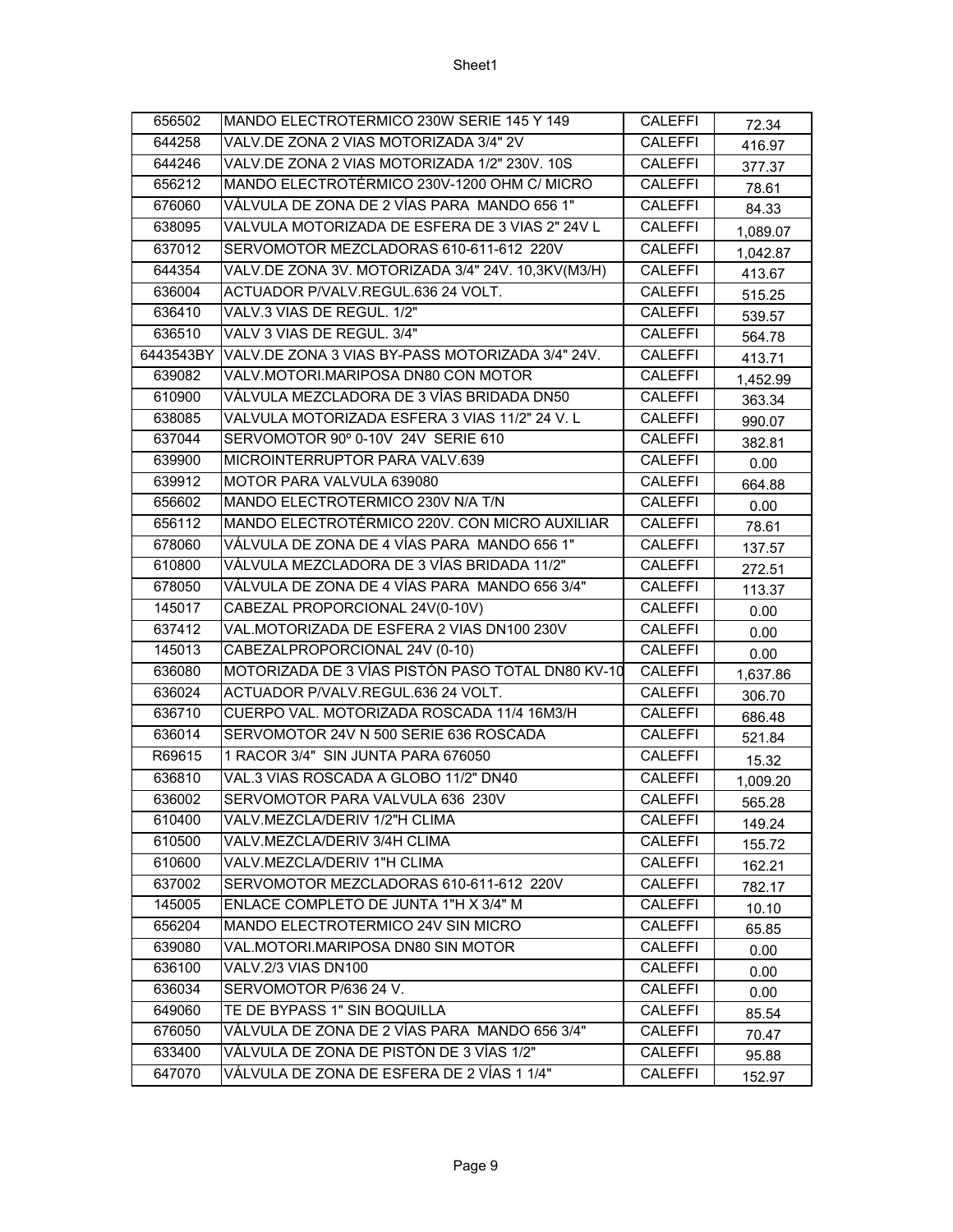| 337021    | MINI VÁLVULA DE DESCARGA 1/4" METÁLICA             | <b>CALEFFI</b> | 5.02     |
|-----------|----------------------------------------------------|----------------|----------|
| 678040    | VÁLVULA DE ZONA DE 4 VÍAS PARA MANDO 656 1/2"      | <b>CALEFFI</b> | 113.37   |
| 630114    | CON MANDO MANUAL Y MICRO INTERRUPTOR 24V           | CALEFFI        | 181.57   |
| 637063    | VÁLVULA MOTORIZADA DE ESFERA DE 3 VÍAS 1" 220V     | <b>CALEFFI</b> | 1,260.00 |
| 632400    | VÁLVULA DE ZONA DE PISTÓN DE 2 VÍAS 1/2"           | CALEFFI        | 95.88    |
| 635540    | TE DE BYPASS 3/4"                                  | <b>CALEFFI</b> | 50.23    |
| 663000    | KIT EXCENTRICO DE BY-PASS (20kPa) 1/2"Mx3/8"M      | <b>CALEFFI</b> | 66.23    |
| 637062    | VÁLVULA MOTORIZADA DE ESFERA DE 2 VÍAS 1" 220V     | <b>CALEFFI</b> | 862.14   |
| 637052    | VÁLVULA MOTORIZADA DE ESFERA DE 2 VÍAS 3/4" 220V   | <b>CALEFFI</b> | 905.85   |
| 635640    | TE DE BYPASS 1"                                    | <b>CALEFFI</b> | 70.47    |
| 635480    | TE DE BYPASS 1/2"                                  | <b>CALEFFI</b> | 49.24    |
| 637193    | VÁLV.MOTORIZADA DE ESFERA MEZCL. 3 VÍAS 2" 220V    | <b>CALEFFI</b> | 1,938.82 |
| 643052    | VALV. DE ZONA 3 VIAS MOTORIZADA 3/4"               | <b>CALEFFI</b> | 187.07   |
| 636075    | MOTORIZADA DE 3 VÍAS PISTÓN PASO TOTAL 1 1/4" 24V  | <b>CALEFFI</b> | 1,225.47 |
| 637173    | VÁLV.MOTORIZADA DE ESFERA MEZCL. 3 VÍAS 11/4" 220V | <b>CALEFFI</b> | 1,652.48 |
| 637183    | VÁLV.MOTORIZADA DE ESFERA MEZCL. 3 VÍAS 11/2" 220V | <b>CALEFFI</b> | 1,727.61 |
| 637094    | VÁLVULA MOTORIZADA DE ESFERA DE 2 VÍAS 2" 24V      | <b>CALEFFI</b> | 1,465.86 |
| 642052    | VALV.DE ZONA 2 VIAS MOTORIZADA 3/4"                | CALEFFI        | 161.77   |
| 642062    | VALV.DE ZONA 2 VIAS MOTORIZADA 1"                  | <b>CALEFFI</b> | 170.57   |
| 642042    | VALV.DE ZONA 2 VIAS MOTORIZADA 1/2"                | <b>CALEFFI</b> | 159.57   |
| 643062    | VALV.DE ZONA 3 VIAS MOTORIZADA 1"                  | <b>CALEFFI</b> | 203.57   |
| 656302    | MANDO ELECTROTÉRMICO CON APERTURA MANUAL 230       | <b>CALEFFI</b> | 136.47   |
| 648018    | KIT EXCÉNTRICO DE UNIÓN DE VALV. DE ZONA           | <b>CALEFFI</b> | 58.70    |
| 337131    | PURGADOR MANUAL 3/8"                               | <b>CALEFFI</b> | 6.90     |
| 855500    | KIT RILEV.GAS METANO-ELECTROVÁLV.3/4" NA           | <b>CALEFFI</b> | 489.19   |
| 854025    | ELECTROVÁLVULA PARA GAS NA RM 3/4" 230V            | <b>CALEFFI</b> | 207.63   |
| 656312    | MANDO ELECTROTÉRMICA. APERTURA MANUAL 230V+MI      | <b>CALEFFI</b> | 148.57   |
| 648950    | VÁLV.DE ZONA DE ESF. DE 3 VÍAS CON TE BY PASS 3/4" | <b>CALEFFI</b> | 121.07   |
| 644262    | VALV.DE ZONA 2 VIAS MOTORIZADA 1" 230V.            | <b>CALEFFI</b> | 298.17   |
| 644442    | VALV.DE ZONA 3 VIAS MOTORIZ.CON BY-PASS 1/2" 230V. | <b>CALEFFI</b> | 433.47   |
| 644462    | VALV.DE ZONA 3 VIAS MOTORIZ.CON BY-PASS 1" 230V.   | CALEFFI        | 458.77   |
| 644452    | VALV.DE ZONA 3 VIAS MOTORIZ.CON BY-PASS 3/4" 230V. | <b>CALEFFI</b> | 433.47   |
| 644242    | VALV.DE ZONA 2 VIAS MOTORIZADA 1/2" 230V.          | <b>CALEFFI</b> | 282.77   |
| 644252    | VALV.DE ZONA 2 VIAS MOTORIZADA 3/4" 230V.          | CALEFFI        | 283.87   |
| 643042    | VALV.DE ZONA 3 VIAS MOTORIZADA 1/2"                | <b>CALEFFI</b> | 184.87   |
| 630014    | MANDO ELECTRO. CON MICROINTERRUPTOR 24V            | <b>CALEFFI</b> | 179.37   |
| 636095    | MOTORIZADA DE 3 VÍAS A PISTÓN PASO TOTAL 2" 24V.   | <b>CALEFFI</b> | 1,437.77 |
| 641002    | MOTOR DE REC. PARA VALV.ZONA 642-643 230V.         | <b>CALEFFI</b> | 119.97   |
| 637024    | SERVOMOTOR MEZCLADORAS 637 2 1/2" 24V              | <b>CALEFFI</b> | 3,317.67 |
| 644362    | VALVULA DE ZONA 3 VIAS 1" 230V                     | <b>CALEFFI</b> | 413.67   |
| 649050    | TE DE BYPASS 3/4" SIN NOZZLE                       | <b>CALEFFI</b> | 58.70    |
| 635580    | TE DE BY-PASS 3/4" U8 1 BAR TEMP. 5 - 110°C        | <b>CALEFFI</b> | 50.23    |
| 6443623BY | VALVULA DE ZONA 3 VIAS 1" 230V                     | CALEFFI        | 325.67   |
| R69084    | MOTOR RECAMBIO X VALV. MOTORIZADA 3 VIAS SERIE 63  | <b>CALEFFI</b> | 696.37   |
| 649070    | TE BYPASS 11/4                                     | <b>CALEFFI</b> | 99.40    |
| 637212    | VÁLVULA MOTORIZADA DE ESFERA DE 2 VÍAS DN65 230V   | <b>CALEFFI</b> | 5,491.27 |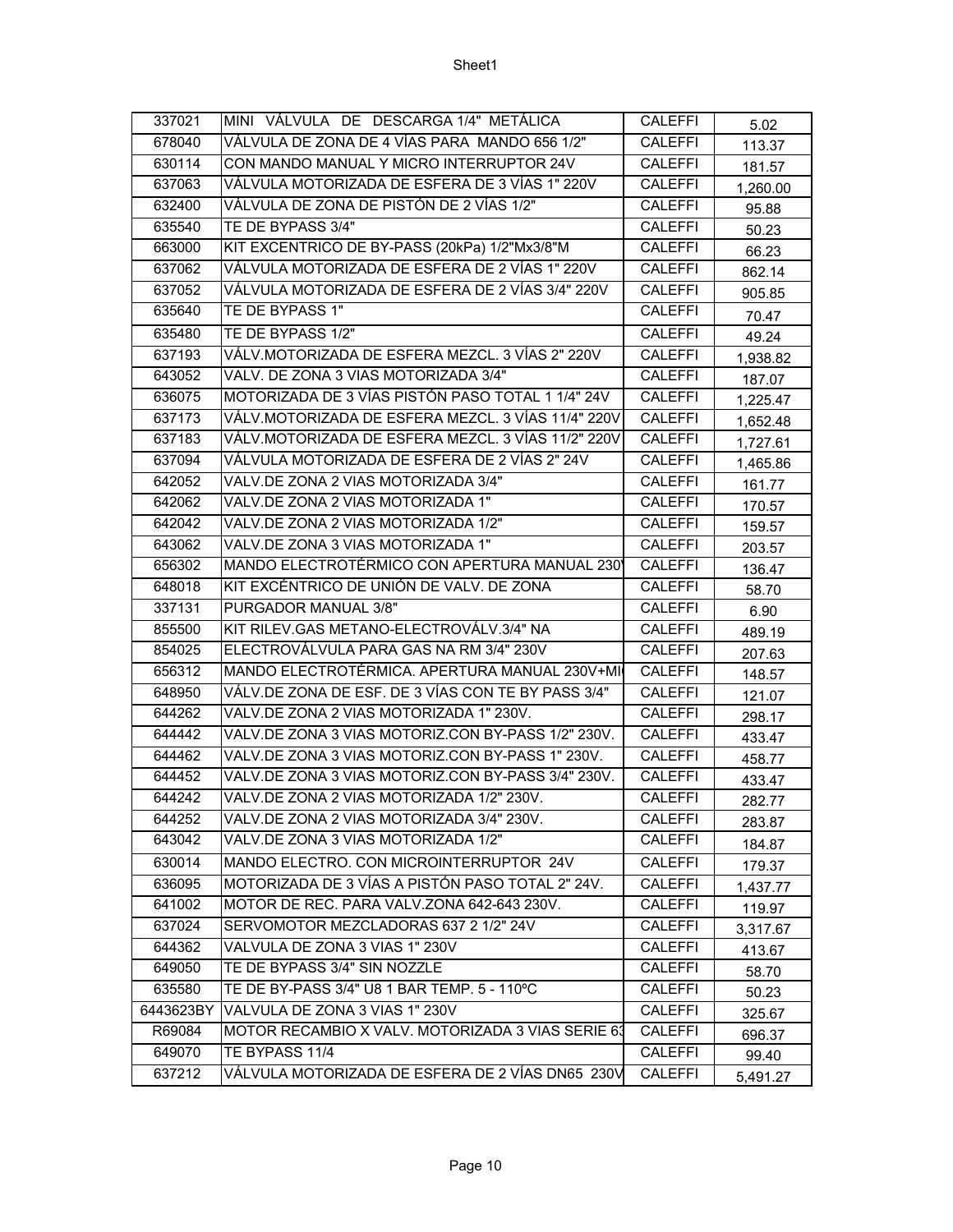| 656114    | MANDO ELECTROTÉRMICO 24V CON MICRO AUXILAR                 | <b>CALEFFI</b> | 82.02    |
|-----------|------------------------------------------------------------|----------------|----------|
| 644002    | SERVOCOMANDO 230V X VAL. ZONA SERIE 644                    | <b>CALEFFI</b> | 305.87   |
|           | 6443443BY VALV.DE ZONA 3 VIAS BY-PASS MOTORIZADA 1/2" 24V. | <b>CALEFFI</b> | 416.97   |
| 637084    | VÁLVULA MOTORIZADA DE ESFERA DE VÍAS 1 1/2" 24V            | <b>CALEFFI</b> | 1,387.67 |
| 644254    | VALV.DE ZONA 2 VIAS MOTORIZADA 3/4" 24V.                   | <b>CALEFFI</b> | 393.87   |
| 636085    | MOTORIZADA DE 3 VÍAS PISTÓN PASO TOTAL 1 1/2" 24V          | <b>CALEFFI</b> | 1,290.37 |
| 637031    | SERVOMOTOR SM150 230V ROT. 180° X 637 11/4"-2"             | <b>CALEFFI</b> | 1,093.72 |
| 301040    | VALVULA PARA PANEL CONVECTOR 1/2" M                        | <b>CALEFFI</b> | 46.75    |
| 6443523BY | VALV DE ZONA 3 VIAS MOTORIZADA BY-PASS 3/4" 230V           | <b>CALEFFI</b> | 385.07   |
| 644356    | VALV.DE ZONA 3V. MOTORIZADA 3/4" 230V.10 SEC.              | <b>CALEFFI</b> | 403.77   |
| 638063    | VALVULA MOTORIZADA DE ESFERA DE 3 VIAS 1" 230V L           | <b>CALEFFI</b> | 484.07   |
| 638052    | VALVULA MOTORIZADA DE ESFERA DE 2 VIAS 3/4" 230V           | <b>CALEFFI</b> | 414.77   |
| 638083    | VALVULA MOTORIZADA DE ESFERA DE 3 VIAS 1 1/2" 230V         | <b>CALEFFI</b> | 963.67   |
| 638073    | VALVULA MOTORIZADA DE ESFERA DE 3 VIAS 1 1/4" 230V         | <b>CALEFFI</b> | 614.97   |
| 638072    | VÁLVULA MOTORIZADA DE ESFERA DE 2 VÍAS 1 1/4" 220V         | <b>CALEFFI</b> | 557.77   |
| 656314    | MANDO ELECTROTÉRMICO CON APERTURA MANUAL 24 \              | <b>CALEFFI</b> | 148.57   |
| 638062    | VALVULA MOTORIZADA DE ESFERA DE 2 VIAS 1" 230V             | <b>CALEFFI</b> | 441.17   |
| 638082    | VALVULA MOTORIZADA DE ESFERA DE 2 VIAS 1 1/2" 230V         | <b>CALEFFI</b> | 914.17   |
| 638093    | VALVULA MOTORIZADA DE ESFERA DE 3 VIAS 2" 230V L           | <b>CALEFFI</b> | 1,058.27 |
| 638092    | VALVULA MOTORIZADA DE ESFERA DE 2 VIAS 2" 230V             | <b>CALEFFI</b> | 1,002.17 |
| 638153    | VALVULA MOTORIZADA DE ESFERA DE 3 VIAS 3/4" 230V T         | <b>CALEFFI</b> | 448.87   |
| 638163    | VALVULA MOTORIZADA DE ESFERA DE 3 VIAS 1" 230V T           | <b>CALEFFI</b> | 484.07   |
| 69221     | RECAMBIO INTERIOR PARA VALVULA SERIE 677050                | <b>CALEFFI</b> | 11.00    |
| 681001    | ADAPT. AJUST.CROMADO INT.9,5-10 EXT.12-14                  | <b>CALEFFI</b> | 8.04     |
| 681002    | ADAPT. AJUST.CROMADO INT.9,0-9,5 EXT.14-16                 | <b>CALEFFI</b> | 8.04     |
| 681006    | ADAPT. AJUST. CROMADO INT.9,5-10 EXT.14-16                 | <b>CALEFFI</b> | 8.04     |
| 681015    | ADAPT. AJUST.CROMADO INT.10,5-11 EXT.14-16                 | <b>CALEFFI</b> | 8.04     |
| 681017    | ADAPT. AJUST.CROMADO INT.10,5-11 EXT.16-18                 | <b>CALEFFI</b> | 8.04     |
| 681024    | ADAPT.AJUST. CROMADO INT.11,5-12 EXT.14-16                 | <b>CALEFFI</b> | 6.99     |
| 681035    | ADAPT.AJUST.CROMADO INT. 12,5-13 EXT.16-18                 | <b>CALEFFI</b> | 6.99     |
| 681044    | ADAPT. AJUST.CROMADO INT.13,5-14 EXT.16-18                 | <b>CALEFFI</b> | 8.04     |
| 800412    | RACOR HEMBRA 1/2"Fx3/8"Ø12 FUERA DE PRODUCCION             | <b>CALEFFI</b> | 5.07     |
| 800414    | RACOR HEMBRA 1/2"Fx1/2"Ø14 FUERA DE PRODUCCCION            | <b>CALEFFI</b> | 6.06     |
| 800415    | RACOR HEMBRA 1/2"Fx1/2"Ø15 FUERA DE PRODUCCION             | <b>CALEFFI</b> | 4.18     |
| 800416    | RACOR HEMBRA 1/2"Fx1/2"Ø16 FUERA DE PRODUCCION             | <b>CALEFFI</b> | 6.57     |
| 800418    | RACOR HEMBRA 1/2"Fx3/4"Ø18                                 | <b>CALEFFI</b> | 8.47     |
| 800518    | RACOR HEMBRA 3/4"Fx3/4"Ø18                                 | <b>CALEFFI</b> | 9.57     |
| 803412    | RACOR MANGUITO 1/2"Ø12                                     | <b>CALEFFI</b> | 10.56    |
| 803414    | RACOR MANGUITO 1/2"Ø14                                     | <b>CALEFFI</b> | 11.09    |
| 803415    | RACOR MANGUITO 1/2"Ø15                                     | <b>CALEFFI</b> | 8.47     |
| 803416    | RACOR MANGUITO 1/2"Ø16                                     | <b>CALEFFI</b> | 8.47     |
| 803518    | DESCATALOGADO ------RACOR MANGUITO 3/4"Ø18                 | <b>CALEFFI</b> | 9.50     |
| 804412    | RACOR MACHO 1/2"Mx3/8"Ø12 FUERA DE PRODUCCION              | <b>CALEFFI</b> | 4.54     |
| 804414    | RACOR MACHO 1/2"Mx1/2"Ø14                                  | <b>CALEFFI</b> | 6.37     |
| 804415    | RACOR MACHO 1/2"Mx1/2"Ø15                                  | <b>CALEFFI</b> | 5.86     |
| 804416    | RACOR MACHO 1/2"Mx1/2"Ø16-FUERA DE PRODUCCION              | <b>CALEFFI</b> | 6.06     |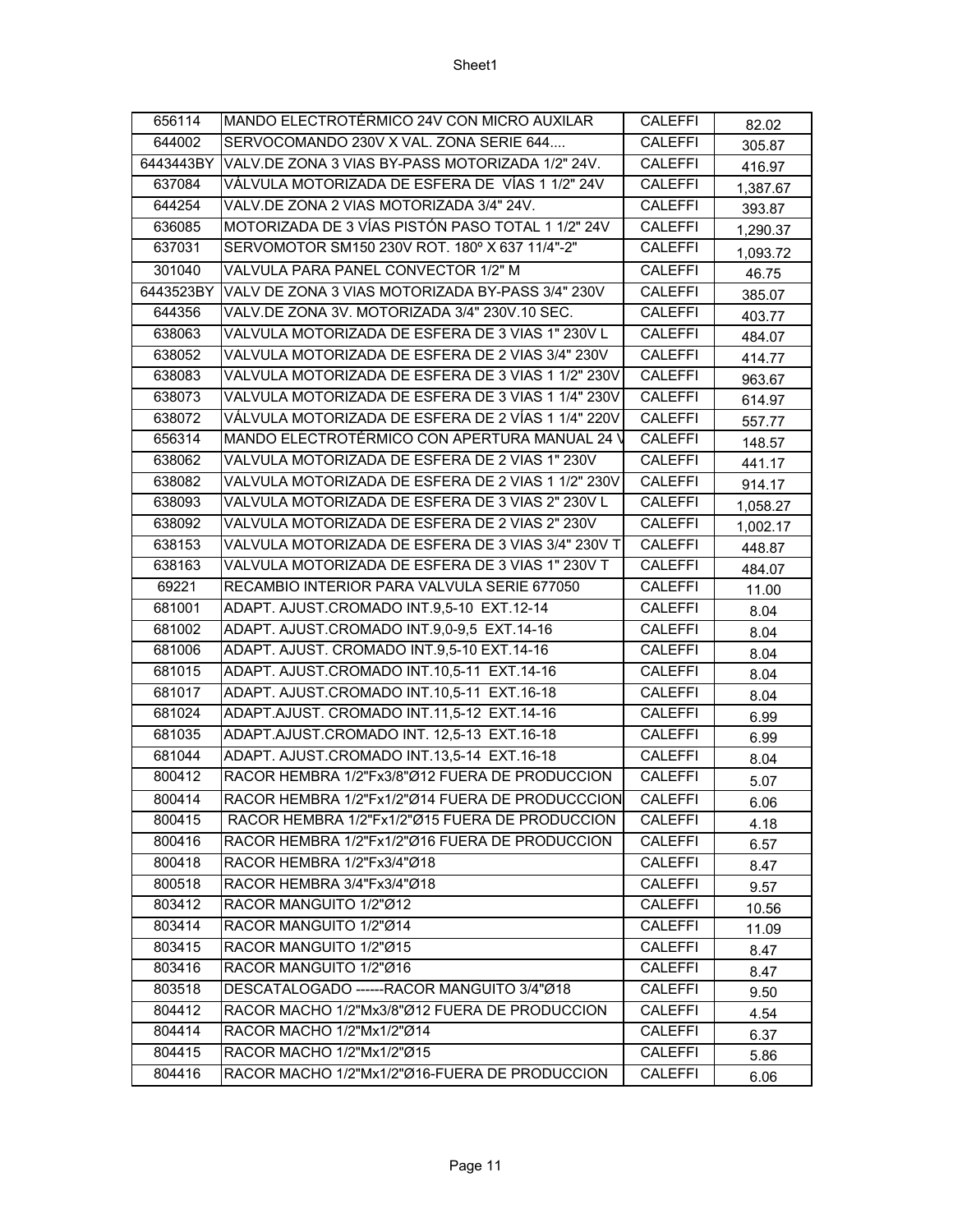| 804518 | RACOR MACHO 3/4"Mx3/4"Ø18                        | <b>CALEFFI</b> | 11.09  |
|--------|--------------------------------------------------|----------------|--------|
| 805412 | CURVA 1/2"Ø12                                    | <b>CALEFFI</b> | 15.29  |
| 805414 | CURVA 1/2"Ø14                                    | <b>CALEFFI</b> | 12.66  |
| 805416 | <b>CURVA 1/2"Ø16</b>                             | <b>CALEFFI</b> | 12.12  |
| 805518 | <b>CURVA 3/4"Ø18</b>                             | <b>CALEFFI</b> | 18.45  |
| 86014  | MONOCONO TEFLON 3/8"-12                          | <b>CALEFFI</b> | 0.30   |
| 401500 | VÁLVULA TERMOSTATIZABLE DE ESCUADRA (Fe) 3/4"    | <b>CALEFFI</b> | 40.11  |
| 681524 | ADAPT. AJUSTABLE CROMADO 3/4"11,5-1214-16        | <b>CALEFFI</b> | 11.64  |
| 200000 | MANDO TERMOSTÁTICO CON SENSOR LÍQUIDO            | <b>CALEFFI</b> | 34.94  |
| 301241 | VÁLVULA PARA INSTALACIÓN MONOTUBO RECTA 1/2"M    | <b>CALEFFI</b> | 58.92  |
| 301341 | VÁLVULA PARA INSTALACIÓN MONOTUBO ESCUADRA 1/2   | <b>CALEFFI</b> | 65.20  |
| 328400 | VÁLVULA MONOTUBO PARA SONDA EXTERNA 1/2"         | <b>CALEFFI</b> | 50.89  |
| 338302 | VÁLVULA TERMOSTATIZABLE EN ESCUADRA 3/8"         | <b>CALEFFI</b> | 14.48  |
| 438012 | ADAPTADOR CON TEFLÓN 23p.1,5Ø12                  | <b>CALEFFI</b> | 5.25   |
| 438014 | ADAPTADOR CON TEFLÓN 23p.1,5Ø14                  | <b>CALEFFI</b> | 4.61   |
| 438015 | ADAPTADOR CON TEFLÓN 23p.1,5015                  | <b>CALEFFI</b> | 4.03   |
| 438016 | ADAPTADOR CON TEFLÓN 23p.1,5Ø16                  | <b>CALEFFI</b> | 4.32   |
| 454090 | SONDA EXTERNA EN LATÓN (900 mm)                  | <b>CALEFFI</b> | 36.04  |
| 438018 | ADAPTADOR CON TEFLÓN 23p.1,5Ø18                  | <b>CALEFFI</b> | 5.09   |
| 438310 | ADAPTADOR CON TEFLÓN 3/8"Ø10                     | <b>CALEFFI</b> | 3.84   |
| 438518 | ADAPTADOR CON TEFLÓN 3/4"Ø18                     | <b>CALEFFI</b> | 6.64   |
| 585114 | ALMA DE REFUERZO PARA COBRE 0,75 A 1 MM Ø14ESP.1 | <b>CALEFFI</b> | 1.38   |
| 585115 | ALMA DE REFUERZO PARA COBRE 0,75 A 1 MM Ø15ESP.1 | <b>CALEFFI</b> | 2.79   |
| 585116 | ALMA DE REFUERZO PARA COBRE 0,75 A 1 MM Ø16ESP.1 | <b>CALEFFI</b> | 2.87   |
| 592645 | 4 SALIDAS COLECTOR 1" 1/2 "M                     | <b>CALEFFI</b> | 54.19  |
| 598621 | <b>COLECTOR CIEGO 1"/2</b>                       | <b>CALEFFI</b> | 22.32  |
| 598631 | <b>COLECTOR CIEGO 1"/3</b>                       | <b>CALEFFI</b> | 37.37  |
| 598641 | COLECTOR CIEGO 1"/4                              | <b>CALEFFI</b> | 47.89  |
| 439014 | RACOR P/TUBO PLASTICO 1/2" 11,6-16               | <b>CALEFFI</b> | 2.07   |
| 449000 | MANDO MANUAL PARA COLECTOR 663                   | <b>CALEFFI</b> | 2.66   |
| 449300 | J. FUNDASDETENTOR COLOR BLANCO                   | <b>CALEFFI</b> | 1.66   |
| 449740 | DESCATALOGADO PLACA DE PARED 40 mm               | <b>CALEFFI</b> | 1.58   |
| 449800 | PASA A K-PVC1 / PLACA DE PARED SIMPLE            | <b>CALEFFI</b> | 1.90   |
| 450140 | VÁLVULA MONOTUBO LINEA 3 1 1/2"                  | <b>CALEFFI</b> | 39.12  |
| 450150 | VÁLVULA MONOTUBO LINEA 3 1 3/4"                  | <b>CALEFFI</b> | 54.74  |
| 452400 | VÁLVULA MONOTUBO 1/2"                            | <b>CALEFFI</b> | 65.85  |
| 455400 | MONOTUBO/BITUBO TERMOSTATIZABLE 1/2"             | <b>CALEFFI</b> | 48.14  |
| 350540 | COLECTOR 3/4"x4SAL.                              | <b>CALEFFI</b> | 47.39  |
| 343402 | DETENTOR RECTO 1/2"                              | <b>CALEFFI</b> | 19.43  |
| 679525 | RACOR MULTICAPA TUBO 3/4" POR 16X2,25            | <b>CALEFFI</b> | 16.02  |
| 591402 | RACOR LATÓN TUBO PLÁSTICO                        | <b>CALEFFI</b> | 7.88   |
| 591405 | RACOR LATÓN TUBO PLÁSTICO                        | <b>CALEFFI</b> | 7.88   |
| 591433 | RACOR LATÓN TUBO PLÁSTICO                        | <b>CALEFFI</b> | 7.88   |
| 591424 | RACOR LATÓN TUBO PLÁSTICO                        | <b>CALEFFI</b> | 7.88   |
| F69801 | CUERPO VAL. SIN ENLACES Y PORTASONDA X 60071     | <b>CALEFFI</b> | 464.68 |
| 36077  | PASA A R36077.ADAPTADOR PARA 470-338-339         | <b>CALEFFI</b> | 5.43   |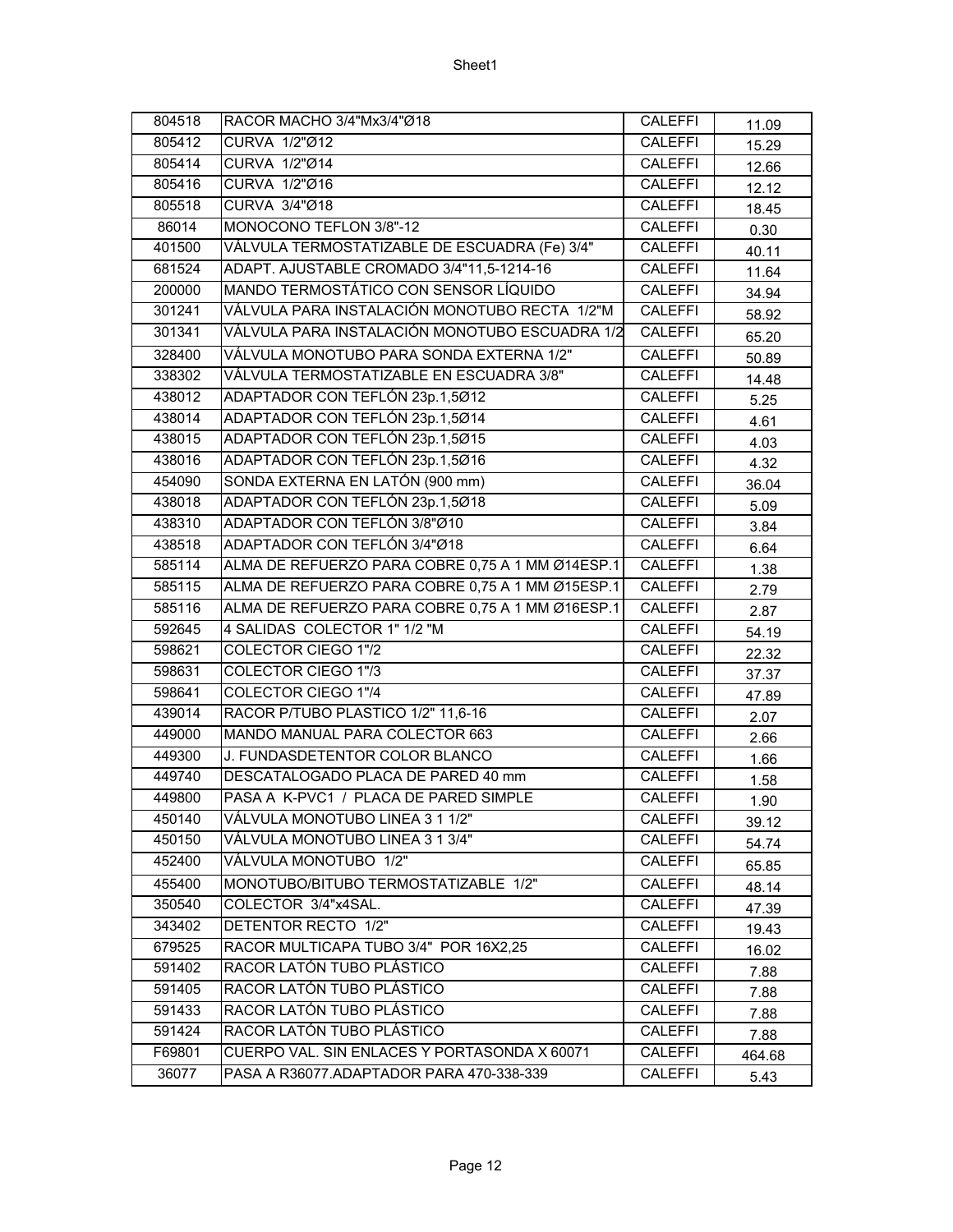| 342302   | DETENTOR EN ESCUADRA 3 3/8"                       | CALEFFI        | 12.83  |
|----------|---------------------------------------------------|----------------|--------|
| 903018   | RACOR MANGUITO Ø18                                | <b>CALEFFI</b> | 17.45  |
| 343302   | DETENTOR RECTO 3/8"                               | <b>CALEFFI</b> | 16.90  |
| 338040   | VÁVULA Y DETENTOR CROMADO BRILLO EN SET 1/2" M    | <b>CALEFFI</b> | 115.27 |
| 437114   | ADAPTADOR CON JUNTA TÓRICA 23P X1,5 - Ø14         | <b>CALEFFI</b> | 14.75  |
| 453020   | PROLONGACIÓN DE COBRE PARA SONDA (200 mm)         | <b>CALEFFI</b> | 7.84   |
| 914412   | RACOR MACHO CROMADO 1/2"M Ø12                     | <b>CALEFFI</b> | 10.56  |
| 210001   | SENSOR DE TEMPERATURA AMBIENTE POR ONDAS          | <b>CALEFFI</b> | 193.67 |
| 210101   | CENTRALITA REGULACION TERMICA VIA RADIO SOFT. ES  | <b>CALEFFI</b> | 515.33 |
| 400001   | CAPUCHON EMBELLECEDOR TUBO-PARED VAL. 40001/3/4   | <b>CALEFFI</b> | 11.91  |
| 205000   | MANDO TERMOSTATICO BLANCO                         | <b>CALEFFI</b> | 71.67  |
| 400301   | JUEGO VALVULA-DETENTOR DOBLE ESCUADRA IZQUIERI    | <b>CALEFFI</b> | 201.86 |
| F69803   | RECAMBIO CUERPO VALVULA. 600081-6                 | <b>CALEFFI</b> | 988.28 |
| F69467   | AISLAMIENTO COLECTOR 4 SALIDAS SERIE 663 / 668    | <b>CALEFFI</b> | 143.52 |
| F69470   | AISLAMIENTO COLECTOR 7 SALIDAS SERIE 663 / 668    | <b>CALEFFI</b> | 204.14 |
| 437516   | ADAPTADOR CON JUNTA TÓRICA 3/4"Ø16                | <b>CALEFFI</b> | 9.08   |
| 400311   | KIT VAL.TERMOSTATIZABLE-DET. DOBLE ESC. IZQUIERDA | <b>CALEFFI</b> | 197.92 |
| 199100   | MANDO TERMOSTÁTICO CON SONDA A DISTANCIA          | <b>CALEFFI</b> | 115.27 |
| F46003/C | RECAMBIO CAPUCHON SERIE 338                       | <b>CALEFFI</b> | 6.02   |
| 679124   | RACOR MULTICAPA 23P. 1,5- Ø 16X2 LATONADO         | <b>CALEFFI</b> | 9.08   |
| F69937   | CAUDALIMETRO C/TORNILLO. 1-4 LITROS/MIN. PARA 670 | <b>CALEFFI</b> | 31.90  |
| 301140   | MONOVALVULA ESCUADRA 1/2"                         | <b>CALEFFI</b> | 50.49  |
| R46030   | DEFLECTOR PARA SERIE VALVULA 348                  | <b>CALEFFI</b> | 1.66   |
| 421302   | VALVULA TERMOST. C/PREREG. 3/8" ESQ FE            | <b>CALEFFI</b> | 38.35  |
| 230302   | VAL.TERMOSTIZABLE DYNAMICAL ESC. 3/8" TUBO HIERRO | <b>CALEFFI</b> | 69.37  |
| 230402   | VAL.TERMOSTIZABLE DYNAMICAL ESC. 1/2" TUBO HIERRO | <b>CALEFFI</b> | 72.78  |
| 232402   | VAL.TERMOST.DYNAMICAL ESC.1/2"23X1,5COBRE/PLASTI  | <b>CALEFFI</b> | 72.78  |
| 681506   | ADAPT. AJUSTABLE CROMADO 3/4" 9,5-10 14-16,4      | <b>CALEFFI</b> | 11.64  |
| 425402   | VAL.TERMOST. CON PREREGULACION 1/2 " 23X1,5       | <b>CALEFFI</b> | 40.22  |
| 232302   | VAL.TERMOST.DYNAMICAL ESC.3/8"23X1,5COBRE/PLASTI  | <b>CALEFFI</b> | 69.37  |
| KA17220Q | RACOR 3/4"-3/4"                                   | <b>KEWEL</b>   | 7.88   |
| F69221   | RECAMBIO PISTON PARA REF. 677xxx                  | <b>CALEFFI</b> | 26.40  |
| F39146   | RECAMBIO PISTON SERIES 220,221,223 y 224xxx       | <b>CALEFFI</b> | 12.28  |
| 400510   | VÁLVULA MONOTUBO TERMOSTATIZABLE 1/2"-M23 DERE    | <b>CALEFFI</b> | 170.57 |
| 400520   | VÁLVULA MONOTUBO TERMOSTATIZABLE 1/2"-M23 IZQUIE  | <b>CALEFFI</b> | 170.57 |
| 262050   | VAL. DESVIADORA TERMOSTATICA SOLAR Ø 3/4 35-55ºC  | <b>CALEFFI</b> | 203.57 |
| 437112   | ADAPTADOR CON JUNTA TÓRICA 23P X1,5 - Ø12         | <b>CALEFFI</b> | 14.75  |
| 592535   | 3 SALIDAS COLECTOR 3/4" 1/2" M                    | <b>CALEFFI</b> | 36.33  |
| 86013    | BICONO TEFLÓN 23p.1/2"-16 PARA REF. 438016        | CALEFFI        | 0.59   |
| 340302   | VÁLVULA DE RADIADOR EN ESCUADRA 3 3/8"            | <b>CALEFFI</b> | 14.48  |
| KA41001A | MANDO TERMOSTATICO NORMALMENTECERRADO M30X1       | <b>KEWEL</b>   | 41.58  |
| F69468   | AISLAMIENTO COLECTOR 5 SALIDAS SERIE 663 / 668    | <b>CALEFFI</b> | 160.62 |
| KA17200Q | RACOR 3/4"-1/2"                                   | <b>KEWEL</b>   | 3.94   |
| KV17100Q | VAL. 3VIAS 3/4"MM MEZCLADORA/DESVIADORA X KA41001 | <b>KEWEL</b>   | 63.80  |
| 904410   | RACOR MACHO 1/2"M Ø10                             | <b>CALEFFI</b> | 9.38   |
| 900312   | RACOR HEMBRA 3/8"F Ø12                            | <b>CALEFFI</b> | 7.89   |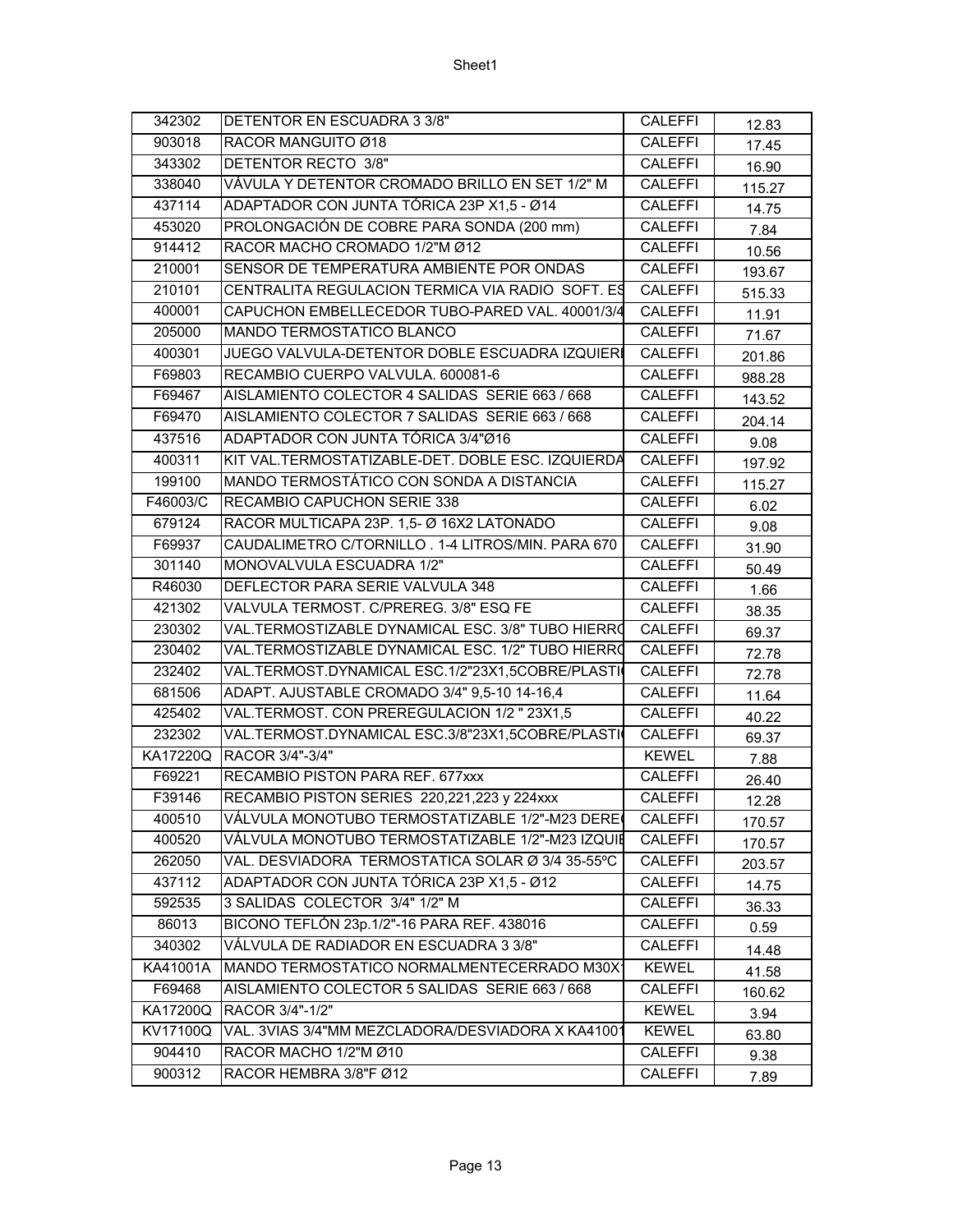| CURVA MACHO 3/4"M Ø18<br>905758<br><b>CALEFFI</b><br>14.29<br>904418<br>RACOR MACHO 1/2"M Ø18<br><b>CALEFFI</b><br>11.09<br>900415<br>RACOR HEMBRA 1/2"F Ø15<br><b>CALEFFI</b><br>7.35<br>RACOR MACHO 3/8"M Ø12<br><b>CALEFFI</b><br>904312<br>8.47<br>905745<br>CURVA MACHO 1/2"M Ø15<br><b>CALEFFI</b><br>11.59<br>RACOR HEMBRA 3/8"F Ø10<br>900310<br><b>CALEFFI</b><br>7.35<br>RACOR HEMBRA 3/4"F Ø18<br>900518<br><b>CALEFFI</b><br>12.66<br>262040<br>VAL. DESVIADORA TERMOSTATICA SOLAR Ø 1/2" 35-55°C<br><b>CALEFFI</b><br>193.67<br>905012<br>CURVA Ø12<br><b>CALEFFI</b><br>13.63<br>RACOR MULTICAPA TUBO 3/4" PARA TUBO 20X2,5<br>679266<br><b>CALEFFI</b><br>16.90<br>400101<br>JUEGO VAL+-DET. ESCUADRA 1/2 23 P.1,5<br><b>CALEFFI</b><br>180.09<br>ADAP.AJUST.CROMADO 23P.1,5 20X2,5<br><b>CALEFFI</b><br>679066<br>16.08<br>DETENTOR RECTO 1/2 X 3/4<br>343452<br><b>CALEFFI</b><br>23.39<br>ENLACE COMPL.REDUCT.PRESION 535090 2"<br>R59487<br><b>CALEFFI</b><br>0.00<br>DETENTOR CROMADO CON REG. ORIENTACION AL FRETI<br>400191<br><b>CALEFFI</b><br>57.20<br>JUEGO VAL+DETENTOR DOBLE ESCUADRA VERSION IZQI<br><b>CALEFFI</b><br>400401<br>201.86<br>PROTECCIÓN ANTIMANIPULACIÓN Y ANTIRROBO<br>209000<br><b>CALEFFI</b><br>19.43<br>679001<br>CALIBRADOR PARA TUBO MULTICAPA 14X2<br><b>CALEFFI</b><br>171.67<br>679065<br>ADAPT.AJUS.CROMADO EXT.20 X2,5<br><b>CALEFFI</b><br>20.42<br>RECAMBIO CAMPANA COMPLETA PARA 551 BRIDADO<br>59756<br><b>CALEFFI</b><br>110.96<br>F69888<br>RECAMBIO BATERIA ANTILEGIONELA<br><b>CALEFFI</b><br>58.42<br>DETENTOR DOBLE ESC.IZQUIERDA CROMADA 1/2"<br><b>CALEFFI</b><br>226462<br>57.74<br>225412<br>VALVULA DOBLE ESCUADRA PARA CABEZAL TERMO. 1/2"<br><b>CALEFFI</b><br>46.26<br>804310<br>RACOR MACHO 3/8"Mx3/8"Ø10<br><b>CALEFFI</b><br>5.86<br>800312<br>RACOR HEMBRA 3/8"Fx3/8"Ø12<br><b>CALEFFI</b><br>8.55<br>803312<br>RACOR MANGUITO 3/8"Ø12<br><b>CALEFFI</b><br>6.06<br>237402<br>VALVULA TERMOSTATICA DINAMICA<br><b>CALEFFI</b><br>87.85<br>RACOR MANGUITO 3/8"Ø10<br>803310<br><b>CALEFFI</b><br>6.37<br>2 SALIDAS COLECTOR 1 1/4" 1/2" M<br>592726<br><b>CALEFFI</b><br>49.41<br>4 SALIDAS COLECTOR 1 1/4" 1/2" M<br><b>CALEFFI</b><br>592746<br>86.78<br>RACOR HEMBRA 3/8"Fx3/8"Ø10<br><b>CALEFFI</b><br>800310<br>6.37<br>804312<br>RACOR MACHO 3/8"Mx3/8"Ø12<br><b>CALEFFI</b><br>5.07<br>679144<br>RACOR MULTICAPA 23X1,5 D.18X2<br><b>CALEFFI</b><br>9.08<br>3 SALIDAS COLECTOR 1 1/4" 1/2" M<br><b>CALEFFI</b><br>592736<br>66.80<br>PLACA EMBELLECEDORA SIMPLE BLANCO<br>449900<br><b>CALEFFI</b><br>0.00<br>KA17230Q<br><b>RACOR 1"-1"</b><br><b>KEWEL</b><br>7.88<br>VAL.2 VIAS 3/4MM MEZCLADORA/DESVIADORA X FANCOIL<br><b>KEWEL</b><br>KV17020Q<br>56.10<br>KV17030Q<br>VAL.2VIAS 1MM MEZCLADORA/DESVIADORA X FANCOIL<br><b>KEWEL</b><br>62.70<br>KV17130Q<br>VALVULA .3VIAS 1MM MEZCL./DESVIADORA X KA41001A<br><b>KEWEL</b><br>67.98<br>347015<br>ADAPTADOR CON JUNTA TÓRICA 23PX1,5 D.15 PARA MET<br><b>CALEFFI</b><br>5.25<br>4+4 SALIDAS COLECTOR INTEGRAL EN LATÓN 1"<br>356604<br><b>CALEFFI</b><br>151.84<br>VAL.DESVIADORA TERMOSTATICA SOLAR ø1" 38-52°<br>262060<br><b>CALEFFI</b><br>0.00<br>598532<br>COLECTOR CIEGO 3/4" 3 SALIDAS<br><b>CALEFFI</b><br>0.00<br>49700<br>RECAMBIO SONDA+RACOR P/456<br><b>CALEFFI</b><br>7.41<br>RACOR MULTICAPA 23P.1,5 16X2,25<br><b>CALEFFI</b><br>679025<br>9.08 | 904310 | RACOR MACHO 3/8"M Ø10 | <b>CALEFFI</b> | 8.47 |
|------------------------------------------------------------------------------------------------------------------------------------------------------------------------------------------------------------------------------------------------------------------------------------------------------------------------------------------------------------------------------------------------------------------------------------------------------------------------------------------------------------------------------------------------------------------------------------------------------------------------------------------------------------------------------------------------------------------------------------------------------------------------------------------------------------------------------------------------------------------------------------------------------------------------------------------------------------------------------------------------------------------------------------------------------------------------------------------------------------------------------------------------------------------------------------------------------------------------------------------------------------------------------------------------------------------------------------------------------------------------------------------------------------------------------------------------------------------------------------------------------------------------------------------------------------------------------------------------------------------------------------------------------------------------------------------------------------------------------------------------------------------------------------------------------------------------------------------------------------------------------------------------------------------------------------------------------------------------------------------------------------------------------------------------------------------------------------------------------------------------------------------------------------------------------------------------------------------------------------------------------------------------------------------------------------------------------------------------------------------------------------------------------------------------------------------------------------------------------------------------------------------------------------------------------------------------------------------------------------------------------------------------------------------------------------------------------------------------------------------------------------------------------------------------------------------------------------------------------------------------------------------------------------------------------------------------------------------------------------------------------------------------------------------------------------------------------------------------------------------------------------------------------------------------------------------------------------------------------------------------------------------------------------------------------------------------------------------------------------------------------------------------------------|--------|-----------------------|----------------|------|
|                                                                                                                                                                                                                                                                                                                                                                                                                                                                                                                                                                                                                                                                                                                                                                                                                                                                                                                                                                                                                                                                                                                                                                                                                                                                                                                                                                                                                                                                                                                                                                                                                                                                                                                                                                                                                                                                                                                                                                                                                                                                                                                                                                                                                                                                                                                                                                                                                                                                                                                                                                                                                                                                                                                                                                                                                                                                                                                                                                                                                                                                                                                                                                                                                                                                                                                                                                                                            |        |                       |                |      |
|                                                                                                                                                                                                                                                                                                                                                                                                                                                                                                                                                                                                                                                                                                                                                                                                                                                                                                                                                                                                                                                                                                                                                                                                                                                                                                                                                                                                                                                                                                                                                                                                                                                                                                                                                                                                                                                                                                                                                                                                                                                                                                                                                                                                                                                                                                                                                                                                                                                                                                                                                                                                                                                                                                                                                                                                                                                                                                                                                                                                                                                                                                                                                                                                                                                                                                                                                                                                            |        |                       |                |      |
|                                                                                                                                                                                                                                                                                                                                                                                                                                                                                                                                                                                                                                                                                                                                                                                                                                                                                                                                                                                                                                                                                                                                                                                                                                                                                                                                                                                                                                                                                                                                                                                                                                                                                                                                                                                                                                                                                                                                                                                                                                                                                                                                                                                                                                                                                                                                                                                                                                                                                                                                                                                                                                                                                                                                                                                                                                                                                                                                                                                                                                                                                                                                                                                                                                                                                                                                                                                                            |        |                       |                |      |
|                                                                                                                                                                                                                                                                                                                                                                                                                                                                                                                                                                                                                                                                                                                                                                                                                                                                                                                                                                                                                                                                                                                                                                                                                                                                                                                                                                                                                                                                                                                                                                                                                                                                                                                                                                                                                                                                                                                                                                                                                                                                                                                                                                                                                                                                                                                                                                                                                                                                                                                                                                                                                                                                                                                                                                                                                                                                                                                                                                                                                                                                                                                                                                                                                                                                                                                                                                                                            |        |                       |                |      |
|                                                                                                                                                                                                                                                                                                                                                                                                                                                                                                                                                                                                                                                                                                                                                                                                                                                                                                                                                                                                                                                                                                                                                                                                                                                                                                                                                                                                                                                                                                                                                                                                                                                                                                                                                                                                                                                                                                                                                                                                                                                                                                                                                                                                                                                                                                                                                                                                                                                                                                                                                                                                                                                                                                                                                                                                                                                                                                                                                                                                                                                                                                                                                                                                                                                                                                                                                                                                            |        |                       |                |      |
|                                                                                                                                                                                                                                                                                                                                                                                                                                                                                                                                                                                                                                                                                                                                                                                                                                                                                                                                                                                                                                                                                                                                                                                                                                                                                                                                                                                                                                                                                                                                                                                                                                                                                                                                                                                                                                                                                                                                                                                                                                                                                                                                                                                                                                                                                                                                                                                                                                                                                                                                                                                                                                                                                                                                                                                                                                                                                                                                                                                                                                                                                                                                                                                                                                                                                                                                                                                                            |        |                       |                |      |
|                                                                                                                                                                                                                                                                                                                                                                                                                                                                                                                                                                                                                                                                                                                                                                                                                                                                                                                                                                                                                                                                                                                                                                                                                                                                                                                                                                                                                                                                                                                                                                                                                                                                                                                                                                                                                                                                                                                                                                                                                                                                                                                                                                                                                                                                                                                                                                                                                                                                                                                                                                                                                                                                                                                                                                                                                                                                                                                                                                                                                                                                                                                                                                                                                                                                                                                                                                                                            |        |                       |                |      |
|                                                                                                                                                                                                                                                                                                                                                                                                                                                                                                                                                                                                                                                                                                                                                                                                                                                                                                                                                                                                                                                                                                                                                                                                                                                                                                                                                                                                                                                                                                                                                                                                                                                                                                                                                                                                                                                                                                                                                                                                                                                                                                                                                                                                                                                                                                                                                                                                                                                                                                                                                                                                                                                                                                                                                                                                                                                                                                                                                                                                                                                                                                                                                                                                                                                                                                                                                                                                            |        |                       |                |      |
|                                                                                                                                                                                                                                                                                                                                                                                                                                                                                                                                                                                                                                                                                                                                                                                                                                                                                                                                                                                                                                                                                                                                                                                                                                                                                                                                                                                                                                                                                                                                                                                                                                                                                                                                                                                                                                                                                                                                                                                                                                                                                                                                                                                                                                                                                                                                                                                                                                                                                                                                                                                                                                                                                                                                                                                                                                                                                                                                                                                                                                                                                                                                                                                                                                                                                                                                                                                                            |        |                       |                |      |
|                                                                                                                                                                                                                                                                                                                                                                                                                                                                                                                                                                                                                                                                                                                                                                                                                                                                                                                                                                                                                                                                                                                                                                                                                                                                                                                                                                                                                                                                                                                                                                                                                                                                                                                                                                                                                                                                                                                                                                                                                                                                                                                                                                                                                                                                                                                                                                                                                                                                                                                                                                                                                                                                                                                                                                                                                                                                                                                                                                                                                                                                                                                                                                                                                                                                                                                                                                                                            |        |                       |                |      |
|                                                                                                                                                                                                                                                                                                                                                                                                                                                                                                                                                                                                                                                                                                                                                                                                                                                                                                                                                                                                                                                                                                                                                                                                                                                                                                                                                                                                                                                                                                                                                                                                                                                                                                                                                                                                                                                                                                                                                                                                                                                                                                                                                                                                                                                                                                                                                                                                                                                                                                                                                                                                                                                                                                                                                                                                                                                                                                                                                                                                                                                                                                                                                                                                                                                                                                                                                                                                            |        |                       |                |      |
|                                                                                                                                                                                                                                                                                                                                                                                                                                                                                                                                                                                                                                                                                                                                                                                                                                                                                                                                                                                                                                                                                                                                                                                                                                                                                                                                                                                                                                                                                                                                                                                                                                                                                                                                                                                                                                                                                                                                                                                                                                                                                                                                                                                                                                                                                                                                                                                                                                                                                                                                                                                                                                                                                                                                                                                                                                                                                                                                                                                                                                                                                                                                                                                                                                                                                                                                                                                                            |        |                       |                |      |
|                                                                                                                                                                                                                                                                                                                                                                                                                                                                                                                                                                                                                                                                                                                                                                                                                                                                                                                                                                                                                                                                                                                                                                                                                                                                                                                                                                                                                                                                                                                                                                                                                                                                                                                                                                                                                                                                                                                                                                                                                                                                                                                                                                                                                                                                                                                                                                                                                                                                                                                                                                                                                                                                                                                                                                                                                                                                                                                                                                                                                                                                                                                                                                                                                                                                                                                                                                                                            |        |                       |                |      |
|                                                                                                                                                                                                                                                                                                                                                                                                                                                                                                                                                                                                                                                                                                                                                                                                                                                                                                                                                                                                                                                                                                                                                                                                                                                                                                                                                                                                                                                                                                                                                                                                                                                                                                                                                                                                                                                                                                                                                                                                                                                                                                                                                                                                                                                                                                                                                                                                                                                                                                                                                                                                                                                                                                                                                                                                                                                                                                                                                                                                                                                                                                                                                                                                                                                                                                                                                                                                            |        |                       |                |      |
|                                                                                                                                                                                                                                                                                                                                                                                                                                                                                                                                                                                                                                                                                                                                                                                                                                                                                                                                                                                                                                                                                                                                                                                                                                                                                                                                                                                                                                                                                                                                                                                                                                                                                                                                                                                                                                                                                                                                                                                                                                                                                                                                                                                                                                                                                                                                                                                                                                                                                                                                                                                                                                                                                                                                                                                                                                                                                                                                                                                                                                                                                                                                                                                                                                                                                                                                                                                                            |        |                       |                |      |
|                                                                                                                                                                                                                                                                                                                                                                                                                                                                                                                                                                                                                                                                                                                                                                                                                                                                                                                                                                                                                                                                                                                                                                                                                                                                                                                                                                                                                                                                                                                                                                                                                                                                                                                                                                                                                                                                                                                                                                                                                                                                                                                                                                                                                                                                                                                                                                                                                                                                                                                                                                                                                                                                                                                                                                                                                                                                                                                                                                                                                                                                                                                                                                                                                                                                                                                                                                                                            |        |                       |                |      |
|                                                                                                                                                                                                                                                                                                                                                                                                                                                                                                                                                                                                                                                                                                                                                                                                                                                                                                                                                                                                                                                                                                                                                                                                                                                                                                                                                                                                                                                                                                                                                                                                                                                                                                                                                                                                                                                                                                                                                                                                                                                                                                                                                                                                                                                                                                                                                                                                                                                                                                                                                                                                                                                                                                                                                                                                                                                                                                                                                                                                                                                                                                                                                                                                                                                                                                                                                                                                            |        |                       |                |      |
|                                                                                                                                                                                                                                                                                                                                                                                                                                                                                                                                                                                                                                                                                                                                                                                                                                                                                                                                                                                                                                                                                                                                                                                                                                                                                                                                                                                                                                                                                                                                                                                                                                                                                                                                                                                                                                                                                                                                                                                                                                                                                                                                                                                                                                                                                                                                                                                                                                                                                                                                                                                                                                                                                                                                                                                                                                                                                                                                                                                                                                                                                                                                                                                                                                                                                                                                                                                                            |        |                       |                |      |
|                                                                                                                                                                                                                                                                                                                                                                                                                                                                                                                                                                                                                                                                                                                                                                                                                                                                                                                                                                                                                                                                                                                                                                                                                                                                                                                                                                                                                                                                                                                                                                                                                                                                                                                                                                                                                                                                                                                                                                                                                                                                                                                                                                                                                                                                                                                                                                                                                                                                                                                                                                                                                                                                                                                                                                                                                                                                                                                                                                                                                                                                                                                                                                                                                                                                                                                                                                                                            |        |                       |                |      |
|                                                                                                                                                                                                                                                                                                                                                                                                                                                                                                                                                                                                                                                                                                                                                                                                                                                                                                                                                                                                                                                                                                                                                                                                                                                                                                                                                                                                                                                                                                                                                                                                                                                                                                                                                                                                                                                                                                                                                                                                                                                                                                                                                                                                                                                                                                                                                                                                                                                                                                                                                                                                                                                                                                                                                                                                                                                                                                                                                                                                                                                                                                                                                                                                                                                                                                                                                                                                            |        |                       |                |      |
|                                                                                                                                                                                                                                                                                                                                                                                                                                                                                                                                                                                                                                                                                                                                                                                                                                                                                                                                                                                                                                                                                                                                                                                                                                                                                                                                                                                                                                                                                                                                                                                                                                                                                                                                                                                                                                                                                                                                                                                                                                                                                                                                                                                                                                                                                                                                                                                                                                                                                                                                                                                                                                                                                                                                                                                                                                                                                                                                                                                                                                                                                                                                                                                                                                                                                                                                                                                                            |        |                       |                |      |
|                                                                                                                                                                                                                                                                                                                                                                                                                                                                                                                                                                                                                                                                                                                                                                                                                                                                                                                                                                                                                                                                                                                                                                                                                                                                                                                                                                                                                                                                                                                                                                                                                                                                                                                                                                                                                                                                                                                                                                                                                                                                                                                                                                                                                                                                                                                                                                                                                                                                                                                                                                                                                                                                                                                                                                                                                                                                                                                                                                                                                                                                                                                                                                                                                                                                                                                                                                                                            |        |                       |                |      |
|                                                                                                                                                                                                                                                                                                                                                                                                                                                                                                                                                                                                                                                                                                                                                                                                                                                                                                                                                                                                                                                                                                                                                                                                                                                                                                                                                                                                                                                                                                                                                                                                                                                                                                                                                                                                                                                                                                                                                                                                                                                                                                                                                                                                                                                                                                                                                                                                                                                                                                                                                                                                                                                                                                                                                                                                                                                                                                                                                                                                                                                                                                                                                                                                                                                                                                                                                                                                            |        |                       |                |      |
|                                                                                                                                                                                                                                                                                                                                                                                                                                                                                                                                                                                                                                                                                                                                                                                                                                                                                                                                                                                                                                                                                                                                                                                                                                                                                                                                                                                                                                                                                                                                                                                                                                                                                                                                                                                                                                                                                                                                                                                                                                                                                                                                                                                                                                                                                                                                                                                                                                                                                                                                                                                                                                                                                                                                                                                                                                                                                                                                                                                                                                                                                                                                                                                                                                                                                                                                                                                                            |        |                       |                |      |
|                                                                                                                                                                                                                                                                                                                                                                                                                                                                                                                                                                                                                                                                                                                                                                                                                                                                                                                                                                                                                                                                                                                                                                                                                                                                                                                                                                                                                                                                                                                                                                                                                                                                                                                                                                                                                                                                                                                                                                                                                                                                                                                                                                                                                                                                                                                                                                                                                                                                                                                                                                                                                                                                                                                                                                                                                                                                                                                                                                                                                                                                                                                                                                                                                                                                                                                                                                                                            |        |                       |                |      |
|                                                                                                                                                                                                                                                                                                                                                                                                                                                                                                                                                                                                                                                                                                                                                                                                                                                                                                                                                                                                                                                                                                                                                                                                                                                                                                                                                                                                                                                                                                                                                                                                                                                                                                                                                                                                                                                                                                                                                                                                                                                                                                                                                                                                                                                                                                                                                                                                                                                                                                                                                                                                                                                                                                                                                                                                                                                                                                                                                                                                                                                                                                                                                                                                                                                                                                                                                                                                            |        |                       |                |      |
|                                                                                                                                                                                                                                                                                                                                                                                                                                                                                                                                                                                                                                                                                                                                                                                                                                                                                                                                                                                                                                                                                                                                                                                                                                                                                                                                                                                                                                                                                                                                                                                                                                                                                                                                                                                                                                                                                                                                                                                                                                                                                                                                                                                                                                                                                                                                                                                                                                                                                                                                                                                                                                                                                                                                                                                                                                                                                                                                                                                                                                                                                                                                                                                                                                                                                                                                                                                                            |        |                       |                |      |
|                                                                                                                                                                                                                                                                                                                                                                                                                                                                                                                                                                                                                                                                                                                                                                                                                                                                                                                                                                                                                                                                                                                                                                                                                                                                                                                                                                                                                                                                                                                                                                                                                                                                                                                                                                                                                                                                                                                                                                                                                                                                                                                                                                                                                                                                                                                                                                                                                                                                                                                                                                                                                                                                                                                                                                                                                                                                                                                                                                                                                                                                                                                                                                                                                                                                                                                                                                                                            |        |                       |                |      |
|                                                                                                                                                                                                                                                                                                                                                                                                                                                                                                                                                                                                                                                                                                                                                                                                                                                                                                                                                                                                                                                                                                                                                                                                                                                                                                                                                                                                                                                                                                                                                                                                                                                                                                                                                                                                                                                                                                                                                                                                                                                                                                                                                                                                                                                                                                                                                                                                                                                                                                                                                                                                                                                                                                                                                                                                                                                                                                                                                                                                                                                                                                                                                                                                                                                                                                                                                                                                            |        |                       |                |      |
|                                                                                                                                                                                                                                                                                                                                                                                                                                                                                                                                                                                                                                                                                                                                                                                                                                                                                                                                                                                                                                                                                                                                                                                                                                                                                                                                                                                                                                                                                                                                                                                                                                                                                                                                                                                                                                                                                                                                                                                                                                                                                                                                                                                                                                                                                                                                                                                                                                                                                                                                                                                                                                                                                                                                                                                                                                                                                                                                                                                                                                                                                                                                                                                                                                                                                                                                                                                                            |        |                       |                |      |
|                                                                                                                                                                                                                                                                                                                                                                                                                                                                                                                                                                                                                                                                                                                                                                                                                                                                                                                                                                                                                                                                                                                                                                                                                                                                                                                                                                                                                                                                                                                                                                                                                                                                                                                                                                                                                                                                                                                                                                                                                                                                                                                                                                                                                                                                                                                                                                                                                                                                                                                                                                                                                                                                                                                                                                                                                                                                                                                                                                                                                                                                                                                                                                                                                                                                                                                                                                                                            |        |                       |                |      |
|                                                                                                                                                                                                                                                                                                                                                                                                                                                                                                                                                                                                                                                                                                                                                                                                                                                                                                                                                                                                                                                                                                                                                                                                                                                                                                                                                                                                                                                                                                                                                                                                                                                                                                                                                                                                                                                                                                                                                                                                                                                                                                                                                                                                                                                                                                                                                                                                                                                                                                                                                                                                                                                                                                                                                                                                                                                                                                                                                                                                                                                                                                                                                                                                                                                                                                                                                                                                            |        |                       |                |      |
|                                                                                                                                                                                                                                                                                                                                                                                                                                                                                                                                                                                                                                                                                                                                                                                                                                                                                                                                                                                                                                                                                                                                                                                                                                                                                                                                                                                                                                                                                                                                                                                                                                                                                                                                                                                                                                                                                                                                                                                                                                                                                                                                                                                                                                                                                                                                                                                                                                                                                                                                                                                                                                                                                                                                                                                                                                                                                                                                                                                                                                                                                                                                                                                                                                                                                                                                                                                                            |        |                       |                |      |
|                                                                                                                                                                                                                                                                                                                                                                                                                                                                                                                                                                                                                                                                                                                                                                                                                                                                                                                                                                                                                                                                                                                                                                                                                                                                                                                                                                                                                                                                                                                                                                                                                                                                                                                                                                                                                                                                                                                                                                                                                                                                                                                                                                                                                                                                                                                                                                                                                                                                                                                                                                                                                                                                                                                                                                                                                                                                                                                                                                                                                                                                                                                                                                                                                                                                                                                                                                                                            |        |                       |                |      |
|                                                                                                                                                                                                                                                                                                                                                                                                                                                                                                                                                                                                                                                                                                                                                                                                                                                                                                                                                                                                                                                                                                                                                                                                                                                                                                                                                                                                                                                                                                                                                                                                                                                                                                                                                                                                                                                                                                                                                                                                                                                                                                                                                                                                                                                                                                                                                                                                                                                                                                                                                                                                                                                                                                                                                                                                                                                                                                                                                                                                                                                                                                                                                                                                                                                                                                                                                                                                            |        |                       |                |      |
|                                                                                                                                                                                                                                                                                                                                                                                                                                                                                                                                                                                                                                                                                                                                                                                                                                                                                                                                                                                                                                                                                                                                                                                                                                                                                                                                                                                                                                                                                                                                                                                                                                                                                                                                                                                                                                                                                                                                                                                                                                                                                                                                                                                                                                                                                                                                                                                                                                                                                                                                                                                                                                                                                                                                                                                                                                                                                                                                                                                                                                                                                                                                                                                                                                                                                                                                                                                                            |        |                       |                |      |
|                                                                                                                                                                                                                                                                                                                                                                                                                                                                                                                                                                                                                                                                                                                                                                                                                                                                                                                                                                                                                                                                                                                                                                                                                                                                                                                                                                                                                                                                                                                                                                                                                                                                                                                                                                                                                                                                                                                                                                                                                                                                                                                                                                                                                                                                                                                                                                                                                                                                                                                                                                                                                                                                                                                                                                                                                                                                                                                                                                                                                                                                                                                                                                                                                                                                                                                                                                                                            |        |                       |                |      |
|                                                                                                                                                                                                                                                                                                                                                                                                                                                                                                                                                                                                                                                                                                                                                                                                                                                                                                                                                                                                                                                                                                                                                                                                                                                                                                                                                                                                                                                                                                                                                                                                                                                                                                                                                                                                                                                                                                                                                                                                                                                                                                                                                                                                                                                                                                                                                                                                                                                                                                                                                                                                                                                                                                                                                                                                                                                                                                                                                                                                                                                                                                                                                                                                                                                                                                                                                                                                            |        |                       |                |      |
|                                                                                                                                                                                                                                                                                                                                                                                                                                                                                                                                                                                                                                                                                                                                                                                                                                                                                                                                                                                                                                                                                                                                                                                                                                                                                                                                                                                                                                                                                                                                                                                                                                                                                                                                                                                                                                                                                                                                                                                                                                                                                                                                                                                                                                                                                                                                                                                                                                                                                                                                                                                                                                                                                                                                                                                                                                                                                                                                                                                                                                                                                                                                                                                                                                                                                                                                                                                                            |        |                       |                |      |
|                                                                                                                                                                                                                                                                                                                                                                                                                                                                                                                                                                                                                                                                                                                                                                                                                                                                                                                                                                                                                                                                                                                                                                                                                                                                                                                                                                                                                                                                                                                                                                                                                                                                                                                                                                                                                                                                                                                                                                                                                                                                                                                                                                                                                                                                                                                                                                                                                                                                                                                                                                                                                                                                                                                                                                                                                                                                                                                                                                                                                                                                                                                                                                                                                                                                                                                                                                                                            |        |                       |                |      |
|                                                                                                                                                                                                                                                                                                                                                                                                                                                                                                                                                                                                                                                                                                                                                                                                                                                                                                                                                                                                                                                                                                                                                                                                                                                                                                                                                                                                                                                                                                                                                                                                                                                                                                                                                                                                                                                                                                                                                                                                                                                                                                                                                                                                                                                                                                                                                                                                                                                                                                                                                                                                                                                                                                                                                                                                                                                                                                                                                                                                                                                                                                                                                                                                                                                                                                                                                                                                            |        |                       |                |      |
|                                                                                                                                                                                                                                                                                                                                                                                                                                                                                                                                                                                                                                                                                                                                                                                                                                                                                                                                                                                                                                                                                                                                                                                                                                                                                                                                                                                                                                                                                                                                                                                                                                                                                                                                                                                                                                                                                                                                                                                                                                                                                                                                                                                                                                                                                                                                                                                                                                                                                                                                                                                                                                                                                                                                                                                                                                                                                                                                                                                                                                                                                                                                                                                                                                                                                                                                                                                                            |        |                       |                |      |
|                                                                                                                                                                                                                                                                                                                                                                                                                                                                                                                                                                                                                                                                                                                                                                                                                                                                                                                                                                                                                                                                                                                                                                                                                                                                                                                                                                                                                                                                                                                                                                                                                                                                                                                                                                                                                                                                                                                                                                                                                                                                                                                                                                                                                                                                                                                                                                                                                                                                                                                                                                                                                                                                                                                                                                                                                                                                                                                                                                                                                                                                                                                                                                                                                                                                                                                                                                                                            |        |                       |                |      |
|                                                                                                                                                                                                                                                                                                                                                                                                                                                                                                                                                                                                                                                                                                                                                                                                                                                                                                                                                                                                                                                                                                                                                                                                                                                                                                                                                                                                                                                                                                                                                                                                                                                                                                                                                                                                                                                                                                                                                                                                                                                                                                                                                                                                                                                                                                                                                                                                                                                                                                                                                                                                                                                                                                                                                                                                                                                                                                                                                                                                                                                                                                                                                                                                                                                                                                                                                                                                            |        |                       |                |      |
|                                                                                                                                                                                                                                                                                                                                                                                                                                                                                                                                                                                                                                                                                                                                                                                                                                                                                                                                                                                                                                                                                                                                                                                                                                                                                                                                                                                                                                                                                                                                                                                                                                                                                                                                                                                                                                                                                                                                                                                                                                                                                                                                                                                                                                                                                                                                                                                                                                                                                                                                                                                                                                                                                                                                                                                                                                                                                                                                                                                                                                                                                                                                                                                                                                                                                                                                                                                                            |        |                       |                |      |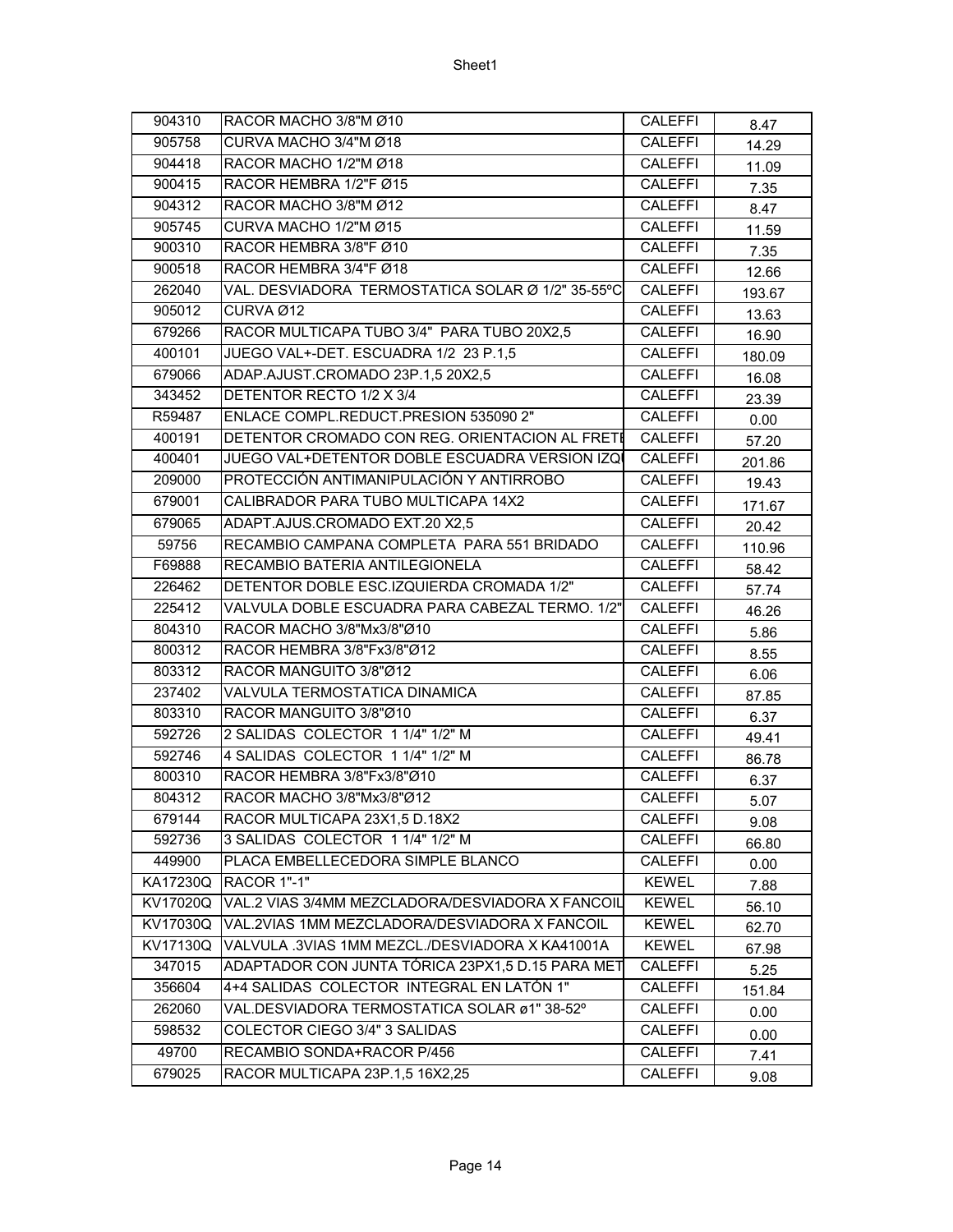| 905832  | CURVA HEMBRA 3/8"F Ø12                             | <b>CALEFFI</b> | 8.97   |
|---------|----------------------------------------------------|----------------|--------|
| 904522  | RACOR MACHO 3/4"M Ø22                              | <b>CALEFFI</b> | 18.45  |
| 900418  | RACOR HEMBRA 1/2"F Ø18                             | <b>CALEFFI</b> | 10.56  |
| 905732  | CURVA MACHO 3/8"M Ø12                              | <b>CALEFFI</b> | 8.97   |
| 904518  | RACOR MACHO 3/4"M Ø18                              | <b>CALEFFI</b> | 12.66  |
| 341402  | VÁLVULA DE RADIADOR RECTA 3 1/2"                   | <b>CALEFFI</b> | 21.85  |
| 225422  | TERMOSTATIZABLE DOBLE ESCUADRA DER. O IZQ. 1/2"    | <b>CALEFFI</b> | 46.26  |
| 592748  | 4 SALIDAS COLECTOR 1 1/4" 1/2" F                   | <b>CALEFFI</b> | 86.78  |
| 220302  | VÁLVULA ESCUADRA PARA MANDO TERMOSTÁTICO 3/8"      | <b>CALEFFI</b> | 26.87  |
| 592637  | 3 SALIDAS COLECTOR 1" 1/2" F                       | <b>CALEFFI</b> | 42.59  |
| 592647  | 4 SALIDAS COLECTOR 1" 1/2" F                       | <b>CALEFFI</b> | 53.61  |
| 904622  | RACOR MACHO 1"M Ø22                                | <b>CALEFFI</b> | 19.48  |
| 592738  | 3 SALIDAS COLECTOR 1 1/4" 1/2" F                   | <b>CALEFFI</b> | 68.34  |
| 904628  | RACOR MACHO 1"M Ø28                                | <b>CALEFFI</b> | 19.98  |
| 449400  | MANDO BLANCO VÁLVULA MONOTUBO                      | <b>CALEFFI</b> | 1.79   |
| 905746  | CURVA MACHO 1/2"M Ø16                              | <b>CALEFFI</b> | 10.05  |
| 904416  | RACOR MACHO 1/2"M Ø16                              | <b>CALEFFI</b> | 7.89   |
| 805742  | CURVA MACHO 1/2"Mx3/8"Ø12                          | <b>CALEFFI</b> | 10.05  |
| 681555  | ADAPT.AJUST. CROMADO INT. 14,5-15 EXT. 18-20 3/4"  | <b>CALEFFI</b> | 11.64  |
| 341302  | VÁLVULA DE RADIADOR RECTA 3 3/8"                   | <b>CALEFFI</b> | 19.87  |
| 449200  | J. FUNDAS VALVULA RADIADOR ANTIGUAS                | <b>CALEFFI</b> | 2.99   |
| 49175/C | RACORES DE VÁLVULAS DE RADIADOR PARA MODELOS       | <b>CALEFFI</b> | 7.51   |
| 681564  | ADAPT.AJUST. CROMADO INT. 15,5-16 EXT. 18-20 3/4"  | <b>CALEFFI</b> | 11.64  |
| 437515  | ADAPTADOR CON JUNTA TÓRICA 3/4"Ø15                 | <b>CALEFFI</b> | 8.47   |
| 357503  | 3+3 SALIDAS COLECTOR INTEGRAL EN LATÓN 3/4"        | <b>CALEFFI</b> | 169.21 |
| 328401  | VÁLVULA BITUBO PARA SONDA EXTERNA 1/2"             | <b>CALEFFI</b> | 54.74  |
| 356508  | 8+8 SALIDAS COLECTOR INTEGRAL EN LATÓN 3/4"        | <b>CALEFFI</b> | 245.42 |
| 905848  | CURVA HEMBRA 1/2"F Ø18                             | <b>CALEFFI</b> | 14.29  |
| 356606  | 6+6 SALIDAS COLECTOR INTEGRAL EN LATÓN 1"          | <b>CALEFFI</b> | 217.01 |
| 49086/C | RACOR CON O'RING PARA 411-415/C 3/8"               | <b>CALEFFI</b> | 1.50   |
| 59487   | ENLACE COMP. P/REDUCT.PRESION SERIE 5360-1-5 DE 2" | <b>CALEFFI</b> | 83.60  |
| 841414  | JUNTA EXTENSIBLE EN ACERO INOX. PARA GAS 1/2"      | <b>CALEFFI</b> | 74.25  |
| 592627  | 2 SALIDAS COLECTOR 1" 1/2" F                       | <b>CALEFFI</b> | 30.47  |
| 432503  | DETENTOR RECTO (Fe) 3/4"                           | CALEFFI        | 34.72  |
| 906845  | TE HEMBRA 1/2"F Ø15                                | <b>CALEFFI</b> | 16.36  |
| 905852  | CURVA HEMBRA 3/4"F Ø22                             | CALEFFI        | 16.82  |
| 900412  | RACOR HEMBRA 1/2"F Ø12                             | CALEFFI        | 9.38   |
| 438010  | ADAPTADOR CON TEFLÓN 23p.1,5Ø10                    | CALEFFI        | 5.62   |
| 914414  | RACOR MACHO CROMADO 1/2"M Ø14                      | <b>CALEFFI</b> | 8.97   |
| 592734  | 3 SALIDAS COLECTOR 1 1/4" 3/4" F                   | <b>CALEFFI</b> | 89.90  |
| 86030   | BICONO TEFLÓN 23p.1/2"-15 PARA REF. 438015         | <b>CALEFFI</b> | 2.01   |
| 49094/C | MANGUITO EN LATÓN PARA VALVULA Y DETENTOR 3/8"     | <b>CALEFFI</b> | 15.07  |
| 61008/C | ROSCA EN LATÓN PARA VALVULA Y DETENTOR 3/8"        | <b>CALEFFI</b> | 4.03   |
| 357505  | 5+5 SALIDAS COLECTOR INTEGRAL EN LATÓN 3/4"        | CALEFFI        | 379.40 |
| 446010  | ADAP.TUBERÍA COBRE C/ JUNTA TÓRICA 23p1,5DIAM.10   | <b>CALEFFI</b> | 5.25   |
| 447010  | ADAPTADOR CON JUNTA TÓRICA MONOBLOC 23p.1,5Ø10     | <b>CALEFFI</b> | 5.74   |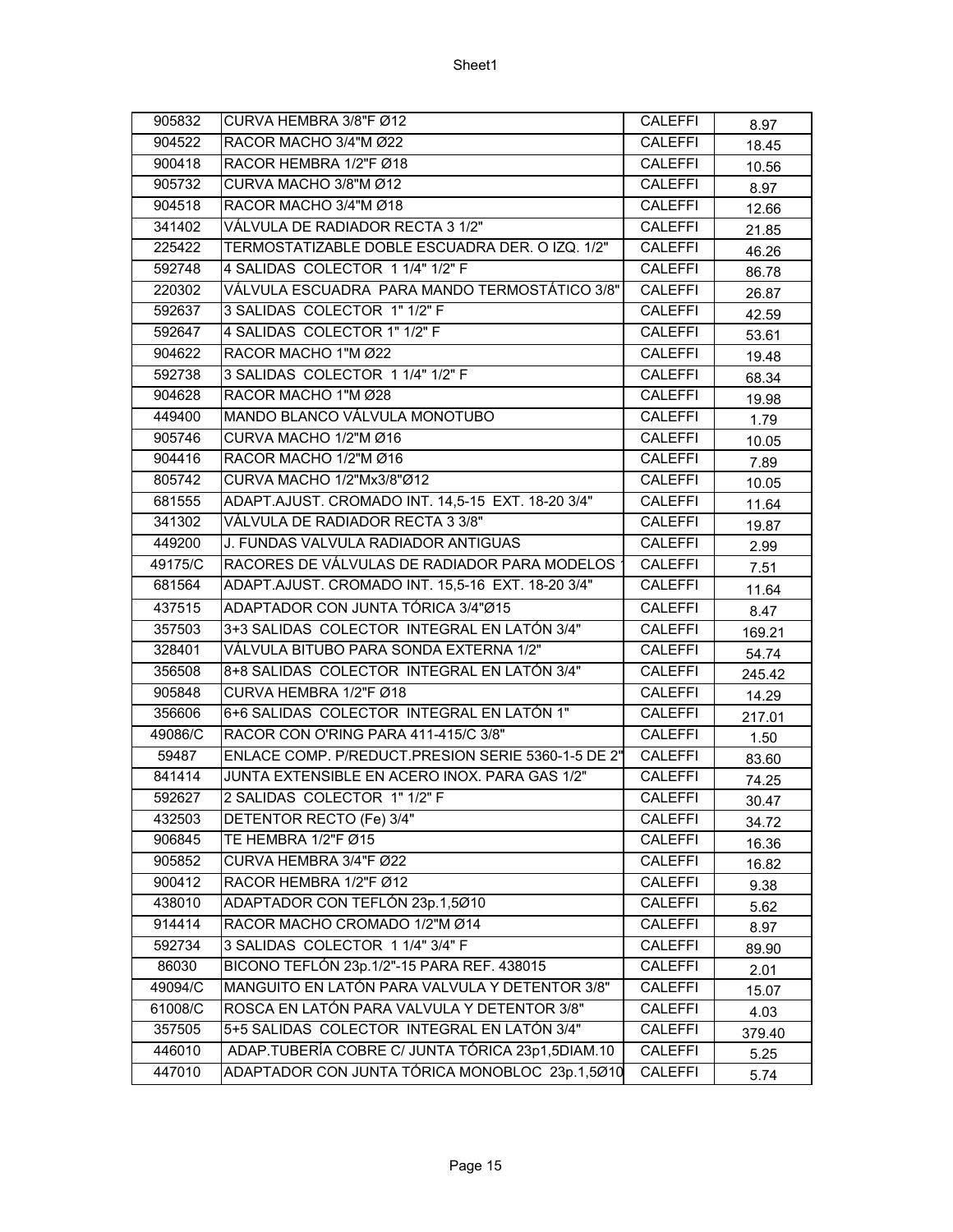| 447012    | ADAPTADOR CON JUNTA TÓRICA MONOBLOC 23p.1,5Ø12    | <b>CALEFFI</b> | 4.65   |
|-----------|---------------------------------------------------|----------------|--------|
| 856002    | CENTRAL DE FUGA DE GAS (CON SENSOR GPL)           | <b>CALEFFI</b> | 422.05 |
| 447016    | ADAPTADOR CON JUNTA TÓRICA MONOBLOC 23p.1,5016    | <b>CALEFFI</b> | 5.01   |
| 446012    | ADAP.TUBERÍA COBRE C/ JUNTA TÓRICA 23p1,5DIAM.12  | <b>CALEFFI</b> | 5.25   |
| 906018    | <b>TE Ø18</b>                                     | <b>CALEFFI</b> | 27.86  |
| 906022    | <b>TE Ø22</b>                                     | <b>CALEFFI</b> | 28.40  |
| 905015    | CURVA Ø15                                         | <b>CALEFFI</b> | 14.29  |
| 447014    | ADAPTADOR CON JUNTA TÓRICA MONOBLOC 23p.1,5Ø14    | <b>CALEFFI</b> | 5.01   |
| 447015    | ADAPTADOR CON JUNTA TÓRICA MONOBLOC 23p.1,5Ø15    | <b>CALEFFI</b> | 4.41   |
| 905858    | CURVA HEMBRA 3/4"F Ø18                            | <b>CALEFFI</b> | 15.29  |
| 906745    | TE MACHO 1/2"M Ø15                                | <b>CALEFFI</b> | 16.36  |
| 905018    | CURVA Ø18                                         | <b>CALEFFI</b> | 18.98  |
| 905748    | CURVA MACHO 1/2"M Ø18                             | <b>CALEFFI</b> | 13.63  |
| 905845    | CURVA HEMBRA 1/2"F Ø15                            | <b>CALEFFI</b> | 11.59  |
| 906015    | TE Ø15                                            | <b>CALEFFI</b> | 19.48  |
| 356510    | 10+10 SALIDAS COLECTOR INTEGRAL EN LATÓN 3/4"     | <b>CALEFFI</b> | 348.89 |
| 903016    | RACOR MANGUITO Ø16                                | <b>CALEFFI</b> | 10.56  |
| 900410    | RACOR HEMBRA 1/2"F Ø10                            | <b>CALEFFI</b> | 8.47   |
| 904314    | RACOR MACHO 3/8"M Ø14                             | <b>CALEFFI</b> | 7.35   |
| 49176/C   | RACORES DE VÁLVULAS DE RADIADOR PARA MODELOS      | <b>CALEFFI</b> | 6.06   |
| 900414    | RACOR HEMBRA 1/2"F Ø14                            | <b>CALEFFI</b> | 7.35   |
| 903014    | RACOR MANGUITO Ø14                                | <b>CALEFFI</b> | 11.59  |
| 904414    | RACOR MACHO 1/2"M Ø14                             | <b>CALEFFI</b> | 8.47   |
| 681515    | ADAPT.AJUST. CROMADO INT. 10,5-11 EXT. 14-16 3/4" | <b>CALEFFI</b> | 11.64  |
| R49158    | ENLACE + SONDA PARA 455400                        | <b>CALEFFI</b> | 22.01  |
| 681535    | ADAPT.AJUST. CROMADO INT. 12,5-13 EXT. 16-18 3/4" | <b>CALEFFI</b> | 11.64  |
| 900416    | RACOR HEMBRA 1/2"F Ø16                            | <b>CALEFFI</b> | 7.35   |
| 903012    | RACOR MANGUITO Ø12                                | <b>CALEFFI</b> | 14.29  |
| R36074    | CAPUCHON PARA 338-339 3/8-1/2                     | <b>CALEFFI</b> | 1.07   |
| R36076    | TAPON PARA 338-339 3/8-1/2                        | CALEFFI        | 0.54   |
| R46042    | JUANTAS PARA 455400-455500                        | <b>CALEFFI</b> | 1.34   |
| R36075    | TAPON PARA 338-339 3/8-1/2                        | <b>CALEFFI</b> | 0.54   |
| 581244    | TUERCA Y BICONO O MONOC.CIERRE PTFE 1/2"-14       | <b>CALEFFI</b> | 5.74   |
| 588051    | RACOR RECTO 3 PIEZAS CROMADO. 3/4" CR.            | <b>CALEFFI</b> | 25.77  |
| 588071    | RACOR RECTO 3 PIEZAS CROMADO. 1 1/4" CR.          | <b>CALEFFI</b> | 65.20  |
| 220500    | VÁLVULA ESCUADRA PARA MANDO TERMOSTÁTICO 3/4"     | <b>CALEFFI</b> | 40.99  |
| R41186/C  | TUERCA CROMADA 3/4"-21x4                          | CALEFFI        | 2.12   |
| R36077    | RECAMB.ADAPTADOR PARA 200000-656-470-338-339      | CALEFFI        | 5.43   |
| 588041    | RACOR RECTO 3 PIEZAS CROMADO 1/2" CR.             | <b>CALEFFI</b> | 14.75  |
| R41185/C  | TUERCA PARA VÁLV.ESCUAD.411/C-415 3/8"            | <b>CALEFFI</b> | 2.12   |
| R69265    | PROGRAMADOR PARA MEZCL.ANTILEG.600090             | <b>CALEFFI</b> | 863.57 |
| 581245    | TUERCA Y BICONO O MONOC.CIERRE PTFE 1/2"-15       | <b>CALEFFI</b> | 5.74   |
| R81019/ES | TUERCA COMPRESION 3/8"-12                         | <b>CALEFFI</b> | 2.23   |
| 354052    | COLECTOR CON VÁLVULAS 3/4"x2 23P.1,5M-Ø18         | <b>CALEFFI</b> | 44.15  |
| 362001    | SOPORTE PARA COLECTORES                           | <b>CALEFFI</b> | 12.66  |
| 351520    | COLECTOR 3/4"2SAL.x23p.1,5M                       | <b>CALEFFI</b> | 23.67  |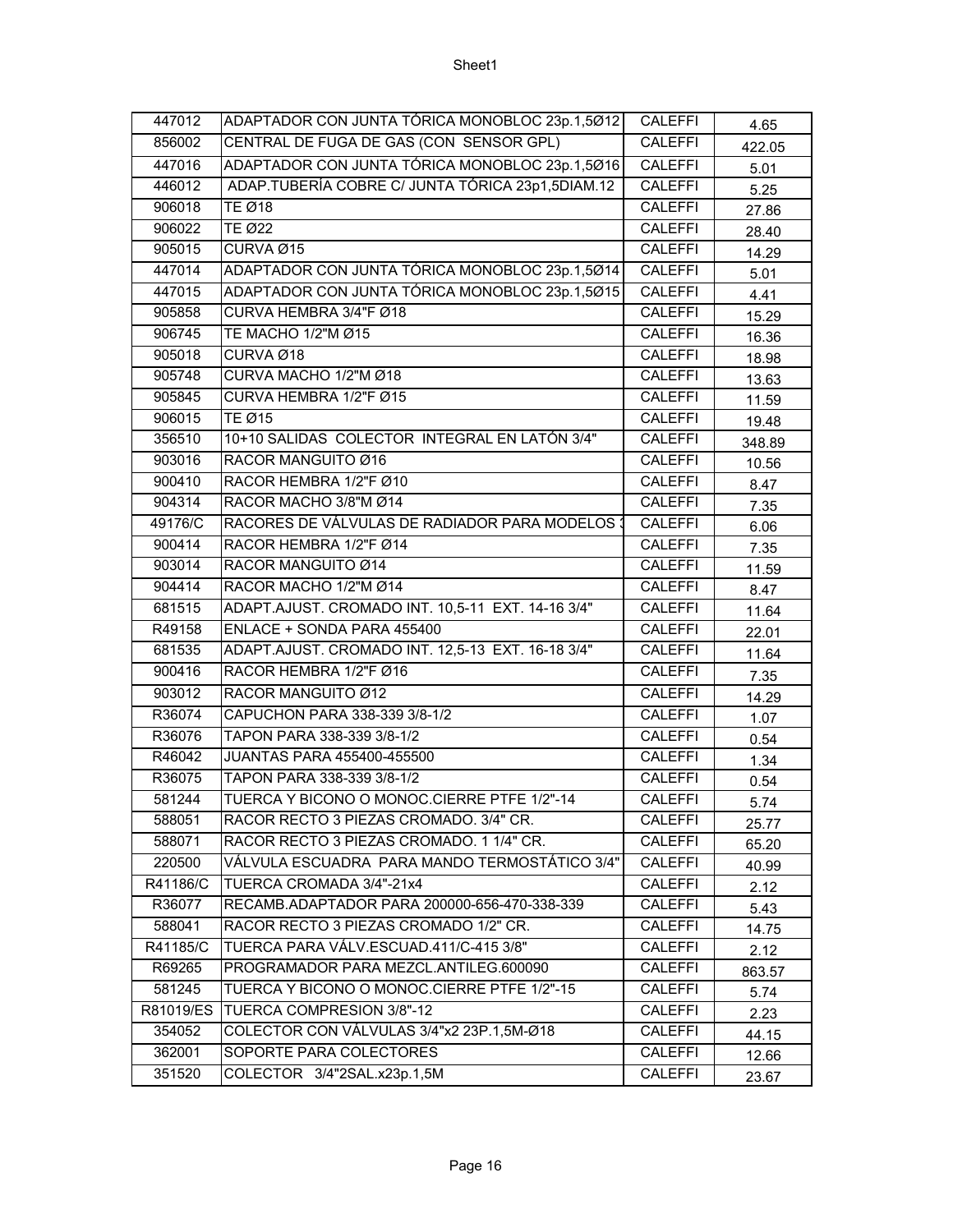| COLECTOR CON VÁLVULAS 3/4"x2 1/2"M-Ø13<br>354252<br><b>CALEFFI</b><br>44.15<br>COLECTOR CON VÁLVULAS 3/4"x3 1/2"M-Ø13<br>354253<br><b>CALEFFI</b><br>57.81<br>COLECTOR CON VÁVULAS 3/4"x4 1/2"M-Ø13<br>354254<br><b>CALEFFI</b><br>72.55<br>COLECTOR CON VÁLVULAS 3/4"x5 1/2"M-Ø13<br><b>CALEFFI</b><br>354255<br>86.21<br>RACOR CON BICONO METÁLICO 1/2"Ø15<br>441415<br><b>CALEFFI</b><br>3.73<br>TUERCA Y BICONO O MONOC.CIERRE PTFE 3/8"-12<br><b>CALEFFI</b><br>581232<br>3.96<br>VALVULA INVERSA MANDI TERMOSTÁTICO 3/8<br>224302<br><b>CALEFFI</b><br>32.56<br>ADAPT. AJUST. CROMADO INT. 13,5-14 EXT. 18-20<br><b>CALEFFI</b><br>681546<br>11.64<br>RACOR RECTO 3 PIEZAS CROMADO. 1" CR.<br>588061<br><b>CALEFFI</b><br>43.65<br>RACOR MACHO 1/2"M Ø12<br><b>CALEFFI</b><br>904412<br>10.05<br>COLECTOR CON VÁLVULAS 3/4"x3 23P.1,5M-Ø18<br><b>CALEFFI</b><br>354053<br>57.81<br>ENLACE COMP.P/REDUCT.PRESION SERIE 5360-1-5 11/4"<br>59485<br><b>CALEFFI</b><br>37.86<br>ARMARIO INSPECCIÓN PLÁSTICO 730x360x100/80<br>362073<br><b>CALEFFI</b><br>127.94<br>VÁLVULA TERMOSTATIZABLE 1/2" 3/4"<br>338452<br><b>CALEFFI</b><br>26.69<br>VÁLVULA TERMOSTATIZABLE 1/2" 3/4"<br><b>CALEFFI</b><br>339452<br>27.13<br>342452<br>DETENTOR ESCUADRA 1/2" 3/4"<br><b>CALEFFI</b><br>20.86<br>RACOR CURVA 3 PIEZAS CROMADO 1" F<br>588161<br><b>CALEFFI</b><br>52.12<br>350740<br>COLECTOR SIMPLE 1 1/4"X4 23P.1,5 DIAM.18<br><b>CALEFFI</b><br>99.90<br>VÁLVULA MONOTUBO 3/4"<br>348500<br><b>CALEFFI</b><br>57.16<br>RACOR CURVA 3 PIEZAS CROMADO 3/4" F<br>588151<br><b>CALEFFI</b><br>27.86<br>588171<br>RACOR CURVA 3 PIEZAS CROMADO 1 1/4" F<br><b>CALEFFI</b><br>83.02<br>RACOR CURVA 3 PIEZAS CROMADO 3/8" F<br>588131<br><b>CALEFFI</b><br>12.66<br>RACOR CURVA 3 PIEZAS CROMADO 1/2" F<br>588141<br><b>CALEFFI</b><br>16.36<br>TE HEMBRA 1/2"F Ø14<br>906844<br><b>CALEFFI</b><br>15.82<br>906846<br>TE HEMBRA 1/2"F Ø16<br><b>CALEFFI</b><br>14.75<br>2 SALIDAS COLECTOR 3/4" 1/2" F<br><b>CALEFFI</b><br>592527<br>29.44<br>4 SALIDAS COLECTOR LINEA 3/4" 1/2" F<br><b>CALEFFI</b><br>592547<br>47.39<br>VÁLVULA Y DETENTOR CROMADO EN SET 1/2"- Ø12<br>338012<br><b>CALEFFI</b><br>164.52<br>RACOR CURVA 3 PIEZAS 1 1/4"F<br>588170<br><b>CALEFFI</b><br>75.20<br>RACOR RECTO 3 PIEZAS 3/4"F<br><b>CALEFFI</b><br>588050<br>24.21<br>BY-PASS PARA COLECTOR 3/4" M<br>356050<br><b>CALEFFI</b><br>53.12<br>338014<br>VÁVULA Y DETENTOR CROMADO EN SET 1/2"- Ø14<br><b>CALEFFI</b><br>164.52<br>200013<br>MANDO TERMOSTÁTICO CON SENSOR LÍQUIDO CROMAD<br><b>CALEFFI</b><br>77.92<br>RACOR MACHO 1/2"Mx3/4"Ø18<br>804418<br><b>CALEFFI</b><br>9.38<br>RACOR DE TRES PIEZAS CROMADO 3/8" CR.<br>588031<br><b>CALEFFI</b><br>11.09<br>679002<br>CALIBRADOR PARA TUBO MULTICAPA Ø 16X2<br><b>CALEFFI</b><br>171.67<br>2+2 SALIDAS COLECTOR INTEGRAL EN LATÓN 3/4"<br>357502<br><b>CALEFFI</b><br>124.04<br>PASA A R02904 / VAINA DE CONTROL 100 MM<br>694100<br><b>CALEFFI</b><br>13.21<br>VÁLVULA 3 VÍAS X 600050.<br>R69489<br>CALEFFI<br>237.22<br>SERVOMOTOR 230V X 6000XX.<br>F69482<br><b>CALEFFI</b><br>395.78<br>RACOR HEMBRA 3/8"F Ø8<br><b>CALEFFI</b><br>900308<br>6.37<br>RACOR MACHO 3/8"M Ø8<br>904308<br><b>CALEFFI</b><br>7.89<br>VÁLVULA TERMOSTATIZABLE RECTA (Fe) 1"<br>402603<br><b>CALEFFI</b><br>82.02<br>LLAVE PARA CAPUCHÓN DE PROTECCIÓN<br>209001<br><b>CALEFFI</b><br>9.08<br>679044<br>RACOR MULTICAPA 23P. 1,5- Ø 18X2<br><b>CALEFFI</b><br>9.08 | 351540 | COLECTOR 3/4"4SAL.x23p.1,5M | <b>CALEFFI</b> | 43.65 |
|---------------------------------------------------------------------------------------------------------------------------------------------------------------------------------------------------------------------------------------------------------------------------------------------------------------------------------------------------------------------------------------------------------------------------------------------------------------------------------------------------------------------------------------------------------------------------------------------------------------------------------------------------------------------------------------------------------------------------------------------------------------------------------------------------------------------------------------------------------------------------------------------------------------------------------------------------------------------------------------------------------------------------------------------------------------------------------------------------------------------------------------------------------------------------------------------------------------------------------------------------------------------------------------------------------------------------------------------------------------------------------------------------------------------------------------------------------------------------------------------------------------------------------------------------------------------------------------------------------------------------------------------------------------------------------------------------------------------------------------------------------------------------------------------------------------------------------------------------------------------------------------------------------------------------------------------------------------------------------------------------------------------------------------------------------------------------------------------------------------------------------------------------------------------------------------------------------------------------------------------------------------------------------------------------------------------------------------------------------------------------------------------------------------------------------------------------------------------------------------------------------------------------------------------------------------------------------------------------------------------------------------------------------------------------------------------------------------------------------------------------------------------------------------------------------------------------------------------------------------------------------------------------------------------------------------------------------------------------------------------------------------------------------------------------------------------------------------------------------------------------------------------------------------------------------------------------------------------------------------------------------------------------------------------------------------------------------------------------------------------------------------------------------------------------------------------------------------------------------------|--------|-----------------------------|----------------|-------|
|                                                                                                                                                                                                                                                                                                                                                                                                                                                                                                                                                                                                                                                                                                                                                                                                                                                                                                                                                                                                                                                                                                                                                                                                                                                                                                                                                                                                                                                                                                                                                                                                                                                                                                                                                                                                                                                                                                                                                                                                                                                                                                                                                                                                                                                                                                                                                                                                                                                                                                                                                                                                                                                                                                                                                                                                                                                                                                                                                                                                                                                                                                                                                                                                                                                                                                                                                                                                                                                                                       |        |                             |                |       |
|                                                                                                                                                                                                                                                                                                                                                                                                                                                                                                                                                                                                                                                                                                                                                                                                                                                                                                                                                                                                                                                                                                                                                                                                                                                                                                                                                                                                                                                                                                                                                                                                                                                                                                                                                                                                                                                                                                                                                                                                                                                                                                                                                                                                                                                                                                                                                                                                                                                                                                                                                                                                                                                                                                                                                                                                                                                                                                                                                                                                                                                                                                                                                                                                                                                                                                                                                                                                                                                                                       |        |                             |                |       |
|                                                                                                                                                                                                                                                                                                                                                                                                                                                                                                                                                                                                                                                                                                                                                                                                                                                                                                                                                                                                                                                                                                                                                                                                                                                                                                                                                                                                                                                                                                                                                                                                                                                                                                                                                                                                                                                                                                                                                                                                                                                                                                                                                                                                                                                                                                                                                                                                                                                                                                                                                                                                                                                                                                                                                                                                                                                                                                                                                                                                                                                                                                                                                                                                                                                                                                                                                                                                                                                                                       |        |                             |                |       |
|                                                                                                                                                                                                                                                                                                                                                                                                                                                                                                                                                                                                                                                                                                                                                                                                                                                                                                                                                                                                                                                                                                                                                                                                                                                                                                                                                                                                                                                                                                                                                                                                                                                                                                                                                                                                                                                                                                                                                                                                                                                                                                                                                                                                                                                                                                                                                                                                                                                                                                                                                                                                                                                                                                                                                                                                                                                                                                                                                                                                                                                                                                                                                                                                                                                                                                                                                                                                                                                                                       |        |                             |                |       |
|                                                                                                                                                                                                                                                                                                                                                                                                                                                                                                                                                                                                                                                                                                                                                                                                                                                                                                                                                                                                                                                                                                                                                                                                                                                                                                                                                                                                                                                                                                                                                                                                                                                                                                                                                                                                                                                                                                                                                                                                                                                                                                                                                                                                                                                                                                                                                                                                                                                                                                                                                                                                                                                                                                                                                                                                                                                                                                                                                                                                                                                                                                                                                                                                                                                                                                                                                                                                                                                                                       |        |                             |                |       |
|                                                                                                                                                                                                                                                                                                                                                                                                                                                                                                                                                                                                                                                                                                                                                                                                                                                                                                                                                                                                                                                                                                                                                                                                                                                                                                                                                                                                                                                                                                                                                                                                                                                                                                                                                                                                                                                                                                                                                                                                                                                                                                                                                                                                                                                                                                                                                                                                                                                                                                                                                                                                                                                                                                                                                                                                                                                                                                                                                                                                                                                                                                                                                                                                                                                                                                                                                                                                                                                                                       |        |                             |                |       |
|                                                                                                                                                                                                                                                                                                                                                                                                                                                                                                                                                                                                                                                                                                                                                                                                                                                                                                                                                                                                                                                                                                                                                                                                                                                                                                                                                                                                                                                                                                                                                                                                                                                                                                                                                                                                                                                                                                                                                                                                                                                                                                                                                                                                                                                                                                                                                                                                                                                                                                                                                                                                                                                                                                                                                                                                                                                                                                                                                                                                                                                                                                                                                                                                                                                                                                                                                                                                                                                                                       |        |                             |                |       |
|                                                                                                                                                                                                                                                                                                                                                                                                                                                                                                                                                                                                                                                                                                                                                                                                                                                                                                                                                                                                                                                                                                                                                                                                                                                                                                                                                                                                                                                                                                                                                                                                                                                                                                                                                                                                                                                                                                                                                                                                                                                                                                                                                                                                                                                                                                                                                                                                                                                                                                                                                                                                                                                                                                                                                                                                                                                                                                                                                                                                                                                                                                                                                                                                                                                                                                                                                                                                                                                                                       |        |                             |                |       |
|                                                                                                                                                                                                                                                                                                                                                                                                                                                                                                                                                                                                                                                                                                                                                                                                                                                                                                                                                                                                                                                                                                                                                                                                                                                                                                                                                                                                                                                                                                                                                                                                                                                                                                                                                                                                                                                                                                                                                                                                                                                                                                                                                                                                                                                                                                                                                                                                                                                                                                                                                                                                                                                                                                                                                                                                                                                                                                                                                                                                                                                                                                                                                                                                                                                                                                                                                                                                                                                                                       |        |                             |                |       |
|                                                                                                                                                                                                                                                                                                                                                                                                                                                                                                                                                                                                                                                                                                                                                                                                                                                                                                                                                                                                                                                                                                                                                                                                                                                                                                                                                                                                                                                                                                                                                                                                                                                                                                                                                                                                                                                                                                                                                                                                                                                                                                                                                                                                                                                                                                                                                                                                                                                                                                                                                                                                                                                                                                                                                                                                                                                                                                                                                                                                                                                                                                                                                                                                                                                                                                                                                                                                                                                                                       |        |                             |                |       |
|                                                                                                                                                                                                                                                                                                                                                                                                                                                                                                                                                                                                                                                                                                                                                                                                                                                                                                                                                                                                                                                                                                                                                                                                                                                                                                                                                                                                                                                                                                                                                                                                                                                                                                                                                                                                                                                                                                                                                                                                                                                                                                                                                                                                                                                                                                                                                                                                                                                                                                                                                                                                                                                                                                                                                                                                                                                                                                                                                                                                                                                                                                                                                                                                                                                                                                                                                                                                                                                                                       |        |                             |                |       |
|                                                                                                                                                                                                                                                                                                                                                                                                                                                                                                                                                                                                                                                                                                                                                                                                                                                                                                                                                                                                                                                                                                                                                                                                                                                                                                                                                                                                                                                                                                                                                                                                                                                                                                                                                                                                                                                                                                                                                                                                                                                                                                                                                                                                                                                                                                                                                                                                                                                                                                                                                                                                                                                                                                                                                                                                                                                                                                                                                                                                                                                                                                                                                                                                                                                                                                                                                                                                                                                                                       |        |                             |                |       |
|                                                                                                                                                                                                                                                                                                                                                                                                                                                                                                                                                                                                                                                                                                                                                                                                                                                                                                                                                                                                                                                                                                                                                                                                                                                                                                                                                                                                                                                                                                                                                                                                                                                                                                                                                                                                                                                                                                                                                                                                                                                                                                                                                                                                                                                                                                                                                                                                                                                                                                                                                                                                                                                                                                                                                                                                                                                                                                                                                                                                                                                                                                                                                                                                                                                                                                                                                                                                                                                                                       |        |                             |                |       |
|                                                                                                                                                                                                                                                                                                                                                                                                                                                                                                                                                                                                                                                                                                                                                                                                                                                                                                                                                                                                                                                                                                                                                                                                                                                                                                                                                                                                                                                                                                                                                                                                                                                                                                                                                                                                                                                                                                                                                                                                                                                                                                                                                                                                                                                                                                                                                                                                                                                                                                                                                                                                                                                                                                                                                                                                                                                                                                                                                                                                                                                                                                                                                                                                                                                                                                                                                                                                                                                                                       |        |                             |                |       |
|                                                                                                                                                                                                                                                                                                                                                                                                                                                                                                                                                                                                                                                                                                                                                                                                                                                                                                                                                                                                                                                                                                                                                                                                                                                                                                                                                                                                                                                                                                                                                                                                                                                                                                                                                                                                                                                                                                                                                                                                                                                                                                                                                                                                                                                                                                                                                                                                                                                                                                                                                                                                                                                                                                                                                                                                                                                                                                                                                                                                                                                                                                                                                                                                                                                                                                                                                                                                                                                                                       |        |                             |                |       |
|                                                                                                                                                                                                                                                                                                                                                                                                                                                                                                                                                                                                                                                                                                                                                                                                                                                                                                                                                                                                                                                                                                                                                                                                                                                                                                                                                                                                                                                                                                                                                                                                                                                                                                                                                                                                                                                                                                                                                                                                                                                                                                                                                                                                                                                                                                                                                                                                                                                                                                                                                                                                                                                                                                                                                                                                                                                                                                                                                                                                                                                                                                                                                                                                                                                                                                                                                                                                                                                                                       |        |                             |                |       |
|                                                                                                                                                                                                                                                                                                                                                                                                                                                                                                                                                                                                                                                                                                                                                                                                                                                                                                                                                                                                                                                                                                                                                                                                                                                                                                                                                                                                                                                                                                                                                                                                                                                                                                                                                                                                                                                                                                                                                                                                                                                                                                                                                                                                                                                                                                                                                                                                                                                                                                                                                                                                                                                                                                                                                                                                                                                                                                                                                                                                                                                                                                                                                                                                                                                                                                                                                                                                                                                                                       |        |                             |                |       |
|                                                                                                                                                                                                                                                                                                                                                                                                                                                                                                                                                                                                                                                                                                                                                                                                                                                                                                                                                                                                                                                                                                                                                                                                                                                                                                                                                                                                                                                                                                                                                                                                                                                                                                                                                                                                                                                                                                                                                                                                                                                                                                                                                                                                                                                                                                                                                                                                                                                                                                                                                                                                                                                                                                                                                                                                                                                                                                                                                                                                                                                                                                                                                                                                                                                                                                                                                                                                                                                                                       |        |                             |                |       |
|                                                                                                                                                                                                                                                                                                                                                                                                                                                                                                                                                                                                                                                                                                                                                                                                                                                                                                                                                                                                                                                                                                                                                                                                                                                                                                                                                                                                                                                                                                                                                                                                                                                                                                                                                                                                                                                                                                                                                                                                                                                                                                                                                                                                                                                                                                                                                                                                                                                                                                                                                                                                                                                                                                                                                                                                                                                                                                                                                                                                                                                                                                                                                                                                                                                                                                                                                                                                                                                                                       |        |                             |                |       |
|                                                                                                                                                                                                                                                                                                                                                                                                                                                                                                                                                                                                                                                                                                                                                                                                                                                                                                                                                                                                                                                                                                                                                                                                                                                                                                                                                                                                                                                                                                                                                                                                                                                                                                                                                                                                                                                                                                                                                                                                                                                                                                                                                                                                                                                                                                                                                                                                                                                                                                                                                                                                                                                                                                                                                                                                                                                                                                                                                                                                                                                                                                                                                                                                                                                                                                                                                                                                                                                                                       |        |                             |                |       |
|                                                                                                                                                                                                                                                                                                                                                                                                                                                                                                                                                                                                                                                                                                                                                                                                                                                                                                                                                                                                                                                                                                                                                                                                                                                                                                                                                                                                                                                                                                                                                                                                                                                                                                                                                                                                                                                                                                                                                                                                                                                                                                                                                                                                                                                                                                                                                                                                                                                                                                                                                                                                                                                                                                                                                                                                                                                                                                                                                                                                                                                                                                                                                                                                                                                                                                                                                                                                                                                                                       |        |                             |                |       |
|                                                                                                                                                                                                                                                                                                                                                                                                                                                                                                                                                                                                                                                                                                                                                                                                                                                                                                                                                                                                                                                                                                                                                                                                                                                                                                                                                                                                                                                                                                                                                                                                                                                                                                                                                                                                                                                                                                                                                                                                                                                                                                                                                                                                                                                                                                                                                                                                                                                                                                                                                                                                                                                                                                                                                                                                                                                                                                                                                                                                                                                                                                                                                                                                                                                                                                                                                                                                                                                                                       |        |                             |                |       |
|                                                                                                                                                                                                                                                                                                                                                                                                                                                                                                                                                                                                                                                                                                                                                                                                                                                                                                                                                                                                                                                                                                                                                                                                                                                                                                                                                                                                                                                                                                                                                                                                                                                                                                                                                                                                                                                                                                                                                                                                                                                                                                                                                                                                                                                                                                                                                                                                                                                                                                                                                                                                                                                                                                                                                                                                                                                                                                                                                                                                                                                                                                                                                                                                                                                                                                                                                                                                                                                                                       |        |                             |                |       |
|                                                                                                                                                                                                                                                                                                                                                                                                                                                                                                                                                                                                                                                                                                                                                                                                                                                                                                                                                                                                                                                                                                                                                                                                                                                                                                                                                                                                                                                                                                                                                                                                                                                                                                                                                                                                                                                                                                                                                                                                                                                                                                                                                                                                                                                                                                                                                                                                                                                                                                                                                                                                                                                                                                                                                                                                                                                                                                                                                                                                                                                                                                                                                                                                                                                                                                                                                                                                                                                                                       |        |                             |                |       |
|                                                                                                                                                                                                                                                                                                                                                                                                                                                                                                                                                                                                                                                                                                                                                                                                                                                                                                                                                                                                                                                                                                                                                                                                                                                                                                                                                                                                                                                                                                                                                                                                                                                                                                                                                                                                                                                                                                                                                                                                                                                                                                                                                                                                                                                                                                                                                                                                                                                                                                                                                                                                                                                                                                                                                                                                                                                                                                                                                                                                                                                                                                                                                                                                                                                                                                                                                                                                                                                                                       |        |                             |                |       |
|                                                                                                                                                                                                                                                                                                                                                                                                                                                                                                                                                                                                                                                                                                                                                                                                                                                                                                                                                                                                                                                                                                                                                                                                                                                                                                                                                                                                                                                                                                                                                                                                                                                                                                                                                                                                                                                                                                                                                                                                                                                                                                                                                                                                                                                                                                                                                                                                                                                                                                                                                                                                                                                                                                                                                                                                                                                                                                                                                                                                                                                                                                                                                                                                                                                                                                                                                                                                                                                                                       |        |                             |                |       |
|                                                                                                                                                                                                                                                                                                                                                                                                                                                                                                                                                                                                                                                                                                                                                                                                                                                                                                                                                                                                                                                                                                                                                                                                                                                                                                                                                                                                                                                                                                                                                                                                                                                                                                                                                                                                                                                                                                                                                                                                                                                                                                                                                                                                                                                                                                                                                                                                                                                                                                                                                                                                                                                                                                                                                                                                                                                                                                                                                                                                                                                                                                                                                                                                                                                                                                                                                                                                                                                                                       |        |                             |                |       |
|                                                                                                                                                                                                                                                                                                                                                                                                                                                                                                                                                                                                                                                                                                                                                                                                                                                                                                                                                                                                                                                                                                                                                                                                                                                                                                                                                                                                                                                                                                                                                                                                                                                                                                                                                                                                                                                                                                                                                                                                                                                                                                                                                                                                                                                                                                                                                                                                                                                                                                                                                                                                                                                                                                                                                                                                                                                                                                                                                                                                                                                                                                                                                                                                                                                                                                                                                                                                                                                                                       |        |                             |                |       |
|                                                                                                                                                                                                                                                                                                                                                                                                                                                                                                                                                                                                                                                                                                                                                                                                                                                                                                                                                                                                                                                                                                                                                                                                                                                                                                                                                                                                                                                                                                                                                                                                                                                                                                                                                                                                                                                                                                                                                                                                                                                                                                                                                                                                                                                                                                                                                                                                                                                                                                                                                                                                                                                                                                                                                                                                                                                                                                                                                                                                                                                                                                                                                                                                                                                                                                                                                                                                                                                                                       |        |                             |                |       |
|                                                                                                                                                                                                                                                                                                                                                                                                                                                                                                                                                                                                                                                                                                                                                                                                                                                                                                                                                                                                                                                                                                                                                                                                                                                                                                                                                                                                                                                                                                                                                                                                                                                                                                                                                                                                                                                                                                                                                                                                                                                                                                                                                                                                                                                                                                                                                                                                                                                                                                                                                                                                                                                                                                                                                                                                                                                                                                                                                                                                                                                                                                                                                                                                                                                                                                                                                                                                                                                                                       |        |                             |                |       |
|                                                                                                                                                                                                                                                                                                                                                                                                                                                                                                                                                                                                                                                                                                                                                                                                                                                                                                                                                                                                                                                                                                                                                                                                                                                                                                                                                                                                                                                                                                                                                                                                                                                                                                                                                                                                                                                                                                                                                                                                                                                                                                                                                                                                                                                                                                                                                                                                                                                                                                                                                                                                                                                                                                                                                                                                                                                                                                                                                                                                                                                                                                                                                                                                                                                                                                                                                                                                                                                                                       |        |                             |                |       |
|                                                                                                                                                                                                                                                                                                                                                                                                                                                                                                                                                                                                                                                                                                                                                                                                                                                                                                                                                                                                                                                                                                                                                                                                                                                                                                                                                                                                                                                                                                                                                                                                                                                                                                                                                                                                                                                                                                                                                                                                                                                                                                                                                                                                                                                                                                                                                                                                                                                                                                                                                                                                                                                                                                                                                                                                                                                                                                                                                                                                                                                                                                                                                                                                                                                                                                                                                                                                                                                                                       |        |                             |                |       |
|                                                                                                                                                                                                                                                                                                                                                                                                                                                                                                                                                                                                                                                                                                                                                                                                                                                                                                                                                                                                                                                                                                                                                                                                                                                                                                                                                                                                                                                                                                                                                                                                                                                                                                                                                                                                                                                                                                                                                                                                                                                                                                                                                                                                                                                                                                                                                                                                                                                                                                                                                                                                                                                                                                                                                                                                                                                                                                                                                                                                                                                                                                                                                                                                                                                                                                                                                                                                                                                                                       |        |                             |                |       |
|                                                                                                                                                                                                                                                                                                                                                                                                                                                                                                                                                                                                                                                                                                                                                                                                                                                                                                                                                                                                                                                                                                                                                                                                                                                                                                                                                                                                                                                                                                                                                                                                                                                                                                                                                                                                                                                                                                                                                                                                                                                                                                                                                                                                                                                                                                                                                                                                                                                                                                                                                                                                                                                                                                                                                                                                                                                                                                                                                                                                                                                                                                                                                                                                                                                                                                                                                                                                                                                                                       |        |                             |                |       |
|                                                                                                                                                                                                                                                                                                                                                                                                                                                                                                                                                                                                                                                                                                                                                                                                                                                                                                                                                                                                                                                                                                                                                                                                                                                                                                                                                                                                                                                                                                                                                                                                                                                                                                                                                                                                                                                                                                                                                                                                                                                                                                                                                                                                                                                                                                                                                                                                                                                                                                                                                                                                                                                                                                                                                                                                                                                                                                                                                                                                                                                                                                                                                                                                                                                                                                                                                                                                                                                                                       |        |                             |                |       |
|                                                                                                                                                                                                                                                                                                                                                                                                                                                                                                                                                                                                                                                                                                                                                                                                                                                                                                                                                                                                                                                                                                                                                                                                                                                                                                                                                                                                                                                                                                                                                                                                                                                                                                                                                                                                                                                                                                                                                                                                                                                                                                                                                                                                                                                                                                                                                                                                                                                                                                                                                                                                                                                                                                                                                                                                                                                                                                                                                                                                                                                                                                                                                                                                                                                                                                                                                                                                                                                                                       |        |                             |                |       |
|                                                                                                                                                                                                                                                                                                                                                                                                                                                                                                                                                                                                                                                                                                                                                                                                                                                                                                                                                                                                                                                                                                                                                                                                                                                                                                                                                                                                                                                                                                                                                                                                                                                                                                                                                                                                                                                                                                                                                                                                                                                                                                                                                                                                                                                                                                                                                                                                                                                                                                                                                                                                                                                                                                                                                                                                                                                                                                                                                                                                                                                                                                                                                                                                                                                                                                                                                                                                                                                                                       |        |                             |                |       |
|                                                                                                                                                                                                                                                                                                                                                                                                                                                                                                                                                                                                                                                                                                                                                                                                                                                                                                                                                                                                                                                                                                                                                                                                                                                                                                                                                                                                                                                                                                                                                                                                                                                                                                                                                                                                                                                                                                                                                                                                                                                                                                                                                                                                                                                                                                                                                                                                                                                                                                                                                                                                                                                                                                                                                                                                                                                                                                                                                                                                                                                                                                                                                                                                                                                                                                                                                                                                                                                                                       |        |                             |                |       |
|                                                                                                                                                                                                                                                                                                                                                                                                                                                                                                                                                                                                                                                                                                                                                                                                                                                                                                                                                                                                                                                                                                                                                                                                                                                                                                                                                                                                                                                                                                                                                                                                                                                                                                                                                                                                                                                                                                                                                                                                                                                                                                                                                                                                                                                                                                                                                                                                                                                                                                                                                                                                                                                                                                                                                                                                                                                                                                                                                                                                                                                                                                                                                                                                                                                                                                                                                                                                                                                                                       |        |                             |                |       |
|                                                                                                                                                                                                                                                                                                                                                                                                                                                                                                                                                                                                                                                                                                                                                                                                                                                                                                                                                                                                                                                                                                                                                                                                                                                                                                                                                                                                                                                                                                                                                                                                                                                                                                                                                                                                                                                                                                                                                                                                                                                                                                                                                                                                                                                                                                                                                                                                                                                                                                                                                                                                                                                                                                                                                                                                                                                                                                                                                                                                                                                                                                                                                                                                                                                                                                                                                                                                                                                                                       |        |                             |                |       |
|                                                                                                                                                                                                                                                                                                                                                                                                                                                                                                                                                                                                                                                                                                                                                                                                                                                                                                                                                                                                                                                                                                                                                                                                                                                                                                                                                                                                                                                                                                                                                                                                                                                                                                                                                                                                                                                                                                                                                                                                                                                                                                                                                                                                                                                                                                                                                                                                                                                                                                                                                                                                                                                                                                                                                                                                                                                                                                                                                                                                                                                                                                                                                                                                                                                                                                                                                                                                                                                                                       |        |                             |                |       |
|                                                                                                                                                                                                                                                                                                                                                                                                                                                                                                                                                                                                                                                                                                                                                                                                                                                                                                                                                                                                                                                                                                                                                                                                                                                                                                                                                                                                                                                                                                                                                                                                                                                                                                                                                                                                                                                                                                                                                                                                                                                                                                                                                                                                                                                                                                                                                                                                                                                                                                                                                                                                                                                                                                                                                                                                                                                                                                                                                                                                                                                                                                                                                                                                                                                                                                                                                                                                                                                                                       |        |                             |                |       |
|                                                                                                                                                                                                                                                                                                                                                                                                                                                                                                                                                                                                                                                                                                                                                                                                                                                                                                                                                                                                                                                                                                                                                                                                                                                                                                                                                                                                                                                                                                                                                                                                                                                                                                                                                                                                                                                                                                                                                                                                                                                                                                                                                                                                                                                                                                                                                                                                                                                                                                                                                                                                                                                                                                                                                                                                                                                                                                                                                                                                                                                                                                                                                                                                                                                                                                                                                                                                                                                                                       |        |                             |                |       |
|                                                                                                                                                                                                                                                                                                                                                                                                                                                                                                                                                                                                                                                                                                                                                                                                                                                                                                                                                                                                                                                                                                                                                                                                                                                                                                                                                                                                                                                                                                                                                                                                                                                                                                                                                                                                                                                                                                                                                                                                                                                                                                                                                                                                                                                                                                                                                                                                                                                                                                                                                                                                                                                                                                                                                                                                                                                                                                                                                                                                                                                                                                                                                                                                                                                                                                                                                                                                                                                                                       |        |                             |                |       |
|                                                                                                                                                                                                                                                                                                                                                                                                                                                                                                                                                                                                                                                                                                                                                                                                                                                                                                                                                                                                                                                                                                                                                                                                                                                                                                                                                                                                                                                                                                                                                                                                                                                                                                                                                                                                                                                                                                                                                                                                                                                                                                                                                                                                                                                                                                                                                                                                                                                                                                                                                                                                                                                                                                                                                                                                                                                                                                                                                                                                                                                                                                                                                                                                                                                                                                                                                                                                                                                                                       |        |                             |                |       |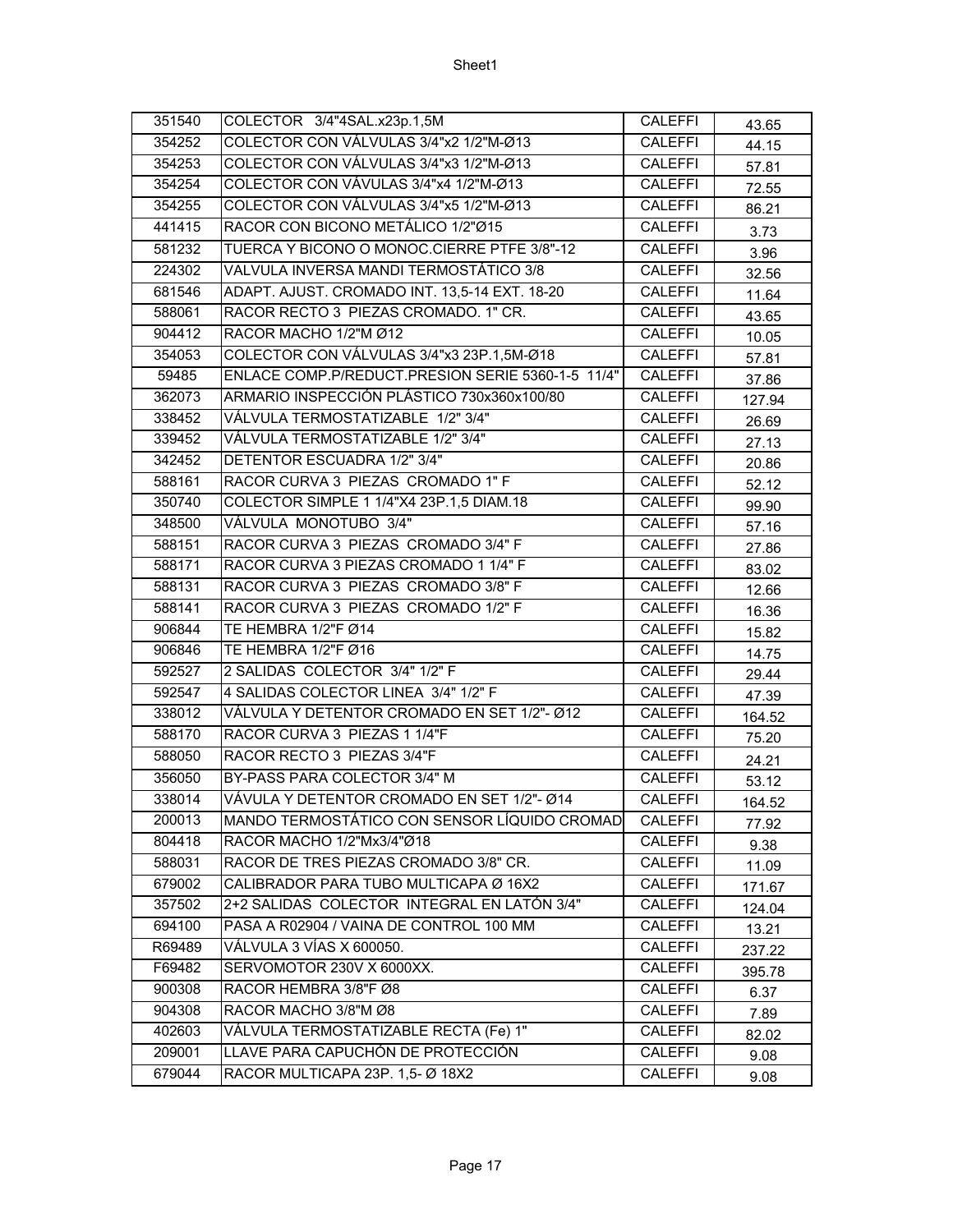| R49175/C  | RECAMBIO ENLACE X VALV.TERMOS.1/2".                | <b>CALEFFI</b> | 7.89     |
|-----------|----------------------------------------------------|----------------|----------|
| 695000    | BOMBA COMPROBACION ESTANQUEIDAD                    | <b>CALEFFI</b> | 755.67   |
| F69381    | SONDA TEMPETURA IDA/RETORNO PARA REGULADOR 16      | <b>CALEFFI</b> | 152.97   |
| 585118    | ALMA DE REFUERZO PARA COBRE 0,75 A 1 MM Ø18ESP.1   | <b>CALEFFI</b> | 2.92     |
| F69264    | SONDA P/MEZCL.ANTILEG.ANALÓ.161-600050/60/70/80/90 | <b>CALEFFI</b> | 55.78    |
| R69493    | PASA A LA 600291                                   | <b>CALEFFI</b> | 889.59   |
| 675850    | ADAPTADOR PARA COLECTOR 670.                       | <b>CALEFFI</b> | 7.18     |
| 679014    | RACOR MULTICAPA 23P. 1,5- Ø 14X2                   | <b>CALEFFI</b> | 9.08     |
| 679024    | RACOR MULTICAPA 23P. 1,5- Ø 16X2                   | <b>CALEFFI</b> | 9.08     |
| R69492    | DESCATALOGADA VÁLVULA 3 VIÁS X 600080.             | <b>CALEFFI</b> | 516.95   |
| R69433    | CENTRALITA DIGITAL ANTILEGIONELA X SERIE 6000      | <b>CALEFFI</b> | 1,342.24 |
| 431603    | DETENTOR EN ESCUADRA (Fe) 1"                       | <b>CALEFFI</b> | 62.44    |
| 694045    | PASA A R02903 / VAINA CONTROL 45 MM                | <b>CALEFFI</b> | 10.56    |
| 347518    | ADAPTADOR CON JUNTA TÓRICA 3/4 D.18 PARA METAL     | <b>CALEFFI</b> | 7.11     |
| 356604 IS | 4+4 SALIDAS COLECTOR INTEGRAL EN LATÓN 1"          | <b>CALEFFI</b> | 170.46   |
| 583065    | REDUCCION 3/4"M x 1"H                              | <b>CALEFFI</b> | 12.17    |
| 356502    | 2+2 SALIDAS COLECTOR INTEGRAL EN LATÓN 3/4"        | <b>CALEFFI</b> | 79.43    |
| R46176/C  | RACOR CON O'RING PARA 411-415/C 3/8"               | <b>CALEFFI</b> | 4.22     |
| 200001    | MANDO TERMOSTÁTICO S/GHIERA                        | <b>CALEFFI</b> | 40.85    |
| F69591    | SONDA TEMPERATURA D 1/8 X 6 ANTILEGIONELLA D.2008  | <b>CALEFFI</b> | 73.99    |
| 400300    | JUEGO VALVULA-DETENTOR DOBLE ESCUADRA IZQUIERI     | <b>CALEFFI</b> | 201.86   |
| 400400    | JUEGO VALVULA DETENTOR DOBLE ESCUADRA DERECH       | <b>CALEFFI</b> | 201.86   |
| 446014    | ADAPTADOR CON JUNTA TÓRICA MONOBLOC 23p.1,5Ø14     | CALEFFI        | 5.25     |
| R41277C   | TUERCA PARA SERIE 455                              | <b>CALEFFI</b> | 9.35     |
| 472000    | CABEZAL TERMOSTATICO C/ REG. A DISTANCIA           | <b>CALEFFI</b> | 328.97   |
| 650742    | COLECTOR CON AISLAMIENTO 1 1/4"x4 3/4M             | <b>CALEFFI</b> | 155.10   |
| 446016    | ADAPTADOR CON JUNTA TÓRICA MONOBLOC 23p.1,5Ø16     | CALEFFI        | 5.25     |
| 446015    | ADAPTADOR CON JUNTA TÓRICA MONOBLOC 23p.1,5Ø15     | <b>CALEFFI</b> | 5.25     |
| 607140    | CINTA ADHESIVA ALUMINIO X FIJAR CABLE A T. PLASTIC | <b>CALEFFI</b> | 61.06    |
| F69531    | PORTA SONDA DE CONTACTO ANTILEGIONELA              | <b>CALEFFI</b> | 34.83    |
| F69358    | PASA A F69937 . 1-4 LITROS/MIN. PARA 670           | <b>CALEFFI</b> | 20.59    |
| 679524    | RACOR MULTICAPA TUBO 3/4" X 16 X 2                 | <b>CALEFFI</b> | 10.90    |
| 202000    | MANDO TERMOSTATICO DIGITAL                         | <b>CALEFFI</b> | 71.68    |
| 679566    | RACOR MULTICAPA TUBO 3/4" X 20 X 2,5               | <b>CALEFFI</b> | 16.90    |
| 679565    | RACOR MULTICAPA TUBO 3/4" X 20 X 2,25              | <b>CALEFFI</b> | 16.02    |
| 650906    | COLECTOR PREMONTADO Ø2" X 6 SALIDAS Ø 3/4"         | <b>CALEFFI</b> | 2,101.65 |
| R69491    | VÁLVULA 3 VÍAS X 600070 11/4"                      | <b>CALEFFI</b> | 353.58   |
| 905010    | RACOR CURVO X TUBOS DE COBRE Ø 10                  | <b>CALEFFI</b> | 13.21    |
| R59089/C  | VAINA DESCARGA VALVULA SEGURIDAD TERMICA 543       | <b>CALEFFI</b> | 28.78    |
| 650907    | COLECTOR PREMONTADO Ø2" X 7 SALIDAS Ø 3/4"         | <b>CALEFFI</b> | 2,312.11 |
| 449210    | J. FUNDAS VALVULA COLOR BLANCO NUEVAS              | <b>CALEFFI</b> | 2.99     |
| R39409    | RACOR PARA 521503                                  | <b>CALEFFI</b> | 11.00    |
| 661065    | CAJA COLECTOR 600X500X110/150                      | <b>CALEFFI</b> | 410.37   |
| R69490    | VÁLVULA 3 VÍAS X 600060 Ø 1"                       | <b>CALEFFI</b> | 368.36   |
| 432603    | DETENTOR RECTO CROMADO 1"                          | CALEFFI        | 65.85    |
| 675800    | CONJUNTO VALVULA PURGA YGRIFO DESCARGA 671         | CALEFFI        | 36.04    |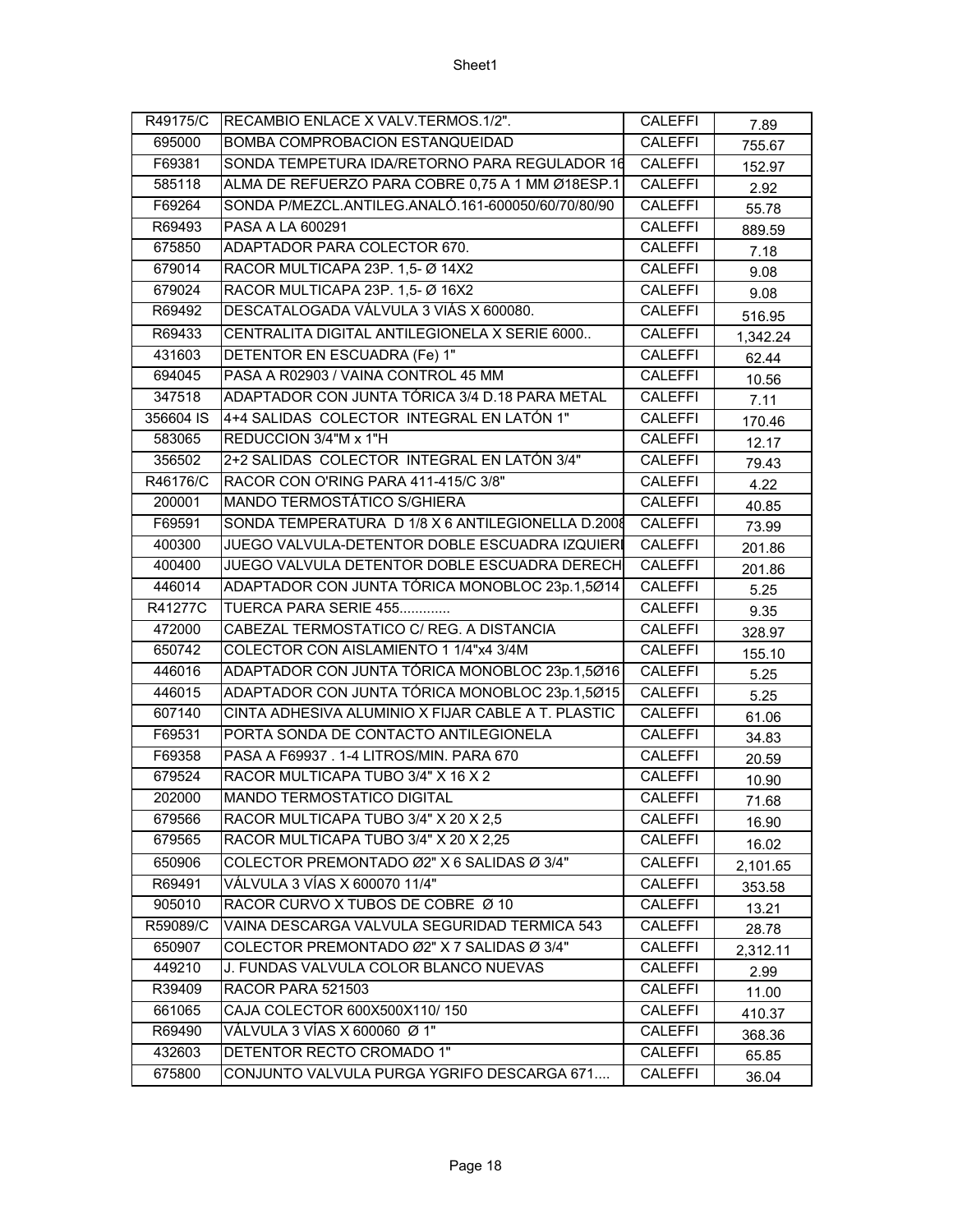| 588060    | RACOR RECTO 3 PIEZAS PN16 1" H X M + ENLACE.             | <b>CALEFFI</b> | 40.52    |
|-----------|----------------------------------------------------------|----------------|----------|
| R69279    | SERVOMOTOR TCF/C 230V PARA 600080-600090 BLANCO          | <b>CALEFFI</b> | 1,482.27 |
| 581242    | TUERCA Y BICONO O MONOC.CIERRE PTFE 1/2"-12              | <b>CALEFFI</b> | 5.79     |
| R69278    | SERVOMOTOR TCF/C 230V PARA 600050 BLANCO                 | <b>CALEFFI</b> | 886.69   |
| 209004    | CAPUCHON ANTIMANIPULACION PARA ART. 200 CROMAD           | <b>CALEFFI</b> | 34.71    |
| 301150    | MONOVALVULA ESCUADRA 3/4"                                | <b>CALEFFI</b> | 48.96    |
| F69752    | RECAMBIO CIRCUITO RECARGA BATERIA LEGIOMIX               | <b>CALEFFI</b> | 883.37   |
| 681556    | ADAPT. AJUST. CROMADO INT. 15-15,5 EXT 18-20 3/4"        | <b>CALEFFI</b> | 11.64    |
| F69122    | RECAMBIO PISTON COLECTORES SERIE 663 ,668 Y 666          | <b>CALEFFI</b> | 16.12    |
| 675002    | PLANTILLA PARA CORTE TUBO COLECTORES 670                 | <b>CALEFFI</b> | 8.31     |
| 661085    | CAJA COLECTOR 800X500X110/150                            | <b>CALEFFI</b> | 459.87   |
| F69709    | SONDA PARA LEGIOMIX 600082 Y 600092                      | <b>CALEFFI</b> | 89.69    |
| 661105    | CAJA COLECTOR 1000X500X110/150                           | <b>CALEFFI</b> | 531.37   |
| 679564    | RACOR MULTICAPA TUBO 3/4" X 20 X 2                       | <b>CALEFFI</b> | 16.02    |
| R46072    | DEFLECTOR X VAL. MONOTUBO SERIE 455                      | CALEFFI        | 1.51     |
| F69708    | (SERVIR CON F69482) RECAMBIO VAL.3 VIAS 600082/ 92       | <b>CALEFFI</b> | 842.12   |
| 425302    | VAL.TERMOST. CON PREREGULACION 3/8" 23X1,5               | <b>CALEFFI</b> | 37.36    |
| R19101    | TERMOMETRO SERIE 6000                                    | <b>CALEFFI</b> | 21.08    |
| 903010    | RACOR MANGUITO D.10                                      | <b>CALEFFI</b> | 7.89     |
| 441414    | RACOR CON BICONO METÁLICO 1/2"Ø14                        | <b>CALEFFI</b> | 3.73     |
| 347515    | ADAPTADOR CON JUNTA TÓRICA 3/4 D.15 PARA METAL           | <b>CALEFFI</b> | 7.11     |
| 588140    | RACOR CURVA 3 PIEZAS CROMADO 1/2" F/ M                   | <b>CALEFFI</b> | 15.29    |
| F69357    | RECAMBIO INTERIOR COLECTOR SERIE 671                     | <b>CALEFFI</b> | 12.50    |
| 588040    | RACOR RECTO 3 PIEZAS 1/2"                                | <b>CALEFFI</b> | 14.29    |
| 584054    | MACHON M-M REDUCCION 3/4" - 1/2" PARA 551                | <b>CALEFFI</b> | 9.63     |
| 421402    | VALVULA TERMOST. C/PREREG. 1/2" ESQ FE                   | CALEFFI        | 40.66    |
| 681537    | ADAPT. AJUSTABLE CROMADO 3/4" 12,5-13 18-20,6            | <b>CALEFFI</b> | 11.64    |
| 600291    | RECAMBIO VALVULA, MOTOR Y SONDA PARA 600091              | <b>CALEFFI</b> | 2,673.07 |
| 600261    | RECAMBIO VALVULA, MOTOR Y SONDA PARA 600061              | <b>CALEFFI</b> | 1,145.17 |
| 600271    | RECAMBIO VALVULA, MOTOR Y SONDA PARA 600071              | <b>CALEFFI</b> | 1,379.47 |
| 444516    | RACOR 3/4 PARA TUBO Q-TEC Ø 16X2                         | <b>CALEFFI</b> | 15.14    |
| 600251    | RECAMBIO VALVULA, MOTOR Y SONDA PARA 600051              | <b>CALEFFI</b> | 908.67   |
| 361032    | PUERTA DE INSPECCIÓN PLÁSTICO 320X250                    | <b>CALEFFI</b> | 72.34    |
| F69590    | RECAMBIO INTERIOR COLECTOR SERIE 668S1                   | <b>CALEFFI</b> | 17.69    |
| 204000    | CABEZAL TERMOSTATICO LIQUIDO                             | <b>CALEFFI</b> | 29.33    |
| 225322    | VALVULA TERMOSTATIZABLE DOBLE ESCUADRA IZQ. 3/8"         | <b>CALEFFI</b> | 43.65    |
| F69804    | SONDA DE TEMPERATURA DE IDA Ø 11/2" -Ø 2"                | <b>CALEFFI</b> | 72.78    |
| 645112    | SERVOMANDO 230V(AC)PARA 600051-600091SERIEAMARI          | CALEFFI        | 513.77   |
| 456400    | VÁLVULA MONOTUBO TERMOSTATIZABLE 1/2"-M23                | <b>CALEFFI</b> | 36.59    |
| 456500    | VALVULA MONOTUBO TERMOSTATIZABLE 3/4"-M23                | CALEFFI        | 37.69    |
| F69807    | SONDA DE TEMPERATURA DE IDA Ø3/4"-Ø1"-Ø-11/4"            | <b>CALEFFI</b> | 56.83    |
| 225452    | DETENTOR DOBLE ESCUADRA DERECHA Ø 1/2" CROMAD            | <b>CALEFFI</b> | 46.26    |
| 210500    | MANDO CRONOTERMOSTATICO PANTALLA RETROILUMIN             | <b>CALEFFI</b> | 199.17   |
| 126151M50 | AUTOFLOW CART-POLIMERO ALT.RESIS 3/4" 0,50M3/H           | CALEFFI        | 265.21   |
|           | 126141M20 AUTOFLOW CART-POLIMERO ALT.RESIS 1/2" 0,20M3/H | <b>CALEFFI</b> | 255.31   |
| 1261511M2 | AUTOFLOW CART-POLIMERO ALT.RESIS 3/4" 1,2 M3/H           | <b>CALEFFI</b> | 265.21   |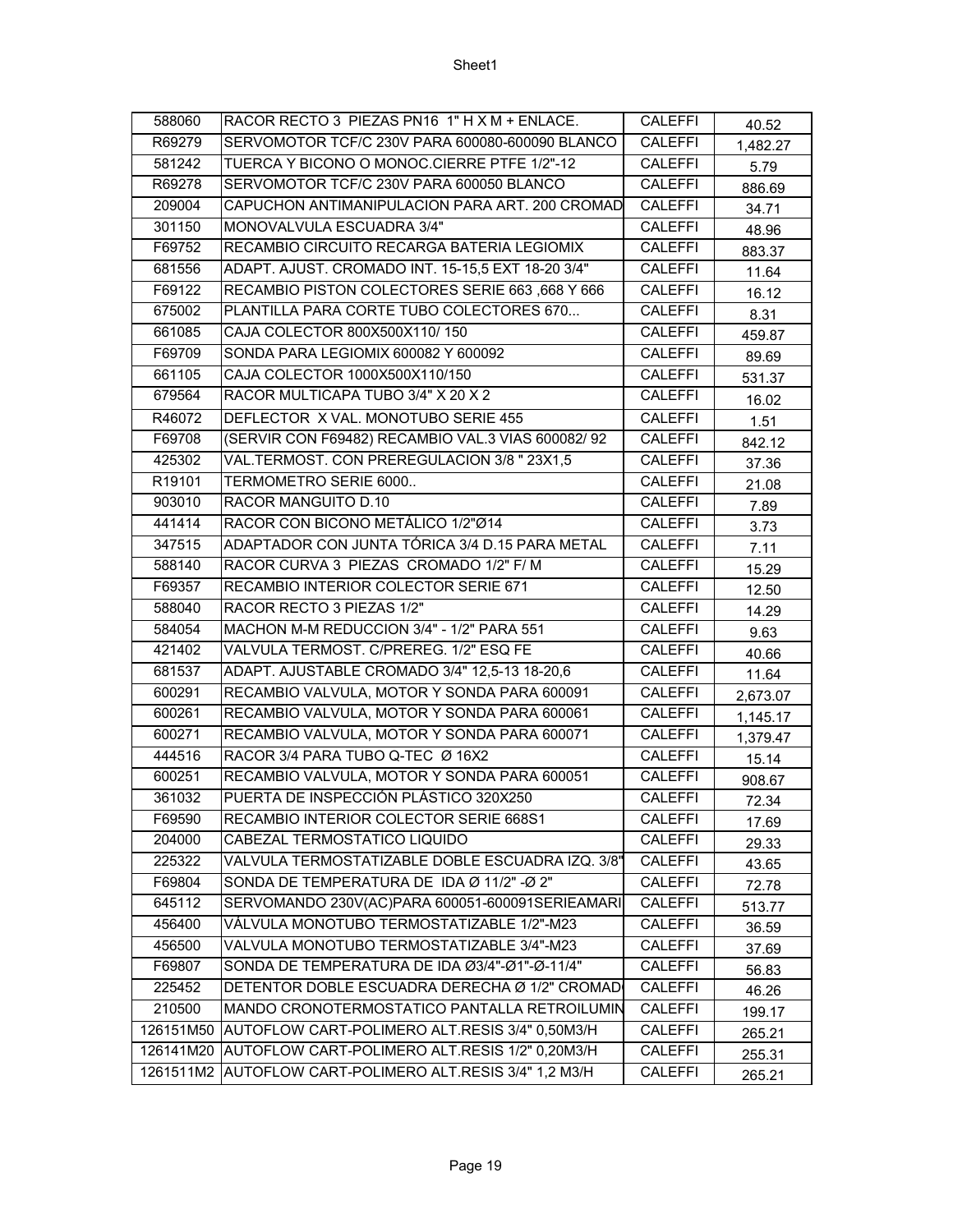|           | 126161M90 AUTOFLOW CART-POLIMERO ALT.RESIS 1" 0,9M3/H     | <b>CALEFFI</b> | 378.51   |
|-----------|-----------------------------------------------------------|----------------|----------|
|           | 1261711M2 AUTOFLOW CART-POLIMERO ALT.RESIS 1 1/4" 1,2M3/H | <b>CALEFFI</b> | 465.41   |
|           | 1261711M4 AUTOFLOW CART-POLIMERO ALT.RESIS 1 1/4" 1,4M3/H | <b>CALEFFI</b> | 465.41   |
|           | 126171M70 AUTOFLOW CART-POLIMERO ALT.RESIS 1 1/4" 0,7M3/H | <b>CALEFFI</b> | 465.41   |
|           | 126161M50 AUTOFLOW CART-POLIMERO ALT.RESIS 1" 0,5M3/H     | <b>CALEFFI</b> | 378.51   |
|           | 1261511M0 AUTOFLOW CART-POLIMERO ALT.RESIS 3/4" 1,0M3/H   | <b>CALEFFI</b> | 265.21   |
|           | 126151M12 AUTOFLOW CART-POLIMERO ALT.RESIS 3/4" 0,12M3/H  | <b>CALEFFI</b> | 265.21   |
|           | 126151M80 AUTOFLOW CART-POLIMERO ALT.RESIS 3/4" 0,80M3/H  | <b>CALEFFI</b> | 265.21   |
|           | 126151M90 AUTOFLOW CART-POLIMERO ALT.RESIS 3/4" 0,90M3/H  | <b>CALEFFI</b> | 265.21   |
|           | 126161M60 AUTOFLOW CART-POLIMERO ALT.RESIS 1" 0,6M3/H     | <b>CALEFFI</b> | 378.51   |
|           | 126161M70 AUTOFLOW CART-POLIMERO ALT.RESIS 1" 0,7M3/H     | <b>CALEFFI</b> | 378.51   |
|           | 126151M60 AUTOFLOW CART-POLIMERO ALT.RESIS 3/4" 0,60M3/H  | <b>CALEFFI</b> | 265.21   |
|           | 126151M70 AUTOFLOW CART-POLIMERO ALT.RESIS 3/4" 0,70M3/H  | <b>CALEFFI</b> | 265.21   |
|           | 1261712M0 AUTOFLOW CART-POLIMERO ALT.RESIS 1 1/4" 2,0M3/H | <b>CALEFFI</b> | 465.41   |
|           | 126141M12 AUTOFLOW CART-POLIMERO ALT.RESIS 1/2" 0,12M3/H  | <b>CALEFFI</b> | 255.31   |
|           | 126141M35 AUTOFLOW CART-POLIMERO ALT.RESIS 1/2" 0,35M3/H  | <b>CALEFFI</b> | 255.31   |
|           | 126141M40 AUTOFLOW CART-POLIMERO ALT.RESIS 1/2" 0,40M3/H  | <b>CALEFFI</b> | 255.31   |
|           | 126141M80 AUTOFLOW CART-POLIMERO ALT.RESIS 1/2" 0,80M3/H  | <b>CALEFFI</b> | 255.31   |
|           | 1251914L2 ESTAB.AUTOMÁTICO DE CAUDAL 2" 4,25 M3/H         | <b>CALEFFI</b> | 848.21   |
|           | 1251914L5 ESTAB.AUTOMÁTICO DE CAUDAL 2" 4,50 M3/H         | <b>CALEFFI</b> | 848.21   |
|           | 1251914L0 ESTAB.AUTOMÁTICO DE CAUDAL 2" 4 M3/H            | <b>CALEFFI</b> | 848.21   |
| 125171000 | ESTAB.AUTOMÁTICO DE CAUDAL 1 1/4" 14,94 M3/H.             | <b>CALEFFI</b> | 194.81   |
|           | 12510110H P/A 12510111H AUTOFLOW 21/2" (35-410KPA) 10M3   | <b>CALEFFI</b> | 1,147.26 |
| 1251814L5 | ESTAB. CAUDAL AUTOFLOW 11/2" DE 4,5M3/H                   | <b>CALEFFI</b> | 819.61   |
| 132602    | VÁLVULA DE BALANCEAMIENTO 1"                              | <b>CALEFFI</b> | 236.57   |
| 132702    | VÁLVULA DE BALANCEAMIENTO 11/4"                           | <b>CALEFFI</b> | 264.07   |
| 132802    | VÁLVULA DE BALANCEAMIENTO 11/2"                           | <b>CALEFFI</b> | 398.27   |
|           | 12510111H ESTAB. CAUDAL AUTOFLOW 21/2" (35-410KPA) 10M3   | <b>CALEFFI</b> | 1,397.11 |
| 132902    | VALVULA BALANCEAMIENTO 2"                                 | <b>CALEFFI</b> | 484.07   |
|           | 127151M40 AUTOFLOW CART-POLIMERO ALT.RESIS 3/4" 0,40 M3/H | <b>CALEFFI</b> | 86.68    |
|           | 127151M20 AUTOFLOW CART-POLIMERO ALT.RESIS 3/4" 0,20 M3/H | <b>CALEFFI</b> | 86.68    |
| 132522    | VALVULA BALANCEAMIENTO 3/4"                               | <b>CALEFFI</b> | 202.47   |
|           | 127151M15 AUTOFLOW CART-POLIMERO ALT.RESIS 3/4" 0,15 M3/H | <b>CALEFFI</b> | 86.68    |
|           | 127151M50 AUTOFLOW CART-POLIMERO ALT.RESIS 3/4" 0,50 M3/H | CALEFFI        | 86.68    |
|           | 127151M60 AUTOFLOW CART-POLIMERO ALT.RESIS 3/4" 0,60 M3/H | <b>CALEFFI</b> | 86.68    |
|           | 127151M80 AUTOFLOW CART-POLIMERO ALT.RESIS 3/4" 0,80 M3/H | CALEFFI        | 86.68    |
|           | 12519114H ESTAB.AUTOMÁTICO DE CAUDAL 2" 14,5 M3/H         | CALEFFI        | 848.21   |
| 700015    | MODULO HIDRAULICO PLURIMOD                                | <b>CALEFFI</b> | 1,762.27 |
| 127141M70 | AUTOFLOW CART-POLIMERO ALT.RESIS 1/2" 0,70 M3/H           | <b>CALEFFI</b> | 85.58    |
| 755409    | CONTADOR DE CALORIAS 2" 15M3H                             | <b>CALEFFI</b> | 3,437.68 |
| 755010    | CONTROL CONTECA 230 50HZ 60W                              | <b>CALEFFI</b> | 5,957.03 |
| 755846    | MODEM DIGITAL GSM                                         | <b>CALEFFI</b> | 1,388.27 |
| 127141M60 | AUTOFLOW CART-POLIMERO ALT.RESIS 1/2" 0,60 M3/H           | <b>CALEFFI</b> | 85.58    |
|           | 127141M25 AUTOFLOW CART-POLIMERO ALT.RESIST.1/2" 0,25M3/H | <b>CALEFFI</b> | 85.58    |
|           | 1271511M0 AUTOFLOW CART-POLIMERO ALT.RESIS 3/4" 1,0 M3/H  | <b>CALEFFI</b> | 86.68    |
| 127141M80 | AUTOFLOW CART-POLIMERO ALT.RESIS 1/2" 0,80 M3/H           | <b>CALEFFI</b> | 85.58    |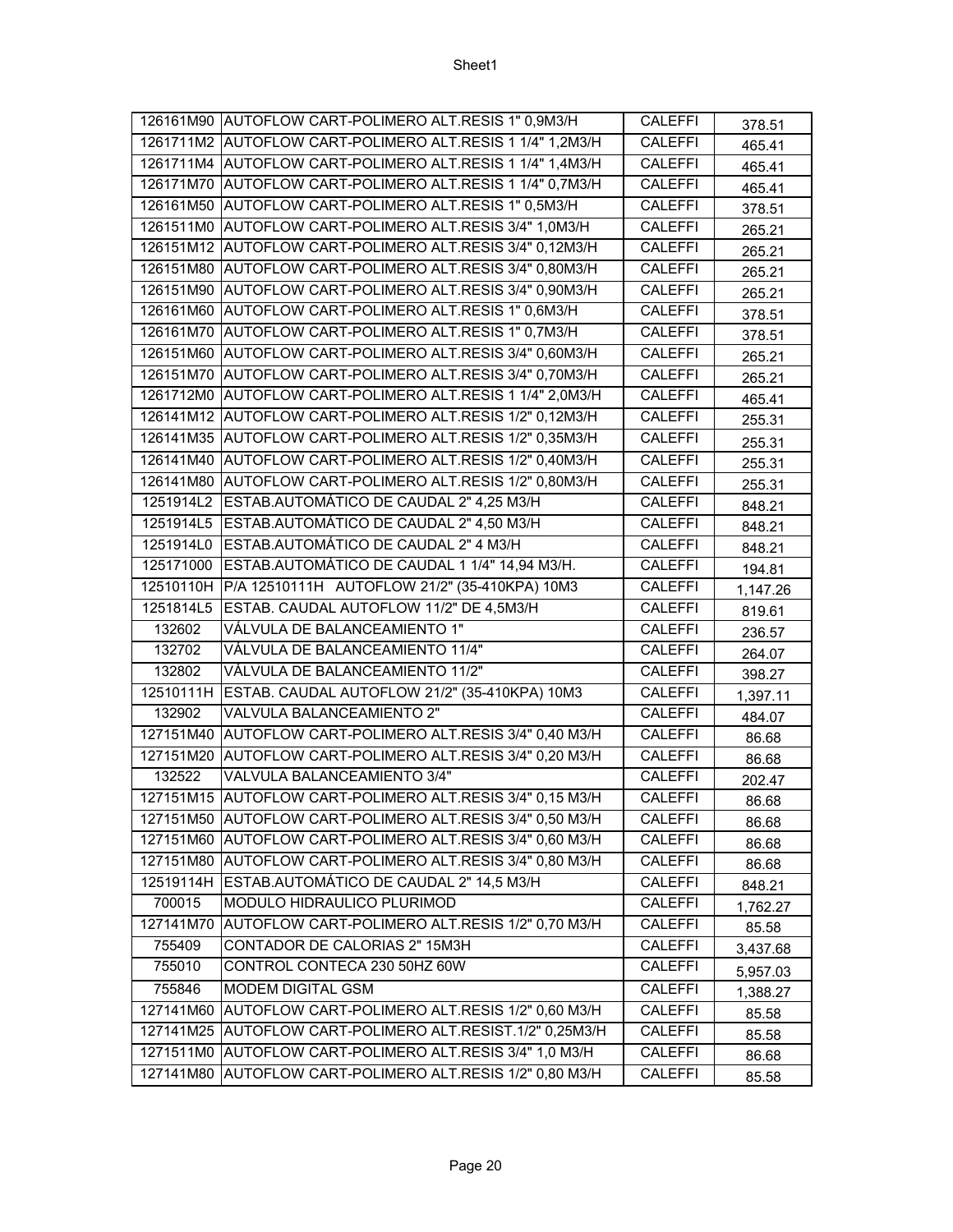| 132402    | VALVULA DE BALANCEAMIENTO 1/2" DE 2-7 L./MIN                  | <b>CALEFFI</b> | 192.57 |
|-----------|---------------------------------------------------------------|----------------|--------|
|           | 127141M40 AUTOFLOW CART-POLIMERO ALT.RESIST.1/2" 0,40M3/H     | <b>CALEFFI</b> | 85.58  |
|           | 1211714M5 AUTOFLOW CART-POLIMERO ALT.RESIS 1 1/4" 4,5M3/H     | <b>CALEFFI</b> | 616.75 |
|           | 1181511YG ESTABILIZADOR DE CAUDAL CON CARTUCHO REGULABL       | <b>CALEFFI</b> | 234.87 |
|           | 1271511M2 AUTOFLOW CART-POLIMERO ALT.RESIS 3/4" 1,20 M3/H     | <b>CALEFFI</b> | 86.68  |
| 118000    | DESCATALOGADO LLAVE DE REG.ART. 118                           | <b>CALEFFI</b> | 10.98  |
|           | 127151M70 AUTOFLOW CART-POLIMERO ALT.RESIS 3/4" 0,70 M3/H     | <b>CALEFFI</b> | 86.68  |
|           | 1271511M4 AUTOFLOW CART-POLIMERO ALT.RESIS 3/4" 1,4 M3/H      | <b>CALEFFI</b> | 86.68  |
|           | 1261613M0 AUTOFLOW CART-POLIMERO ALT.RESIS 1" 3,0 M3/H        | <b>CALEFFI</b> | 378.51 |
|           | 1261612M2 AUTOFLOW CART-POLIMERO ALT.RESIS 1" 2,25 M3/H       | <b>CALEFFI</b> | 378.51 |
|           | 12519115H ESTAB.AUTOMÁTICO DE CAUDAL 2" 15,5 M3/H             | <b>CALEFFI</b> | 848.21 |
|           | 127151M25 AUTOFLOW CART-POLIMERO ALT.RESIS 3/4" 0,25 M3/H     | <b>CALEFFI</b> | 86.68  |
|           | 127141M12 AUTOFLOW CART-POLIMERO ALT.RESIST.1/2" 0,12M3/H     | <b>CALEFFI</b> | 85.58  |
|           | 126171M60 AUTOFLOW CART-POLIMERO ALT.RESIS 1 1/4" 0,6M3/H     | <b>CALEFFI</b> | 465.41 |
|           | 1251817L5 ESTAB.AUTOMÁTICO DE CAUDAL 1 1/2" 13,5 M3/H.        | <b>CALEFFI</b> | 819.61 |
|           | 127141M15 AUTOFLOW CART-POLIMERO ALT.RESIST.1/2" 0,15M3/H     | <b>CALEFFI</b> | 85.58  |
|           | 1271612M7 AUTOFLOW CART-POLIMERO ALT.RESIS 1" 2,750 M3/H      | <b>CALEFFI</b> | 156.31 |
|           | 127141M30 AUTOFLOW CART-POLIMERO ALT.RESIST.1/2" 0,30M3/H     | <b>CALEFFI</b> | 85.58  |
|           | 1271613M0 AUTOFLOW CART-POLIMERO ALT.RESIS 1" 3 M3/H          | <b>CALEFFI</b> | 156.31 |
|           | 12518111L ESTAB.AUTOMÁTICO DE CAUDAL 1 1/2" 11 M3/H.          | <b>CALEFFI</b> | 819.61 |
|           | 1271612M5 AUTOFLOW CART-POLIMERO ALT.RESIS 1" 2,5 M3/H        | <b>CALEFFI</b> | 156.31 |
|           | 127141M35 AUTOFLOW CART-POLIMERO ALT.RESIST.1/2" 0,35M3/H     | <b>CALEFFI</b> | 85.58  |
|           | 1271711M8 AUTOFLOW CART-POLIMERO ALT.RESIS 11/4"1,80 M3/H     | <b>CALEFFI</b> | 161.81 |
|           | 1261612M5 AUTOFLOW CART-POLIMERO ALT.RESIS 1" 2,5M3/H         | <b>CALEFFI</b> | 378.51 |
|           | 1271614M0 AUTOFLOW CART-POLIMERO ALT.RESIS 1" 4 M3/H          | <b>CALEFFI</b> | 156.31 |
|           | 1261614M0 AUTOFLOW CART-POLIMERO ALT.RESIS 1" 4,0M3/H         | <b>CALEFFI</b> | 378.51 |
|           | 1261613M5 AUTOFLOW CART-POLIMERO ALT.RESIS 1"3,5M3/H          | <b>CALEFFI</b> | 378.51 |
|           | 1271613M7 AUTOFLOW CART-POLIMERO ALT.RESIS 1" 3,75 M3/H       | <b>CALEFFI</b> | 156.31 |
|           | 1271612M0 AUTOFLOW CART-POLIMERO ALT.RESIS 1" 2, M3/H         | <b>CALEFFI</b> | 156.31 |
|           | 1261612M7 AUTOFLOW CART-POLIMERO ALT.RESIS 1" 2,75M3/H        | <b>CALEFFI</b> | 378.51 |
|           | 1251816L0 ESTABILIZ.CAUDAL AUTOFLOW 11/2" 6 M3/H              | <b>CALEFFI</b> | 819.61 |
|           | 127141M50 AUTOFLOW CART.-POLIMERO ALT. RESIST. 1/2" 0,50M3/H  | <b>CALEFFI</b> | 85.58  |
|           | 127141M20 AUTOFLOW CART-POLIMERO ALT.RESIST. 1/2" 0,20M3/H    | <b>CALEFFI</b> | 85.58  |
|           | 1181511YB ESTABILIZ. CAUDAL CON CARTUCHO REGUL. 0,10/0,40     | <b>CALEFFI</b> | 234.87 |
|           | 1271611M4 AUTOFLOW CART-POLIMERO ALT.RESIS 1" 1,4 M3/H        | <b>CALEFFI</b> | 156.31 |
|           | 1271611M8 AUTOFLOW CART-POLIMERO ALT.RESIS 1" 1,8 M3/H        | <b>CALEFFI</b> | 156.31 |
|           | 1181411GB DESCATALOGADO ESTABILIZ. CAUDAL 1/2 REG.0,14-0,60   | <b>CALEFFI</b> | 206.80 |
|           | 127151M30 AUTOFLOW CART.POLIMERO ALT RESIST 3/4" 0,30 M3/H    | CALEFFI        | 86.68  |
|           | 1181411YB   DESCATALOGADO ESTABILIZ. CAUDAL 1/2 REG.0,10-0,40 | <b>CALEFFI</b> | 206.80 |
| 127151M90 | AUTOFLOW CART.POLIMERO ALT RESIST. 3/4" 0,90 M3/H             | <b>CALEFFI</b> | 86.68  |
| 127151M12 | AUTOFLOW CART-POLIMERO ALT.RESIST.3/4" 0,12M3/H               | <b>CALEFFI</b> | 86.68  |
| 125151L15 | ESTABILIZ.CAUDAL AUTOFLOW 3/4" 0,15 M3/H                      | <b>CALEFFI</b> | 365.31 |
| 125151L25 | ESTABILIZ.CAUDAL AUTOFLOW 3/4" 0,25 M3/H                      | <b>CALEFFI</b> | 365.31 |
|           | 127161M60 AUTOFLOW CART-POLIMERO ALT.RESIS 1" 0,60 M3/H       | <b>CALEFFI</b> | 156.31 |
|           | 127161M70 AUTOFLOW CART-POLIMERO ALT.RESIS 1" 0,7 M3/H        | <b>CALEFFI</b> | 156.31 |
| 127161M90 | AUTOFLOW CART-POLIMERO ALT.RESIS 1" 0,9 M3/H                  | <b>CALEFFI</b> | 156.31 |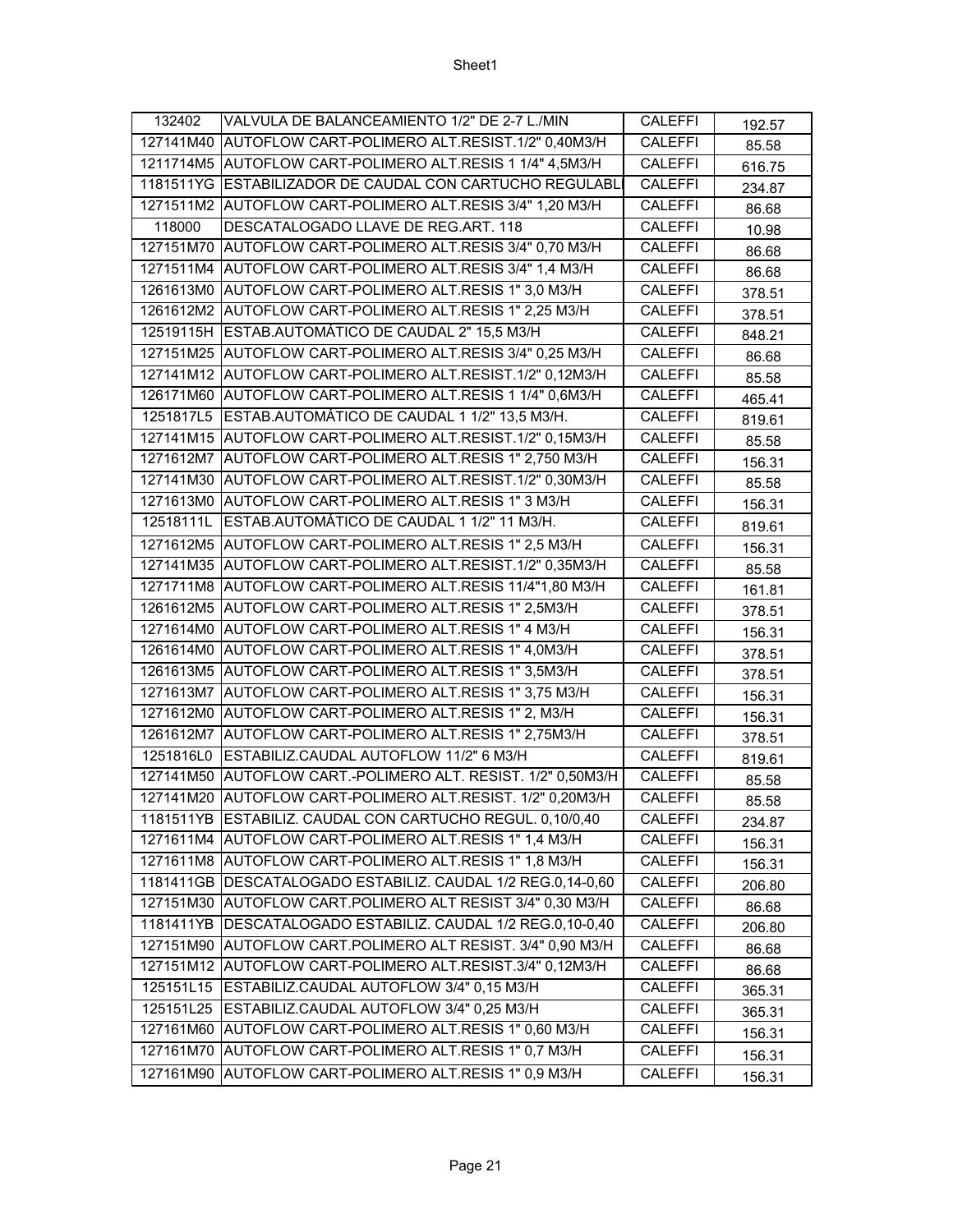|               | 1271611M0 AUTOFLOW CART-POLIMERO ALT.RESIS 1" 1 M3/H          | <b>CALEFFI</b> | 156.31   |
|---------------|---------------------------------------------------------------|----------------|----------|
|               | 1261714M0 AUTOFLOW CART-POLIMERO ALT.RESIS 1 1/4" 4M3/H       | <b>CALEFFI</b> | 465.41   |
|               | 1271611M2 AUTOFLOW CART-POLIMERO ALT.RESIS 1" 1,2 M3/H        | <b>CALEFFI</b> | 156.31   |
|               | 1271711M0 AUTOFLOW CART-POLIMERO ALT.RESIS 11/4" 1M3H         | <b>CALEFFI</b> | 161.81   |
|               | 1181511YR ESTABILIZADOR DE CAUDAL CON CARTUCHO REGULABL       | <b>CALEFFI</b> | 234.87   |
|               | 127171M80 AUTOFLOW CART-POLIMERO ALT.RESIS 11/4" 0,8M3H       | <b>CALEFFI</b> | 161.81   |
|               | 1271611M6 AUTOFLOW CART-POLIMERO ALT.RESIS 1" 1,60 M3/H       | <b>CALEFFI</b> | 156.31   |
|               | 1271511M6 AUTOFLOW CART-POLIMERO ALT.RESIS 3/4" 1,60 M3/H     | <b>CALEFFI</b> | 86.68    |
|               | 127171M70 AUTOFLOW CART-POLIMERO ALT.RESIS 11/4" 0,7M3H       | <b>CALEFFI</b> | 161.81   |
|               | 1271613M2 AUTOFLOW CART-POLIMERO ALT.RESIS 1" 3,25 M3/H       | <b>CALEFFI</b> | 156.31   |
|               | 1271712M5 AUTOFLOW CART-POLIMERO ALT. RESIS. 11/4" 1,5M3/H    | <b>CALEFFI</b> | 161.81   |
|               | 02M60 XXG RECAMBIO CARTUCHO Ø 1/2" - 3/4" CAUDAL 0,60 M3/H    | <b>CALEFFI</b> | 50.45    |
|               | 127151M35 AUTOFLOW CART.POLIMERO ALT RESIST 3/4" 0,35 M3/H    | <b>CALEFFI</b> | 86.68    |
|               | 127161M50 AUTOFLOW CART-POLIMERO ALT. RESIS 1" 0,50 M3/H      | <b>CALEFFI</b> | 156.31   |
|               | 127141M90 AUTOFLOW CART-POLIMERO ALT. RESIS 1/2" 0,90 M3/H    | <b>CALEFFI</b> | 85.58    |
|               | 1181612YG ESTABILIZADOR DE CAUDAL CON CARTUCHO REGULABLI      | <b>CALEFFI</b> | 360.44   |
|               | 1271712M0 AUTOFLOW CART-POLIMERO ALT.RESIS 11/4" 2M3H         | <b>CALEFFI</b> | 161.81   |
| 142150        | VALVULA DE EQUILIBRADO ESTATICA Ø 3/4"                        | <b>CALEFFI</b> | 121.07   |
|               | 1271712M2 AUTOFLOW CART-POLIMERO ALT.RESIS 11/4" 2,25M3H      | <b>CALEFFI</b> | 161.81   |
|               | 125171L80 ESTAB. AUTOMATICO DE CAUDAL 1 1/4"                  | <b>CALEFFI</b> | 529.21   |
|               | 1271713M0 AUTOFLOW CART-POLIMERO ALT.RESIS 11/4" 3 M3H        | <b>CALEFFI</b> | 161.81   |
|               | 02M90 XXG RECAMBIO CARTUCHO Ø 1/2" - 3/4" CAUDAL 0,90 M3/H    | <b>CALEFFI</b> | 50.45    |
|               | 021M6 XXG RECAMBIO CARTUCHO Ø 1/2" - 3/4" CAUDAL 1,60 M3/H    | <b>CALEFFI</b> | 50.45    |
| 130080        | VÁLVULA DE BALANCEAMIENTO DN80                                | <b>CALEFFI</b> | 1,684.21 |
| 142160        | VALVULA DE EQUILIBRADO ESTATICA Ø 1"                          | <b>CALEFFI</b> | 136.47   |
| 550030        | COLECTOR CALEFACCION Y A. ACONDICIONADO CALEFF                | <b>CALEFFI</b> | 710.67   |
|               | CBN550030 AISLAMIENTO PARA COLECTOR 550030                    | <b>CALEFFI</b> | 178.27   |
|               | 127141M08 AUTOFLOW CART-POLIMERO ALT.RESIS 1/2" 0,085 M3/H    | <b>CALEFFI</b> | 85.58    |
|               | 1271411M2 AUTOFLOW CART-POLIMERO ALT.RESIST.1/2" 1,2 M3/H     | <b>CALEFFI</b> | 85.58    |
|               | CBN130500 AISLAMIENTO PARA VALVULA 130500                     | <b>CALEFFI</b> | 38.13    |
|               | 127161M80 AUTOFLOW CART-POLIMERO ALT.RESIS 1" 0,8 M3/H        | <b>CALEFFI</b> | 156.31   |
| 550020        | COLECTOR CALEFFI 2S 550                                       | <b>CALEFFI</b> | 525.87   |
|               | CBN550020 AISLAMIENTO PARA COLECTOR 550020                    | <b>CALEFFI</b> | 144.17   |
|               | 121151M60 AUTOFLOW CART-POLIMERO ALT.RESIS 3/4" 0,6M3/H       | <b>CALEFFI</b> | 277.19   |
|               | 1261511M6 AUTOFLOW CART-POLIMERO ALT.RESIS 3/4" 1,6 M3/H      | <b>CALEFFI</b> | 265.21   |
|               | 1271613M5 AUTOFLOW CART-POLIMERO ALT.RESIS 1" 3,5 M3/H        | <b>CALEFFI</b> | 156.31   |
|               | 1251616H0 ESTABILIZ.CAUDAL AUTOFLOW 1" 6 M3/H 22-220          | <b>CALEFFI</b> | 434.61   |
|               | 35W/BRACK DEPOSITO ADICIONAL TEMPERATURA REDUCTOR SIST S      | <b>ELBI</b>    | 120.10   |
|               | -27W/BRACK DEPOSITO ADICIONAL TEMPERATURA REDUCTOR SIST S     | ELBI           | 0.00     |
|               | CZ-500 12 B/DEPOSITO GALVANIZ.VERT.DE 500 L.12 BARS (A432N55) | ELBI           | 1,724.01 |
| SANY-S3       | VASO EXPANSION SANITARIO 3L.DE 3 A 4BAR BUTILO                | <b>ELBI</b>    | 70.44    |
| GDPV-50       | VASO EXPANSION-AGUA SANIT. 50 L(A2C2L34)                      | <b>ELBI</b>    | 228.64   |
| GDP-5         | VASO EXPANSION-AGUA SANIT. 5 L(A2C2L11)                       | ELBI           | 54.37    |
| GDP-8         | VASO EXPANSION-AGUA SANIT. 8 L(A2C2L16)                       | <b>ELBI</b>    | 58.08    |
| <b>GDP-11</b> | VASO EXPANSION-AGUA SANIT. 11 L(A2C2L19)                      | ELBI           | 69.21    |
| GDP-18        | VASO EXPANSION-AGUA SANIT. 18 L(A2C2L24)                      | ELBI           | 76.63    |
|               |                                                               |                |          |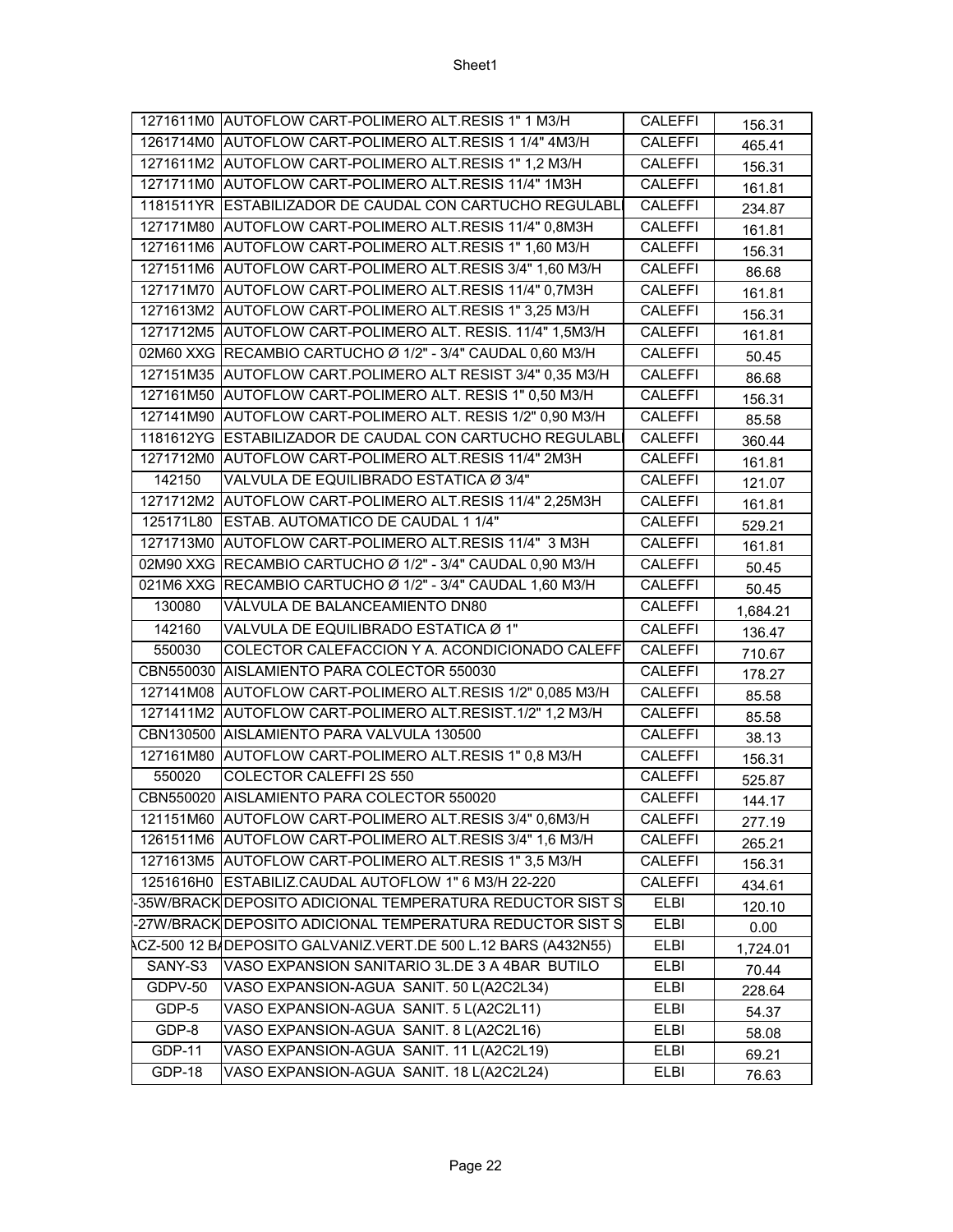| GDP-24           | VASO EXPANSION-AGUA SANIT. 24 L(A2C2L27)                      | <b>ELBI</b> | 91.45    |
|------------------|---------------------------------------------------------------|-------------|----------|
| GDP-35           | VASO EXPANSION-AGUA SANIT. 35 L(A2C2L31)                      | <b>ELBI</b> | 142.12   |
|                  | GERCE300 VASO EXPANSION - CALEFAC.300L (A112L51)              | <b>ELBI</b> | 718.26   |
|                  | GERCE500 VASO EXPANSION - CALEFAC.500L (A112L55)              | <b>ELBI</b> | 1,118.19 |
| GACZ-500         | DEPOSITO GALVANIZ.VERT.DE 500 L.8 BARS (A432J55)              | <b>ELBI</b> | 1,365.39 |
| GERCE50          | VASO DE EXPASION - CALEFAC.50L (A102L34)                      | <b>ELBI</b> | 144.58   |
|                  | GERCE100 VASO EXPANSION - CALEFAC.100L (A112L38)              | <b>ELBI</b> | 306.66   |
|                  | GERCE150 VASO EXPANSION - CALEFAC.150L (A112L43)              | <b>ELBI</b> | 406.93   |
|                  | GERCE200 VASO EXPANSION - CALEFAC.200L (A112L47)              | <b>ELBI</b> | 516.54   |
| GERCE35          | VASO EXPANSION - CALEFAC.35L (A102L31)                        | <b>ELBI</b> | 113.92   |
| GD <sub>18</sub> | VASO EXPANSION-AGUA SANIT.18L (A2C2L24)                       | <b>ELBI</b> | 88.15    |
| GD <sub>8</sub>  | VASO EXPANSION - AGUA SANIT. 8L (A2C2L16)                     | <b>ELBI</b> | 66.11    |
| GERCE80          | VASO EXPANSION - CALEFAC.80L (A112L37)                        | <b>ELBI</b> | 241.36   |
| GD24             | VASO DE EXPANSION-AGUA SANIT.24L (A2C2L27)                    | <b>ELBI</b> | 104.13   |
| GER <sub>5</sub> | VASO DE EXPANSION - CALEFAC. 5L (A0102L11)                    | <b>ELBI</b> | 43.37    |
|                  | GERCE250 VASO EXPANSION - CALEFAC.250L (A112L49)              | <b>ELBI</b> | 693.77   |
| GACZ-750         | DEPOSITO GALVANIZ.VERT.DE 750 L.8 BARS (A432J59)              | <b>ELBI</b> | 2,189.75 |
|                  | GACZ-1000 DEPOSITO GALVANIZ.VERT.DE 1000 L.8 BARS (A432J62)   | <b>ELBI</b> | 2,538.38 |
|                  | GACM-500   DEPOSITO GALVANIZ. 10 BARS (A402L55) NO SE FABRICA | <b>ELBI</b> | 1,149.68 |
|                  | GACM-300 DEPOSITO GALVANIZ 10 BARS (A402L51 NO SE FABRICA     | <b>ELBI</b> | 829.03   |
| GACZ-200         | DEPOSITO GALVANIZ.VERT.DE 200 L.8 BARS (A43J47)               | <b>ELBI</b> | 839.52   |
| <b>GACZ-300</b>  | DEPOSITO GALVANIZ.VERT.DE 300 L.8 BARS (A432J51)              | <b>ELBI</b> | 950.29   |
| GERCE24          | VASO DE EXPANSION - CALEFAC.24L (A102L27)                     | <b>ELBI</b> | 72.29    |
| GERCE8           | VASO EXPANSION - CALEFAC.8L (A102L16)                         | <b>ELBI</b> | 46.87    |
| GERCE12          | VASO EXPANSION - CALEFAC.12L (A102L20)                        | ELBI        | 58.42    |
| GERCE18          | VASO EXPANSION - CALEFAC.18L (A102L24)                        | <b>ELBI</b> | 66.11    |
| <b>GACM-100</b>  | DEPOSITO GALVANIZ.10 BARS (A402L38)NO SE FABRICA              | <b>ELBI</b> | 413.93   |
| <b>GACM-200</b>  | DEPOSITO GALVANIZ 10 BARS (A402L47) NO SE FABRICA             | <b>ELBI</b> | 641.30   |
| GD <sub>5</sub>  | VASO EXPANSION- AGUA SANIT. 5L (A2C2L11)                      | <b>ELBI</b> | 62.50    |
|                  | ERP RET 6 VASOS DE EXPANSION CALEFACC. RECTANG. 6L            | <b>ELBI</b> | 84.54    |
|                  | ERP RET 8 VASOS DE EXPANSION CALEFACC. RECTANG. 8L            | <b>ELBI</b> | 85.70    |
| GDV-150          | VASO EXPANSION-AGUA SANIT. 150 L(A212L43)                     | <b>ELBI</b> | 583.00   |
| GD11             | VASO EXPANSIÓN- AGUA SANIT. 11L (A2C2L19)                     | <b>ELBI</b> | 78.35    |
|                  | GERL2000V VASO DE EXPANSION - CALEFAC. 2000L (A142L70)        | ELBI        | 0.00     |
| GDV-200          | VASO EXPANSION-AGUA SANIT. 200 L(A212L47)                     | <b>ELBI</b> | 703.10   |
|                  | GERCE50/P VASO DE EXP.CON BASE-CALEFAC.50L(A122L34)           | <b>ELBI</b> | 153.91   |
| <b>GDV-80</b>    | VASO EXPANSION-AGUA SANIT. 80 L(A212L37)                      | <b>ELBI</b> | 303.16   |
|                  | GERCE35/P VASO EXP.CON BASE-CALEFAC.35L (A122L31)             | ELBI        | 130.59   |
| GDV-100          | VASO EXPANSION-AGUA SANIT. 100 L(A212L38)                     | <b>ELBI</b> | 429.09   |
| GDS24            | VASO EXPANSIÓN SOLAR 24 L.(A222L27)                           | ELBI        | 78.35    |
| GDS35            | VASO EXPANSIÓN SOLAR 35 L.(A222L31)                           | <b>ELBI</b> | 124.76   |
| GDSV50           | VASO EXPANSIÓN SOLAR 50 L. (A242L34)                          | ELBI        | 177.23   |
| <b>GDSV150</b>   | VASO EXPANSIÓN SOLAR 150 L.(A242L43)                          | <b>ELBI</b> | 593.49   |
| GDS8             | VASO EXPANSION SOLAR 8 L.(A222L16)                            | <b>ELBI</b> | 49.91    |
| GDS18            | VASO EXPANSIÓN SOLAR 18 L. (A222L24)                          | ELBI        | 68.56    |
| GDSV80           | VASO EXPANSIÓN SOLAR 80 L.(A242L37)                           | ELBI        | 301.99   |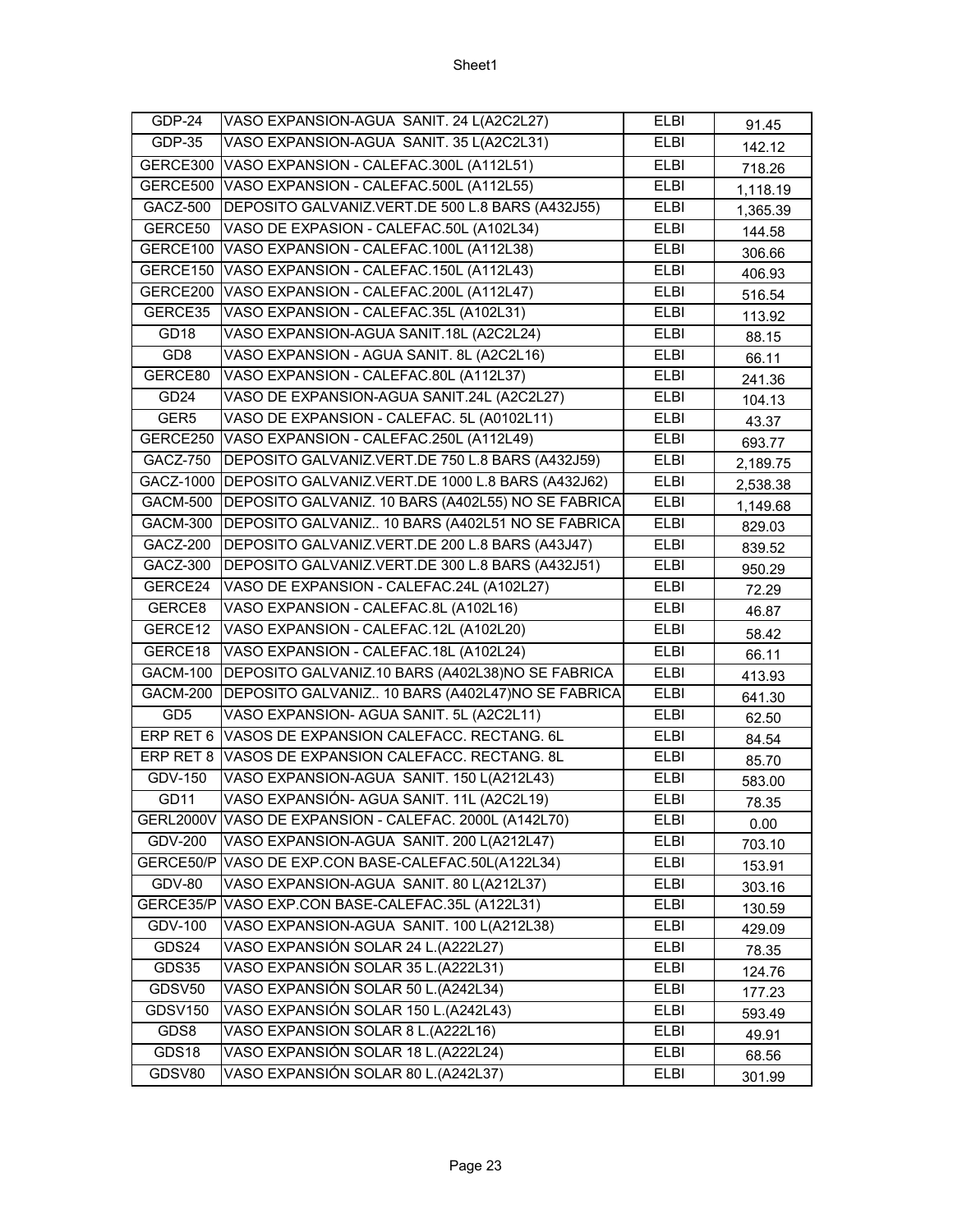| GDSV100           | VASO EXPANSIÓN SOLAR 100 L. (A242L38)                       | <b>ELBI</b>    | 423.26   |
|-------------------|-------------------------------------------------------------|----------------|----------|
| <b>GDSV200</b>    | VASO EXPANSIÓN SOLAR 200 L. (A242L47)                       | <b>ELBI</b>    | 689.11   |
| GDSV300           | VASO EXPANSIÓN SOLAR 300 L. (A242L51)                       | <b>ELBI</b>    | 897.82   |
| <b>GD35</b>       | VASO DE EXPANSION-AGUA SANIT.35L (A2C2L31)                  | <b>ELBI</b>    | 163.24   |
| <b>GDV-500</b>    | VASO EXPANSION-AGUA SANIT. 500 L(A212L55)                   | <b>ELBI</b>    | 1,443.51 |
| <b>GDV-300</b>    | VASO EXPANSION-AGUA SANIT. 300 L(A212L51)                   | <b>ELBI</b>    | 957.29   |
| $GDV-50$          | VASO EXPANSION-AGUA SANIT. 50 L(A2C2L34)                    | <b>ELBI</b>    | 226.20   |
|                   | ERP385/10 VASO EXPANSION PLANO D385 10 L. (1121306)         | <b>ELBI</b>    | 84.54    |
|                   | ERP320/6 VASO EXPANSION PLANO D320 6 L. (1120106)           | <b>ELBI</b>    | 62.50    |
|                   | ERP320/10 VASO EXPANSION PLANO D320 10 L. (1120301)         | <b>ELBI</b>    | 69.84    |
|                   | ERP385/7 VASO EXPANSION PLANO D385 7 L. (1121101)           | <b>ELBI</b>    | 74.75    |
|                   | GACZ-1500 DEPOSITO GALVANIZ.VERT.DE 1500 L.8 BARS (A432J67) | <b>ELBI</b>    | 3,896.77 |
| <b>MICRON</b>     | MINIVASO GOLPE AIRETE PR.3,5BAR LIMITE 99°C 10 BAR          | <b>ELBI</b>    | 44.77    |
| ERP385/8          | VASO EXPANSION PLANO D385 8 L. (1121209)                    | <b>ELBI</b>    | 77.19    |
|                   | ERP320/8 VASO EXPANSION PLANO D320 8 L. (1120203)           | <b>ELBI</b>    | 67.40    |
|                   | ERP320/12 VASO EXPANSION PLANO D320 12 L. (1120408)         | <b>ELBI</b>    | 72.29    |
|                   | ERP RET 10 VASOS DE EXPANSION CALEFACC. RECTANG. 10L        | <b>ELBI</b>    | 86.99    |
|                   | ERP385/14 VASO EXPANSION PLANO D385 14 L. (1121501)         | <b>ELBI</b>    | 96.78    |
|                   | ERP385/12 VASO EXPANSION PLANO D385 12 L. (1121403)         | <b>ELBI</b>    | 88.15    |
| ERP416/8          | VASO EXPANSION PLANO D416 8L. (1135007)                     | <b>ELBI</b>    | 243.69   |
|                   | ERP RET 12 VASOS DE EXPANSION CALEFACC. RECTANG. 12L        | <b>ELBI</b>    | 93.05    |
|                   | GERL3000V VASO EXPANSION CALEFAC. 3000L (A142L74)           | <b>ELBI</b>    | 0.00     |
| SANY-S4           | VASO EXPANSION SANITARIO 4L.DE 3 A 4BAR BUTILO              | <b>ELBI</b>    | 101.34   |
| GAC <sub>2</sub>  | VASO MULTIFUNCIONAL MEMBRANA GD / GAC / GERCE 2             | <b>ELBI</b>    | 45.71    |
| 555818            | VASO EXPANSION MEMBRANA FIJA CIRCULAR PLANO 18              | <b>CALEFFI</b> | 145.09   |
| <b>DL750V</b>     | VASO AGUA SANIT. + CALEF. Y AGUA FRIA 750 LITROS            | <b>ELBI</b>    | 2,991.96 |
|                   | GDL-1000V VASO AGUA SANIT. + CALEF. 1000 LITROS 10 BAR      | <b>ELBI</b>    | 3,566.79 |
| SANY-S2           | VASO EXPANSION SANITARIO 2L.DE 3 A 4BAR BUTILO              | <b>ELBI</b>    | 67.97    |
|                   | GDL-2000V VASO AGUA SANIT+CALEF 2000 LITROS 10BAR (A282L70) | <b>ELBI</b>    | 8,426.68 |
|                   | 50W/BRACK DEPOSITO ADICIONAL TEMPERATURA REDUCTOR SIST S    | <b>ELBI</b>    | 146.92   |
| $STP-8$           | DEPOSITO ADICIONAL TEMPERATURA REDUCTOR SIST S              | <b>ELBI</b>    | 43.60    |
| <b>STP-18</b>     | DEPOSITO ADICIONAL TEMPERATURA REDUCTOR SIST S              | <b>ELBI</b>    | 59.35    |
| $STP-24$          | DEPOSITO ADICIONAL TEMPERATURA REDUCTOR SIST S              | <b>ELBI</b>    | 67.40    |
| <b>STP-12</b>     | DEPOSITO ADICIONAL TEMPERATURA REDUCTOR SIST S              | ELBI           | 54.10    |
| KVR <sub>18</sub> | VASO EXPANSION-CALEFAC.18L                                  | <b>KEWEL</b>   | 51.92    |
| KAR8              | VASO EXPANSION MULTIFUNCION 8 L.                            | <b>KEWEL</b>   | 54.23    |
|                   | KVCP325-10 VASO EXP. GALVANIZADO RECAMBIO 10L 3/4" Ø325     | <b>KEWEL</b>   | 57.31    |
|                   | KVCP325-12 VASO EXP. GALVANIZADO RECAMBIO 12L 3/4" Ø325     | <b>KEWEL</b>   | 59.29    |
|                   | KVCP387-10 VASO EXP. GALVANIZADO RECAMBIO 10L 3/4" Ø387     | <b>KEWEL</b>   | 65.56    |
| KAR24             | VASO EXPANSION MULTIFUNCION 24L                             | <b>KEWEL</b>   | 72.93    |
| KVCP325-8         | VASO EXP. GALVANIZADO RECAMBIO 8L 3/4" Ø325                 | <b>KEWEL</b>   | 53.68    |
| KAR24P            | VASO EXPANSION RESIST.                                      | <b>KEWEL</b>   | 98.89    |
| KVR <sub>12</sub> | VASO EXPANSION - CALEFAC.12L                                | <b>KEWEL</b>   | 45.76    |
| KVR24             | VASO EXPANSION - CALEFAC.24L                                | <b>KEWEL</b>   | 63.14    |
| KVRV50            | VASO EXPANS - CALEFAC.50L C/PATAS                           | <b>KEWEL</b>   | 133.10   |
|                   | VASO EXPANSION MULTIFUNCION 18L                             | <b>KEWEL</b>   |          |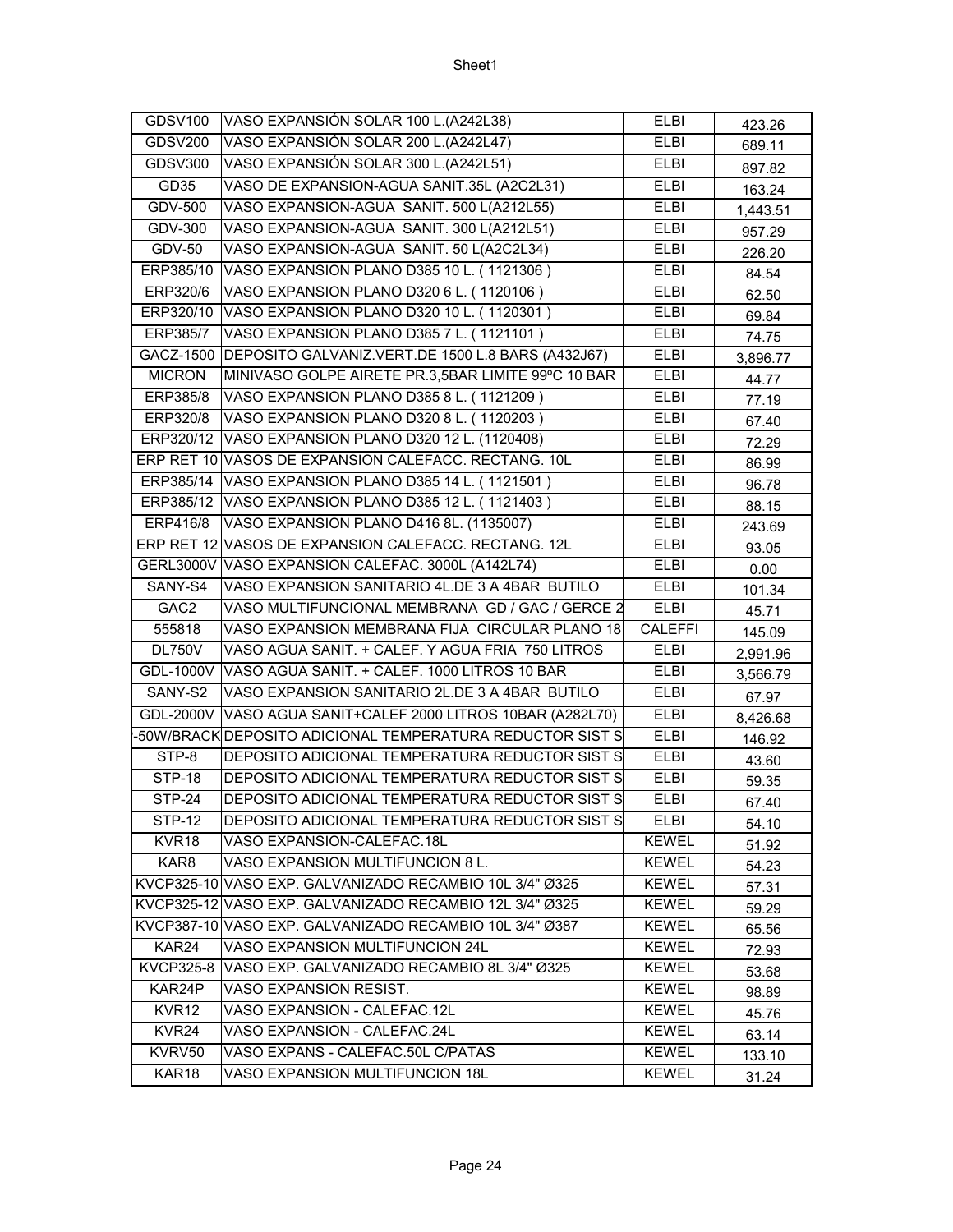| KAR5P                     | VASO EXPANSION RESIST.                                       | <b>KEWEL</b> | 59.29    |
|---------------------------|--------------------------------------------------------------|--------------|----------|
| KAR8P                     | VASO EXPANSION RESIST.                                       | <b>KEWEL</b> | 63.14    |
| KAR12P                    | VASO EXPANSION RESIST.                                       | <b>KEWEL</b> | 71.72    |
| KAR18P                    | VASO EXPANSION RESIST.                                       | <b>KEWEL</b> | 80.41    |
| KVR8                      | VASO EXPANSION - CALEFAC.8L                                  | <b>KEWEL</b> | 41.69    |
| $\overline{\text{KVR}}35$ | VASO EXPANSION - CALEFAC. 35L                                | <b>KEWEL</b> | 95.26    |
| KAR5                      | VASO EXPANSION MULTIFUNCION 5 L                              | <b>KEWEL</b> | 50.27    |
| KAR12                     | VASO EXPANSION MULTIFUNCION 12 L                             | <b>KEWEL</b> | 61.71    |
|                           | KVCP387-8 VASO EXP. GALVANIZADO RECAMBIO 8L 3/4" Ø387        | <b>KEWEL</b> | 61.71    |
|                           | KVRP204-8 VASO EXP. GALV. RECAMBIO 8L 3/8" RECT. 102X200X490 | <b>KEWEL</b> | 67.98    |
|                           | KVRP204-10 VASO EXP.GALV. RECAMBIO 10L 3/8" RECT. 95X200X490 | <b>KEWEL</b> | 70.51    |
|                           | KVCP325-6 VASO EXP. GALVANIZADO RECAMBIO 6L 3/4" Ø325        | <b>KEWEL</b> | 49.72    |
| ACP35                     | DEPOSITO DE INERCIA BOMBA CALOR 35 L.(A460L31)               | <b>ELBI</b>  | 912.98   |
| <b>ACF-500</b>            | ACUMULADOR VERT(DEPÓSITO DE INERCIA) A48OL55 GG              | <b>ELBI</b>  | 1,532.12 |
| ACP50                     | PASA ACPV50 DEP.INERCIA BOMBA CAL50 L(A460L34)               | <b>ELBI</b>  | 1,092.54 |
| <b>ACF-200</b>            | ACUMULADOR VERT(DEPÓSITO DE INERCIA) A48OL47 GG              | <b>ELBI</b>  | 914.14   |
| <b>ACF-1000</b>           | ACUMULADOR VERT(DEPÓSITO DE INERCIA) A48OL62 GG              | <b>ELBI</b>  | 3,082.90 |
| <b>ACF-800</b>            | ACUMULADOR VERT(DEPÓSITO DE INERCIA) A48OL60 GG              | <b>ELBI</b>  | 2,836.88 |
| <b>ACF-100</b>            | ACUMULADOR VERT(DEPÓSITO DE INERCIA) A48OL38 GG              | <b>ELBI</b>  | 691.44   |
| <b>ACF-300</b>            | ACUMULADOR VERT(DEPÓSITO DE INERCIA) A48OL51 GG              | <b>ELBI</b>  | 1,112.36 |
| <b>VC7600</b>             | SOPORTE LUX TELESCOPICO 3/4"                                 | <b>KEWEL</b> | 14.96    |
| VC7630                    | SOPORTE PORTA-INSTRUMENTOS ( SIN INSTRUMENTOS                | <b>KEWEL</b> | 31.19    |
| <b>VC7610</b>             | SOPORTE LUX TELESCOPICO 1"                                   | <b>KEWEL</b> | 19.03    |
| <b>VC7621</b>             | SOPORTE VASO EMBRIDADO DIAM. 380 MM                          | <b>KEWEL</b> | 12.21    |
| VC7640                    | SOPORTE VASO EN L ROSCADO 3/4" 21CM                          | <b>KEWEL</b> | 12.21    |
| VC7641                    | SOPORTE VASO EN L ROSCADO 3/4" 26CM                          | <b>KEWEL</b> | 12.21    |
| <b>ACF-1500</b>           | ACUMULADOR VERT(DEPÓSITO DE INERCIA) A480H67 GB              | <b>ELBI</b>  | 6,042.21 |
| ACF-2000                  | ACUMULADOR VERT(DEPÓSITO DE INERCIA) A480H70 GB              | <b>ELBI</b>  | 6,805.94 |
| 1681124                   | ACC.REFRIG.VERT                                              | <b>ELBI</b>  | 0.00     |
| ACPV50                    | DEPOSITO INERCIA BOMBA CALOR 50L (A460L34 GGP50)             | <b>ELBI</b>  | 797.13   |
| <b>BSV-1000</b>           | ACUMUL.VERT.C/SERPENT.FIJO P/A.C.S.(A3A0L62 PGP40)           | <b>ELBI</b>  | 4,141.63 |
| <b>BST-300</b>            | ACUMULADOR CON DOBLE SERPENTÍN FIJO(A3E0L51)                 | <b>ELBI</b>  | 2,082.48 |
| <b>BST-1000</b>           | ACUMULADOR CON DOBLE SERPENTÍN FIJO(A3E0L62)                 | <b>ELBI</b>  | 4,596.37 |
| <b>BSH-200</b>            | ACUMUL.HORIZ.C/ SERPENTIN FIJO P/ A.C.S.(A3B0L47)            | <b>ELBI</b>  | 1,368.88 |
| <b>BSH-300</b>            | ACUMUL.HORIZ.C/ SERPENTIN FIJO P/ A.C.S.(A3B0L51)            | <b>ELBI</b>  | 1,687.20 |
| <b>BSV-500</b>            | ACUMUL.VERT.C/ SERPENTIN FIJO P/ A.C.S.(A3A0L55)             | ELBI         | 2,214.23 |
| <b>BST-500</b>            | ACUMULADOR CON DOBLE SERPENTÍN FIJO(A3E0L55)                 | <b>ELBI</b>  | 2,573.36 |
| <b>BSH-100</b>            | ACUMUL.HORIZ.C/ SERPENTIN FIJO P/ A.C.S.(A3B0L38)            | ELBI         | 1,065.72 |
| <b>BSH-150</b>            | ACUMUL.HORIZ.C/ SERPENTIN FIJO P/ A.C.S.(A3B0L43)            | <b>ELBI</b>  | 1,245.29 |
| BF-1 1500                 | ACUMULADOR VERT. AISLADO 1500 LTS.                           | <b>ELBI</b>  | 8,755.49 |
| IF3,3KW/220               | R.ELÉCT.BLINDADAS L-43,5 CM 8603301                          | <b>ELBI</b>  | 171.40   |
| <b>SAC-1500</b>           | ACUMULADOR VERTICAL.A.C.S.(A3I0H67)                          | <b>ELBI</b>  | 5,601.46 |
| <b>SAC-300</b>            | ACUMULADOR VERTICAL.A.C.S. (A3I0L51 P9016)                   | ELBI         | 1,363.05 |
|                           | MF4KW/220VR.ELÉCT.BLINDADA DE L-51 CM 8604001                | <b>ELBI</b>  | 185.39   |
| SACH-300                  | ACUMULADOR HORIZONTAL.A.C.S.                                 | ELBI         | 0.00     |
| <b>BSV-300</b>            | ACUMUL.VERT.C/ SERPENTIN FIJO P/ A.C.S.(A3AOL51)             | <b>ELBI</b>  | 1,723.35 |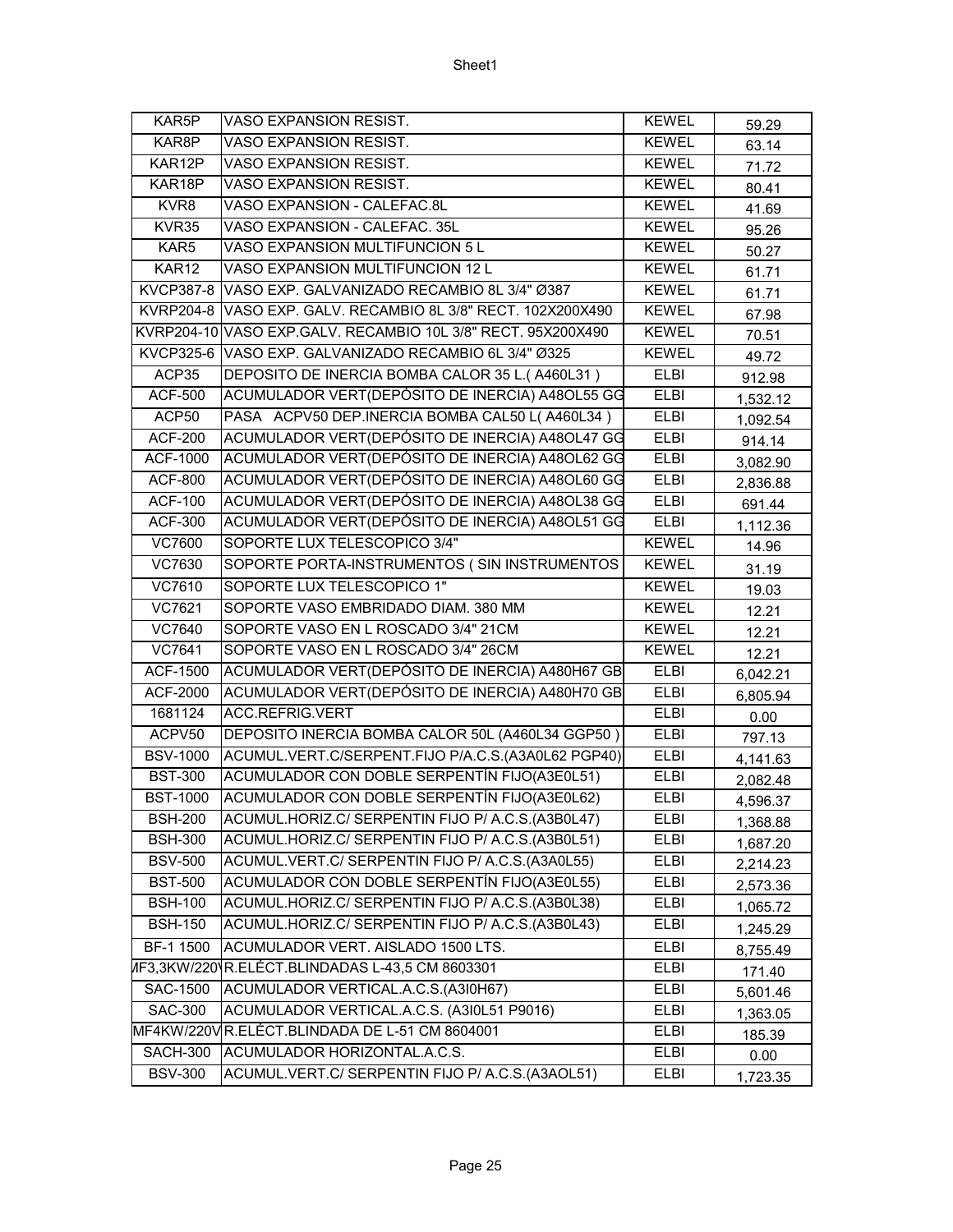| <b>BSM-200</b>   | ACUMUL.VERT.VITRIFICADO P/ A.C.S.(A3C0L47)                  | <b>ELBI</b> | 2,207.24  |
|------------------|-------------------------------------------------------------|-------------|-----------|
| <b>BST-800</b>   | ACUMULADOR CON DOBLE SERPENTÍN FIJO(A3E0L60 PGI             | <b>ELBI</b> | 4,084.50  |
| <b>BSV-150</b>   | ACUMUL.VERT.C/ SERPENTIN FIJO P/ A.C.S.(A3AOL43)            | <b>ELBI</b> | 1,293.09  |
| <b>BSM-500</b>   | ACUMUL.VERT.VITRIFICADO P/ A.C.S.(A3C0L55)                  | <b>ELBI</b> | 3,184.35  |
| <b>SAC-500</b>   | ACUMULADOR VERTICAL.A.C.S. (A3I0L55 P9016)                  | <b>ELBI</b> | 1,759.49  |
| <b>BSM-150</b>   | ACUMUL.VERT.VITRIFICADO P/ A.C.S.(A3C0L43)                  | <b>ELBI</b> | 2,047.50  |
| <b>BSM-300</b>   | ACUMUL.VERT.VITRIFICADO P/ A.C.S.(A3C0L51)                  | <b>ELBI</b> | 2,664.31  |
|                  | BG-3000BH CUMULADOR VERT. 3000 LTS.(BOCA HOMBRE)            | <b>ELBI</b> | 0.00      |
| <b>BG-5000</b>   | CUMULADOR VERT. 5000 LTS.(A3F0H80 P9016)                    | <b>ELBI</b> | 13,046.37 |
| P-2000BH         | ACUMULADOR VERTICAL (DEPÓSITO DE INERCIA) BOCA H            | <b>ELBI</b> | 0.00      |
|                  | BSV-1000BH ACUMUL. VERT. C/SERPENT. FIJO P/A.C.S. (BOCA H.) | <b>ELBI</b> | 0.00      |
| <b>BSV-800</b>   | ACUMUL.VERT.C/SERPENT. FIJO P/A.C.S.(A3A0L60)               | <b>ELBI</b> | 3,711.38  |
|                  | BSM-1000BH ACUMUL.VERT.VITRIFICADO P/ A.C.S. (BOCA H.)      | <b>ELBI</b> | 0.00      |
|                  | BSV-800BH ACUMUL.VERT.C/SERPENT. FIJO P/A.C.S.(BOCA H.)     | <b>ELBI</b> | 0.00      |
| <b>BSV-200</b>   | ACUMUL.VERT.C/SERPENT. FIJO P/A.C.S.(A3A0L47)               | <b>ELBI</b> | 1,430.68  |
| <b>BSV-400</b>   | ACUMUL.VERT.C/SERPENT. FIJO P/A.C.S.(A3AOL53)               | <b>ELBI</b> | 2,130.28  |
| <b>BSZ-400</b>   | ACUMUL.VERT.CINCADO C/SERP.FIJO P/A.C.S.(A3V0L53)           | <b>ELBI</b> | 0.00      |
| <b>BSM-400</b>   | ACUMUL.VERT.VITRIFICADO P/ A.C.S.(A3C0L53)                  | ELBI        | 2,959.31  |
|                  | BST-1000BH ACUMULADOR CON DOBLE SERPENTÍN FIJO. (BOCA H.)   | <b>ELBI</b> | 0.00      |
| <b>BSZ-150</b>   | ACUMUL.VERT.CINCADO C/SERP.FIJO P/A.C.S.(A3V0L43)           | <b>ELBI</b> | 0.00      |
| BF-1 2000        | ACUMULADOR VERT. AISLADO 2000 LTS.                          | <b>ELBI</b> | 9,740.76  |
| <b>BSZ-200</b>   | ACUMUL.VERT.CINCADO C/SERP.FIJO P/A.C.S.(A3V0L47)           | <b>ELBI</b> | 0.00      |
| <b>BSZ-300</b>   | ACUMUL.VERT.CINCADO C/SERP.FIJO P/A.C.S.(A3V0L51)           | <b>ELBI</b> | 0.00      |
| BF-2 2000        | ACUMULADOR VERT. AISLADO 2000 LTS.(A370H70 S9016)           | <b>ELBI</b> | 13,046.37 |
| <b>BSZ-500</b>   | ACUMUL.VERT.CINCADO C/SERP.FIJO P/A.C.S.(A3V0L55)           | <b>ELBI</b> | 0.00      |
|                  | BST-800BH ACUMULADOR CON DOBLE SERPENTÍN FIJO. (BOCA H.)    | <b>ELBI</b> | 0.00      |
| BF-3 3000        | ACUMULADOR VERT. AISLADO 3000 LTS.(A380H74 S9016)           | <b>ELBI</b> | 19,031.45 |
| BF-3 5000        | ACUMULADOR VERT. AISLADO 5000 LTS.(A380H80 S9016)           | <b>ELBI</b> | 24,896.43 |
| BF-1 3000        | ACUMULADOR VERT. AISLADO 3000 LTS.(A340H74 S9016)           | <b>ELBI</b> | 11,251.90 |
| BF-2 1500        | ACUMULADOR VERT. AISLADO 1500 LTS.(A370H67 S9016)           | <b>ELBI</b> | 12,065.77 |
| BF-2 3000        | ACUMULADOR VERT. AISLADO 3000 LTS.(A370H74 S9016)           | <b>ELBI</b> | 15,679.20 |
| <b>BSM-800</b>   | ACUMUL.VERT.VITRIFICADO P/ A.C.S.(A3C0L60)                  | <b>ELBI</b> | 4,836.57  |
| <b>BF-1 5000</b> | ACUMULADOR VERT. AISLADO 5000 LTS.(A340H80 S9016)           | <b>ELBI</b> | 15,559.10 |
|                  | SAC-1500BH ACUMULADOR VERTICAL.A.C.S.1500 LT. + FLDN400     | ELBI        | 0.00      |
| SAC-5000         | ACUMULADOR VERTICAL.A.C.S.(A3I0H80)                         | <b>ELBI</b> | 9,670.80  |
|                  | SAC-1000BH ACUMULADOR VERTICAL.A.C.S.1000 LT. + FLDN400     | ELBI        | 0.00      |
| P-500            | ACUMULADOR VERTICAL (DEPÓSITO DE INERCIA) A3GOL5            | ELBI        | 1,513.47  |
| SAC-1000         | ACUMULADOR VERTICAL.A.C.S. (A3I0L62 P9016)                  | <b>ELBI</b> | 3,403.55  |
| <b>SAC-2000</b>  | ACUMULADOR VERTICAL.A.C.S.(A3I0H70)                         | ELBI        | 6,392.01  |
| <b>BSZ-800</b>   | ACUMUL.VERT.CINCADO C/SERP.FIJO P/A.C.S.(A3V0L60)           | <b>ELBI</b> | 0.00      |
|                  | BSM-800BH ACUMUL.VERT.VITRIFICADO P/ A.C.S. (BOCA H.)       | ELBI        | 0.00      |
| <b>BSM-1000</b>  | ACUMUL.VERT.VITRIFICADO P/ A.C.S.(A3C0L62)                  | <b>ELBI</b> | 5,421.90  |
|                  | SAC-5000BH ACUMULADOR VERTICAL.A.C.S.(A3I0H80)BOCA H.       | <b>ELBI</b> | 0.00      |
| P-300            | ACUMULADOR VERTICAL (DEPÓSITO DE INERCIA) A3GOL5            | <b>ELBI</b> | 1,129.85  |
| <b>BG-1500</b>   | CUMULADOR VERT. 1500 LTS.(A3F0H67 P9016)                    | ELBI        | 7,948.62  |
| BG-1500BH        | CUMULADOR VERT. 1500 LTS. (BOCA HOMBRE)                     | ELBI        | 0.00      |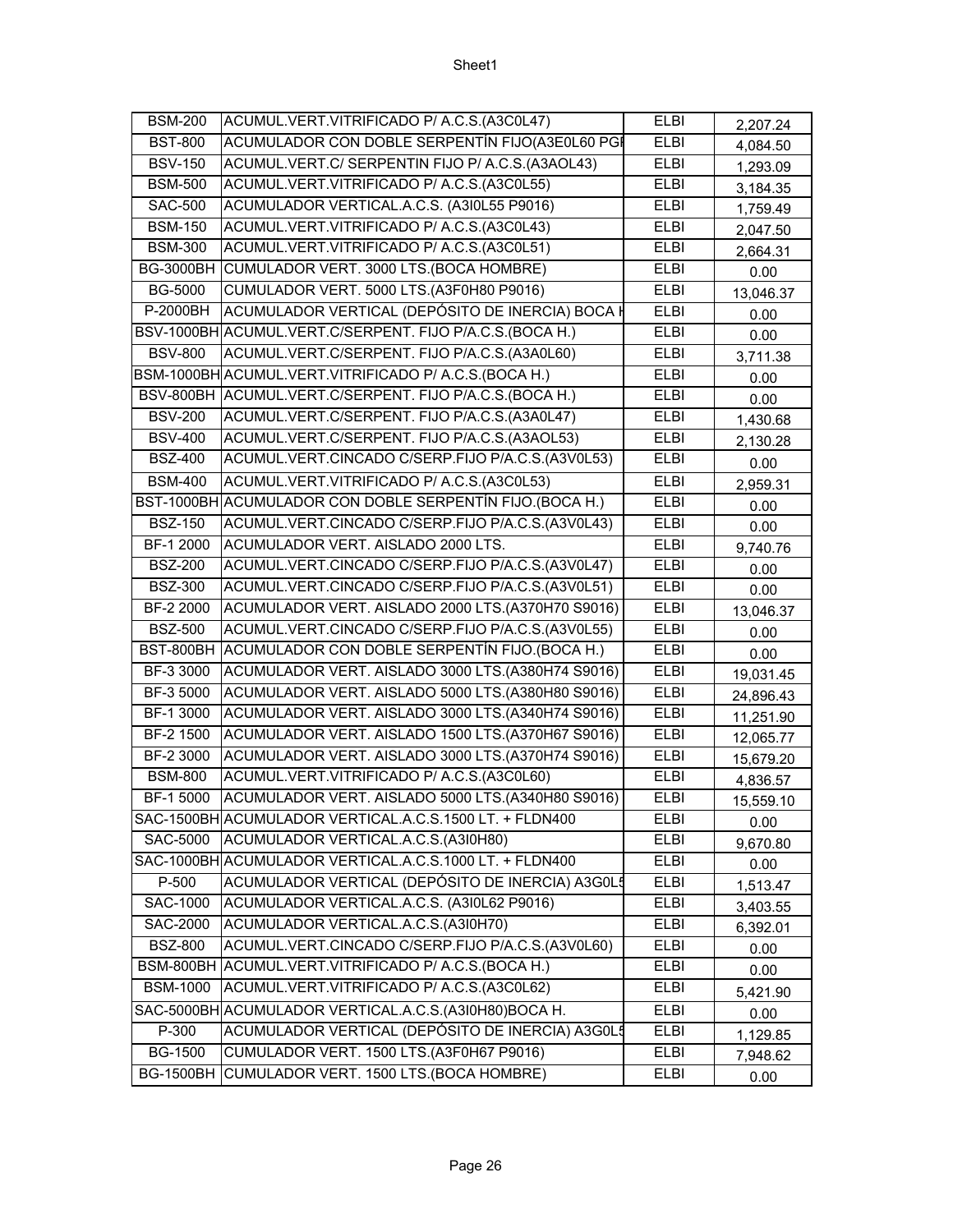| $P-800$          | ACUMULADOR VERTICAL (DEPÓSITO DE INERCIA) A3GOLO              | <b>ELBI</b> | 2,609.51  |
|------------------|---------------------------------------------------------------|-------------|-----------|
| $P-1000$         | ACUMULADOR VERTICAL (DEPÓSITO DE INERCIA) A3G0L6              | <b>ELBI</b> | 2,980.30  |
| BF-2 5000        | ACUMULADOR VERT. AISLADO 5000 LTS.(A370H80 S9016)             | <b>ELBI</b> | 20,946.02 |
| <b>BSZ-1000</b>  | ACUMUL.VERT.CINCADO C/SERP.FIJO P/A.C.S.(A3V0L62)             | <b>ELBI</b> | 0.00      |
| <b>BST-400</b>   | ACUMULADOR CON DOBLE SERPENTÍN FIJO(A3E0L51)                  | <b>ELBI</b> | 2,501.07  |
| <b>BG-1000BH</b> | CUMULADOR VERT. 1000 LTS.(BOCA HOMBRE)                        | <b>ELBI</b> | 0.00      |
| <b>BG-750BH</b>  | CUMULADOR VERT. 750 LTS. (BOCA HOMBRE)                        | <b>ELBI</b> | 0.00      |
| <b>BG-2000</b>   | CUMULADOR VERT. 2000 LTS.(A3F0H70 P9016)                      | <b>ELBI</b> | 8,713.52  |
| <b>BG-2000BH</b> | CUMULADOR VERT. 2000 LTS.(BOCA HOMBRE)                        | <b>ELBI</b> | 0.00      |
| P-1000BH         | ACUMULADOR VERTICAL (DEPÓSITO DE INERCIA) BOCA I              | <b>ELBI</b> | 0.00      |
|                  | SAC-2000BH ACUMULADOR VERTICAL.A.C.S.2000 LT. + FLDN400       | <b>ELBI</b> | 0.00      |
|                  | BF-3 1500 ACUMULADOR VERT. AISLADO 1500 LTS.(A380H67 S9016)   | <b>ELBI</b> | 14,300.99 |
| BF-3 2000        | ACUMULADOR VERT. AISLADO 2000 LTS.(A380H70 S9016)             | <b>ELBI</b> | 15,533.45 |
|                  | SAC-3000BH ACUMULADOR VERTICAL.A.C.S. (A3I0H74)BOCA H.        | <b>ELBI</b> | 0.00      |
| <b>BG-1000</b>   | CUMULADOR VERT. 1000 LTS.(A3F0L62 P9016)                      | <b>ELBI</b> | 5,362.43  |
|                  | BG-5000BH CUMULADOR VERT. 5000 LTS. (BOCA HOMBRE)             | <b>ELBI</b> | 0.00      |
|                  | SAC-800BH ACUMULADOR VERTICAL.A.C.S. (BOCA HOMBRE)            | <b>ELBI</b> | 0.00      |
|                  | BSZ-800BH ACUMUL.VERT.CINCADO C/SERP.FIJO P/A.C.S.(BOCA H.)   | <b>ELBI</b> | 0.00      |
|                  | BSZ-1000BH ACUMUL.VERT.CINCADO C/SERP.FIJO P/A.C.S.(BOCA H.)  | <b>ELBI</b> | 0.00      |
| <b>P-800BH</b>   | ACUMULADOR VERTICAL (DEPÓSITO DE INERCIA) BOCA H              | <b>ELBI</b> | 0.00      |
| P-1500           | ACUMULADOR VERTICAL (DEPÓSITO DE INERCIA) A3G0H               | <b>ELBI</b> | 4,596.37  |
| <b>BG-3000</b>   | CUMULADOR VERT. 3000 LTS.(A3F0H74 P9016)                      | <b>ELBI</b> | 9,670.80  |
| <b>SAC-3000</b>  | ACUMULADOR VERTICAL.A.C.S.(A3I0H74)                           | <b>ELBI</b> | 6,463.14  |
| <b>BG-750</b>    | CUMULADOR VERT. 750 LTS.(A3F0L60 P9016)                       | <b>ELBI</b> | 4,978.82  |
| P-1500BH         | ACUMULADOR VERTICAL (DEPÓSITO DE INERCIA) BOCA H              | <b>ELBI</b> | 0.00      |
| P-2000           | ACUMULADOR VERTICAL (DEPÓSITO DE INERCIA) A3G0H               | <b>ELBI</b> | 5,219.02  |
| <b>SAC-800</b>   | ACUMULADOR VERTICAL.A.C.S. (A3I0L60 P9016)                    | <b>ELBI</b> | 3,082.90  |
|                  | SV-1000FI31 AC .VERT.C/SERP.T. FIJO P/A.C.S.(A3A1L62SWS50)    | <b>ELBI</b> | 4,684.99  |
| BF-1 1000        | DESCATALOGADO ACUMULADOR VERT. AISLADO 1000 LT                | <b>ELBI</b> | 0.00      |
|                  | BF-1 3000BH ACUMULADOR VERT. AISLADO 3000 LTS. + FLDN400      | <b>ELBI</b> | 0.00      |
|                  | BF-1 5000BH ACUMULADOR VERT. AISLADO 5000 LTS. + FLDN400      | <b>ELBI</b> | 0.00      |
|                  | BF-1 1500BH ACUMULADOR VERT. AISLADO 1500 LTS. + FLDN400      | <b>ELBI</b> | 0.00      |
|                  | BF-1 2000BH ACUMULADOR VERT. AISLADO 2000 LTS. + FLDN400      | <b>ELBI</b> | 0.00      |
|                  | BF-1 1000BH DESCATALOGADO A. VERT.AISLADO 1000 LTS. + FLDN400 | <b>ELBI</b> | 0.00      |
| AR500            | ACUMULADOR VERTICAL (DEPÓSITO DE INERCIA)                     | <b>ELBI</b> | 1,604.13  |
| AR100            | ACUMULADOR VERTICAL (DEPÓSITO DE INERCIA) 168112              | ELBI        | 765.00    |
| AR200            | ACUMULADOR VERTICAL (DEPÓSITO DE INERCIA) 168112              | <b>ELBI</b> | 977.56    |
| AR300            | ACUMULADOR VERTICAL (DEPÓSITO DE INERCIA) 168113              | ELBI        | 1,204.95  |
|                  | TF12KW/380 R.ELÉCTRICA BLINDADA L.97 CM 8712000               | <b>ELBI</b> | 318.32    |
| AR2000           | ACUMULADOR VERT.(DEPOTISO DE INERCIA)A460H67 VB               | ELBI        | 5,698.24  |
|                  | 6KW/380V-LIR.ELÉCTRICA BLINDADA DE 51 CM 8706000              | <b>ELBI</b> | 237.86    |
|                  | BSV-800FI310ACUMUL.VERT.C/SERPENT FIJO P/A.C.S.(A3A1L60SWS50) | <b>ELBI</b> | 4,265.23  |
| 8000140          | <b>TERMOSTATO PARA SERIE B-G</b>                              | <b>ELBI</b> | 63.67     |
|                  | 2,6KW/220V-IR.ELÉCTRICA BLINDADA DE 36CM 8602601              | ELBI        | 145.75    |
|                  | 2KW/220V-L5R.ELÉCTRICA BLINDADA DE 51,5 CM 8602000            | <b>ELBI</b> | 131.76    |
| <b>BST-200</b>   | ACUMULADOR CON DOBLE SERPENTÍN (A3E0L47 PGP40                 | <b>ELBI</b> | 1,711.69  |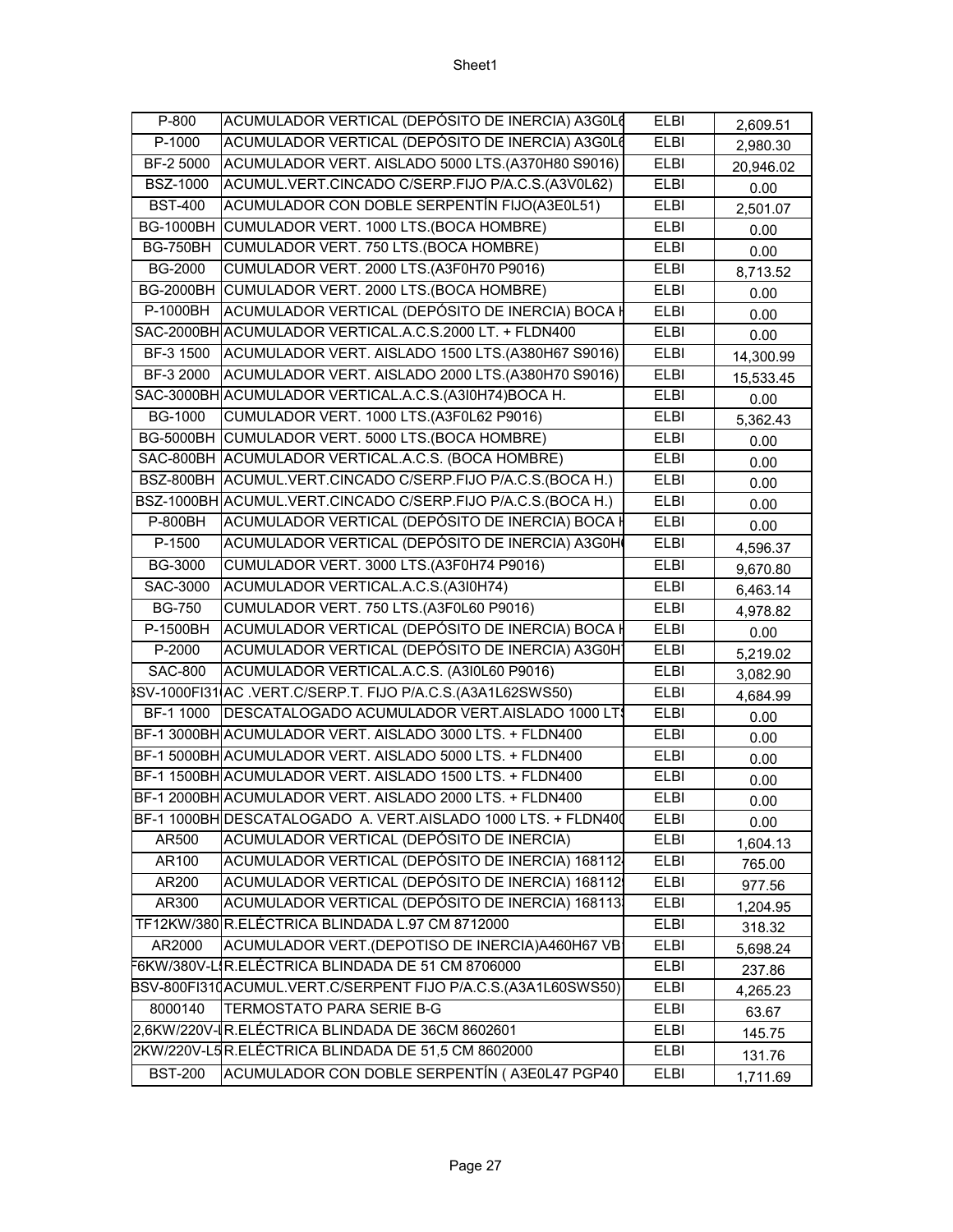| AR750           | PASA A AR800 (DEPÓSITO DE INERCIA) 1681139                     | <b>ELBI</b>  | 2,417.33 |
|-----------------|----------------------------------------------------------------|--------------|----------|
|                 | F8KW/380V-LIR.EELECTRICA BLINDADA L67CM 8708000                | <b>ELBI</b>  | 268.18   |
|                 | 5KW/380V-L4R. ELECTRICA 5KW 380V L. 44,5CM 8705000             | <b>ELBI</b>  | 212.21   |
| AR1000          | ACUMULADOR VERTICAL (DEPOSITO INCERCIA) 1.000LTS               | <b>ELBI</b>  | 2,663.25 |
| AR1500          | ACUMULADOR VERTICAL (DEPOSITO INCERCIA) 1.500LTS               | <b>ELBI</b>  | 5,003.31 |
|                 | 165KW/220VLR. ELÉC. BLINDADA 45 CM 8601650                     | <b>ELBI</b>  | 118.93   |
|                 | 1KW/220V-L2R.ELÉCT.BLINDADAS L-29,5 CM 8601000                 | <b>ELBI</b>  | 105.29   |
|                 | 2,6KW/220V-IR.ELÉCT.BLINDADAS L-67 CM 8602600                  | <b>ELBI</b>  | 131.76   |
|                 | 3,3KW/220V-IR.ELÉCT.BLINDADAS L-82,5 8603300                   | <b>ELBI</b>  | 185.39   |
| <b>VC4098</b>   | SOPOR.VASO VC7630 CALEF+RET+VSEGURIDAD 3B+PUR                  | <b>KEWEL</b> | 132.00   |
| <b>CMP-1000</b> | ACUMULADOR DE CALOR 1000 L                                     | <b>ELBI</b>  | 5,458.05 |
| SAC-500V        | ACUM. VERT. ACS 500LTS VITRIFICADO (A310L55 PGP40)             | <b>ELBI</b>  | 0.00     |
| <b>CMS 800</b>  | INTERACUMULADOR DUO 800LTS (150 ACS)                           | <b>ELBI</b>  | 4,525.25 |
| <b>CMS 500</b>  | INTERACUMULADOR 500 LTS STANDAR                                | <b>ELBI</b>  | 2,980.30 |
| <b>CMS 1000</b> | <b>INTERACUMULADOR DUO 1000LTS</b>                             | <b>ELBI</b>  | 4,978.82 |
|                 | BSM-800FI310ACUMUL.VERT.VITRIFICADO P/ A.C.S. BOCA 310         | <b>ELBI</b>  | 5,434.73 |
| <b>CMP 500</b>  | INTERCAMBIADOR DUO 500 LTS (150 ACS)                           | <b>ELBI</b>  | 3,447.86 |
| AR3000          | DEPOSITO INERCIA CIRCUITO FRIO 3000L. 6BAR                     | <b>ELBI</b>  | 7,229.20 |
| VC4095          | SOPOR. VASO VC7630 ACS+RET+VSEGURIDAD 7B+PURG/                 | <b>KEWEL</b> | 132.00   |
| <b>VC4100</b>   | KIT VASO EXPANSION (COD., VC7640 + GIC5710)                    | <b>KEWEL</b> | 30.03    |
| <b>CQS 1000</b> | COMBI QUICK 1000 L STANDARD                                    | ELBI         | 5,219.02 |
|                 | BSV1500F310AC. VERTICAL 1500 LIT. C/SEPENTIN FIJO A.C.S.       | <b>ELBI</b>  | 7,643.13 |
|                 | 8SV-2000FI31 AC .VERT.C/SERP.T. FIJO P/A.C.S. (A3A1H70 VW050 ) | ELBI         | 8,507.14 |
| <b>CMP 800</b>  | INTERCAMBIADOR DUO 500 LTS (150 ACS)                           | <b>ELBI</b>  | 4,883.21 |
| AR800           | ACUMULADOR VERTICAL (DEPÓSITO DE INERCIA) 168113               | <b>ELBI</b>  | 2,417.33 |
| <b>VC4091</b>   | SOPORTE V. EXPANSOR EN L + RET + TUBO ACERO100                 | <b>KEWEL</b> | 71.72    |
| K50320          | DETECTOR FUGAS GAS CONTROL 400 ML                              | <b>KEWEL</b> | 14.28    |
| LION BS         | PURGADOR GASOLEO (K2142951-900)                                | <b>KEWEL</b> | 141.90   |
| <b>LION BAS</b> | PURGADOR GASOLEO (K2142901)                                    | <b>KEWEL</b> | 130.96   |
| LION TOP        | PURGADOR GASOLEO(K2142900)                                     | <b>KEWEL</b> | 137.19   |
| LION MG         | <b>MANGUITO PARA LION M-H</b>                                  | <b>KEWEL</b> | 49.28    |
| K05518          | VALVULA LIMITADORA DE CARGA 2"                                 | <b>KEWEL</b> | 149.48   |
| K02074          | PIROMETRO L.300 Ø63(0-500°C)                                   | <b>KEWEL</b> | 20.48    |
| K01575          | <b>MALLA PIROMETRO</b>                                         | <b>KEWEL</b> | 2.55     |
| K02068          | PIROMETRO L.150 Ø63(0-500°C)                                   | <b>KEWEL</b> | 16.13    |
| K02073          | PIROMETRO L.200 Ø63(0-500°C)                                   | <b>KEWEL</b> | 18.83    |
| KFLOW3K         | PURGADOR GASOLEO FLOWCONTROL 3/K                               | <b>KEWEL</b> | 116.52   |
|                 | LION-FILTRO PURGADOR Y FILTRO GASOLEO (K2142732)               | <b>KEWEL</b> | 275.00   |
| K50310A         | CINTA PTFE DE ALTA DENSIDAD 1/2" 12MTS                         | <b>KEWEL</b> | 1.43     |
| K00721          | TAPON DESAIRADOR Ø 1"                                          | <b>KEWEL</b> | 5.46     |
| K01545          | INDICADOR NIVEL C.BOYA FIJO 2M. PARA GASOLEO                   | <b>KEWEL</b> | 43.67    |
| K01541          | TELEINDICADOR A DIST. MAX.3M PARA GASOLEO                      | <b>KEWEL</b> | 114.99   |
| K01540          | TUBO POLIETILENO CONEX. INDICAD.-SONDA (50M.)                  | <b>KEWEL</b> | 31.43    |
| K01549          | <b>REDUCCION PLASTICA 1" X 2"</b>                              | <b>KEWEL</b> | 2.74     |
| K05500          | KIT ASPIRACION A 2 TUBOS                                       | <b>KEWEL</b> | 75.45    |
| K05500R         | KIT ASPIRACION A 2 TUBOS + REDUCCION 1" X 2"                   | <b>KEWEL</b> | 61.33    |
|                 |                                                                |              |          |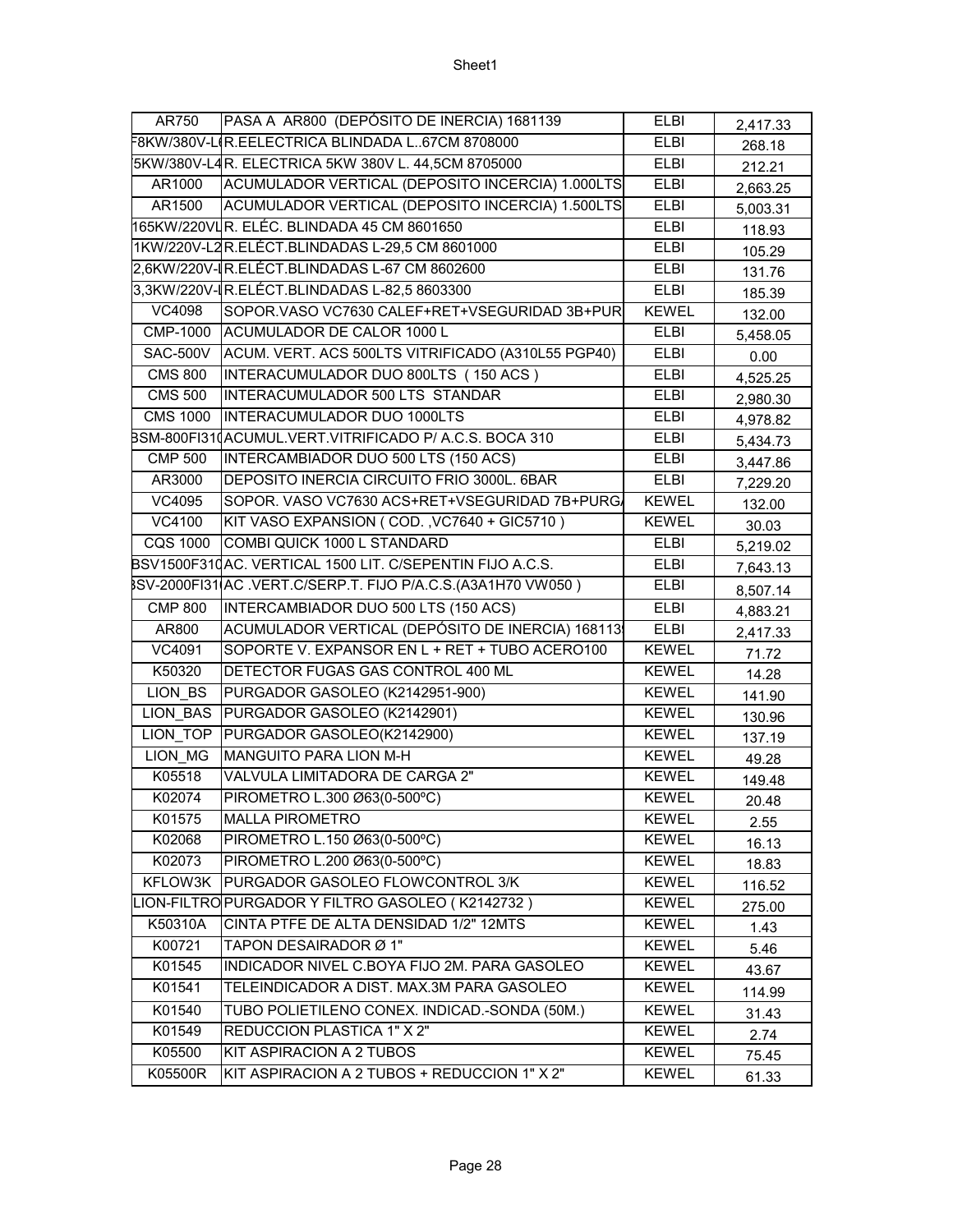| K05501        | KIT DE ASPIRACION A 3 TUBOS                                 | <b>KEWEL</b>       | 68.04    |
|---------------|-------------------------------------------------------------|--------------------|----------|
| K01542        | SONDA PARA K01541. CONEX. A TANQUE 1"                       | <b>KEWEL</b>       | 12.24    |
| K05535        | VALVULA DE PIE 3/8" XA GASOLEO                              | <b>KEWEL</b>       | 16.37    |
| K05536        | VALVULA DE PIE 1/2" XA GASOLEO                              | <b>KEWEL</b>       | 20.37    |
| K01314        | DESCTALOGAD FILTRO LAT 2VIAS Y LLAVE3/8" X GASOLE           | <b>KEWEL</b>       | 68.04    |
| K05531        | VALVULA DE RETENCION XA GASOLEO 3/8" H                      | <b>KEWEL</b>       | 13.66    |
| K01316        | FILTRO LATON 2 VIAS Y LLAVE 3/8"H. C./SOP. GASOLEO          | <b>KEWEL</b>       | 53.21    |
| K05532        | VALVULA DE RETENCION XA GASOLEO 1/2" H                      | <b>KEWEL</b>       | 14.95    |
| K01315        | FILTRO LATON 2 V. RECIRC.Y LLAVE 3/8" PARA GASOLEO          | <b>KEWEL</b>       | 105.12   |
| K02072        | BOCA DE CARGA DE 2"                                         | <b>KEWEL</b>       | 21.78    |
| K01310        | FILTRO ALUMINIO+RESINA 3/8" H. PARA GASOLEO                 | <b>KEWEL</b>       | 14.52    |
| K02052        | BOCA DE CARGA DE 2" CON BAYONETA                            | <b>KEWEL</b>       | 34.13    |
| K00722        | TAPON DESAIRADOR Ø 1 1/4"                                   | <b>KEWEL</b>       | 5.46     |
| K00723        | TAPON DESAIRADOR Ø 11/2"                                    | <b>KEWEL</b>       | 6.82     |
| K00724        | TAPON DESAIRADOR Ø 2"                                       | <b>KEWEL</b>       | 6.82     |
| K00720        | TAPON DESAIRADOR Ø 13/4"-2"                                 | <b>KEWEL</b>       | 6.82     |
| K01544        | INDICADOR ORIENTABLE MECANICO VERT. / HORIZ.                | <b>KEWEL</b>       | 43.67    |
| K01321        | VALVULA DE INTERCEPTACION PARA INTERC GASOLEO 3             | <b>KEWEL</b>       | 338.98   |
| K05506        | KIT DE ASPIRACION PARA BIO DIESEL 3 TUBOS TOMA 1"           | <b>KEWEL</b>       | 75.45    |
| K05505R       | KIT DE ASPIRACION PARA BIO DIESEL 2 TUBOS TOMA 1"           | <b>KEWEL</b>       | 70.51    |
| K8P5          | BI-TERMOST. LIMITADOR INT-FIJA 8P5-OR606-00A                | <b>ANTINI COSN</b> | 81.14    |
| 368009        | J. FUNDAS VAL+DET. COLOR ROJO                               | <b>CALEFFI</b>     | 16.05    |
| SA PL         | SOPORTE RADIADOR ATORNILLAR UÑA-NYLON ANTIRRU               | <b>KEWEL</b>       | 0.94     |
|               | KWKITRAD BLISTER ACCESORIOS RADIADOR BLANCO                 | <b>KEWEL</b>       | 12.10    |
|               | KWKITRAD-ZBLISTER ACCESORIOS RADIADOR ZINCADOS              | <b>KEWEL</b>       | 9.37     |
| K-PVC2        | ROSETA EMBELLECEDOR 2 TUBOS                                 | <b>KEWEL</b>       | 0.97     |
| K-PVC1        | ROSETA EMBELLECEDOR 1 TUBO                                  | <b>KEWEL</b>       | 0.21     |
| SA-UM         | SOPORTE RADIADOR ATORNILLAR "UÑA" METAL                     | <b>KEWEL</b>       | 2.73     |
| KV3812        | VALVULA INTERC. 3/8" CONEX. 1/2"                            | <b>KEWEL</b>       | 2.92     |
| <b>SA UME</b> | SOPORTE RADIADOR ATORNILLAR L.75MM CURVA 11/4"              | <b>KEWEL</b>       | 1.36     |
| SA-UMET       | SOPORTE RADIADOR ATORNILLAR L.75CURVA 1"REGULA              | <b>KEWEL</b>       | 5.45     |
| 738107        | CRONOTERMOSTATO DÍGITAL SEMANAL 124X90X21                   | <b>CALEFFI</b>     | 334.64   |
| 165609        | GRUPO BOM. IMPULSION DIRECTO SIN BOMBA INT.125MM            | <b>CALEFFI</b>     | 553.37   |
| 166609        | GRUPO BOM. IMPULSION MEZCLA SIN BOMBA INT.125MM             | <b>CALEFFI</b>     | 862.97   |
| 167609        | G. BOM. IMPUL. MOTORIZAD DX SIN BOMBA INT.125MM             | <b>CALEFFI</b>     | 1,160.67 |
| 167619        | G. BOM. IMPUL. MOTORIZAD IZ SIN BOMBA INT.125MM             | CALEFFI            | 1,160.67 |
|               | 82621A2L 00 GRUPO REGULACION TERMOSTATICA PUNTO FIJO 1"H 2D | <b>CALEFFI</b>     | 1,476.27 |
| 165004        | KIT TERMOSTATO SEGURIDAD X 165-6-7                          | CALEFFI            | 58.70    |
| 6637D5        | COLECTOR PREMONTADO 4 DERIVACIONES 11/4"                    | <b>CALEFFI</b>     | 650.49   |
| 6637G5        | COLECTOR PREMONTADO 7 DERIVACIONES 11/4"                    | <b>CALEFFI</b>     | 913.25   |
| 349040        | COLECTOR 3/4"x4SAL.                                         | <b>CALEFFI</b>     | 38.40    |
| 382000        | UNIÓN CON TUERCA LOCA CROMADA 23p.1,5                       | <b>CALEFFI</b>     | 8.78     |
| 385000        | ESFERA PARA COLECTOR LINEA 3 CON MANDO                      | CALEFFI            | 19.87    |
| 386000        | TAPÓN PARA SALIDA DE COLECTOR 23p.1,5                       | CALEFFI            | 5.13     |
| 392700        | MANGUITO PORTA TERMÓMETRO 1 1/4"                            | <b>CALEFFI</b>     | 56.28    |
| 349020        | COLECTOR 3/4"x2SAL.                                         | <b>CALEFFI</b>     | 23.13    |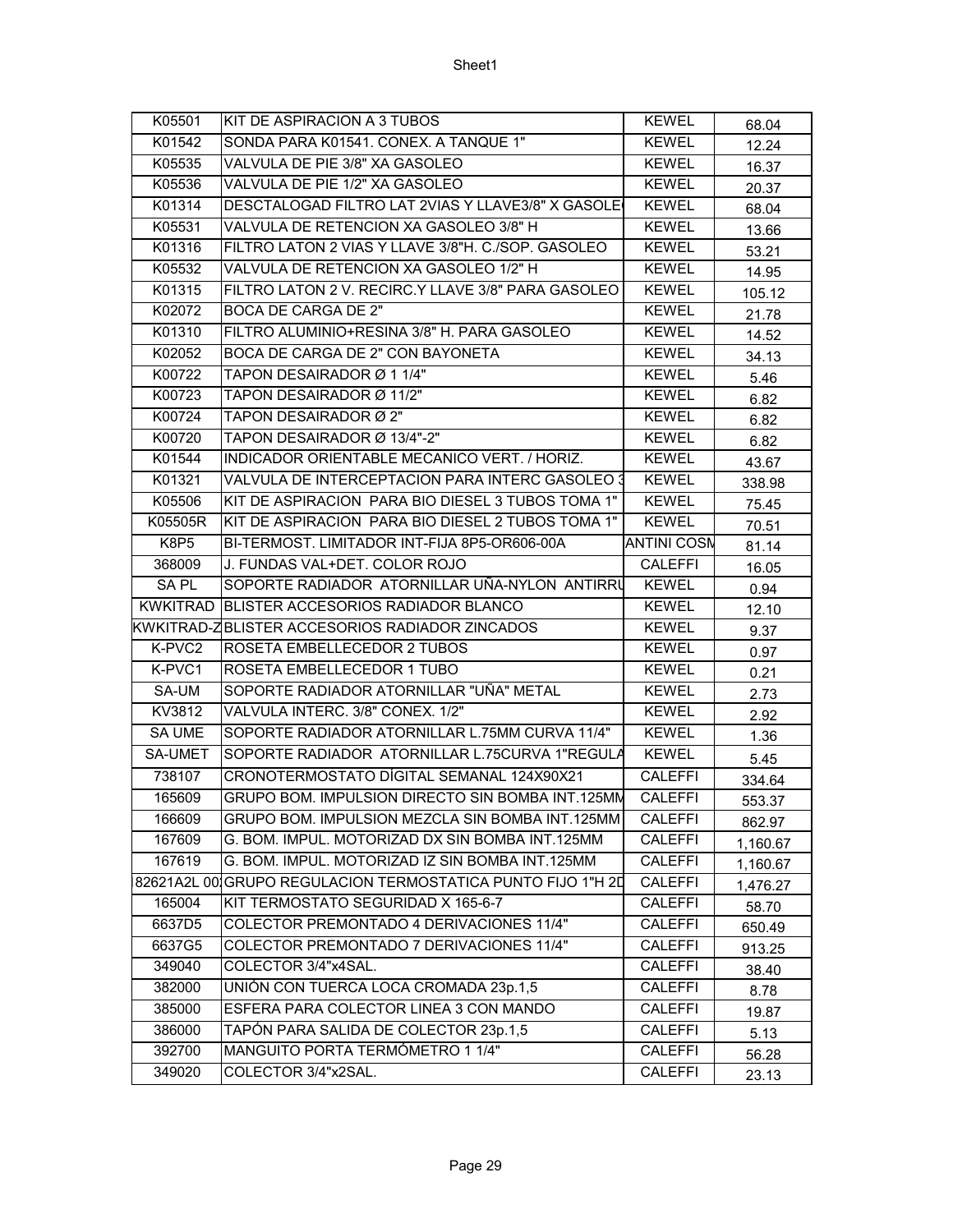| 349030 | COLECTOR 3/4"x3SAL.                                | <b>CALEFFI</b> | 28.99  |
|--------|----------------------------------------------------|----------------|--------|
| 364160 | <b>TAPÓN MACHO 1"</b>                              | <b>CALEFFI</b> | 15.82  |
| 360004 | SOPORTE FIJO PARA CAJA TERMINAL                    | <b>CALEFFI</b> | 10.05  |
| 657050 | PORTA TERMÓMETRO 3/4"x3/4"                         | <b>CALEFFI</b> | 46.38  |
| 660040 | KIT INSTALACCIÓN EN SUELO PARA ARMARIO 659040      | <b>CALEFFI</b> | 100.50 |
| 660060 | KIT INSTALACCIÓN EN SUELO PARA ARMARIO 659060      | <b>CALEFFI</b> | 121.45 |
| 660080 | KIT INSTALACCIÓN EN SUELO PARA ARMARIO 659080      | <b>CALEFFI</b> | 125.47 |
| 660100 | KIT INSTALACCIÓN EN SUELO PARA ARMARIO 659100      | <b>CALEFFI</b> | 134.27 |
| 660120 | KIT INSTALACCIÓN EN SUELO PARA ARMARIO 659120      | <b>CALEFFI</b> | 145.27 |
| 668755 | COLECTOR CON VÁLV.CORTE Y PREREGULACI. 1 1/4"X5S.  | <b>CALEFFI</b> | 483.97 |
| 680000 | ADAPT. AJUST. LATÓN INT.8,0-8,5 EXT.12-14 23p1,5   | <b>CALEFFI</b> | 7.47   |
| 680001 | ADAPT. AJUST. LATÓN INT.9,0-9,5 EXT.12-14 23p1,5   | <b>CALEFFI</b> | 7.47   |
| 680002 | ADAPT. AJUST. LATÓN INT.9,0-9,5 EXT.14-16 23p1,5   | <b>CALEFFI</b> | 7.47   |
| 680015 | ADAPT. AJUST. LATÓN INT. 10,5-11 EXT.14-16 23p1,5  | <b>CALEFFI</b> | 7.47   |
| 680017 | ADAPT. AJUST. LATÓN INT. 10,5-11 EXT.16-18 23p1,5  | <b>CALEFFI</b> | 7.47   |
| 680024 | ADAPT. AJUST.LATÓN INT.11,5-12,4 EXT.14-16 23p1,5  | <b>CALEFFI</b> | 7.47   |
| 680035 | ADAPT. AJUST. LATÓN INT.12,5-13 EXT. 16-18 23p1,5  | <b>CALEFFI</b> | 7.47   |
| 680501 | ADAPT. AJUST. LATÓN INT. 9,0-9,5 EXT. 12-14 3/4"   | <b>CALEFFI</b> | 11.07  |
| 680506 | ADAPT. AJUSTABLE LATÓN INT. 9,5-10 EXT. 14-16 3/4" | <b>CALEFFI</b> | 9.94   |
| 680515 | ADAPT. AJUST. LATÓN INT. 10,5-11 EXT. 14-16 3/4"   | <b>CALEFFI</b> | 9.94   |
| 680517 | ADAPT. AJUST. LATÓN INT. 10,5-11 EXT. 16-18 3/4"   | <b>CALEFFI</b> | 9.94   |
| 680524 | ADAPT. AJUST. LATÓN INT. 11,5-12 EXT. 14-16 3/4"   | <b>CALEFFI</b> | 10.23  |
| 680526 | ADAPT. AJUST. LATÓN INT. 11,5-12 EXT. 16-18 3/4"   | <b>CALEFFI</b> | 9.94   |
| 680535 | ADAPT. AJUST. LATÓN INT. 12,5-13 EXT. 16-18 3/4"   | <b>CALEFFI</b> | 9.94   |
| 680687 | ADAPT. LATÓN PARA TUBERÍA PE-X 25 x 3,5 1"         | <b>CALEFFI</b> | 11.84  |
| 6646B1 | COLECTOR PREMONT. SUELO RADINATE 1" X 2 SAL. 3/4M  | <b>CALEFFI</b> | 305.87 |
| 203502 | MANDO TERMOSTÁTICO CON SONDA A CONTACTO            | <b>CALEFFI</b> | 158.47 |
| 6646D1 | COLECTOR PREMONT. SUELO RADINATE 1" X 4 SAL. 3/4"M | <b>CALEFFI</b> | 399.37 |
| 221402 | VÁLVULA RECTA PARA MANDO TERMOSTÁTICO 1/2"         | <b>CALEFFI</b> | 30.47  |
| 221500 | VÁLVULA RECTA PARA MANDO TERMOSTÁTICO 3/4"         | <b>CALEFFI</b> | 42.59  |
| 940400 | UNIÓN MACHÓN 1/2"Mx23p1.5                          | <b>CALEFFI</b> | 5.24   |
| 940450 | UNIÓN MACHÓN 1/2"Mx3/4"                            | <b>CALEFFI</b> | 5.50   |
| 940560 | UNIÓN MACHÓN 3/4"Mx1"                              | <b>CALEFFI</b> | 4.44   |
| 941300 | UNIÓN HEMBRA 3/8"Fx23p1,5                          | <b>CALEFFI</b> | 4.76   |
| 941400 | UNIÓN HEMBRA 1/2"Fx23p1,5                          | <b>CALEFFI</b> | 4.63   |
| 941450 | UNIÓN HEMBRA 1/2"Fx3/4"                            | <b>CALEFFI</b> | 5.34   |
| 941500 | UNIÓN HEMBRA 3/4"Fx23p1,5                          | <b>CALEFFI</b> | 6.37   |
| 941550 | UNIÓN HEMBRA 3/4"Fx3/4"                            | <b>CALEFFI</b> | 6.90   |
| 942000 | UNIÓN MANGUITO 23p1,5x23p1,5                       | <b>CALEFFI</b> | 4.76   |
| 942550 | NIPPLE MACHO 3/4"Mx3/4"M                           | <b>CALEFFI</b> | 6.90   |
| 942560 | NIPPLE MACHO 3/4"Mx1"M                             | <b>CALEFFI</b> | 7.89   |
| 943000 | CURVA MANGUITO 23p1,5x23p1,5                       | CALEFFI        | 7.43   |
| 943550 | CURVA MANGUITO 3/4"x3/4"                           | CALEFFI        | 8.47   |
| 946000 | TE MANGUITO 23p1,5x23p1,5x23p1,5                   | <b>CALEFFI</b> | 8.47   |
| 947400 | RACOR EN T MACHO LATERAL 1/2"Mx23p1,5x23p1,5       | CALEFFI        | 8.47   |
| 948400 | RACOR T MACHO CENTRAL 23p1,5x1/2"Mx23p1,5          | <b>CALEFFI</b> | 8.47   |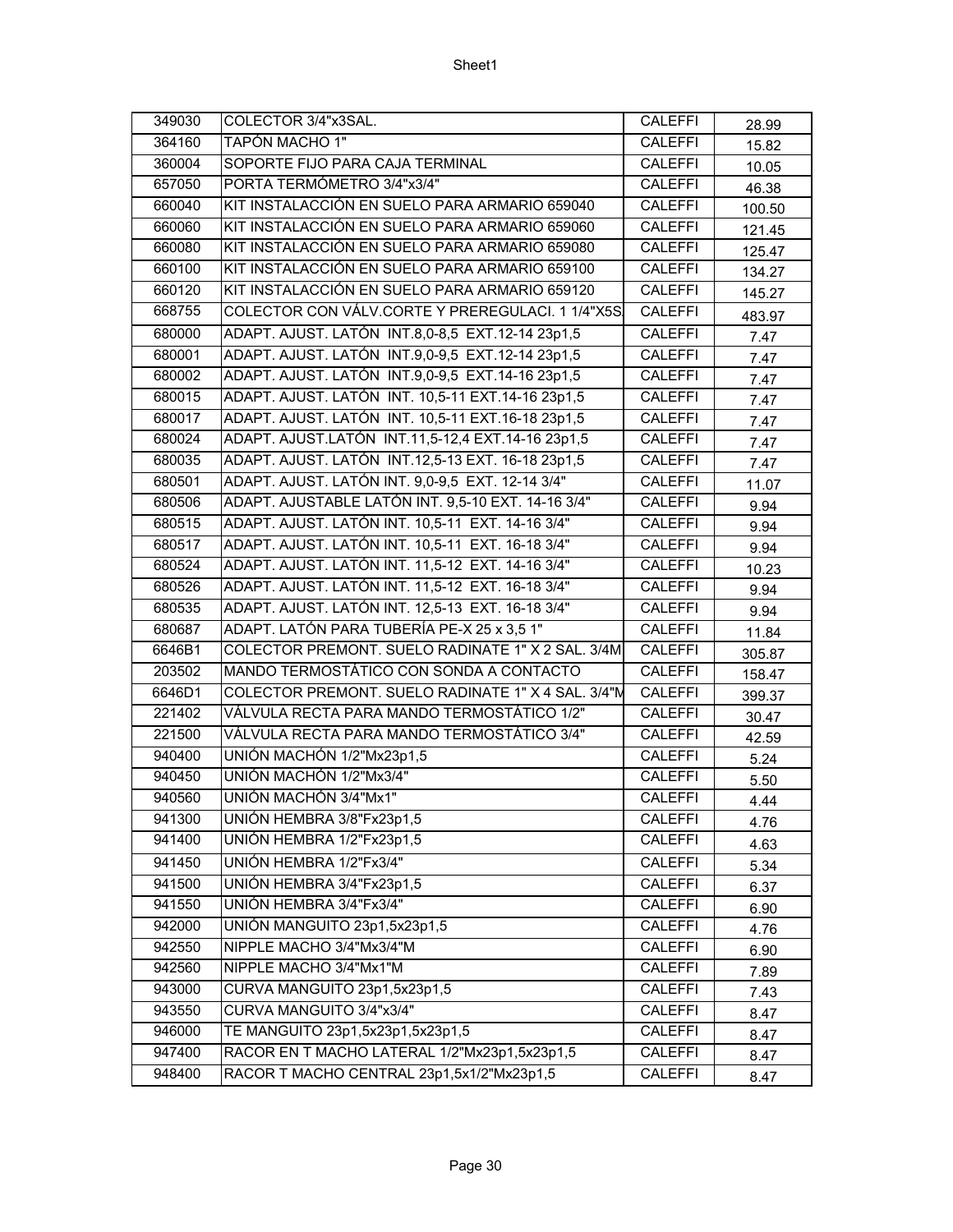| 592622    | COLECTOR 2 SALIDAS x 3/4" MACHO 1"                 | <b>CALEFFI</b> | 34.21    |
|-----------|----------------------------------------------------|----------------|----------|
| 592632    | COLECTOR 3 SALIDAS x 3/4" MACHO 1"                 | <b>CALEFFI</b> | 49.41    |
| 599154    | TAPÓN DE REDUCCIÓN HEMBRA 3/4"Fx1/2"F              | <b>CALEFFI</b> | 8.18     |
| 599163    | TAPÓN DE REDUCCIÓN HEMBRA 1"Fx3/8"F                | <b>CALEFFI</b> | 9.55     |
| 599350    | TAPÓN PARA COLECTORES 3/4"                         | <b>CALEFFI</b> | 8.84     |
| 599473    | ADAPTADOR CON UNIÓN DOBLE RADIAL 1 1/4"x1/2"x3/8"  | <b>CALEFFI</b> | 23.39    |
| 475002    | ADAPTADOR PARA SONDA                               | <b>CALEFFI</b> | 24.38    |
| 481700    | VÁLVULA RECTA PARA MANDO TERMOSTÁTICO 11/4"        | <b>CALEFFI</b> | 192.61   |
| 166001    | RECAMBIO VALVULA MIX TESMOSTATICA PARA REF. 166    | CALEFFI        | 233.27   |
| 360003    | CONJUNTO SOPORTES                                  | <b>CALEFFI</b> | 6.90     |
| 167610A2L | GRUPO MOTORIZADO Ø 1" INT.125 ALPHA2L              | <b>CALEFFI</b> | 1,959.17 |
| 599453    | ADAPTADOR CON UNIÓN DOBLE RADIAL 3/4"x1/2"x3/8"    | <b>CALEFFI</b> | 14.59    |
| 165001    | SOPORTE PARED DE ACERO INOX. GRUPOS 165 166 167    | <b>CALEFFI</b> | 68.16    |
| 150010    | GRUPO SERVOMOTOR PARA 150600                       | <b>CALEFFI</b> | 1,694.78 |
| 150002    | CENTRALITA PARA ART. 150600-150601                 | <b>CALEFFI</b> | 1,381.74 |
| 1825F5A2L | GRUPO REGULACION TERMOSTATICA PUNTO FIJO 6 DER     | <b>CALEFFI</b> | 2,058.03 |
| 166605A2L | GRUPO TERMOSTATICO Ø 1" INT. 125 40/70° A2L        | <b>CALEFFI</b> | 1,759.98 |
| 167032    | RECAMBIO VAL.3 VIAS (DX) PARA 167                  | <b>CALEFFI</b> | 555.57   |
| 182521A2L | GRUPO REGULACION TERMOSTATICA PUNTO FIJO 3/4" M    | <b>CALEFFI</b> | 1,314.50 |
| 166005    | RECAMBIO VALVULA MIX TESMOSTATICA PARA REF. 166    | <b>CALEFFI</b> | 239.87   |
| 161014    | VAINA DE INMERSION TH100 CONF. PARA 161010         | <b>CALEFFI</b> | 30.21    |
|           | 715I5A2L 001GRUPO REGULACION TERMICA 9 DER. 3/4"   | <b>CALEFFI</b> | 5,082.19 |
| 659508    | PUERTA CON BASTIDOR PARA CAJA COD. 659085          | <b>CALEFFI</b> | 251.22   |
| 110050    | ENLACE COMPLETO CON JUNTA 42 P.2,5 TR X 3/4"       | <b>CALEFFI</b> | 32.89    |
|           | 715E5A2L 00 GRUPO REGULACION TERMICA 5 DER. 3/4"   | <b>CALEFFI</b> | 4,689.78 |
| 1715G5A2L | GRUPO REGULACION TERMICA 7 DER. 3/4"               | <b>CALEFFI</b> | 4,417.50 |
| 161010    | CENTRALITA DIGITAL FRIO/CALOR CON SONDA            | <b>CALEFFI</b> | 962.57   |
| 6687F5    | COLECTOR PREMONTADO SUELO RADIANTE 1 1/4"x6SA      | CALEFFI        | 1,000.56 |
| 6626N5    | COLECTOR SIMPLE PREMONTADO DE 1" 12 SAL            | <b>CALEFFI</b> | 634.77   |
| 666735S1  | COLECT. COMPLETO CON VÁLV.DE CORTE 1 1/4"Fx3 3/4"M | <b>CALEFFI</b> | 126.57   |
| 6687D5    | COLECTOR PREMONTADO SUELO RADIANTE 1 1/4"x4SA      | <b>CALEFFI</b> | 786.02   |
| 203702    | MANDO TERMOSTÁTICO CON SONDA A CONTACTO            | <b>CALEFFI</b> | 158.47   |
| 167659    | GRUPO REG.DN20 INT.125 S/BOMBA                     | <b>CALEFFI</b> | 0.00     |
| 167669    | GRUPO REG.DN25 INT.125 S/BOMBA                     | <b>CALEFFI</b> | 0.00     |
| 599474    | ADAPTADOR CON UNIÓN DOBLE RADIAL 1 1/4"x1/2"x1/2"  | <b>CALEFFI</b> | 23.39    |
| F19101/R  | RECAMBIO TERMOMETRO DEL RETORNO X 165-166-167      | <b>CALEFFI</b> | 29.22    |
| F19101/BL | RECAMBIO TERMOMETRO DE IDA PARA 165-166-167        | <b>CALEFFI</b> | 29.22    |
| 165010    | KIT SEPARADOR HIDRAULICO 165-166-167               | <b>CALEFFI</b> | 191.47   |
| 6646H1    | COLECTOR PREMONT.SUELO RADIANTE 1"X 8 SAL 3/4M     | <b>CALEFFI</b> | 631.47   |
| 658010    | TORNILLOS DE FIJACION                              | <b>CALEFFI</b> | 0.00     |
| 1825D1A2L | GRUPO REGULACION PUNTO FIJO 3/4 4 SALIDAS          | <b>CALEFFI</b> | 0.00     |
| 659124    | CAJA COLECTOR 1200X500X110 AMPLIABLE 140           | <b>CALEFFI</b> | 531.37   |
| 6687O5S1  | COLECTOR PREMONTADO SUELO RADIANTE 11/4"x13 SA     | <b>CALEFFI</b> | 1,419.07 |
| 6637N5    | COLECTOR PREMONTADO 12 DERIVACIONES 11/4"          | <b>CALEFFI</b> | 1,322.56 |
| 668715    | COLECTOR PREMONTADO SUELO RADIANTE 1 1/4"x9SA      | <b>CALEFFI</b> | 1,167.17 |
| 6687G5    | COLECTOR PREMONTADO SUELO RADIANTE 1 1/4"x7SA      | <b>CALEFFI</b> | 1,056.07 |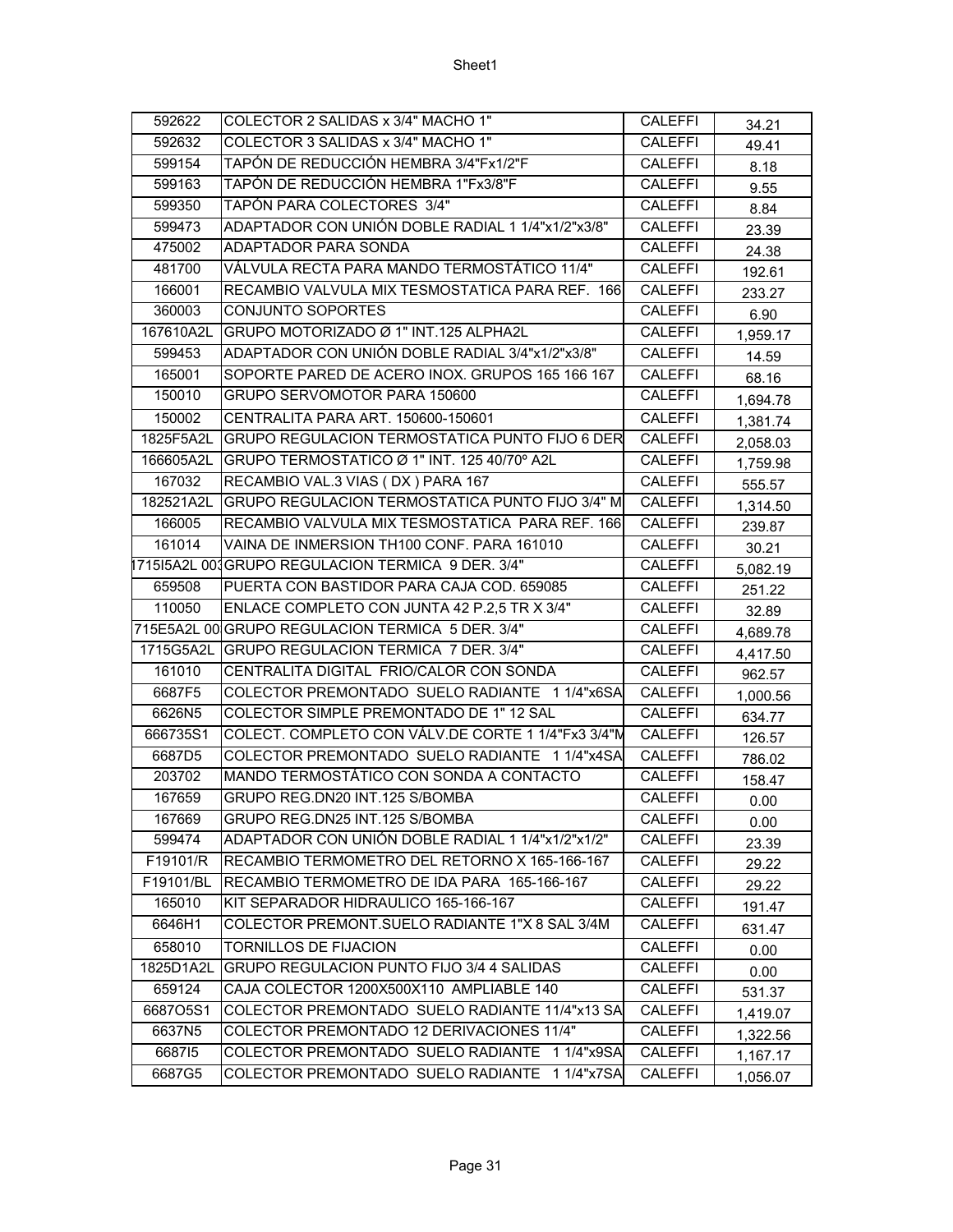| 6626N6    | COLECTOR PREMONTADO MICROMETRICO 1" 12 SAL.       | <b>CALEFFI</b> | 800.87   |
|-----------|---------------------------------------------------|----------------|----------|
| 161004    | DETECTOR DEL PUNTO DE ROCIO (30-100 UR)           | <b>CALEFFI</b> | 991.17   |
| 667745S1  | COLECTOR COMPLETO CON VALV.DE CORTE 11/4"X4 SAL   | <b>CALEFFI</b> | 180.47   |
| 667755S1  | COLECTOR COMPLETO CON VALV.PREREGUL. 11/4"X 5 S/  | <b>CALEFFI</b> | 204.67   |
| 382532    | VASTAGO REDUCIDO 3/4" H X 3/8" M                  | <b>CALEFFI</b> | 18.99    |
| 666755S1  | COLECT.COMPLETO CON VAL.DE CORTE 11/4"FX5 3/4M    | <b>CALEFFI</b> | 206.87   |
| 666745S1  | COLECT.COMPLETO CON VALV.DE CORTE 11/4"FX4 3/4M   | <b>CALEFFI</b> | 159.57   |
| 1715H5A2L | GRUPO REGULACION TERMICA 8 DER.3/4"               | <b>CALEFFI</b> | 0.00     |
| 161001    | SONDA CLIMATICA                                   | <b>CALEFFI</b> | 360.82   |
| 1825D5    | GRUPO REGULACION TERMOSTATICA PUNTO FIJO 4 DER    | <b>CALEFFI</b> | 1,483.75 |
| 221302    | VÁLVULA RECTA PARA MANDO TERMOSTÁTICO 3/8"        | <b>CALEFFI</b> | 29.44    |
| 599464    | ADAPTADOR CON UNIÓN DOBLE RADIAL 1"x1/2"x1/2"     | <b>CALEFFI</b> | 14.59    |
| 599563    | ADAPTADOR CON UNIÓN RADIAL 1"x3/8"                | <b>CALEFFI</b> | 11.53    |
| 680537    | ADAPT. AJUST. LATÓN INT. 12,5-13 EXT. 18-20 3/4"  | <b>CALEFFI</b> | 9.94     |
| 6686E5    | COLECTOR PREMONTADO 1"Fx5 3/4"M                   | <b>CALEFFI</b> | 938.33   |
| 667755    | COLECTOR COMPLETO CON VÁLV.PREREGULA. 1 1/4"x5S   | <b>CALEFFI</b> | 241.67   |
| 6686F5    | COLECTOR PREMONTADO 1"Fx6 3/4"M                   | <b>CALEFFI</b> | 1,000.56 |
| 599370    | TAPÓN PARA COLECTORES 1 1/4"                      | <b>CALEFFI</b> | 12.50    |
| 599672    | 5994 CON PURGADOR 337 Y VÁLVULA 538               | <b>CALEFFI</b> | 65.20    |
| 69184     | REGULADOR PARA COLECTORES 667/668                 | <b>CALEFFI</b> | 21.23    |
| 6687N5    | COLECTOR PREMONTADO SUELO RADIANTE 1 1/4"x12SA    | <b>CALEFFI</b> | 1,410.08 |
| 6687H5    | COLECTOR PREMONTADO SUELO RADIANTE 1 1/4"x8SA     | <b>CALEFFI</b> | 1,103.14 |
| 666735    | COLECTOR COMP. CON VÁLV. DE PRERREGU.1 1/4"x3SAL  | <b>CALEFFI</b> | 149.25   |
| 666745    | COLECTOR COMP. CON VÁLV. DE PRERREGU. 1 1/4"x4SAL | <b>CALEFFI</b> | 187.65   |
| 599173    | TAPÓN DE REDUCCIÓN HEMBRA 1 1/4" Fx 3/8" F        | <b>CALEFFI</b> | 13.93    |
| 933501    | CAJA TERMINAL CON SALIDA DE 10MM 3/4"Fx3/4"       | <b>CALEFFI</b> | 28.99    |
| 668705    | COLECTOR PREMONTADO SUELO RADIANTE 1 1/4"x13SA    | <b>CALEFFI</b> | 1,442.25 |
| 475001    | SOPORTE DE CONTACTO PARA SONDA                    | <b>CALEFFI</b> | 51.45    |
| 6687M5    | COLECTOR PREMONTADO SUELO RADIANTE 1 1/4"x11SA    | <b>CALEFFI</b> | 1,339.75 |
| 384040    | RACOR MACHO BICONO 1/2"Mx23P1,5                   | <b>CALEFFI</b> | 7.49     |
| 152600    | GRUPO DE REGULACIÓN TÉRMICA (UPS 25 - 60) 1"      | <b>CALEFFI</b> | 6,238.61 |
| 150004    | SONDA TEMPER EXTERIO DEL GRUPO REG.152-153        | <b>CALEFFI</b> | 149.70   |
| 364050    | ADAPTADOR PARA SALIDA 03/4"x23p.1,5               | <b>CALEFFI</b> | 18.45    |
| 384041    | RACOR MACHO BICONO CROMADO 1/2"Mx23P1,5           | CALEFFI        | 7.49     |
| 152601    | GRUPO DE REGULACIÓN TÉRMICA (UPS 25 - 80) 1"      | <b>CALEFFI</b> | 6,553.16 |
| 385010    | ESFERA PARA COLECTOR LINEA 3 SIN MANDO            | <b>CALEFFI</b> | 17.78    |
| 383140    | RACOR HEMBRA BICONO 23P1,5x1/2"M                  | <b>CALEFFI</b> | 8.78     |
| 680505    | ADAPT. AJUST. LATÓN INT. 17,5-22,5 EXT. 22,5 3/4" | CALEFFI        | 11.98    |
| 150100    | REGULADOR ELECTRONICO PARA SERIE 152600           | CALEFFI        | 2,174.14 |
| 151002    | <b>TERMOSTATO AMBIENTE</b>                        | <b>CALEFFI</b> | 544.65   |
| R51131/C  | CODO CROMADO. 333-334                             | <b>CALEFFI</b> | 4.65     |
| 657400    | RACOR PORTATERMÓMETRO 1/2"Mx1/2"F                 | <b>CALEFFI</b> | 40.44    |
| 151000    | <b>TERMOSTATO</b>                                 | <b>CALEFFI</b> | 257.87   |
| 222302    | VÁLV. DE RADIADOR TERMOSTAT.ESCUADRA 3/8"         | <b>CALEFFI</b> | 24.74    |
| 599164    | TAPÓN DE REDUCCIÓN HEMBRA 1"Fx1/2"F               | CALEFFI        | 9.93     |
| 599174    | TAPÓN DE REDUCCIÓN HEMBRA 1 1/4" Fx 1/2" F        | <b>CALEFFI</b> | 13.49    |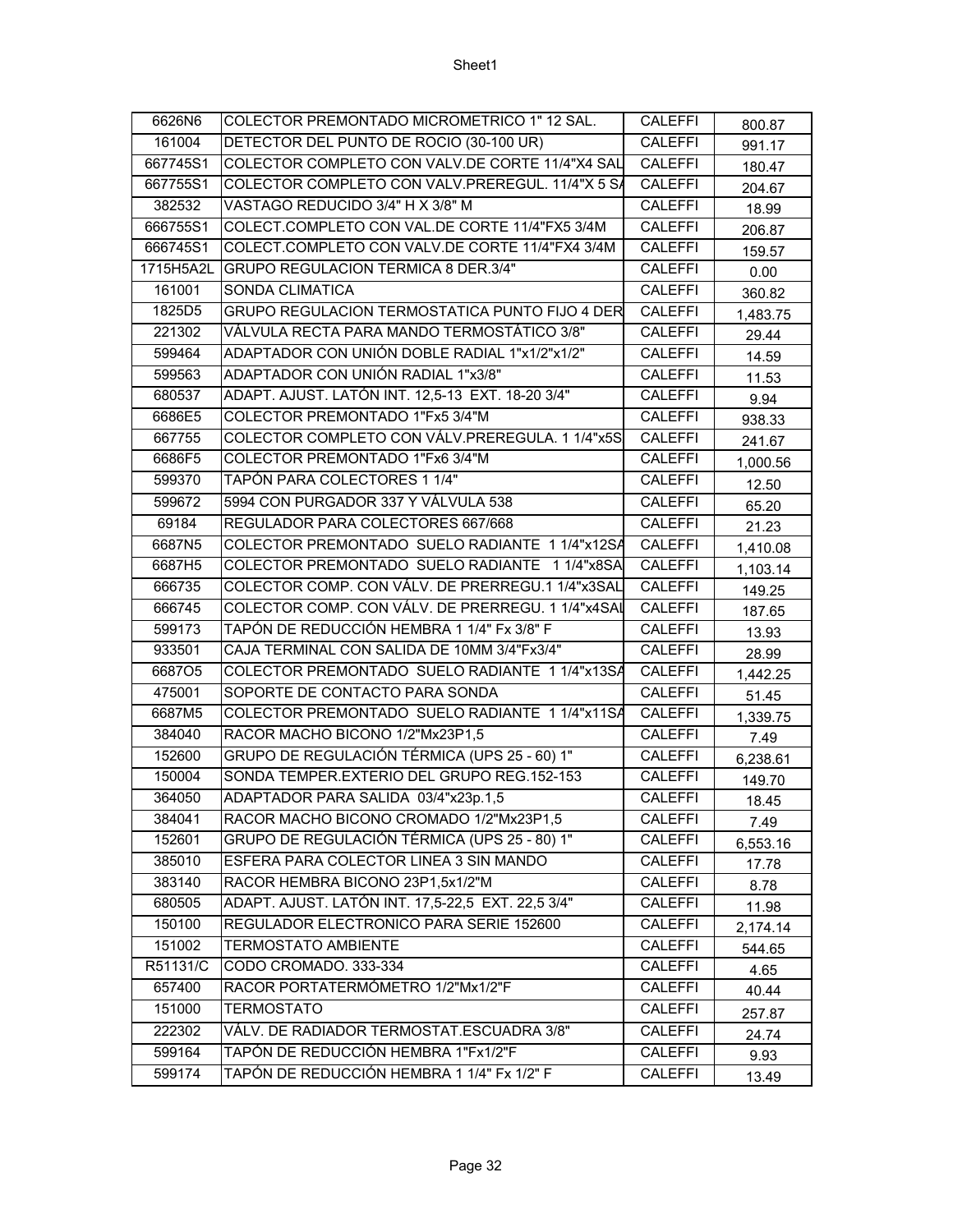| 667765 | COLECTOR COMPLETO CON VÁLV.PREREGULA.1 1/4"X6S.    | <b>CALEFFI</b> | 341.57   |
|--------|----------------------------------------------------|----------------|----------|
| 384030 | RACOR MACHO BICONO 3/8"Mx23P1,5                    | <b>CALEFFI</b> | 7.49     |
| 668615 | COLECTOR PREMONTADO 1"Fx93/4"M                     | <b>CALEFFI</b> | 1,167.17 |
| 360210 | SOPORTE PARA SERIE 354                             | <b>CALEFFI</b> | 51.94    |
| 680055 | ADAPT. AJUST. LATÓN INT. 14,5-15 EXT.18-20 23p1,5  | <b>CALEFFI</b> | 19.87    |
| 680064 | ADAPT. AJUST. LATÓN INT. 14,5-16 EXT.18-20 23p1,5  | <b>CALEFFI</b> | 19.43    |
| 936400 | EXTENSIÓN PARA CONEXIÓN 936                        | <b>CALEFFI</b> | 20.80    |
| 6686C5 | COLECTOR PREMONTADO 1"Fx3 3/4"M                    | <b>CALEFFI</b> | 732.58   |
| 6686D5 | COLECTOR PREMONTADO 1"Fx4 3/4"M                    | <b>CALEFFI</b> | 786.02   |
| 667785 | COLECTOR COMPLETO CON VÁLV.PREREGULA.1 1/4"X8S,    | <b>CALEFFI</b> | 429.85   |
| 666785 | COLECT. COMPLETO CON VÁLV.DE CORTE 1 1/4"Fx8 3/4"M | <b>CALEFFI</b> | 381.45   |
| 936415 | EXTENSIÓN PARA CONEXIÓN X 338-342                  | <b>CALEFFI</b> | 8.31     |
| 6686O5 | COLECTOR PREMONTADO 1"Fx13 3/4"M                   | <b>CALEFFI</b> | 1,442.25 |
| 163001 | VÁLVULA MEZCL. TERMOSTATICA 1" FX1 1/2"            | <b>CALEFFI</b> | 1,333.31 |
| 6686H5 | COLECTOR PREMONTADO 1"Fx8 3/4"M                    | CALEFFI        | 1,103.14 |
| 6716H1 | COLECTOR TECNOPOLIMERO SUELO RADIANTE.1" FX8 3/    | <b>CALEFFI</b> | 654.57   |
| 671611 | COLECTOR TECNOPOLIMERO SUELO RADIANTE.1" FX9 3/    | <b>CALEFFI</b> | 696.37   |
| 6716D1 | COLECTOR TECNOPOLIMERO SUELO RADIANTE.1" FX4 3/    | <b>CALEFFI</b> | 469.77   |
| 6716G1 | COLECTOR TECNOPOLIMERO SUELO RADIANTE.1" FX7 3/    | <b>CALEFFI</b> | 611.67   |
| 6716E1 | COLECTOR TECNOPOLIMERO SUELO RADIANTE.1" FX5 3/    | <b>CALEFFI</b> | 508.27   |
| 6716F1 | COLECTOR TECNOPOLIMERO SUELO RADIANTE.1" FX6 3/    | <b>CALEFFI</b> | 570.97   |
| 6716L1 | COLECT. TECNOPOLIMERO SUELO RADIANTE.1" FX10 3/4"  | <b>CALEFFI</b> | 734.87   |
| 663040 | COLECTOR CON VÁLV.CORTE 1 1/4"X4 3/4"M             | <b>CALEFFI</b> | 195.45   |
| 154600 | GRUPO REGUL.TÉRMICA CON TERMOST. (UPS 25 - 60) 1"  | <b>CALEFFI</b> | 6,065.28 |
| 1546E1 | GRUPO REGUL. TÉRMICA CLIMAT. EN ARMARIO 1"FX5 3/4" | <b>CALEFFI</b> | 6,651.07 |
| 1546F1 | GRUPO REGUL.TÉRMICA CLIMAT. EN ARMARIO 1"FX6 3/4"  | <b>CALEFFI</b> | 6,476.10 |
| 6706L1 | GRUP.COLECT.TECN.SUELO RAD.CON ARMARIO 1"FX10 3    | <b>CALEFFI</b> | 1,156.17 |
| 6706E1 | GRUP.COLECT.TECNO.SUELO RAD.CON ARMARIO 1"FX5 3    | CALEFFI        | 872.37   |
| 6706F1 | GRUP.COLECT.TECNO.SUELO RAD.CON ARMARIO 1"FX6 3    | <b>CALEFFI</b> | 929.57   |
| 6706G1 | GRUP.COLECT.TECNO.SUELO RAD.CON ARMARIO 1"FX7 3    | <b>CALEFFI</b> | 1,042.87 |
| 6716M1 | COLECT. TECNOPOLIMERO SUELO RADIANTE.1" FX11 3/4'  | <b>CALEFFI</b> | 814.07   |
| 6716N1 | COLECT. TECNOPOLIMERO SUELO RADIANTE.1" FX12 3/4'  | <b>CALEFFI</b> | 855.87   |
| 663050 | COLECTOR CON VÁLV.CORTE 1 1/4"X5 3/4"M             | <b>CALEFFI</b> | 231.17   |
| 153600 | GRUPO REGUL.TÉRMICA CON TERMOST. (UPS 25 - 60) 1"  | <b>CALEFFI</b> | 5,381.31 |
| 6686N5 | COLECTOR PREMONTADO 1"Fx12 3/4"M                   | <b>CALEFFI</b> | 1,410.08 |
| 475003 | ADAPTADOR PARA SONDA 203702                        | <b>CALEFFI</b> | 35.93    |
| 6686L5 | COLECTOR PREMONTADO 1"Fx10 3/4"M                   | CALEFFI        | 1,216.34 |
| 6686M5 | COLECTOR PREMONTADO 1"Fx11 3/4"M                   | <b>CALEFFI</b> | 1,339.75 |
| 150007 | RECAMBIO BOMBA GRUPO 152601-153601                 | <b>CALEFFI</b> | 1,840.40 |
| 670611 | GRUP.COLECT.TECNO.SUELO RAD.CON ARMARIO 1"FX9 3    | <b>CALEFFI</b> | 1,118.77 |
| 668775 | COLECTOR CON VÁLV.CORTE Y PREREGULACI. 1 1/4"X7S.  | <b>CALEFFI</b> | 730.91   |
| 668785 | COLECTOR CON VÁLV.CORTE Y PREREGULACI. 1 1/4"X8S   | <b>CALEFFI</b> | 823.39   |
| 349150 | COLECTOR 3/4"x5SAL 1/2"M                           | <b>CALEFFI</b> | 46.75    |
| 663775 | COLECTORES CON VÁLV. CORTE Y PREREGUL.1 1/4"x7SA   | <b>CALEFFI</b> | 616.89   |
| 349130 | COLECTOR 3/4"x3 SAL 1/2" MACHO                     | CALEFFI        | 28.99    |
| 658200 | SOPORTES PARA COLECTOR 5902 Y 659                  | <b>CALEFFI</b> | 30.47    |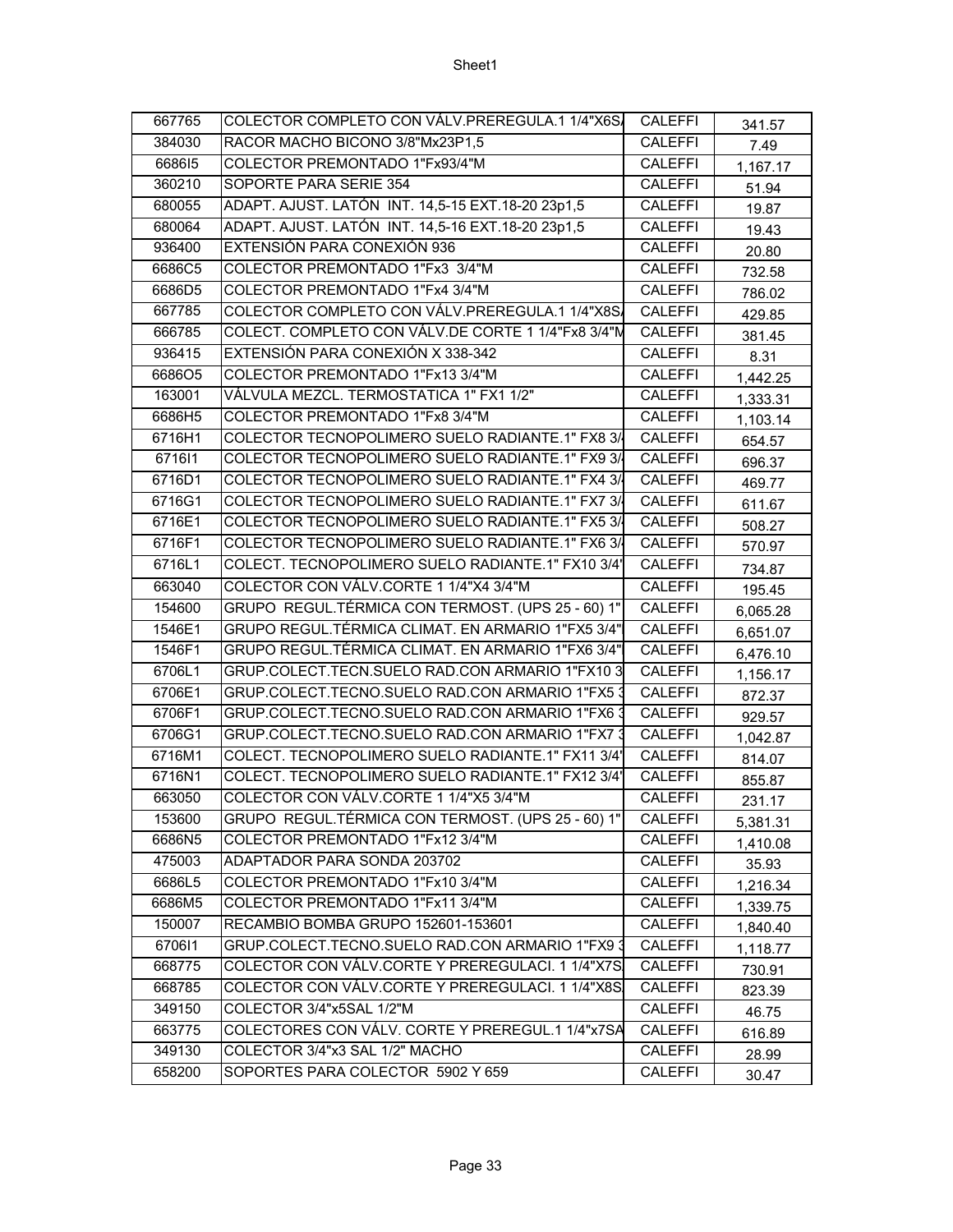| 349140   | COLECTOR 3/4"x4SAL. 1/2"M                          | CALEFFI        | 38.90    |
|----------|----------------------------------------------------|----------------|----------|
| 383150   | RACOR HEMBRA BICONO 23P1,5x3/4"M                   | <b>CALEFFI</b> | 7.49     |
| 668775S1 | COLECTOR CON VÁLV.CORTE Y PREREGULACI. 1 1/4"X7S.  | <b>CALEFFI</b> | 616.07   |
| 1715H1   | GRUP.REG.TÉRMICA CLIMAT.EN ARMARIO 3/4"MX X8 3/4"N | <b>CALEFFI</b> | 3,987.95 |
| 6687E5S1 | COLECTOR PREMONTADO S RADIANTE D.1 1/4"x5 D.3/4    | <b>CALEFFI</b> | 822.87   |
| 666785S1 | COLECT. COMPLETO CON VÁLV.DE CORTE 1 1/4"Fx8 3/4"M | <b>CALEFFI</b> | 322.37   |
| 663080   | COLECTOR COMP. CON VÁLV. C. Y PRERREGU.11/4"x8SAL  | <b>CALEFFI</b> | 381.45   |
| 599674   | GRUPO DE CABECERA DE IDA 11/4                      | <b>CALEFFI</b> | 86.64    |
| 599675   | GRUPO CABECERA DE RETORNO 11/4                     | <b>CALEFFI</b> | 68.16    |
| 6706M1   | GRUP.COLECT.TECNO.SUELO RAD.CON ARMARIO1"FX11      | <b>CALEFFI</b> | 1,438.87 |
| 6637C5IS | COLECTOR PREM.3 DERIVACIONES 11/4" CON AISLAMIEN   | <b>CALEFFI</b> | 679.11   |
| 668000S1 | BY PASS CALEFACCION FIJA 25 KPA 1"X3/4" PARA 668S1 | <b>CALEFFI</b> | 73.99    |
| 6637F5IS | COLECTOR PREM.6 DERIVACIONES 11/4" CON AISLAMIEN   | <b>CALEFFI</b> | 941.70   |
| 391177S1 | VÁLVULAS DE ESFERA CON TERMÓMETRO 1 1/4"x1 1/4"    | <b>CALEFFI</b> | 299.27   |
| 1725C1   | GRUP.REG.TÉR.PUNTO FIJO C. ARMARIO 3/4"M X3 3/4"M  | <b>CALEFFI</b> | 2,522.43 |
| 6686F5S1 | COLECTOR CON VÁLV.CORTE Y PREREGULACI. 3/4"X6SA    | <b>CALEFFI</b> | 985.67   |
| 6687G5S1 | COLECTOR PREMONTADO S. RADIANTE 11/4"x7SAL.D.3/4   | <b>CALEFFI</b> | 1,039.57 |
| 659084   | ARMARIO METÁLICO PARA COLECTORES 500x800x110-140   | <b>CALEFFI</b> | 348.77   |
| F39711   | RACOR CON RETENCION COD.521500                     | <b>CALEFFI</b> | 29.90    |
| 1725D1   | GRUP.REG.TÉR.PUNTO FIJO C. ARMARIO 3/4"M X4 3/4"M  | <b>CALEFFI</b> | 2,586.53 |
| 659064   | ARMARIO METÁLICO PARA COLECTORES 500x600x140       | <b>CALEFFI</b> | 321.27   |
| 668755S1 | COLECTOR CON VÁLV.CORTE Y PREREGULACI. 1 1/4"X5S.  | <b>CALEFFI</b> | 408.17   |
| 659104   | ARMARIO METÁLICO PARA COLECTORES 500x1000X110-1    | <b>CALEFFI</b> | 455.47   |
| 6686G5S1 | COLECTOR CON VÁLV.CORTE Y PREREGULACI. 1"X 7 SAL   | <b>CALEFFI</b> | 1,037.37 |
| 161000   | REG.DIGITAL FRIO/CALOR CON SONDAS IDA-RETORNO      | <b>CALEFFI</b> | 805.55   |
| 1725G1   | GRUP.REG.TÉR.PUNTO FIJO C. ARMARIO 3/4"M X7 3/4"M  | <b>CALEFFI</b> | 3,291.52 |
| 668745S1 | COLECTOR CON VÁLV.CORTE Y PREREGULACI. 1 1/4"X4S.  | <b>CALEFFI</b> | 342.17   |
| 668735S1 | COLECTOR CON VÁLV.CORTE Y PREREGULACI. 1 1/4"X3S   | <b>CALEFFI</b> | 259.67   |
| 680556   | ADAPT. AJUST. LATÓN INT.15-15,5 EXT. 18-20 3/4"    | <b>CALEFFI</b> | 11.07    |
| 662645   | COLECTORES CON VALV. CORTE Y PREREGUL. 1" X 4 SAI  | CALEFFI        | 206.87   |
| 662125   | COLECTOR DE IDA CON PREREGUL. 1" X 2 SAL.          | <b>CALEFFI</b> | 67.06    |
| 6687M5S1 | COLECTOR PREMONTADO S. RADIANTE 11/4"x11S .D.3/4   | <b>CALEFFI</b> | 1,318.97 |
| 662135   | COLECTOR DE IDA CON PREREGUL. 1" X 3 SAL.          | <b>CALEFFI</b> | 80.92    |
| 662145   | COLECTOR DE IDA CON PREREGUL. 1" X 4 SAL.          | CALEFFI        | 99.40    |
| 662025   | COLECTOR RETORNO CON VALV. CORTE 1" X 2 SAL.       | <b>CALEFFI</b> | 72.78    |
| 6687N5S1 | COLECTOR PREMONTADO S. RADIANTE 11/4"x12SD.3/4     | <b>CALEFFI</b> | 1,388.27 |
| 662155   | COLECTOR DE IDA CON PREREGUL. 1" X 5 SAL.          | <b>CALEFFI</b> | 118.87   |
| 662035   | COLECTOR RETORNO CON VALV. CORTE 1" X 3 SAL.       | <b>CALEFFI</b> | 88.95    |
| 589003   | PUERTA ARMARIO MURAL ZINCADO C.REJILLA 370X275     | <b>CALEFFI</b> | 43.05    |
| 6686E5S1 | COLECTOR PREMONTADO 1"Fx5 3/4"M                    | <b>CALEFFI</b> | 822.87   |
| 164601   | GRUPO REG.MOTORIZADO X SEPCOLL Ø1"UPS25-80         | <b>CALEFFI</b> | 2,268.85 |
| 662065   | COLECTOR RETORNO CON VALV. CORTE 1" X 6 SAL.       | <b>CALEFFI</b> | 149.67   |
| 662635   | COLECTORES CON VALV. CORTE Y PREREGUL. 1" X 3 SAI  | <b>CALEFFI</b> | 168.37   |
| 6687I5S1 | COLECTOR PREMONTADO S. RADIANTE 11/4"x9SAL.Ø.3/4   | <b>CALEFFI</b> | 1,149.57 |
| 662045   | COLECTOR RETORNO CON VALV. CORTE 1" X 4 SAL.       | CALEFFI        | 108.64   |
| 19101    | TERMOMETRO 0-80°C D.50 PARA 163600                 | <b>CALEFFI</b> | 21.25    |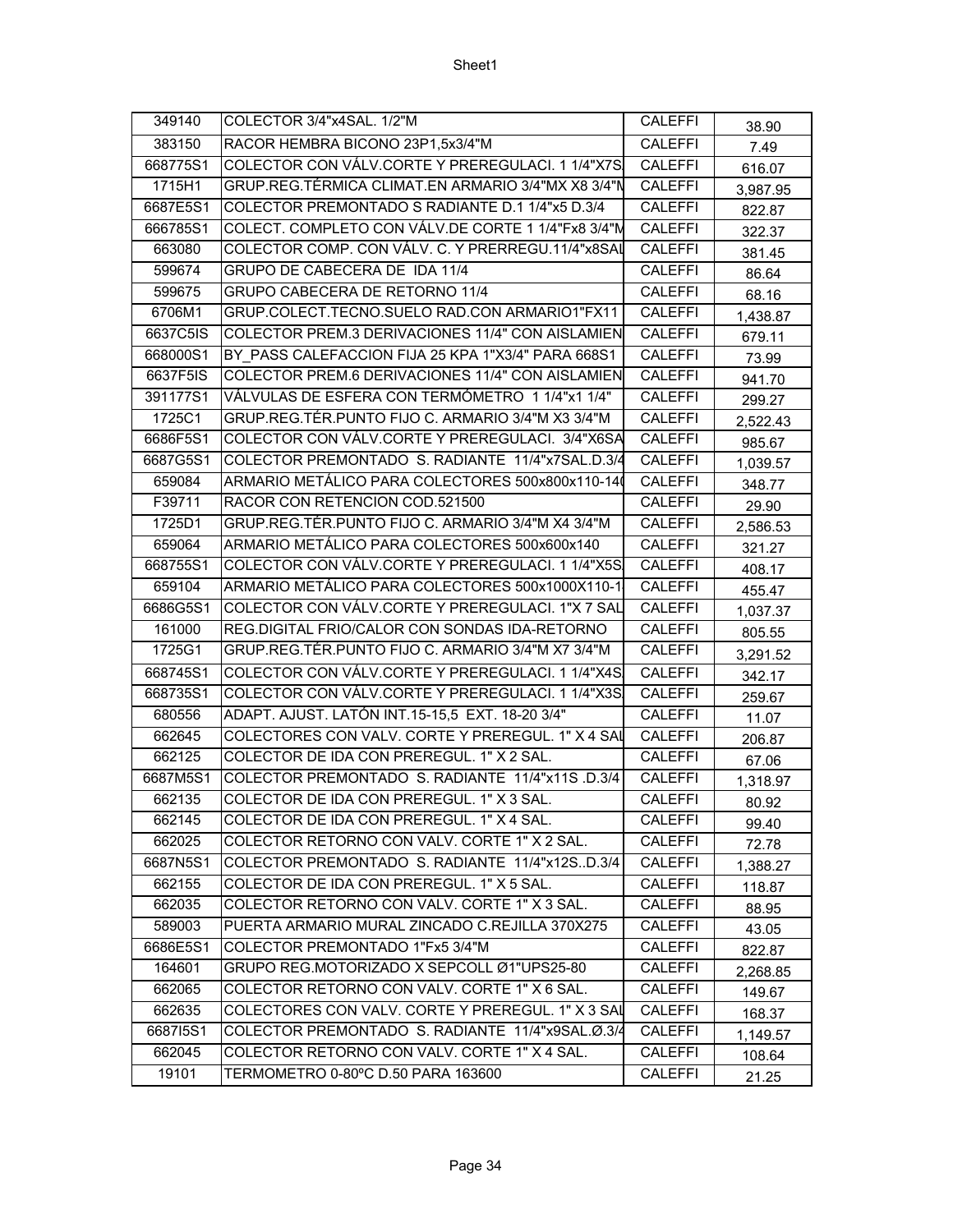| 6687H5S1 | COLECTOR PREMONTADO S. RADIANTE 11/4"x8SAL. Ø3/4  | <b>CALEFFI</b> | 1,085.77 |
|----------|---------------------------------------------------|----------------|----------|
| 6626E6   | COLECTOR PREMONTADO MICROMETRICO 1" 5 SAL         | <b>CALEFFI</b> | 434.57   |
| 6626D5   | COLECTOR SIMPLE PREMONTADO DE 1" 4SAL             | <b>CALEFFI</b> | 293.77   |
| 6626L6   | COLECTOR PREMONTADO MICROMETRICO 1" 10 SAL        | <b>CALEFFI</b> | 710.67   |
| 150003   | TERMOMETRO PARA ART.150600-153600                 | <b>CALEFFI</b> | 75.36    |
| 383551   | RACOR CROMADO CON ADAPTADOR Ø 23P1,5 x Ø 3/4M     | <b>CALEFFI</b> | 9.55     |
| 6626C5   | COLECTOR SIMPLE PREMONTADO DE 1"3 SAL             | <b>CALEFFI</b> | 258.57   |
| 599662   | GRUPO CABECERA, CON PURGADOR, CONEXIONES Y TAP    | <b>CALEFFI</b> | 28.78    |
| 6687D5S1 | COLECTOR PREMONTADO SUELO RADIANTE 1 1/4"x4SA     | <b>CALEFFI</b> | 773.37   |
| 658401   | SOPORTES POLIMERO CON TORNILLERIA X 662           | <b>CALEFFI</b> | 29.44    |
| 6687L5S1 | COLECTOR PREMONTADO SUELO RADIANTE 1 1/4"x10SA    | <b>CALEFFI</b> | 1,197.97 |
| 659065   | ARMARIO X 662/671 EMPOT.80X120 500X600X80-120     | <b>CALEFFI</b> | 321.27   |
| 662126   | COLECTOR SIMPLE MICROMETRICO 1" 2 SAL             | <b>CALEFFI</b> | 85.54    |
| 658400   | SOPORTES POLIMERO CON TORNILLERIA X 670 Y 671     | <b>CALEFFI</b> | 26.91    |
| 662136   | COLECTOR SIMPLE MICROMETRICO 1" 3 SAL             | <b>CALEFFI</b> | 109.74   |
| 391167S1 | VÁLVULAS DE ESFERA CON TERMÓMETRO 1x1 1/4"        | CALEFFI        | 297.07   |
| 6626H5   | COLECTOR SIMPLE PREMONTADO DE 1" 8 SAL            | <b>CALEFFI</b> | 482.97   |
| 662146   | COLECTOR SIMPLE MICROMETRICO DE 1" X 4 SAL.       | <b>CALEFFI</b> | 136.47   |
| 662636   | COLECTOR DOBLE MICROMETRICA Y CABEZAL. 1" X 3 SAI | CALEFFI        | 191.47   |
| 662156   | COLECTOR SIMPLE MICROMETRICO DE 1" X 5 SAL.       | <b>CALEFFI</b> | 165.07   |
| 662656   | COLECTOR DOBLE MICROMETRICA Y CABEZAL. 1" X 2 SAI | CALEFFI        | 290.47   |
| 662615   | COLECTOR SIMPLE PREMONTADO DE 1" 9 SAL            | <b>CALEFFI</b> | 524.77   |
| 391066   | JUEGO DE 2 LLAVES SIN TERMOEMTRO SERIE 662        | <b>CALEFFI</b> | 97.09    |
| 6626D6   | COLECTOR PREMONTADO MICROMETRICO 1" 4SAL          | <b>CALEFFI</b> | 380.67   |
| 6626L5   | COLECTOR SIMPLE PREMONTADO DE 1" 10 SAL           | <b>CALEFFI</b> | 567.67   |
| 662166   | COLECTOR SIMPLE MICROMETRICO DE 1" X 6 SAL.       | <b>CALEFFI</b> | 190.37   |
| 662666   | COLECTOR DOBLE MICROMETRICA Y CABEZAL. 1" X 6 SAI | <b>CALEFFI</b> | 332.27   |
| 6626E5   | COLECTOR SIMPLE PREMONTADO DE 1" 5 SAL            | <b>CALEFFI</b> | 336.67   |
| 662616   | COLECTOR PREMONTADO MICROMETRICO 1" 9 SAL         | <b>CALEFFI</b> | 654.57   |
| 662000   | KIT BY-PASS DIFERENCIAL FJO 20KPA H TUER. A 3/4 H | <b>CALEFFI</b> | 44.95    |
| 6626F5   | COLECTOR SIMPLE PREMONTADO DE 1" 6 SAL            | <b>CALEFFI</b> | 370.77   |
| 667735S1 | COLECTOR COMPLETO CON VALV.PREREGUL. 11/4"X3 SA   | <b>CALEFFI</b> | 137.57   |
| F69564   | FLUXIMETRO PARA COLECTORES 667 TRASPARENTE        | <b>CALEFFI</b> | 27.74    |
| F19095   | REGULADOR ELECTRONICO PARA GRUPO 161-171 CALER    | <b>CALEFFI</b> | 805.66   |
| 6686H5S1 | COLECTOR CON VALV. CORTE Y PREREGUL. 1"X8 SAL     | CALEFFI        | 1,085.77 |
| 182511   | GRUPO REGULACION TERMOSTATICA PUNTO FIJO 9 DER    | <b>CALEFFI</b> | 2,100.93 |
| 349350   | COLECTOR 3/4"x5SAL 1/2"HEMBRA                     | CALEFFI        | 46.26    |
| 150011   | MANOMETRO PARA GRUPO 1506                         | <b>CALEFFI</b> | 75.36    |
| 349330   | COLECTOR 3/4"x3 SAL 1/2 HEMBRA                    | <b>CALEFFI</b> | 28.99    |
| 6687F5S1 | COLECTOR PREMONTADO SUELO RAD. 1 1/4"x6SAL. D3/4" | <b>CALEFFI</b> | 985.67   |
| 349340   | COLECTOR 3/4"x4SAL. 1/2" HEMBRA                   | <b>CALEFFI</b> | 36.33    |
| 668785S1 | COLECTOR CON VALV.CORTE Y PREREGUL. 1 1/4"X 8 SAL | <b>CALEFFI</b> | 694.17   |
| 6637L5   | COLECTOR PREM. 10 DERIVACION 11/4"                | <b>CALEFFI</b> | 1,107.59 |
| 182000   | KIT BYPASS DIFERENCIAL 2.500MM C.A. XA 182        | <b>CALEFFI</b> | 92.02    |
| 663070   | COLECTOR COMP. CON VALV. C Y PREREGUL. 1 1/4"X7SA | <b>CALEFFI</b> | 335.85   |
| F19159   | PISTON DE RECAMBIO SERIE COLECTOR SERIE 662xxx    | <b>CALEFFI</b> | 18.06    |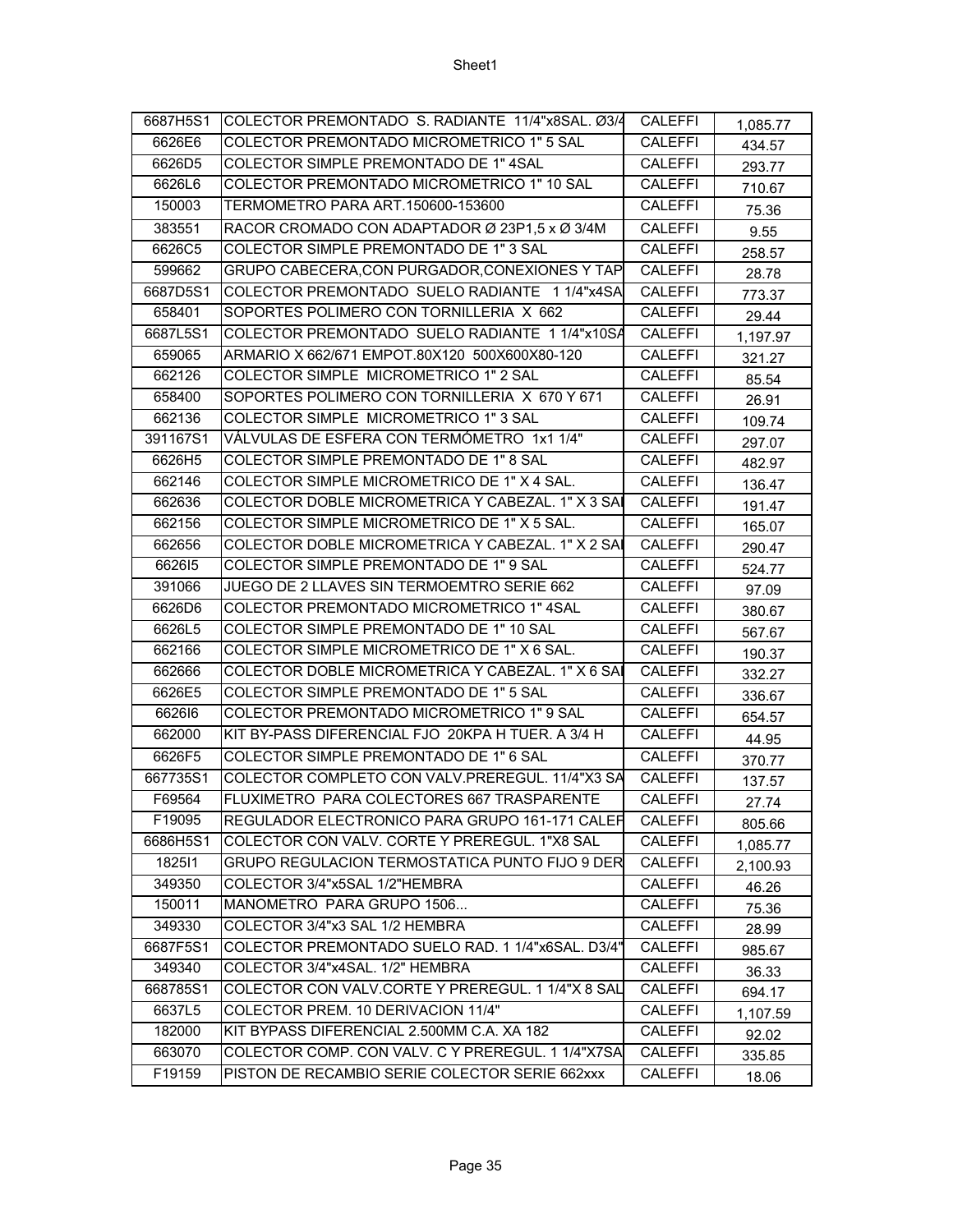| 667785S1   | COLECTOR COMPLETO CON VALV PREREGUL 1 1/4" X 3 S           | <b>CALEFFI</b> | 363.07   |
|------------|------------------------------------------------------------|----------------|----------|
| 1825G1     | <b>GRUPO REGULACION TERMOSTATICA PUNTO FIJO 7 DER</b>      | <b>CALEFFI</b> | 2,022.42 |
| 6626M6     | COLECTOR PREMONTADO MICROMETRICO 1" 11 SAL.                | <b>CALEFFI</b> | 756.87   |
| F69793     | DETENTOR MICROMETRICO A 3/4 " X COLECTOR 662               | <b>CALEFFI</b> | 26.99    |
| 152021     | CENTRALITA REGULACION CLIMAT. FRIO/CALOR/HUMEDA            | <b>CALEFFI</b> | 2,565.27 |
| 392600     | MANGUITO PORTA TERMÓMETRO 1 " HEMBRA / MACHO               | <b>CALEFFI</b> | 48.91    |
| 1825C1     | GRUPO REGULACION TERMOSTATICA PUNTO FIJO 3 DER             | <b>CALEFFI</b> | 1,770.66 |
| 1825L1     | GRUPO REGULACION TERMOSTATICA PUNTO FIJO 10 DE             | <b>CALEFFI</b> | 2,229.41 |
| F69184     | REGULADOR MICROMETRICO 1/2" X COLECTORES 667/66            | <b>CALEFFI</b> | 22.30    |
| 663060     | COLECTOR COMP. C/VALV. CORTE Y PREREG. 1 1/4" X 6S         | <b>CALEFFI</b> | 305.79   |
| 384031     | RACOR MACHO BICONO CROMADO 3/8"Mx23P1,5                    | <b>CALEFFI</b> | 7.49     |
| 1825M1     | GRUPO REGULACION TERMOSTATICA PUNTO FIJO 11 DE             | <b>CALEFFI</b> | 2,330.11 |
| 672540     | COLECT.TECNO.SUELO RAD. 1"F X 4 DERIVACIONES 3/4"          | <b>CALEFFI</b> | 43.56    |
| 110060     | RACOR 1" CON JUNTA PARA COLECTOR GEOTERMIA                 | <b>CALEFFI</b> | 34.96    |
| 6687C5S1   | COLECTOR PREMONTADO SUELO RADIANTE 11/4"x3SA               | <b>CALEFFI</b> | 721.67   |
| 6626C6     | COLECTOR PREMONTADO MICROMETRICO 1" 3 SAL 3/4"             | <b>CALEFFI</b> | 333.37   |
| 599454     | ADAPTADOR CON UNIÓN DOBLE RADIAL 3/4 " Hx1/2"x1/2"         | <b>CALEFFI</b> | 14.59    |
| 6637151S   | COLCETOR PREMONT. 9 DERIV. 1 1/4" CON AISLAMIENTO          | <b>CALEFFI</b> | 1,297.93 |
| 6626M5     | COLECTOR SIMPLE PREMONTADO DE 1"11 SAL                     | <b>CALEFFI</b> | 601.77   |
| 1825D1     | GRUPO REGULACION TERMOSTATICA PUNTO FIJO 4 DER             | <b>CALEFFI</b> | 1,811.65 |
| 6716O1     | COLECT. TECNOPOLIMERO SUELO RADIANTE 1" FX13 3/4"          | <b>CALEFFI</b> | 914.17   |
| 620582     | BARRA DE MANDOS DE 8 CANALES                               | <b>CALEFFI</b> | 396.07   |
| 111640     | VAL.ESFERA C/ PRED. "HUBA" X TUBO Ø 40                     | <b>CALEFFI</b> | 254.58   |
| 1826G1     | GRUPO REGUL. TERMOSTATICA PUNTO FIJO 7 SAL. PRIM           | <b>CALEFFI</b> | 2,401.91 |
| 662010     | KIT EXCENTRICO BY-PASS PARA COLECTOR 662                   | <b>CALEFFI</b> | 63.54    |
| 6716P1     | COLECT. TECNOPOLIMERO SUELO RADIANTE 1" FX14 3/4"          | <b>CALEFFI</b> | 951.57   |
| 150014     | CAMPANA CERAMICA 152600 153600                             | <b>CALEFFI</b> | 325.18   |
| 620542     | BARRA DE MANDO 4 CANALES 230 V 50 / 60HZ                   | CALEFFI        | 317.97   |
| 165600 A2L | GR.DISTRIBUCION DIRECTA Ø1"H INT. 125 ALPHA2L              | <b>CALEFFI</b> | 1,286.79 |
| 165601     | Grupo Impulsion UPS 25-80 Impul. Directa                   | <b>CALEFFI</b> | 1,154.97 |
| 620452     | <b>BARRA DE COMANDO</b>                                    | <b>CALEFFI</b> | 259.60   |
| 111003     | AISLAMIENTO PARA VALV. ESFERA VORTEX X TUBO Ø 40           | <b>CALEFFI</b> | 73.10    |
| 166600A2L  | GR.TERMOSTATICO Ø1"H INT. 125 ALPHA2L                      | <b>CALEFFI</b> | 1,645.67 |
| 165002     | ENLACE HEMBRA C/ TUERCA Y JUNTA GRUPOS165,166,1            | <b>CALEFFI</b> | 26.69    |
| 1676002AL  | GRUPO MOTORIZADO Ø 1" INT.125 ALPHA2L DX                   | <b>CALEFFI</b> | 1,843.46 |
| 603040     | DISPOSITIVO DE SEGURIDAD ANTIHIELO 1/2"                    | <b>CALEFFI</b> | 92.58    |
| 663030     | COLECTOR CON VÁLV.CORTE 1 1/4"X3 3/4"M                     | CALEFFI        | 145.62   |
|            | 165601UPM GRUPO IMPULSION -DESCATALOGAD -165601 + CF105079 | <b>CALEFFI</b> | 1,710.57 |
| 755405     | CONTADOR CONTECA M-BUS C/DISP. 3/4 2.5 Q/M3H               | <b>CALEFFI</b> | 1,352.75 |
| 796560     | MODULO USUARIO 3 VÍAS 3/4"                                 | <b>CALEFFI</b> | 1,184.47 |
| 794151     | FUNC.AGUA CALIENTE + IMPULS.3/4"COMUNITARIA                | CALEFFI        | 359.88   |
| 313525     | VÁLV. DE SEGURIDAD H-H CON MANOMETRO 3/4" 2,5 BAR          | CALEFFI        | 40.11    |
|            | 125141 L40   NO USAR. PASA A 125141L40                     | <b>CALEFFI</b> | 364.21   |
| 125141 L60 | NO USAR. PASA A 125141L60                                  | <b>CALEFFI</b> | 364.21   |
|            | 125151 L60 NO USAR. PASA A 125151L60                       | CALEFFI        | 365.31   |
| 117000     | LEVA EN PLÁSTICO                                           | <b>CALEFFI</b> | 20.00    |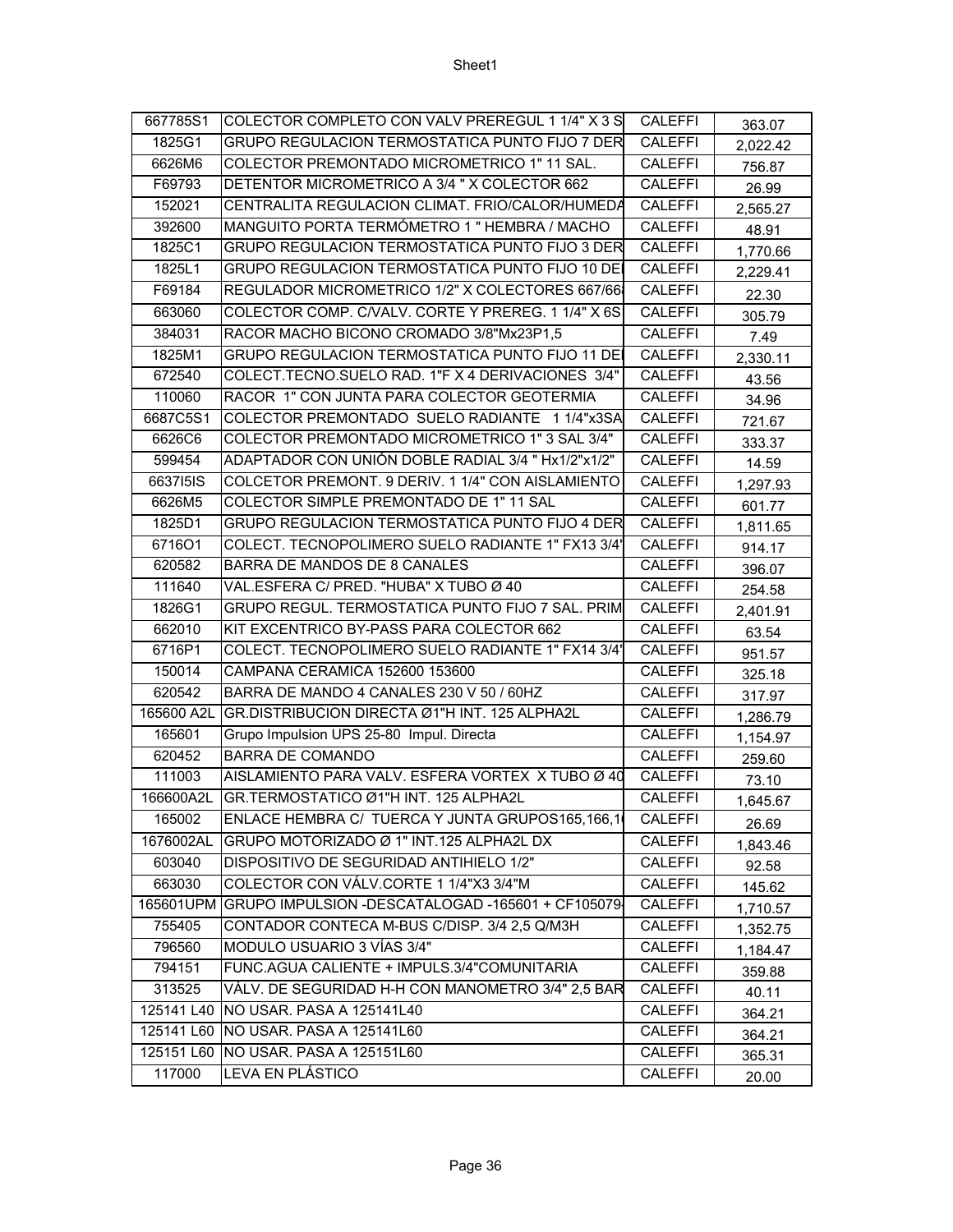|                        | FPD 50/230 4196087302 BOMBA DOBLE CIRCULADORA IN LINE TRIFASIC GRUNDFOS |                 | 6,860.70 |
|------------------------|-------------------------------------------------------------------------|-----------------|----------|
|                        | B 32-160.1/1098974413 BOMBA MONOBLOC NORMALIZADA 3 KW                   | <b>GRUNDFOS</b> | 2,227.50 |
|                        | NB 80-160/15197903595 BOMBA MONOBLOC NORMALIZADA 15 KW                  | <b>GRUNDFOS</b> | 5,113.90 |
|                        | NB 50-160/15898048215 BOMBA MONOBLOC NORMALIZADA 1,1 KW                 | <b>GRUNDFOS</b> | 1,931.60 |
| CR 3-6                 | 96516593 BOMBA MULTI VERTICAL TRIF. (1) 0,55 CV                         | <b>GRUNDFOS</b> | 1,343.10 |
|                        | KIT HMT06 96519940 KIT MANOMETRO DIFERENCIAL (0-6 BAR)                  | <b>GRUNDFOS</b> | 250.80   |
| <b>CRN 5-26</b>        | 96513492 BOMBA VERTICAL MULTICELULAR 4 KW                               | <b>GRUNDFOS</b> | 4,202.00 |
| CR 10-6 T              | 96500984 BOMBA MULTI VERTICAL CENTRIFUGA 3CV TRIH GRUNDFOS              |                 | 2,769.80 |
| CM 10-2                | 96935481 BOMBA MULTITURBINA HORIZONTAL 1,2KW MOI GRUNDFOS               |                 | 735.90   |
| CRN 10-22              | 96501287 BOMBA VERTICAL MULTICELULAR 7,5 KW                             | <b>GRUNDFOS</b> | 7,517.40 |
| <b>CR 5-5 T</b>        | 96516978 B. MULTI VERTICAL CENTRIFUGA 1,CV TRIF                         | <b>GRUNDFOS</b> | 1,579.60 |
| <b>CM 5-3 AT</b>       | 96806817 BOMBA MULTITURBINA HORIZONTAL TRIF 0,5 KV GRUNDFOS             |                 | 336.60   |
| <b>CMBE 1-44</b>       | 98374697GRUPO DE PRESION C/VF.0,55 KW MONOFASIC                         | <b>GRUNDFOS</b> | 1,512.50 |
| CR 20-03 T             | 96500509 BOMBA MULTIVERTICAL CENTRIFUGA 5,5CV TRI GRUNDFOS              |                 | 4,232.80 |
| $\overline{CMV}$ 5-8 T | 99079087 BOMBA MULTITURBINA VERTICAL TRIF. 1,58 KW GRUNDFOS             |                 | 721.60   |
| MQ 3-45                | 96515415 GRUPO PRESION COMPACTO MONOF. 1,35 HP                          | <b>GRUNDFOS</b> | 944.15   |
|                        | QUETE SQE596524503 CONJUNTO PRESION CONSTANTE SQE5-70                   | <b>GRUNDFOS</b> | 2,559.70 |
| <b>CM 3-8A</b>         | 96806806 BOMBA MULTITURBINA HORIZONTAL MONO 0,90 GRUNDFOS               |                 | 633.60   |
| <b>CM 1-2 A</b>        | 96935383 BOMBA MULTITURBINA HORIZONTAL MONO 0,3 GRUNDFOS                |                 | 293.70   |
| <b>CMV 5-4</b>         | 97908645 BOMBA MULTITURBINA VERTICAL MONO 0,67 KW GRUNDFOS              |                 | 475.20   |
| <b>CR 5-8 T</b>        | 96516991 BOMBA MULTIVERTICAL CENTRIFUGA 1,5HP TRI GRUNDFOS              |                 | 1,762.20 |
| <b>CM 3-3A</b>         | 96806803 BOMBA MULTITURBINA HORIZONTAL MONO 0,50 GRUNDFOS               |                 | 335.50   |
| <b>CMV 5-7</b>         | 97908651 BOMBA MULTITURBINA VERTICAL MONO 1,30 KV GRUNDFOS              |                 | 876.70   |
| CR 3-12 T              | 96516599 BOMBA MULTIVERTICAL CENTRIFUGA 1,5KW TR GRUNDFOS               |                 | 1,796.30 |
|                        | QUETE SQE396524501 CONJUNTO PRESION CONSTANTE SQE3-65                   | <b>GRUNDFOS</b> | 2,350.70 |
| SEV65.5.2              | BOMBA SEV65.65.22 Cod. GR. 96047697                                     | <b>GRUNDFOS</b> | 4,291.10 |
|                        | AQUETE FLE 96524504 CONJUNTO PRESION CONSTANTE SIN BOMBA (              | <b>GRUNDFOS</b> | 883.30   |
|                        | SEVACOPLE ACOPLE PARA BOMBA SEV65. Cod. GR: 96102261                    | <b>GRUNDFOS</b> | 327.80   |
| CR 15-3 T              | 96501894 B. MULTI VERTICAL CENTRIFUGA 4HP 3X400 D                       | <b>GRUNDFOS</b> | 3,404.50 |
| HP JP5                 | 4651BPBB GRUPO DE PRESION 0,78 KW MONOFASIC                             | <b>GRUNDFOS</b> | 746.90   |
| <b>CRN 5-29</b>        | 96514220 BOMBA VERTICAL MULTICELULAR 4 KW                               | <b>GRUNDFOS</b> | 4,574.90 |
|                        | ILIFTAP1240096001869 UNILIFT AP 12 40 08 1                              | <b>GRUNDFOS</b> | 1,021.90 |
|                        | ILIFTAP35B5(96004575 UNILIFT AP35B.50.08.1 BOMBA ACHIQUE INOX           | <b>GRUNDFOS</b> | 634.70   |
|                        | NILIFT CC9 M96280969 BOMBA DE ACHIQUE COMPOSITE MONOF. 3,7 A GRUNDFOS   |                 | 277.20   |
|                        | IILIFT AP50B596004599 UNILIFT AP 50B.50.11.1 ACHIQUE INOX M.            | <b>GRUNDFOS</b> | 963.60   |
|                        | LOLIFT2 CW(97775316 TRITURADORA SANITARIA DOMESTICA P1: 620W GRUNDFOS   |                 | 0.00     |
|                        | IILIFT CC9 A198624465 B.ACHIQUE ACERO INOX.                             | <b>GRUNDFOS</b> | 304.70   |
|                        | ILIFTAP1240096010979 UNILIFT AP12.40.06.A1 BOMBA ACHIQUE INOX           | <b>GRUNDFOS</b> | 910.80   |
|                        | ILIFTAP1240096011016 UNILIFT AP12.40.04.1 BOMBA ACHIQUE INOX            | <b>GRUNDFOS</b> | 790.90   |
|                        | AP354008A1V96010983 UNILIFT AP 35.40.08.A1 V                            | <b>GRUNDFOS</b> | 1,109.90 |
|                        | <b>WILIFT KP150 011H1600 B.ACHIQUE ACERO INOX MONOF. 300W</b>           | <b>GRUNDFOS</b> | 367.40   |
|                        | ILIFT KP250 012H1600 B.ACHIQUE ACERO INOX MONOF. 480W                   | <b>GRUNDFOS</b> | 441.10   |
|                        | NILIFTKP250A012H1400 BOMBA ACHIQUE ACERO INOX MONOF. 0,5 KW             | <b>GRUNDFOS</b> | 463.10   |
|                        | NILIFT KP150011H1300 B.ACHIQUE ACERO INOX MONOF. AUTO.                  | <b>GRUNDFOS</b> | 369.60   |
|                        | ILIFTAP1240096001652 UNILIFT AP12.40.06.3 BOMBA ACHIQUE INOX            | <b>GRUNDFOS</b> | 797.50   |
|                        | ILIFAP50B50896004589 AP50.B50.08.3V ACHIQUE INOX. TRIF.                 | <b>GRUNDFOS</b> | 766.70   |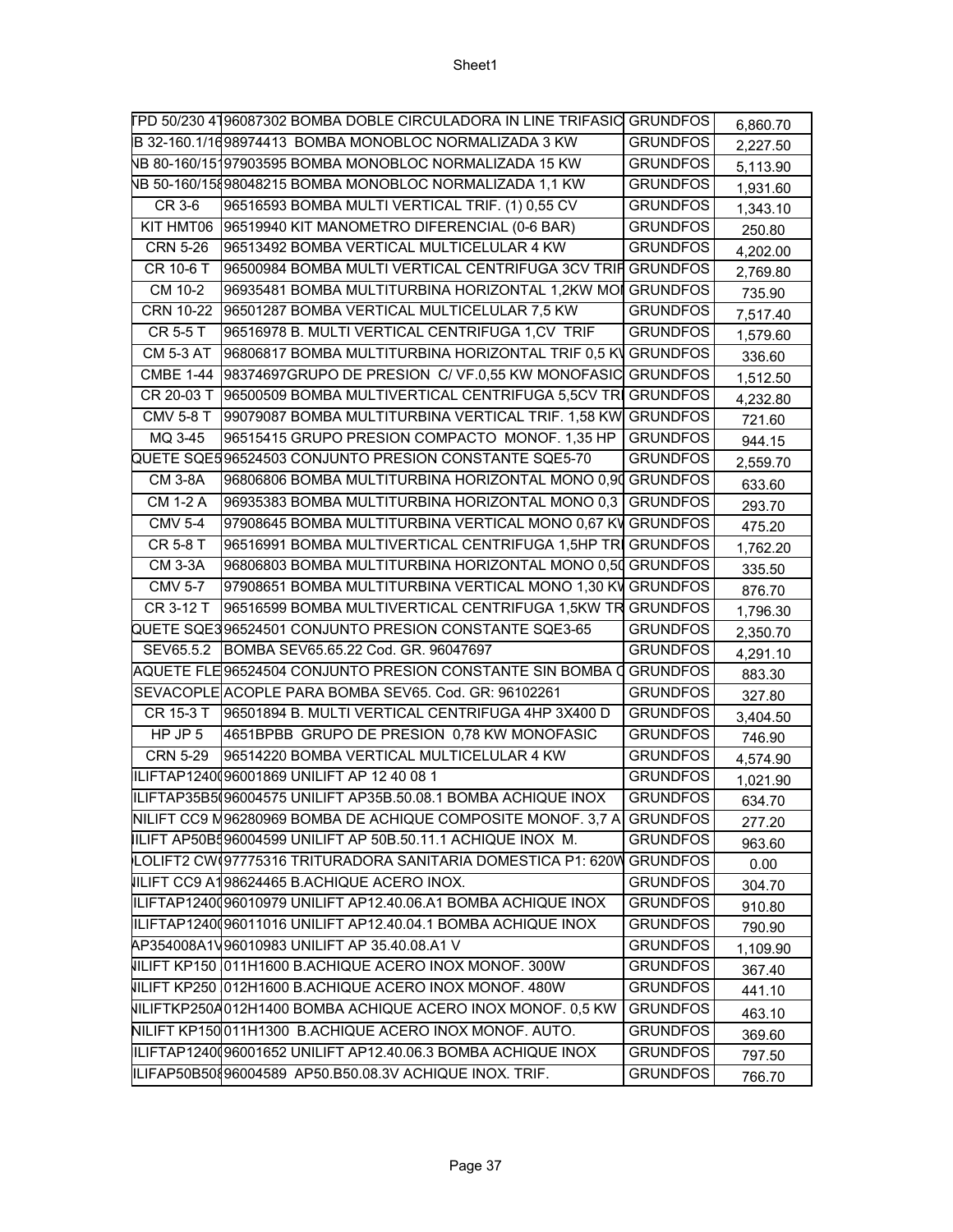|                  | P35B5008A1196004574 UNILIFTAP35B.50.08.A1V BOMB ACHIQUE INOX GRUNDFOS          |                 | 710.60    |
|------------------|--------------------------------------------------------------------------------|-----------------|-----------|
|                  | ILIFTAP1240096001720 UNILIFT AP.12.40.06.1                                     | <b>GRUNDFOS</b> | 825.00    |
|                  | AP124008A1 96010980 UNILIFT AP 12 40 08 A1                                     | <b>GRUNDFOS</b> | 1,021.90  |
|                  | ILIFT270AP399144939 UNOLIFT270 AP50B.50.11.A1                                  | <b>GRUNDFOS</b> | 0.00      |
|                  | VILIFT KP350/013N1600 BOMBA ACHIQUE ACERO INOX 5M.CABLE                        | <b>GRUNDFOS</b> | 562.10    |
|                  | NILIFT CC9 A96280970 BOMBA DE ACHIQUE COMPOSITE MONOF. 0,78 K                  | <b>GRUNDFOS</b> | 445.19    |
|                  | ILIFT KP350 013N1800 BOMBA ACHIQUE ACERO INOX MONOF. 1 KW                      | <b>GRUNDFOS</b> | 866.27    |
|                  | ILIFT AP354096010982 UNILIFT AP 35.40.06.A1 /                                  | <b>GRUNDFOS</b> | 1,480.11  |
| <b>CONLIFT 1</b> | 97936156 BOMBA EVACUACION DE CONSENSADOS P1: 75 GRUNDFOS                       |                 | 220.00    |
|                  | DLOLIFT2 WQ97775314 TRITURADORA SANITARIA DOMESTICA P1: 620W GRUNDFOS          |                 | 0.00      |
|                  | DLOLIFT2 WQ97775315 TRITURADORA SANITARIA DOMESTICA P1: 620W GRUNDFOS          |                 | 0.00      |
|                  | OLOLIFT2 D- 97775318 TRITURADORA SANITARIA DOMESTICA P1: 280W GRUNDFOS         |                 | 0.00      |
|                  | IILIFT AP125096001958 UNILIFT AP12.50.11.1 BOMBA ACHIQUE INOX                  | <b>GRUNDFOS</b> | 1,320.00  |
|                  | ILIFT AP50B596004598 UNILIFT AP 50B.50.11.A1 ACHIQUE INOX M.                   | <b>GRUNDFOS</b> | 1,038.40  |
|                  | INILIFT CC5M96280965 BOMBA DE ACHIQUE COMPOSITE MONOF. 0,25 H                  | <b>GRUNDFOS</b> | 183.70    |
|                  | NILIFT CC7M96280967 BOMBA DE ACHIQUE COMPOSITE MONOF. 0,38 K                   | <b>GRUNDFOS</b> | 216.70    |
|                  | ILIFT KP150A011H1400_BOMBA ACHIQUE ACERO INOX MONOF.0,4HP                      | <b>GRUNDFOS</b> | 388.30    |
| LCA <sub>2</sub> | 97775338 DISP. ALARMA LCA2 DE RETORNO DE FLUJOS                                | <b>GRUNDFOS</b> | 316.80    |
|                  | IILIFT AP505096010984 AP50.50.08.A1 ACHIQUE INOX MONOF.                        | <b>GRUNDFOS</b> | 1,476.20  |
|                  | INILIFT CC5A 96280966_B ACHIQUE COMPOSITE MONOF. 0,25 KW AUTO                  | <b>GRUNDFOS</b> | 309.21    |
|                  | INILIFT CC7A 96280968 B. ACHIQUE COMPOSITE MONOF. 0,38 KW AUTO GRUNDFOS        |                 | 351.45    |
|                  | NILIFT KP150/011H1800 B.ACHIQUE ACERO INOX MONOF.0,4HP AUTO.                   | <b>GRUNDFOS</b> | 578.51    |
| AC 65 65         | 96090992 AUTOACOPLAMIENTO CPL DN65                                             | <b>GRUNDFOS</b> | 465.30    |
|                  | P10.65.26.2.5096106542 BOMBA DE ACHIQUE TRIFASICA 400V 50HZ                    | <b>GRUNDFOS</b> | 3,127.30  |
|                  | NILIFT KP250 012H1300 BOMBA ACHIQUE ACERO INOX MONOF. 0,5 KW                   | <b>GRUNDFOS</b> | 443.30    |
| LS001A 10        | 96003332 INTERRUPTOR DE NIVEL AP LS001 10M CABLE                               | <b>GRUNDFOS</b> | 150.70    |
|                  | CS203-6.3 AP 96049016 PANEL DE CONTROL CS203-6.3 AP                            | <b>GRUNDFOS</b> | 1,994.30  |
|                  | :OLOLIFT2        C- 97775317 TRITURADORA SANITARIA DOMESTICA P1: 640W GRUNDFOS |                 | 0.00      |
|                  | IILIFT AP124096011018 UNILIFT AP12.40.04.A1 BOMBA ACHIQUE INOX                 | <b>GRUNDFOS</b> | 855.80    |
|                  | NILIFT AP35B 96004562 UNILIFT AP35B.50.06.A1 /                                 | <b>GRUNDFOS</b> | 600.60    |
|                  | MDG.12.3.2 97901139 MULTILIFT-VERSION CON 1 O 2 BOMBAS                         | <b>GRUNDFOS</b> | 11,091.30 |
| SP 30-13         | 13A16913 BOMBA SUM. INOX 4" TRIF.3X400 V Y/A 11KW                              | <b>GRUNDFOS</b> | 6,086.30  |
| <b>SQE 5-60</b>  | 96510167 BOMBA SUMERGIBLE SQ DE 3" CON CABLE                                   | <b>GRUNDFOS</b> | 1,466.30  |
| SP46-2           | 15A21902 BOMBA SUMERGIBLE 4" TRIF 3X380 3,0 KW                                 | <b>GRUNDFOS</b> | 2,374.90  |
|                  | LIFTCC5A1G98624419 B ACHIQUE COMPOSITE MONOF. 0,25 KW AUTO GRUNDFOS            |                 | 207.90    |
|                  | SP 3A-15 M 10007F15 BOMBA SUMERGIBLE INOX POZO MONO.4" 1,1K                    | <b>GRUNDFOS</b> | 1,102.20  |
|                  | 5-70-1,5MCAI96510217 BOMBA SUMERGIBLE SQ DE 3" CON CABLE                       | <b>GRUNDFOS</b> | 1,378.30  |
| SP 30-5          | 13A01905 BOMBA SUMERGIBLE INOX 4" TRIF.3X400 5,5KW                             | <b>GRUNDFOS</b> | 2,998.60  |
| SP 3A-12 M       | 10007F12 BOMBA SUMERGIBLE INOX POZO MONO.4" 075K                               | <b>GRUNDFOS</b> | 999.90    |
| <b>SP 5A-33T</b> | 05001K33 BOMBA SUMERGIBLE INOX POZO TRIFA.4" 3KW                               | <b>GRUNDFOS</b> | 1,874.40  |
| SQ5-50           | 96510214 BOMBA SUMERGIBLE SQ DE 3" CON CABLE                                   | <b>GRUNDFOS</b> | 1,038.40  |
|                  | EV80802245096047781 SUMERGIBLE AGUAS RESIDUALES                                | <b>GRUNDFOS</b> | 4,628.80  |
| <b>SP 7-8A</b>   | 98699151 BOMBA SUMERGIBLE INOX POZO MONO.4" 1,10H GRUNDFOS                     |                 | 1,157.20  |
| SQ3-65           | 96510207 BOMBA SUMERGIBLE SQ DE 3" CON CABLE.                                  | <b>GRUNDFOS</b> | 1,038.40  |
| SQ5-35           | 96510213 BOMBA SUMERGIBLE SQ DE 3" CON CABLE                                   | <b>GRUNDFOS</b> | 927.30    |
| SQ3-105          | 96510210 BOMBA SUMERGIBLE SQ DE 3" CON CABLE                                   | <b>GRUNDFOS</b> | 1,378.30  |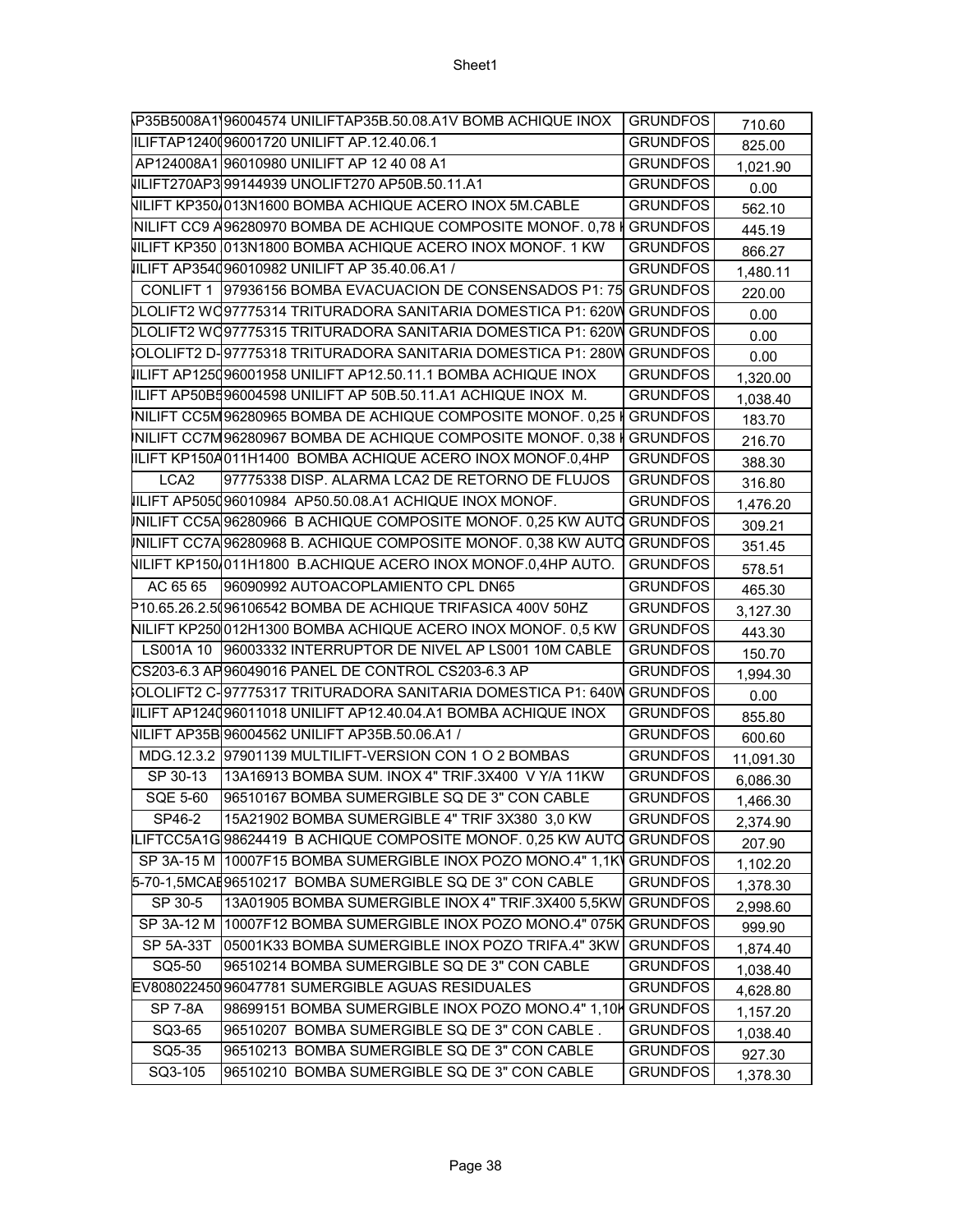|                  | SP 5A-17 T   05001K17 BOMBA SUMERGIBLE INOX POZO TRIFA.4" 1,5KV GRUNDFOS |                 | 1,184.70  |
|------------------|--------------------------------------------------------------------------|-----------------|-----------|
| SQE3-65          | 96510159 BOMBA SUMERGIBLE SQ DE 3" CON CABLE VF.                         | <b>GRUNDFOS</b> | 1,141.80  |
| SP 9-16T         | 98699057 BOMBA SUMERGIBLE INOX POZO TRIF.4" 3 KW                         | <b>GRUNDFOS</b> | 2,535.50  |
|                  | 3-55-30MCAE 96524438 BOMBA SUMERGIBLE SQ(E) PACK 3"C/CABLE15 GRUNDFOS    |                 | 1,119.80  |
| SP 95-9T         | 19060309 B.SUMERGIBLE INOX POZO 8" 3X380-400V 37KW GRUNDFOS              |                 | 11,490.60 |
|                  | SP 2A-18 M 09007F18 BOMBA SUMERGIBLE INOX POZO MONO.4" 0,75H GRUNDFOS    |                 | 1,063.70  |
| SP 2A-28 M       | 0900FP28 BOMBA SUMERGIBLE INOX POZO MONOF.4" 1,5 GRUNDFOS                |                 | 1,337.60  |
|                  | SP 3A-18 M 10007F18 BOMBA SUMERGIBLE INOX POZO MONO.4" 1,1K GRUNDFOS     |                 | 1,144.00  |
|                  | SP 3A-25 M 1000FP25 BOMBA SUMERGIBLE INOX POZO MONO.4" 1,5K GRUNDFOS     |                 | 1,314.50  |
| SP 5A-17 M       | 0500FP17 BOMBA SUMERGIBLE INOX POZO MONO.4" 1,5K GRUNDFOS                |                 | 1,475.10  |
| SP 5A-25 T       | 05001K25 BOMBA SUMERGIBLE INOX 4" TRIF.3X380 2,2KW GRUNDFOS              |                 | 1,415.70  |
| <b>PSC 075</b>   | 91199325 CAJA ARRANQUE BOMBA SUMERG. 0,75KW                              | <b>GRUNDFOS</b> | 89.10     |
| <b>PSC 15</b>    | 91199459 CAJA ARRANQUE BOMBA SUMERG. 1,5KW                               | <b>GRUNDFOS</b> | 0.00      |
| <b>PSC 11</b>    | 91199326 CAJA ARRANQUE BOMBA SUMERG. 1,1 KW                              | <b>GRUNDFOS</b> | 93.50     |
|                  | SQF 1,2-3N 96834838 BOMBA SUMERGIBLE SQFLEX INOX AISI 316                | <b>GRUNDFOS</b> | 2,558.60  |
|                  | D-101SQF-23 96475074 CAJA CONEXIONES SOLAR PARA SERIE SQF                | <b>GRUNDFOS</b> | 600.60    |
|                  | CU-200-SQF 96625360 UNIDAD DE CONTROL PARA SERIE SQF                     | <b>GRUNDFOS</b> | 620.40    |
|                  | 2-85-40MCAE96524443 BOMBA SUMERGIBLE SQ DE 3" CON CABLE                  | <b>GRUNDFOS</b> | 1,281.50  |
|                  | 2-85-80MCAE96524444 BOMBA SUMERGIBLE SQ DE 3" CON CABLE                  | <b>GRUNDFOS</b> | 1,687.40  |
|                  | 2-85-1,5MCAE96510201 BOMBA SUMERGIBLE SQ DE 3" CON CABLE                 | <b>GRUNDFOS</b> | 1,038.40  |
|                  | SP 5A-12T 05001K12 BOMBA SUMERGIBLE INOX 4" TRIF.3X380 1,1KW GRUNDFOS    |                 | 1,045.00  |
| <b>CU-100-A</b>  | 96076197 CUADRO CU 100 9 AMP. C/INT. NIVEL                               | <b>GRUNDFOS</b> | 1,032.90  |
| SP 3A-60 T       | 10101K60 BOMBA SUMERGIBLE INOX POZO MONO.4" 4KW                          | <b>GRUNDFOS</b> | 3,859.90  |
| SP 17            | 12A10013 CUERPO HIDRAULICO SP 17 Ø 6" 50/60 SD                           | <b>GRUNDFOS</b> | 2,875.40  |
| SP 5A-25M        | 0500FP25 BOMBA SUMERGIBLE INOX 4" MONO 2,2KW                             | <b>GRUNDFOS</b> | 1,475.10  |
| SP7-8NT          | 99036081 B.SUMERG.INOX 4" 2,2 KW TRIF. 30M CABLE                         | <b>GRUNDFOS</b> | 3,760.90  |
|                  | MS6000-7,5 T96651876 MOTOR MS6000 7,5KW 3X400V Y/A SD S/CABLE            | <b>GRUNDFOS</b> | 2,203.30  |
|                  | MS6000 CAE95920945 KIT MS6000 CABLE 4G 6MM2, 5M                          | <b>GRUNDFOS</b> | 149.60    |
| SP 95-8 T        | 19015308 B. SUMERGIBLE INOX POZO 8" 3X400V SD 37KW                       | <b>GRUNDFOS</b> | 11,716.10 |
| SP 17-20         | 12A01920 BOMBA SUMERGIBLE INOX 6" TRIF.3X400 15 HP                       | <b>GRUNDFOS</b> | 6,255.70  |
| SQ5-25           | 96510212 BOMBA SUMERGIBLE SQ DE 3" CON CABLE                             | <b>GRUNDFOS</b> | 766.70    |
|                  | JE 3X380-50099616712 CUADRO ELECTRICO C. VARIADOR FRECUENCI.             | <b>GRUNDFOS</b> | 4,120.60  |
| SP14-4NT         | 99036083 B. SUMERG. INOX 4" 2,2KW TRIF. 30M CABLE                        | <b>GRUNDFOS</b> | 3,681.70  |
| SQE 3-55         | 96510158 BOMBA SUMERGIBLE SQ DE 3" CON CABLE                             | <b>GRUNDFOS</b> | 1,020.80  |
| SQ3-55           | 96510206 BOMBA SUMERGIBLE SQ DE 3" CON CABLE                             | <b>GRUNDFOS</b> | 927.30    |
| SQ2-55           | 96510199 BOMBA SUMERGIBLE SQ DE 3" CON CABLE                             | <b>GRUNDFOS</b> | 837.10    |
|                  | 2-55 CABLE 396524432 BOMBA SUMERGIBLE SQ DE 3" CON CABLE                 | <b>GRUNDFOS</b> | 1,010.90  |
| SP30-5NT         | 99036076 B.SUMERG.INOX 4" 5,5 KW TRIF. 30M CABLE                         | <b>GRUNDFOS</b> | 6,251.30  |
| <b>SP 2A-6 T</b> | 09001K06 BOMBA SUMERGIBLE INOX TRIF.4" 0,37KW                            | <b>GRUNDFOS</b> | 804.10    |
|                  | NK80-160/16198972033 BOMBA NORMALIZADA                                   | <b>GRUNDFOS</b> | 3,735.60  |
| DMX 27-10        | 96648142 BOMBA DOSIFICADORA DMX 27-10B-PVC/V/G-X-I GRUNDFOS              |                 | 1,158.30  |
|                  | LV656511250 96106577 BOMBA SUMERGIBLE AGUA RESIDUAL VORTEX               | <b>GRUNDFOS</b> | 1,986.60  |
|                  | SEG4015250E96075909 BOMBA SUMERGIBLE FUNDICION TRITURADORA               | <b>GRUNDFOS</b> | 2,357.30  |
| <b>DDE 6-10</b>  | 97720905 B. DOSIFICADORA DDE 6-10                                        | <b>GRUNDFOS</b> | 691.92    |
|                  | OLIFT270AP399017762 DUOLIFT 270 AP35B.50.08.3                            | <b>GRUNDFOS</b> | 3,928.10  |
|                  | OLIFT 270AP: 99017761 DUOLIFT 270 AP50B.50.15.3                          | <b>GRUNDFOS</b> | 5,091.90  |
|                  |                                                                          |                 |           |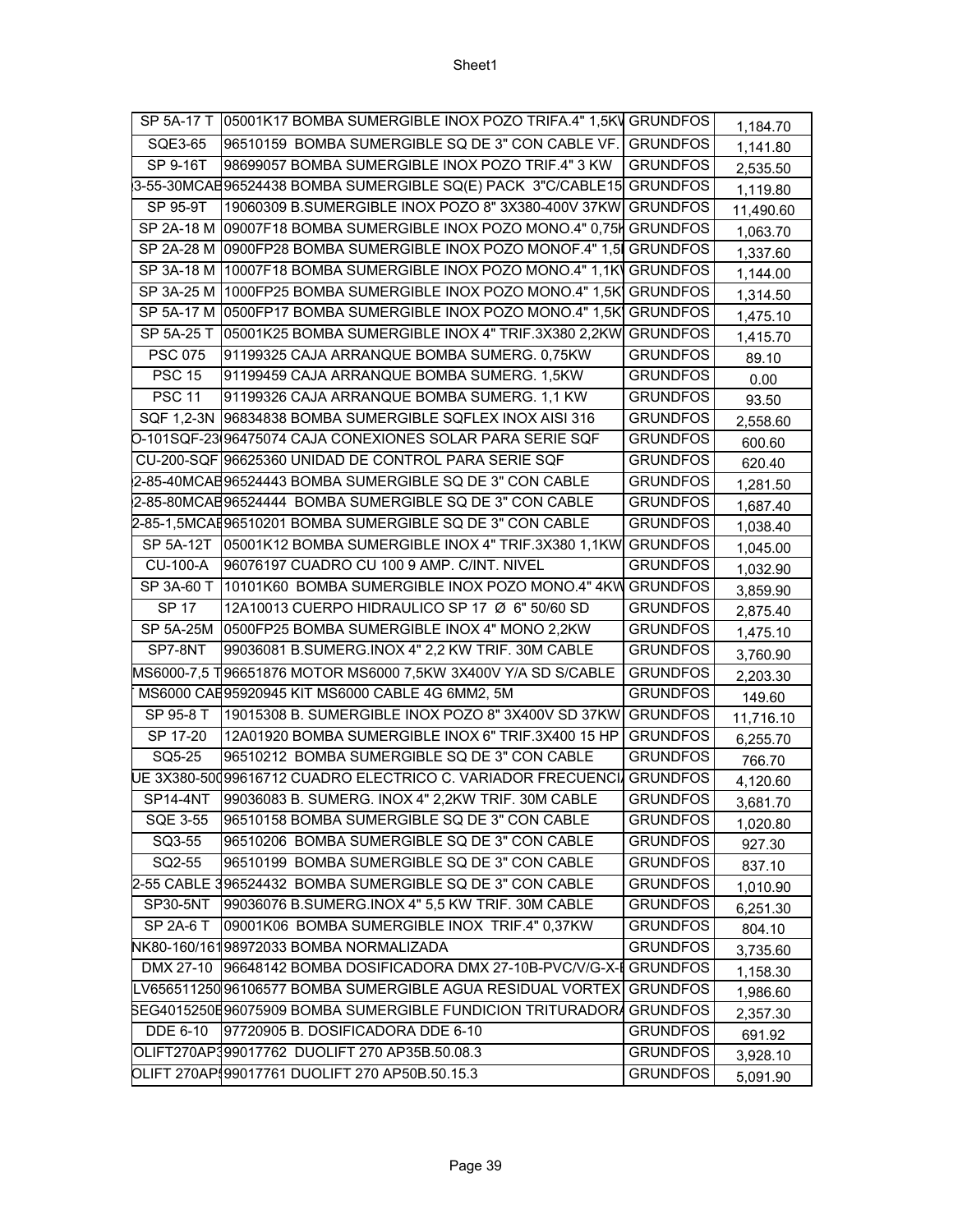|                   | AFEPDM150 MEMBRANA GOMA EPDM 150 LITROS (Q120043 00002)       | <b>ELBI</b> | 99.23    |
|-------------------|---------------------------------------------------------------|-------------|----------|
| 8560080           | ANODO MAGNESIO DIAM. 32X700                                   | <b>ELBI</b> | 77.19    |
| GAC25             | GAC25.DEPOSITO CON MEMB. REC. 24L.(A012J27)                   | <b>ELBI</b> | 80.81    |
|                   | AFV-100 16BADEPOSITO CON MEMB.REC.100L.VERT.(A032R38) A 16BAR | <b>ELBI</b> | 621.63   |
|                   | AC-20 PN25 DEPOSITO CON MEMB.REC.20L.VERT.(A012T25)           | <b>ELBI</b> | 611.74   |
| 8560175           | PROTECCION CATODICA 550/200 L.750MM 500/1000 L.               | <b>ELBI</b> | 582.09   |
|                   | 0140070 0000 MEMBRANA EPDM AD50 2 BRIDAS AFL/ERL-2000         | <b>ELBI</b> | 0.00     |
| GAC <sub>5</sub>  | DEPOSITO CON MEMB.REC.5L.VERT.(A012J11)                       | <b>ELBI</b> | 57.13    |
| GAC <sub>18</sub> | DEPOSITO CON MEMB.REC.18L.VERT.(A012J24)                      | <b>ELBI</b> | 75.91    |
| GAC <sub>8</sub>  | DEPOSITO CON MEMB.REC.8L.VERT.(A012J16)                       | <b>ELBI</b> | 62.50    |
| GAS25             | DEPOSITO CON MEMB.REC.25L.VERT.(A002J27)                      | <b>ELBI</b> | 49.09    |
| GHM24             | DEPOSITO INOX. MEMB. REC. 24 L. (1080316-A0A2L27)             | <b>ELBI</b> | 268.18   |
| GHM60V            | DEPOSITO INOX. MEMB. REC. 60 L.VERT. (1082021)                | <b>ELBI</b> | 0.00     |
| GAFV-35           | DEPOSITO CON MEMB.REC.35 L.VERT.(A032L31)                     | <b>ELBI</b> | 137.59   |
| <b>GAFV-200</b>   | DEPOSITO CON MEMB.REC.200L.VERT.(A032L47)                     | ELBI        | 747.41   |
| GAFV-60           | DEPOSITO CON MEMB.REC.60L.VERT.(A032L35)                      | <b>ELBI</b> | 275.18   |
| GAFH-60           | DEPOSITO CON MEMB.REC.60L.HORIZ.(A042L35)                     | <b>ELBI</b> | 308.99   |
| <b>GAFV-500</b>   | DEPOSITO CON MEMB.REC.500L.VERT.(A032L55)                     | <b>ELBI</b> | 1,402.70 |
|                   | GAC GPM-25 DEPOSITO CON MEMB.REC.25L.HORIZ.(A022J27).         | <b>ELBI</b> | 99.23    |
| <b>GAFV-300</b>   | DEPOSITO CON MEMB.REC.300L.VERT.(A032L51)                     | <b>ELBI</b> | 986.44   |
|                   | GHM-24-GPM DEPOSITO INOX. MEMB. REC. 24L. HORIZ. (1080816)    | ELBI        | 335.81   |
| GHM-60H           | DEPOSITO INOX. MEMB. REC. 60L. HORIZ. (1083021)               | <b>ELBI</b> | 883.83   |
| GAFV-50           | DEPOSITO CON MEMB.REC.50L.VERT.(A032L34)                      | <b>ELBI</b> | 187.73   |
| GAFV-80           | DEPOSITO CON MEMB.REC.80L.VERT.(A032L37)                      | <b>ELBI</b> | 335.81   |
| <b>GAFV-150</b>   | DEPOSITO CON MEMB.REC.150L.VERT.(A032L43)                     | <b>ELBI</b> | 608.65   |
| <b>GAFV-100</b>   | DEPOSITO CON MEMB.REC.100L.VERT.(A032L38)                     | <b>ELBI</b> | 430.25   |
|                   | AFEPDM 300 MEMBRANA GOMA EPDM 300 LITROS (Q120051)            | <b>ELBI</b> | 171.40   |
|                   | ASEPDM 25 MEMBRANA GOMA EPDM 25 LITROS (Q120027)              | <b>ELBI</b> | 16.32    |
|                   | AFEPDM100 MEMBRANA GOMA EPDM 60/80/100 LITROS (Q120038)       | <b>ELBI</b> | 69.84    |
|                   | AFEPDM200 MEMBRANA GOMA EPDM 150/200 LITROS (Q120047)         | <b>ELBI</b> | 137.59   |
|                   | GAFH-100 DEPOSITO CON MEMB.REC.100L.HORIZ.(A042L38)           | <b>ELBI</b> | 473.40   |
|                   | AFEPDM50 MEMBRANA GOMA EPDM 35/50 LITROS (Q120034)            | <b>ELBI</b> | 27.52    |
|                   | AFEPDM500 MEMBRANA GOMA EPDM 500 LITROS (Q120055)             | <b>ELBI</b> | 275.18   |
| 7082020           | JUNTAS PLASTICO P/PLATINA 1" GAF-35/100                       | ELBI        | 0.00     |
| 7134020           | TORNILLOS P/PLATINA 1 1/4" GAF-150/500                        | ELBI        | 0.00     |
| 7082030           | JUNTAS PLASTICO P/PLATINA 1 1/4" GAF-150/500                  | ELBI        | 0.00     |
| 7132000           | TORNILLOS P/PLATINA 1" GAF-35/100                             | ELBI        | 0.00     |
| 3A14536           | PLATINA PAR SERIE AF-35/100 1"                                | <b>ELBI</b> | 0.00     |
| 3A27448           | PLATINA PARA SERIE AF-150/500 1" 1/4                          | <b>ELBI</b> | 0.00     |
| 8560215           | ANODEN TESTER PARA SERIE BST                                  | ELBI        | 0.00     |
| 8560060           | ANODO MAGNESIO DIAM. 32X520                                   | ELBI        | 57.37    |
| <b>GAFL-750</b>   | DEPOSITO CON MEMB. REC. 750 L. (A062L59)                      | <b>ELBI</b> | 0.00     |
| 8560040           | ANODO MAGNESIO DIAM.32X320                                    | ELBI        | 38.60    |
| 8560050           | ANODO MAGNESIO DIAM.32X410                                    | ELBI        | 46.29    |
| GHX-2             | DEPOSITO INOX. MEMB. REC. 2 L. 1080002                        | ELBI        | 122.43   |
| 8560010           | ANODO MAGNESIO DIAM. 32X200                                   | ELBI        | 27.52    |
|                   |                                                               |             |          |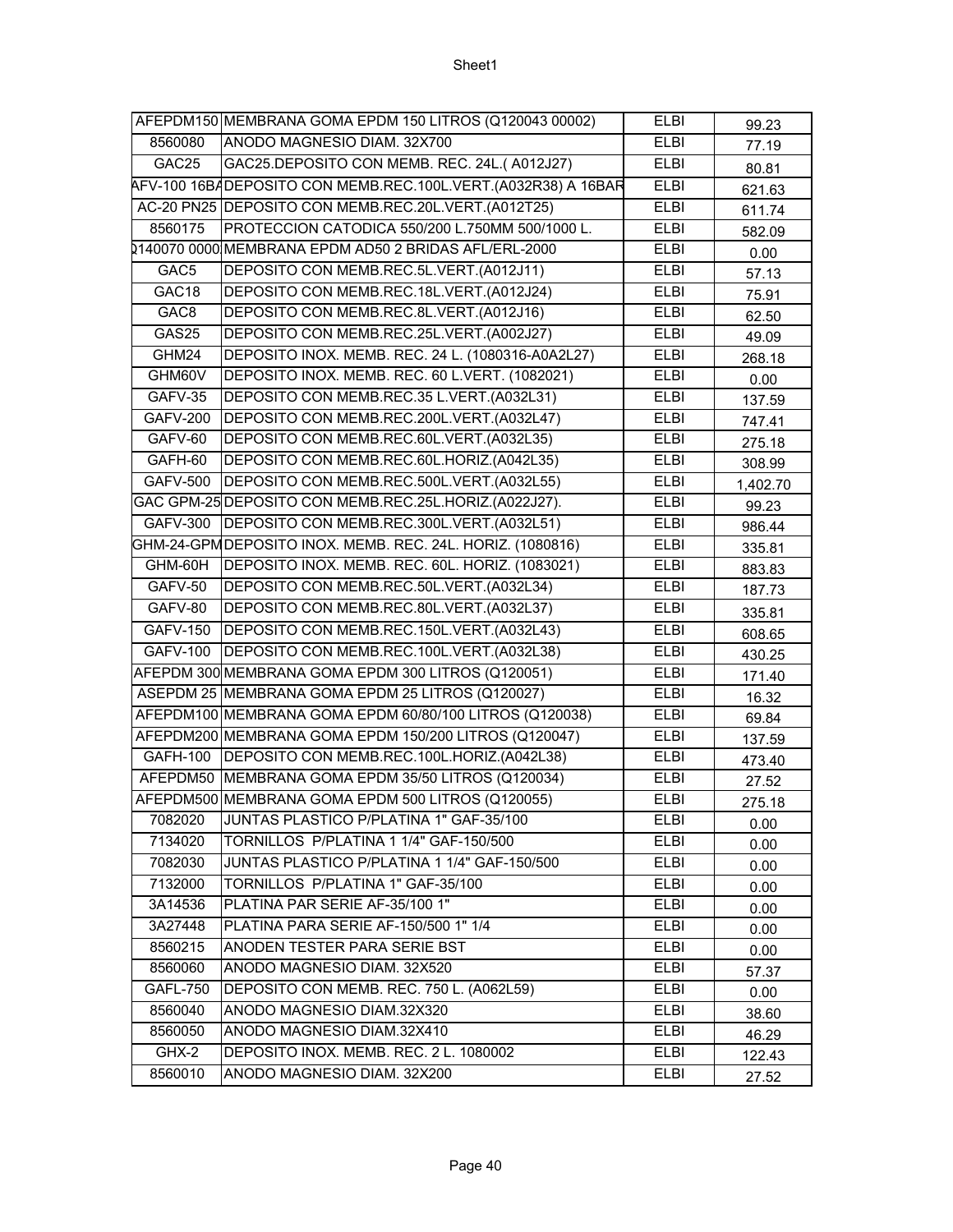| Q140070          | MEMBRANA PLASTISOL AD50 2000 LT                     | <b>ELBI</b>             | 1,663.45 |
|------------------|-----------------------------------------------------|-------------------------|----------|
|                  | GAFH-300 DEPOSITO CON MEMB.REC.300L.HORIZ.(A042L51) | <b>ELBI</b>             | 1,092.54 |
|                  | GAFH-200 DEPOSITO CON MEMB.REC.200L.HORIZ.(A042L47) | <b>ELBI</b>             | 829.03   |
|                  | AFV-24 16BA VASO EXPANSION 24 LTS TIMBRADO A 16 BAR | <b>ELBI</b>             | 212.56   |
|                  | Y50POS 4 MANOMETRO 50MM D. S.POSTERIOR 0-4 BAR      | <b>KEWEL</b>            | 5.50     |
| 563              | VALV. ESFERA P.T.1" M/H                             | <b>IVR</b>              | 10.13    |
| 56 3M            | PASA 56 03M.VALV.ESF. P.T. 1" M/H MARIPOS           | <b>IVR</b>              | 9.39     |
| 130 1            | VALV.ESF.P.T.OCULTA 1/2"                            | <b>IVR</b>              | 10.26    |
| 1302             | VALV.ESF. P.T.OCULTA 3/4"                           | $\overline{\text{IVR}}$ | 12.74    |
| 1303             | VALV.ESFERA P.T.OCULTA 1"                           | <b>IVR</b>              | 61.30    |
| <b>I30M</b>      | VALV. ESFERA P.S. 3/8" MARIPOSA                     | <b>IVR</b>              | 6.80     |
| 45 07            | VALV.ESFERA P.T.21/2"                               | <b>IVR</b>              | 87.75    |
| 45 01            | VALV.ESFERA P.T.1/2"                                | $\overline{\text{IVR}}$ | 5.93     |
| 45 02            | VALV.ESFERA P.T.3/4"                                | <b>IVR</b>              | 7.79     |
| 45 03            | VALV.ESFERA P.T.1"                                  | <b>IVR</b>              | 11.99    |
| 45 04            | VALV.ESFERA P.T.1 1/4"                              | <b>IVR</b>              | 17.80    |
| 45 05            | VALV. ESFERA P.T. 11/2"                             | $\overline{\text{IVR}}$ | 25.95    |
| 45 06            | VALV.ESFERA P.T. 2"                                 | <b>IVR</b>              | 36.33    |
| I30 01M          | VALV.ESFERA P.S. 1/2" MARIPOSA                      | <b>IVR</b>              | 12.87    |
| 6501             | VALV.ESFERA TOMA MANG 1/2"                          | <b>IVR</b>              | 5.82     |
| 65 02            | VALV.ESFERA TOMA MANG 3/4"                          | $\overline{\text{IVR}}$ | 6.68     |
| $\frac{4508}{3}$ | VALV.ESFERA P.T. 3"                                 | IVR                     | 124.71   |
| I30 02M          | VALV.ESFERA P.S. 3/4" MARIPOSA                      | <b>IVR</b>              | 19.36    |
| I30 03M          | VALV.ESFER.P.S.1"(IVR)MARIPOSA                      | $\overline{\text{IVR}}$ | 22.00    |
| 605              | VAL.RTENC.CLAPET 11/2"                              | <b>IVR</b>              | 46.53    |
| 606              | VAL.RTENC.CLAPET 2"                                 | <b>IVR</b>              | 62.70    |
| 100              | VAL.ESFERA.P.T.GAS 3/8"                             | <b>IVR</b>              | 3.09     |
| 1001             | VAL.ESFERA.P.T.GAS 1/2"                             | $\overline{\text{IVR}}$ | 5.07     |
| 1002             | VAL.ESFERA.P.T.GAS 3/4"                             | <b>IVR</b>              | 6.42     |
| 1003             | VAL.ESFERA.P.T.GAS 1"                               | <b>IVR</b>              | 9.89     |
| 1004             | VAL.ESFERA.P.T.GAS 11/4"                            | <b>IVR</b>              | 14.47    |
| 1005             | VAL.ESFERA.P.T.GAS 11/2"                            | $\overline{\text{IVR}}$ | 20.89    |
| 1006             | VAL.ESFERA.P.T.GAS 2"                               | <b>IVR</b>              | 29.79    |
| 35007            | PASA R35007.MANETAS PARA BALL STOP 11/2"            | <b>CALEFFI</b>          | 10.05    |
| R35007           | MANETAS PARA BALL STOP 11/2"-2"                     | <b>CALEFFI</b>          | 10.56    |
| 100 3M           | VAL.ESFERA.P.T.GAS 1"MARIPOSA                       | <b>IVR</b>              | 2.43     |
| 323040           | VÁLVULA BALLSTOP 1/2"                               | <b>CALEFFI</b>          | 27.90    |
| 323050           | VÁLVULA BALLSTOP 3/4"                               | <b>CALEFFI</b>          | 34.39    |
| 323060           | VÁLVULA BALLSTOP 1"                                 | <b>CALEFFI</b>          | 53.75    |
| 323070           | VÁLVULA BALLSTOP 1 1/4"                             | <b>CALEFFI</b>          | 77.40    |
| 323080           | VÁLVULA BALLSTOP 1 1/2"                             | <b>CALEFFI</b>          | 136.47   |
| 323090           | VÁLVULA BALLSTOP 2"                                 | <b>CALEFFI</b>          | 198.07   |
| 332400           | VÁLVULA BALLSTOP 1/2"Mx1/2"F                        | <b>CALEFFI</b>          | 37.14    |
| 333400           | VÁLVULA BALLSTOP C/ TUERCA PERFORADA 1/2"Fx3/4"F    | <b>CALEFFI</b>          | 44.84    |
| 334400           | VÁLVULA BALLSTOP C/ TUERCA PERFORADA 1/2"Mx3/4"F    | <b>CALEFFI</b>          | 45.83    |
| 334500           | VÁLVULA BALLSTOP C/ TUERCA PERFORADA 3/4"Mx3/4"F    | <b>CALEFFI</b>          | 45.83    |

Page 41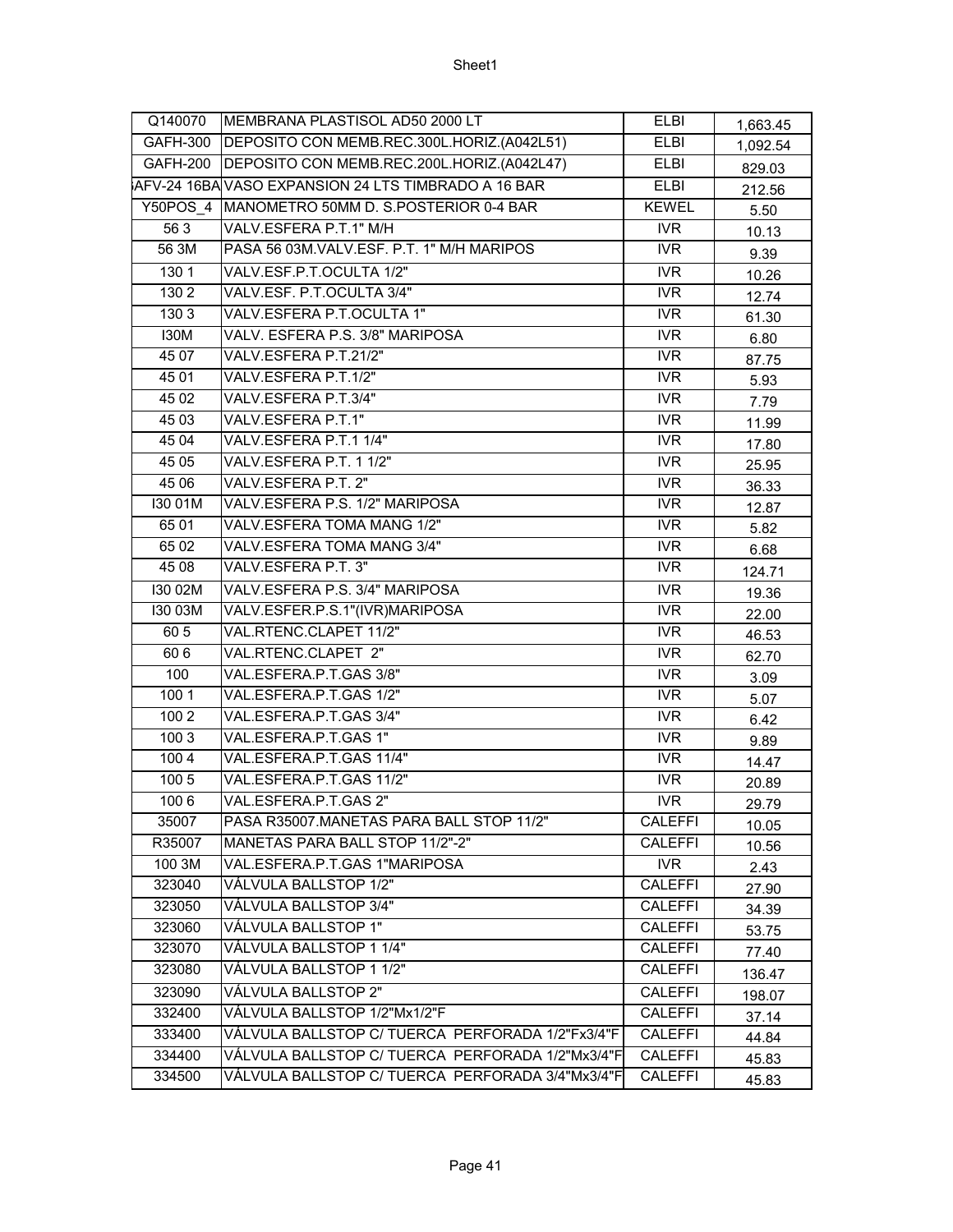| R39062 | MANETA MARIPOSA PARA 323060                      | <b>CALEFFI</b> | 4.62     |
|--------|--------------------------------------------------|----------------|----------|
| 304650 | VALV.RETENCION 1"H X 1"M 10 BAR.DN20             | <b>CALEFFI</b> | 47.30    |
| 323062 | VALVULA BALLSTOP 1" MANDO MARIPOSA               | <b>CALEFFI</b> | 53.59    |
| 324150 | VALVULA ESFERA C/RETENCION LIMPIABLE 3/4"        | <b>CALEFFI</b> | 162.21   |
| 324140 | VALV.ESFERA C/RETENCION LIMPIABLE 1/2"           | <b>CALEFFI</b> | 155.72   |
| 333500 | VÁLVULA BALLSTOP C/ TUERCA PERFORADA 3/4"Fx3/4"F | <b>CALEFFI</b> | 58.26    |
| 304740 | VÁLVULA DE RETENCIÓN 1/2"                        | <b>CALEFFI</b> | 20.58    |
| 304550 | VÁLVULA DE RETENCIÓN 3/4" ANTICONTAMINANTE       | <b>CALEFFI</b> | 27.37    |
| 304140 | VÁLVULA DE ESFERA CON RETENCIÓN 1/2"             | <b>CALEFFI</b> | 68.89    |
| 304750 | VÁLVULA DE RETENCIÓN 3/4"                        | <b>CALEFFI</b> | 27.37    |
| 304590 | VÁLVULA DE RETENCIÓN 2" ANTICONTAMINANTE         | <b>CALEFFI</b> | 186.58   |
| 304560 | VALVULA DE RETENCION 1" ANTICONTAMINANTE         | <b>CALEFFI</b> | 39.95    |
| 304570 | VALVULA DE RETENCION 1 1/4" ANTICONTAMINANTE     | <b>CALEFFI</b> | 72.00    |
| 304580 | VALVULA DE RETENCION 1 1/2" ANTICONTAMINANTE     | <b>CALEFFI</b> | 133.46   |
| 304540 | VALVULA DE RETENCION 1/2" ANTICONTAMINANTE       | <b>CALEFFI</b> | 23.13    |
| 573400 | PASA A 573415 DESCONECTOR DE PRESIÓN             | CALEFFI        | 211.18   |
| 573402 | DESCONECTOR DE ZONA DE PRESIÓN 1/2"              | <b>CALEFFI</b> | 278.55   |
| 575008 | DESCONECTOR DE PRESIÓN CONTROLABLE DN80          | <b>CALEFFI</b> | 6,491.16 |
| 575006 | DESCONECTOR DE PRESIÓN CONTROLABLE DN65          | <b>CALEFFI</b> | 5,414.81 |
| 575010 | DESCONECTOR HIDRAULICO DN100                     | <b>CALEFFI</b> | 7,543.90 |
| 600074 | MEZCLADOR TERMOSTATICO MIXTO DN32-11/4"KV10 24V  | <b>CALEFFI</b> | 2,897.09 |
| 520430 | MEZCLADORA TERMOSTÁTICA REGULABLE 1/2"30:48C     | <b>CALEFFI</b> | 83.23    |
| 520440 | MEZCLADORA TERMOSTÁTICA REGULABLE 1/2"40:60C     | <b>CALEFFI</b> | 77.40    |
| 520530 | MEZCLADORA TERMOSTÁTICA REGULABLE 3/4"30:48C     | <b>CALEFFI</b> | 87.85    |
| 520540 | MEZCLADORA TERMOSTÁTICA REGULABLE 3/4"40:60C     | <b>CALEFFI</b> | 83.23    |
| 520630 | MEZCLADORA TERMOSTÁTICA REGULABLE 1"30:48C       | <b>CALEFFI</b> | 98.19    |
| 520640 | MEZCLADORA TERMOSTÁTICA REGULABLE 1"40:60C       | <b>CALEFFI</b> | 108.64   |
| 521500 | MEZCL.TERMOSTÁTICA ANTICAL NO DESMON 3/4"30:65°  | <b>CALEFFI</b> | 194.77   |
| 525040 | AMORTIGUADOR DEL GOLPE DE ARIETE 1/2"            | <b>CALEFFI</b> | 59.92    |
| 533441 | REDUCTORA DE PRESIÓN C/ TOMA MANÓMETRO 1/2"      | <b>CALEFFI</b> | 39.12    |
| 533451 | REDUCTORA DE PRESIÓN C/ TOMA MANÓMETRO 3/4"      | <b>CALEFFI</b> | 48.14    |
| 534103 | REGULADOR DE CAUDAL 3,4L/MIN.ROSA                | <b>CALEFFI</b> | 23.86    |
| 534108 | REGULADOR DE CAUDAL                              | <b>CALEFFI</b> | 27.13    |
| 534110 | REGULADOR DE CAUDAL                              | <b>CALEFFI</b> | 27.13    |
| 534116 | REGULADOR DE CAUDAL 16L/MIN.AMARILLO             | <b>CALEFFI</b> | 27.13    |
| 534118 | REGULADOR DE CAUDAL 18L/MIN.CASTAÑO              | <b>CALEFFI</b> | 27.13    |
| 534216 | REGULADOR DE FLUJO 3/4"                          | <b>CALEFFI</b> | 27.13    |
| 536004 | CARTUCHO RECAMBIOS REDUCTORA 1/2"                | <b>CALEFFI</b> | 73.99    |
| 536005 | REGULADOR 16 LITROS/MIN                          | <b>CALEFFI</b> | 79.71    |
| 536007 | CARTUCHO RECAMBIOS REDUCTORA 11/4"               | <b>CALEFFI</b> | 104.83   |
| 536008 | CARTUCHO RECAMBIOS REDUCTORA 11/2"-2"            | <b>CALEFFI</b> | 286.07   |
| 536040 | REDUCTORA DE PRESIÓN 1/2" CON TOMA MANÓMETRO     | <b>CALEFFI</b> | 122.17   |
| 536050 | REDUCTORA DE PRESIÓN 3/4" CON TOMA MANÓMETRO     | <b>CALEFFI</b> | 171.67   |
| 536060 | REDUCTORA DE PRESIÓN C/ TOMA MANÓMETRO 1"        | <b>CALEFFI</b> | 238.77   |
| 536070 | REDUCTORA DE PRESIÓN C/ TOMA MANÓMETRO 11/4"     | <b>CALEFFI</b> | 429.07   |
| 536080 | REDUCTORA DE PRESIÓN C/TOMA MANÓMETRO 1 1/2"     | <b>CALEFFI</b> | 594.07   |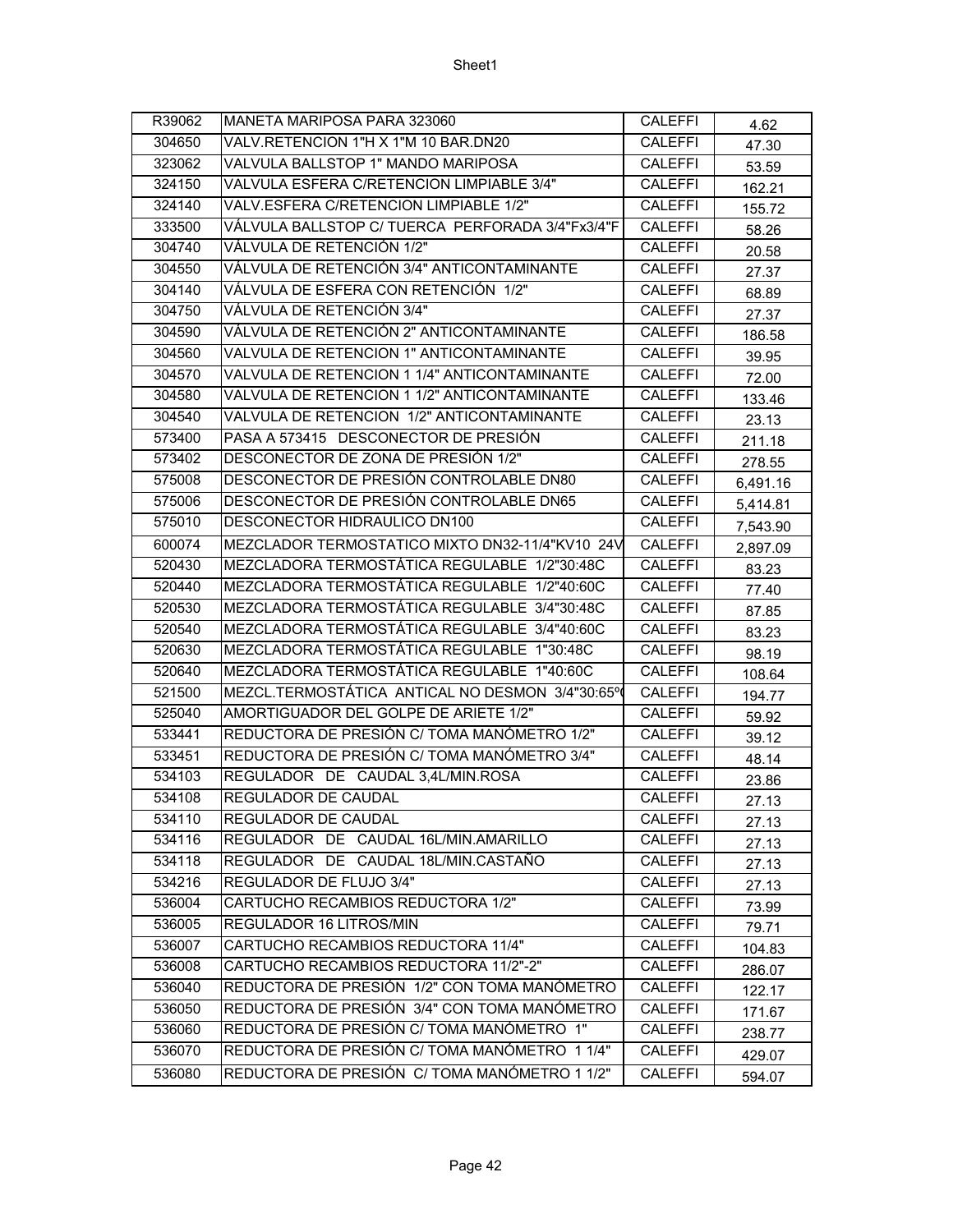| 536590    | REDUCTORA DE PRESIÓN EN BRONCE 2"                | CALEFFI        | 1,762.27 |
|-----------|--------------------------------------------------|----------------|----------|
| 536660    | 536660 G PN25 P.20-8,5 BAR REDUCTORA DE PRESION  | <b>CALEFFI</b> | 3,795.07 |
| 537005    | FILTRO EN ACERO INOXIDABLE DE 50 MICRON          | <b>CALEFFI</b> | 233.83   |
| 537050    | <b>CAJA PARA FILTROS 3/4"</b>                    | <b>CALEFFI</b> | 318.95   |
| 537060    | CAJA PARA FILTROS 1"                             | <b>CALEFFI</b> | 317.42   |
| F0000470  | <b>TAPON PLASTICO CONCEPT2</b>                   | <b>CALEFFI</b> | 0.26     |
| 533430H   | MICRO REDUCTORA PRESION C/ TOMA MANOMETRO 3/8    | <b>CALEFFI</b> | 54.63    |
| 533461H   | MICRO REDUCTORA PRESION C/ TOMA MANOMETRO 1" H   | <b>CALEFFI</b> | 93.57    |
| 539250    | REDUCTORA DE PRESION DOBLE CONEXION 1/2" O 3/4"  | <b>CALEFFI</b> | 115.57   |
| 116140    | REGULADOR TERMOSTATICO DN15 1/2" H.              | <b>CALEFFI</b> | 187.07   |
| 521700    | MEZCLADORA TERMOST. 3/4" (521713 S/R)            | <b>CALEFFI</b> | 87.75    |
| 521701    | MEZCLADORA TERMOST. 1" ANTIQUEMADURAS (521714S/  | <b>KEWEL</b>   | 73.70    |
|           | CBN521815 CARCASA AISLANTE PREFORMADA P/521      | <b>CALEFFI</b> | 25.89    |
| 116270    | REGULADOR TERMOSTATICO DN32 11/4"                | <b>CALEFFI</b> | 0.00     |
| F0000469  | <b>TAPON PLASTICO CONCEPT1</b>                   | <b>CALEFFI</b> | 1.28     |
| 533461    | MICRO REDUCTORA PRESION C/ TOMA MANOMETRO 1" H   | <b>CALEFFI</b> | 88.95    |
| 116250    | REG.TERMOSTATICO DN20 3/4"H.C/ DESINFECCION 70°C | <b>CALEFFI</b> | 235.47   |
| 533002CST | GRUPO DE SEG 6 BAR PRV 3BAR                      | <b>CALEFFI</b> | 94.72    |
| 533451H   | REDUCTORA DE PRESIÓN C/ TOMA MANÓMETRO 3/4"      | <b>CALEFFI</b> | 67.06    |
| 523160    | MEZCLADORA TERMOSTÁTICA 1 "35:65°C               | <b>CALEFFI</b> | 863.57   |
| 533230H   | REDUCTORA DE PRESIÓN DN8 C/MANOMETRO 3/8"Hx3/8"  | <b>CALEFFI</b> | 71.68    |
| 535050H   | REDUCTORA DE 3/4" CON TOMA MANOM.                | <b>CALEFFI</b> | 188.73   |
| 600095    | MEZCLADOR TERMOSTATICO MIXTO CUERPO DN50-2"KV    | <b>CALEFFI</b> | 2,819.37 |
| 600045    | MEZCLADOR TERMOSTATICO MIXTO CUERPO DN15-1/2"K   | <b>CALEFFI</b> | 1,501.57 |
| 600055    | MEZCLADOR TERMOSTATICO MIXTO CUERPO DN20-3/4"K   | <b>CALEFFI</b> | 1,537.87 |
| 600065    | MEZCLADOR TERMOSTATICO MIXTO CUERPO DN25-1"KV    | <b>CALEFFI</b> | 1,707.27 |
| 600075    | MEZCLADOR TERMOSTATICO MIXTO DN32-11/4"KV10 230\ | <b>CALEFFI</b> | 1,876.67 |
| 600085    | MEZCLADOR TERMOSTATICO MIXTO CUERPO DN40-11/2"   | <b>CALEFFI</b> | 2,755.57 |
| 116010    | TERMOMETRO 0÷80°C PARA REG.TERMO. SERIE 1169     | <b>CALEFFI</b> | 16.35    |
|           | CBN116140 AISLAMIENTO PARA SERIE 116             | <b>CALEFFI</b> | 56.61    |
| 576102    | REDUCTORA ESTABILIZADORA DE PRESIÓN DN100        | CALEFFI        | 4,187.77 |
| 116150    | REGULADOR TERMOSTATICO DN20 3/4" H.              | CALEFFI        | 187.07   |
| 116000    | CARTUCHO ON/OFF PARA SERIE 116                   | <b>CALEFFI</b> | 45.61    |
| 536580    | REDUCTORA DE PRESIÓN EN BRONCE 11/2"             | <b>CALEFFI</b> | 1,340.97 |
| 533441H   | REDUCTORA DE PRESIÓN C/ TOMA MANÓMETRO 1/2"      | <b>CALEFFI</b> | 67.06    |
| 534210    | REGULADOR DE CAUDAL                              | <b>CALEFFI</b> | 27.13    |
| 116240    | REG.TERMOSTATICO DN15 1/2"H.C/ DESINFECCION 70°C | <b>CALEFFI</b> | 235.47   |
| 534106    | REGULADOR DE CAUDAL 6L./MIN. AZUL                | <b>CALEFFI</b> | 27.17    |
| 523150    | MEZCLADORA TERMOSTÁTICA 3/4 "35:65°C             | <b>CALEFFI</b> | 716.17   |
| 536061    | REDUCTORA DE PRESIÓN CON MANÓMETRO 1"            | <b>CALEFFI</b> | 277.27   |
| 533151    | REDUCTORA DE PRESIÓN CROMADA 3/4"Mx3/4"H         | <b>CALEFFI</b> | 63.54    |
| 536041    | REDUCTORA DE PRESIÓN CON MANÓMETRO 1/2"          | <b>CALEFFI</b> | 160.67   |
| 576082    | REDUCTORA DE PRESION DN80                        | <b>CALEFFI</b> | 3,197.77 |
| 535061H   | REDUCTORA DE 1" C/TOMA MANOM.                    | <b>CALEFFI</b> | 0.00     |
|           | 533004CST DESCATALOGADO GRUPO SEG.RVR. 3 BAR/SRV | <b>CALEFFI</b> | 88.48    |
|           | CBN116160 AISLAMIENTO PARA SERIE 116 1"-11/4"    | <b>CALEFFI</b> | 64.54    |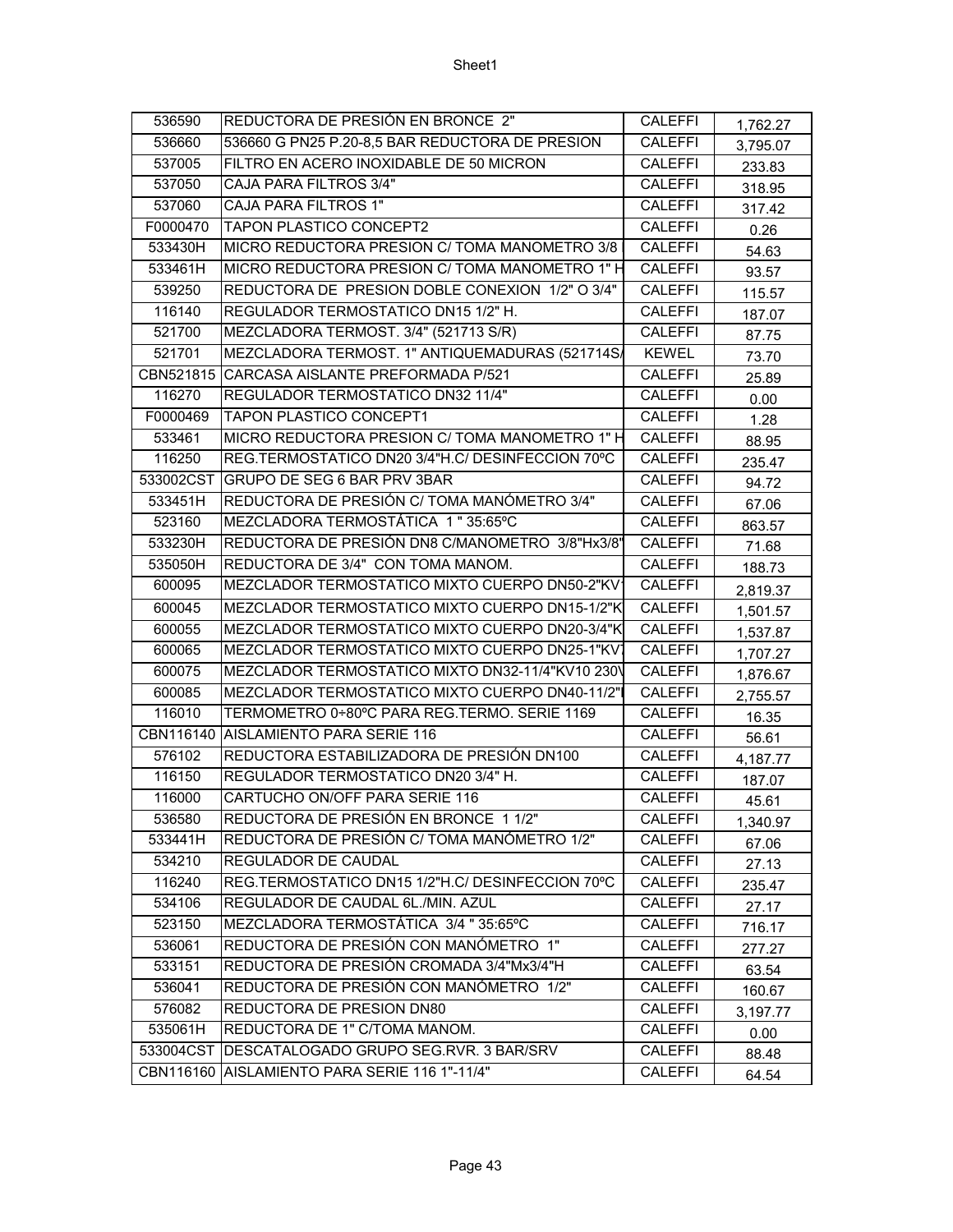| 116170  | REGULADOR TERMOSTATICO DN32 11/4"                 | <b>CALEFFI</b> | 199.49    |
|---------|---------------------------------------------------|----------------|-----------|
| 534102  | REGULADOR DE CAUDAL 2L/MIN                        | <b>CALEFFI</b> | 27.17     |
| 534104  | REGULADOR DE CAUDAL 4L/MIN.                       | <b>CALEFFI</b> | 27.13     |
| 527007  | RACOR PARA 524700                                 | <b>CALEFFI</b> | 0.00      |
| 600002  | <b>CONEXION LEGIOMIX</b>                          | <b>CALEFFI</b> | 0.00      |
| 600084  | MEZCLADOR ELECT.LEGIOMIX 11/2"                    | <b>CALEFFI</b> | 0.00      |
| 600094  | MEZCLADORA ELEC. 24V Ø 2" PARA ANTILEGIONELA      | <b>CALEFFI</b> | 4,307.50  |
| 600016  | MEZCLADORA ELEC. 24V DN65 PARA ANTILEGIONELA      | <b>CALEFFI</b> | 16,654.01 |
| 522430  | MEZCLADORA TERMOSTÁTICA 1/2"30:48C                | <b>CALEFFI</b> | 191.47    |
| 116450  | REGULADOR TERMOSTATICO DN20 3/4" C/VAINA          | <b>CALEFFI</b> | 41.46     |
|         | CBN546205 AISLAMIENTO PARA SERIE 546205-6-305-306 | <b>CALEFFI</b> | 73.99     |
| 525151  | AMORTIG.GOLPE ARIETE LAVABOS 3/4M-3/4F NO CROMAI  | <b>CALEFFI</b> | 78.87     |
| 536250  | REDUCTORA DE PRESIÓN C/ TOMA MANÓMETRO 3/4"       | <b>CALEFFI</b> | 185.97    |
| 536051  | REDUCTORA DE PRESIÓN CON MANÓMETRO 3/4"           | <b>CALEFFI</b> | 214.57    |
| 533241  | REDUCTORA DE PRESIÓN CON MANÓMETRO 1/2"           | <b>CALEFFI</b> | 78.61     |
| R59581  | ENLACE COMPLETO 11/2" PARA REDUCTORA              | <b>CALEFFI</b> | 86.22     |
| 535071H | REDUCT.PRESION CON CARTUCHO Y MAN.11/4"           | <b>CALEFFI</b> | 0.00      |
| 522440  | MEZCLADORA TERMOSTÁTICA 1/2"40:60C                | <b>CALEFFI</b> | 198.07    |
| 521400  | MEZCLADORA TERMOSTÁTICA ANTICAL NO DES1/2"30:65   | <b>CALEFFI</b> | 194.77    |
| 533251  | REDUCTORA DE PRESIÓN CON MANÓMETRO 3/4"           | <b>CALEFFI</b> | 79.71     |
| 536591  | REDUCTORA DE PRESIÓN EN BRONCE 2 MANÓM. 2"        | <b>CALEFFI</b> | 1,888.77  |
| 536241  | REDUCTORA DE PRESIÓN CON MANÓMETRO 1/2"           | <b>CALEFFI</b> | 158.47    |
| 534206  | REGULADOR DE CAUDAL 6L./MIN. AZUL DIRECCIÓN F-M   | CALEFFI        | 27.13     |
| 576080  | REDUCTORA DE PRESIÓN DN80                         | <b>CALEFFI</b> | 4,561.01  |
| 536261  | REDUCTORA DE PRESIÓN CON MANÓMETRO 1"             | <b>CALEFFI</b> | 248.67    |
| 523070  | MEZCL. TERMOSTÁTICA C/ CARTUCHO DESM 1 1/4"30:65° | <b>CALEFFI</b> | 1,599.47  |
| 523050  | MEZCL. TERMOSTÁTICA C/ CARTUCHO DESM. 3/4"30:65°C | CALEFFI        | 1,131.97  |
| 523090  | MEZCL. TERMOSTÁTICA C/CARTUCHO DESM. 2"30:65°C    | <b>CALEFFI</b> | 2,884.27  |
| 523080  | MEZCL. TERMOSTÁTICA C/ CARTUCHO DESM 1 1/2"30:65° | <b>CALEFFI</b> | 2,477.27  |
| 536071  | REDUCTORA DE PRESIÓN CON MANÓMETRO 11/4"          | <b>CALEFFI</b> | 484.07    |
| 536081  | REDUCTORA DE PRESIÓN CON MANÓMETRO 11/2"          | <b>CALEFFI</b> | 662.27    |
| 523060  | MEZCLADORA TERMOSTÁTICA C/ CART. DESM. 1"30:65°C  | <b>CALEFFI</b> | 1,131.97  |
| 524080  | MEZCLADORA TERMOSTÁTICABRIADA DN80 36:53° C       | <b>CALEFFI</b> | 10,744.87 |
| 534208  | REGULADOR DE CAUDAL 8L/MIN.BLANCO DIREC. F-M      | CALEFFI        | 27.13     |
| 535150  | REDUC.PRESIÓN CON TOMAY FILTRO TRANSPARENTE 3     | <b>CALEFFI</b> | 260.77    |
| 535040  | REDUCTORA DE PRESIÓN CON TOMA MANOM. 1/2"         | <b>CALEFFI</b> | 90.16     |
| 535060  | REDUCTORA DE PRESIÓN CON TOMA MANOM. 1"           | <b>CALEFFI</b> | 145.27    |
| 535050  | REDUCTORA DE 3/4" CON TOMA MANOM.                 | CALEFFI        | 114.47    |
| 523008  | CARTUCHO REC. PARA MEZCLA.TERMOSTÁTICA 1 1/2"-2"  | <b>CALEFFI</b> | 1,790.68  |
| 534205  | REGULADOR DE CAUDAL 5L/MIN.VERDE. DIRECCIÓN.F-M   | <b>CALEFFI</b> | 27.13     |
| 536260  | REDUCTORA DE PRESIÓN C/ TOMA MANÓMETRO 1"         | <b>CALEFFI</b> | 209.07    |
| 524060  | MEZCLADORA TERMOSTÁTICA BRIADA DN65 36:53°C       | <b>CALEFFI</b> | 9,214.77  |
| 535051  | REDUCTORA DE PRESIÓN CON MANOMETRO 3/4"           | <b>CALEFFI</b> | 174.97    |
| 535041  | REDUCTORA DE PRESIÓN CON MANOMETRO 1/2"           | <b>CALEFFI</b> | 128.77    |
| 535080  | REDUCTORA DE PRESIÓN CON TOMA MANÓMETRO           | CALEFFI        | 436.77    |
| 535061  | REDUCTORA DE PRESIÓN CON MANOMETRO 1"             | <b>CALEFFI</b> | 245.37    |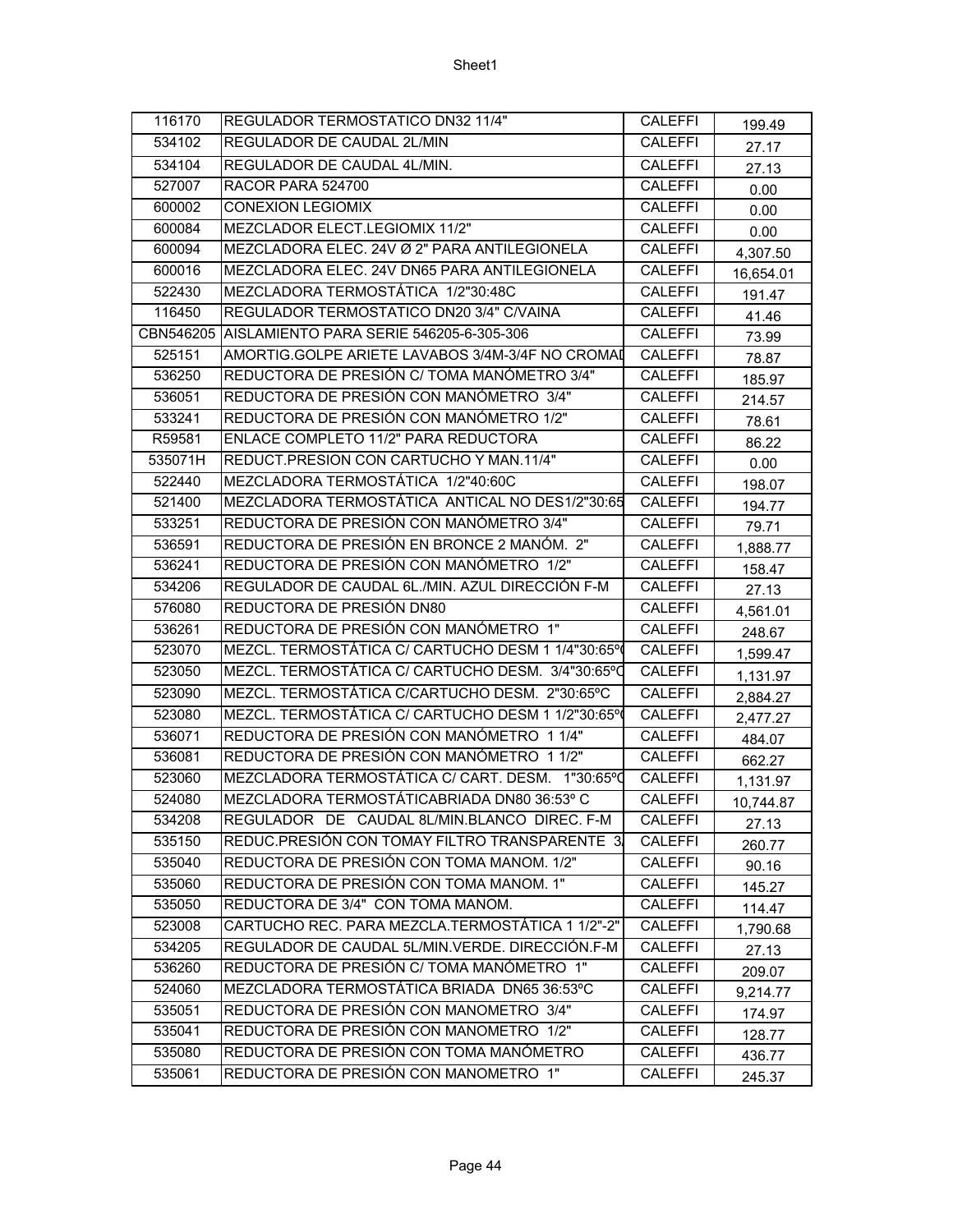| 535070 | PASA A CODIGO 535074                              | <b>CALEFFI</b> | 401.57    |
|--------|---------------------------------------------------|----------------|-----------|
| 535090 | REDUCTORA DE PRESIÓN CON TOMA MANÓMETRO           | <b>CALEFFI</b> | 506.07    |
| 535071 | REDUCTORA DE PRESIÓN CON MANOMETRO 11/4"          | <b>CALEFFI</b> | 448.87    |
| 535081 | REDUCTORA DE PRESIÓN CON MANOMETRO 11/2"          | <b>CALEFFI</b> | 605.07    |
| 535160 | REDUC.PRESIÓN TOMA MANÓME, FILTRO TRANSPARENT     | <b>CALEFFI</b> | 295.97    |
| 535141 | REDUC.PRESIÓN C/ MANOM.Y FILTRO TRANSPARENTE 1    | <b>CALEFFI</b> | 215.67    |
| 535151 | REDUC.PRESIÓN CON TOMAY FILTRO TRANSPARENTE 3     | <b>CALEFFI</b> | 293.77    |
| 535161 | REDUCTORA DE PRESIÓN CON MANOM. Y FILTRO TRANS    | CALEFFI        | 327.87    |
| 535091 | REDUCTORA DE PRESIÓN CON MANOMETRO 2"             | CALEFFI        | 784.37    |
| 535140 | REDUC.PRESIÓN CON TOMAY FILTRO TRANSPARENTE 1/    | <b>CALEFFI</b> | 190.37    |
| 536581 | REDUCTORA DE PRESIÓN EN BRONCE 2 MANÓM. 1 1/2"    | <b>CALEFFI</b> | 1,463.07  |
| 525150 | AMORTIG.DEL GOLPE ARIETE PARA LAVABOS 3/4"Mx3/4"F | <b>CALEFFI</b> | 80.10     |
| 535022 | REDUCTORA DE PRESIÓN CON TOMA Ø 22                | <b>CALEFFI</b> | 141.97    |
| 607000 | TERMOSTATO CON SONDA Y CONTACTO                   | <b>CALEFFI</b> | 330.80    |
| 605000 | SENSOR TEMPERATURA Y HUMEDAD                      | <b>CALEFFI</b> | 765.92    |
| 605010 | SENSOR DE TEMPERATURA Y HUMEDAD. 6 M.DE CABLE     | CALEFFI        | 813.58    |
| 600006 | MEZCLADOR ELECTRÓNICO CON PROG. ANTILEGIONELA     | <b>CALEFFI</b> | 14,966.67 |
| 600008 | MEZCLADOR ELECTRÓNICO CON PROG. ANTILEGIONELA     | <b>CALEFFI</b> | 17,364.67 |
| 256056 | GRUPO DE CIRCULACIÓN PARA INSTALACIÓN SOLAR       | <b>CALEFFI</b> | 760.99    |
| 523006 | CARTUCHO REC. PARA MEZCLA.TERMOSTÁTICA 1 1/4"-1"  | <b>CALEFFI</b> | 1,039.36  |
| 576100 | REDUCTORA DE PRESIÓN DN100                        | <b>CALEFFI</b> | 5,456.53  |
| 521303 | MEZCL. TERMO.CON RETEN. FILTRO Y ANT 3/4"30:65°C  | <b>CALEFFI</b> | 202.47    |
| R56163 | VASO TRANSPARENTE X 5361-5370 3/4"-1"             | <b>CALEFFI</b> | 116.41    |
| 535074 | REDUCTORA DE PRESIÓN CON TOMA PARA MANOM. 11/4    | <b>CALEFFI</b> | 172.77    |
| 523063 | MEZCL.TERMOSTÁTICA C/ CART.DESM.Y VALV. 1"30:65°C | <b>CALEFFI</b> | 1,602.77  |
| 255156 | PASA AL 255266 / PARA INSTALACIÓN SOLAR 3/4F 8-30 | <b>CALEFFI</b> | 858.18    |
| 535075 | REDUCTORA DE PRESION CON MANOMETRO 1 1/4"         | <b>CALEFFI</b> | 320.17    |
| 523073 | MEZCL.TERMOST. C/ CART.DESM.Y VALV. 1 1/4"30:65°C | <b>CALEFFI</b> | 1,760.07  |
| 521714 | MEZCLADORA TERMO. ANTICAL NO DESM. 1/2 "30:50°C   | <b>CALEFFI</b> | 119.97    |
| 521713 | MEZCLADORA TERMO. ANTICAL NO DESM. 3/4 "30:50°C   | <b>CALEFFI</b> | 144.17    |
| 255166 | GRUPO CIRCULACIÓN PARA INSTALACIÓN SOLAR 1" 5-40  | <b>CALEFFI</b> | 2,353.15  |
| 535004 | CARTUCHO DE RECAMBIO SERIE 535 1/2"-3/4"          | <b>CALEFFI</b> | 77.40     |
| R52484 | LLAVE DESMONTAJE FILTRO Y CARTUCHO X 535          | <b>CALEFFI</b> | 10.56     |
| 533641 | REDUCTOR DE PRESION DE Ø 15                       | <b>CALEFFI</b> | 63.54     |
| 876632 | RACOR HEMBRA CON TUERCA LOCA Ø32x1"               | <b>CALEFFI</b> | 23.61     |
| 878032 | ARANDELA DE LATÓN Ø32                             | <b>CALEFFI</b> | 1.94      |
| 878040 | ARANDELA DE LATÓN Ø40                             | <b>CALEFFI</b> | 2.96      |
| 886043 | REDUCCIÓN Ø40-32                                  | CALEFFI        | 27.13     |
| 886054 | REDUCCIÓN Ø50-40                                  | <b>CALEFFI</b> | 48.91     |
| 886065 | REDUCCIÓN Ø63-50                                  | <b>CALEFFI</b> | 60.13     |
| 887120 | ALMA DE REFUERZO PARA GAS Ø20x2,0                 | <b>CALEFFI</b> | 4.65      |
| 887223 | ALMA DE REFUERZO PARA GAS Ø25x2,3                 | <b>CALEFFI</b> | 5.13      |
| 887437 | ALMA DE REFUERZO PARA GAS Ø40x3,7                 | CALEFFI        | 5.62      |
| 878050 | ARANDELA DE LATÓN Ø50                             | <b>CALEFFI</b> | 4.27      |
| 878063 | ARANDELA DE LATÓN Ø63                             | <b>CALEFFI</b> | 4.65      |
| 879032 | JUNTA TÓRICA Ø32                                  | <b>CALEFFI</b> | 1.94      |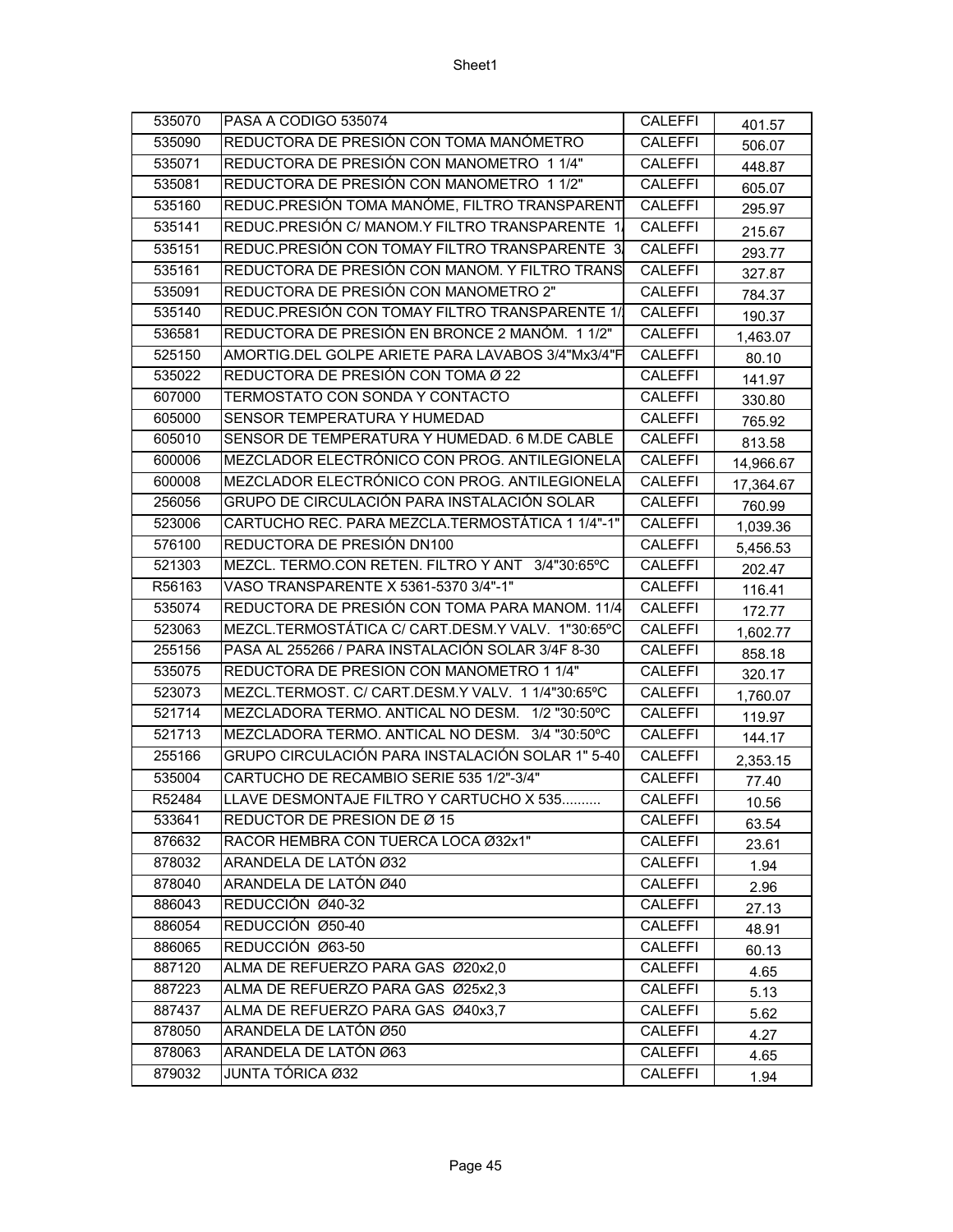| 879050    | JUNTA TÓRICA Ø50                          | <b>CALEFFI</b> | 2.57   |
|-----------|-------------------------------------------|----------------|--------|
| 886022    | REDUCCIÓN Ø25-20                          | <b>CALEFFI</b> | 12.94  |
| 886032    | REDUCCIÓN Ø32-25                          | <b>CALEFFI</b> | 20.86  |
| 863021    | RACOR MANGUITO DECA Ø21                   | <b>CALEFFI</b> | 21.96  |
| 863027    | RACOR MANGUITO DECA Ø27                   | <b>CALEFFI</b> | 24.82  |
| 863034    | RACOR MANGUITO DECA Ø34                   | <b>CALEFFI</b> | 35.05  |
| 890421    | RACOR HEMBRA PARA HIERRO DECA Ø21x1/2"    | <b>CALEFFI</b> | 24.60  |
| 894021    | TE PARA HIERRO DECA Ø21x1/2"              | <b>CALEFFI</b> | 65.85  |
| 891421    | RACOR MACHO PARA HIERRO DECA Ø21x1/2"     | <b>CALEFFI</b> | 24.60  |
| 861625    | RACOR MACHO DECCA Ø 25X1" MACHO           | <b>CALEFFI</b> | 18.22  |
| 876520    | RACOR HEMBRA CON TUERCA LOCA Ø20x3/4"     | <b>CALEFFI</b> | 14.26  |
| 876525    | RACOR HEMBRA CON TUERCA LOCA DIAM.25x3/4" | <b>CALEFFI</b> | 16.79  |
| 891527    | RACOR MACHO PARA HIERRO DECA Ø27x3/4"     | <b>CALEFFI</b> | 29.33  |
| 890527    | RACOR HEMBRA PARA HIERRO DECA Ø27x3/4"    | <b>CALEFFI</b> | 29.44  |
| 887128    | ALMA DE REFUERZO PARA GAS Ø20x2,8         | <b>CALEFFI</b> | 3.65   |
| 891634    | RACOR MACHO PARA HIERRO DECA Ø34x1"       | <b>CALEFFI</b> | 51.22  |
| 887235    | ALMA DE REFUERZO PARA GAS Ø25x3,5         | <b>CALEFFI</b> | 4.16   |
| 887130    | ALMA DE REFUERZO PARA GAS Ø20x3           | <b>CALEFFI</b> | 4.65   |
| 893027    | RACOR MANGUITO PARA HIERRO DECA Ø27x3/4"  | <b>CALEFFI</b> | 51.77  |
| 890634    | RACOR HEMBRA PARA HIERRO DECA Ø34x1"      | <b>CALEFFI</b> | 41.32  |
| 893021    | RACOR MANGUITO PARA HIERRO DECA Ø21x1/2"  | <b>CALEFFI</b> | 44.73  |
| 893034    | RACOR MANGUITO PARA HIERRO DECA Ø34x1"    | <b>CALEFFI</b> | 92.47  |
| 877025    | ANILLO DE CIERRE 25 LATÓN                 | <b>CALEFFI</b> | 2.57   |
| 894027    | TE PARA HIERRO DECA Ø27x3/4"              | <b>CALEFFI</b> | 83.23  |
| 894034    | TE PARA HIERRO DECA Ø34x1"                | <b>CALEFFI</b> | 144.17 |
| 878025    | ARANDELA DE LATÓN Ø25                     | <b>CALEFFI</b> | 1.56   |
| 879025    | JUNTA TÓRICA Ø25                          | <b>CALEFFI</b> | 1.56   |
| 879020    | JUNTA TÓRICA Ø20                          | <b>CALEFFI</b> | 1.56   |
| 877020    | ANILLO DE CIERRE 20 LATÓN                 | <b>CALEFFI</b> | 1.94   |
| 878020    | ARANDELA DE LATÓN Ø20                     | <b>CALEFFI</b> | 1.56   |
| 879063    | JUNTA TÓRICA Ø63                          | <b>CALEFFI</b> | 2.96   |
| 877063    | ANILLO DE CIERRE 63 LATÓN                 | <b>CALEFFI</b> | 6.90   |
| 877050    | ANILLO DE CIERRE 50 LATÓN                 | <b>CALEFFI</b> | 5.09   |
| 877032    | ANILLO DE CIERRE 32 LATÓN                 | <b>CALEFFI</b> | 2.96   |
| 877040    | ANILLO DE CIERRE 40 LATÓN                 | <b>CALEFFI</b> | 3.84   |
| 861421    | RACOR MACHO DECA Ø21x1/2"                 | <b>CALEFFI</b> | 14.15  |
| 861634    | RACOR MACHO DECA Ø34x1"                   | <b>CALEFFI</b> | 21.96  |
| 861527    | RACOR MACHO DECA Ø27x3/4"                 | <b>CALEFFI</b> | 15.47  |
| 860421    | RACOR HEMBRA DECA Ø21x1/2"                | <b>CALEFFI</b> | 14.15  |
| 860527    | RACOR HEMBRA DECA Ø27x 3/4"               | <b>CALEFFI</b> | 16.46  |
| 860634    | RACOR HEMBRA DECA Ø34x1"                  | <b>CALEFFI</b> | 21.96  |
| 888110    | RACOR BRIDADA DECCA Ø 110                 | <b>CALEFFI</b> | 376.27 |
| 846104    | MANOMETRO GAS 3/8" RAD. 0-100 Ø 80        | <b>CALEFFI</b> | 184.09 |
| 99 000005 | WIRELESS TWIN HOP                         | <b>CALEFFI</b> | 0.00   |
| 349050    | COLECTOR 3/4"x5SAL.                       | <b>CALEFFI</b> | 47.89  |
| 350620    | COLECTOR 1"x2SAL.                         | <b>CALEFFI</b> | 31.60  |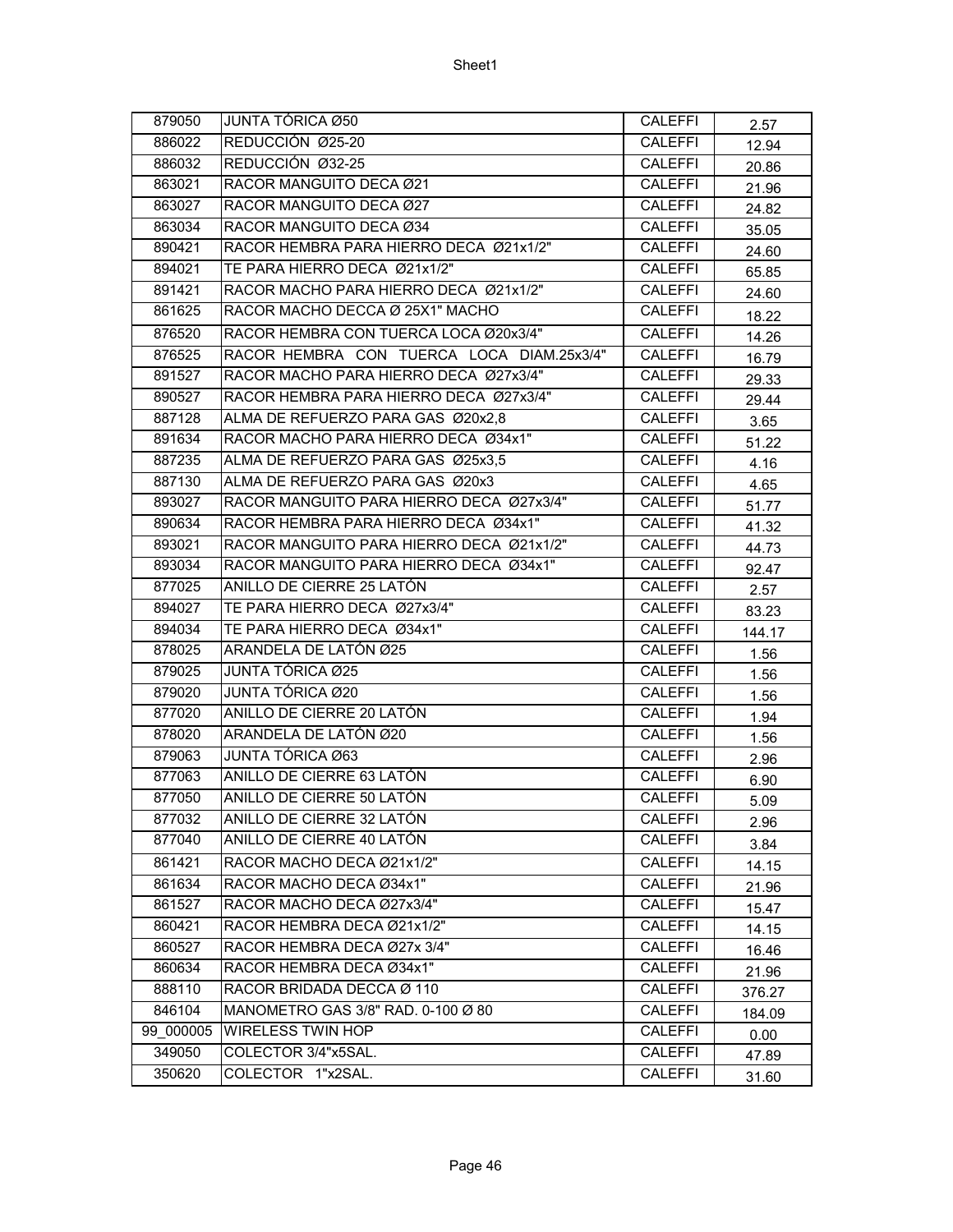| 386500 | TAPÓN PARA SALIDA DE COLECTOR 3/4"                | <b>CALEFFI</b> | 6.64     |
|--------|---------------------------------------------------|----------------|----------|
| 387000 | LLAVE PARA COLECTORES                             | <b>CALEFFI</b> | 72.55    |
| 391067 | CONJUNTO DE VÁLVULAS DE ESFERA 1x1 1/4"           | <b>CALEFFI</b> | 235.40   |
| 364276 | REDUCCIÓN 1"Hx11/4"M                              | <b>CALEFFI</b> | 30.76    |
| 361050 | PUERTA DE INSPECCIÓN PLÁSTICO                     | <b>CALEFFI</b> | 76.86    |
| 364150 | TAPÓN MACHO 3/4"                                  | <b>CALEFFI</b> | 13.21    |
| 364254 | TAPÓN REDUCCIÓN MACHO 3/4"Mx1/2"F                 | <b>CALEFFI</b> | 15.29    |
| 360001 | CONJUNTO SOPORTES                                 | <b>CALEFFI</b> | 18.98    |
| 360002 | <b>CONJUNTO SOPORTES</b>                          | <b>CALEFFI</b> | 18.98    |
| 637093 | VÁLVULA MOTORIZADA DE ESFERA DE 3 VÍAS 2" 220V    | <b>CALEFFI</b> | 2,084.16 |
| 637302 | VÁLVULA MOTORIZADA DE ESFERA DE 2 VÍAS 3" 220V    | <b>CALEFFI</b> | 3,424.37 |
| 637402 | VÁLVULA MOTORIZADA DE ESFERA DE 2 VÍAS 4" 220V    | <b>CALEFFI</b> | 4,019.47 |
| 647050 | VÁLVULA DE ZONA DE ESFERA DE 2 VÍAS 3/4"          | <b>CALEFFI</b> | 83.23    |
| 648050 | VÁLVULA DE ZONA DE ESFERA DE 3 VÍAS 3/4"          | <b>CALEFFI</b> | 106.33   |
| 648060 | VÁLVULA DE ZONA DE ESFERA DE 3 VÍAS 1"            | <b>CALEFFI</b> | 146.37   |
| 649066 | TE DE BYPASS 1"                                   | CALEFFI        | 83.23    |
| 656002 | MANDO ELECTROTÉRMICO 230V PARA 671-675            | <b>CALEFFI</b> | 101.50   |
| 658100 | SOPORTES PARA COLECTOR 663/666/667/668            | <b>CALEFFI</b> | 50.23    |
| 663735 | COLECTORES CON VÁLV. CORTE Y PREREGUL.1 1/4"x3SA  | <b>CALEFFI</b> | 278.55   |
| 663745 | COLECTORES CON VÁLV. CORTE Y PREREGUL.1 1/4"x4SA  | <b>CALEFFI</b> | 350.02   |
| 663755 | COLECTORES CON VÁLV.CORTE Y PREREGUL. 1 1/4"x5SA  | <b>CALEFFI</b> | 433.97   |
| 668735 | COLECTOR CON VÁLV.CORTE Y PREREGULACI. 1 1/4"X3S  | <b>CALEFFI</b> | 307.42   |
| 525130 | AMORTIG.GOLPE DE ARIETE P/ BAJOLAVABO 3/8"Mx3/8"F | <b>CALEFFI</b> | 64.11    |
| 527654 | VÁLVULA DE SEGURIDAD 1"X1 1/4" 5,4 BAR            | <b>CALEFFI</b> | 358.36   |
| 534105 | REGULADOR DE CAUDAL 5L/MIN.VERDE                  | <b>CALEFFI</b> | 27.13    |
| 668745 | COLECTOR CON VÁLV.CORTE Y PREREGULACI. 1 1/4"X4S  | <b>CALEFFI</b> | 404.61   |
| 669050 | MEDIDOR DE CAUDAL 1-4 I/min. 3/4"                 | <b>CALEFFI</b> | 62.44    |
| 680006 | ADAPT. AJUST. LATÓN INT.9,5-10 EXT.14-16 23p1,5   | <b>CALEFFI</b> | 7.47     |
| 680026 | ADAPT. AJUST.LATÓN INT.11,5-12,4 EXT.16-18 23p1,5 | <b>CALEFFI</b> | 7.47     |
| 680044 | ADAPT. AJUST. LATÓN INT. 13,5-14 EXT.16-18 23p1,5 | <b>CALEFFI</b> | 7.47     |
| 680502 | ADAPT. AJUST. LATÓN INT. 7,5-8,0 EXT. 12-14 3/4"  | CALEFFI        | 9.94     |
| 680544 | ADAPT. AJUST. LATÓN INT. 13,5-14 EXT. 16-18 3/4"  | <b>CALEFFI</b> | 11.07    |
| 680546 | ADAPT. AJUST. LATÓN INT. 13,5-14 EXT. 18-20 3/4"  | <b>CALEFFI</b> | 9.94     |
| 680555 | ADAPT. AJUST. LATÓN INT. 14,5-15 EXT. 18-20 3/4"  | <b>CALEFFI</b> | 9.94     |
| 680564 | ADAPT. AJUST. LATÓN INT. 15,5-16 EXT. 18-20 3/4"  | <b>CALEFFI</b> | 9.94     |
| 680605 | ADAPT. LATÓN PARA TUBERÍA PE-X 25 x 2,31"         | <b>CALEFFI</b> | 11.84    |
| 681000 | ADAPT. AJUST. CROMADO INT. 7,5-8 EXT.12-14 LINEA3 | CALEFFI        | 8.04     |
| 681026 | ADAPT.AJUST.CROMADO INT. 11,5-12 EXT.16-18        | CALEFFI        | 8.04     |
| 681526 | ADAPT.AJUST. CROMADO INT. 11,5-12 EXT. 16-18 3/4" | CALEFFI        | 11.64    |
| 688002 | TERMÓMETRO DIAM. 40 0:80'C POSTERIOR DE 1/4"      | <b>CALEFFI</b> | 29.22    |
| 862863 | RACOR MACHO REDUCIDA DECA Ø63x11/2"               | <b>CALEFFI</b> | 48.80    |
| 503040 | TERMOMANÓMETRO 0:4 B 0:120 C POSTERIOR 1/2"       | CALEFFI        | 56.23    |
| 537004 | FILTRO EN TELA LAVABLE DE 60 MICRON               | <b>CALEFFI</b> | 78.86    |
| 547060 | SEPARADOR DE AIRE 1"                              | <b>CALEFFI</b> | 124.58   |
| 552140 | EMBUDO DE DESCARGA CON CURVA 1/2"                 | <b>CALEFFI</b> | 46.38    |
| 556000 | MANÓMETRO PARA TEST DE VASOS 0:4BAR               | CALEFFI        | 98.19    |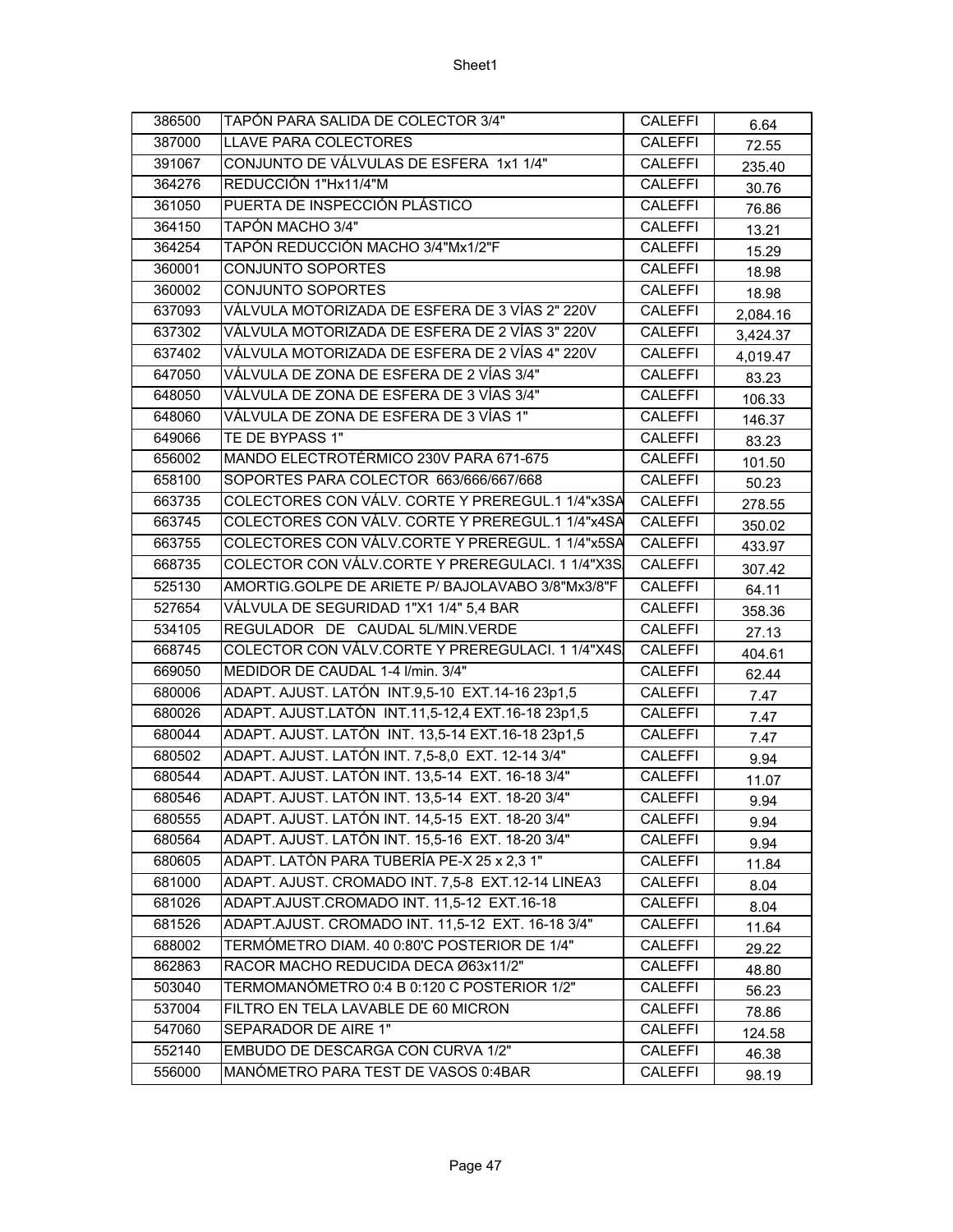| 557410 | MANÓMETRO UNIÓN POSTERIOR CENTRAL 0:10BAR1/4"     | <b>CALEFFI</b> | 14.72    |
|--------|---------------------------------------------------|----------------|----------|
| 887330 | ALMA DE REFUERZO PARA GAS Ø32x3                   | <b>CALEFFI</b> | 4.16     |
| 887546 | ALMA DE REFUERZO PARA GAS Ø50x4,6                 | <b>CALEFFI</b> | 12.94    |
| 887658 | ALMA DE REFUERZO PARA GAS Ø63x5,8                 | <b>CALEFFI</b> | 19.32    |
| 933000 | CAJA TERMINAL 1/2"Fx23p1,5                        | <b>CALEFFI</b> | 10.47    |
| 940300 | UNIÓN MACHÓN 3/8"Mx23p1,5                         | <b>CALEFFI</b> | 4.22     |
| 940500 | UNIÓN MACHÓN 3/4"Mx23p1,5                         | <b>CALEFFI</b> | 6.37     |
| 941560 | UNIÓN HEMBRA 3/4"Fx1"                             | <b>CALEFFI</b> | 7.89     |
| 944400 | CURVA MACHO 1/2"Mx23p1,5                          | <b>CALEFFI</b> | 7.47     |
| 945400 | CURVA HEMBRA 1/2"Fx23p1,5                         | <b>CALEFFI</b> | 8.05     |
| 945550 | CURVA HEMBRA 3/4"Fx3/4"                           | <b>CALEFFI</b> | 9.38     |
| 946500 | TE MANGUITO 3/4"x3/4"x3/4"                        | <b>CALEFFI</b> | 11.59    |
| 314460 | VÁLV. DE SEGURIDAD M-H CON MANÓM. 1/2" 6 BAR      | <b>CALEFFI</b> | 35.16    |
| 437518 | ADAPTADOR CON JUNTA TÓRICA 3/4"Ø18                | <b>CALEFFI</b> | 9.08     |
| 585112 | ALMA DE REFUERZO PARA COBRE 0,75 A 1 MM Ø12ESP.1  | <b>CALEFFI</b> | 2.29     |
| 438312 | ADAPTADOR CON TEFLÓN 3/8"Ø12                      | <b>CALEFFI</b> | 4.16     |
| 438516 | ADAPTADOR CON TEFLÓN 3/4"Ø16                      | <b>CALEFFI</b> | 6.64     |
| 592625 | 2 SALIDAS COLECTOR 1" 1/2" M                      | <b>CALEFFI</b> | 30.47    |
| 592635 | 3 SALIDAS COLECTOR LINEA 3 1"1/2"M                | <b>CALEFFI</b> | 43.15    |
| 599360 | TAPÓN PARA COLECTORES 1"                          | <b>CALEFFI</b> | 8.54     |
| 599573 | ADAPTADOR CON UNIÓN RADIAL 1 1/4"x3/8"            | <b>CALEFFI</b> | 16.90    |
| 620000 | <b>TERMÓSTATO AMBIENTE</b>                        | <b>CALEFFI</b> | 55.73    |
| 636073 | MOTORIZADA DE 3 VÍAS PISTÓN PASO TOTAL 1 1/4"220V | <b>CALEFFI</b> | 1,188.07 |
| 449640 | PLANTILLA DE PARED 40 mm                          | <b>CALEFFI</b> | 3.33     |
| 454060 | SONDA EXTERNA EN LATÓN (600 mm)                   | <b>CALEFFI</b> | 27.13    |
| 459001 | CURVA DE UNIÓN PARA VÁLVULAS MONOTUBO 1/2"M       | <b>CALEFFI</b> | 15.91    |
| 368002 | J.FUNDAS VAL+DET. COLOR MARFIL                    | <b>CALEFFI</b> | 14.01    |
| 387127 | LLAVE MULTIUSO PARA TUBOS                         | <b>CALEFFI</b> | 187.07   |
| 220402 | VÁLVULA ESCUADRA PARA MANDO TERMOSTÁTICO 1/2"     | <b>CALEFFI</b> | 27.86    |
| 599463 | ADAPTADOR CON UNIÓN DOBLE RADIAL 1" x 1/2" x 3/8" | <b>CALEFFI</b> | 14.59    |
| 505121 | PURGADOR MANUAL BLANCO 1/4"                       | <b>CALEFFI</b> | 4.16     |
| 688100 | TERMÓMETRO DIAM. 80 0:120°C RADIAL DE 1/2"        | <b>CALEFFI</b> | 68.30    |
| 903022 | RACOR MANGUITO Ø22                                | <b>CALEFFI</b> | 17.85    |
| 475502 | NO USAR. PASA A 203502                            | <b>CALEFFI</b> | 99.86    |
| 903015 | RACOR MANGUITO Ø15                                | <b>CALEFFI</b> | 12.12    |
| 557706 | MANÓMETRO UNIÓN RADIAL 0:6BAR3/8"                 | <b>CALEFFI</b> | 32.35    |
| 227402 | TERMOSTATIZABLE ESCUADRA INVERTIDA 1/2"           | <b>CALEFFI</b> | 34.71    |
| 612025 | VÁL.MEZCLAD MOTORIZADA DE 3 VÍAS 3/4" 230V 7,2 KV | <b>CALEFFI</b> | 909.77   |
| 612015 | VÁLVULA MEZCLADORA MOTORIZADA DE 3 VÍAS 3/4"      | <b>CALEFFI</b> | 909.77   |
| 201000 | MANDO TERMOSTÁTICO CON SONDA A DISTANCIA          | <b>CALEFFI</b> | 119.97   |
| 658101 | SOPORTES PARA COLECTOR 662/664                    | <b>CALEFFI</b> | 52.58    |
| 677060 | VÁLVULA DE ZONA DE 3 VÍAS PARA MANDO 656 1"       | CALEFFI        | 93.57    |
| 6687E5 | COLECTOR PREMONTADO SUELO RADIANTE 1 1/4"x5SAL.   | <b>CALEFFI</b> | 835.19   |
| 6687C5 | COLECTOR PREMONTADO SUELO RADIANTE 1 1/4"x3SA     | <b>CALEFFI</b> | 732.58   |
| 391177 | VÁLVULAS DE ESFERA CON TERMÓMETRO 11/4"x11/4"     | <b>CALEFFI</b> | 318.45   |
| 350530 | COLECTOR 3/4" x3 SAL.                             | <b>CALEFFI</b> | 36.80    |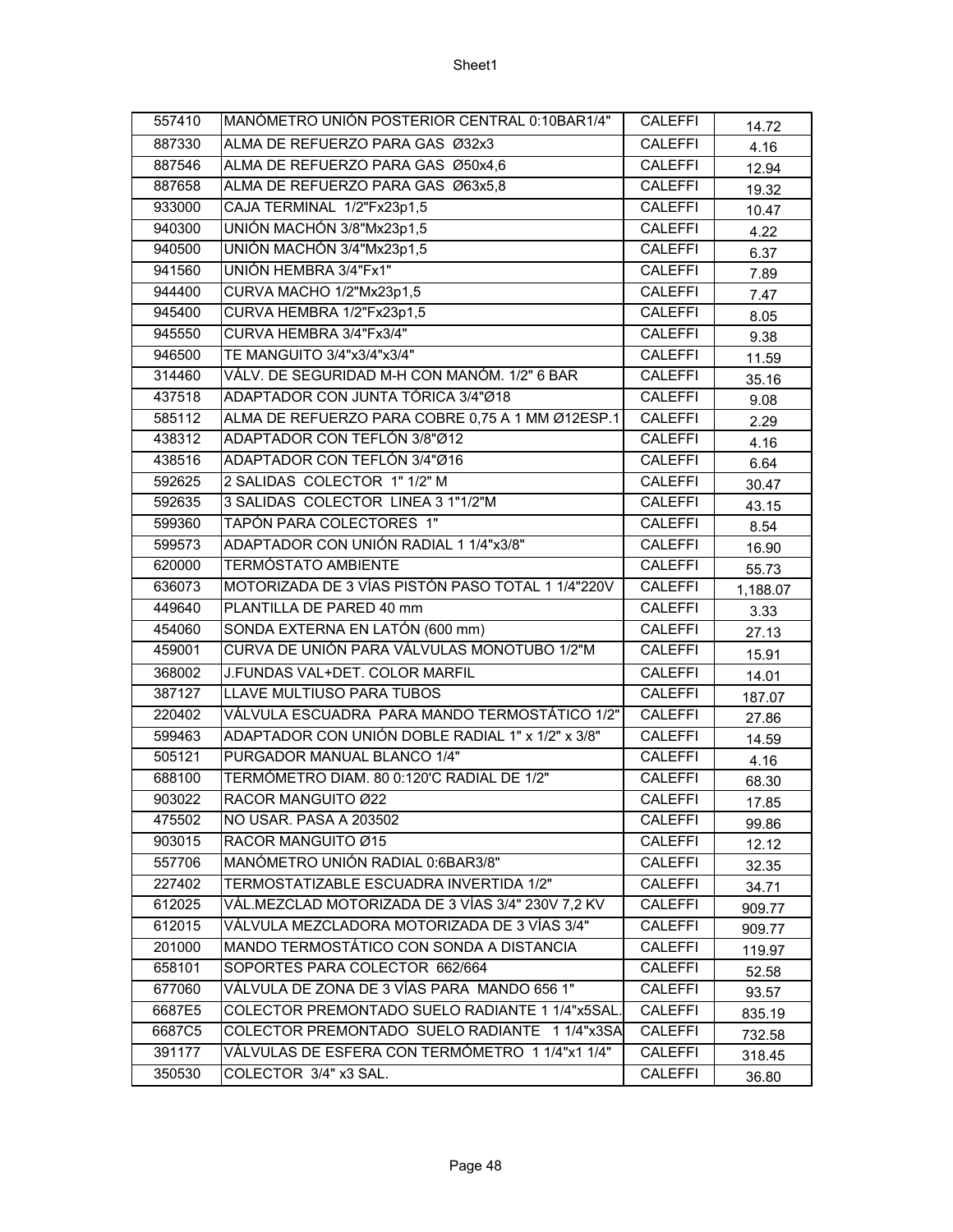| 599671 | 5994 CON PURGADOR 5020 Y VÁLVULA 538               | <b>CALEFFI</b> | 83.55    |
|--------|----------------------------------------------------|----------------|----------|
| 350520 | COLECTOR 3/4"x2SAL.                                | <b>CALEFFI</b> | 30.04    |
| 658000 | SOPORTES PARA COLECTORES 350/592                   | <b>CALEFFI</b> | 46.75    |
| 336630 | COLECTOR PORTA INSTRUMENTOS 3/4"3BAR               | <b>CALEFFI</b> | 237.67   |
| 904415 | RACOR MACHO 1/2"M Ø15                              | <b>CALEFFI</b> | 8.47     |
| 452401 | VÁLVULA BITUBO (100% DE CAUDAL) 1/2"               | <b>CALEFFI</b> | 68.16    |
| 391167 | VÁLVULAS DE ESFERA CON TERMÓMETRO 1x1 1/4"         | <b>CALEFFI</b> | 316.29   |
| 900522 | RACOR HEMBRA 3/4"F Ø22                             | <b>CALEFFI</b> | 19.98    |
| 533041 | REDUCTORA DE PRESIÓN CROMADA 1/2"                  | <b>CALEFFI</b> | 55.18    |
| 533051 | REDUCTORA DE PRESIÓN CROMADA 3/4"                  | <b>CALEFFI</b> | 56.72    |
| 610060 | VÁLVULA MEZCLADORA DE 3 VÍAS BRIDADA DN65          | <b>CALEFFI</b> | 482.97   |
| 610009 | VÁLVULA MEZCLADORA DE 3 VÍAS 2"                    | <b>CALEFFI</b> | 237.67   |
| 552150 | EMBUDO DE DESCARGA CON CURVA 3/4"                  | <b>CALEFFI</b> | 46.38    |
| 387100 | LLAVE PARA COLECTORES DARCAL                       | <b>CALEFFI</b> | 70.47    |
| 534112 | REGULADOR DE CAUDAL 12L/MIN. GRIS                  | <b>CALEFFI</b> | 27.13    |
| 667735 | COLECTOR COMPLETO CON VÁLV.PREREGULA. 1 1/4"x3S    | <b>CALEFFI</b> | 161.82   |
| 871532 | VÁLVULA DE ESFERA DECA Ø32x3/4"F                   | <b>CALEFFI</b> | 58.59    |
| 592728 | 2 SALIDAS COLECTOR 1 1/4" 1/2" F                   | <b>CALEFFI</b> | 48.96    |
| 304640 | VÁLVULA DE RETENCIÓN 1/2"                          | <b>CALEFFI</b> | 25.77    |
| 383151 | RACOR HEMBRA BICONO 23P1,5x3/4"M CROMO             | <b>CALEFFI</b> | 7.49     |
|        | 125141L35 ESTABILIZ.CAUDAL AUTOFLOW 1/2" 0,35 M3/H | <b>CALEFFI</b> | 364.21   |
| 887230 | ALMA DE REFUERZO PARA GAS Ø25x3                    | <b>CALEFFI</b> | 3.65     |
| 666755 | COLECTOR COMPLETO CON VÁLVULA DE CORTE 1 1/4"x5    | CALEFFI        | 244.38   |
| 6687L5 | COLECTOR PREMONTADO SUELO RADIANTE 1 1/4"x10SA     | <b>CALEFFI</b> | 1,216.34 |
| 304760 | VÁLVULA DE RETENCIÓN 1"                            | <b>CALEFFI</b> | 39.95    |
| 391077 | CONJUNTO DE VÁLVULAS DE ESFERA 11/4"x11/4"         | <b>CALEFFI</b> | 236.97   |
| 592525 | 2 SALIDAS COLECTOR 3/4" 1/2" M                     | <b>CALEFFI</b> | 29.44    |
| 592545 | 4 SALIDAS COLECTOR 3/4" 1/2" M                     | <b>CALEFFI</b> | 47.39    |
| 513430 | VÁLVULA DE SEGURIDAD 1/2" 3 BAR                    | <b>CALEFFI</b> | 24.38    |
| 505421 | PURGADOR MANUAL CON DESCARGA ORIENTABLE 1/4"       | <b>CALEFFI</b> | 5.02     |
| 905742 | CURVA MACHO 1/2"M Ø12                              | <b>CALEFFI</b> | 9.38     |
| 438515 | ADAPTADOR CON TEFLÓN 3/4"Ø15                       | <b>CALEFFI</b> | 6.64     |
| 667745 | COLECTOR COMPLETO CON VÁLV.PREREGULA. 1 1/4"x4S    | <b>CALEFFI</b> | 212.32   |
| 887430 | ALMA DE REFUERZO PARA GAS Ø40x3                    | <b>CALEFFI</b> | 7.03     |
| 933001 | CAJA TERMINAL CON SALIDA DE 10MM 1/2"Fx23p1,5      | <b>CALEFFI</b> | 13.63    |
| 224402 | VÁLVULA INVERSA PARA MANDO TERMOSTÁTICO 1/2"       | <b>CALEFFI</b> | 35.27    |
| 599553 | ADAPTADOR CON UNIÓN RADIAL 3/4"x3/8"               | <b>CALEFFI</b> | 9.55     |
| 364263 | TAPÓN REDUCCIÓN MACHO 1"Mx3/8"F                    | <b>CALEFFI</b> | 16.82    |
| 637053 | VÁLVULA MOTORIZADA DE ESFERA DE 3 VÍAS 3/4" 220V   | <b>CALEFFI</b> | 1,181.17 |
| 550500 | SEPARADOR DE AIRE CON PURGADOR 3/4"                | <b>CALEFFI</b> | 144.62   |
| 905022 | CURVA Ø22                                          | <b>CALEFFI</b> | 21.01    |
| 905752 |                                                    |                |          |
|        | CURVA MACHO 3/4"M Ø22                              | <b>CALEFFI</b> | 16.36    |
| 650732 | COLECTOR 1 1/4"x3                                  | <b>CALEFFI</b> | 119.32   |
| 526140 | <b>GRUPO SEGURIDAD 1/2"</b>                        | <b>CALEFFI</b> | 70.39    |
| 650722 | COLECTOR 11/4"x2                                   | <b>CALEFFI</b> | 92.52    |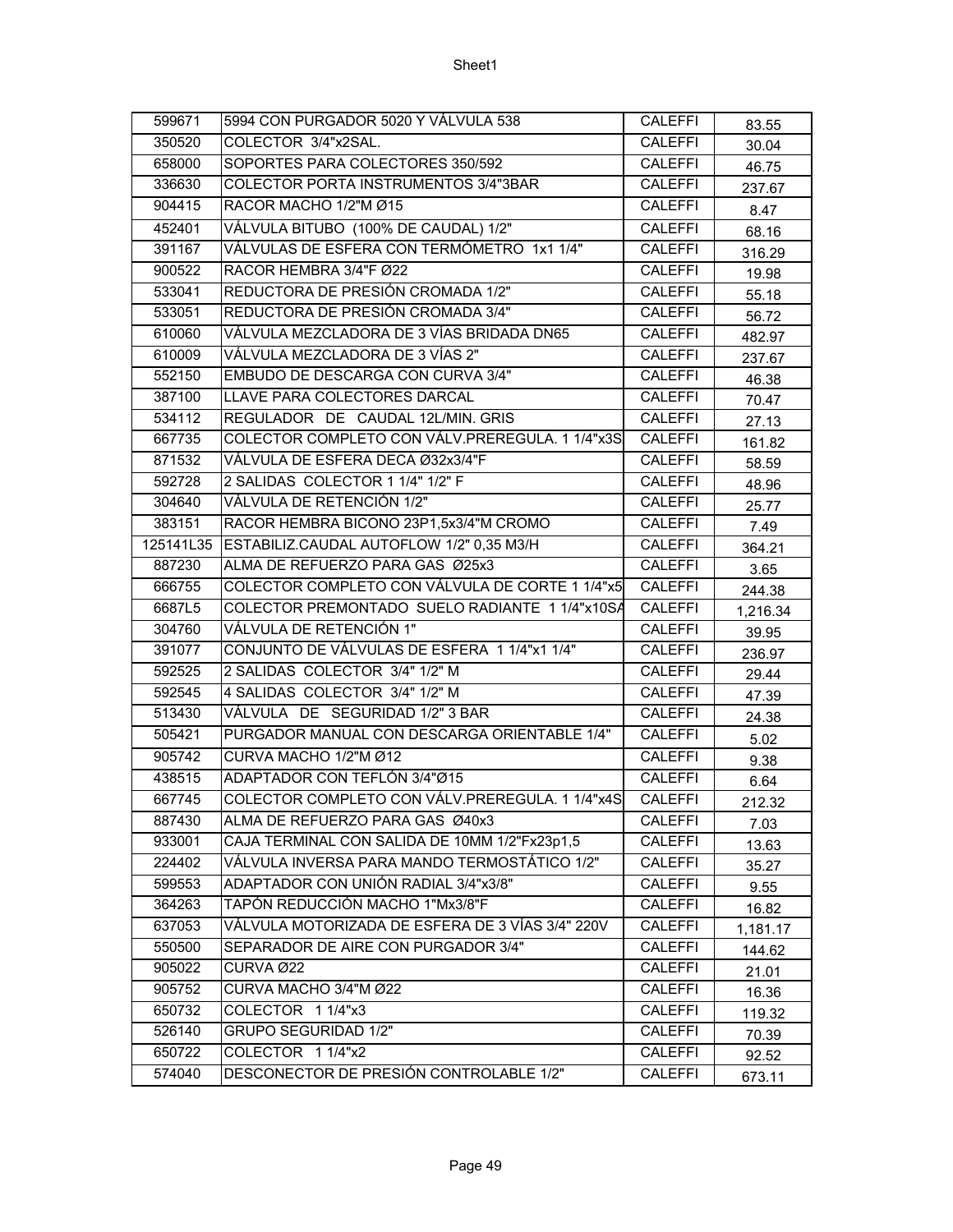| 513480          | VÁLVULA DE SEGURIDAD 1/2" 8 BAR                                    | <b>CALEFFI</b>     | 25.26    |
|-----------------|--------------------------------------------------------------------|--------------------|----------|
| 600140          | DISPOSITIVO DE SEGURIDAD TÉRMICA 1/2"                              | <b>CALEFFI</b>     | 95.44    |
| 552170          | EMBUDO DE DESCARGA CON CURVA 1 1/4"                                | <b>CALEFFI</b>     | 84.33    |
| 552160          | EMBUDO DE DESCARGA CON CURVA 1"                                    | <b>CALEFFI</b>     | 84.33    |
| 222402          | VÁL.ESCUADRA 1/2" X23P.1,5 X MANDO TERMOSTÁTICO                    | <b>CALEFFI</b>     | 27.86    |
| 600070          | PASA A 600071 ELECTRÓNIC. PROG. ANTILEGIONELA 11/4'                | <b>CALEFFI</b>     | 2,167.43 |
| 592537          | 3 SALIDAS COLECTOR 3/4" 1/2" F                                     | <b>CALEFFI</b>     | 36.33    |
| 401603          | VÁLVULA TERMOSTATIZABLE DE ESCUADRA (Fe) 1"                        | <b>CALEFFI</b>     | 78.61    |
| 635460          | TE DE BYPASS 1/2"                                                  | <b>CALEFFI</b>     | 49.24    |
| 610006          | VÁLVULA MEZCLADORA DE 3 VÍAS 1"                                    | <b>CALEFFI</b>     | 178.27   |
|                 | 316402 CST P/ 316402. FLUXOSTATO ROTATIVO - NO CATALOGO - 1/2"     | <b>CALEFFI</b>     | 68.94    |
|                 | 125141L20 ESTABLILIZ.CAUDAL AUTOFLOW 1/2" 0,20 M3/H                | <b>CALEFFI</b>     | 364.21   |
| 125141L50       | ESTABILIZ.CAUDAL AUTOFLOW 1/2" 0,50 M3/H                           | <b>CALEFFI</b>     | 364.21   |
| 574800          | DESCONECTOR DE PRESIÓN CONTROLABLE 1 1/2"                          | <b>CALEFFI</b>     | 2,120.88 |
| 448012          | ADAPTADOR SOLDAR 23p.1,5Ø12                                        | <b>CALEFFI</b>     | 2.95     |
| 688001          | TERMÓMETRO DIAM, 60 0:120'C UNIÓN POST.1/2"                        | <b>CALEFFI</b>     | 23.13    |
| 523040          | MEZCL. TERMOSTÁTICA C/ CARTUCHO DESM. 1/2"                         | <b>CALEFFI</b>     | 1,080.27 |
| 381402          | ADAPTADOR TUERCA LOCA 1/2"Mx3/4"F                                  | <b>CALEFFI</b>     | 18.77    |
| 6966            | MANOMETRO UNION RADIAL 0-40BAR 1/2" MØ100                          | <b>KEWEL</b>       | 22.73    |
| R02890          | TERMOMETRO INMERSION POST. 0/60°C Ø80 SONDA 50MI                   | <b>KEWEL</b>       | 18.25    |
| R02891          | TERMOMETRO INMERSION POST.0/60°C Ø80 SONDA 100 N                   | <b>KEWEL</b>       | 20.72    |
| R02911          | TERMOMETRO INMERSION POST.0/120°C Ø100 SONDA 10                    | <b>KEWEL</b>       | 25.43    |
| B12AN           | PRESOSTATO REG.10,82-0 BAR                                         | <b>ANTINI COSM</b> | 182.91   |
| R02894          | TERMO.INMERSION FRIO POST-30-50°C Ø100 SONDA50M                    | <b>KEWEL</b>       | 20.48    |
| R02895          | TERM.INMERS.FRIO POST.-30-50°C Ø100 SONDA 100 MM                   | <b>KEWEL</b>       | 25.43    |
| B13BN           | PRESOSTATO REGULABLE 0,3 ÷ 4 BAR IP40                              | <b>ANTINI COSM</b> | 154.48   |
| R02900          | TERMOMETRO CAPILAR 1,5 M. 0/120°C BAR Ø 42                         | <b>KEWEL</b>       | 26.02    |
| R02906          | TERMOMANOMETRO CAPILAR 1,5M 0/120°C 0-6BAR                         | <b>KEWEL</b>       | 46.27    |
| R02907          | MANOMETRO CAPILAR 1,5 M.0-6 BAR Ø57                                | <b>KEWEL</b>       | 32.73    |
| S71             | <b>SENSOR GAS NATURAL</b>                                          | <b>ANTINI COSN</b> | 180.09   |
|                 | 711-11338-044 TERMOSTATO CON CAPILAR 1'5 M. RANGO 0-90C°           | <b>ANTINI COSN</b> | 28.39    |
| <b>B01C</b>     | PRESOSTATO REG.INT.REAR.AUTOM.3-7 BAR                              | <b>ANTINI COSN</b> | 48.20    |
| <b>B01D</b>     | PRESOSTATO REG.INT.REAR.AUTOM.4-15 BAR                             | <b>ANTINI COSN</b> | 48.20    |
| CR <sub>5</sub> | CONTROL ONDA RADIO PARA CRONOTERMOSTATO C55AANTINI COSN            |                    | 250.67   |
| C10A2Y          | TERMOSTATO CAPILAR 0/60° C. IP 65                                  | <b>ANTINI COSN</b> | 99.04    |
| EVWC4           | BARRA CONEXIONES MASTER 4 ZONAS 230V.                              | <b>ANTINI COSN</b> | 167.51   |
| EVWC8           | BARRA CONEXIONES MASTER 8 ZONAS 230V.                              | <b>ANTINI COSN</b> | 190.08   |
| EVWC4L          | BARRA CONEXIONES ESCLAVO 4 ZONAS 230V.                             | <b>ANTINI COSN</b> | 107.27   |
| EVWC8L          | BARRA CONEXIONES ESCLAVO 8 ZONAS 230V.                             | <b>ANTINI COSN</b> | 141.37   |
| R02904R         | ARQUETA D. 1/2" L. 300mm RAME                                      | <b>KEWEL</b>       | 18.13    |
| R02904A         | ARQUETA D.1/2" L. 150mm INAIL RAME                                 | <b>KEWEL</b>       | 13.42    |
| A95B            | PRESOSTATO NIVEL SUMERG.XTANQUES ABIERTOS C/1(ANTINI COSN          |                    | 79.09    |
| 40493           | ARQUETA D.1/2" L. 200 RAME                                         | <b>KEWEL</b>       | 14.37    |
|                 |                                                                    | <b>ANTINI COSN</b> | 20.32    |
|                 | CH130ARFR TERMOSTATO AMBIENTE FANCOIL CH130RF+ACTUADOR ANTINI COSN |                    | 339.77   |
| EVWC8R          | BARRA CONEXIONES MASTER 8 ZONAS +ALIMENT.                          | <b>ANTINI COSN</b> |          |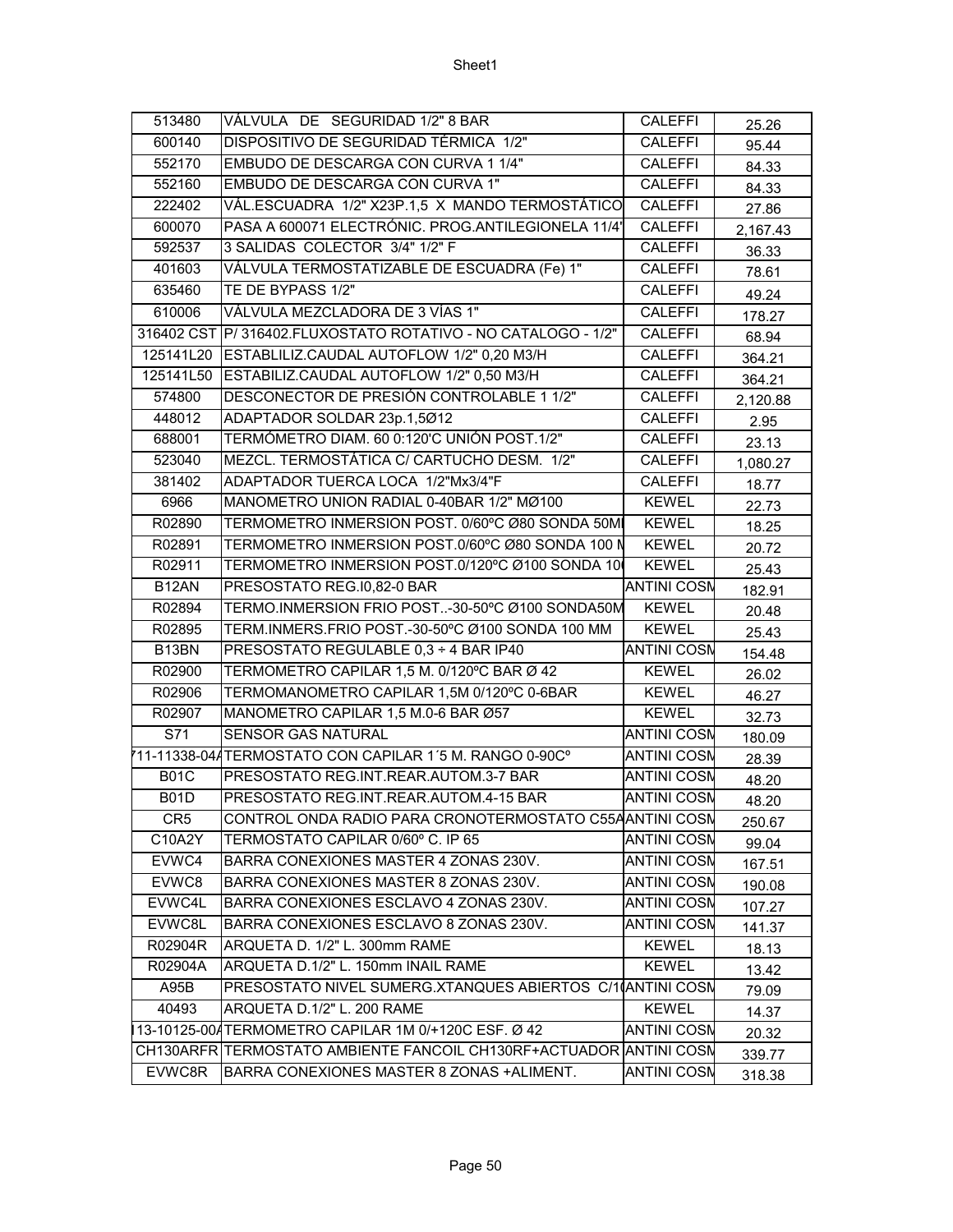| AP3050             | ASPIRA ELICOIDAL EXP. DIRECTA S/SENSOR M.                       | <b>ANTINI COSN</b> | 184.27   |
|--------------------|-----------------------------------------------------------------|--------------------|----------|
| C58RFR             | KIT TERMOSTATO DIARIO + RECEPTOR INAL. CH173D                   | <b>ANTINI COSN</b> | 354.02   |
| CH180RF            | CRONOTERMOS. VIA RADIO TACTIL (SIN ACTUADOR CH17 ANTINI COSN    |                    | 389.66   |
| C61 ECO            | TERMOSTATO PARA FANCOIL MANUAL NO SE FABRICA                    | <b>ANTINI COSN</b> | 89.82    |
|                    | 6960-05-4A ACCESORIO PARA TERMOSTATO (0-120°C)                  | <b>ANTINI COSN</b> | 0.00     |
| AP19990            | RHINOCOMFORT 160 RF MASTER                                      | <b>ANTINI COSN</b> | 1,027.73 |
| M29G35             | VALV.SOL.T/PARK N/ABIERTA 11/4"H                                | <b>ANTINI COSN</b> | 603.50   |
| R02996             | MANOMETRO CAPILAR 1,5 M. 0/6BAR Ø 42                            | <b>KEWEL</b>       | 25.43    |
|                    | CH119NFC CRONOTERMOSTATO SEMANAL CON CONEXION NFC               | <b>ANTINI COSN</b> | 207.63   |
|                    | <b>8E1-39320-00/MANOMETRO GLICERINA SALID.RADIAL 0-40 BAR</b>   | <b>ANTINI COSM</b> | 33.02    |
| CT3MA              | SISTEMA DE TELECONTROL CON MODEM-NO SE FABRICAANTINI COSN       |                    | 779.33   |
| AP19991            | RHINOCOMFORT 160 RF ESCLAVO                                     | <b>ANTINI COSN</b> | 792.00   |
| AD52P              | INTERRUPTOR CONTROL DE NIVEL MAGNETICO G 11/4"                  | <b>ANTINI COSM</b> | 364.57   |
| C44B               | TERMOSTATO AMBIENTE 3 MODULOS                                   | <b>ANTINI COSN</b> | 149.69   |
| AD <sub>22</sub>   | INTERRUPTOR NIVEL MAGNETICO 25/175MM                            | <b>ANTINI COSM</b> | 634.00   |
| <b>EC20</b>        | <b>SONDA AMBIENTE</b>                                           | <b>ANTINI COSM</b> | 49.06    |
|                    | CH172DRF ACTUADOR PARA CH130RFR                                 | <b>ANTINI COSN</b> | 190.08   |
| <b>CH175</b>       | ACTUADOR PARA CH180RF / CH120RF                                 | <b>ANTINI COSN</b> | 320.31   |
| K816               | <b>TERMOSTATO DIGITAL CON RUEDA</b>                             | <b>KEWEL</b>       | 64.90    |
| K919               | <b>TERMOSTATO DIGITAL</b>                                       | <b>KEWEL</b>       | 64.90    |
| K918               | <b>TERMOSTATO DIGITAL VIA RADIO</b>                             | <b>KEWEL</b>       | 174.90   |
| C04B3              | TERMOSTATO CAPILAR 1,5M 50 / 300°C                              | <b>ANTINI COSN</b> | 42.04    |
| O <sub>24</sub> B  | SERVOMOTOR PARA VALVULA MEZCLADORA                              | <b>ANTINI COSN</b> | 445.50   |
| <b>ST112/DC</b>    | <b>TERMOSTATO SOLAR</b>                                         | <b>KEWEL</b>       | 120.12   |
| C800WIFI           | <b>CRONOTERMOSTATO TOP WIFI</b>                                 | <b>ANTINI COSN</b> | 259.53   |
| C800AL             | KIT ALIMENTACION 230 V.PARA SERIE C800                          | <b>ANTINI COSN</b> | 65.41    |
| <b>K7A2</b>        | TERMOST.CONTACTO REG.INTERNA. 7A2-10306-00A                     | <b>ANTINI COSN</b> | 29.70    |
| <b>K7K1</b>        | TERMOST.BULBO REMOTO REG.EXT. 7K1-6R326-00A                     | <b>ANTINI COSN</b> | 42.89    |
| <b>K7A1</b>        | TERMOST.CONTACTO REG.EXTERNA. 7A1-1R306-00A                     | <b>ANTINI COSN</b> | 32.91    |
| K7P1               | TERMOST. INMERSION 7P1-1R306-00A                                | <b>ANTINI COSN</b> | 50.73    |
| KTER <sub>10</sub> | DESCATALOGADO TERMOMET.BIMET.RAD.40 1A3-10102-(ANTINI COSN      |                    | 29.29    |
| KTER11             | DESCATALOGADO TERM.BIMETALICORAD.100 1A3-10105- ANTINI COSN     |                    | 147.24   |
| KTER <sub>12</sub> | PASA A R02890 TER. BIMETALICO POST.40 1A4-20101-00A ANTINI COSN |                    | 19.72    |
| KTER <sub>13</sub> | DESCATALOGADO.TER.BIMETALICO POST100 1A4-20105-(ANTINI COSN     |                    | 25.97    |
| KTER14             | DESCATALOGADO TER.BIMETALICO POST.40 1A4-10101-0 ANTINI COSN    |                    | 19.72    |
| KTER <sub>15</sub> | DESCATALOGADO TER.BIMETALICO P.100 1A4-10105-00A ANTINI COSN    |                    | 19.72    |
| KTER <sub>16</sub> | PASA A R02905 TER. BIMETALICO MUELLE 1B2-10010-00A ANTINI COSN  |                    | 24.53    |
| KTERM01            | TERMOST.CALEF.RUEDA BIMETAL 4HILOS 65C-00201-00A ANTINI COSN    |                    | 33.26    |
| KTERM03            | TERMOST.CAL.RUEDABIM.4HILOSON/OF+PILOTO65C0233 ANTINI COSN      |                    | 37.54    |
| KTERM04            | TERMOST CAL/FRIO RUEDABIM.4HILOS+PILOTO65C03331 ANTINI COSN     |                    | 37.54    |
| KTERM05            | TERMOSTATO CALEF. RUEDA MEMBRANA 16A. 2 HILOS                   | <b>ANTINI COSN</b> | 28.02    |
| KTERM02            | TERMOST.AMBT. RUEDA BIMETAL+LUZ PILOTO 65C01331(ANTINI COSN     |                    | 37.54    |
| 680503CST          | ADAPTADOR TUB. POLIET. 3/4" INT. 8,5-9, EXT. 12-14              | <b>CALEFFI</b>     | 10.09    |
| 354054             | COLECTOR CON VÁLVULAS 3/4"x4 23P.1,5M-Ø18                       | <b>CALEFFI</b>     | 72.55    |
| 1201511L4          | ESTABILIZ.AUTO.CAUDAL C/VALV.CORTE 3/4" 1,40 M3/H               | <b>CALEFFI</b>     | 380.37   |
| 363036             | PUERTA INSPECCIÓN Y BASTIDOR DE PLASTICO 360x270                | <b>CALEFFI</b>     | 51.55    |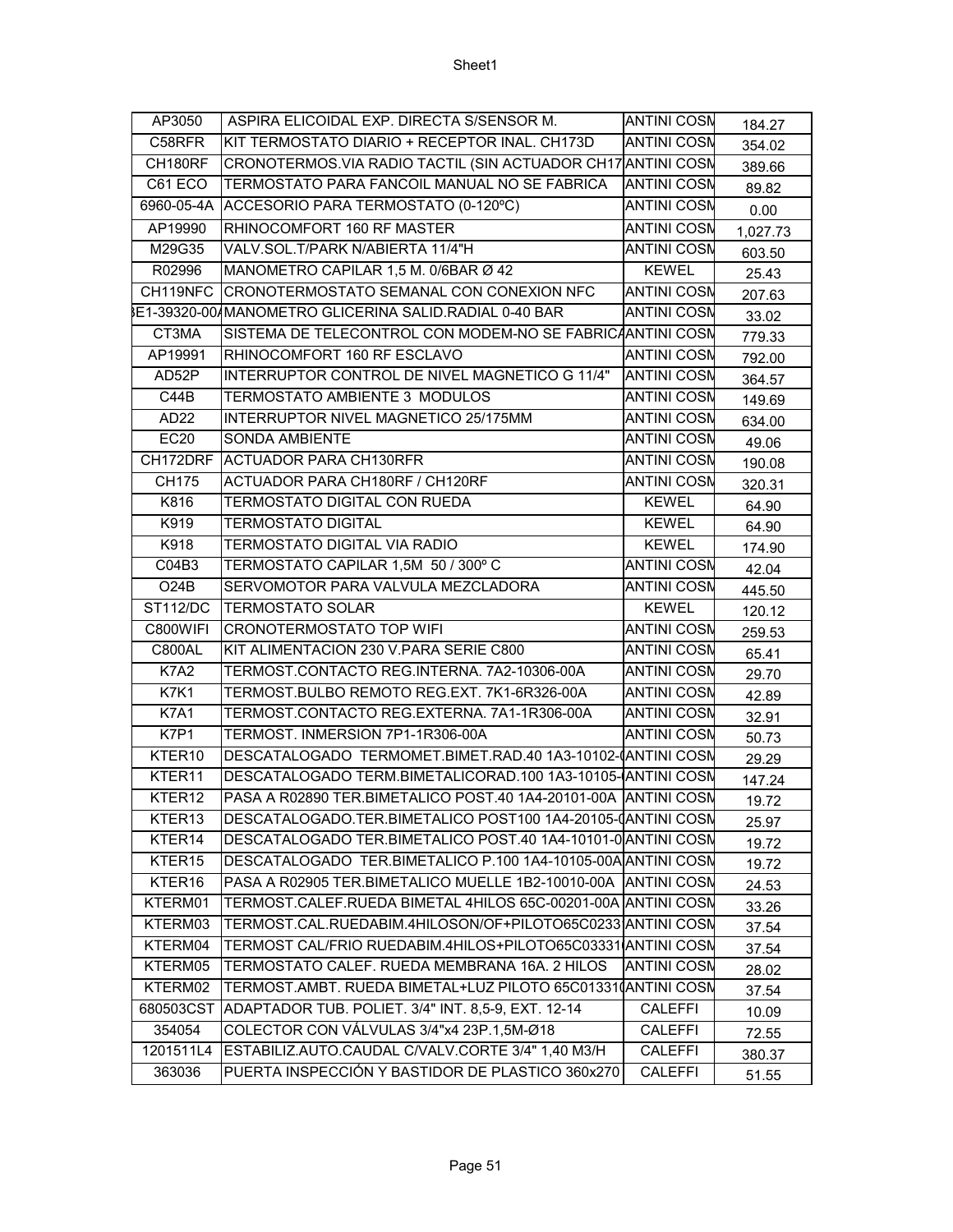| 363056    | PUERTA INSPECCIÓN Y BASTIDOR DE PLASTICO 560x330            | <b>CALEFFI</b> | 76.86    |
|-----------|-------------------------------------------------------------|----------------|----------|
| 362036    | ARMARIO INSPECCIÓN PLÁSTICO 360x270x100/80                  | <b>CALEFFI</b> | 67.27    |
| 360200    | SOPORTE PARA SERIE 353                                      | <b>CALEFFI</b> | 29.25    |
| 362056    | ARMARIO INSPECCIÓN PLÁSTICO 560x330x100/80                  | <b>CALEFFI</b> | 113.22   |
| 557425    | MANÓMETRO UNIÓN POSTERIOR CENTRAL 0:25BAR1/4"               | <b>CALEFFI</b> | 14.72    |
| 551052    | SEPARADOR DE AIRE Y MICROBOLAS AIRE DN50                    | <b>CALEFFI</b> | 2,209.97 |
| 612050    | VÁLVULA MEZCLADORA DE 3 VÍAS BRIDADA DN50                   | <b>CALEFFI</b> | 386.17   |
| 351530    | COLECTOR 3/4"3SAL.x23p.1,5M                                 | <b>CALEFFI</b> | 32.07    |
| 534212    | REGULADOR DE CAUDAL 12 LTS.                                 | <b>CALEFFI</b> | 27.13    |
| 357506    | 6+6 SALIDAS COLECTOR INTEGRAL EN LATÓN 3/4"                 | <b>CALEFFI</b> | 417.74   |
| 125141L15 | ESTABILIZ.CAUDAL AUTOFLOW 1/2" 0,15 M3/H                    | <b>CALEFFI</b> | 364.21   |
| 354055    | COLECTOR CON VÁLVULAS 3/4"x5 23P.1,5M-Ø18                   | <b>CALEFFI</b> | 86.21    |
| 663765    | COLECTORES CON VÁLV.CORTE Y PREREGUL. 1 1/4"x6SA            | <b>CALEFFI</b> | 547.01   |
| 648070    | VÁLVULA DE ZONA DE ESFERA DE 3 VÍAS 1 1/4"                  | <b>CALEFFI</b> | 171.67   |
| 336631    | PORTA INSTRUMENTOS SIST.DE CALEFACCION.                     | <b>CALEFFI</b> | 294.21   |
| 1251511L8 | ESTABILIZ.CAUDAL AUTOFLOW 3/4" 1,80 M3/H                    | <b>CALEFFI</b> | 365.31   |
|           | 527640EST   P/ 527640. VÁLVULA DE SEGURIDAD 1"X1 1/4" 4 BAR | <b>CALEFFI</b> | 228.70   |
| 527450    | VÁLVULA DE SEGURIDAD 1/2 X 3/4" 5 BAR                       | <b>CALEFFI</b> | 122.95   |
| 340452    | VÁLVULA DE RADIADOR EN ESCUADRA 1/2" 3/4"                   | <b>CALEFFI</b> | 24.38    |
| 521503    | MEZCLADORA TERMO. ANTICAL NO DESM. 3/4"30:65°C              | <b>CALEFFI</b> | 245.37   |
| 383040    | RACOR HEMBRA BICONO 23P1,5x1/2"F                            | <b>CALEFFI</b> | 11.26    |
| F49113    | TUERCA 1/2" 450140                                          | <b>CALEFFI</b> | 13.02    |
| 163600    | <b>GRUPO DE REGULACIÓN TERMOSTATICA 1" F</b>                | <b>CALEFFI</b> | 1,835.54 |
| R41036    | ALARGADOR SONDA 450140.                                     | <b>CALEFFI</b> | 8.25     |
| 350730    | COLECTOR SIMPLE 1 1/4"X3 23P.1,5 DIAM.18                    | <b>CALEFFI</b> | 72.55    |
| 551101    | SEP.DE MICROBOLAS DE AIRE.UNIONES SOLDAR DN100              | <b>CALEFFI</b> | 1,944.87 |
| 255001    | KIT CONEXIÓN PARA VASO EXPANSIÓN.                           | <b>CALEFFI</b> | 155.55   |
| 675900    | TERMOMETRO PARA COLECTOR 670                                | <b>CALEFFI</b> | 13.71    |
| 309500    | VÁLV. DE SEG. COMB. POR TEMP Y PRES. 3/4"M 10 BAR           | <b>CALEFFI</b> | 64.75    |
| 255056    | GRUPO DE CIRCULACIÓN PARA INSTALACIÓN SOLAR                 | <b>CALEFFI</b> | 858.18   |
| 309400    | 015 90°C 10 BAR VÁLVULA DE SEGURIDAD TP 1/2"M               | <b>CALEFFI</b> | 57.27    |
| 666765    | COLECT. COMP. C/ VÁLV.DE PRERREGU.1 1/4"Fx6 3/4"M           | <b>CALEFFI</b> | 303.71   |
| 546081    | AIREADOR DESFANGADOR ROSCADO DN80.                          | <b>CALEFFI</b> | 2,953.57 |
| 659122    | ARMARIO METÁLICO PARA REG.TERM. SERIE 154,155,162           | <b>CALEFFI</b> | 724.23   |
| 6686G5    | COLECTOR PREMONTADO 1"Fx7 3/4"M                             | <b>CALEFFI</b> | 1,053.95 |
| 383050    | RACOR HEMBRA BICONO 23P1,5x1/4"F                            | CALEFFI        | 7.49     |
| 551062    | SEP. DE MICROBOLAS DE AIRE DN65 CON AISLAMIENTO             | CALEFFI        | 2,264.97 |
| 309570    | VÁLV. DE SEG. COMB. POR TEMP. Y PRES. 3/4"M 7 BAR           | <b>CALEFFI</b> | 78.61    |
| R49176/C  | RECAMBIO ENLACE X VALV.TERMOS.3/8 "                         | CALEFFI        | 6.37     |
| 644342    | VALV.DE ZONA 3 VIAS MOTORIZADA 1/2" 230V.                   | CALEFFI        | 359.77   |
| 6716C1    | COLECTOR TECNOPOLIMERO SUELO RADIANTE.1" FX3 3/             | <b>CALEFFI</b> | 426.87   |
| 644352    | VALV.DE ZONA 3 VIAS MOTORIZADA 3/4" 230V.                   | CALEFFI        | 302.57   |
| 360054    | COLECT.HIDROSANIT.O PREMONT.EN ARMARIO 3/4"23P 1            | CALEFFI        | 324.31   |
| 360043    | COLECT.HIDROSANIT.O PREMONT.EN ARMARIO 3/4"23P 1            | <b>CALEFFI</b> | 291.05   |
| 338415    | VÁLVULA TERMOSTATIZABLE EN ESCUADRA. 1/2"M- Ø15             | CALEFFI        | 35.54    |
| 342415    | DETENTOR EN ESCUADRA LINEA .Ø 1/2" M-Ø 15                   | <b>CALEFFI</b> | 28.27    |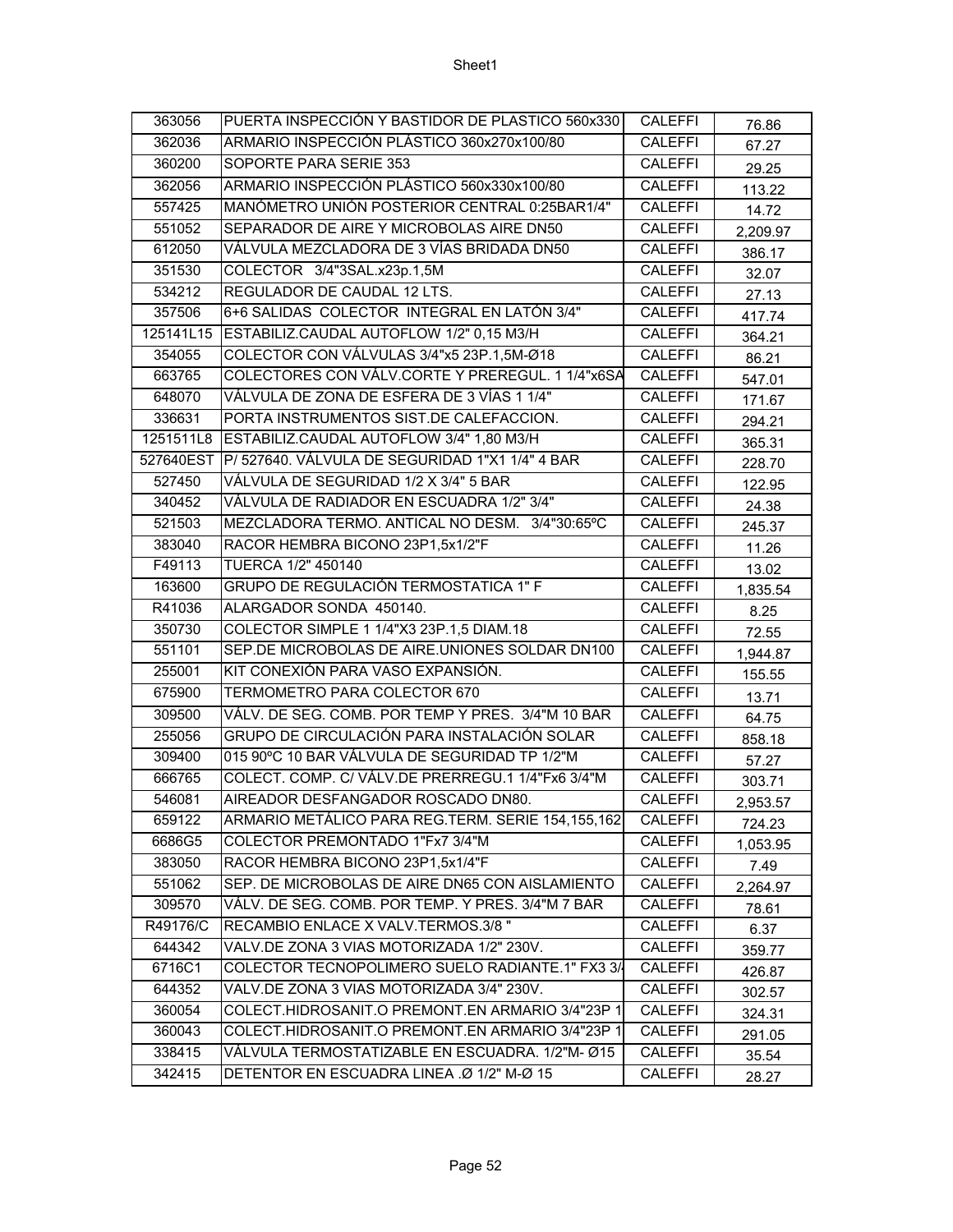| 637304   | VÁLVULA MOTORIZADA DE ESFERA DE 2 VÍAS 3" 24V        | <b>CALEFFI</b> | 3,573.97 |
|----------|------------------------------------------------------|----------------|----------|
| 6706H1   | GRUP.COLECT.TECNO.SUELO RAD.CON ARMARIO 1"FX8 3      | <b>CALEFFI</b> | 1,082.47 |
| 6706C1   | GRUP.COLECT.TECNO.SUELO RAD.CON ARMARIO 1"FX3 3      | <b>CALEFFI</b> | 795.37   |
| 150022   | RELOJ PARA GRUPO REG.1526155                         | CALEFFI        | 342.33   |
| 6706D1   | GRUP.COLECT.TECNO.SUELO RAD.CON ARMARIO 1"FX4 3      | <b>CALEFFI</b> | 836.07   |
| 637404   | VÁLVULA MOTORIZADA DE ESFERA DE 2 VÍAS 4"24V         | <b>CALEFFI</b> | 4,167.97 |
| 637204   | VÁLVULA MOTORIZADA DE ESFERA DE 2 VÍAS 2 1/2" 24V    | <b>CALEFFI</b> | 3,097.67 |
| 887530   | ALMA DE REFUERZO PARA GAS Ø50x3                      | <b>CALEFFI</b> | 13.49    |
| 644264   | VALV.DE ZONA 2 VIAS MOTORIZADA 1" 24V.               | <b>CALEFFI</b> | 322.37   |
| 659123   | ARMARIO METÁLICO PARA COLECTOR 500X1200X110          | <b>CALEFFI</b> | 539.70   |
| 659043   | ARMARIO METÁLICO PARA COLECTORES 500x400x110         | CALEFFI        | 243.06   |
| 255010   | BOMBA DESCARGA INSTALACION PARA KIT 255/256          | <b>CALEFFI</b> | 408.17   |
| 560421   | VÁLV. DE DESCARGA PARA RADIADOR 1/2"                 | <b>CALEFFI</b> | 10.56    |
| 675080   | CAJA COLECTOR 671 REGLB. H. Y P. 800X770X82 X6       | <b>CALEFFI</b> | 521.47   |
| 675060   | CAJA COLECTOR 671 REGUL. H. Y P.600X770X82 6         | <b>CALEFFI</b> | 441.17   |
| 521122   | MEZCL.TERMOSTÁTICA ANTICAL NO DESMON D22 30:65       | <b>CALEFFI</b> | 303.71   |
| 551051   | SEPARADOR MICROBOLAS, CON CONEXION SOLDAR DN5        | <b>CALEFFI</b> | 1,377.27 |
| 250400   | GRIFO CORTE CON JUNTA 1/2MX1/2H 10B. -30/200°C       | <b>CALEFFI</b> | 43.41    |
| 200015   | MANDO TERMOSTÁTICO CON SENSOR LÍQUIDO TERMOR         | <b>CALEFFI</b> | 151.28   |
| 265352   | KIT CONEXION ACUMULADOR SOLAR-CALDERA 3/4"           | <b>CALEFFI</b> | 965.87   |
| 1715L1   | GRUP.REG.TÉRMICA CLIMAT.EN ARMARIO 3/4"MX 10 3/4"M   | <b>CALEFFI</b> | 4,202.11 |
| 254505   | RACOR M. CURVO CON JUNTA TORICA D.15                 | <b>CALEFFI</b> | 51.55    |
| 254305   | RACOR CON MAGUITO-RACORD-RACORD.TUBOS E.SOLA         | <b>CALEFFI</b> | 48.80    |
| 132512   | VALVULA DE BALANCEAMIENTO 3/4"                       | <b>CALEFFI</b> | 202.47   |
| 254508   | RACOR UNION CURVO RACORD-RACORD. TUBOS E.SOLAI       | <b>CALEFFI</b> | 54.41    |
|          | 1251411L2   ESTABILIZ.CAUDAL AUTOFLOW 1/2" 1,20 M3/H | CALEFFI        | 364.21   |
| 254852   | RACOR UNION CURVO HEMBRA .TUBOS E.SOLAR 3/4"F D.     | CALEFFI        | 44.84    |
| 254055   | RACOR UNION HEMBRA 3/4 F D.15 SOLAR                  | <b>CALEFFI</b> | 32.52    |
| 254755   | RACOR UNION CURVO D.15 SOLAR                         | <b>CALEFFI</b> | 33.73    |
| 254758   | RACOR UNION CURVO D.18 SOLAR                         | <b>CALEFFI</b> | 36.26    |
| 254858   | RACOR UNION CURVO HEMBRA TUBOS E.SOLAR 3/4"F D.      | <b>CALEFFI</b> | 39.56    |
| 254752   | RACOR UNION CURVO D.22 SOLAR                         | <b>CALEFFI</b> | 43.96    |
| 254855   | <b>CODO UNION HEMBRA</b>                             | <b>CALEFFI</b> | 38.02    |
| 535006   | CARTUCHO DE RECAMBIO SERIE 535 1"                    | <b>CALEFFI</b> | 93.57    |
| 663785   | COLECTORES CON VÁLV. CORTE Y PREREGUL.1 1/4"x8SA     | <b>CALEFFI</b> | 686.79   |
| 644353   | VALV.DE ZONA 3V. MOTORIZADA 3/4" 230V. 8,6KV(M3/H)   | CALEFFI        | 458.77   |
| 163611   | GRUPO DE REGULACIÓN TERMOSTATICA 1" F UPS 25-80      | <b>CALEFFI</b> | 2,080.29 |
| 668765S1 | COLECTOR CON VÁLV.CORTE PREREGU. 1 1/4"X6SAL3/4M     | <b>CALEFFI</b> | 539.07   |
| 700005   | CAJA METALICA PLURIMOD                               | <b>CALEFFI</b> | 459.22   |
| 381302   | TELES15MM 3/8"MXTUERCA1/2"H10B/100°                  | <b>CALEFFI</b> | 22.95    |
| 700051   | CONTADORES SANITARIOS PLURIMOD                       | <b>CALEFFI</b> | 315.23   |
| 6706N1   | GRUP.COLECT.TECNO.SUELO RAD.CON ARMARIO1"FX12        | <b>CALEFFI</b> | 1,489.47 |
| 240600   | VAL.ESFERA INSTALACION SOLAR 1" H-H. -30/200°C       | <b>CALEFFI</b> | 133.50   |
| 226412   | VALVULA DE RADIADOR INVERSA DERECHA 1/2" R/BICON     | <b>CALEFFI</b> | 47.54    |
| 662655   | COLECTORES CON VALV. CORTE Y PREREGUL. 1" X 5 SAI    | CALEFFI        | 248.67   |
| 400100   | JUEGO VAL+-DET. ESCUADRA 1/2 23 P.1,5                | <b>CALEFFI</b> | 180.09   |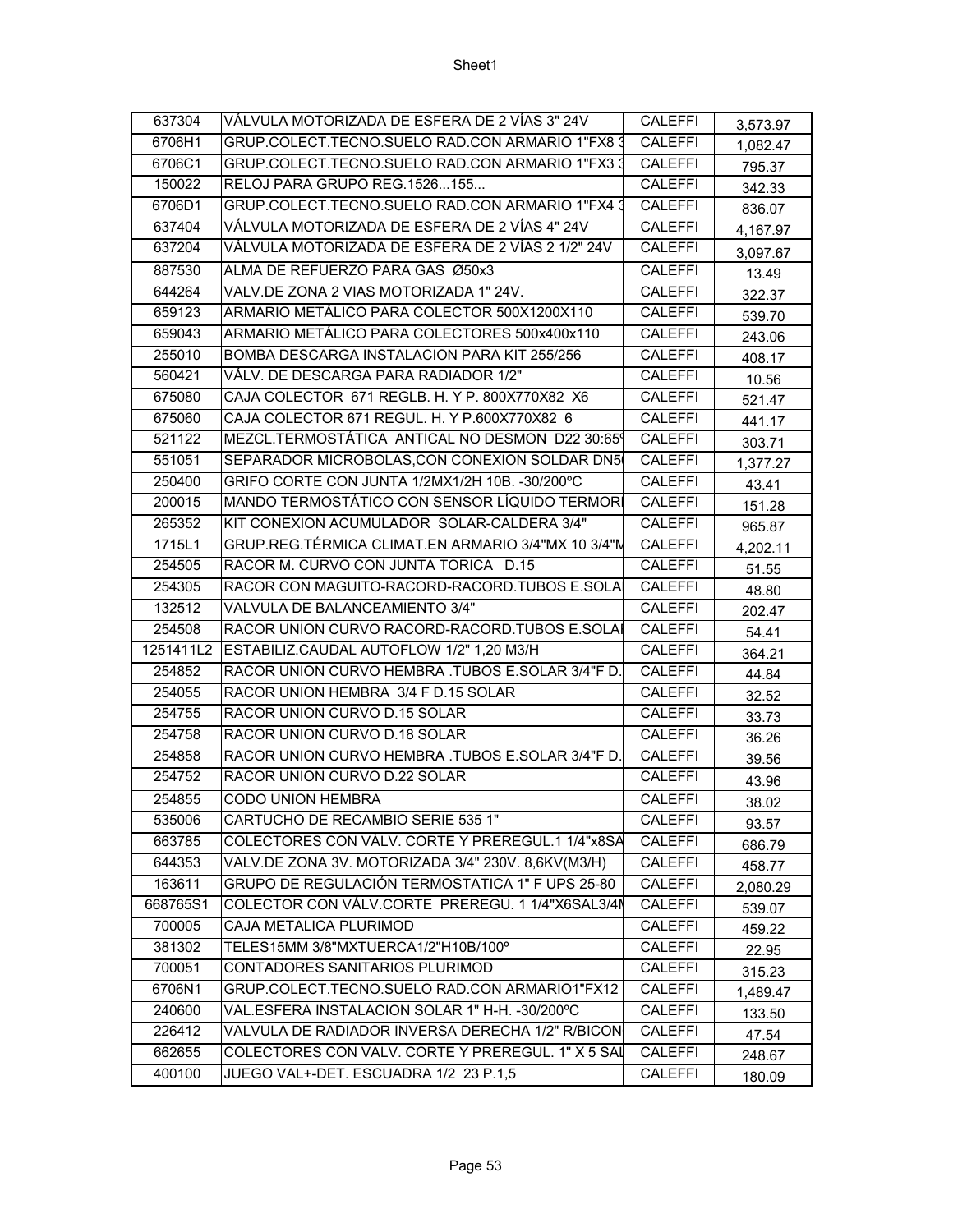| 662665  | COLECTORES CON VALV, CORTE Y PREREGUL, 1" X 6 SAI     | <b>CALEFFI</b> | 281.67   |
|---------|-------------------------------------------------------|----------------|----------|
| 662165  | COLECTOR DE IDA CON PREREGUL. 1" X 6 SAL              | <b>CALEFFI</b> | 134.27   |
| 662625  | COLECTORES CON VALV.CORTE Y PREREGUL. 1" X 2 SAL      | <b>CALEFFI</b> | 137.57   |
| 662055  | COLECTOR RETORNO CON VALV. CORTE 1" X 5 SAL.          | <b>CALEFFI</b> | 132.07   |
| 6626G5  | COLECTOR SIMPLE PREMONTADO DE 1" 7SAL                 | <b>CALEFFI</b> | 443.37   |
| 659085  | CAJA COLECTOR SERIE 662-671 P. 80 MM 50X80X80         | <b>CALEFFI</b> | 378.47   |
| 659045  | ARMARIO METÁLICO PARA COLECTORES 400x500x80/120       | <b>CALEFFI</b> | 270.67   |
| 599660  | <b>GRUPO CABECERA PARA SERIE 662</b>                  | <b>CALEFFI</b> | 16.68    |
| 659105  | ARMARIO X 662/ 671 EMPOT. P80X120, 500X1000X80-120    | <b>CALEFFI</b> | 455.47   |
| 6626F6  | COLECTOR PREMONTADO MICROMETRICO 1" 6 SAL             | <b>CALEFFI</b> | 490.67   |
| 266250  | GRUPO REGULACION SOLAR 3/4" H 2-7L / M.               | <b>CALEFFI</b> | 1,422.61 |
| 662626  | COLECTOR DOBLE MICROMETRICA Y CABEZAL. 1" X 2 SAI     | <b>CALEFFI</b> | 149.67   |
| 6626G6  | COLECTOR PREMONTADO MICROMETRICO DE 1" X 7 SAL        | <b>CALEFFI</b> | 554.47   |
| 662646  | COLECTOR DOBLE MICROMETRICA Y CABEZAL. 1" X 4 SAI     | <b>CALEFFI</b> | 237.67   |
| 6626H6  | COLECTOR PREMONTADO MICROMETRICO 1" 8 SAL             | <b>CALEFFI</b> | 601.77   |
| 538201  | VALVULA DESCARGA CON PORTAMANGUERA 1/4"               | <b>CALEFFI</b> | 15.91    |
| 251006  | SEPARADOR MICROBOLAS SOLAR Ø 1"H.                     | <b>CALEFFI</b> | 344.37   |
| 662606  | COLECTOR PREMONTADO MICROMETRICO 1" 13 SAL.           | <b>CALEFFI</b> | 882.27   |
| 637026  | SERVOMOTOR PARA VALV. 637 230V. 1 1/4" - 2"           | <b>CALEFFI</b> | 1,093.72 |
| 1825E1  | <b>GRUPO REGULACION TERMOSTATICA PUNTO FIJO 5 DER</b> | <b>CALEFFI</b> | 1.849.17 |
| 505441  | PURGADOR MANUAL CON DESCARGA ORIENTABLE 1/2"          | <b>CALEFFI</b> | 7.54     |
| 535940  | REDUCT. PRESION CON TOMA MANOM. SIN RACORES 3/4       | CALEFFI        | 80.92    |
| 521814  | PROPONER 521914 MEZCL.TERMOS.REGUL.1/2" 45°C-65°      | <b>CALEFFI</b> | 204.67   |
| 535950  | RECUT. PRESION CON TOMA MANOM. SIN RACORES 1"         | <b>CALEFFI</b> | 94.78    |
| R59789  | ENLACE Ø 1" COMPLETO PARA REDUCTORAS 535 Y 536        | <b>CALEFFI</b> | 15.41    |
| 314425  | VALV. SEGURIDAD M-H CON MANOMETRO 1/2" 2,5 BAR        | CALEFFI        | 34.72    |
| 659044  | ARMARIO METÁLICO PARA COLECTORES 400x500x110/140      | <b>CALEFFI</b> | 270.67   |
| 1825N1  | GRUPO REGULACION TERMOSTATICA PUNTO FIJO 12 DE        | <b>CALEFFI</b> | 2,371.02 |
| 255266  | GRUPO CIRCULACIÓN PARA INSTALACIÓN SOLAR 1" 5-40      | <b>CALEFFI</b> | 2,568.93 |
| R59787  | ENLACE Ø 1/2" COMPLETO X REDUCTORAS 535 Y 536         | <b>CALEFFI</b> | 12.25    |
| R59788  | ENLACE Ø 3/4" COMPLETO X REDUCTORAS 535 Y 536         | <b>CALEFFI</b> | 22.53    |
| 226422  | VALVULA DE RADIADOR INVERSA IZQUIERDA 1/2" R/BICOI    | <b>CALEFFI</b> | 47.54    |
| K60009  | SOFTWARE HYDROCAL                                     | <b>KEWEL</b>   | 2,055.47 |
| K30002  | PASA A KN30002 WOLTMAN DN65-200 AFQN25M3/H C/T        | <b>KEWEL</b>   | 715.62   |
| KG20001 | GMDM DN15 CONTADOR AGUA MULTIPLE SECO 1/2" 1,5M       | <b>KEWEL</b>   | 106.28   |
| KG20003 | GMDM DN20 CONTADOR AGUA MULTIPLE SECO 3/4" 2,5M       | <b>KEWEL</b>   | 120.05   |
| KG20005 | GMDM DN25-260 AF QMAX 7M3/H C. SECO C/ TAPA           | <b>KEWEL</b>   | 196.56   |
| KG20007 | GMDM DN30 CONTADOR AGUA MULTIPLE SECO 1 1/4" 6M       | <b>KEWEL</b>   | 205.98   |
| KG20009 | GMDM DN40 CONTADOR AGUA MULTIPLE SECO 1 1/2" 10N      | <b>KEWEL</b>   | 354.28   |
| K20412  | GMDM-DN50                                             | <b>KEWEL</b>   | 488.00   |
| K30403  | CONTADOR WOLTMAN DN65                                 | <b>KEWEL</b>   | 0.00     |
| K40302M | MEDIDOR ENERGIA FRIO/CALOR ULC.15-1,5-R               | <b>KEWEL</b>   | 670.36   |
| K20406  | GMDM-I DN25-260 ACS Q3 6,3M3/H C/TAPA 1"              | <b>KEWEL</b>   | 353.45   |
| KG20011 | GMDM DN50 CONTADOR AGUA MULTIPLE SECO 2" Q3 25"       | <b>KEWEL</b>   | 446.08   |
| K40102  | DESCATALOGADO C.ENERGIA ULTRA.DN15 130°QP1,5M3/       | <b>KEWEL</b>   | 634.00   |
| K20409  | GMDM-I DN40-300 ACS Q4 20M3/H C/TAPA 11/2"            | <b>KEWEL</b>   | 547.31   |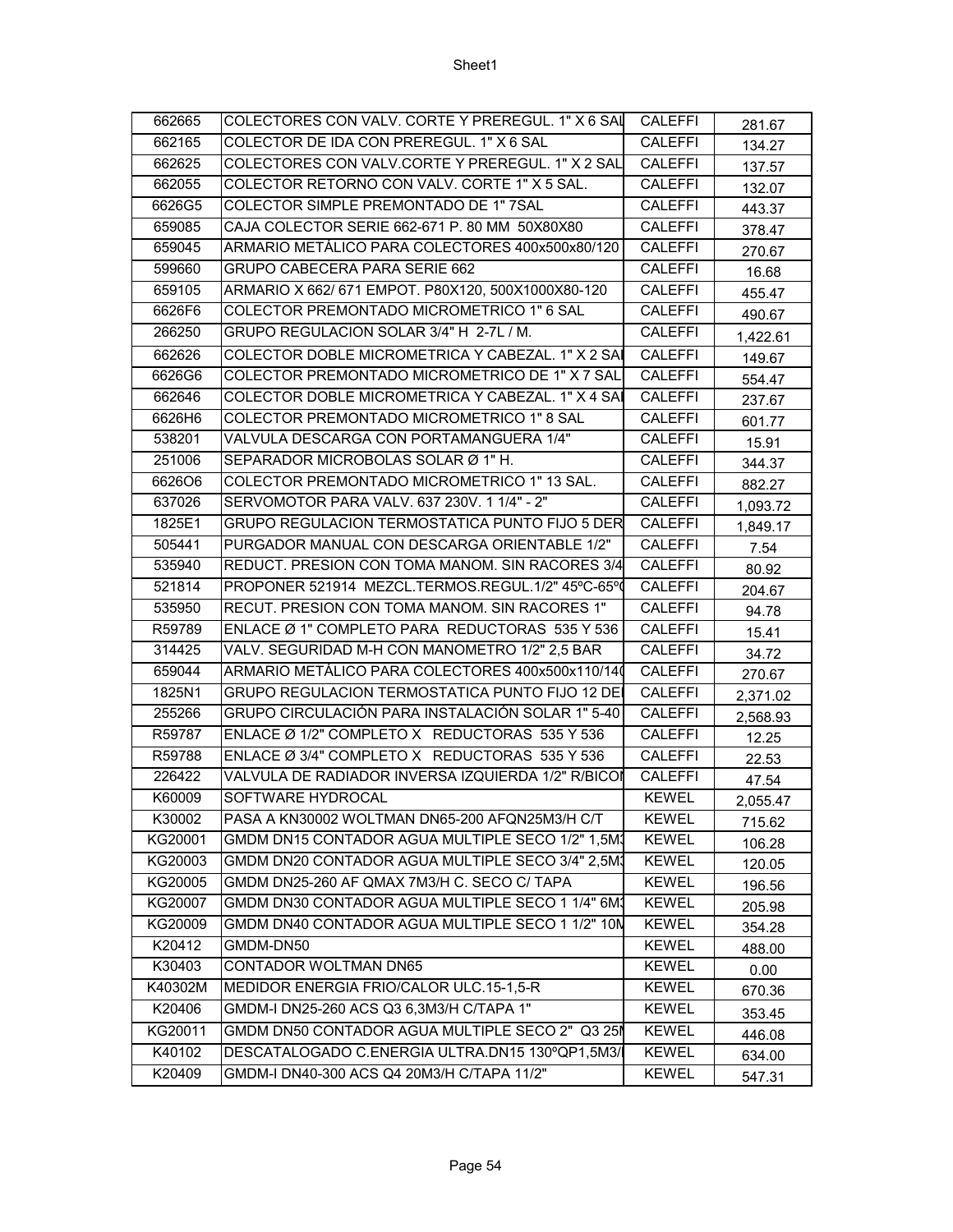| K20409   | GMDM-I DN40-300 ACS Q4 20M3/H C/TAPA 11/2"                | <b>KEWEL</b> | 547.31   |
|----------|-----------------------------------------------------------|--------------|----------|
| KH80001  | CONTADOR GMDM-I DN25.260MM QP3,5M3/H (QS 7 M3/H)          | <b>KEWEL</b> | 1,261.74 |
| KH80002  | CONTADOR GMDM-I DN30.260MM QP6 M3/H (QS 12 M3/H)          | <b>KEWEL</b> | 1,301.76 |
| KH80003  | CONTADOR GMDM-I DN40.300MM QP10 M3/H (QS 20 M3/H          | <b>KEWEL</b> | 1,801.99 |
| KH80004  | CONTADOR GMDM-I DN50.300MM QP15 M3/H (QS 30 M3/H          | <b>KEWEL</b> | 1,866.72 |
| K30405   | <b>CONTADOR WOLTMAN AFT50 DN80 3"</b>                     | <b>KEWEL</b> | 809.48   |
| K10503   | GSD8 DN13 CONTADOR IGUAL QUE K10403 MEJORADO              | <b>KEWEL</b> | 53.46    |
| K70545   | TOTALIZADOR DE IMPUSOS DIGITAL CRISTAL LIQUIDO            | <b>KEWEL</b> | 280.29   |
| KG20405  | GMDM DN25 CONTADOR AGUA MULTIPLE SECO 1"                  | <b>KEWEL</b> | 0.00     |
| K20216   | HYDROSPLIT M3 MBS CALCULADOR DE ENERGIA                   | <b>KEWEL</b> | 477.04   |
| K50005SX | VAINA PORTA SONDA                                         | <b>KEWEL</b> | 24.72    |
| K20410   | GMDM-DN40                                                 | <b>KEWEL</b> | 762.52   |
| K20408   | <b>GMDM</b>                                               | <b>KEWEL</b> | 360.87   |
| KG20403  | GMDM DN20 CONTADOR AGUA MULTIPLE SECO 3/4"                | <b>KEWEL</b> | 119.26   |
| K20499   | MODULO DE CONEXIION EMISOR DE IMPULSOS                    | <b>KEWEL</b> | 133.47   |
| K5006    | DESCATALOGADO RACOR AGUA X CONTADOR 1/2"-3/4"             | <b>KEWEL</b> | 0.00     |
| K5008    | JUEGO 2 RACORES DN15 CONTADOR AGUA 1/2"                   | <b>KEWEL</b> | 10.02    |
| K20108   | DESCATALOGADO GMDXR DN30CONT.VOLUMETRICO IMP              | <b>KEWEL</b> | 278.95   |
|          | HYDROCAL1{DESCATALOGADO CONT.ENERGIA 1,5M3/H 1/2"PREEQ.MB | <b>KEWEL</b> | 442.43   |
|          | HYDROSPLIT DESCATALOGADO CONCENTRADOR                     | <b>KEWEL</b> | 504.23   |
| K2003    | PASA A K20403 GMDMDN20CONT.MULTIPLE SECO3/4"2,5M          | <b>KEWEL</b> | 124.82   |
| K50011   | JUEGO DE RACORES CONTADOR DN30 Ø 11/4"                    | <b>KEWEL</b> | 49.43    |
|          | HYDROCAL25DESCATALOGADO CONT.ENERGIA 2,5M3/H 3/4"PREEQ.MB | <b>KEWEL</b> | 490.63   |
| K5009    | JUEGO 2 RACORES DN20 CONTADOR AGUA 3/4"                   | <b>KEWEL</b> | 17.78    |
| K50003   | <b>J.SONDAS TEMPERATURA S-U-3</b>                         | <b>KEWEL</b> | 168.31   |
| K2005    | PASA A K20405 GMDMDN25AF Q3 7M3/H C.SECO C/TAPA1          | <b>KEWEL</b> | 222.45   |
| K2007    | PASA A K20407 GMDM DN30CONT.MULTIPLE SECO11/4"6M          | <b>KEWEL</b> | 233.57   |
| K50005   | DESCATALOGADO J.PORTASONDAS P-S L-35 GAS1/4"              | <b>KEWEL</b> | 25.77    |
| K10101   | SFU/13 CONTADOR AGUA SIMPLE SECO 1/2" 1,5M3H              | <b>KEWEL</b> | 40.95    |
| K50010   | <b>JUEGO RACORES DN25</b>                                 | <b>KEWEL</b> | 32.13    |
| K2009    | PASA A K20409 GMDDN40CONT.AMULTIPLE SECO11/2"10N          | <b>KEWEL</b> | 520.29   |
| K5012    | JUEGO RACOR DN40 CONTADOR AGUA 1 1/2"                     | <b>KEWEL</b> | 74.15    |
| K10105   | SFU/20 CONTADOR AGUA SIMPLE SECO 3/4" 2,5M3H              | <b>KEWEL</b> | 46.37    |
| K20106   | DESCATALOGADO GMDXR CONT.VOLUMETRICO IMP.1"               | <b>KEWEL</b> | 368.40   |
| K2011    | DESCATALOGADO GMDM DN50 MULTIPLE SECO 2" Q3 25N           | <b>KEWEL</b> | 560.25   |
| K2001    | GMDM DN15 CONTADOR AGUA MULTIPLE SECO 1/2" 1,5M3          | <b>KEWEL</b> | 112.52   |
| K5007    | JUEGO 2 RACORES DN13 CONTADOR AGUA 7/8" - 3/4"            | <b>KEWEL</b> | 11.09    |
| K5013    | JUEGO RACOR DN50 CONTADOR AGUA 2"                         | <b>KEWEL</b> | 130.65   |
| K50001   | DESCATALOGADO PORTASONDAS 1/2" X CONT.KILOCALO            | <b>KEWEL</b> | 25.77    |
| K9005    | DESCATALOGADO CONTADOR KILOC.11/4"-1"                     | <b>KEWEL</b> | 0.00     |
| K30004   | PASA A KN30004 CONTADOR AF 4". WOLTMAN 60M3/H             | <b>KEWEL</b> | 894.52   |
| K30101   | EMISOR REED PARA WDE-K30 Y WDE-K40                        | <b>KEWEL</b> | 150.66   |
| K9007    | DESCATALOGADO CONTADOR KILOC. 11/2"-11/4"                 | <b>KEWEL</b> | 0.00     |
| K20111   | DESCATALOGADO GMDM DN50 MULTIPLE SECO 2" Q3 25N           | <b>KEWEL</b> | 623.81   |
| K9011    | DESCATALOGADO CONTADOR KILOC. 21/2"-2"                    | <b>KEWEL</b> | 0.00     |
| K9009    | DESCATALOGADO CONTADOR KILOC. 2 "-11/2"                   | <b>KEWEL</b> | 0.00     |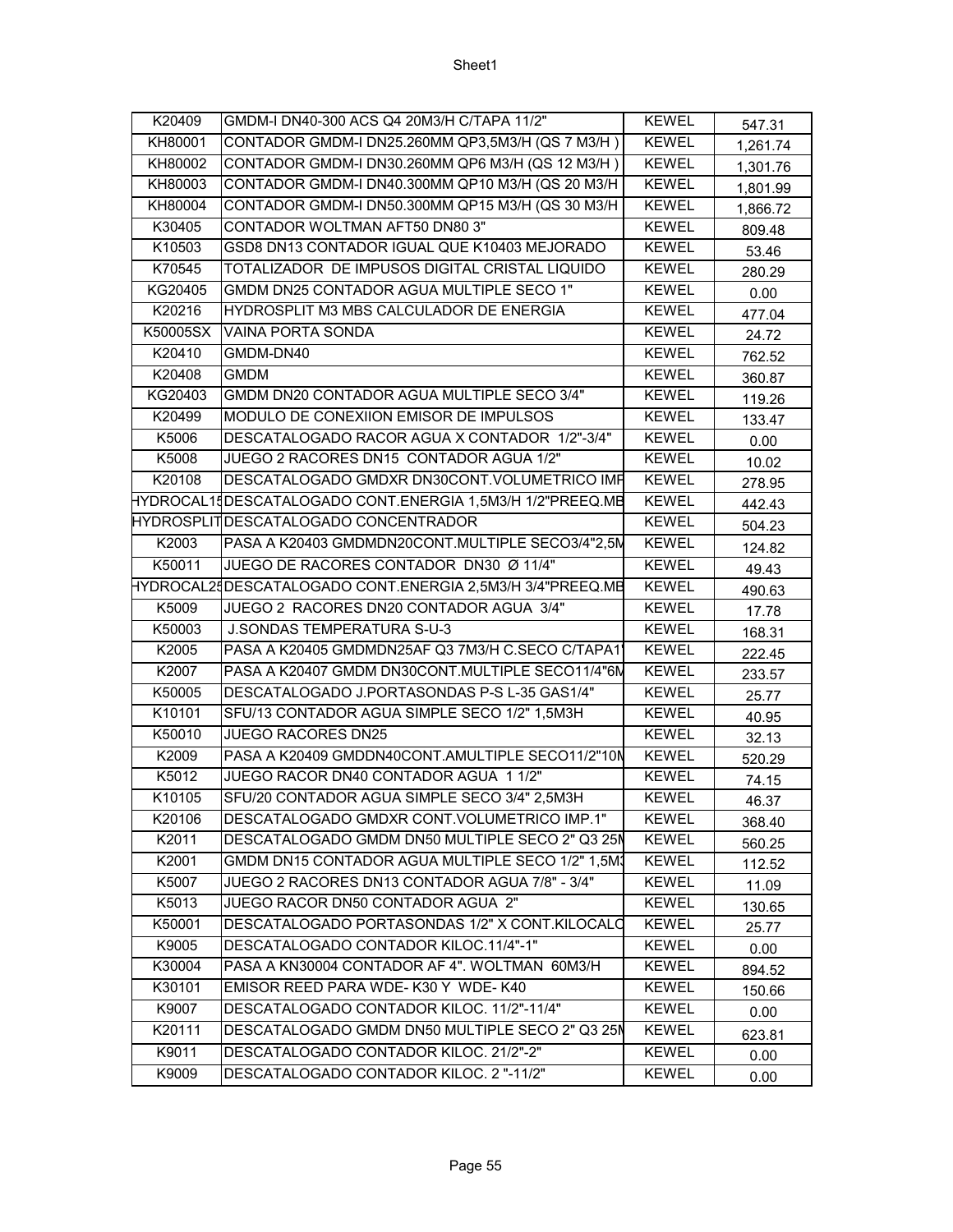| K20102   | DESCATALOGADO GMDX-R CONT.MULT.ACS3,1M3/HIMP.1              | <b>KEWEL</b> | 233.05   |
|----------|-------------------------------------------------------------|--------------|----------|
| K10101T  | SFU/13 GSD8 DN15-110 AF QN1,5M3/H C/TAPA Ø 1/2"             | <b>KEWEL</b> | 42.25    |
| K10105T  | SFU/20 GSD8 DN20-115 AF QN 2,5M3/H C/TAPA Ø 3/4"            | <b>KEWEL</b> | 49.07    |
| K10406P  | GSD8-P DN20-115 ACS. QN 2,5M3/H (1"-1") Ø 3/4"              | <b>KEWEL</b> | 70.50    |
| K10408P  | <b>EMISOR RED PARA GDS8-P</b>                               | <b>KEWEL</b> | 39.55    |
| K20214   | DESCATALOGADOCAL.ENERGIA HYDROSPLIT F/C.PREE. I             | <b>KEWEL</b> | 133.47   |
| K10401P  | CONTADOR EMISOR DE IMPULSOS AF DN15 3/4"Q3 2,5M3/           | <b>KEWEL</b> | 60.62    |
| K10401   | GDS8 DN15-1 SIMPLE 11 AF Q3 2,5M3/H 3/4" - 1/2"             | <b>KEWEL</b> | 55.67    |
| K10405P  | GDS8-P DN20-1 S.15 AFQ3 4M3/H 1"Ø3/4 C.E.IMPULSOS.          | <b>KEWEL</b> | 66.74    |
| K10403   | GSD8-DN13 CONTADOR AGUA SIMPLE SECO 7/8-3/4 1,5M3           | <b>KEWEL</b> | 59.32    |
| K10405   | GDS8 DN20-1 SIMPLE 15 AF Q3 4M3/H 1" Ø 3/4"                 | <b>KEWEL</b> | 61.80    |
| K10404   | GDS8 DN13-115ACS SIMPLE Q3 2,5 M3/H 7/8-3/4S/TAPA           | <b>KEWEL</b> | 61.80    |
| K10402   | GSD8-DN15 CONTADOR AGUA SIMPLE SECO 3/4-1/2 1,5M3           | <b>KEWEL</b> | 58.15    |
| K2004    | PASA A K20404 GMDX DN20190CONT.AC MULTIPLE3/4"              | <b>KEWEL</b> | 160.67   |
| K10402P  | CONTADOR EMISOR DE IMPULSOS AC DN15 3/4"Q3 2,5M3/           | <b>KEWEL</b> | 64.26    |
| K10306   | CONTADOR ACS TELEMETRIA 1"-1"                               | <b>KEWEL</b> | 64.26    |
| K10406   | GSD8 DN20-115 ACS. QN 2,5M3/H (1"-1") Ø 3/4"                | <b>KEWEL</b> | 63.09    |
| K20110   | DESCATALOGAD GMDXRDN40CVOLIMP.ACS90°CQ316M3/I               | <b>KEWEL</b> | 805.07   |
| K50006PM | VAINA PORTA SONDAS P-M L-85 GAS-1/2                         | <b>KEWEL</b> | 44.50    |
| K60002   | CONCENTRADOR DE TELEMETRIA M-BUS CON PANTALLA               | <b>KEWEL</b> | 4,956.35 |
| K50015   | MODULO CONTADOR TELEMETRIA/CH.UNICO.M-BUS                   | <b>KEWEL</b> | 123.59   |
| K10302   | CONTADOR ACS TELEMETRIA 3/4"-3/4"                           | <b>KEWEL</b> | 58.62    |
| K20109   | DESCATALOGADO GMDX-RDN40 C/AF.30°C.QN10M3/H11/              | <b>KEWEL</b> | 584.97   |
| K20104   | DESCATALOGADO GMDXR C.MULT. ACS 90°CQ3 4M3/H Ø3             | <b>KEWEL</b> | 256.59   |
| K50014   | MODULO RADIO HYDROLINK RFM-TX1 PARA CONTADOR K              | <b>KEWEL</b> | 118.88   |
| K10103T  | SFU/15 GSD5-DN15-115 AF QN 1,5M3/H C/TAPA 7/8"X3/4          | <b>KEWEL</b> | 46.37    |
| K70005   | PASA A 70405 CONT.CHORRO MULTIPLEDN25-260CLASE (            | <b>KEWEL</b> | 323.80   |
| K80001   | DESCATALOGADO CONT.KILOC.COMPLETO DN25(1")                  | <b>KEWEL</b> | 1,041.82 |
| K30003   | PASA A KN30003 CONTADOR AF WOLTMAN DN80-225                 | <b>KEWEL</b> | 847.44   |
| K20107   | GMDX-R DN30-260 AF 30°C QN 6M3/H Ø 11/4"                    | <b>KEWEL</b> | 297.78   |
| K80006   | CONTADOR KILOCALORIAS COMPLETO DN65 (2 1/2")                | <b>KEWEL</b> | 2,075.00 |
| K10102   | SCU/13 CONTADOR AG.CALIENTE SECO 3/4-1/2 1,5M3H             | <b>KEWEL</b> | 38.93    |
| K30001   | PASA A KN30001 WOLTMAN WDE-K30 DN50 AFQN15M3/H              | <b>KEWEL</b> | 663.83   |
| K10102T  | SCU/13 CONTADOR A.C. SECO 3/4-1/2 1,5M3H C/ TAPA            | <b>KEWEL</b> | 39.55    |
| K10304   | CONTADOR ACS TELEMETRIA 7/8"-3/4"                           | <b>KEWEL</b> | 61.80    |
| K50016   | LLAVE USB-RFM PARA PC                                       | <b>KEWEL</b> | 1,151.11 |
| K50034   | DESCATALOGADO MOD.MBUS CABLE X HYDROSPLIT/HYD               | <b>KEWEL</b> | 173.02   |
| K20006   | GMDX DN25-260 ACS QN 3,5 M3/H CIRCUITO SECO Ø 1"            | <b>KEWEL</b> | 268.36   |
|          | SOFTHYDROSOFWARE SISTEMA HYDROLINK                          | <b>KEWEL</b> | 1,648.63 |
| KH40001  | CONT.3/4"RAC.1/2"-110 MM QN1,5 PASA A KH40002               | <b>KEWEL</b> | 388.41   |
| KH40003  | DESCATALOGADO CONT.1"RACOR3/4"QN.2,5LECT.DIRECT             | <b>KEWEL</b> | 423.72   |
| KH40002  | CONT.3/4"- RACOR 1/2"-110MM QN.1,5 LECTURA M-BUS            | <b>KEWEL</b> | 395.47   |
| KH40004  | CONT.1"- RACOR 3/4"-130MM QN.2,5 LECTURA M-BUS              | <b>KEWEL</b> | 429.61   |
|          | KTINOX-412 TUBO CORROGADO INOX AISI304 4 METROS DN12 (1/2") | <b>KEWEL</b> | 64.26    |
|          | KTINOX-TM12KIT 10P.T.INOX-TUERCA M-M S. PLANA 1//2" (DN12 ) | <b>KEWEL</b> | 63.09    |
|          | KTINOX-210 TUBO CORROGADO INOX AISI304 2 METROS DN10 (3/8") | <b>KEWEL</b> | 25.42    |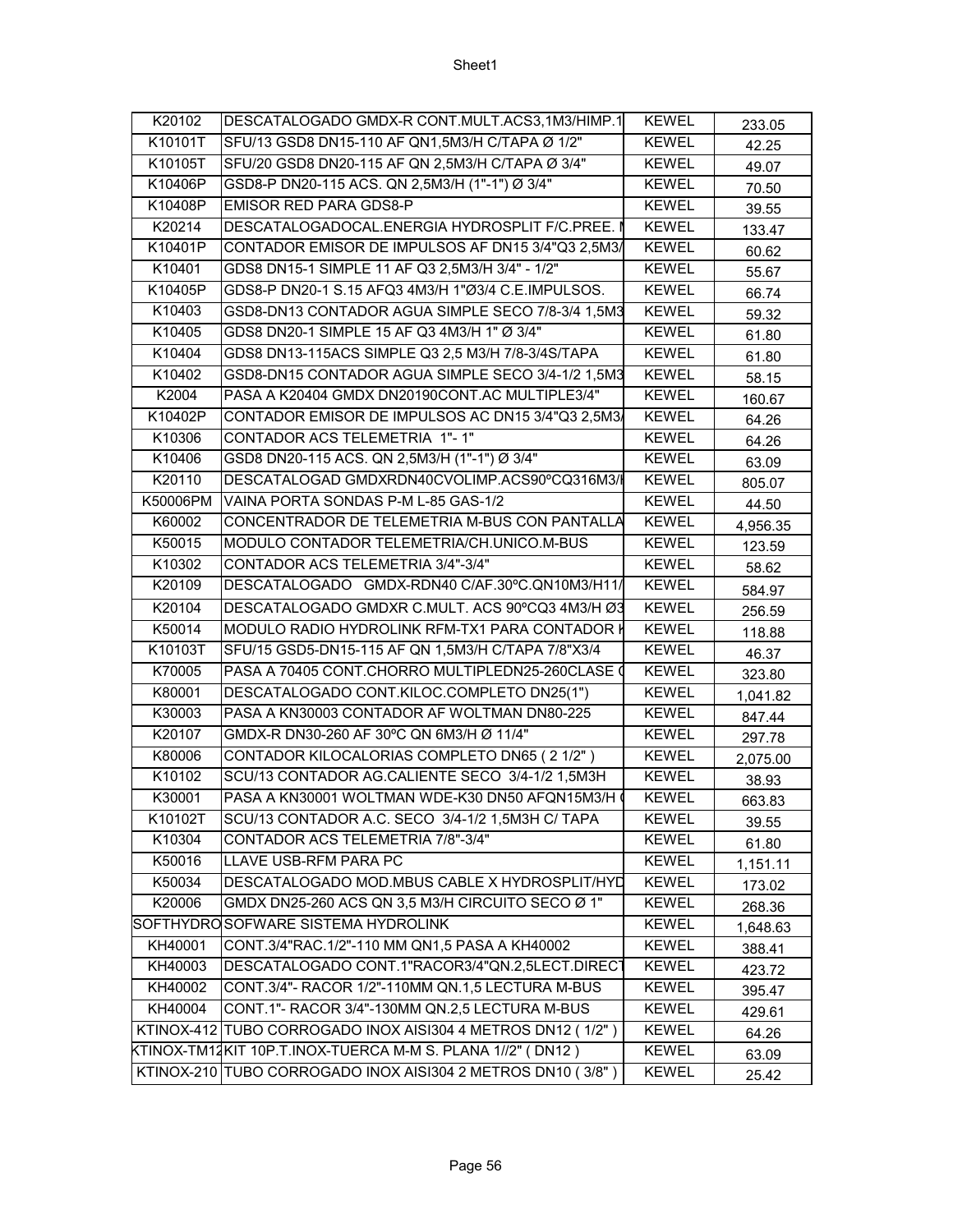|              | KTINOX-T10 KIT 10P.T.INOX-TUERCA HEMBRA + JUNTA 3/8" (DN10) | <b>KEWEL</b>   | 15.77    |
|--------------|-------------------------------------------------------------|----------------|----------|
| <b>KABOC</b> | ABOCARDADOR 60 DB                                           | <b>KEWEL</b>   | 189.50   |
|              | <b>PLANTILLADN PLANTILLA DN10 / TFA DN12</b>                | <b>KEWEL</b>   | 55.67    |
|              | PLANTILLADN PLANTILLA DN12 / TFA DN15                       | <b>KEWEL</b>   | 55.67    |
|              | LANTILLADN PLANTILLA DN20 / TFA DN25                        | <b>KEWEL</b>   | 55.67    |
|              | <b>KCORTATUB CORTATUBOS DN10 / DN25</b>                     | <b>KEWEL</b>   | 123.59   |
|              | KC30302 OR (956456) COLECTOR S/LLAVE 3/4"EK 3/4" 3 VIAS     | <b>KEWEL</b>   | 0.00     |
|              | KC30202 OR (956455) COLECTOR S/LLAVE 3/4"EK 3/4" 2 VIAS     | <b>KEWEL</b>   | 0.00     |
|              | KC30212 OR (956457) COLECTOR S/LLAVE 1"EK 3/4" 2 VIAS       | <b>KEWEL</b>   | 0.00     |
|              | KC30312 OR (956459) COLECTOR S/LLAVE 1"EK 3/4" 3 VIAS       | <b>KEWEL</b>   | 0.00     |
|              | C532N12 BIO(956452) COLECTOR C/LLAVE 1"EK 3/4" 2 VIAS       | <b>KEWEL</b>   | 0.00     |
|              | C533N12 BIO(956453) COLECTOR C/LLAVE 1"EK 3/4" 3 VIAS       | <b>KEWEL</b>   | 0.00     |
|              | C534N12_BIO(956454) COLECTOR C/LLAVE 1"EK 3/4" 4 VIAS       | <b>KEWEL</b>   | 0.00     |
|              | C535N12 BIOCOLECTOR C/LLAVE 1"EK 3/4" 5 VIAS                | <b>KEWEL</b>   | 0.00     |
|              | KC30412 OR (956460) COLECTOR S/LLAVE 1"EK 3/4" 4 VIAS       | <b>KEWEL</b>   | 0.00     |
|              | KC30512 OR COLECTOR S/LLAVE 1"EK 3/4" 5 VIAS                | <b>KEWEL</b>   | 0.00     |
|              | C532N02 BIO(949751) COLECTOR C/LLAVE 3/4" EK 3/4" 2 VIAS    | <b>KEWEL</b>   | 0.00     |
|              | C533N02 BIO(949752) COLECTOR C/LLAVE 3/4"EK 3/4" 3 VIAS     | <b>KEWEL</b>   | 0.00     |
|              | C534N02 BIO(951921) COLECTOR C/LLAVE 3/4"EK 3/4" 4 VIAS     | <b>KEWEL</b>   | 0.00     |
|              | C535N02 BIOCOLECTOR C/LLAVE 3/4"EK 3/4" 5 VIAS              | <b>KEWEL</b>   | 0.00     |
|              | KC30402 OR (956456) COLECTOR S/LLAVE 3/4"EK 3/4" 4 VIAS     | <b>KEWEL</b>   | 0.00     |
|              | KC30502 OR COLECTOR S/LLAVE 3/4"EK 3/4" 5 VIAS              | <b>KEWEL</b>   | 0.00     |
| 6983         | MANOMETRO UNION RADIAL 0-10 BAR 1/2" M Ø 100                | <b>KEWEL</b>   | 20.83    |
| 6969         | MANOMETRO UNION RADIAL 0-4 BAR 3/8" M Ø 80                  | <b>KEWEL</b>   | 14.12    |
| 6981         | MANOMETRO UNION RADIAL 0-4 BAR 1/2" M Ø 100                 | <b>KEWEL</b>   | 20.37    |
| F29466       | RECAMBIO SONDA CONTACTO 230V X 264-265 Ø 15MM               | <b>CALEFFI</b> | 71.68    |
| 278003       | FLUSOMETRO 1-13 L/MIN 3/4"                                  | <b>CALEFFI</b> | 128.06   |
| 252170       | MEZCLADOR TERMOST.SOLAR 11/4" 35-65°C                       | <b>CALEFFI</b> | 1,214.47 |
| 15210 25     | GRUPO REG. MOTORIZ.1-10V SIN BOMBA DN25                     | <b>KEWEL</b>   | 490.81   |
| 1107G5       | COL.TECNOPOL.PREMONT.GEOTERMIA 7 CIRC.D.11/4"               | <b>CALEFFI</b> | 1,826.00 |
| 252180       | MEZCLADOR TERMOST.SOLAR 11/2" 35-65°C                       | <b>CALEFFI</b> | 1,878.87 |
| 258524       | VAL. BALANCE 3/4 CON CAUDALIMETRO INST. SOLAR 7/25          | <b>CALEFFI</b> | 248.48   |
|              | 5000 25 COIGRUPO IMPULSION DIRECTA CONCEPT                  | <b>KEWEL</b>   | 370.76   |
| 278052HE     | GRUPO DE REGULACION SOLAR 3/4" H 8/30 L                     | CALEFFI        | 999.97   |
| 279052HE     | GRUPO CIRCULACION INSTAL SOLAR DOBLE 3/4H 8/30              | <b>CALEFFI</b> | 1,138.57 |
|              | 5100 25 COIGRUPO IMPULSION CON MEZCLA A PUNTO FIJO CONCEP   | <b>KEWEL</b>   | 494.34   |
|              | 5200 25 COIGRUPO IMPULSION CON MEZCLA MODULANTE CONCEPT     | <b>KEWEL</b>   | 506.69   |
| 259080       | VASO EXPANSIÓN SOLAR 80 L.                                  | <b>CALEFFI</b> | 680.97   |
| 622010       | VAINA DE CONTROL A.SANITARIA EN ACERO INOX 1/2"M            | <b>CALEFFI</b> | 32.80    |
| 309575       | VÁLV. DE SEG.COMB. POR T EMP. Y PRES. 3/4"M 7 BAR           | <b>CALEFFI</b> | 107.43   |
| 3800522      | COLECTOR DISTRIBUCION MEZCLA GM. 2 SALIDAS                  | <b>KEWEL</b>   | 646.80   |
| 3800105      | GRUPO REG.DIRECTO DN32 INT.125MM 4000L/H                    | <b>KEWEL</b>   | 1,240.80 |
| 3800112      | GRUPO MOTORIZAD DN25 (15200 + CF105079)                     | <b>KEWEL</b>   | 1,205.60 |
| 3800100      | GRUPO REG.DIRECTO DN25 (15000 + CF105079)                   | <b>KEWEL</b>   | 545.16   |
| 15000 25     | GRUPO REG. DIRECTO 1" X 1" 3800100 SIN BOMBA                | <b>KEWEL</b>   | 370.76   |
| 15100 25     | GRUPO MEZCLADORA 1"X 1" 3800122 SIN BOMBA                   | <b>KEWEL</b>   | 494.34   |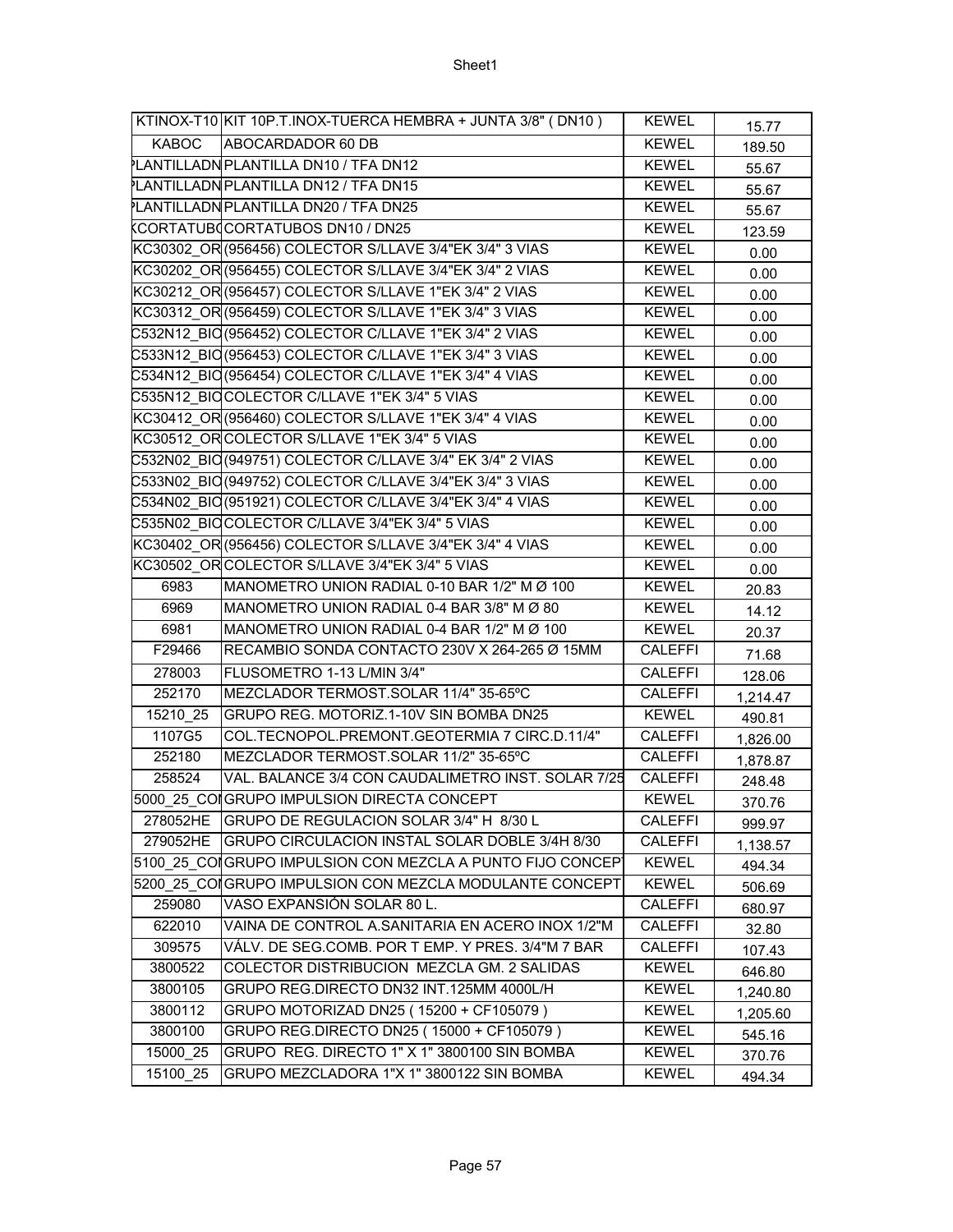| Sheet1 |
|--------|
|--------|

| 3800110   | GRUPO DE MEZCLA DN25 GM VJ 13 KVS 2000L/H.         | <b>KEWEL</b>   | 1,380.50 |
|-----------|----------------------------------------------------|----------------|----------|
| 15200 25  | GRUPO MOTORIZADO 1"X 1" 3800112 SIN BOMBA          | <b>KEWEL</b>   | 506.69   |
| 3800150   | GRUPO DE MEZCLA GM PF DN32 4,8 KVS 2200L/H         | <b>KEWEL</b>   | 1,729.38 |
| 3800132   | GRUPO DE MEZCLA GM PF-CF DN32 17KVS 4000L/H        | <b>KEWEL</b>   | 0.00     |
| 110750    | KIT ENSAMBLAJE Y ACCESORIOS X COLECTOR GEO S.11    | <b>CALEFFI</b> | 434.84   |
| 110020    | KIT 4 TIRANTES M8 ACC.COLECTOR GEO 10DERIVACIONE   | <b>CALEFFI</b> | 100.16   |
| 3800523   | COLECTOR DISTRIBUCION MEZCLA GM. 3 SALIDAS         | <b>KEWEL</b>   | 786.50   |
| 110001    | JUEGO SOPORTES INOX X COLECTOR COMPONIBLE S.11     | <b>CALEFFI</b> | 198.17   |
| 3800504   | COL. DIST. MEZCLA GM. C / S.HIDRAULICO 2 SALIDAS   | <b>KEWEL</b>   | 961.40   |
| 278005    | REGULADOR DIGITAL CON CONTROL PWM                  | <b>CALEFFI</b> | 618.27   |
| 108701    | VALVULA ANTIHIELO AEROTERMICA Ø 11/4 P.MAXI. 10BAR | <b>CALEFFI</b> | 195.95   |
| 3800505   | COL. DIST. MEZCLA GM. C / S.HIDRAULICO 3 SALIDAS   | <b>KEWEL</b>   | 1,276.00 |
| F29883    | CABLE PARA 278005                                  | <b>CALEFFI</b> | 36.04    |
| 110700    | MODULO SIMPLE COLECTOR COMPONIBLE DN50 GEO S.      | <b>CALEFFI</b> | 57.06    |
| 3800122   | GRUPO DE MEZCLA DN25 (15100 + CF105079)            | <b>KEWEL</b>   | 722.96   |
| CF105079  | R. BOMBA UPM3 HYBRID 25-70 130+CABLE G.150-151-152 | <b>KEWEL</b>   | 301.54   |
| 309470CST | VÁLV. DE SEG. COMB. POR TEMP. Y PRES. 1/2"M 7 BAR  | <b>CALEFFI</b> | 40.73    |
| 257007    | RECAMBIO TERMOMETRO ROJO 0/160°C. D.50 X 268       | <b>CALEFFI</b> | 29.98    |
| 257008    | RECAMBIO TERMOMETRO AZUL 0/160°C. D.50 X 268       | CALEFFI        | 29.98    |
| 262342    | KIT DE CONEXION SOLARINCAL 3/4"                    | <b>CALEFFI</b> | 389.47   |
| 3800140   | GRUPO DE MEZCLA DN32 GM VJ 17 KVS 4000L/H.         | <b>KEWEL</b>   | 2,060.30 |
| 3800524   | COLECTOR DISTRIBUCION MEZCLA GM. 4 SALIDAS         | <b>KEWEL</b>   | 926.05   |
| 3800530   | JUEGO ADAPTADORES DN32 PARA G.MEZCLA / IMPULSIO    | <b>KEWEL</b>   | 63.54    |
| 309405    | VALV.SEGUR.COMB.TEMP.Y PRESION 1/2 -10 BAR         | <b>CALEFFI</b> | 98.23    |
| 150006    | SONDA TEMPER.DE IDA DEL GRUPO REG.1526. (SIN VAINA | <b>CALEFFI</b> | 157.37   |
| 250031    | PURGADOR AUTOMÁTICO DE AIRE (SOLAR) 3/8" M         | <b>CALEFFI</b> | 35.49    |
| 253043    | VALVULA SEG.SOLAR 3 BAR.                           | <b>CALEFFI</b> | 27.35    |
| 253046    | VALVULA SEG.SOLAR 6 BAR.                           | <b>CALEFFI</b> | 27.35    |
| 253044    | VALVULA SEG.SOLAR 1/2" 4 BAR.                      | <b>CALEFFI</b> | 27.35    |
| 253048    | VALVULA SEG.SOLAR 8 BAR.                           | <b>CALEFFI</b> | 27.35    |
| 309530    | VÁLV. DE SEG.COMB. POR T EMP. Y PRES. 3/4"M 3 BAR  | <b>CALEFFI</b> | 64.75    |
| 309560    | VÁLV. DE SEG. COMB. POR TEMP. Y PRES. 3/4"M 6 BAR  | <b>CALEFFI</b> | 64.75    |
| 309430    | VÁLV. DE SEG. COMBINADA POR TEMP. Y PRES. 1/2"M    | <b>CALEFFI</b> | 57.27    |
| 252150    | MEZCLADOR TERMOSTÁTICO P/ INST. SOLAR 3/4"30:65°C  | <b>CALEFFI</b> | 191.47   |
| 252140    | MEZCLADOR TERMOSTÁTICO P/ INST. SOLAR 1/2"30:65°C  | <b>CALEFFI</b> | 191.47   |
| 252340    | MEZCLADOR TERMOSTÁTICO P/ INST. SOLAR 1/2"30:65°C  | <b>CALEFFI</b> | 1,241.97 |
| 252350    | MEZCLADOR TERMOSTÁTICO P/ INST. SOLAR 3/4"30:65°C  | <b>CALEFFI</b> | 1,164.97 |
| 253040    | VALVULA SEG.SOLAR 10 BAR                           | <b>CALEFFI</b> | 27.35    |
| 251003    | SEPARADOR MICROBOLAS SOLAR 3/4"F                   | <b>CALEFFI</b> | 159.57   |
| 251004    | PURGADOR AUTOMÁTICO DE AIRE SOLAR 1/2"F            | <b>CALEFFI</b> | 138.67   |
| 309440    | VÁLV. DE SEGURIDAD COMB. POR TEMP. Y PRES 1/2"M    | <b>CALEFFI</b> | 70.47    |
| 257000    | REGULADOR DIFERENCIAL DE TEMPERATURA 220W          | <b>CALEFFI</b> | 543.58   |
| 257001    | CAJA PARA REGULADOR 257                            | <b>CALEFFI</b> | 74.49    |
| 259025    | DESCATALOGADO VASO EXPANSIÓN SOLAR 25 L.           | <b>CALEFFI</b> | 216.77   |
| 150029    | VAINA PARA SONDA DE INMERSIÓN 150006               | CALEFFI        | 53.75    |
| 150009    | SONDA DE CONTACTO PARA REGULADOR                   | <b>CALEFFI</b> | 148.57   |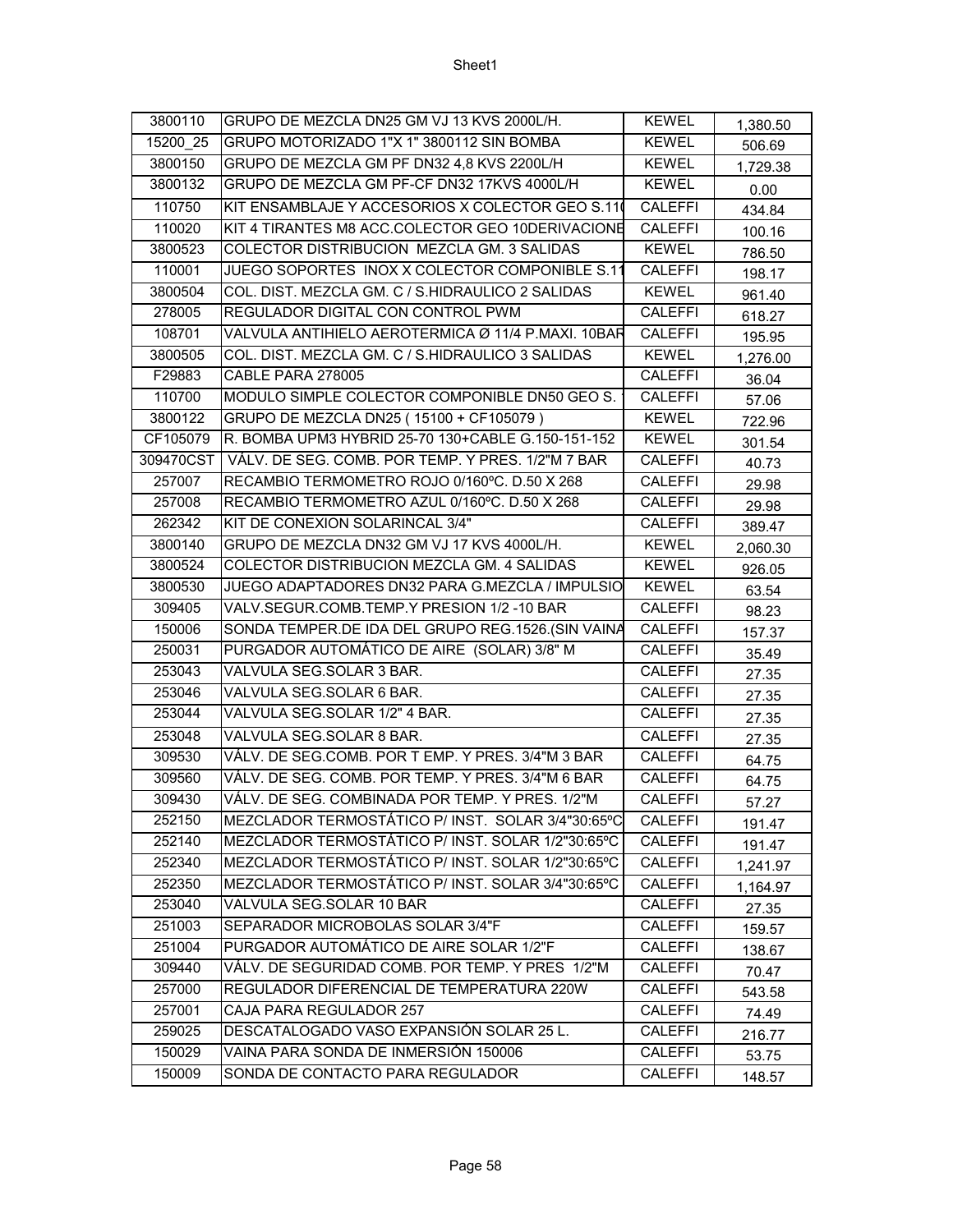| 259050   | VASO EXPANSIÓN SOLAR 50 L.                         | <b>CALEFFI</b> | 574.27   |
|----------|----------------------------------------------------|----------------|----------|
| 309470   | VÁLV. DE SEG. COMB. POR TEMP. Y PRES. 1/2"M 7 BAR  | <b>CALEFFI</b> | 57.27    |
| 259012   | VASO EXPANSIÓN SOLAR 12 L.                         | <b>CALEFFI</b> | 145.27   |
| 259018   | VASO EXPANSIÓN SOLAR 18 L.                         | <b>CALEFFI</b> | 177.17   |
| 309542   | VÁLV. DE SEG. COMB. POR TEMP Y PRES. 3/4"M 4 BAR   | <b>CALEFFI</b> | 78.61    |
| 254452   | RACOR M.CON JUNTA TORICA 3/4 M. D.22               | <b>CALEFFI</b> | 37.14    |
| 309561   | VÁLV. SEG.COMB. POR TEMP.Y PRES. 3/4"M 6 BAR SOLAR | <b>CALEFFI</b> | 91.26    |
| 252153   | MEZCLADOR TESMOSTATICO 30-65 3/4" C/RI "SOLAR"     | <b>CALEFFI</b> | 281.67   |
| 254458   | RACOR M.CON JUNTA TORICA 3/4 M. D.18               | <b>CALEFFI</b> | 34.17    |
| 668765   | COLECTOR CON VÁLV.CORTE PREREGU. 1 1/4"X6SAL3/4M   | <b>CALEFFI</b> | 639.51   |
| 309571   | VÁLV SEG. X TEMP/PRES. 3/4"M X 22 7 BAR 90°SOLAR   | <b>CALEFFI</b> | 91.26    |
| 309501   | VÁLV. SEG. X T/P. 3/4"M X 22 10 BAR 90° SOLAR      | <b>CALEFFI</b> | 91.26    |
| 309401   | 015 90°C 10 BAR VÁL. DE SEGURIDAD TP 1/2"M SOLAR   | <b>CALEFFI</b> | 82.02    |
| 255016   | FLUSOMETRO 8/30 PARA 255-256                       | <b>CALEFFI</b> | 235.64   |
| 309471   | VÁLV.DE SEG.COMB.POR TEMP/ PRES. 1/2"M 7 BAR SOLAI | <b>CALEFFI</b> | 82.02    |
| 254455   | RACOR M.CON JUNTA TORICA 3/4 M. D.15               | <b>CALEFFI</b> | 32.52    |
| 258523   | VAL. BALANCE 3/4 CON CAUDALIMETRO INST. SOLAR 7/28 | <b>CALEFFI</b> | 222.27   |
| 250300   | GRIFO CORTE CON JUNTA 3/8MX3/8H 10B. -30/200°C     | <b>CALEFFI</b> | 24.93    |
| 258503   | VAL BALANCE 3/4 CON CAUDALIMETRO INST. SOLAR 2/7   | CALEFFI        | 222.27   |
| 254302   | RACOR CON MAGUITO-RACORD-RACORD.TUBOS E.SOLA       | <b>CALEFFI</b> | 57.82    |
| 254308   | RACOR CON MAGUITO-RACORD-RACORD.TUBOS E.SOLA       | CALEFFI        | 52.65    |
| 254502   | RACOR UNION CURVO RACORD-RACORD. TUBOS E.SOLAI     | <b>CALEFFI</b> | 64.75    |
| R29418   | RACOR PARA 252700 Y 521701 COD39639                | <b>CALEFFI</b> | 36.59    |
| 264352   | KIT CONEXION ACUMULADOR SOLAR-CALDERA              | <b>CALEFFI</b> | 965.87   |
| 252700   | MEZCLADORA TERMOST.SOLAR 3/4" ANTIQUEMADURAS \$    | <b>CALEFFI</b> | 92.47    |
| CAL19157 | CONTADOR CALORIAS SENSONICAL 3/4"F HASTA 2,5 M3/H  | <b>CALEFFI</b> | 1,004.53 |
| 258603   | VALVULA BALANCE 1" CON CAUDALIMETRO INST. SOLAR    | <b>CALEFFI</b> | 259.67   |
| 254052   | RACOR UNION HEMBRA 3/4 F D.22 SOLAR                | <b>CALEFFI</b> | 36.04    |
| 254058   | RACOR UNION HEMBRA 3/4 F D.18 SOLAR                | <b>CALEFFI</b> | 33.62    |
| 262350   | KIT DE CONEXION SOLARINCAL 3/4"                    | <b>CALEFFI</b> | 441.17   |
| 755254   | E.SOLAR CONTECA MONOCAUDAL 1/2" 1.5 M3/H           | <b>CALEFFI</b> | 1,367.81 |
| 755255   | E.SOLAR CONTECA MONOCAUDAL 3/4" 2,5 M3/H           | <b>CALEFFI</b> | 1,396.53 |
| 255017   | CAUDALIMETRO PARA GRUPO 255 1" ESC.5/40            | <b>CALEFFI</b> | 169.87   |
| 254068   | RACOR UNION HEMBRA 1" F D.28 SOLAR                 | <b>CALEFFI</b> | 58.70    |
| 252714   | MEZCLADORA TERMOST.SOLAR 1/2" ANTIQUEMADURAS       | <b>CALEFFI</b> | 152.97   |
| 252370   | MEZCLADOR TERMOSTÁTICO P/INST. SOLAR 11/4"30:65°C  | <b>CALEFFI</b> | 1,839.27 |
| 755256   | E.SOLAR CONTECA MONOCAUDAL 1" 3,5 M3/H             | CALEFFI        | 1,866.90 |
| 252713   | MEZCLADORA TERMOST.SOLAR 3/4" ANTIQUEMADURAS       | <b>CALEFFI</b> | 185.97   |
| 268050   | GRUPO REG. SOLAR HIDRAULICO RETORNO 3/4" 1/13 LM   | <b>CALEFFI</b> | 562.22   |
| 268250   | GRUP. REG.SOLAR HIDR. RET.3/4" 1/13 LM C/R.DIGITAL | <b>CALEFFI</b> | 1,428.00 |
| 257002   | TESMOSTATO CON SLIDA RELE INSTALAC. SOLARES 230    | <b>CALEFFI</b> | 317.44   |
| 253042   | VALVULA SEG.SOLAR 2,5 BAR.                         | <b>CALEFFI</b> | 27.35    |
| 269050   | GRUPO REG. SOLAR HIDRAULICO IDA/RETORNO 3/4"       | <b>CALEFFI</b> | 705.63   |
| 240400   | VAL.ESFERA INSTALCION SOLAR 1/2" H-H. -30/200°C    | <b>CALEFFI</b> | 67.06    |
| 267054   | GRUPO CIRC. SOLAR IDA/RETORNO 3/4" H. 3-10L/MIN.   | <b>CALEFFI</b> | 817.38   |
| 254062   | RACOR UNION HEMBRA 1" F D.22 SOLAR                 | <b>CALEFFI</b> | 48.80    |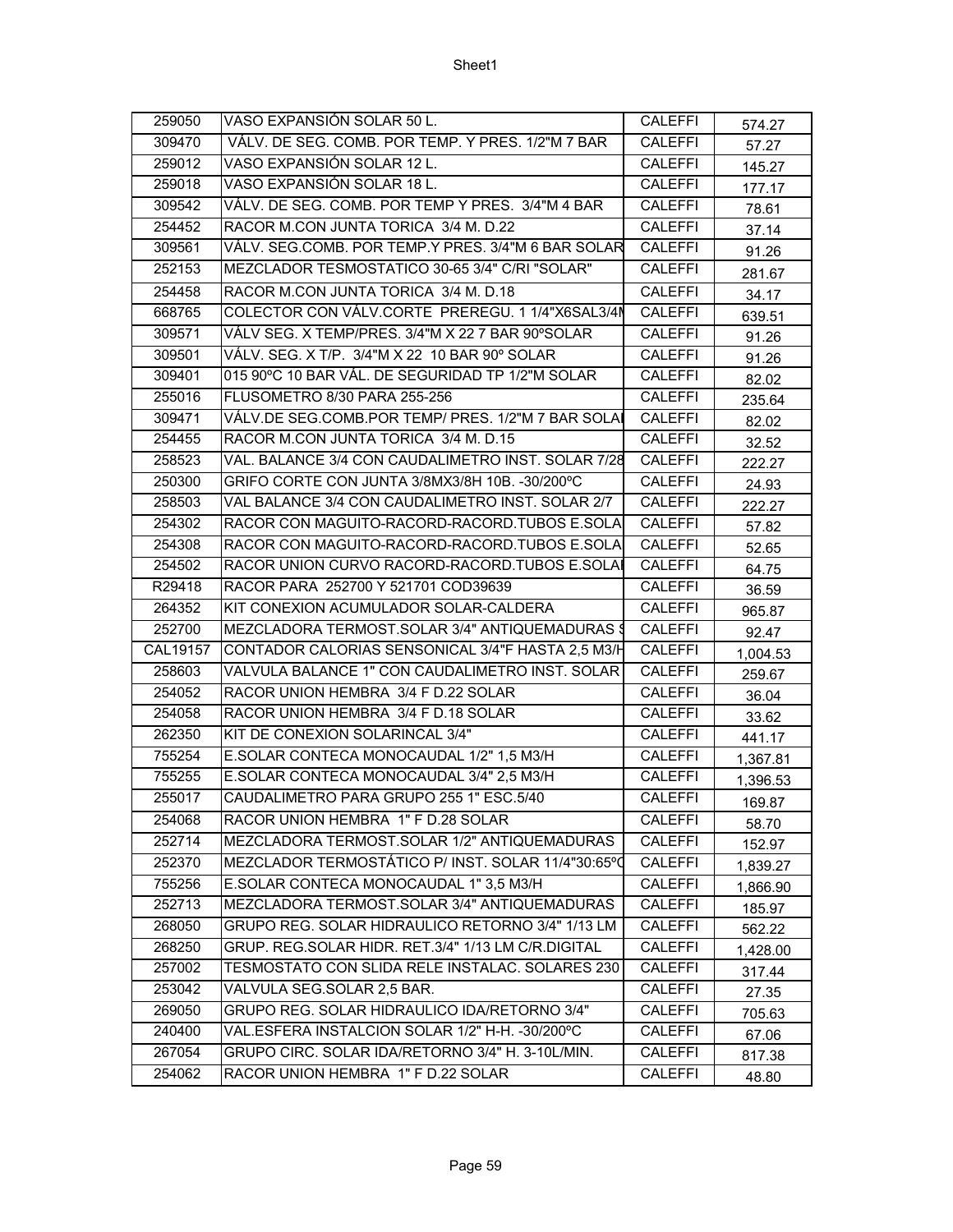| 240500 | VAL.ESFERA INSTALCION SOLAR 3/4" H-H. -30/200°C    | CALEFFI        | 98.19    |
|--------|----------------------------------------------------|----------------|----------|
| 253053 | VALVULA SEG.SOLAR 3/4" 3 BAR.                      | <b>CALEFFI</b> | 60.13    |
| 258533 | VAL BALANCE 3/4 CON CAUDALIMETRO INST. SOLAR 3/10  | <b>CALEFFI</b> | 222.27   |
| 254462 | RACOR UNION HEMBRA 1" M D.22 SOLAR                 | CALEFFI        | 39.89    |
| 253056 | VALVULA SEG.SOLAR 3/4" 6 BAR.                      | <b>CALEFFI</b> | 60.13    |
| 253054 | VALVULA SEG.SOLAR 3/4" 4 BAR.                      | <b>CALEFFI</b> | 60.13    |
| 263350 | KIT CONEXION ACUM.SOLAR-CALDERA 3/4" INT.TERMICA   | <b>CALEFFI</b> | 750.27   |
| 257010 | REG.TEMPERATURA SOLAR C/SONDA                      | <b>CALEFFI</b> | 774.58   |
| 251093 | BOTELLIN DESAIREADOR 3/4" SOLAR                    | CALEFFI        | 108.64   |
| 269250 | GRUPO REG. SOLAR HIDRAULICO IDA/RET. 3/4"R.DIGITAL | <b>CALEFFI</b> | 1,534.14 |
| 267052 | GRUPO CIRC. SOLAR IDA/RETORNO 3/4" H. 7-25L/MIN.   | <b>CALEFFI</b> | 817.38   |
| 250131 | CONJUNTO PURGADOR Y GRIFO DE CORTE 3/8"M SOLAR     | <b>CALEFFI</b> | 83.23    |
| 108601 | VALVULA ANTIHIELO AEROTERMICA Ø 1" P.MAXIMA 10BAR  | <b>CALEFFI</b> | 187.35   |
| 255003 | TERMOMETRO IDA 0-160 PSA X SERIE 255-256           | <b>CALEFFI</b> | 44.46    |
| 269052 | GRUPO REG. SOLAR HIDRAULICO IDA/RETORNO 3/4" 8/30  | <b>CALEFFI</b> | 846.14   |
| 150023 | REGULADOR ELECTRONICO X 152650-152651-1556 CAL/RE  | CALEFFI        | 2,480.56 |
| 255004 | TERMOMETRO RETORNO 0-160 PSA X SERIE 255-256       | <b>CALEFFI</b> | 44.46    |
| 253058 | VALVULA SEG.SOLAR 3/4" H X 1" H 8 BAR.             | <b>CALEFFI</b> | 60.13    |
| 257004 | VAINA PARA SONDA PT1000 PASA A 161014              | <b>CALEFFI</b> | 93.57    |
| 251007 | SEPARADOR MICROBOLAS SOLAR 11/4 H.                 | <b>CALEFFI</b> | 380.67   |
| 112631 | VALV. BALANCEAMIENTO GEOTERM. 0,3-1,2M3H DIAM 32   | <b>CALEFFI</b> | 301.81   |
| 253050 | VALVULA SEG.SOLAR 3/4" 10 BAR.                     | <b>CALEFFI</b> | 60.13    |
| 254602 | RACOR EN T SOLAR DIAM.22                           | <b>CALEFFI</b> | 69.37    |
| 257005 | SONDA DE TEMPERATURA SOLAR 105°C                   | <b>CALEFFI</b> | 68.39    |
| 150050 | SONDA HUMEDAD PARA 152600-152601                   | <b>CALEFFI</b> | 157.37   |
| 588052 | RACOR TRES PIEZAS SOLAR 3/4"HXM CON ENLACE         | <b>CALEFFI</b> | 40.00    |
| 1107B5 | COL. TECNOP GEOTERMICO PREMONT 2 CIRCUITOS Ø 11    | CALEFFI        | 1,389.66 |
| 113631 | FLUXOMETRO GEOTERM. 0,3-1,2M3H DIAM 32             | <b>CALEFFI</b> | 182.71   |
| 111630 | VALV. ESFERA C/PRED. "HUBA" DIAM 32                | <b>CALEFFI</b> | 206.71   |
| 1107C5 | COL. TECNOP GEOTERMICO PREMONT 3 CIRCUITOS D. 1    | <b>CALEFFI</b> | 1,479.31 |
| 1107E5 | COL. TECNOPOL. PREMONT. GEOTERMIA 5 CIRC DIAM 11   | <b>CALEFFI</b> | 1,650.85 |
| 252380 | MEZCLADOR TERMOSTATICO P/INST. SOLAR 1 1/2" 30:65° | CALEFFI        | 2,847.97 |
| R29245 | ACC. PARA 252701 Y 521700 1"-3/4" COD39565         | <b>CALEFFI</b> | 68.16    |
| 252701 | MEZCLADORA TERMOST. SOLAR 1" ANTIQUEMADURAS S/     | <b>CALEFFI</b> | 94.78    |
| 251905 | SEPARADOR MICROBOLAS TUBERIA VERTICAL SOLAR 3/4    | <b>CALEFFI</b> | 310.27   |
| 250831 | PURGADOR AUTOMATICO SOLAR 3/8" M                   | CALEFFI        | 25.48    |
| 251906 | SEPARADOR MICROBOLAS TUBERIA VERTICAL SOLAR 1"     | CALEFFI        | 321.27   |
| 266254 | GRUPO REGULACION SOLAR 3/4" H 3-10 L/M             | <b>CALEFFI</b> | 1,422.61 |
| 1107D5 | COL. TECNOP GEOTERMICO PREMONT 4 CIRCUITOS D. 1    | <b>CALEFFI</b> | 1,548.28 |
| 267050 | GRUPO CIRC. SOLAR IDA/RETORNO 3/4" H 2-7 L/MIN     | <b>CALEFFI</b> | 817.38   |
| 112641 | VAL. EQUILIBRADO GEO 0,3/1,2 M3/H X TUBO Ø 40      | CALEFFI        | 330.74   |
| 111001 | AISLAMIENTO PARA VALVULA DE ESFERA DIAM. 25-32 GE  | CALEFFI        | 57.79    |
| 871032 | VALVULA CORTE AISLADA GEOTERMIA + RAC D.32         | CALEFFI        | 97.83    |
| 111002 | PALANCA PARA VALVULA 111620-30-40 GEO              | <b>CALEFFI</b> | 10.56    |
| 112001 | AISLAMIENTO VALVULA BALANCEAMIENTO DIAM.25-32 GI   | CALEFFI        | 68.55    |
| 1107F5 | COL. TECNOPOL. PREMONT. GEOTERMIA 6 CIRC. Ø 11/4   | <b>CALEFFI</b> | 1,740.92 |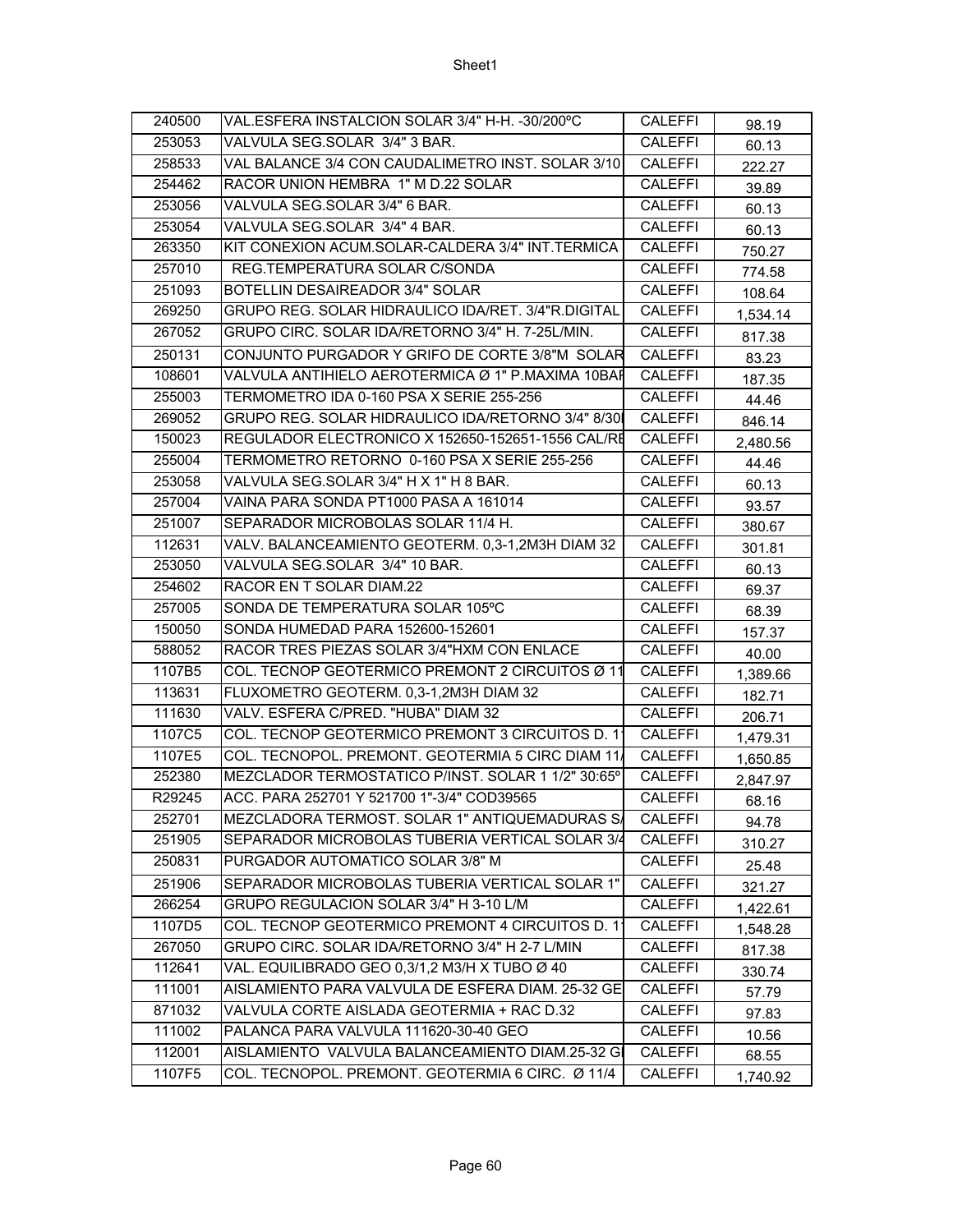| 254002             | TAPON SOLAR PARA TUBO COBRE Ø 22                              | <b>CALEFFI</b>  | 31.09    |
|--------------------|---------------------------------------------------------------|-----------------|----------|
| 871040             | VALVULA DE ESFERA CON TUERCA LOCA P.MAX 16BAR                 | <b>CALEFFI</b>  | 126.07   |
| 250041             | PURGADOR AUTOMÁTICO DE AIRE (SOLAR) 1/2" M                    | <b>CALEFFI</b>  | 53.86    |
| 150025             | RELOJ PARA GRUPO REG.152650/51 1552                           | <b>CALEFFI</b>  | 435.51   |
| K3139100           | KIT PURGA MANUAL EN T CON VAINA DE 100MM 3/4"-3/4"            | <b>KEWEL</b>    | 33.54    |
| K3139A180          | KIT PURGA MANUAL EN T CON VAINA DE 180MM 3/4"-3/4"            | <b>KEWEL</b>    | 36.25    |
| 112003             | AISLAMIENTO VALVULA EQUILIBRADO GEOTERMIA Ø 40                | <b>CALEFFI</b>  | 72.00    |
| 279050             | GRUPO CIRCULACION INSTAL SOLAR 3/4H 1/13 UPS 15-65            | <b>CALEFFI</b>  | 831.31   |
| 278050             | GRUPO CIRCULACION INSTAL.SOLAR 3/4H 1/13 UPS 15-65            | <b>CALEFFI</b>  | 705.46   |
| 637074             | VÁLVULA MOTORIZADA DE ESFERA DE 2 VÍAS 1 1/4" 24V             | <b>CALEFFI</b>  | 1,323.61 |
| 676040             | VÁLVULA DE ZONA DE 2 VÍAS PARA MANDO 656 1/2"                 | <b>CALEFFI</b>  | 70.47    |
| 656402             | MANDO ELECTROTÉRMICO 230V-6300 OHM S / MICRO                  | <b>CALEFFI</b>  | 69.37    |
| 677040             | VÁLVULA DE ZONA DE 3 VÍAS PARA MANDO 656 1/2"                 | <b>CALEFFI</b>  | 79.71    |
| <b>CM 3-6 AT</b>   | 96806808 BOMBA MULTITURBINA HORIZONTAL TRIF 0,67K             | <b>GRUNDFOS</b> | 410.30   |
|                    | 014105901000MEMBRANA PARA DL-750                              | <b>ELBI</b>     | 1,071.48 |
| Q141059            | MEMBRANA X AFL / ERL 750LTS V. ANTERIOR 2010                  | <b>ELBI</b>     | 1,071.48 |
|                    | AFV-500 16BADEPOSITO CON MEMB.REC.500L.VERT.(A032R55) A 16BAR | <b>ELBI</b>     | 1,799.40 |
| 8560086            | ANODO MAGNESIO DIAM. 32X700 CONEX TIERRA                      | <b>ELBI</b>     | 77.19    |
|                    | 01400800 000 MEMBRANA SERIE AFL, ERL, DL 3000/5000 LITROS     | <b>ELBI</b>     | 2,516.20 |
| 613030             | INTERRUPTOR DE FLOTADOR 3M.                                   | <b>CALEFFI</b>  | 63.36    |
| 613050             | PASA A ING 2 INTERRUPTOR DE FLOTADOR 5M.                      | <b>CALEFFI</b>  | 73.13    |
| NIPPLEA1           | <b>CASQUILLO UNION 1"</b>                                     | <b>KEWEL</b>    | 0.61     |
| J1N                | JUNTA 1" NIPPLE PARA ALUMI.                                   | <b>KEWEL</b>    | 0.14     |
| J1T                | <b>JUNTA 1" TAPÓN PARA ALUMINIO</b>                           | <b>KEWEL</b>    | 0.14     |
| RA1-3/4D           | REDUCCION 1"-3/4 DERECHA                                      | <b>KEWEL</b>    | 1.25     |
| RA1-3/8D           | REDUCCION 1"-3/8" DERECHA                                     | <b>KEWEL</b>    | 0.80     |
| RA1-3/8I           | REDUCCION 1"- 3/8" IZQUIERDA                                  | <b>KEWEL</b>    | 0.80     |
| RA1-1/8I           | REDUCCION 1"- 1/8" IZQUIERDA                                  | <b>KEWEL</b>    | 0.80     |
|                    | RA1 3/8I-9010 REDUC. 1" 3/8 I. COLOR BLANCO                   | <b>KEWEL</b>    | 1.41     |
| RA1-1/2D           | REDUCCION 1"- 1/2" DERECHA                                    | <b>KEWEL</b>    | 0.80     |
| RA1-1/2I           | REDUCCION 1"- 1/2" IZQUIERDA                                  | <b>KEWEL</b>    | 0.80     |
| RA1-1/8D           | REDUCCION 1"- 1/8" DERECHA                                    | <b>KEWEL</b>    | 0.80     |
|                    | RA1 3/8D-901 REDUC. 1" 3/8 D. COLOR BLANCO                    | <b>KEWEL</b>    | 1.41     |
|                    | RA1 1/2I-9010 REDUC. 1" 1/2 I. COLOR BLANCO                   | <b>KEWEL</b>    | 1.41     |
|                    | RA1 1/2D-901(REDUC.1 1/2 D. COLOR BLANCO                      | <b>KEWEL</b>    | 1.41     |
| TA1 CD             | <b>TAPON CIEGO DERECHA 1"</b>                                 | <b>KEWEL</b>    | 0.80     |
|                    | TA1 CD-9010 TAPON CIEGO D. 1" COLOR BLANCO                    | <b>KEWEL</b>    | 1.25     |
| TA <sub>1</sub> CI | TAPON CIEGO IZQUIERDA 1"                                      | <b>KEWEL</b>    | 0.80     |
|                    | TA1 CI-9010 TAPON CIEGO 1" I. COLOR BLANCO                    | <b>KEWEL</b>    | 1.25     |
| CR10-12 T          | 96501220 BOMBA MULTIVERTICAL CENTRIFUGA 4 KW TRI              | <b>GRUNDFOS</b> | 4,233.90 |
| <b>CR10-14 T</b>   | 96501221 BOMBA MULTIVERTICAL CENTRIFUGA 5,5KW TR              | <b>GRUNDFOS</b> | 4,934.60 |
| CR32-4T            | 96122013 BOMBA MULTIVERTICAL CENTRIFUGA 7,5KW TR              | <b>GRUNDFOS</b> | 7,741.80 |
| <b>CRI5-29 A</b>   | 96528066 BOMBA VERTICAL MULTICELULAR 4 KW                     | <b>GRUNDFOS</b> | 3,999.60 |
| CM 3-3AT           | 96806830 BOMBA MULTITURBINA HORIZONTAL TRIF 0,50K             | <b>GRUNDFOS</b> | 319.00   |
| CR 3-15            | 96530831 BOMBA MULT VERTICAL CENTRIFUGA 1,1 KW M              | <b>GRUNDFOS</b> | 2,303.40 |
| <b>CMV 5-8</b>     | 97908653 BOMBA MULTITURBINA VERTICAL MONO. 1,58 K             | <b>GRUNDFOS</b> | 915.20   |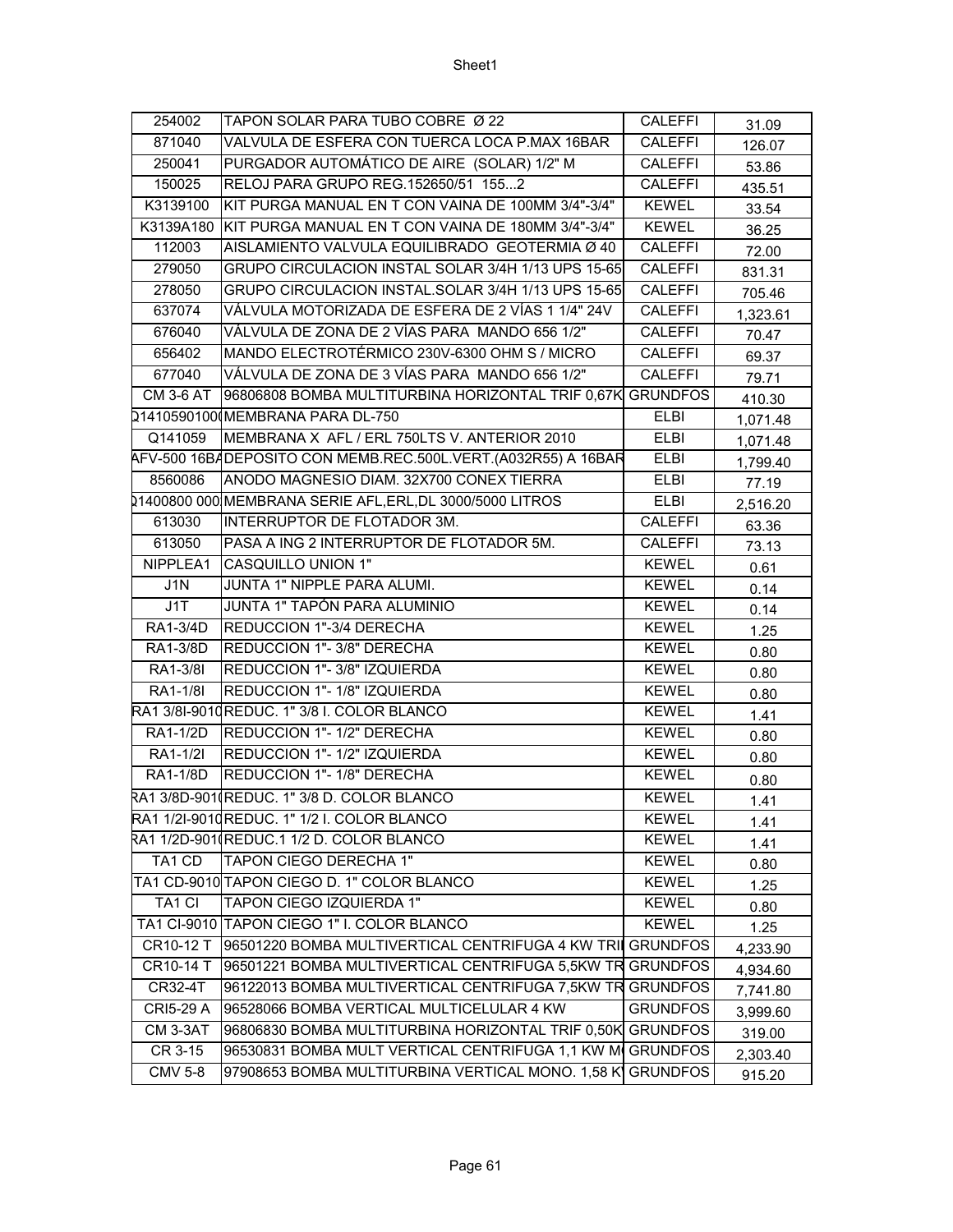| CR3-17 T           | 96516602 BOMBA MULTI VERTICAL CENTRIFUGA 1,5KW TH GRUNDFOS              |                 | 2,284.70  |
|--------------------|-------------------------------------------------------------------------|-----------------|-----------|
| <b>CR10-18 T</b>   | 96501223 BOMBA MULTIVERTICAL CENTRIFIGA 7,5KW TRI GRUNDFOS              |                 | 5,694.70  |
| CR 1-19 T          | 96516252 BOMBA MULTI VERTICAL CENTRIF.1,1KW TRIF                        | <b>GRUNDFOS</b> | 2,140.60  |
| <b>CM 3-5AT</b>    | 96806834 BOMBA MULTITURBINA HORIZONTAL TRIF                             | <b>GRUNDFOS</b> | 369.60    |
| <b>CM 1-4 G</b>    | 97516638 BOMBA MULTITURBINA HORIZONTAL 0,46 KW                          | <b>GRUNDFOS</b> | 706.20    |
| <b>CR15-7T</b>     | 96501898 BOMBA MULTIVERTICAL CENTRIFUGA 5,5KW TR GRUNDFOS               |                 | 5,133.70  |
|                    | MBE TWIN 3-199219420 GRUPO PRESION 1 CV. C/VARIADOR                     | <b>GRUNDFOS</b> | 5,712.30  |
| CR 1-23 T          | 96516193 BOMBA MULTI VERTICAL CENT.                                     | <b>GRUNDFOS</b> | 0.00      |
| CR45-8T            | 96122811 BOMBA MULTIVERTICAL CENTRIFUGA 30KW TRI GRUNDFOS               |                 | 18,519.60 |
|                    | 1000/P2CR10 95129861 GRUPO DE PRESION                                   | <b>GRUNDFOS</b> | 11,016.50 |
|                    | MPCE3CRIE198932071 GRUPO DE PRESION                                     | <b>GRUNDFOS</b> | 0.00      |
| CM 1-5 A           | 96806794 BOMBA MULTITURBINA HORIZONTAL 0,46 KW                          | <b>GRUNDFOS</b> | 372.90    |
| <b>CM 15-4T</b>    | 98694022 BOMBA MULTITURBINA HORIZONTAL MONO 5,5                         | <b>GRUNDFOS</b> | 1,401.40  |
| <b>CR 3-15T</b>    | 96516601 BOMBA MULT VERTICAL CENTRIFUGA 1,1KW TH GRUNDFOS               |                 | 2,004.20  |
| CR15-6T            | 96501897 BOMBA MULTIVERTICAL CENTRIFUGA 5,5KW TR GRUNDFOS               |                 | 4,939.00  |
| <b>CR 5-10T</b>    | 96516993 BOMBA MULTIVERTICAL CENTRIFUGA 1,5KW TR GRUNDFOS               |                 | 2,091.10  |
| CR 3-17 M          | 96534120 BOMBA MULTIVERTICAL CENTRIFUGA 1,5KW MQ GRUNDFOS               |                 | 2,686.20  |
|                    | CM 5-4 AR 98669753 BOMBA MULTITURBINA HORIZONTAL AISI316 M. GRUNDFOS    |                 | 363.00    |
| SCALA <sub>2</sub> | 98562862 GRUPO PRESION CON V./ F. 0,75 HP MONOF.                        | <b>GRUNDFOS</b> | 1,185.25  |
| CM10-2             | DESCATALOGADA BOMBA CENTRIFUGA HORIZONTAL                               | <b>GRUNDFOS</b> | 647.90    |
| <b>CMBE3-62</b>    | 98374701 CMBE3-62 GRUPO PRESION 1 BOMBA                                 | <b>GRUNDFOS</b> | 2,578.40  |
|                    | CR 32-3-2T 96122010 BOMBA MULTIVERTICAL CENTRIFUGA 5,5KW TR GRUNDFOS    |                 | 6,240.30  |
| CR 3-19T           | 96516603 BOMBA MULT VERTICAL CENTRIFUGA 1,5KW TH GRUNDFOS               |                 | 2,424.40  |
| <b>CR 5-20T</b>    | 96513380 BOMBA MULTIVERTICAL CENTRIFUGA 3KW TRIF GRUNDFOS               |                 | 3,058.00  |
|                    | M 5-4 AT INO 98798510 BOMBA MULTITURBINA HORIZONTAL TRIF 1,1KV GRUNDFOS |                 | 660.00    |
|                    | PTADORCM196960786 KIT ADAPTADOR PLACA BASE CH2/4 A CM1/3/5              | <b>GRUNDFOS</b> | 45.10     |
|                    | CRI 5-19T 98153420 BOMBA VERTICAL MULTICELULAR                          | <b>GRUNDFOS</b> | 4,272.40  |
| <b>CR 5-6T</b>     | 96516979 B. MULTI VERTICAL CENTRIFUGA 1,1 KW TRIF                       | <b>GRUNDFOS</b> | 1,633.50  |
|                    | P 4-47 S-BBV 99458767 BOMBA AUTO-CEBANTE 0,56 KW                        | <b>GRUNDFOS</b> | 0.00      |
|                    | P 3-42 S-BBV 99458766 BOMBA AUTO-CEBANTE 0,447KW                        | <b>GRUNDFOS</b> | 0.00      |
|                    | SCALA1 3-45 99530405 SCALA1 3-45                                        | <b>GRUNDFOS</b> | 913.00    |
|                    | SCALA1 5-55 99530407 SCALA1 5-55                                        | <b>GRUNDFOS</b> | 1,039.50  |
|                    | ALA1 SET AQ99725165 SET ACCESORIOS SCALA1                               | <b>GRUNDFOS</b> | 561.00    |
| <b>CM 10-4A</b>    | 98946033 BOMBA MULTITURBINA HORIZONTAL MONF.                            | <b>GRUNDFOS</b> | 1,681.90  |
| CRIE1-9            | 98389397 BOMBA VERTICAL MULTICELULAR 60HZ.                              | <b>GRUNDFOS</b> | 0.00      |
|                    | IE15-2 U2 AA 99133204 HYDRO MULTI3                                      | <b>GRUNDFOS</b> | 8,220.11  |
| <b>SQE 5-50</b>    | 96510166 BOMBA SUMERGIBLE SQ 3" CON CABLE                               | <b>GRUNDFOS</b> | 1,211.10  |
|                    | CMB 5-47 PM 97755687 GRUPO PRESION CON PM1 2,2 MONOF. 0,9 KW            | <b>GRUNDFOS</b> | 492.80    |
| CM 3-5 A           | 96806804 BOMBA MULTITURBINA HORIZONTAL MON 0,5 K                        | <b>GRUNDFOS</b> | 540.78    |
| JP 5M              | 46511002 BOMBA JET MONOFASICA 0,75KW                                    | <b>GRUNDFOS</b> | 451.00    |
| JP 6M              | 46611002 BOMBA JET MONOFASICA 1,2 KW                                    | <b>GRUNDFOS</b> | 566.50    |
| <b>CM 3-6A</b>     | 96806805 BOMBA MULTITURBINA HORIZONTAL MON.0,67K GRUNDFOS               |                 | 627.35    |
| <b>CM 3-7A</b>     | 96935437 BOMBA MULTITURBINA HORIZONTAL MON. 0,9 K GRUNDFOS              |                 | 771.23    |
| <b>CMV 5-5</b>     | 97908647 BOMBA MULTITURBINA VERTICAL MONO 0,9 KW GRUNDFOS               |                 | 550.00    |
| <b>CM 5-5 AT</b>   | 98694013 BOMBA MULTITURBINA HORIZONTAL TRIF.1,2 KV                      | <b>GRUNDFOS</b> | 502.70    |
| JP 5T              | 46531011 BOMBA JET TRIFASICA 0,78KW                                     | <b>GRUNDFOS</b> | 382.80    |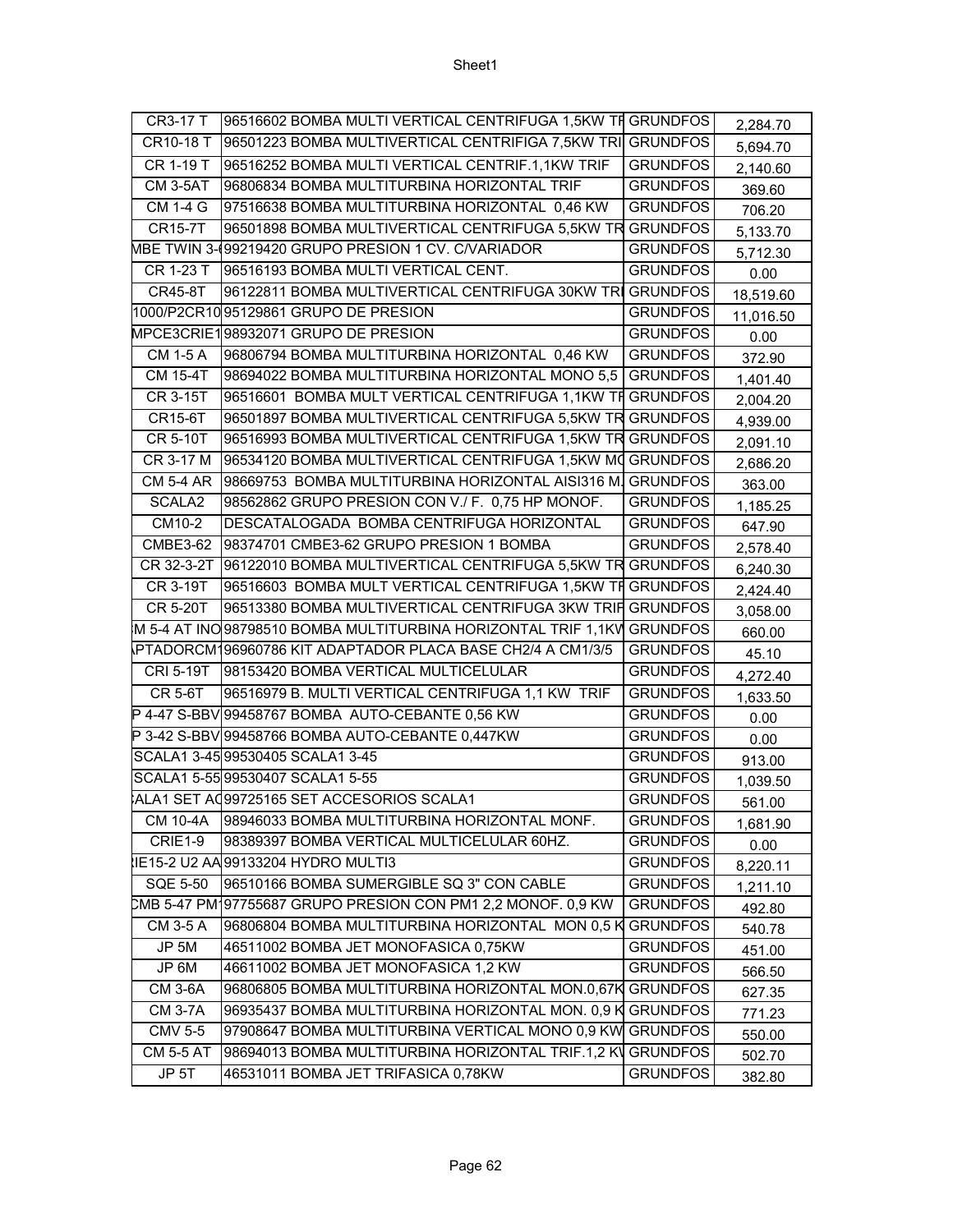|                            | CM 5-4 AT 96806831 BOMBA MULTITURBINA HORIZONTAL TRIF 0,67K GRUNDFOS   |                 | 466.40   |
|----------------------------|------------------------------------------------------------------------|-----------------|----------|
| CM 3-4 A                   | 96806858 BOMBA MULTITURBINA HORIZONTAL MONO 0,36 GRUNDFOS              |                 | 361.90   |
| CM 5-4 A                   | 96806833 BOMBA MULTITURBINA HORIZONTAL MONO 0,5 GRUNDFOS               |                 | 562.67   |
| <b>CM 5-2 AT</b>           | 96806816 BOMBA MULTITURBINA HORIZONTAL TRIF.0,5 KV GRUNDFOS            |                 | 312.40   |
| CM 1-3 A                   | 96806792 BOMBA MULTITURBINA HORIZONTAL MONO 0,3 GRUNDFOS               |                 | 321.20   |
| CR 3-4                     | 96528681 BOMBA MULTI VERTICAL CENTRIFUGA 0,5CV MQ GRUNDFOS             |                 | 1,317.80 |
| <b>CM 5-5 A</b>            | 96806813 BOMBA MULTITURBINA HORIZONTAL MONO 0,9 GRUNDFOS               |                 | 733.87   |
| <b>CM 5-6 A</b>            | 96935462 BOMBA MULTITURBINA HORIZONTAL MONO 1,28 GRUNDFOS              |                 | 743.60   |
| <b>CM 5-6 AT</b>           | 98945987 B MULT.HORIZ TRIF. 3x230/400V 1,2KW                           | <b>GRUNDFOS</b> | 984.50   |
| <b>CM 3-4 AT</b>           | 96806807 BOMBA MULTITURBINA HORIZONTAL TRIF 0,36K GRUNDFOS             |                 | 345.40   |
| MQ 3-35                    | <b>DESCATALOGADA</b>                                                   | <b>GRUNDFOS</b> | 609.40   |
| <b>CR 5-9 T</b>            | 96516992 BOMBA MULTI VERTICAL CENTRIFUGA 2CV TRIF GRUNDFOS             |                 | 2,024.00 |
| CR 5-13                    | 95042006 HYMS/P2 CR 05-13 3X400/50DL                                   | <b>GRUNDFOS</b> | 7,566.90 |
| CM 1-6 A                   | 96935407 BOMBA MULTITURBINA HORIZONTAL MONO 0,5 GRUNDFOS               |                 | 397.10   |
| <b>CM 1-7 A</b>            | 96806796 BOMBA MULTITURBINA HORIZONTAL MONO 0,5                        | <b>GRUNDFOS</b> | 447.70   |
|                            | MS/P2CMV5-98050660 GRUPO DE PRESION                                    | <b>GRUNDFOS</b> | 5,858.60 |
|                            | CM 10-2 AT 98669754 BOMBA MULTITURBINA HORIZONTAL TRIF. 1,5KV GRUNDFOS |                 | 521.40   |
|                            | STAR-Z 20/1 CIRC.ACS STAR Z20/1                                        | <b>WILO</b>     | 0.00     |
|                            | RACOR STARIRACOR STARZ                                                 | <b>WILO</b>     | 0.00     |
|                            | YP 25/1-8 130B.CIRCUL.YONOS PICO 25/1-8 130 REF.4215518                | <b>WILO</b>     | 0.00     |
|                            | STAR Z20/4-3 CIRC.ACS STAR-Z20/4-3                                     | <b>WILO</b>     | 0.00     |
|                            | STG15/1-13-1CIRCUL.VARIOS PICO SOLAR 15/1-13-130                       | <b>WILO</b>     | 0.00     |
|                            | YP 25/1-6 130 B.CIRCUL.YONOS PICO 25/1-6 130                           | <b>WILO</b>     | 0.00     |
|                            | YP 25/1-6 180 B.CIRCUL.YONOS PICO 25/1-6 180                           | <b>WILO</b>     | 0.00     |
|                            | YP 25/1-8 180 B.CIRCUL.YONOS PICO 25/1-8 180                           | <b>WILO</b>     | 0.00     |
|                            | YMX 25/0,5-10B.CIRCUL.YONOS MAXO 25/0,5-10                             | <b>WILO</b>     | 0.00     |
| YMX 30/0,5-10 NO USAR      |                                                                        | <b>WILO</b>     | 0.00     |
|                            | YMX30/05-10 B.CIRCUL.YONOS MAXO 30/05-10                               | <b>WILO</b>     | 0.00     |
| VP 25/1-7-130 NO USAR      |                                                                        | <b>WILO</b>     | 0.00     |
|                            | VP 15/1-7 CIRCUL.VARIOS PICO SOLAR 15/1-7                              | <b>WILO</b>     | 0.00     |
|                            | STG 25/1-8-1 CIRCUL.VARIOS PICO SOLAR 25/1-8-180                       | <b>WILO</b>     | 0.00     |
|                            | STAR-Z20/4-3NO UTILIZAR                                                | <b>WILO</b>     | 0.00     |
|                            | STAR-Z25/6 CIRC.ACS STAR-Z25/6                                         | <b>WILO</b>     | 0.00     |
|                            | STAR-2-NOV4CIRC.ELECT.ACS (H-H 1/2") 80 MM                             | <b>WILO</b>     | 0.00     |
|                            | RATOSPIC25/STRATOS PICO 25/1-6 180                                     | <b>WILO</b>     | 0.00     |
|                            | YP 20/1-6 180 B.CIRCUL.YONOS PICO 20/1-6 180                           | <b>WILO</b>     | 0.00     |
|                            | RATOSPIZ25/STRATOSPICOZ-25/1-6                                         | <b>WILO</b>     | 0.00     |
|                            | RATOSPIZ20/STRATOSPICOZ-20/1-6                                         | <b>WILO</b>     | 0.00     |
| VP 25/1-7                  | <b>CIRCUL VARIOS PICO SOLAR 25/1-7</b>                                 | <b>WILO</b>     | 0.00     |
| <b>YMX30/05-12 NO USAR</b> |                                                                        | <b>WILO</b>     | 0.00     |
|                            | TAR 2 NOVA CIRC ELECT ACS (M-M 1") 110 M                               | <b>WILO</b>     | 0.00     |
|                            | PHA1L25/60-199160584_BOMBA CIRCULADORA SIMPLE                          | <b>GRUNDFOS</b> | 427.90   |
|                            | HASOLAR25 PASA A ASOLAR25/45 180                                       | <b>GRUNDFOS</b> | 764.50   |
|                            | OLAR25/145 198989297 BOMBA CIRCULADORA SOLAR DOMESTICA                 | <b>GRUNDFOS</b> | 884.40   |
|                            | OLAR25/75 1 98989299 BOMBA CIRCULADORA SOLAR DOMESTICA                 | <b>GRUNDFOS</b> | 825.00   |
|                            | OLAR25/75 198989300 BOMBA CIRCULADORA SOLAR DOMESTICA                  | <b>GRUNDFOS</b> | 825.00   |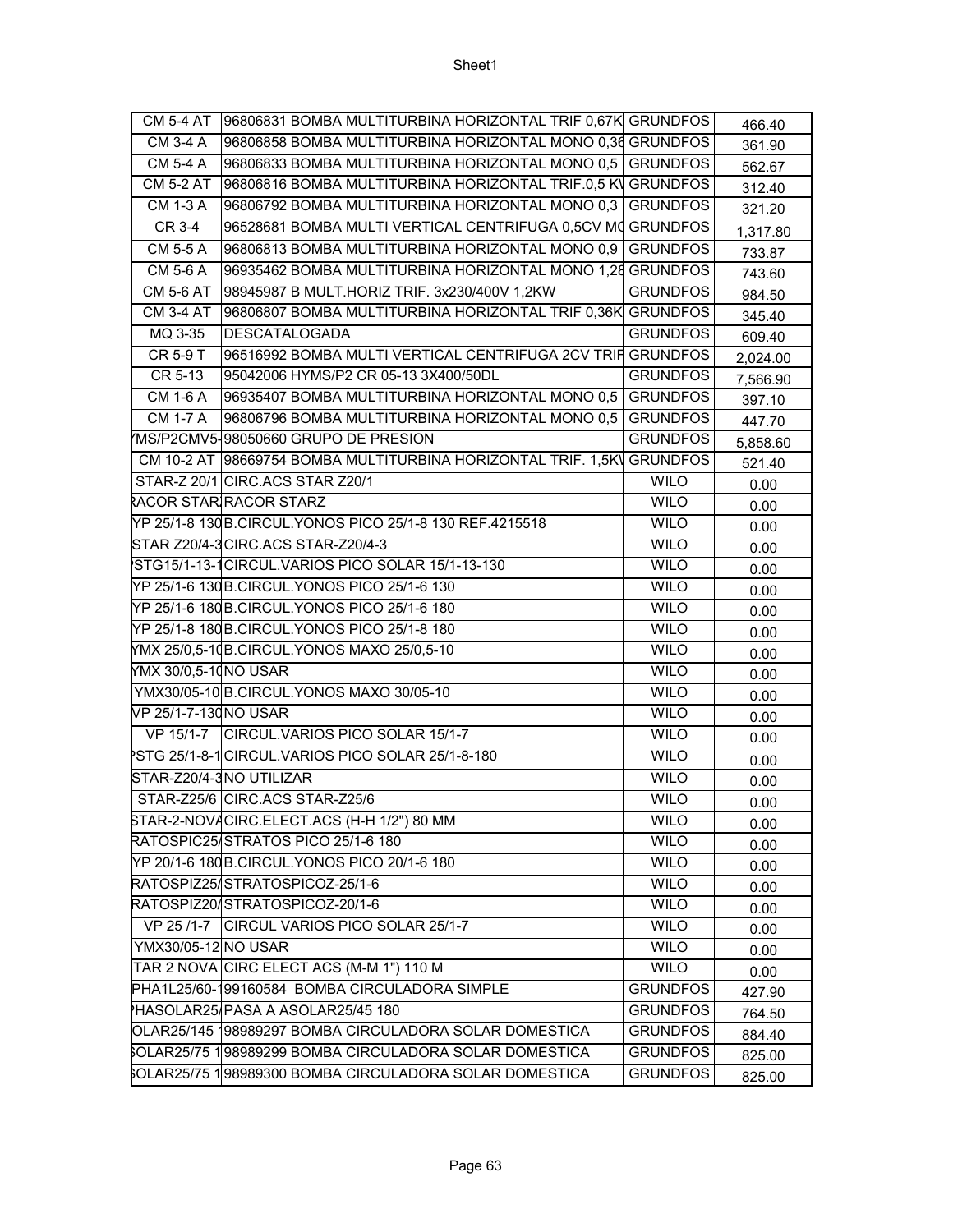|                | \$OLAR15/75 1 98989298 BOMBA CIRCULADORA SOLAR DOMESTICA    | <b>GRUNDFOS</b> | 795.30   |
|----------------|-------------------------------------------------------------|-----------------|----------|
|                | PHA2 25/80-199411163 BOMBA CIRCULADORA SIMPLE!              | <b>GRUNDFOS</b> | 836.00   |
|                | PHA2 25/60N199411287 BOMBA CIRCULADORA ELEC.                | <b>GRUNDFOS</b> | 1,090.10 |
|                | PHA1L15/65-199165123 BOMBA CIRCULADORA SIMPLE               | <b>GRUNDFOS</b> | 492.80   |
|                | UP 20-30NK 59643501 BOMBA CIRCULADORA SANITARIA             | <b>GRUNDFOS</b> | 0.00     |
|                | PS 25-40 N 1896913060 BOMBA CIRCULADORA SANITARIA           | <b>GRUNDFOS</b> | 607.20   |
|                | PHA1L20/40N 99160595 BOMBA CIRCULADORA ELEC.                | <b>GRUNDFOS</b> | 654.50   |
| <b>BFB</b>     | 565055 BRIDA CIEGA GRUNDFOS                                 | <b>GRUNDFOS</b> | 122.10   |
|                | (IFORT15/14B) 99831281 BOMBA CIRULADORA DIGITAL BXDT PM     | <b>GRUNDFOS</b> | 533.50   |
|                | PHA225/80N-199411289 BOMBA CIRCULADORA ELEC.                | <b>GRUNDFOS</b> | 1,357.40 |
|                | PHA2 15/50-199411113 BOMBA CIRCULADORA SIMPLE!              | <b>GRUNDFOS</b> | 609.40   |
|                | PHA1L2560N199160594 BOMBA CIRCULADORA ELEC.                 | <b>GRUNDFOS</b> | 720.50   |
|                | UPS 32/55 N 95906752 BOMBA CIRCULADORA SANITARIA            | <b>GRUNDFOS</b> | 1,334.30 |
|                | PHA225-80N-199411428 BOMBA CIRCULADORA ELEC.                | <b>GRUNDFOS</b> | 1,356.30 |
|                | PHA1L25/60-199160583 BOMBA CIRCULADORA SIMPLE               | <b>GRUNDFOS</b> | 427.90   |
| <b>UB3/4H</b>  | 00529982 JUEGO RACORES 3/4" LATON                           | <b>GRUNDFOS</b> | 60.50    |
|                | PHA2 15/80-199411116 BOMBA CIRCULADORA SIMPLE               | <b>GRUNDFOS</b> | 836.00   |
|                | PS 40-80 FN 2 95906753 BOMBA CIRCULADORA SANITARIA          | <b>GRUNDFOS</b> | 2,082.30 |
|                | PHA1L25/40-199160578 BOMBA CIRCULADORA SIMPLE               | <b>GRUNDFOS</b> | 371.80   |
|                | PHA1L25/40-199160579 BOMBA CIRCULADORA SIMPLE               | <b>GRUNDFOS</b> | 371.80   |
|                | PHA1L32/60-199160590 BOMBA CIRCULADORA SIMPLE               | <b>GRUNDFOS</b> | 449.90   |
|                | PHA1L15/40-199160550 BOMBA CIRCULADORA SIMPLE               | <b>GRUNDFOS</b> | 409.20   |
|                | PHA1L15/60-199160574 BOMBA CIRCULADORA SIMPLE               | <b>GRUNDFOS</b> | 470.80   |
|                | FORT1514BX97916749 BOMBA RECIRCULADORA DOMESTICA ACS        | <b>GRUNDFOS</b> | 614.90   |
|                | PS SOLAR 15-96705819 BOMBA CIRCULADORA SOLAR DOMESTICA      | <b>GRUNDFOS</b> | 0.00     |
|                | FORT1514BD99812350 BOMBA CIRCULADORA                        | <b>GRUNDFOS</b> | 481.80   |
|                | PHA3 25/80 199371955 BOMBA CIRCULADORA SIMPLE!              | <b>GRUNDFOS</b> | 753.50   |
|                | CFT50-2/16 96569171 BRIDA CPL DN50 PN10/16                  | <b>GRUNDFOS</b> | 48.40    |
|                | 284561 CLAVI98284561 CLAVIJA ALPHA MPG 90 ESTANDAR          | <b>GRUNDFOS</b> | 27.50    |
|                | UPS 40/120 96405999 BOMBA CIRCULADORA                       | <b>GRUNDFOS</b> | 0.00     |
|                | UP 20/07 N 59640506 BOMBA CIRCULADORA SANITARIA             | <b>GRUNDFOS</b> | 575.30   |
| UP 20/15 N     | 59641500 BOMBA CIRCULADORA SANITARIA                        | <b>GRUNDFOS</b> | 672.10   |
|                | UPS 25/55 N 95906772 BOMBA CIRCULADORA SANITARIA            | <b>GRUNDFOS</b> | 1,047.20 |
|                | UPS 25/60 N 96913085 BOMBA CIRCULADORA SANITARIA            | <b>GRUNDFOS</b> | 851.40   |
|                | UPS 25/80 N 95906439 BOMBA CIRCULADORA SANITARIA            | <b>GRUNDFOS</b> | 1,254.00 |
|                | UPS 32/80 N 95906448 BOMBA CIRCULADORA SANITARIA            | <b>GRUNDFOS</b> | 1,512.50 |
|                | MFORT 15/1497916771 15/14 B PM BOMBA CIRCULADORA SANITARIA  | <b>GRUNDFOS</b> | 383.90   |
|                | UPS 32/100 N95906489 BOMBA CIRCULADORA SANITARIA            | <b>GRUNDFOS</b> | 1,958.00 |
|                | MFORT 15/14 97916757 15/14 BA-PM BOMBA CIRCULADORA SANITARI | <b>GRUNDFOS</b> | 544.50   |
| U1H            | 00529922 JUEGO RACORES 1" HIERRO                            | <b>GRUNDFOS</b> | 18.70    |
| <b>UB11/4H</b> | 96568019 JUEGO RACORES 1 1/4" LATON                         | <b>GRUNDFOS</b> | 33.00    |
|                | PHA2 25/40-199411165 BOMBA CIRCULADORA SIMPLE!              | <b>GRUNDFOS</b> | 583.00   |
| U11/4H         | 00509922 JUEGO RACORES 1 1/4" HIERRO                        | <b>GRUNDFOS</b> | 18.70    |
|                | PHA2 25/60-199411175 BOMBA CIRCULADORA SIMPLE!              | <b>GRUNDFOS</b> | 671.00   |
| UB1H           | 00529972 JUEGO RACORES 1" BRONCE                            | <b>GRUNDFOS</b> | 33.00    |
|                | IFORT15/14P 97916772 BX PM BOMBA CIRCULADORA SANITARI       | <b>GRUNDFOS</b> | 449.90   |
|                |                                                             |                 |          |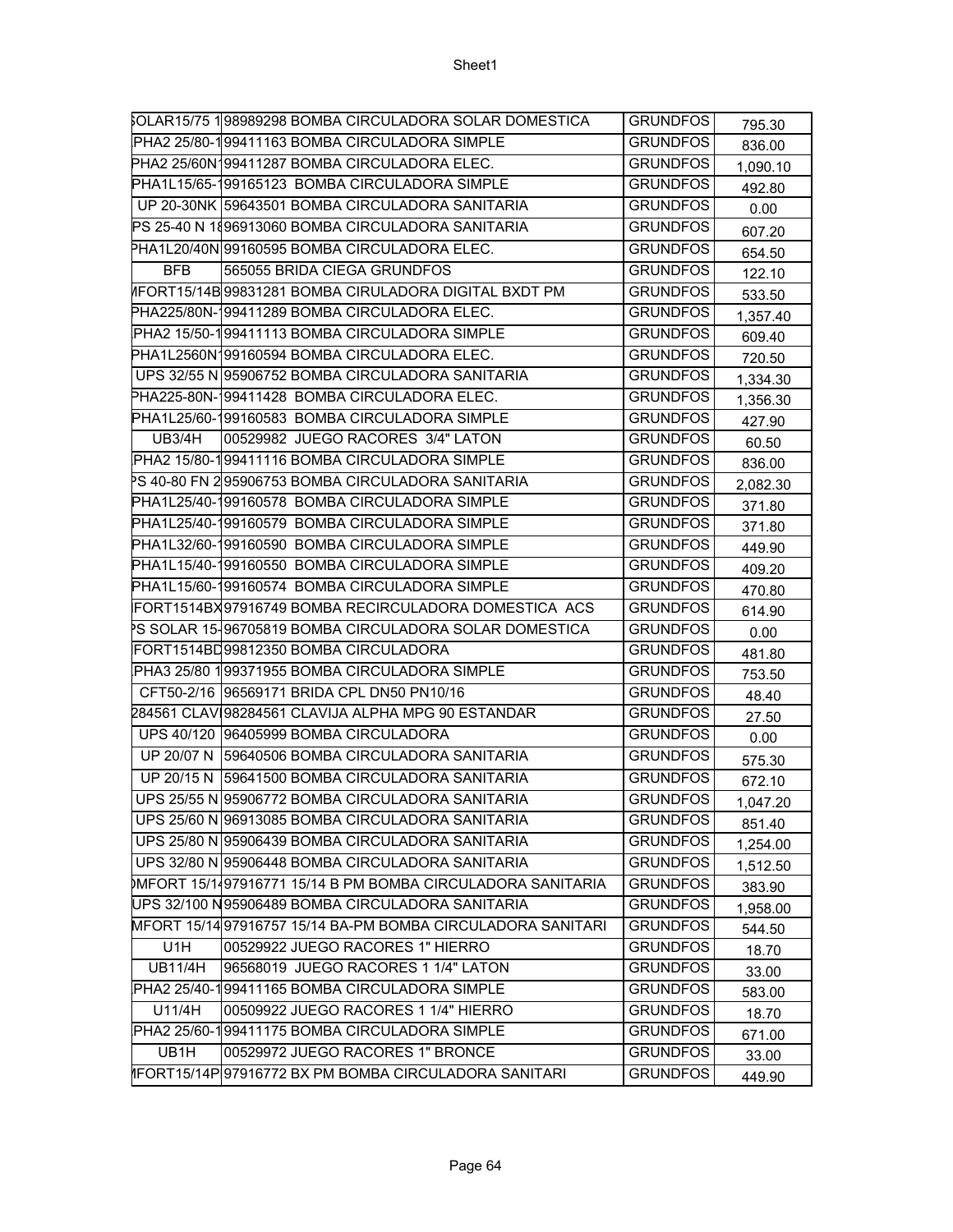|                            | UP 20/30 N 59643500 BOMBA CIRCULADORA SANITARIA                         | <b>GRUNDFOS</b> | 746.90   |
|----------------------------|-------------------------------------------------------------------------|-----------------|----------|
|                            | PHA2 25/50-199411173 BOMBA CIRCULADORA SIMPLE                           | <b>GRUNDFOS</b> | 554.40   |
|                            | IK SUP 15 00505821 KIT AISLAMIENTO PARA UPS                             | <b>GRUNDFOS</b> | 34.10    |
|                            | P 20/14 BXAP 97916749 BOMBA CIRCULADORA SANITARIA DESCATALO GRUNDFOS    |                 | 614.90   |
|                            | PHA2 32/60-199411221 BOMBA CIRCULADORA SIMPLE                           | <b>GRUNDFOS</b> | 636.90   |
|                            | UP 20/45 N 95906472 BOMBA CIRCULADORA SANITARIA                         | <b>GRUNDFOS</b> | 781.00   |
|                            | T A40/30-PN196608515 ADAPTADOR LONG.PUERTO A PUERTO H.1X30M             | <b>GRUNDFOS</b> | 152.90   |
| <b>IKA2-130</b>            | 98091786 KIT AISLAM. ALPHA2 (AIRE ACONDICIONADO)                        | <b>GRUNDFOS</b> | 36.30    |
| <b>IKA2-180</b>            | 98091787 KIT AISLAM. ALPHA2 (AIRE ACONDICIONADO)                        | <b>GRUNDFOS</b> | 36.30    |
|                            | ALPHA2 15/4099411107 BOMBA CIRCULADORA SIMPLE                           | <b>GRUNDFOS</b> | 554.40   |
| U11/4M                     | 00529924 JUEGO RACORES 1 1/4" HIERRO                                    | <b>GRUNDFOS</b> | 26.40    |
|                            | PHA2 25/40-199411143 BOMBA CIRCULADORA SIMPLE                           | <b>GRUNDFOS</b> | 583.00   |
| PHA2 25/50-1 DESCATALOGADA |                                                                         | <b>GRUNDFOS</b> | 554.40   |
|                            | RUV1"1/4H 00519807 JUEGO RACORES 1 1/4" LATON                           | <b>GRUNDFOS</b> | 61.60    |
|                            | UB15&1/2M 96433907 RACOR LATON 15 MM INT. R/1/2                         | <b>GRUNDFOS</b> | 37.40    |
|                            | PHA2 25/60-199411150 BOMBA CIRCULADORA SIMPLE                           | <b>GRUNDFOS</b> | 671.00   |
|                            | PHA2 25/80-199411178 BOMBA CIRCULADORA SIMPLE                           | <b>GRUNDFOS</b> | 836.00   |
|                            | CFT32-11/4-1096569159 BRIDA (1) CPL DN32 PN10/16 RP1 1/4"               | <b>GRUNDFOS</b> | 38.50    |
|                            | PA15-120 AU199553575 BOMBAS DE PRESURIZACION 1 X230V                    | <b>GRUNDFOS</b> | 327.25   |
|                            | PHA2 25/60N199411424 BOMBA CIRCULADORA ELEC.                            | <b>GRUNDFOS</b> | 1,090.10 |
|                            | PHA2 32/80-199411263 BOMBA CIRCULADORA SIMPLE                           | <b>GRUNDFOS</b> | 922.90   |
|                            | AGNA1 D32/099221239 BOMBA CIRCULADORA DOBLE MEDIANA COLEC               | <b>GRUNDFOS</b> | 2,062.50 |
|                            | CR 5-14 T 96516997 BOMBA MULTIVERTICAL CENTRIFUGA 2,2KW TR GRUNDFOS     |                 | 2,487.10 |
|                            | ECTOR CON 98685259 CONECTOR COMPLETO CONFORT PM                         | <b>GRUNDFOS</b> | 25.30    |
|                            | TP 25/80N-2M98346640 BOMBA CIRCULADORA IN LINE MONOFASICA               | <b>GRUNDFOS</b> | 0.00     |
|                            | TP 80/110-4T 96108603 BOMBA CIRCULADORA IN LINE TRIFASICA               | <b>GRUNDFOS</b> | 3,632.20 |
|                            | AGNA1 D32/6 99221273 BOMBA CIRCULADORA DOBLE MEDIANA COLEC GRUNDFOS     |                 | 2,270.40 |
|                            | TP 40/270-2M98958128_BOMBA CIRCULADORA IN LINE MONOFASICA               | <b>GRUNDFOS</b> | 2,750.00 |
|                            | GNA1 D40/1299221310 BOMBA CIRCULADORA DOBLE MEDIANA COLEC               | <b>GRUNDFOS</b> | 4,000.70 |
|                            | TP 40/190-2T 96463769 BOMBA CIRCULADORA IN LINE TRIFASICA               | <b>GRUNDFOS</b> | 2,223.10 |
|                            | TP 32/90-2T 98346582 BOMBA CIRCULADORA IN LINE TRIFASIC 0,37KW GRUNDFOS |                 | 1,190.20 |
|                            | AGNA1 32/80 99221255 BOMBA CIRCULADORA MEDIANA COLECTIVA                | <b>GRUNDFOS</b> | 1,801.80 |
|                            | TP 32/50-2T 98346571 BOMBA CIRCULADORA IN LINE TRIFASIC 0,12KW GRUNDFOS |                 | 983.40   |
|                            | GNA1 D32/1299221286 BOMBA CIRCULADORA DOBLE MEDIANA COLEC GRUNDFOS      |                 | 3,201.00 |
|                            | TP 50/160-2M96384271 BOMBA CIRCULADORA IN LINE MONOFASICA               | <b>GRUNDFOS</b> | 2,819.30 |
| 96612008                   | 96612008 KIT INSTALACION DN4 CON NIVEL                                  | <b>GRUNDFOS</b> | 0.00     |
|                            | AGNA3 40/12097924270 BOMBA CIRCULADORA MEDIANA COLECT. NEW              | <b>GRUNDFOS</b> | 2,707.10 |
|                            | AGNA1 40/60F99221300 BOMBA CIRCULADORA MEDIANA COLECT.                  | <b>GRUNDFOS</b> | 2,226.40 |
|                            | TP 80/250-2T 96108721 BOMBA CIRCULADORA IN LINE TRIFASICA               | <b>GRUNDFOS</b> |          |
|                            | GNA3D 40/1297924465 BOMBA DOBLE CIRCULADORA MEDIA COLECT.               | <b>GRUNDFOS</b> | 5,131.50 |
|                            | AGNA3D 32/1 97924452 BOMBA GEMELA CIRCULADORA MEDIANA COLE              | <b>GRUNDFOS</b> | 5,009.40 |
| GNVP50                     | 96637445 VALVULA NO RETORNO GRUNFOS                                     | <b>GRUNDFOS</b> | 2,841.30 |
|                            | TP 40/190-4T 98462889 BOMBA CIRCULADORA IN LINE TRIFASICA               | <b>GRUNDFOS</b> | 250.80   |
|                            | GNA1 D50/1299221342 BOMBA CIRCULADORA DOBLE MEDIANA COLEC GRUNDFOS      |                 | 1,778.70 |
|                            | GNA1 D65/1599221381 BOMBA CIRCULADORA DOBLE MEDIANA COLEC               | <b>GRUNDFOS</b> | 5,067.70 |
| SB 3-35A                   | 97686701 BOMBA SUMERGIBLE 6" 1X220 0,74 KW                              | <b>GRUNDFOS</b> | 7,113.70 |
|                            |                                                                         |                 | 664.31   |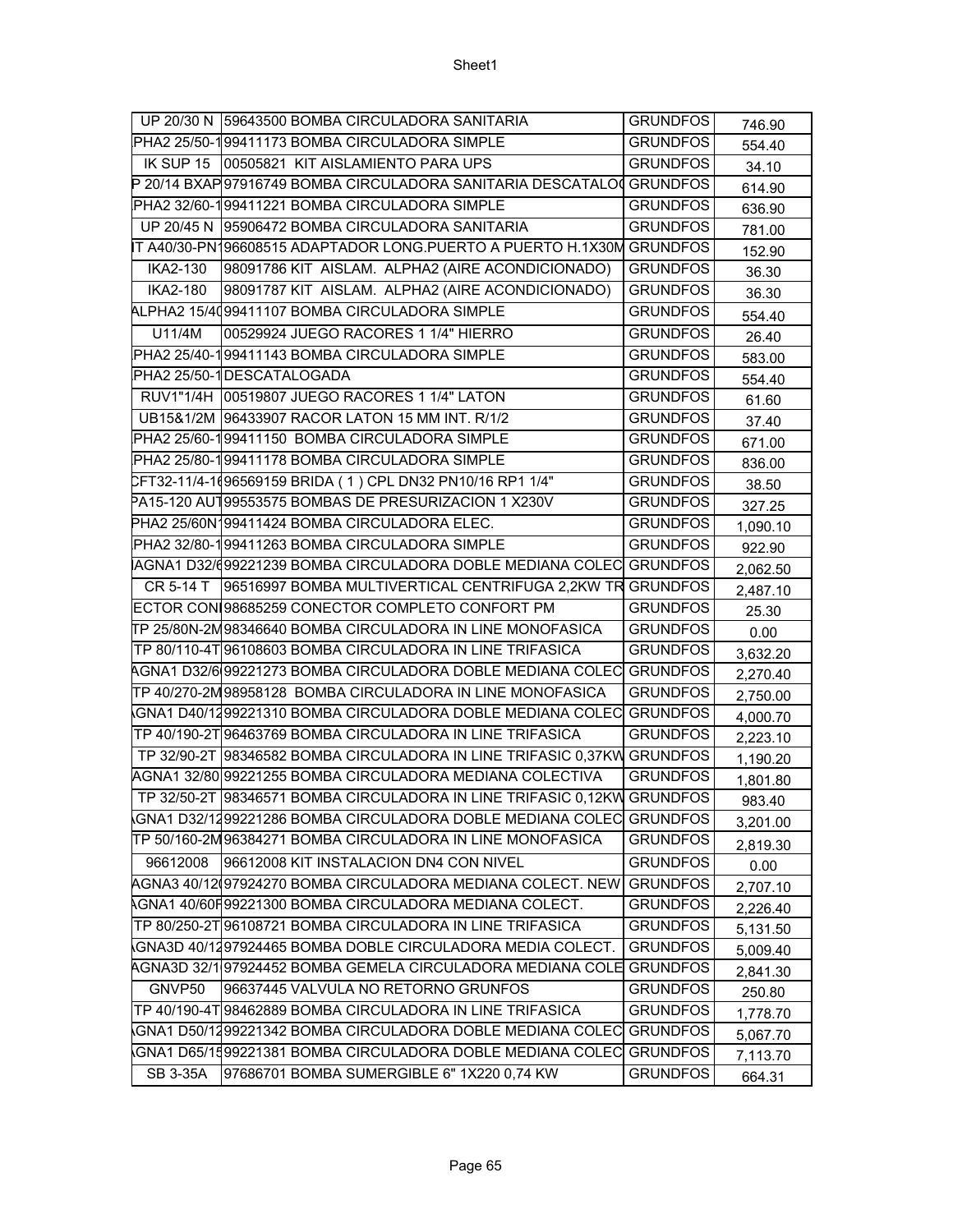|          | SBA 3-45A 97896290 BOMBA SUMERGIBLE 6" 1X220 0,95 KW                  | <b>GRUNDFOS</b> | 868.97    |
|----------|-----------------------------------------------------------------------|-----------------|-----------|
|          | GNA1 40/120 99221325 BOMBA CIRCULADORA MEDIANA COLECT. INOX GRUNDFOS  |                 | 3,251.60  |
|          | AGNA1 D32/4 99221267 BOMBA CIRCULADORA DOBLE MEDIANA COLEC  GRUNDFOS  |                 | 1,943.70  |
| CM 10-3A | 96806943 BOMBA MULTITURBINA HORIZONTAL 1,9KW MOI GRUNDFOS             |                 | 1,018.60  |
|          | P50B5008A1196004586 AP50.B50.08.A1V ACHIQUE INOX. MONOF.              | <b>GRUNDFOS</b> | 850.30    |
| 98610291 | 98610291 CABLE CONECTOR ANGULO GRUNDFOS                               | <b>GRUNDFOS</b> | 25.30     |
|          | AGNA1 40/10 99221304 BOMBA CIRCULADORA MEDIANA COLECT.                | <b>GRUNDFOS</b> | 1,889.80  |
|          | GNA132/120P 99221281 BOMBA CIRCULADORA MEDIANA COLECT.                | <b>GRUNDFOS</b> | 1,380.50  |
|          | AGNA3 50/8097924282 BOMBA CIRCULADORA MEDIANA COLECT. NEW GRUNDFOS    |                 | 3,067.90  |
|          | RIDA CPL DN-96569170 BRIDA CPL DN40 PN10/16                           | <b>GRUNDFOS</b> | 39.60     |
|          | AGNA3 25/6097924337 BOMBA CIRCULADORA MEDIANA COLECT. NEW GRUNDFOS    |                 | 1,789.70  |
|          | TP 65/250-2T 98742352 BOMBA CIRCULADORA IN LINE TRIFASICA             | <b>GRUNDFOS</b> | 3,564.00  |
|          | TP 50/190-2T 96086996 BOMBA CIRCULADORA IN LINE TRIFASICA             | <b>GRUNDFOS</b> | 2,767.60  |
|          | TP 80/70-4T 96108601 BOMBA CIRCULADORA IN LINE TRIFASICA              | <b>GRUNDFOS</b> | 3,171.30  |
|          | TP 100/110-4196109304 BOMBA CIRCULADORA IN LINE TRIFASICA             | <b>GRUNDFOS</b> | 4,964.30  |
|          | GNA3D 80/1297924505 BOMBA DOBLE CIRCULADORA MEDIA COLECT.             | <b>GRUNDFOS</b> | 9,680.00  |
|          | CM 5-5 ORIE 98482188 BOMBA MULTITURBINA HORIZONTAL 0,9KW 1X2 GRUNDFOS |                 | 798.60    |
|          | TP 32/90-2M 98299122 BOMBA CIRCULADORA IN LINE MONOF. ROSCAL GRUNDFOS |                 | 1,432.20  |
|          | GNA3 32/120 97924346 BOMBA CIRCULADORA MEDIANA COLECT. INOX GRUNDFOS  |                 | 3,357.20  |
|          | AGNA3 50/15(97924285 BOMBA CIRCULADORA MEDIANA COLECT. NEW GRUNDFOS   |                 | 3,950.10  |
|          | GNA3 40/120 97924351 BOMBA CIRCULADORA MEDIANA COLECT. INOX           | <b>GRUNDFOS</b> | 4,040.30  |
|          | GNA3 65/120 97924365 BOMBA CIRCULADORA MEDIANA COLECT. INOX GRUNDFOS  |                 | 6,464.70  |
|          | GNA3D 65/1297924493 BOMBA DOBLE CIRCULADORA MEDIA COLECT.             | <b>GRUNDFOS</b> | 7,718.70  |
|          | GNA3 40/80  97924349 BOMBA CIRCULADORA MEDIANA COLECT. INOX           | <b>GRUNDFOS</b> | 3,325.30  |
|          | AGNA3 25/80 97924338 BOMBA CIRCULADORA MEDIANA COLECT.                | <b>GRUNDFOS</b> | 2,029.50  |
|          | GNA3D 32/1297924454 BOMBA DOBLE CIRCULADORA MEDIA COLECT.             | <b>GRUNDFOS</b> | 4,131.60  |
|          | PHA2 25/80N199411428 BOMBA CIRCULADORA ELEC.                          | <b>GRUNDFOS</b> | 1,397.00  |
|          | TP 50/120-4T 98742942 BOMBA CIRCULADORA IN LINE TRIFASICA             | <b>GRUNDFOS</b> | 3,004.10  |
|          | AGNA3 50/18(97924286 BOMBA CIRCULADORA MEDIA COLECT.                  | <b>GRUNDFOS</b> | 0.00      |
|          | TP 32/250-2T 96086674 BOMBA CIRCULADORA TRIFASICA 1,5KW               | <b>GRUNDFOS</b> | 2,508.00  |
|          | AGNA3D 40/8 97924463 BOMBA DOBLE CIRCULADORA MEDIA COLECT.            | <b>GRUNDFOS</b> | 3,971.00  |
|          | GNA3D 32/1097924453 BOMBA DOBLE CIRCULADORA MEDIA COLECT.             | <b>GRUNDFOS</b> | 3,308.80  |
|          | GNA3D 100/1197924510 BOMBA DOBLE CIRCULADORA MEDIA COLECT.            | <b>GRUNDFOS</b> | 11,451.00 |
|          | IAGNA1 65/4099221382 BOMBA CIRCULADORA MEDIANA COLECT.                | <b>GRUNDFOS</b> | 2,756.60  |
|          | GNA3D 40/1597924466 BOMBA DOBLE CIRCULADORA MEDIA COLECT.             | <b>GRUNDFOS</b> | 0.00      |
|          | .GNA3D 50/1897924481 BOMBA DOBLE CIRCULADORA MEDIA COLECT.            | <b>GRUNDFOS</b> | 0.00      |
| CIM-200  | 96824796 MODULO INTERNO COMUNICACION                                  | <b>GRUNDFOS</b> | 0.00      |
|          | GNA1 32/120 99221289 BOMBA CIRCULADORA MEDIANA COLECT.                | <b>GRUNDFOS</b> | 2,656.50  |
|          | AGNA3D 40/6 97924462 BOMBA DOBLE CIRCULADORA MEDIA COLECT.            | <b>GRUNDFOS</b> | 3,201.00  |
|          | GNA3D80/12097924515 B. DOBLE CIRCULADORA MEDIA COLECT. PN10           | <b>GRUNDFOS</b> | 10,164.00 |
|          | FPD 65-250/2198742364 B.CIRCULAD. DOBLE IN LINE TRIFASICA             | <b>GRUNDFOS</b> | 7,054.30  |
|          | GNA1 D50/1599221343 BOMBA CIRCULADORA DOBLE MEDIANA COLEC             | <b>GRUNDFOS</b> | 5,838.80  |
|          | MAGNA1 32/8(99221235 BOMBA CIRCULADORA MEDIANA COLECT.                | <b>GRUNDFOS</b> | 1,351.90  |
|          | TP 50/120-2T 98279255 BOMBA CIRCULADORA IN LINE TRIFASICA             | <b>GRUNDFOS</b> | 2,546.50  |
|          | AGNA1 65/15 99221375 BOMBA CIRCULADORA MEDIANA COLECT.                | <b>GRUNDFOS</b> | 3,843.40  |
|          | TP 25/50-2M 98346588 BOMBA CIRCULADORA IN LINE MONOFASICA             | <b>GRUNDFOS</b> | 919.60    |
|          |                                                                       |                 |           |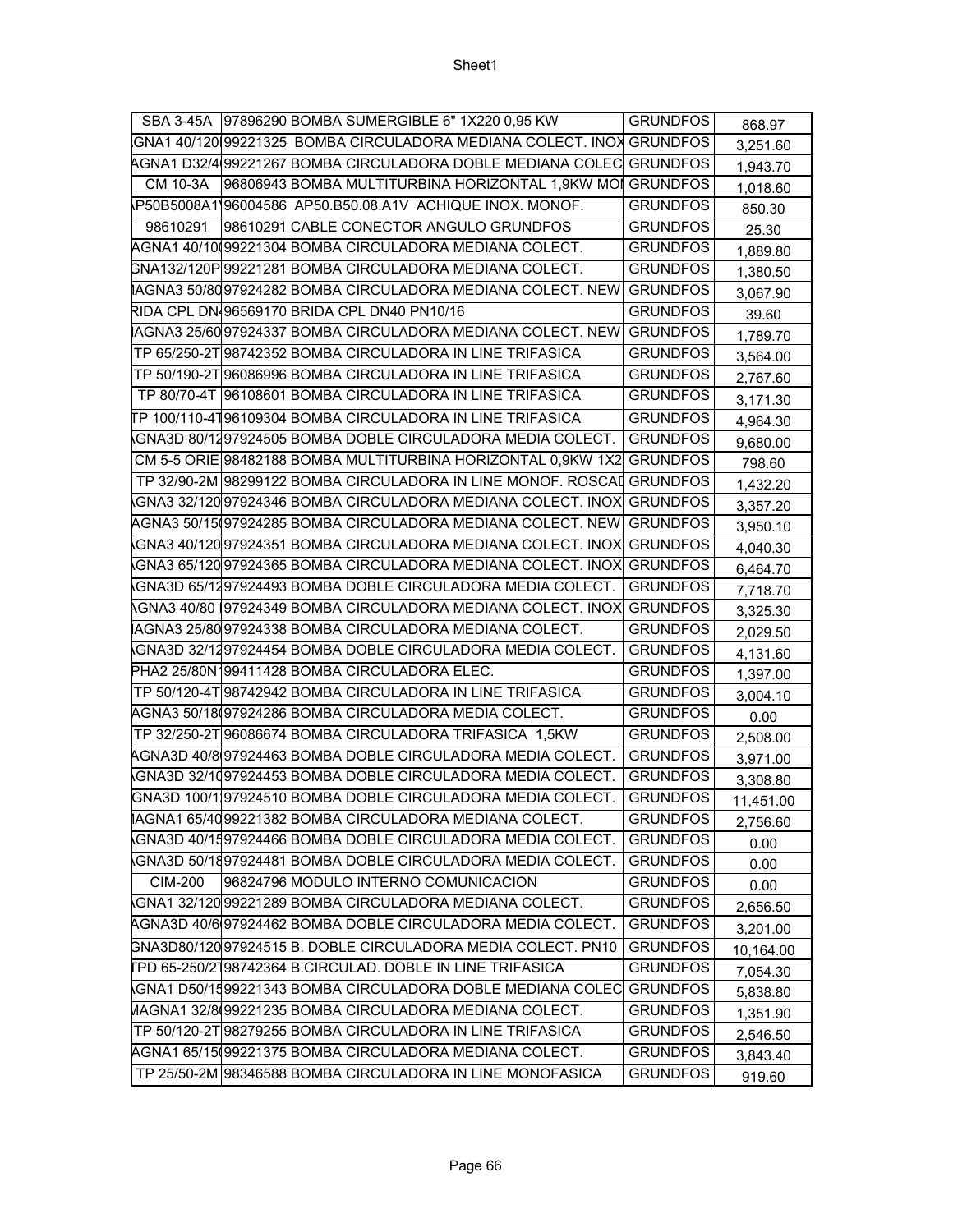| TP 50/180-2M98179119 BOMBA CIRCULADORA IN LINE MONOFASICA                 | <b>GRUNDFOS</b> | 3,158.10 |
|---------------------------------------------------------------------------|-----------------|----------|
| TP 25/50-2T DESCATALOGADA                                                 | <b>GRUNDFOS</b> | 798.60   |
| IAGNA1 32/1099221236 BOMBA CIRCULADORA MEDIANA COLECT.                    | <b>GRUNDFOS</b> | 1,449.80 |
| TP 25/90-2M 98346604 BOMBA CIRCULADORA IN LINE MONOFASICA                 | <b>GRUNDFOS</b> | 1,477.30 |
| TP 50/180-2T 98133648 BOMBA CIRCULADORA IN LINE TRIFASICA                 | <b>GRUNDFOS</b> | 2,856.70 |
| IAGNA1 32/4099221263 BOMBA CIRCULADORA MEDIANA COLECT.                    | <b>GRUNDFOS</b> | 1,050.50 |
| TP 25/90-2T 98282133 BOMBA CIRCULADORA IN LINE TRIFASICA                  | <b>GRUNDFOS</b> | 1,001.00 |
| TP 40/60-2M 98957960 BOMBA CIRCULADORA IN LINE MONOFASICA                 | <b>GRUNDFOS</b> | 1,978.90 |
| TP 65/60-2T 98509608 BOMBA CIRCULADORA IN LINE TRIFASICA                  | <b>GRUNDFOS</b> | 2,552.00 |
| IAGNA1 32/6099221269 BOMBA CIRCULADORA MEDIANA COLECT.                    | <b>GRUNDFOS</b> | 1,427.80 |
| TP 40/60-2T 98122409 BOMBA CIRCULADORA IN LINE TRIFASICA                  | <b>GRUNDFOS</b> | 1,584.00 |
| TP 65/120-2T 98830721 BOMBA CIRCULADORA IN LINE TRIFASICA                 | <b>GRUNDFOS</b> | 3,474.90 |
| IAGNA1 32/8099221275 BOMBA CIRCULADORA MEDIANA COLECT.                    | <b>GRUNDFOS</b> | 1,501.50 |
| TP 40/120-2M98957962 BOMBA CIRCULADORA IN LINE MONOFASICA                 | <b>GRUNDFOS</b> | 2,378.20 |
| TP 65/180-2T 98420371 BOMBA CIRCULADORA IN LINE TRIFASICA                 | <b>GRUNDFOS</b> | 3,441.90 |
| /IAGNA1 25/4(99221216 BOMBA CIRCULADORA MEDIANA COLECT.                   | <b>GRUNDFOS</b> | 902.00   |
| AGNA1 32/10(99221237 BOMBA CIRCULADORA MEDIANA COLECT.                    | <b>GRUNDFOS</b> | 1,727.00 |
| TP 40/120-2T 97851334 BOMBA CIRCULADORA IN LINE TRIFASCA                  | <b>GRUNDFOS</b> | 2,102.10 |
| TP 80/120-2T 96402455 BOMBA CIRCULADORA IN LINE TRIFASICA                 | <b>GRUNDFOS</b> | 3,975.40 |
| AGNA1 D40/6 99221292 BOMBA CIRCULADORA DOBLE MEDIANA COLEC  GRUNDFOS      |                 | 1,436.60 |
| AAGNA1 25/6(99221217 BOMBA CIRCULADORA MEDIANA COLECT.                    | <b>GRUNDFOS</b> | 1,069.20 |
| TP 40/180-2M98957965 BOMBA CIRCULADORA IN LINE MONOFASICA                 | <b>GRUNDFOS</b> | 2,739.00 |
| TP 80/140-2T 96108465 BOMBA CIRCULADORA IN LINE TRIFASICA                 | <b>GRUNDFOS</b> | 3,490.30 |
| AGNA1 D40/8 99221308 BOMBA CIRCULADORA DOBLE MEDIANA COLEC  GRUNDFOS      |                 | 3,171.30 |
| AAGNA1 25/8 99221213 BOMBA CIRCULADORA MEDIANA COLECT.                    | <b>GRUNDFOS</b> | 1,221.00 |
| IAGNA1 25/1099221214 BOMBA CIRCULADORA MEDIANA COLECT.                    | <b>GRUNDFOS</b> | 1,351.90 |
| TP 40/180-2T 98133671 BOMBA CIRCULADORA IN LINE TRIFASICA                 | <b>GRUNDFOS</b> | 2,461.80 |
| AAGNA1 32/4(99221233 BOMBA CIRCULADORA MEDIANA COLECT.                    | <b>GRUNDFOS</b> | 1,108.80 |
| MAGNA1 32/6(99221234 BOMBA CIRCULADORA MEDIANA COLECT.                    | <b>GRUNDFOS</b> | 1,295.80 |
| TP 50/120-2M98810439 BOMBA CIRCULADORA IN LINE MONOFASICA                 | <b>GRUNDFOS</b> | 2,847.90 |
| ADAPT 50/40/(96281077 KIT DE ADAPTACION MAGNA1 Y MAGNA3                   | <b>GRUNDFOS</b> | 106.70   |
| IAGNA1 65/6099221371 BOMBA CIRCULADORA MEDIANA COLECT.                    | <b>GRUNDFOS</b> | 2,706.00 |
| IAGNA1 65/8099221372 BOMBA CIRCULADORA MEDIANA COLECT.                    | <b>GRUNDFOS</b> | 3,426.50 |
| AGNA1 32/12(99221285 BOMBA CIRCULADORA MEDIANA COLECT.                    | <b>GRUNDFOS</b> | 2,010.80 |
| GNA1 D40/1599221311 BOMBA CIRCULADORA DOBLE MEDIANA COLEC                 | <b>GRUNDFOS</b> | 4,742.10 |
| IAGNA1 50/6099221333 BOMBA CIRCULADORA MEDIANA COLECT.                    | <b>GRUNDFOS</b> | 2,226.40 |
| TP 32/120-4M96384211 BOMBA CIRCULADORA IN LINE MONOFASICA 0,5 GRUNDFOS    |                 | 2,520.10 |
| IAGNA1 25/1299221215 BOMBA CIRCULADORA MEDIANA COLECT.                    | <b>GRUNDFOS</b> | 1,519.10 |
| TP 80/210-2T 96108719 BOMBA CIRCULADORA IN LINE TRIFASICA 4 KW            | <b>GRUNDFOS</b> | 3,752.10 |
| AGNA1 40/12(99221305 BOMBA CIRCULADORA MEDIANA COLECT.                    | <b>GRUNDFOS</b> | 2,439.80 |
| AGNA1 40/18(99221307 BOMBA CIRCULADORA MEDIANA COLECT.                    | <b>GRUNDFOS</b> | 3,426.50 |
| AGNA1 80/12(99221409 BOMBA CIRCULADORA MEDIANA COLECT.                    | <b>GRUNDFOS</b> | 4,116.20 |
| AGNA1 50/12(99221336 BOMBA CIRCULADORA MEDIANA COLECT.                    | <b>GRUNDFOS</b> | 3,184.50 |
| AGNA1 50/15 99221337 BOMBA CIRCULADORA MEDIANA COLECT.                    | <b>GRUNDFOS</b> | 3,668.50 |
| TP 32/180-2M98958116  BOMBA CIRCULADORA IN LINE MONOFAS.  0,55K  GRUNDFOS |                 | 2,072.40 |
| IAGNA3 25/1297924248 BOMBA CIRCULADORA MEDIANA COLECT. NEW                | <b>GRUNDFOS</b> | 1,575.20 |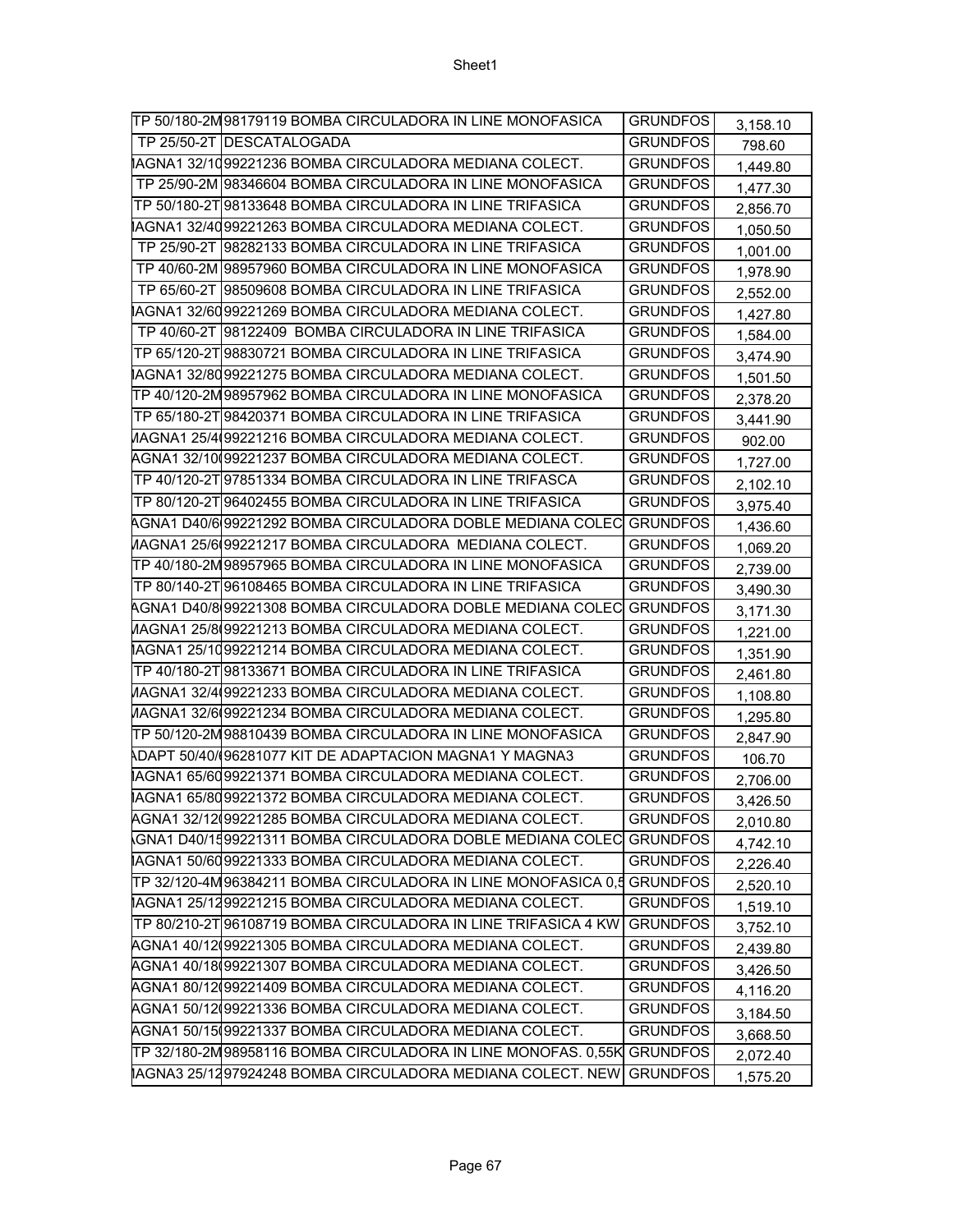| IAGNA1 80/8099221407 BOMBA CIRCULADORA MEDIANA COLECT.<br><b>GRUNDFOS</b><br>3,362.70<br><b>GRUNDFOS</b><br>AGNA3 32/12(97924259 BOMBA CIRCULADORA MEDIANA COLECT. NEW<br>2,146.10<br>AGNA1 40/15(99221306 BOMBA CIRCULADORA MEDIANA COLECT<br><b>GRUNDFOS</b><br>2,561.90<br>TP 50/160-2T 96086995 BOMBA CIRCULADORA IN LINE TRIFASICA<br><b>GRUNDFOS</b><br>2,555.30<br>IAGNA1 40/6099221292 BOMBA CIRCULADORA MEDIANA COLECT.<br><b>GRUNDFOS</b><br>1,436.60<br><b>GRUNDFOS</b><br>IAGNA1 40/8099221303 BOMBA CIRCULADORA MEDIANA COLECT.<br>1,713.80<br>APTADOR40/196281076 ADAPTADOR<br><b>GRUNDFOS</b><br>93.50<br>TP 100/250-2196109192 BOMBA CIRCULADORA IN LINE TRIFASICA 11 KW GRUNDFOS<br>7,516.30<br>AGNA1 80/6099221406 BOMBA CIRCULADORA MEDIANA COLECT.<br><b>GRUNDFOS</b><br>3,631.10<br>AGNA1 50/18 99221338 BOMBA CIRCULADORA MEDIANA COLECT.<br><b>GRUNDFOS</b><br>4,302.10<br><b>GRUNDFOS</b><br>GNA1 D40/1099221309 BOMBA CIRCULADORA DOBLE MEDIANA COLEC<br>3,496.90<br><b>GRUNDFOS</b><br>AGNA1 65/10(99221373 BOMBA CIRCULADORA MEDIANA COLECT.<br>3,612.40<br>AGNA1 50/8099221334 BOMBA CIRCULADORA MEDIANA COLECT.<br><b>GRUNDFOS</b><br>2,450.80<br>AGNA1 D32/899221240 BOMBA CIRCULADORA DOBLE MEDIANA COLEC<br><b>GRUNDFOS</b><br>2,151.60<br>/IAGNA3 25/8(97924246 BOMBA CIRCULADORA MEDIANA COLECT. NEW<br><b>GRUNDFOS</b><br>1,277.10<br>GNA180/60FP 99221418 BOMBA CIRCULADORA MEDIANA COLECT.<br><b>GRUNDFOS</b><br>6,068.70<br>TP 32/230-2T 98841196 BOMBA CIRCULADORA IN LINE TRIFASICA 0,55<br><b>GRUNDFOS</b><br>2,292.40<br>AGNA3 40/15(97924271 BOMBA CIRCULADORA MEDIANA COLECT. NEW<br><b>GRUNDFOS</b><br>3,208.70<br>TP 25/80-2M 98346597 BOMBA CIRCULADORA IN LINE MONOFASICA<br><b>GRUNDFOS</b><br>1,020.80<br>GNA3 100/1097924314 BOMBA CIRCULADORA MEDIA COLECT.<br><b>GRUNDFOS</b><br>5,454.90<br>TP 65/170 2T 98742436 BOMBA CIRCULADORA IN LINE TRIFASICA<br><b>GRUNDFOS</b><br>2,906.20<br>TP 32/120-2M 98602057 BOMBA CIRCULADORA TRIFASICA 0,37KW<br><b>GRUNDFOS</b><br>1,872.20<br>AGNA3 65/15(97924299_BOMBA CIRCULADORA MEDIA COLECT.<br><b>GRUNDFOS</b><br>4,864.20<br>(AAGNA3 25/6(97924245 BOMBA CIRCULADORA MEDIANA COLECT. NEW GRUNDFOS<br>1,119.80<br>GNA1 D50/1899221345 BOMBA CIRCULADORA DOBLE MEDIANA COLEC<br><b>GRUNDFOS</b><br>6,846.40<br>TP 80/240-2T 96108720 BOM CIRCULADORA IN LINE TRIF. CIERRE GQQE GRUNDFOS<br>3,964.40<br>AGNA1 32/1299221281 BOMBA CIRCULADORA MEDIANA COLECT.<br><b>GRUNDFOS</b><br>1,604.90<br>AGNA1 25/8099221225 BOMBA CIRCULADORA MEDIANA COLECT.<br><b>GRUNDFOS</b><br>1,625.80<br>IAGNA3 32/1097924257 BOMBA CIRCULADORA MEDIANA COLECT. NEW<br><b>GRUNDFOS</b><br>1,535.60<br>AGNA1 50/10(99221335 BOMBA CIRCULADORA MEDIANA COLECT<br><b>GRUNDFOS</b><br>2,594.90<br>PED 32/460 296397111 B.CIRCULAD.ELCTR. DOBLE IN LINE TRIFASICA<br><b>GRUNDFOS</b><br>13,002.00<br>TPD 40-230/298958133 BOMBA DOBLE CIRCULADORA IN LINE TRIFASIO<br><b>GRUNDFOS</b><br>4,360.40<br>PED 65-340/199132832 B.CIRCULAD.ELCTR. DOBLE IN LINE TRIFASICA<br><b>GRUNDFOS</b><br>18,405.20<br>PED 65-250/199132831 B.CIRCULAD.ELCTR. DOBLE IN LINE TRIFASICA<br><b>GRUNDFOS</b><br>15,142.60<br>TPE3 D40-24099272592 B. TRIPLE CIRCULADORA IN LINE MONOFASICA<br><b>GRUNDFOS</b><br>10,288.30<br>TPE 65-250/2 99113942 B.CIRCUL.ELECT. TPE 65-250/2 AFA BQQE-KD1<br><b>GRUNDFOS</b><br>0.00<br>VAL.ESF.DESCARGA CALDERA 3/8" X 3/4"<br><b>IVR</b><br>KCALD38<br>9.90<br>K191815<br>VAL. ESF. H-H PN40 MANETA 1 1/2"<br><b>IVR</b><br>51.67<br>K191820<br>VAL. ESF. H-H PN40 MANETA 2"<br><b>IVR</b><br>84.04<br>K169780001 PASA A 15220 MANGUITO ANTI-VIBRA EMB. DN200<br><b>IVR</b><br>549.66<br>K169620001 PASA A 15213 MANGUIT. ANTI-VIBRA H-H 2"<br><b>IVR</b><br>98.87<br>K168540001 VALV. ESF. EMBRIDADA AISI316 DN100<br><b>IVR</b><br>1,506.56<br>120 07<br>VALVULA ESFERA DE PALANCA PROLONGADA 3/4"<br><b>IVR</b><br>35.08<br>440A 2<br>VALVULA ESFERA SOLAR H-H MANETA MARIPOSA 1/2"<br><b>IVR</b><br>16.36<br>$107 - 10$<br>VALVULA ESFERA 3 VIAS EN L 1"<br>IVR. | AGNA1 65/12 99221374 BOMBA CIRCULADORA MEDIANA COLECT. | <b>GRUNDFOS</b> | 3,873.10 |
|------------------------------------------------------------------------------------------------------------------------------------------------------------------------------------------------------------------------------------------------------------------------------------------------------------------------------------------------------------------------------------------------------------------------------------------------------------------------------------------------------------------------------------------------------------------------------------------------------------------------------------------------------------------------------------------------------------------------------------------------------------------------------------------------------------------------------------------------------------------------------------------------------------------------------------------------------------------------------------------------------------------------------------------------------------------------------------------------------------------------------------------------------------------------------------------------------------------------------------------------------------------------------------------------------------------------------------------------------------------------------------------------------------------------------------------------------------------------------------------------------------------------------------------------------------------------------------------------------------------------------------------------------------------------------------------------------------------------------------------------------------------------------------------------------------------------------------------------------------------------------------------------------------------------------------------------------------------------------------------------------------------------------------------------------------------------------------------------------------------------------------------------------------------------------------------------------------------------------------------------------------------------------------------------------------------------------------------------------------------------------------------------------------------------------------------------------------------------------------------------------------------------------------------------------------------------------------------------------------------------------------------------------------------------------------------------------------------------------------------------------------------------------------------------------------------------------------------------------------------------------------------------------------------------------------------------------------------------------------------------------------------------------------------------------------------------------------------------------------------------------------------------------------------------------------------------------------------------------------------------------------------------------------------------------------------------------------------------------------------------------------------------------------------------------------------------------------------------------------------------------------------------------------------------------------------------------------------------------------------------------------------------------------------------------------------------------------------------------------------------------------------------------------------------------------------------------------------------------------------------------------------------------------------------------------------------------------------------------------------------------------------------------------------------------------------|--------------------------------------------------------|-----------------|----------|
|                                                                                                                                                                                                                                                                                                                                                                                                                                                                                                                                                                                                                                                                                                                                                                                                                                                                                                                                                                                                                                                                                                                                                                                                                                                                                                                                                                                                                                                                                                                                                                                                                                                                                                                                                                                                                                                                                                                                                                                                                                                                                                                                                                                                                                                                                                                                                                                                                                                                                                                                                                                                                                                                                                                                                                                                                                                                                                                                                                                                                                                                                                                                                                                                                                                                                                                                                                                                                                                                                                                                                                                                                                                                                                                                                                                                                                                                                                                                                                                                                                                                  |                                                        |                 |          |
|                                                                                                                                                                                                                                                                                                                                                                                                                                                                                                                                                                                                                                                                                                                                                                                                                                                                                                                                                                                                                                                                                                                                                                                                                                                                                                                                                                                                                                                                                                                                                                                                                                                                                                                                                                                                                                                                                                                                                                                                                                                                                                                                                                                                                                                                                                                                                                                                                                                                                                                                                                                                                                                                                                                                                                                                                                                                                                                                                                                                                                                                                                                                                                                                                                                                                                                                                                                                                                                                                                                                                                                                                                                                                                                                                                                                                                                                                                                                                                                                                                                                  |                                                        |                 |          |
|                                                                                                                                                                                                                                                                                                                                                                                                                                                                                                                                                                                                                                                                                                                                                                                                                                                                                                                                                                                                                                                                                                                                                                                                                                                                                                                                                                                                                                                                                                                                                                                                                                                                                                                                                                                                                                                                                                                                                                                                                                                                                                                                                                                                                                                                                                                                                                                                                                                                                                                                                                                                                                                                                                                                                                                                                                                                                                                                                                                                                                                                                                                                                                                                                                                                                                                                                                                                                                                                                                                                                                                                                                                                                                                                                                                                                                                                                                                                                                                                                                                                  |                                                        |                 |          |
|                                                                                                                                                                                                                                                                                                                                                                                                                                                                                                                                                                                                                                                                                                                                                                                                                                                                                                                                                                                                                                                                                                                                                                                                                                                                                                                                                                                                                                                                                                                                                                                                                                                                                                                                                                                                                                                                                                                                                                                                                                                                                                                                                                                                                                                                                                                                                                                                                                                                                                                                                                                                                                                                                                                                                                                                                                                                                                                                                                                                                                                                                                                                                                                                                                                                                                                                                                                                                                                                                                                                                                                                                                                                                                                                                                                                                                                                                                                                                                                                                                                                  |                                                        |                 |          |
|                                                                                                                                                                                                                                                                                                                                                                                                                                                                                                                                                                                                                                                                                                                                                                                                                                                                                                                                                                                                                                                                                                                                                                                                                                                                                                                                                                                                                                                                                                                                                                                                                                                                                                                                                                                                                                                                                                                                                                                                                                                                                                                                                                                                                                                                                                                                                                                                                                                                                                                                                                                                                                                                                                                                                                                                                                                                                                                                                                                                                                                                                                                                                                                                                                                                                                                                                                                                                                                                                                                                                                                                                                                                                                                                                                                                                                                                                                                                                                                                                                                                  |                                                        |                 |          |
|                                                                                                                                                                                                                                                                                                                                                                                                                                                                                                                                                                                                                                                                                                                                                                                                                                                                                                                                                                                                                                                                                                                                                                                                                                                                                                                                                                                                                                                                                                                                                                                                                                                                                                                                                                                                                                                                                                                                                                                                                                                                                                                                                                                                                                                                                                                                                                                                                                                                                                                                                                                                                                                                                                                                                                                                                                                                                                                                                                                                                                                                                                                                                                                                                                                                                                                                                                                                                                                                                                                                                                                                                                                                                                                                                                                                                                                                                                                                                                                                                                                                  |                                                        |                 |          |
|                                                                                                                                                                                                                                                                                                                                                                                                                                                                                                                                                                                                                                                                                                                                                                                                                                                                                                                                                                                                                                                                                                                                                                                                                                                                                                                                                                                                                                                                                                                                                                                                                                                                                                                                                                                                                                                                                                                                                                                                                                                                                                                                                                                                                                                                                                                                                                                                                                                                                                                                                                                                                                                                                                                                                                                                                                                                                                                                                                                                                                                                                                                                                                                                                                                                                                                                                                                                                                                                                                                                                                                                                                                                                                                                                                                                                                                                                                                                                                                                                                                                  |                                                        |                 |          |
|                                                                                                                                                                                                                                                                                                                                                                                                                                                                                                                                                                                                                                                                                                                                                                                                                                                                                                                                                                                                                                                                                                                                                                                                                                                                                                                                                                                                                                                                                                                                                                                                                                                                                                                                                                                                                                                                                                                                                                                                                                                                                                                                                                                                                                                                                                                                                                                                                                                                                                                                                                                                                                                                                                                                                                                                                                                                                                                                                                                                                                                                                                                                                                                                                                                                                                                                                                                                                                                                                                                                                                                                                                                                                                                                                                                                                                                                                                                                                                                                                                                                  |                                                        |                 |          |
|                                                                                                                                                                                                                                                                                                                                                                                                                                                                                                                                                                                                                                                                                                                                                                                                                                                                                                                                                                                                                                                                                                                                                                                                                                                                                                                                                                                                                                                                                                                                                                                                                                                                                                                                                                                                                                                                                                                                                                                                                                                                                                                                                                                                                                                                                                                                                                                                                                                                                                                                                                                                                                                                                                                                                                                                                                                                                                                                                                                                                                                                                                                                                                                                                                                                                                                                                                                                                                                                                                                                                                                                                                                                                                                                                                                                                                                                                                                                                                                                                                                                  |                                                        |                 |          |
|                                                                                                                                                                                                                                                                                                                                                                                                                                                                                                                                                                                                                                                                                                                                                                                                                                                                                                                                                                                                                                                                                                                                                                                                                                                                                                                                                                                                                                                                                                                                                                                                                                                                                                                                                                                                                                                                                                                                                                                                                                                                                                                                                                                                                                                                                                                                                                                                                                                                                                                                                                                                                                                                                                                                                                                                                                                                                                                                                                                                                                                                                                                                                                                                                                                                                                                                                                                                                                                                                                                                                                                                                                                                                                                                                                                                                                                                                                                                                                                                                                                                  |                                                        |                 |          |
|                                                                                                                                                                                                                                                                                                                                                                                                                                                                                                                                                                                                                                                                                                                                                                                                                                                                                                                                                                                                                                                                                                                                                                                                                                                                                                                                                                                                                                                                                                                                                                                                                                                                                                                                                                                                                                                                                                                                                                                                                                                                                                                                                                                                                                                                                                                                                                                                                                                                                                                                                                                                                                                                                                                                                                                                                                                                                                                                                                                                                                                                                                                                                                                                                                                                                                                                                                                                                                                                                                                                                                                                                                                                                                                                                                                                                                                                                                                                                                                                                                                                  |                                                        |                 |          |
|                                                                                                                                                                                                                                                                                                                                                                                                                                                                                                                                                                                                                                                                                                                                                                                                                                                                                                                                                                                                                                                                                                                                                                                                                                                                                                                                                                                                                                                                                                                                                                                                                                                                                                                                                                                                                                                                                                                                                                                                                                                                                                                                                                                                                                                                                                                                                                                                                                                                                                                                                                                                                                                                                                                                                                                                                                                                                                                                                                                                                                                                                                                                                                                                                                                                                                                                                                                                                                                                                                                                                                                                                                                                                                                                                                                                                                                                                                                                                                                                                                                                  |                                                        |                 |          |
|                                                                                                                                                                                                                                                                                                                                                                                                                                                                                                                                                                                                                                                                                                                                                                                                                                                                                                                                                                                                                                                                                                                                                                                                                                                                                                                                                                                                                                                                                                                                                                                                                                                                                                                                                                                                                                                                                                                                                                                                                                                                                                                                                                                                                                                                                                                                                                                                                                                                                                                                                                                                                                                                                                                                                                                                                                                                                                                                                                                                                                                                                                                                                                                                                                                                                                                                                                                                                                                                                                                                                                                                                                                                                                                                                                                                                                                                                                                                                                                                                                                                  |                                                        |                 |          |
|                                                                                                                                                                                                                                                                                                                                                                                                                                                                                                                                                                                                                                                                                                                                                                                                                                                                                                                                                                                                                                                                                                                                                                                                                                                                                                                                                                                                                                                                                                                                                                                                                                                                                                                                                                                                                                                                                                                                                                                                                                                                                                                                                                                                                                                                                                                                                                                                                                                                                                                                                                                                                                                                                                                                                                                                                                                                                                                                                                                                                                                                                                                                                                                                                                                                                                                                                                                                                                                                                                                                                                                                                                                                                                                                                                                                                                                                                                                                                                                                                                                                  |                                                        |                 |          |
|                                                                                                                                                                                                                                                                                                                                                                                                                                                                                                                                                                                                                                                                                                                                                                                                                                                                                                                                                                                                                                                                                                                                                                                                                                                                                                                                                                                                                                                                                                                                                                                                                                                                                                                                                                                                                                                                                                                                                                                                                                                                                                                                                                                                                                                                                                                                                                                                                                                                                                                                                                                                                                                                                                                                                                                                                                                                                                                                                                                                                                                                                                                                                                                                                                                                                                                                                                                                                                                                                                                                                                                                                                                                                                                                                                                                                                                                                                                                                                                                                                                                  |                                                        |                 |          |
|                                                                                                                                                                                                                                                                                                                                                                                                                                                                                                                                                                                                                                                                                                                                                                                                                                                                                                                                                                                                                                                                                                                                                                                                                                                                                                                                                                                                                                                                                                                                                                                                                                                                                                                                                                                                                                                                                                                                                                                                                                                                                                                                                                                                                                                                                                                                                                                                                                                                                                                                                                                                                                                                                                                                                                                                                                                                                                                                                                                                                                                                                                                                                                                                                                                                                                                                                                                                                                                                                                                                                                                                                                                                                                                                                                                                                                                                                                                                                                                                                                                                  |                                                        |                 |          |
|                                                                                                                                                                                                                                                                                                                                                                                                                                                                                                                                                                                                                                                                                                                                                                                                                                                                                                                                                                                                                                                                                                                                                                                                                                                                                                                                                                                                                                                                                                                                                                                                                                                                                                                                                                                                                                                                                                                                                                                                                                                                                                                                                                                                                                                                                                                                                                                                                                                                                                                                                                                                                                                                                                                                                                                                                                                                                                                                                                                                                                                                                                                                                                                                                                                                                                                                                                                                                                                                                                                                                                                                                                                                                                                                                                                                                                                                                                                                                                                                                                                                  |                                                        |                 |          |
|                                                                                                                                                                                                                                                                                                                                                                                                                                                                                                                                                                                                                                                                                                                                                                                                                                                                                                                                                                                                                                                                                                                                                                                                                                                                                                                                                                                                                                                                                                                                                                                                                                                                                                                                                                                                                                                                                                                                                                                                                                                                                                                                                                                                                                                                                                                                                                                                                                                                                                                                                                                                                                                                                                                                                                                                                                                                                                                                                                                                                                                                                                                                                                                                                                                                                                                                                                                                                                                                                                                                                                                                                                                                                                                                                                                                                                                                                                                                                                                                                                                                  |                                                        |                 |          |
|                                                                                                                                                                                                                                                                                                                                                                                                                                                                                                                                                                                                                                                                                                                                                                                                                                                                                                                                                                                                                                                                                                                                                                                                                                                                                                                                                                                                                                                                                                                                                                                                                                                                                                                                                                                                                                                                                                                                                                                                                                                                                                                                                                                                                                                                                                                                                                                                                                                                                                                                                                                                                                                                                                                                                                                                                                                                                                                                                                                                                                                                                                                                                                                                                                                                                                                                                                                                                                                                                                                                                                                                                                                                                                                                                                                                                                                                                                                                                                                                                                                                  |                                                        |                 |          |
|                                                                                                                                                                                                                                                                                                                                                                                                                                                                                                                                                                                                                                                                                                                                                                                                                                                                                                                                                                                                                                                                                                                                                                                                                                                                                                                                                                                                                                                                                                                                                                                                                                                                                                                                                                                                                                                                                                                                                                                                                                                                                                                                                                                                                                                                                                                                                                                                                                                                                                                                                                                                                                                                                                                                                                                                                                                                                                                                                                                                                                                                                                                                                                                                                                                                                                                                                                                                                                                                                                                                                                                                                                                                                                                                                                                                                                                                                                                                                                                                                                                                  |                                                        |                 |          |
|                                                                                                                                                                                                                                                                                                                                                                                                                                                                                                                                                                                                                                                                                                                                                                                                                                                                                                                                                                                                                                                                                                                                                                                                                                                                                                                                                                                                                                                                                                                                                                                                                                                                                                                                                                                                                                                                                                                                                                                                                                                                                                                                                                                                                                                                                                                                                                                                                                                                                                                                                                                                                                                                                                                                                                                                                                                                                                                                                                                                                                                                                                                                                                                                                                                                                                                                                                                                                                                                                                                                                                                                                                                                                                                                                                                                                                                                                                                                                                                                                                                                  |                                                        |                 |          |
|                                                                                                                                                                                                                                                                                                                                                                                                                                                                                                                                                                                                                                                                                                                                                                                                                                                                                                                                                                                                                                                                                                                                                                                                                                                                                                                                                                                                                                                                                                                                                                                                                                                                                                                                                                                                                                                                                                                                                                                                                                                                                                                                                                                                                                                                                                                                                                                                                                                                                                                                                                                                                                                                                                                                                                                                                                                                                                                                                                                                                                                                                                                                                                                                                                                                                                                                                                                                                                                                                                                                                                                                                                                                                                                                                                                                                                                                                                                                                                                                                                                                  |                                                        |                 |          |
|                                                                                                                                                                                                                                                                                                                                                                                                                                                                                                                                                                                                                                                                                                                                                                                                                                                                                                                                                                                                                                                                                                                                                                                                                                                                                                                                                                                                                                                                                                                                                                                                                                                                                                                                                                                                                                                                                                                                                                                                                                                                                                                                                                                                                                                                                                                                                                                                                                                                                                                                                                                                                                                                                                                                                                                                                                                                                                                                                                                                                                                                                                                                                                                                                                                                                                                                                                                                                                                                                                                                                                                                                                                                                                                                                                                                                                                                                                                                                                                                                                                                  |                                                        |                 |          |
|                                                                                                                                                                                                                                                                                                                                                                                                                                                                                                                                                                                                                                                                                                                                                                                                                                                                                                                                                                                                                                                                                                                                                                                                                                                                                                                                                                                                                                                                                                                                                                                                                                                                                                                                                                                                                                                                                                                                                                                                                                                                                                                                                                                                                                                                                                                                                                                                                                                                                                                                                                                                                                                                                                                                                                                                                                                                                                                                                                                                                                                                                                                                                                                                                                                                                                                                                                                                                                                                                                                                                                                                                                                                                                                                                                                                                                                                                                                                                                                                                                                                  |                                                        |                 |          |
|                                                                                                                                                                                                                                                                                                                                                                                                                                                                                                                                                                                                                                                                                                                                                                                                                                                                                                                                                                                                                                                                                                                                                                                                                                                                                                                                                                                                                                                                                                                                                                                                                                                                                                                                                                                                                                                                                                                                                                                                                                                                                                                                                                                                                                                                                                                                                                                                                                                                                                                                                                                                                                                                                                                                                                                                                                                                                                                                                                                                                                                                                                                                                                                                                                                                                                                                                                                                                                                                                                                                                                                                                                                                                                                                                                                                                                                                                                                                                                                                                                                                  |                                                        |                 |          |
|                                                                                                                                                                                                                                                                                                                                                                                                                                                                                                                                                                                                                                                                                                                                                                                                                                                                                                                                                                                                                                                                                                                                                                                                                                                                                                                                                                                                                                                                                                                                                                                                                                                                                                                                                                                                                                                                                                                                                                                                                                                                                                                                                                                                                                                                                                                                                                                                                                                                                                                                                                                                                                                                                                                                                                                                                                                                                                                                                                                                                                                                                                                                                                                                                                                                                                                                                                                                                                                                                                                                                                                                                                                                                                                                                                                                                                                                                                                                                                                                                                                                  |                                                        |                 |          |
|                                                                                                                                                                                                                                                                                                                                                                                                                                                                                                                                                                                                                                                                                                                                                                                                                                                                                                                                                                                                                                                                                                                                                                                                                                                                                                                                                                                                                                                                                                                                                                                                                                                                                                                                                                                                                                                                                                                                                                                                                                                                                                                                                                                                                                                                                                                                                                                                                                                                                                                                                                                                                                                                                                                                                                                                                                                                                                                                                                                                                                                                                                                                                                                                                                                                                                                                                                                                                                                                                                                                                                                                                                                                                                                                                                                                                                                                                                                                                                                                                                                                  |                                                        |                 |          |
|                                                                                                                                                                                                                                                                                                                                                                                                                                                                                                                                                                                                                                                                                                                                                                                                                                                                                                                                                                                                                                                                                                                                                                                                                                                                                                                                                                                                                                                                                                                                                                                                                                                                                                                                                                                                                                                                                                                                                                                                                                                                                                                                                                                                                                                                                                                                                                                                                                                                                                                                                                                                                                                                                                                                                                                                                                                                                                                                                                                                                                                                                                                                                                                                                                                                                                                                                                                                                                                                                                                                                                                                                                                                                                                                                                                                                                                                                                                                                                                                                                                                  |                                                        |                 |          |
|                                                                                                                                                                                                                                                                                                                                                                                                                                                                                                                                                                                                                                                                                                                                                                                                                                                                                                                                                                                                                                                                                                                                                                                                                                                                                                                                                                                                                                                                                                                                                                                                                                                                                                                                                                                                                                                                                                                                                                                                                                                                                                                                                                                                                                                                                                                                                                                                                                                                                                                                                                                                                                                                                                                                                                                                                                                                                                                                                                                                                                                                                                                                                                                                                                                                                                                                                                                                                                                                                                                                                                                                                                                                                                                                                                                                                                                                                                                                                                                                                                                                  |                                                        |                 |          |
|                                                                                                                                                                                                                                                                                                                                                                                                                                                                                                                                                                                                                                                                                                                                                                                                                                                                                                                                                                                                                                                                                                                                                                                                                                                                                                                                                                                                                                                                                                                                                                                                                                                                                                                                                                                                                                                                                                                                                                                                                                                                                                                                                                                                                                                                                                                                                                                                                                                                                                                                                                                                                                                                                                                                                                                                                                                                                                                                                                                                                                                                                                                                                                                                                                                                                                                                                                                                                                                                                                                                                                                                                                                                                                                                                                                                                                                                                                                                                                                                                                                                  |                                                        |                 |          |
|                                                                                                                                                                                                                                                                                                                                                                                                                                                                                                                                                                                                                                                                                                                                                                                                                                                                                                                                                                                                                                                                                                                                                                                                                                                                                                                                                                                                                                                                                                                                                                                                                                                                                                                                                                                                                                                                                                                                                                                                                                                                                                                                                                                                                                                                                                                                                                                                                                                                                                                                                                                                                                                                                                                                                                                                                                                                                                                                                                                                                                                                                                                                                                                                                                                                                                                                                                                                                                                                                                                                                                                                                                                                                                                                                                                                                                                                                                                                                                                                                                                                  |                                                        |                 |          |
|                                                                                                                                                                                                                                                                                                                                                                                                                                                                                                                                                                                                                                                                                                                                                                                                                                                                                                                                                                                                                                                                                                                                                                                                                                                                                                                                                                                                                                                                                                                                                                                                                                                                                                                                                                                                                                                                                                                                                                                                                                                                                                                                                                                                                                                                                                                                                                                                                                                                                                                                                                                                                                                                                                                                                                                                                                                                                                                                                                                                                                                                                                                                                                                                                                                                                                                                                                                                                                                                                                                                                                                                                                                                                                                                                                                                                                                                                                                                                                                                                                                                  |                                                        |                 |          |
|                                                                                                                                                                                                                                                                                                                                                                                                                                                                                                                                                                                                                                                                                                                                                                                                                                                                                                                                                                                                                                                                                                                                                                                                                                                                                                                                                                                                                                                                                                                                                                                                                                                                                                                                                                                                                                                                                                                                                                                                                                                                                                                                                                                                                                                                                                                                                                                                                                                                                                                                                                                                                                                                                                                                                                                                                                                                                                                                                                                                                                                                                                                                                                                                                                                                                                                                                                                                                                                                                                                                                                                                                                                                                                                                                                                                                                                                                                                                                                                                                                                                  |                                                        |                 |          |
|                                                                                                                                                                                                                                                                                                                                                                                                                                                                                                                                                                                                                                                                                                                                                                                                                                                                                                                                                                                                                                                                                                                                                                                                                                                                                                                                                                                                                                                                                                                                                                                                                                                                                                                                                                                                                                                                                                                                                                                                                                                                                                                                                                                                                                                                                                                                                                                                                                                                                                                                                                                                                                                                                                                                                                                                                                                                                                                                                                                                                                                                                                                                                                                                                                                                                                                                                                                                                                                                                                                                                                                                                                                                                                                                                                                                                                                                                                                                                                                                                                                                  |                                                        |                 |          |
|                                                                                                                                                                                                                                                                                                                                                                                                                                                                                                                                                                                                                                                                                                                                                                                                                                                                                                                                                                                                                                                                                                                                                                                                                                                                                                                                                                                                                                                                                                                                                                                                                                                                                                                                                                                                                                                                                                                                                                                                                                                                                                                                                                                                                                                                                                                                                                                                                                                                                                                                                                                                                                                                                                                                                                                                                                                                                                                                                                                                                                                                                                                                                                                                                                                                                                                                                                                                                                                                                                                                                                                                                                                                                                                                                                                                                                                                                                                                                                                                                                                                  |                                                        |                 |          |
|                                                                                                                                                                                                                                                                                                                                                                                                                                                                                                                                                                                                                                                                                                                                                                                                                                                                                                                                                                                                                                                                                                                                                                                                                                                                                                                                                                                                                                                                                                                                                                                                                                                                                                                                                                                                                                                                                                                                                                                                                                                                                                                                                                                                                                                                                                                                                                                                                                                                                                                                                                                                                                                                                                                                                                                                                                                                                                                                                                                                                                                                                                                                                                                                                                                                                                                                                                                                                                                                                                                                                                                                                                                                                                                                                                                                                                                                                                                                                                                                                                                                  |                                                        |                 |          |
|                                                                                                                                                                                                                                                                                                                                                                                                                                                                                                                                                                                                                                                                                                                                                                                                                                                                                                                                                                                                                                                                                                                                                                                                                                                                                                                                                                                                                                                                                                                                                                                                                                                                                                                                                                                                                                                                                                                                                                                                                                                                                                                                                                                                                                                                                                                                                                                                                                                                                                                                                                                                                                                                                                                                                                                                                                                                                                                                                                                                                                                                                                                                                                                                                                                                                                                                                                                                                                                                                                                                                                                                                                                                                                                                                                                                                                                                                                                                                                                                                                                                  |                                                        |                 |          |
|                                                                                                                                                                                                                                                                                                                                                                                                                                                                                                                                                                                                                                                                                                                                                                                                                                                                                                                                                                                                                                                                                                                                                                                                                                                                                                                                                                                                                                                                                                                                                                                                                                                                                                                                                                                                                                                                                                                                                                                                                                                                                                                                                                                                                                                                                                                                                                                                                                                                                                                                                                                                                                                                                                                                                                                                                                                                                                                                                                                                                                                                                                                                                                                                                                                                                                                                                                                                                                                                                                                                                                                                                                                                                                                                                                                                                                                                                                                                                                                                                                                                  |                                                        |                 |          |
|                                                                                                                                                                                                                                                                                                                                                                                                                                                                                                                                                                                                                                                                                                                                                                                                                                                                                                                                                                                                                                                                                                                                                                                                                                                                                                                                                                                                                                                                                                                                                                                                                                                                                                                                                                                                                                                                                                                                                                                                                                                                                                                                                                                                                                                                                                                                                                                                                                                                                                                                                                                                                                                                                                                                                                                                                                                                                                                                                                                                                                                                                                                                                                                                                                                                                                                                                                                                                                                                                                                                                                                                                                                                                                                                                                                                                                                                                                                                                                                                                                                                  |                                                        |                 |          |
|                                                                                                                                                                                                                                                                                                                                                                                                                                                                                                                                                                                                                                                                                                                                                                                                                                                                                                                                                                                                                                                                                                                                                                                                                                                                                                                                                                                                                                                                                                                                                                                                                                                                                                                                                                                                                                                                                                                                                                                                                                                                                                                                                                                                                                                                                                                                                                                                                                                                                                                                                                                                                                                                                                                                                                                                                                                                                                                                                                                                                                                                                                                                                                                                                                                                                                                                                                                                                                                                                                                                                                                                                                                                                                                                                                                                                                                                                                                                                                                                                                                                  |                                                        |                 |          |
|                                                                                                                                                                                                                                                                                                                                                                                                                                                                                                                                                                                                                                                                                                                                                                                                                                                                                                                                                                                                                                                                                                                                                                                                                                                                                                                                                                                                                                                                                                                                                                                                                                                                                                                                                                                                                                                                                                                                                                                                                                                                                                                                                                                                                                                                                                                                                                                                                                                                                                                                                                                                                                                                                                                                                                                                                                                                                                                                                                                                                                                                                                                                                                                                                                                                                                                                                                                                                                                                                                                                                                                                                                                                                                                                                                                                                                                                                                                                                                                                                                                                  |                                                        |                 |          |
|                                                                                                                                                                                                                                                                                                                                                                                                                                                                                                                                                                                                                                                                                                                                                                                                                                                                                                                                                                                                                                                                                                                                                                                                                                                                                                                                                                                                                                                                                                                                                                                                                                                                                                                                                                                                                                                                                                                                                                                                                                                                                                                                                                                                                                                                                                                                                                                                                                                                                                                                                                                                                                                                                                                                                                                                                                                                                                                                                                                                                                                                                                                                                                                                                                                                                                                                                                                                                                                                                                                                                                                                                                                                                                                                                                                                                                                                                                                                                                                                                                                                  |                                                        |                 |          |
|                                                                                                                                                                                                                                                                                                                                                                                                                                                                                                                                                                                                                                                                                                                                                                                                                                                                                                                                                                                                                                                                                                                                                                                                                                                                                                                                                                                                                                                                                                                                                                                                                                                                                                                                                                                                                                                                                                                                                                                                                                                                                                                                                                                                                                                                                                                                                                                                                                                                                                                                                                                                                                                                                                                                                                                                                                                                                                                                                                                                                                                                                                                                                                                                                                                                                                                                                                                                                                                                                                                                                                                                                                                                                                                                                                                                                                                                                                                                                                                                                                                                  |                                                        |                 |          |
|                                                                                                                                                                                                                                                                                                                                                                                                                                                                                                                                                                                                                                                                                                                                                                                                                                                                                                                                                                                                                                                                                                                                                                                                                                                                                                                                                                                                                                                                                                                                                                                                                                                                                                                                                                                                                                                                                                                                                                                                                                                                                                                                                                                                                                                                                                                                                                                                                                                                                                                                                                                                                                                                                                                                                                                                                                                                                                                                                                                                                                                                                                                                                                                                                                                                                                                                                                                                                                                                                                                                                                                                                                                                                                                                                                                                                                                                                                                                                                                                                                                                  |                                                        |                 |          |
|                                                                                                                                                                                                                                                                                                                                                                                                                                                                                                                                                                                                                                                                                                                                                                                                                                                                                                                                                                                                                                                                                                                                                                                                                                                                                                                                                                                                                                                                                                                                                                                                                                                                                                                                                                                                                                                                                                                                                                                                                                                                                                                                                                                                                                                                                                                                                                                                                                                                                                                                                                                                                                                                                                                                                                                                                                                                                                                                                                                                                                                                                                                                                                                                                                                                                                                                                                                                                                                                                                                                                                                                                                                                                                                                                                                                                                                                                                                                                                                                                                                                  |                                                        |                 | 102.63   |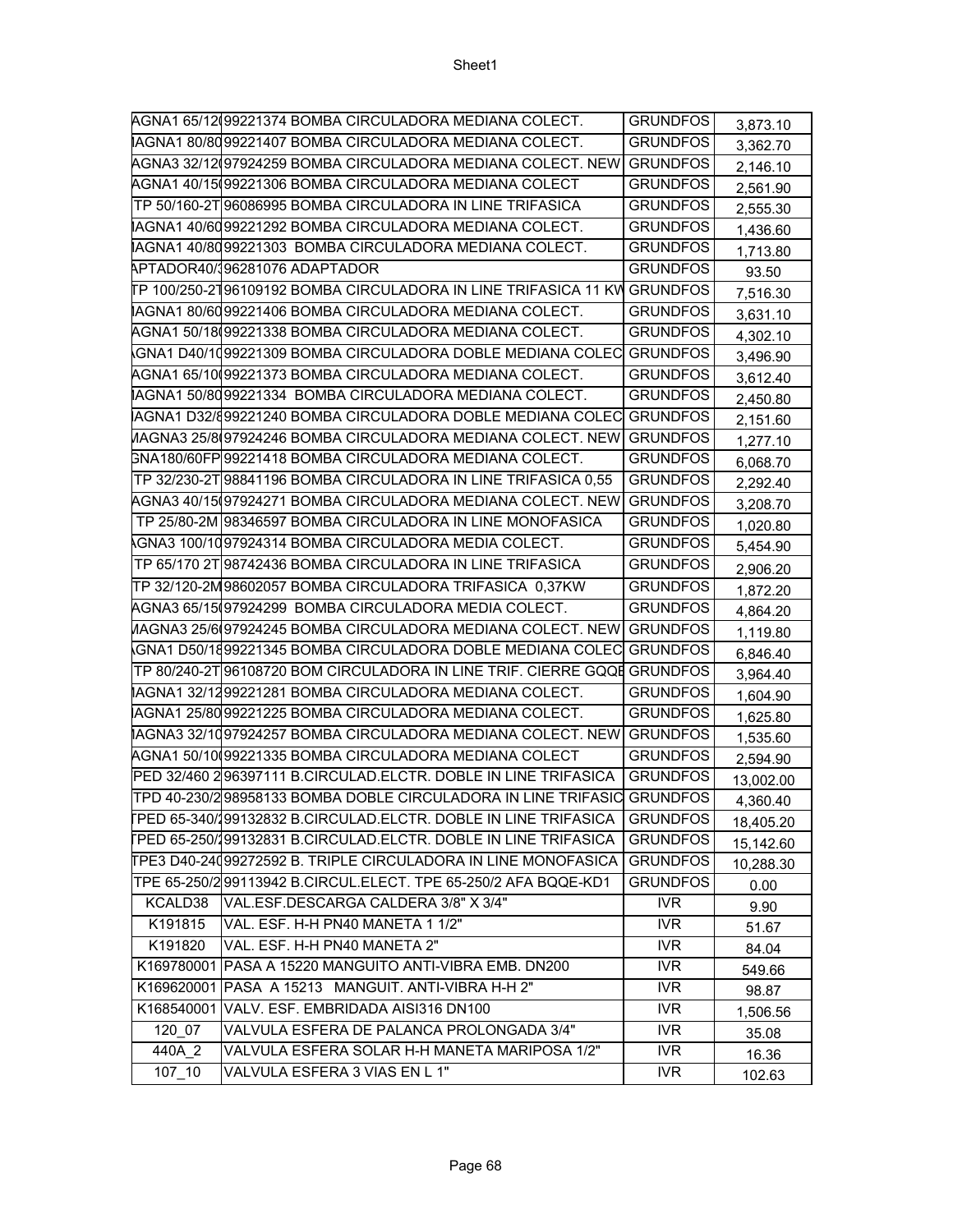| K191910         | VAL. ESF. M-H PN40 MANETA 1"                            | IVR.                    | 22.36    |
|-----------------|---------------------------------------------------------|-------------------------|----------|
| K191910M        | VAL. ESF. M-H PN40 MARIPOSA 1"                          | <b>IVR</b>              | 22.13    |
| K191912         | VAL. ESF. M-H PN40 MANETA 11/4"                         | <b>IVR</b>              | 37.43    |
| K191915         | VAL. ESF. M-H PN40 MANETA 11/2"                         | $\overline{\text{IVR}}$ | 54.14    |
| K954 4          | VALV. ESF. CON CIERRE H-H 1"                            | <b>IVR</b>              | 29.07    |
|                 | KCUPP1216MVAL.ESFERA CON RACOR DE COMPRESION 1/2"X16    | <b>IVR</b>              | 12.74    |
| K191825         | VAL. ESF. H-H PN40 MANETA 2 1/2"                        | $\overline{\text{IVR}}$ | 136.53   |
|                 | K169790001 PASA A 15236 MANGUITO ANTI-VIBRA EMB. DN250  | $\overline{\text{IVR}}$ | 836.85   |
|                 | K169625001 PASA A 15230 MANGUIT. ANTI-VIBRA H-H 2 1/2"  | <b>IVR</b>              | 128.29   |
|                 | K169630001 PASA A 15231 MANGUIT. ANTI-VIBRA H-H 3"      | <b>IVR</b>              | 165.96   |
| $120$ 10        | VALVULA ESFERA DE PALANCA PROLONGADA 1"                 | <b>IVR</b>              | 49.31    |
| 440A 3          | VALVULA ESFERA SOLAR H-H MANETA MARIPOSA 3/4"           | IVR                     | 21.42    |
| 107_102         | VALVULA ESFERA 3 VIAS EN T 1/4"                         | <b>IVR</b>              | 44.85    |
| K195405         | VALV. ESF. PORTASONDA H-H 1/2"                          | IVR                     | 16.60    |
| K954 5          | VALV. ESF. CON CIERRE H-H 11/4"                         | <b>IVR</b>              | 42.02    |
| KCUPP22         | VAL.ESFERA CON RACOR DE COMPRESION DN22                 | <b>IVR</b>              | 24.24    |
| K191830         | VAL. ESF. H-H PN40 MANETA 3"                            | <b>IVR</b>              | 213.04   |
|                 | K169795001 PASA A 15240 MANGUITO ANTI-VIBRA EMB. DN300  | IVR                     | 1,139.34 |
| K1809 1         | VAL.ESF.COLECTOR RECTA + PORTASONDA 1" ROJA             | <b>IVR</b>              | 61.56    |
| 120 12          | VALVULA ESFERA DE PALANCA PROLONGADA 11/4"              | <b>IVR</b>              | 69.21    |
| 120 15          | VALVULA ESFERA DE PALANCA PROLONGADA 11/2"              | <b>IVR</b>              | 100.17   |
| 440A 4          | VALVULA ESFERA SOLAR H-H MANETA MARIPOSA 1"             | <b>IVR</b>              | 34.01    |
| 107 103         | VALVULA ESFERA 3 VIAS EN T 3/8"                         | $\overline{\text{IVR}}$ | 43.55    |
| K954 6          | VALV. ESF. CON CIERRE H-H 11/2"                         | <b>IVR</b>              | 59.80    |
|                 | KCUPP22M VAL.ESFERA CON RACOR DE COMPRESION DN22 MARIPO | <b>IVR</b>              | 23.07    |
| KCUPP28         | VAL.ESFERA CON RACOR DE COMPRESION DN28                 | <b>IVR</b>              | 33.43    |
| K191840         | VAL. ESF. H-H PN40 MANETA 4"                            | <b>IVR</b>              | 324.85   |
|                 | K117615001 VALVULA MARIPOSA MANUAL WAFER DN40           | <b>KEWEL</b>            | 80.00    |
| K1809 2         | VAL.ESF.COLECTOR RECTA + PORTASONDA 1" AZUL             | <b>IVR</b>              | 61.56    |
| 120 20          | VALVULA ESFERA DE PALANCA PROLONGADA 2"                 | $\overline{\text{IVR}}$ | 134.18   |
| 441 1           | VALVULA ESFERA SOLAR M-H MANETA 3/8"                    | <b>IVR</b>              | 10.88    |
| $107 - 107$     | VALVULA ESFERA 3 VIAS EN T 3/4"                         | $\overline{\text{IVR}}$ | 68.04    |
| K195407         | VALV. ESF. PORTASONDA H-H 3/4"                          | <b>IVR</b>              | 20.36    |
| $RC_1$          | RACOR 3 PIEZAS 3/8"                                     | <b>IVR</b>              | 7.44     |
| RC <sub>2</sub> | RACOR 3 PIEZAS 1/2"                                     | <b>IVR</b>              | 10.64    |
|                 | KCUPP28M VAL.ESFERA CON RACOR DE COMPRESION DN28 MARIPO | <b>IVR</b>              | 33.19    |
|                 | K117620001 VALVULA MARIPOSA MANUAL WAFER DN50           | <b>KEWEL</b>            | 84.59    |
|                 | K117625001 VALVULA MARIPOSA MANUAL WAFER DN65           | <b>KEWEL</b>            | 101.07   |
| K191805         | VAL. ESF. H-H PN40 MANETA 1/2"                          | <b>IVR</b>              | 10.08    |
| K191905         | VAL. ESF. M-H PN40 MANETA 1/2"                          | IVR                     | 10.59    |
| K191907         | VAL. ESF. M-H PN40 MANETA 3/4"                          | <b>IVR</b>              | 13.77    |
| 160 05          | VALVULA DE COMPUERTA H-H 1/2"                           | $\overline{\text{IVR}}$ | 11.33    |
| 441 2           | VALVULA DE ESFERA SOLAR M-H MANETA 1/2"                 | <b>IVR</b>              | 17.53    |
| 441 3           | VALVULA DE ESFERA SOLAR M-H MANETA 3/4"                 | IVR                     | 23.19    |
| 107 105         | VALVULA ESFERA 3 VIAS EN T 1/2"                         | <b>IVR</b>              | 57.32    |
| 107 110         | VALVULA ESFERA 3 VIAS EN T 1"                           | <b>IVR</b>              | 102.63   |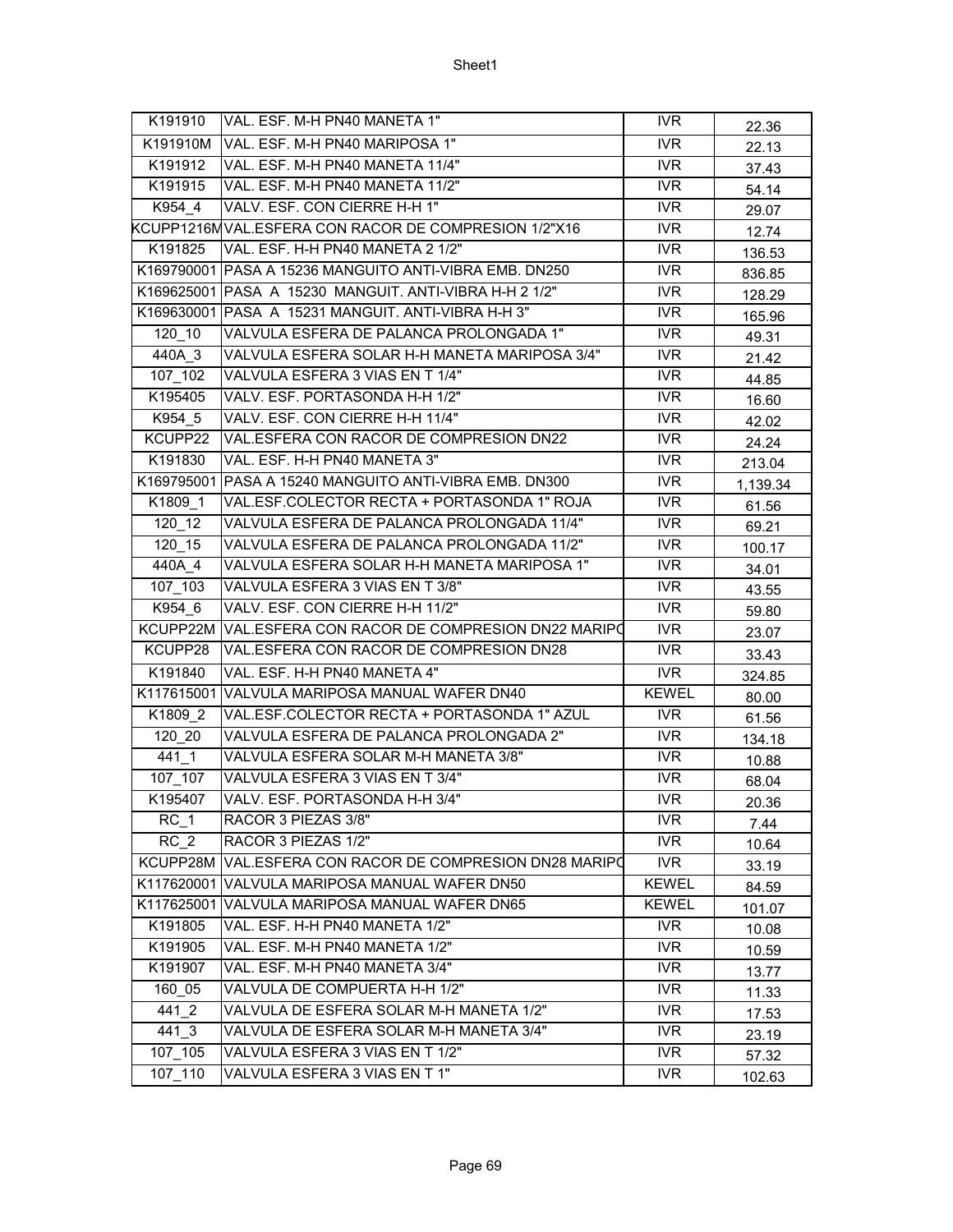| K195410            | VALV. ESF. PORTASONDA H-H 1"                               | <b>IVR</b>              | 29.55  |
|--------------------|------------------------------------------------------------|-------------------------|--------|
| K1957 1            | VALV. ESF. H-H PN40 MANETA 1/4"                            | <b>IVR</b>              | 7.90   |
| K1957 2            | VALV. ESF. H-H PN40 MANETA 3/8"                            | <b>IVR</b>              | 8.07   |
| $\overline{RC}$ _3 | RACOR 3 PIEZAS 3/4"                                        | <b>IVR</b>              | 16.60  |
| RD <sub>2</sub>    | RACOR 3 PIEZAS 1/2"                                        | <b>IVR</b>              | 7.16   |
| RD <sub>3</sub>    | RACOR 3 PIEZAS 3/4"                                        | <b>IVR</b>              | 9.94   |
| K191920            | VAL. ESF. M-H PN40 MANETA 2"                               | <b>IVR</b>              | 87.80  |
|                    | K117630001 VALVULA MARIPOSA MANUAL WAFER DN80              | <b>KEWEL</b>            | 109.58 |
| K191805M           | VAL. ESF. H-H PN40 MARIPOSA 1/2"                           | IVR                     | 9.94   |
| K191807M           | VAL. ESF. H-H PN40 MARIPOSA 3/4"                           | <b>IVR</b>              | 12.95  |
| 160 07             | VALVULA DE COMPUERTA H-H 3/4"                              | <b>IVR</b>              | 13.30  |
| 441 4              | VALVULA DE ESFERA SOLAR M-H MANETA 1"                      | <b>IVR</b>              | 37.31  |
| K1957 3            | VALV. ESF. H-H PN40 MANETA 1/2"                            | <b>IVR</b>              | 11.73  |
| RC 4               | RACOR 3 PIEZAS 1"                                          | <b>IVR</b>              | 29.43  |
| RC 5               | RACOR 3 PIEZAS 11/4"                                       | IVR                     | 40.02  |
| RD <sub>4</sub>    | RACOR 3 PIEZAS 1"                                          | $\overline{\text{IVR}}$ | 15.53  |
| RD 7               | RACOR 3 PIEZAS 2"                                          | <b>IVR</b>              | 88.98  |
|                    | K117640001 VALVULA MARIPOSA MANUAL WAFER DN100             | <b>KEWEL</b>            | 146.64 |
|                    | K191810M VAL. ESF. H-H PN40 MARIPOSA 1"                    | <b>IVR</b>              | 20.71  |
| 160 10             | VALVULA DE COMPUERTA H-H 1"                                | $\overline{\text{IVR}}$ | 17.18  |
| 160 12             | VALVULA DE COMPUERTA H-H 11/4"                             | <b>IVR</b>              | 24.95  |
| 441 5              | VALVULA DE ESFERA SOLAR M-H MANETA 11/4"                   | <b>IVR</b>              | 55.91  |
| 441A 3             | VALVULA DE ESFERA SOLAR M-H MARIPOSA 3/4"                  | <b>IVR</b>              | 22.48  |
| K1957 4            | VALV. ESF. H-H PN40 MANETA 3/4"                            | $\overline{\text{IVR}}$ | 16.25  |
| RC 6               | RACOR 3 PIEZAS 11/2"                                       | <b>IVR</b>              | 68.04  |
| KVBOM 1            | VALVULA / RACOR BOMBA 1"                                   | <b>IVR</b>              | 17.42  |
|                    | K117650001 VALVULA MARIPOSA MANUAL WAFER DN125             | <b>KEWEL</b>            | 198.54 |
| K191907M           | VAL. ESF. M-H PN40 MARIPOSA 3/4"                           | <b>IVR</b>              | 13.65  |
| 440 7              | VALVULA ESFERA SOLAR H-H MANETA 2"                         | <b>IVR</b>              | 127.12 |
|                    | KCUPP3422MVAL.ESFERA CON RACOR DE COMPRESION 3/4"X22 MARII | IVR                     | 20.02  |
| <b>I30 1M</b>      | PASA I30 01M.VALV.ESFERA P.S. 1/2" MARIPOSA                | <b>IVR</b>              | 3.47   |
| <b>I30 2M</b>      | PASA I30 02M.VALV.ESFERA P.S. 3/4" MARIPOSA                | <b>IVR</b>              | 4.83   |
| <b>I30 3M</b>      | PASA I30 03M.VALV.ESFER.P.S.1"(IVR)MARIPOSA                | <b>IVR</b>              | 7.55   |
| 56 01M             | VALV.ESF.P.T.1/2" M/H MARIPOS                              | <b>IVR</b>              | 12.87  |
| 56 02M             | VALV.ESF.P.T.3/4" M/H MARIPOS                              | <b>IVR</b>              | 19.36  |
| 56 03M             | VALV.ESF. P.T. 1" M/H MARIPOS                              | IVR.                    | 23.21  |
| 1301               | VALV. ESFERA P.S. 1/2" (IVR)                               | <b>IVR</b>              | 3.84   |
| 130 2              | ESFERA P.S. 3/4" (IVR)                                     | <b>IVR</b>              | 5.43   |
| 1303               | VALV. ESFERA P.S. 1" (IVR)                                 | <b>IVR</b>              | 10.63  |
| 1304               | VALV. ESFERA P.S. 11/4" (IVR)                              | <b>IVR</b>              | 14.59  |
| 130 5              | VALV. ESFERA P.S. 11/2" (IVR)                              | <b>IVR</b>              | 20.52  |
| 1306               | VALV. ESFERA P.S. 2" (IVR)                                 | <b>IVR</b>              | 28.18  |
| 130                | VALV. ESFERA P.S. 3/8" (IVR)                               | <b>IVR</b>              | 3.59   |
| 70                 | VALV.ESFERA 3 VIAS 3/8" L                                  | <b>IVR</b>              | 39.55  |
| 701                | VALV.ESFERA 3 VIAS 1/2" L                                  | <b>IVR</b>              | 52.03  |
| 65 1               | PASA 65 01. VALV. ESFERA TOMA MANG 1/2"                    | <b>IVR</b>              | 4.94   |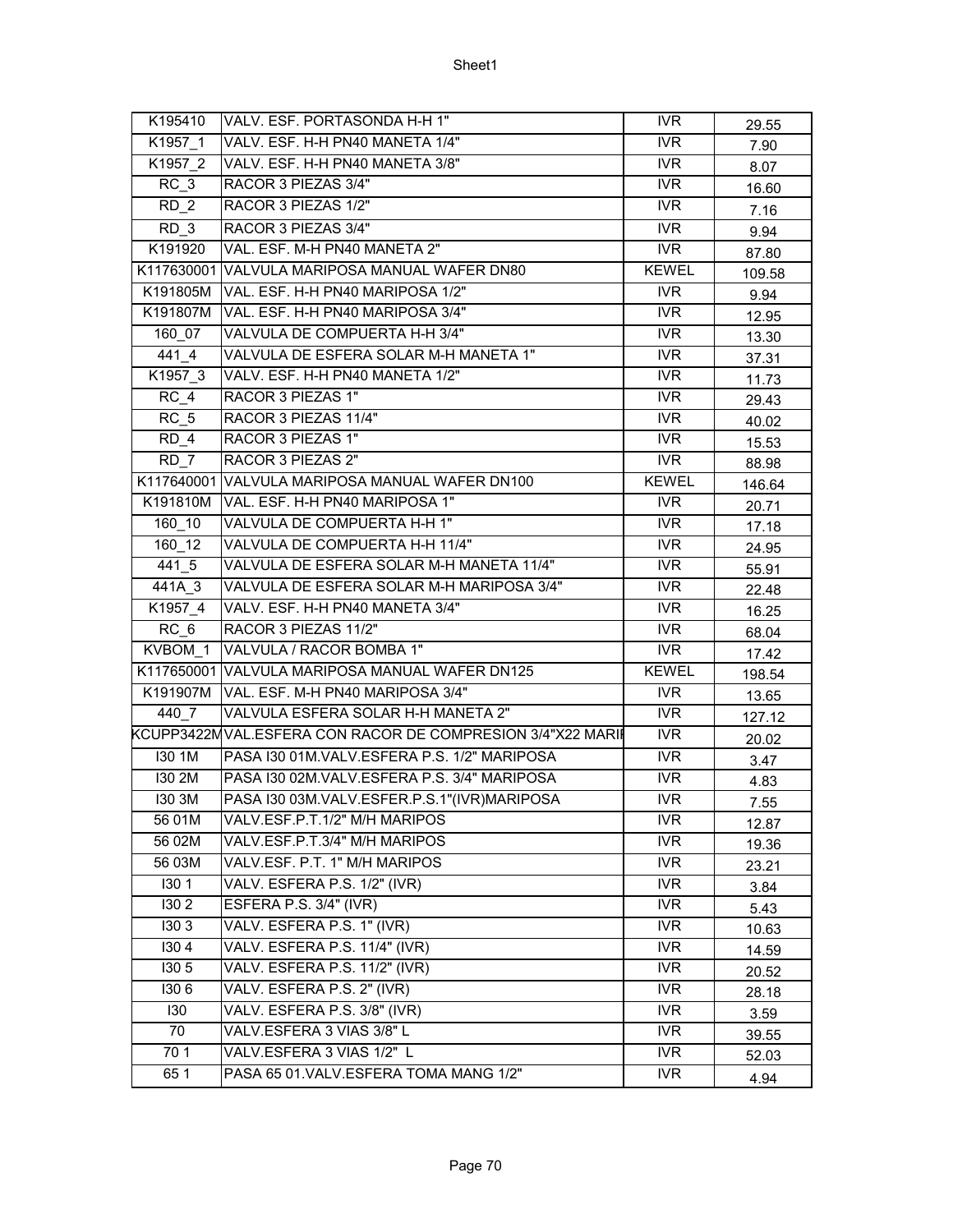| 652             | PASA 65 02. VALV. ESFERA TOMA MANG 3/4"          | <b>IVR</b>              | 7.41     |
|-----------------|--------------------------------------------------|-------------------------|----------|
| 653             | VALV.ESFERA TOMA MANG 1"                         | <b>IVR</b>              | 14.47    |
| 45M             | VALV.ESFERA P.T.3/8" MARIPOSA                    | <b>IVR</b>              | 2.72     |
| 456             | PASA 45 06VALV.ESFERA P.T. 2"                    | <b>IVR</b>              | 36.33    |
| 457             | PASA 45 07. VALV. ESFERA P.T. 21/2"              | <b>IVR</b>              | 87.75    |
| 458             | PASA 45 08. VALV. ESFERA P.T. 3"                 | IVR                     | 124.71   |
| 459             | VALV.ESFERA P.T. 4"                              | <b>IVR</b>              | 183.78   |
| 71              | VALV.ESFERA 3 VIAS 3/8" T                        | <b>IVR</b>              | 39.55    |
| 711             | VALV.ESFERA 3 VIAS 1/2" T                        | $\overline{\text{IVR}}$ | 52.03    |
| 712             | VALV.ESFERA 3 VIAS 3/4" T                        | IVR                     | 61.92    |
| 713             | VALV.ESFERA 3 VIAS 1" T                          | <b>IVR</b>              | 92.82    |
| 714             | VALV.ESFERA 3 VIAS 11/4" T                       | <b>IVR</b>              | 119.26   |
| 715             | VALV.ESFERA 3 VIAS 11/2" T                       | <b>IVR</b>              | 195.76   |
| 716             | VALV.ESFERA 3 VIAS 2" T                          | IVR                     | 275.85   |
| 54 1M           | VALV.ESFERA P.T.1/2" MARIPOSA                    | IVR                     | 3.84     |
| 54 2M           | VALV.ESFERA P.T.3/4" MARIPOSA                    | <b>IVR</b>              | 5.69     |
| 54 3M           | VALV.ESFERA P.T.1" MARIPOSA                      | <b>IVR</b>              | 8.65     |
| 547             | VALV.ESFERA P.T. 2 1/2"                          | IVR                     | 66.24    |
| 548             | VALV.ESFERA P.T. 3"                              | IVR                     | 95.90    |
| 549             | VALV.ESFERA P.T. 4"                              | <b>IVR</b>              | 160.55   |
| 134 1           | VALV.ESF. P.T.OCULTA 1/2"                        | IVR                     | 9.03     |
| 1342            | VALV.ESF. P.T.OCULTA 3/4"                        | IVR                     | 12.11    |
| 1343            | VALV.ESFERA P.T.OCULTA 1"                        | <b>IVR</b>              | 16.07    |
| 1351            | VALV.ESF. P.T.OCULTA 1/2"                        | <b>IVR</b>              | 8.40     |
| 1352            | VALV.ESF. P.T.OCULTA 3/4"                        | IVR                     | 11.25    |
| 45              | VALV.ESFERA P.T.3/8"                             | IVR                     | 3.47     |
| 451             | PASA 45 01. VALV. ESFERA P.T.1/2"                | <b>IVR</b>              | 5.93     |
| 452             | PASA 45 02. VALV. ESFERA P.T.3/4"                | IVR                     | 7.79     |
| 453             | PASA 45 03. VALV. ESFERA P.T.1"                  | <b>IVR</b>              | 11.99    |
| 454             | PASA 45 04. VALV. ESFERA P.T. 1 1/4"             | IVR                     | 17.80    |
| 455             | PASA 45 05. VALV. ESFERA P.T. 1 1/2"             | <b>IVR</b>              | 25.95    |
| 702             | VALV.ESFERA 3 VIAS 3/4" L                        | <b>IVR</b>              | 61.92    |
| 703             | VALV.ESFERA 3 VIAS 1"L                           | <b>IVR</b>              | 92.82    |
| 704             | VALV.ESFERA 3 VIAS 1 1/4" L                      | IVR                     | 119.26   |
| 705             | VALV.ESFERA 3 VIAS 1 1/2" L                      | <b>IVR</b>              | 195.76   |
| 706             | VALV.ESFERA 3 VIAS 2"L                           | <b>IVR</b>              | 275.85   |
| 564             | VALV.ESFERA P.T.11/4"M/H                         | <b>IVR</b>              | 15.58    |
| 565             | VALV.ESFERA P.T.11/2" M/H                        | <b>IVR</b>              | 22.24    |
| 56 1            | VALV.ESFERA P.T.1/2" M/H                         | <b>IVR</b>              | 4.44     |
| 56 1M           | PASA 56 01M.VALV.ESF.P.T.1/2" M/H MARIPOS        | <b>IVR</b>              | 4.20     |
| 562             | VALV.ESFERA P.T.3/4" M/H                         | <b>IVR</b>              | 6.18     |
| 56 2M           | PASA 56 02M.VALV.ESF.P.T.3/4" M/H MARIPOS        | <b>IVR</b>              | 5.93     |
| <b>PM 1-22</b>  | 96848722 PRESSURE MANAGER POT. MAX. 1,2 KW       | <b>GRUNDFOS</b>         | 200.97   |
| PM <sub>2</sub> | 96848740 PRESSURE MANAGER POT MAX. 2 KW          | <b>GRUNDFOS</b>         | 317.13   |
| PM 1-15         | 96848693 PRESSURE MANAGER POT. MAX. 1,2 KW 1"    | <b>GRUNDFOS</b>         | 202.29   |
| MP 204          | 96079927 PROTECTOR ELECT. X MOTOR Y RECOGIDA DAT | <b>GRUNDFOS</b>         | 1,257.30 |
|                 |                                                  |                         |          |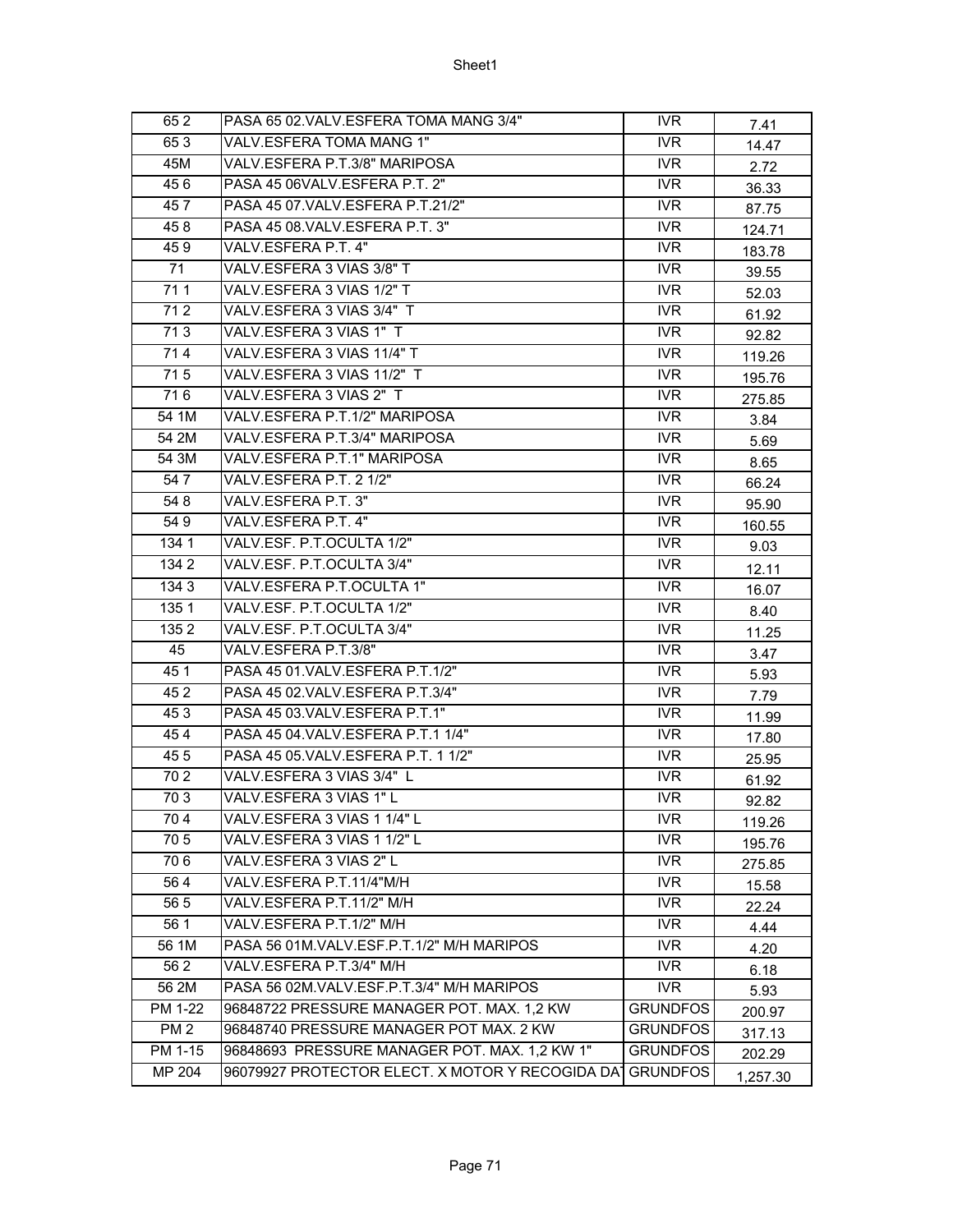|                    | WJ-204-X-EM BOMBA GARDEN-JET INOX 1,75 CV REF.4143999       | <b>WILO</b>        | 0.00   |
|--------------------|-------------------------------------------------------------|--------------------|--------|
|                    | I-DRAIN 10-7 BOMBA ACHIQUE PLASTICO 0.75 CV REF.4168021     | <b>WILO</b>        | 0.00   |
|                    | I-DRAIN 13-9 BOMBA ACHIQUE PLASTICO 1 CV REF.4186548        | <b>WILO</b>        | 0.00   |
|                    | -WASTE 14-9BOMBA DRENAJE PLASTICO 1,2 CV REF.4168022        | <b>WILO</b>        | 0.00   |
| PB-088 EA NO USAR  |                                                             | <b>WILO</b>        | 0.00   |
|                    | I-MSH-303 BOMBA MULTICELULAR HORIZ.1 CV. REF.2956086        | <b>WILO</b>        | 0.00   |
|                    | WASTE 16-1 BOMBA DRENAJE PLASTICO 1,5 CV REF.4186549        | <b>WILO</b>        | 0.00   |
|                    | I-MSH-304 BOMBA MULTICELULAR HORIZ. 1,4 CV. REF.2956083     | <b>WILO</b>        | 0.00   |
|                    | I-MSH-305 BOMBA MULTICELULAR HORIZ. 1,9 CV REF.2956082      | <b>WILO</b>        | 0.00   |
| $I-JET$ 3-4        | BOMBA JET FUNDICION 1,1 CV REF. 4185607                     | <b>WILO</b>        | 0.00   |
| <b>I-JET 4-4</b>   | BOMBA JET FUNDICION 1,5 CV REF.4168023                      | <b>WILO</b>        | 0.00   |
| <b>I-JET 9-4</b>   | BOMBA JET FUNDICION 2 CV REF.4186041                        | <b>WILO</b>        | 0.00   |
|                    | WJ-202-X-EMBOMBA GARDEN-JET INOX 1,2 CV REF.4081221         | <b>WILO</b>        | 0.00   |
|                    | WJ-203-X-EM BOMBA GARDEN-JET INOX 1,6 CV REF.4081222        | <b>WILO</b>        | 0.00   |
|                    | PL32/130-11/1BOMBA WILO-DESCATALOGADO                       | <b>WILO</b>        | 0.00   |
|                    | PL32/125-11/1BOMBA WILO                                     | <b>WILO</b>        | 0.00   |
| MHI204-1           | BOMB.HORIZONTAL AGUA FRIA REF.4024286                       | <b>WILO</b>        | 0.00   |
| FF91P              | FLUSOSTATO INMERSION CONEXION ADAPTABLE 1/2 A 2"ANTINI COSN |                    | 245.92 |
| L02BM1A            | <b>TESMOSTATO DIGITAL EMPOTRADO + NTC 10K</b>               | <b>ANTINI COSN</b> | 134.24 |
| L03BM1A            | TERMOSTATO DIGITAL L03BM1A + NTC 10K                        | <b>ANTINI COSN</b> | 196.02 |
| B12DNY             | PRESOSTATO REA.AUT. - 5/16 BAR IP65                         | <b>ANTINI COSN</b> | 167.51 |
| M23G35             | VALV. SOL. T/PARK N/C 11/4" H                               | <b>ANTINI COSM</b> | 412.24 |
| M23150             | VALV. SOL. T/PARK N/C 2" H                                  | <b>ANTINI COSN</b> | 548.86 |
| M20E7              | VAL.SOLENOIDE ACCION DIRECTA G.3/4" Ø 7MM                   | <b>ANTINI COSN</b> | 190.08 |
| B01CM              | PRESOSTATO REG.INT.REAR.MAN.3-7 BAR                         | <b>ANTINI COSN</b> | 61.78  |
| R01583             | MANOMETRO UNION RADIAL 0-10BAR 1/4" M Ø 63                  | <b>KEWEL</b>       | 8.79   |
| CH150              | TESMOSTATO SEMANAL PROGRAMABLE ALTA TECNOLO(ANTINI COSN     |                    | 279.18 |
| R01591             | MANOMETRO UNION POSTERIOR 0-6BAR 1/4" M Ø 63                | <b>KEWEL</b>       | 9.10   |
| R01592             | MANOMETRO UNION POSTERIOR 0-10BAR 1/4" M Ø 63               | <b>KEWEL</b>       | 9.10   |
| 6950               | MANOMET.GLICERINA UNION RADIAL 0-4 BAR 1/4" M Ø 63          | <b>KEWEL</b>       | 16.60  |
| 6962               | MANOMET.GLICERINA UNION RADIAL 0-6 BAR 1/4"M Ø 100          | <b>KEWEL</b>       | 41.32  |
| 6954               | MANOMET.GLICERINA UNION RADIAL 0-10BAR 1/4" M Ø 63          | <b>KEWEL</b>       | 17.42  |
| 6960               | MANOMET.GLICERINA UNION RADIAL 0-10BAR 1/4"M Ø 100          | <b>KEWEL</b>       | 41.32  |
| R01594             | MANOMETRO UNION RADIAL 0-6BAR 1/4" M Ø 50                   | <b>KEWEL</b>       | 8.51   |
| 6971               | MANOMETRO UNION RADIAL 0-10 BAR 3/8" M Ø 80                 | <b>KEWEL</b>       | 14.49  |
| R01595             | MANOMETRO UNION RADIAL 0-10 BAR 1/4" M Ø 50                 | <b>KEWEL</b>       | 8.40   |
| 6951               | MANOMET.GLICERINA UNION RADIAL 0-16BAR 1/4" M Ø 63          | <b>KEWEL</b>       | 17.42  |
| 6957               | MANOMET.GLICERINA UNION RADIAL 0-4 BAR 1/4"M Ø 100          | <b>KEWEL</b>       | 41.32  |
| R01597             | MANOMETRO UNION POSTERIOR 0-6 BAR 1/4" M Ø 50               | <b>KEWEL</b>       | 8.93   |
| 6952               | MANOMET.GLICERINA UNION RADIAL 0-6 BAR 1/4" M Ø 63          | <b>KEWEL</b>       | 17.42  |
| R01598             | MANOMETRO UNION POSTERIOR 0-10 BAR 1/4" M Ø 50              | <b>KEWEL</b>       | 8.72   |
| R01582             | MANOMETRO UNION RADIAL 0-6BAR 1/4" M Ø 63                   | <b>KEWEL</b>       | 8.72   |
| C83                | TERMOSTATO DIGITAL TACTIL AMBIENTE                          | <b>ANTINI COSN</b> | 152.06 |
| M23E20             | VALV. SOL. T/PARK N/C 3/4" H                                | <b>ANTINI COSN</b> | 169.88 |
| B <sub>12</sub> EN | PRESOSTATO REA.AUT. - 8 -28 BAR                             | <b>ANTINI COSM</b> | 136.62 |
| B12FN              | PRESOSTATO REA.AUT. - 12 -50 BAR                            | <b>ANTINI COSM</b> | 163.94 |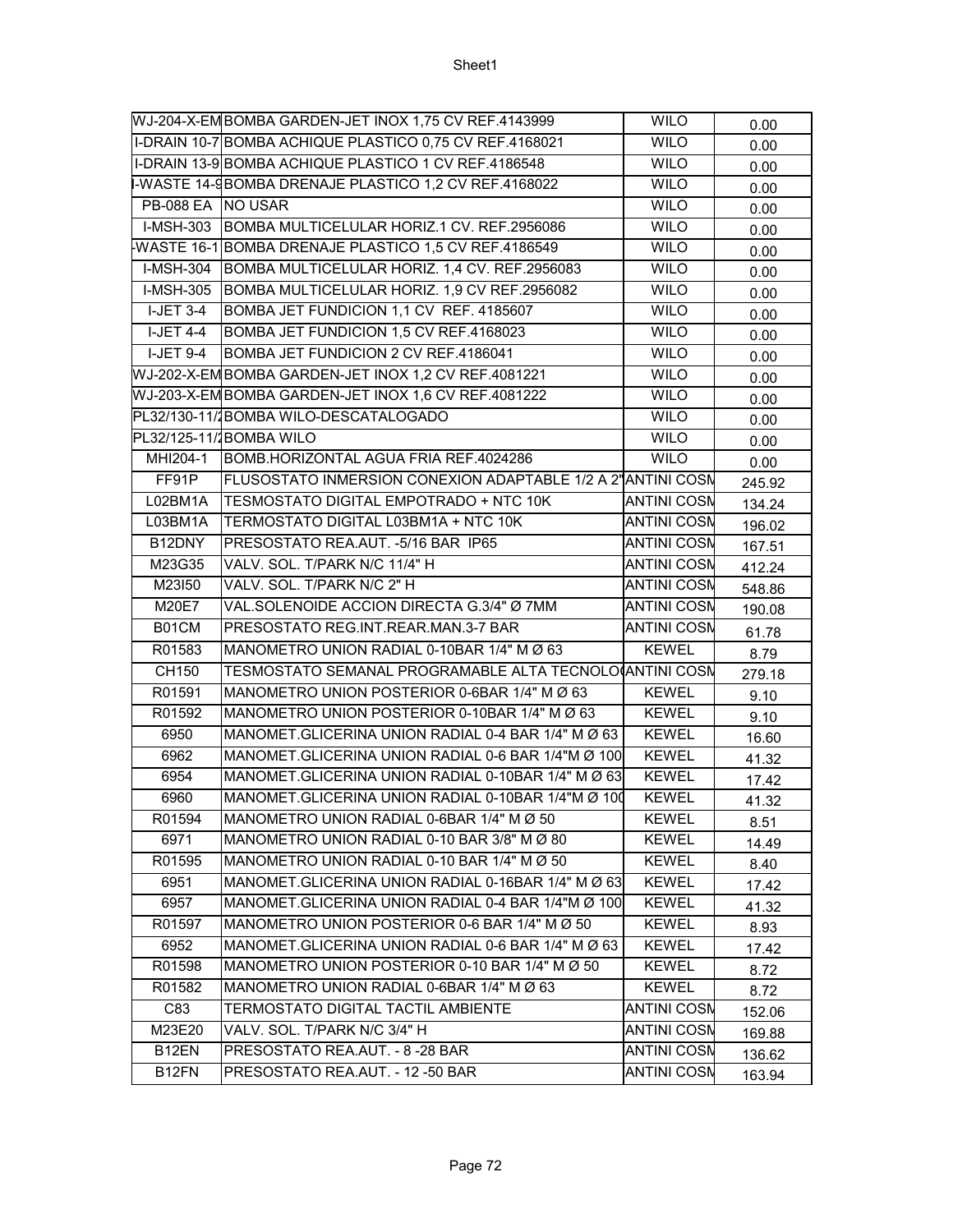| CH110              | <b>TERMOSTATO DIGITAL BLANCO</b>                           | <b>ANTINI COSN</b> | 71.16    |
|--------------------|------------------------------------------------------------|--------------------|----------|
| AP1180             | <b>ASPIRSIMPLEX 10/4</b>                                   | <b>ANTINI COSN</b> | 38.78    |
| <b>B71A</b>        | PRESOSTATO S/ REA. 1,5 -4,5 BAR                            | <b>ANTINI COSN</b> | 23.52    |
| CH111              | <b>TERMOSTATO DIGITAL SILVER</b>                           | <b>ANTINI COSM</b> | 93.61    |
| C <sub>16</sub>    | TERMOSTATO AMBIENTE RUEDEC. BASICO                         | <b>ANTINI COSN</b> | 34.10    |
|                    | CH140GSM CRONOTERMOSTATO SEM. CON GSM.                     | <b>ANTINI COSN</b> | 817.25   |
| M23F25             | VALV. SOL. T/PARK N/C 1" H                                 | <b>ANTINI COSN</b> | 193.64   |
| FF82               | FLUSOSTATO INMERSION (T.626) CONEXION 1"                   | <b>ANTINI COSN</b> | 142.56   |
| 1578501            | CONECTOR VALVULA SOLENOIDE T/ PARK                         | ANTINI COSN        | 5.19     |
| IM21F              | BOBINA T/ PARK. 24 V 50/60 HZ                              | <b>ANTINI COSN</b> | 29.23    |
| CH112              | TERMOSTATO DIGITAL COLOR ANTRACITA                         | <b>ANTINI COSM</b> | 93.61    |
| C <sub>16</sub>    | TERMOSTATO AMBIENTE RUEDEC. C/ INTERRUPTOR                 | <b>ANTINI COSN</b> | 33.86    |
| C32                | CRONOTERMOS. CON RELOJ MECANICO                            | <b>ANTINI COSN</b> | 135.43   |
| IM21M              | BOBINA T/ PARK. 230V 50/60 HZ                              | <b>ANTINI COSN</b> | 28.39    |
| M23C13             | VALV. SOL. T/PARK N/C 3/8" H                               | <b>ANTINI COSM</b> | 111.08   |
| <b>O24A</b>        | SERVOMOTOR ELECTRICO CON ROTACION DUAL 600 SECANTINI COSM  |                    | 453.82   |
| C55AX              | CRONOTERMOST.SEMANAL WHITE                                 | <b>ANTINI COSM</b> | 119.99   |
| B <sub>12</sub> CN | PRESOSTATO REA.AUT. - 0,2 - 8 BAR                          | <b>ANTINI COSN</b> | 114.76   |
| M23D13             | VALV. SOL. T/PARK N/C 1/2" H                               | <b>ANTINI COSM</b> | 113.58   |
| C57RFR             | KIT RADIO FRECUENCIA (C55AX)                               | <b>ANTINI COSM</b> | 304.13   |
| R02940             | TERMOMETRO INMERSION RADIAL 0/120°C Ø80 SONDA 50           | <b>KEWEL</b>       | 21.43    |
| R02905             | TERMOMETRO RADIAL A MUELLE 0/120°C Ø 60                    | <b>KEWEL</b>       | 14.25    |
| M29150             | VALV. SOL. T/PARK N / ABIERTA 2" H                         | <b>ANTINI COSN</b> | 767.45   |
| IM29M              | BOBINA T/ PARK. 230V 50/60 HZ PARA M29                     | <b>ANTINI COSN</b> | 29.23    |
| 6961               | MANOMET.GLICERINA UNION RADIAL 0-16BAR 1/4"M Ø 100         | <b>KEWEL</b>       | 41.32    |
| 6979               | UNION RADIAL 0-16BAR 3/8" Ø 80 CON MEMORIA                 | <b>KEWEL</b>       | 113.71   |
| R01572             | TERMO-MANOMET.UNION RADIAL 0-10BAR 0/120°C Ø 80            | <b>KEWEL</b>       | 24.13    |
| R01573             | TERMO-MANOM.UNION POSTERIOR 0-10BAR 0/120°C Ø 80           | <b>KEWEL</b>       | 22.96    |
| R02942             | TERMOMETRO INMERSION RADIAL 0/120°C Ø80 SONDA10            | <b>KEWEL</b>       | 23.19    |
| C <sub>57</sub>    | CRONOTERMOST.SEMANAL WHITE ULTRALIGH                       | <b>ANTINI COSM</b> | 142.75   |
| C67                | CRONOTERMOST.SEMANAL WHITE ULTRALIGH CON PERIANTINI COSN   |                    | 235.22   |
| CH115              | TERMOSTATO DIGITAL BLANCO 3 TEMPERATURAS                   | <b>ANTINI COSN</b> | 103.60   |
| CH130RR            | TERMOSTATO AMBIENTE FANCOIL CH130R+ACTUADOR CANTINI COSN   |                    | 210.28   |
| B12CNY             | PRESOSTATO -0,2 / 8 BAR IP65                               | <b>ANTINI COSN</b> | 155.63   |
| C06A3M             | TERMOSTATO INMERSION SHUTDOWN LIMITE 100°C                 | <b>ANTINI COSN</b> | 82.57    |
| M23H40             | VALV. SOL. T/PARK N/C 11/2" H                              | <b>ANTINI COSN</b> | 434.81   |
| <b>CH110R</b>      | TERMOSTATO DIGITAL BLANCO ENCENDIDO X EWC8P/R ANTINI COSM  |                    | 87.32    |
| B12GN              | PRESOSTATO REA.AUT. 25/150 BAR                             | <b>ANTINI COSN</b> | 167.51   |
| EV02F              | CENTRALITA CONTROL DIARIO TERMOREGULACION                  | <b>ANTINI COSN</b> | 1,380.46 |
| C03A3              | TERMOSTATO DE INMERSION 10/90°C 100MM VAINA                | ANTINI COSN        | 51.56    |
| B13CNY             | PRESOSTATO REGULABLE 1/10 BAR IP65                         | <b>ANTINI COSN</b> | 195.26   |
| C08A               | TERMOSTATO INMERSION 1/110°C                               | <b>ANTINI COSN</b> | 74.50    |
| A42A               | DESCATALOGADO CONTROL DE NIVEL MECANICO 25/50 NANTINI COSN |                    | 1,379.35 |
| R02958             | TERMOMET. INMERSION POSTE. 0/120°C Ø80 SONDA50MN           | <b>KEWEL</b>       | 18.95    |
| R02959             | TERMOMET. INMERSION POSTE. 0/120°C Ø80 SONDA100M           | <b>KEWEL</b>       | 23.90    |
| R02917             | TERMO. INMERSION FRIO POSTE.-30-50°C Ø80 SONDA50M          | <b>KEWEL</b>       | 19.55    |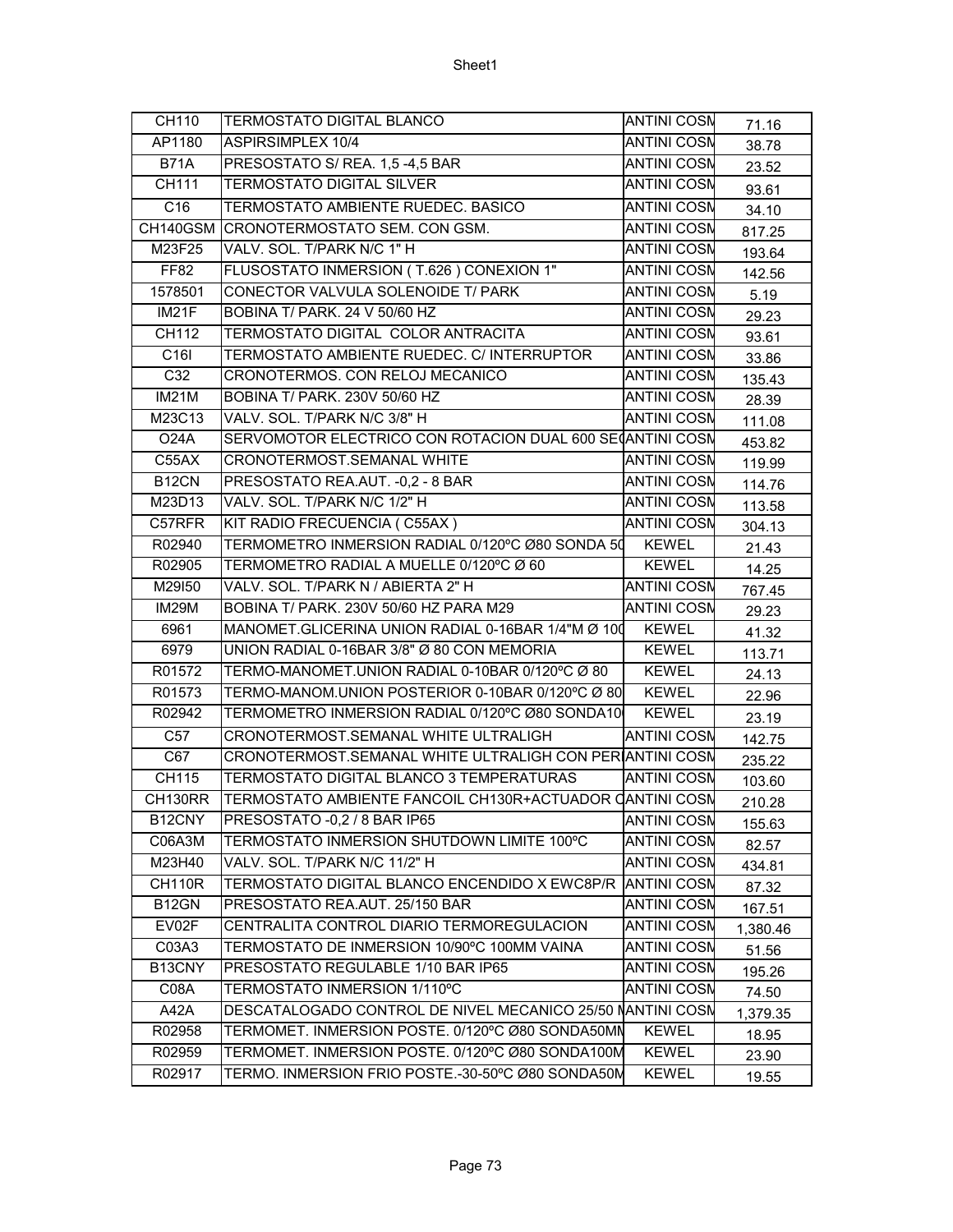| M29D13         | VALV, SOL, T/PARK N / ABIERTA 1/2" H                                          | <b>ANTINI COSN</b> | 171.07 |
|----------------|-------------------------------------------------------------------------------|--------------------|--------|
| M29F25         | VALV. SOL. T/PARK N / ABIERTA 1" H                                            | <b>ANTINI COSN</b> | 291.06 |
| R02896         | TERMO. INMERSION FRIO POSTE.-30-50°C Ø80SONDA100N                             | <b>KEWEL</b>       | 18.72  |
| R02903         | PORTA SONDA PARA TERMOMETROS 1/2"M 50MM                                       | <b>KEWEL</b>       | 5.10   |
| R02904         | PORTA SONDA PARA TERMOMETROS 1/2"M 100MM                                      | <b>KEWEL</b>       | 7.80   |
| A94C           | PRESOSTATO NIVEL SUMERG.XALCANTARILLADO C/5M                                  | <b>ANTINI COSN</b> | 173.02 |
|                | 711-11328-004TERMOSTATO CON CAPILAR 1 M. RANGO 0-90C°                         | <b>ANTINI COSN</b> | 24.31  |
| M20D5          | VALVULA SOLENOIDE DIRECTA G 1/2 D. 5MM                                        | <b>ANTINI COSN</b> | 84.82  |
| M20C5          | VALVULA SOLENOIDE DIRECTA G 3/8" D. 5MM                                       | <b>ANTINI COSN</b> | 84.82  |
| AP0380         | EXTRACTOR BAÑO ASPIRA EXTRAPLANO EV10/4" S                                    | <b>ANTINI COSM</b> | 63.58  |
| <b>EC11</b>    | SONDA EXTERNA TEMPERATURA EVO -40/80°C IP55                                   | <b>ANTINI COSN</b> | 82.32  |
| L04BM2         | TERMOSTATO + SONDA NCT 10K 230V 2 SALIDAS                                     | <b>ANTINI COSN</b> | 238.77 |
| 6953           | MANOMET.GLICERINA UNION RADIAL 0-25BAR 1/4" M Ø 63                            | <b>KEWEL</b>       | 17.38  |
|                | CH130RFR TERMOSTATO RF FANCOIL + ACT. CH172-DRF 3 VEL                         | <b>ANTINI COSN</b> | 331.45 |
|                | A20-80125-00 MANOMETRO CON CAPILAR 1 METRO 0 / 6 BAR                          | <b>ANTINI COSN</b> | 22.33  |
|                | 10-10125-004 TERMOMETRO CON CAPILAR 1 METRO 0 / +120 C                        | <b>ANTINI COSN</b> | 20.32  |
|                | 061-11328-004TERMOSTATO CON CAPILAR 1 M. RANGO 90 - 110C°                     | <b>ANTINI COSN</b> | 28.99  |
| CH115RF        | TERMOSTATO AMBIENTE DIGITAL INALAMBRICO                                       | <b>ANTINI COSN</b> | 119.99 |
| B01BRI         | PRESOSTATO REG.INT.REAR.2-5,5 BAR                                             | <b>ANTINI COSM</b> | 51.21  |
| B01CRI         | PRESOSTATO REG.INT.REAR.3-7 BAR                                               | <b>ANTINI COSN</b> | 51.21  |
| EA20           | SOPORTE SONDA 35 BAR LIQUIDOS CORROSIVOS                                      | <b>ANTINI COSN</b> | 91.45  |
| A94D           | PRESOSTATO NIVEL SUMERG.XALCANTARILLADO C/15M ANTINI COSN                     |                    | 247.10 |
| <b>CH110S2</b> | TERMOSTATO AMBIENTE 3 TEMPERATURAS NEUTRO                                     | <b>ANTINI COSN</b> | 68.13  |
| D40            | HUMIDOSTATO ELCTR. AMBIENTE 30/90 UR%5 230VCA 50 ANTINI COSN                  |                    | 222.16 |
| LT312U         | TRANSFORMADOR PRIMARIO 230VCA, SECUNDARIO 12V (ANTINI COSN                    |                    | 18.17  |
|                | E1-35320-00/MANOMETRO GLICERINA.SALID.RADIAL 0-6BAR_D.63                      | <b>ANTINI COSN</b> | 33.02  |
| M29E20         | VALV. SOL. T/PARK N / ABIERTA 3/4" H Ø 20                                     | <b>ANTINI COSN</b> | 230.47 |
| AP2469         | DESCATALOGADO ASPIRA ELICOIDAL EXP. DI EXT AUTOMANTINI COSN                   |                    | 184.27 |
| A03M           | CONTROL DE NIVEL ELCTRONICO 230V/50HZ                                         | <b>ANTINI COSN</b> | 121.11 |
| FF81P          | FLUSOSTATO INMERSION CONEXION ADAPTABLE 1" A 4" ANTINI COSN                   |                    | 243.46 |
|                | CH130ARR TESMOSTATO + ACTUADOR CH172D 3 VELOCIDADES 2/4 (ANTINI COSN          |                    | 235.22 |
|                | 520-70135-00 $A$ TERMOMANOMETRO DIAL RED.0/4BAR 120ºC G1/4 CAP.15 ANTINI COSN |                    | 40.67  |
|                | CH110S15 DESCATALOGADO TERMOSTATO DIGITAL BLANCO - GER(ANTINI COSN            |                    | 55.80  |
| CH110S3        | TERMOSTATO DIGITAL BLANCO - GESCO                                             | ANTINI COSN        | 55.80  |
| B12CRNY        | PRESOSTATO REA.AUT. - 0,2 - 8 BAR 1/4 SAE IP65                                | <b>ANTINI COSN</b> | 198.36 |
| C01A           | TERMOSTATO DE CONTACTO                                                        | <b>ANTINI COSN</b> | 40.87  |
| <b>K7C1</b>    | TERMOST CONTACTO 10-90°C SENSOR LIQ. 7C1-1R306-50 ANTINI COSN                 |                    | 39.20  |
| K7R1X          | TERMOST AMBIENTE BLINDADO 15-40°C. 7R1-XR306-00A                              | <b>ANTINI COSN</b> | 66.18  |
| <b>K7R16</b>   | TERMOST AMBIENTE BLINDADO 0-60°C. 7R1-6R306-00A                               | <b>ANTINI COSN</b> | 60.35  |
| K7111          | KIT TERM BULBO 73MM CAPILAR 1M 0-90°C711-11328-00A ANTINI COSN                |                    | 24.95  |
| K7117          | KIT TER BULBO 73MM CAPILAR 1M 0-120° 711-71328-00A                            | <b>ANTINI COSN</b> | 24.95  |
| <b>K711F</b>   | KIT TER BULBO 83MM CAPILAR 1M 35-35° 711-F1328-00A                            | <b>ANTINI COSN</b> | 24.95  |
| K711COM        | KIT TER BULBO 83MM CAPILAR 1,5M 0-90°711-11338-04A                            | <b>ANTINI COSN</b> | 29.23  |
| C04C2          | TEMP.REGULACION 20-40°CAPILAR 1,5M BULBO 6,5X103MANTINI COSN                  |                    | 48.83  |
| K71FR          | TEMP.REG.35-35°CAP.1,5MBULBO 6,5X82MM7K1-FR336-00/ANTINI COSN                 |                    | 42.17  |
| <b>K711R</b>   | TEMP.REG.0-90°CAP.1M BULBO 6,5X73 MM 7K1-1R326-00A ANTINI COSN                |                    | 43.01  |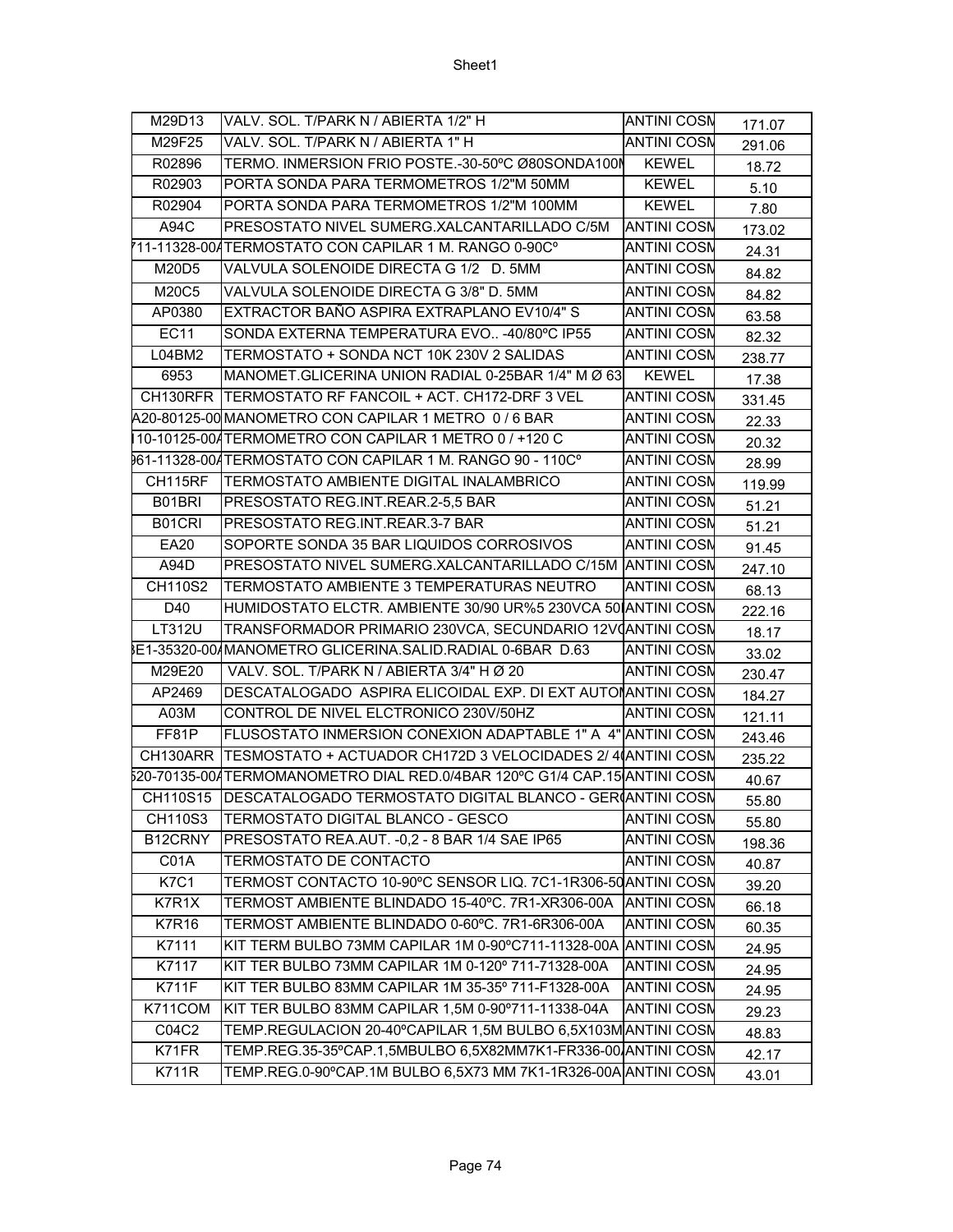| C03C3              | TEMP INMERSION REG.10-90°CIP40 CONEX 1/2 VAINA55MIANTINI COSN |                    | 102.29 |
|--------------------|---------------------------------------------------------------|--------------------|--------|
| L12BM              | <b>TERMOMETRO DIGITAL</b>                                     | <b>ANTINI COSM</b> | 119.99 |
| C04A3              | TERMOSTATO CAPILAR 1 METRO 10 / 90° C                         | <b>ANTINI COSM</b> | 42.42  |
| C04E3              | TERMOSTATO CAPILAR 1 METRO 40 / 120° C                        | <b>ANTINI COSN</b> | 30.83  |
| B <sub>12</sub> DN | PRESOSTATO REA.AUT. - 5/16 BAR                                | <b>ANTINI COSM</b> | 119.99 |
| B12HN              | PRESOSTATO REA.AUT. 60/300 BAR                                | <b>ANTINI COSN</b> | 197.21 |
| B <sub>11</sub> AN | HIDROSTATO 0,15 / 1 BAR                                       | <b>ANTINI COSM</b> | 163.94 |
| <b>IM22</b>        | <b>BOBINA 24V DC</b>                                          | <b>ANTINI COSM</b> | 27.25  |
| AD <sub>52</sub>   | INTERRUPTOR DE CONTROL DE NIVEL MAGNETICO                     | <b>ANTINI COSN</b> | 410.30 |
| C01ARI             | TERMOSTATO DE CONTACTO 0-90°C, REGULACION OCULIANTINI COSN    |                    | 39.71  |
| <b>CH180</b>       | CRONOTESMOSTATO TACTIL PROGRAMABLE RETROILUNANTINI COSN       |                    | 257.40 |
| R02997             | TERMOMETRO CAPILAR 1,5 M.0/120°C BAR Ø57                      | <b>KEWEL</b>       | 25.66  |
| <b>CH173D</b>      | RECEPTOR PARA CH11 RF - MONTAJE EN CARRIL DIN                 | <b>ANTINI COSM</b> | 193.64 |
| $\overline{C61}$   | TERMOSTATO AMBIENTE X VENTILADOR-CONVECTOR 3 VANTINI COSN     |                    | 88.98  |
| AP0398             | EXTRACTOR BAÑO ASPIRA EXTRAPLANO EV10/4" T                    | <b>ANTINI COSN</b> | 95.30  |
| <b>KAS 816</b>     | <b>TERMOSTATO DIGITAL A RUEDA</b>                             | <b>ANTINI COSN</b> | 0.00   |
| B <sub>12</sub> BN | PRESOSTATO REA.AUT. - 0.2/2 BAR                               | <b>ANTINI COSN</b> | 147.31 |
| C03B3              | TERMOSTATO DE INMERSION 40/120°C                              | <b>ANTINI COSM</b> | 52.97  |
| FF71A              | INTERRUPTOR DE FLUJO DE AIRE                                  | <b>ANTINI COSM</b> | 272.05 |
| C10A2              | TERMOSTATO CAPILAR 0/60°C.                                    | <b>ANTINI COSN</b> | 55.91  |
| A70                | CONMUTADOR TRES POLOS PARA TANQUES ABIERTOS                   | <b>ANTINI COSM</b> | 96.11  |
| R02821             | TERMOPAR UNIVERSAL 5 RACORES 600 MM.                          | <b>KEWEL</b>       | 15.77  |
| R02822             | TERMOPAR UNIVERSAL 5 RACORES .900 MM                          | <b>KEWEL</b>       | 17.07  |
| R02823             | TERMOPAR UNIVERSAL 5 RACORES 1200 MM                          | <b>KEWEL</b>       | 18.13  |
| IM30A              | BOBINA PARA M29 12VOLT.                                       | <b>ANTINI COSN</b> | 29.23  |
|                    | CH180WIFI CRONOTERMOSTATO TOUCH & WIFI(LITE)                  | <b>ANTINI COSM</b> | 316.01 |
|                    |                                                               |                    |        |
|                    | CH180RFWF CRONOTERMOSTATO TOUCH & WIFI VIA RADIO              | <b>ANTINI COSN</b> | 550.04 |
| FF81               | FLUSOSTATO INMERSION CONEXION ADAPTABLE                       | <b>ANTINI COSN</b> | 245.92 |
| B01AM              | PRESOSTATO RESET MANUAL 07/3BAR                               | <b>ANTINI COSN</b> | 61.80  |
| 6974               | MANOMETRO UNION RADIAL 0-1,6BAR 3/8"MØ80                      | <b>KEWEL</b>       | 15.54  |
| R01593             | MANOMETRO UNION RADIAL 0-4BAR 1/4" M Ø50                      | <b>KEWEL</b>       | 8.93   |
| 6975               | MANOMETRO UNION RADIAL 0-2,5BAR 3/8"MØ80                      | <b>KEWEL</b>       | 15.54  |
| 6970               | MANOMETRO UNION RADIAL 0-6BAR 3/8"Ø80                         | <b>KEWEL</b>       | 15.54  |
| R01595A            | MANOMETRTO UNION RADIAL 0-16BAR 1/4"MØ50                      | <b>KEWEL</b>       | 8.47   |
| 6972               | MANOMETRO UNION RADIAL 0-16BAR 3/8"MØ80                       | <b>KEWEL</b>       | 15.54  |
| IM22A              | BOBINA 12V DC                                                 | <b>ANTINI COSM</b> | 27.25  |
| 6976               | MANOMETRO UNION RADIAL 0-40BAR 3/8"MØ80                       | <b>KEWEL</b>       | 15.54  |
| 6964               | MANOMETRO UNION RADIAL 0-1,6BAR 1/2"MØ100                     | <b>KEWEL</b>       | 22.73  |
| R01596             | MANOMETRO UNION POST.0-4BAR 1/4"MØ50                          | <b>KEWEL</b>       | 8.93   |
| R01598A            | MANOMETRO UNON POST 0-16BAR 1/4"MØ50                          | <b>KEWEL</b>       | 8.72   |
| 6963               | MANOMETRO UNION RADIAL 0-1BAR1/2" MØ100                       | <b>KEWEL</b>       | 22.73  |
| <b>EV60</b>        | BARRA DIN 6 MOD. 5(3)A 250VCA 0/50°C 5VA IP40                 | <b>ANTINI COSN</b> | 555.98 |
| R01585             | MANOMETRO UNION RADIAL 0-1BAR 1/4"MØ63                        | <b>KEWEL</b>       | 9.97   |
| R01586             | MANOMETRO UNION RADIAL 0-1,6BAR 1/4"MØ63                      | <b>KEWEL</b>       | 9.97   |
| R01587             | MANOMETRO UNION RADIAL 0-2,5BAR 1/4"MØ63                      | <b>KEWEL</b>       | 9.97   |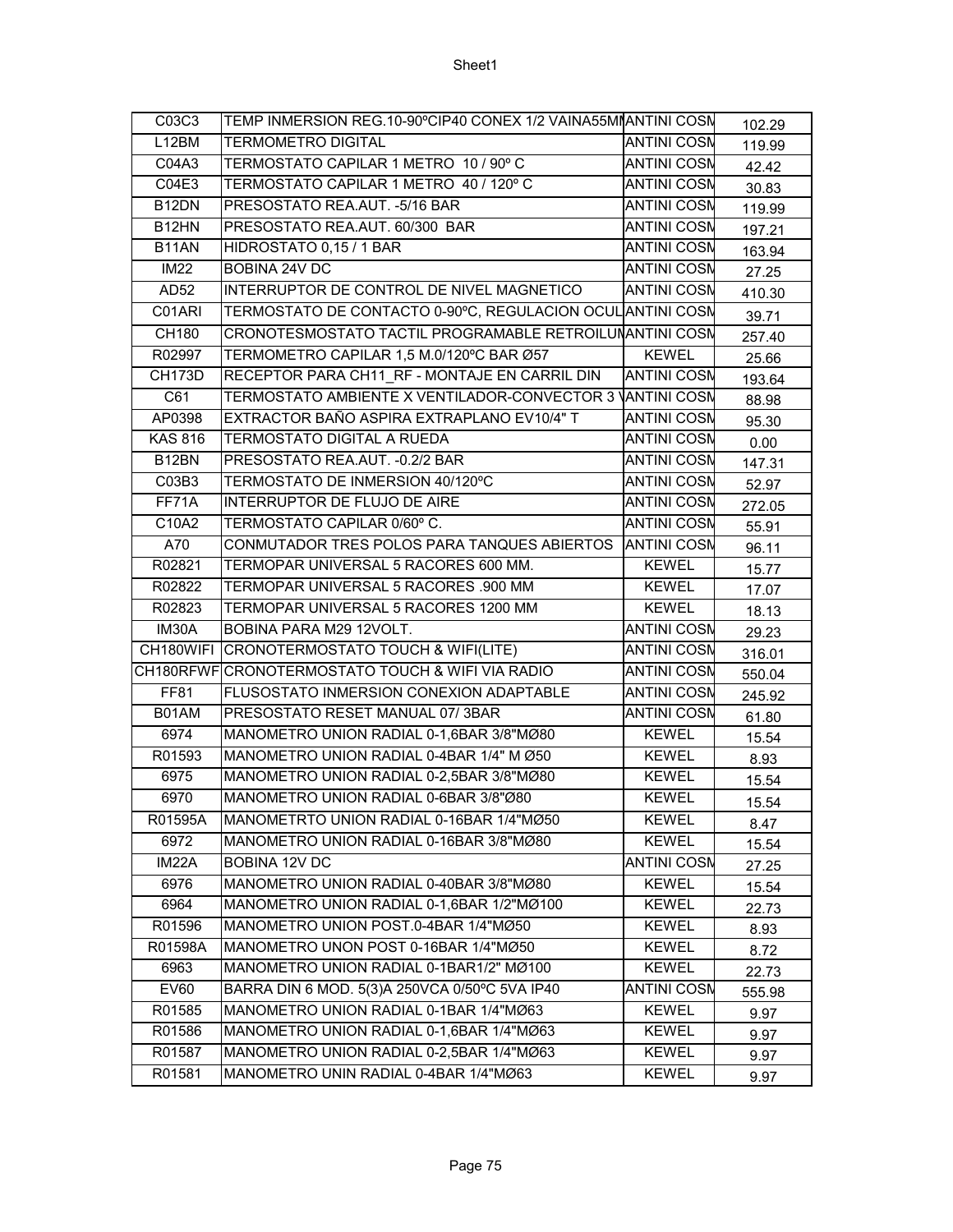| R01583A             | MANOMETRO UNION RADIAL 0-16BAR 1/4"MØ63           | <b>KEWEL</b>       | 9.97     |
|---------------------|---------------------------------------------------|--------------------|----------|
| <b>EC17</b>         | SONDAS PARA VAINAS EV                             | <b>ANTINI COSN</b> | 50.73    |
| R01584              | MANOMETRO UNION RADIAL 0-25BAR 1/4"MØ63           | <b>KEWEL</b>       | 9.97     |
| R01588              | MANOMETRO UNION RADIAL 0-40BAR 1/4"MØ63           | <b>KEWEL</b>       | 9.97     |
| R01590              | MANOMETRO UNION POST.0-4BAR 1/4"MØ63              | <b>KEWEL</b>       | 9.97     |
| R01592A             | MANOMETRO UNION POST.0-16BAR 1/4"MØ63             | <b>KEWEL</b>       | 9.97     |
| 6973                | MANOMETRO UNION RADIAL 0-1BAR 3/8"MØ80            | <b>KEWEL</b>       | 15.54    |
| R02892              | TERMOMETRO INMERSION POST.0/60°C Ø100 SONDA 50 N  | <b>KEWEL</b>       | 19.07    |
| R02893              | TERMOMETRO INMERSION POST.0/60°C Ø100 SONDA 100   | <b>KEWEL</b>       | 26.02    |
| M29H40              | VALV. SOL. T/PARK N / ABIERTA 11/2" H Ø 40        | <b>ANTINI COSM</b> | 621.32   |
| R02916              | TERMOMETRO INMERSION POST.0/120°C Ø100 SONDA 50   | <b>KEWEL</b>       | 20.72    |
| CO8B                | TERMOSTATO DE INMERSION 90/200°C 1/2              | <b>ANTINI COSN</b> | 75.27    |
| 6965                | MANOMETRO UNION RADIAL 0-2,5BAR1/2" MØ100         | <b>KEWEL</b>       | 22.73    |
| 6982                | MANOMETRO UNION RADIAL 0-6 BAR 1/2" MØ100         | <b>KEWEL</b>       | 22.73    |
| 6984                | MANOMETRO UNION RADIAL 0-16BAR 1/2"MØ100          | <b>KEWEL</b>       | 22.73    |
| 600100              | <b>INTERFAZ DE LEGIOMIX</b>                       | <b>CALEFFI</b>     | 1,717.17 |
| 605100              | UNIDAD CONTROL TEMP/HUMEDAD PARA DETENCION HI     | <b>CALEFFI</b>     | 729.87   |
| 533000              | CARTUCHO RECAMBIO REDUCTORAS SERIE 5331,5332,51   | <b>CALEFFI</b>     | 34.06    |
| 605020              | SENSOR DE TEMPERATURA Y HUMEDAD, 20 M.DE CABLE    | <b>CALEFFI</b>     | 999.61   |
| 521936              | NO EXISTE (SUSTITUIR POR 521916)                  | <b>CALEFFI</b>     | 248.67   |
| 521816              | PROPONER 521916 / MEZCL.TERMOS.REGUL.1" 45°C-65°C | <b>CALEFFI</b>     | 361.97   |
| 521916              | MEZCLADORA TERMO. REGULABLE 35-65°C 1"            | <b>CALEFFI</b>     | 268.47   |
| 600061              | MEZCLADOR ELECTRÓNICO CON PROG. ANTILEGIONELA     | <b>CALEFFI</b>     | 2,343.07 |
| 600071              | MEZCLADOR ELECTRÓNIC.CON PROG.ANTILEGIONELA 1     | <b>CALEFFI</b>     | 2,579.57 |
| 600081              | MEZCLADOR ELECTRÓNIC.CON PROG.ANTILEGIONELA 1     | <b>CALEFFI</b>     | 3,785.17 |
| 536240              | REDUCTORA DE PRESION C/ TOMA MANOMETRO 1/2"       | <b>CALEFFI</b>     | 136.47   |
| 535007              | CARTUCHO DE RECAMBIO SERIE 535 11/4"-11/2"        | <b>CALEFFI</b>     | 371.87   |
| 600091              | MEZCLADOR ELECTRÓNICO C/ PROGRAMA ANTILEGIONE     | <b>CALEFFI</b>     | 3,872.07 |
| $\overline{521815}$ | PROPONER 521915 MEZCL.TERMOS.REGUL.3/4" 45°C-65°  | <b>CALEFFI</b>     | 222.27   |
| 535960              | REDUCT. PRESION CON TOMA MANOM. SIN RACORES 11    | <b>CALEFFI</b>     | 133.17   |
| R79787              | CONJUNTO 2 RACOR PARA 535940 3/4"H-1/2"M          | <b>CALEFFI</b>     | 11.66    |
| R79788              | CONJUNTO 2 RACOR PARA 535950 1"H - 3/4"M          | <b>CALEFFI</b>     | 21.46    |
| 533651              | REDUCTOR DE PRESION DE Ø 22                       | <b>CALEFFI</b>     | 68.16    |
| R79789              | RACOR UNITARIO PARA 535960 1 1/4"H- 1"M           | <b>CALEFFI</b>     | 14.67    |
| 521915              | NO EXISTE (SUSTITUIR POR 521713)                  | <b>CALEFFI</b>     | 212.10   |
| 521934              | NO EXISTE (SUSTITUIR POR 521713)                  | CALEFFI            | 178.27   |
| 524004              | KIT 3 RACORES UNION PARA VALVULA 524400 (1/2")    | CALEFFI            | 156.27   |
| 524400              | MEZCLADOR TERMOSTATICO 1/2" DN15-11/8"            | CALEFFI            | 673.27   |
| 524005              | KIT 3 RACORES UNION PARA VALVULA 524500 (3/4")    | <b>CALEFFI</b>     | 236.57   |
| 600051              | MEZCLADOR ELECTRÓNICO CON PROG. ANTILEGIONELA     | <b>CALEFFI</b>     | 2,107.67 |
| 524500              | MEZCLADOR TERMOSTATICO 3/4" DN20-11/4"            | CALEFFI            | 875.67   |
| 524006              | KIT 3 RACORES UNION PARA VALVULA 524600 (1")      | CALEFFI            | 316.87   |
| 524700              | MEZCLADOR TERMOSTATICO 11/4" DN32-2"              | CALEFFI            | 1,046.17 |
| 524007              | KIT 3 RACORES UNION PARA VALVULA 524700 (11/4")   | CALEFFI            | 345.47   |
| 524900              | MEZCLADOR TERMOSTATICO 2" DN50-2 3/4"             | CALEFFI            | 2,151.67 |
| 524008              | KIT 3 RACORES UNION PARA VALVULA 524800 (11/2")   | <b>CALEFFI</b>     | 495.07   |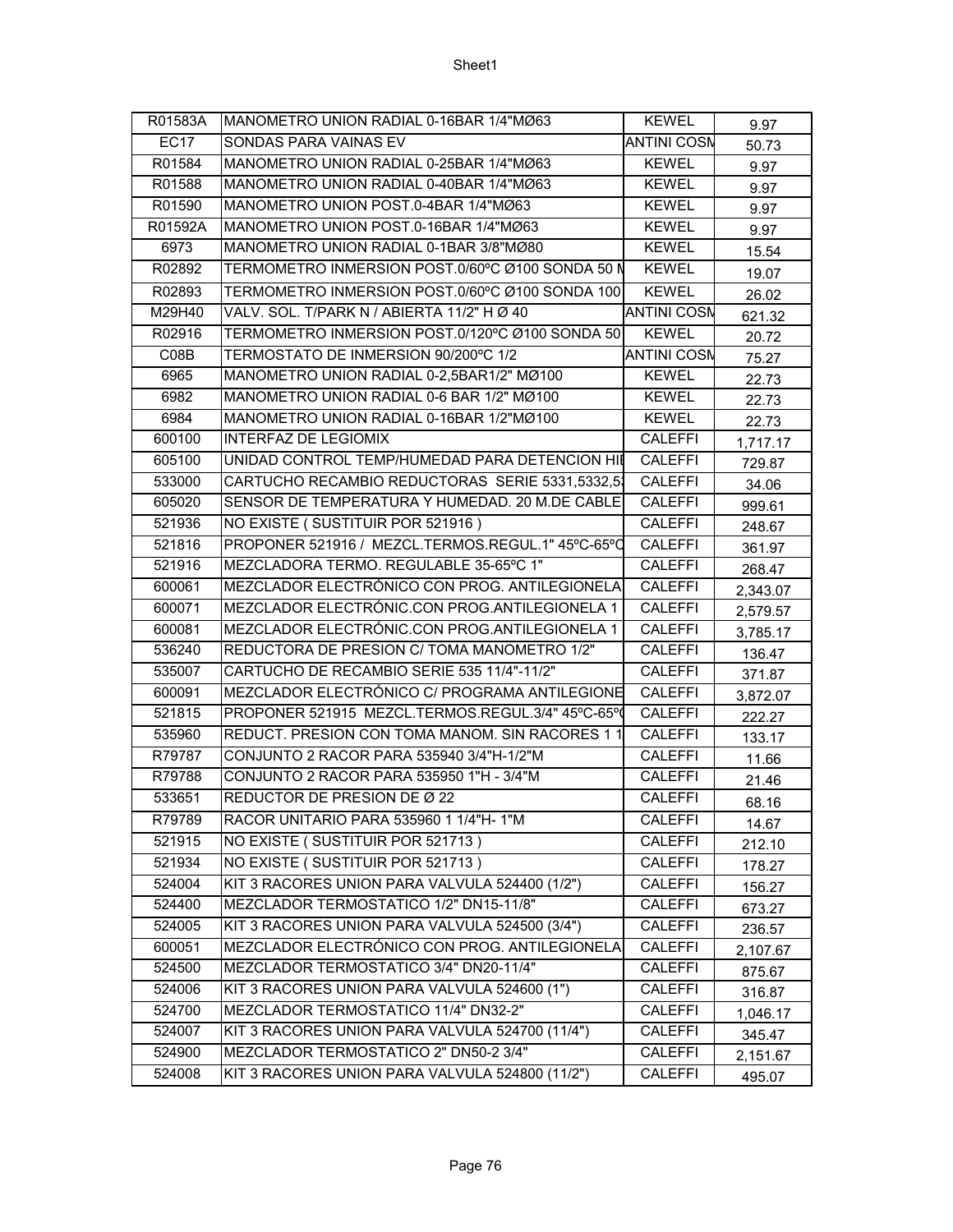| 524009 | KIT 3 RACORES UNION PARA VALVULA 524900 (2")             | <b>CALEFFI</b> | 622.67   |
|--------|----------------------------------------------------------|----------------|----------|
| 524600 | MEZCLADOR TERMOSTATICO 1" DN25-11/2"                     | <b>CALEFFI</b> | 937.27   |
| 521935 | NO EXISTE (SUSTITUIR POR 521713)                         | <b>CALEFFI</b> | 190.37   |
| 524800 | MEZCLADOR TERMOSTATICO 11/2" DN40-2 1/4"                 | <b>CALEFFI</b> | 1,595.07 |
| 600200 | TIMER 1-12 MIN. CON LLAVE                                | <b>CALEFFI</b> | 966.08   |
| 523053 | MEZCL.TERMOSTATICA C/CART DESM. Y RET. 3/4" 30:65°       | <b>CALEFFI</b> | 1,317.87 |
| 600500 | KIT LEGIOFLOW CON CABEZAL                                | <b>CALEFFI</b> | 534.67   |
| 605120 | SENSOR DE SUPERFICIE EXTERNO 20 MTS                      | <b>CALEFFI</b> | 1,081.70 |
| 521723 | MEZCLADORA TERMOS EN T NO DESM. 3/4 "30:50°C             | <b>CALEFFI</b> | 113.37   |
| 523170 | MEZCLADORA TERMOSTÁTICA 11/4" 35:65°C                    | <b>CALEFFI</b> | 958.17   |
| 523180 | MEZCLADORA TERMOSTÁTICA 1 1/2"30:65°C                    | <b>CALEFFI</b> | 1,483.97 |
| 600541 | KIT LEGIOFLOW SIN CABEZAL (SALIDAS 4+3)                  | <b>CALEFFI</b> | 826.17   |
| 600530 | KIT MEZCLA COL. 3+2 CON CABEZAL                          | <b>CALEFFI</b> | 871.27   |
| 600551 | KIT LEGIOFLOW SIN CABEZAL (SALIDAS 5+4)                  | <b>CALEFFI</b> | 865.77   |
| 600531 | KIT LEGIOFLOW SIN CABEZAL (SALIDAS 3+2)                  | <b>CALEFFI</b> | 790.97   |
| 535017 | CARTUCHO DE RECAMBIO PARA 535 11/4"                      | <b>CALEFFI</b> | 113.37   |
|        | 535040CON REDUCTORA DE PRESIÓN CON TOMA MANOM. 1/2" CONC | <b>CALEFFI</b> | 90.20    |
| 523190 | MEZCLADORA TERMOSTÁTICA 2" 35:65°C                       | <b>CALEFFI</b> | 1,730.37 |
|        | 535050CON REDUCTORA DE PRESIÓN CON TOMA MANOM. 3/4" CONC | <b>CALEFFI</b> | 114.51   |
|        | 535060CON REDUCTORA DE PRESIÓN CON TOMA MANOM. 1" CONCE  | <b>CALEFFI</b> | 145.31   |
|        | 535070CON REDUCTORA DE PRESIÓN CON TOMA MANOM. 11/4" CON | <b>CALEFFI</b> | 401.61   |
| 577004 | FILTRO EN "Y" (BRONCE) 1/2"                              | <b>CALEFFI</b> | 30.07    |
| 573505 | DESCONECTOR DE PRESIÓN NO CONTROLABLE 3/4"               | CALEFFI        | 157.37   |
| 574011 | GRUPO DE RELLENO CON DESCONECTOR 1/2"                    | <b>CALEFFI</b> | 552.27   |
| 577030 | FILTRO EN "Y" (BRONCE) 3"                                | <b>CALEFFI</b> | 510.93   |
| 573415 | DESCONECTOR DE ZONA DE PRESION 1/2"                      | <b>CALEFFI</b> | 157.37   |
| 573515 | DESCONECTOR DE ZONA DE PRESION 3/4"                      | <b>CALEFFI</b> | 157.37   |
| 580040 | DESCONECTOR BA MULTIGEOMETRIA 1/2"M (HOR/VERT)           | <b>CALEFFI</b> | 337.77   |
| 580050 | DESCONECTOR BA MULTIGEOMETRIA 3/4"M (HOR/VERT.)          | <b>CALEFFI</b> | 337.77   |
| 579080 | <b>FILTRO DN80</b>                                       | <b>CALEFFI</b> | 906.03   |
| 59471  | MEMBRANA PARA DESCONECTOR 574050                         | <b>CALEFFI</b> | 219.48   |
| 580070 | DESCONECTOR BA MULTIGEOMETRIA 11/4M (HOR/VERT)           | <b>CALEFFI</b> | 663.45   |
| 570005 | GRUPO DESCONECTOR 3/4"                                   | <b>CALEFFI</b> | 1,166.40 |
| 574000 | GRUPO DE RELLENO CON DESCONECTOR 1/2"                    | CALEFFI        | 1,189.56 |
| 577006 | FILTRO EN "Y" (BRONCE) 1"                                | <b>CALEFFI</b> | 68.23    |
| 577008 | FILTRO EN "Y" (BRONCE) 1 1/2"                            | <b>CALEFFI</b> | 126.53   |
| 577005 | FILTRO EN "Y" (BRONCE) 3/4"                              | CALEFFI        | 44.77    |
| 573500 | PASA AL 573504 PRESIÓN NO CONTROLABLE 3/4"               | CALEFFI        | 184.27   |
| 573001 | GRUPO DE RELLENO CON DESCONECTOR 1/2"                    | <b>CALEFFI</b> | 486.27   |
| 579100 | FILTRO PARA DESCONECTORES SERIE 575 DN100                | <b>CALEFFI</b> | 945.80   |
| 574600 | DESCONECTOR DE PRESIÓN CONTROLABLE 1"                    | <b>CALEFFI</b> | 795.78   |
| 574900 | DESCONECTOR DE PRESIÓN CONTROLABLE 2"                    | <b>CALEFFI</b> | 2,120.88 |
| 574001 | GRUPO DE RELLENO CON DESCONECTOR 3/4"                    | <b>CALEFFI</b> | 1,189.56 |
| 577009 | FILTRO EN "Y" (BRONCE) 2"                                | <b>CALEFFI</b> | 212.70   |
| 574700 | DESCONECTOR DE PRESIÓN CONTROLABLE 1 1/4"                | CALEFFI        | 795.78   |
| 572106 | DESCONECTOR PARA CALDERA MURAL                           | <b>CALEFFI</b> | 58.26    |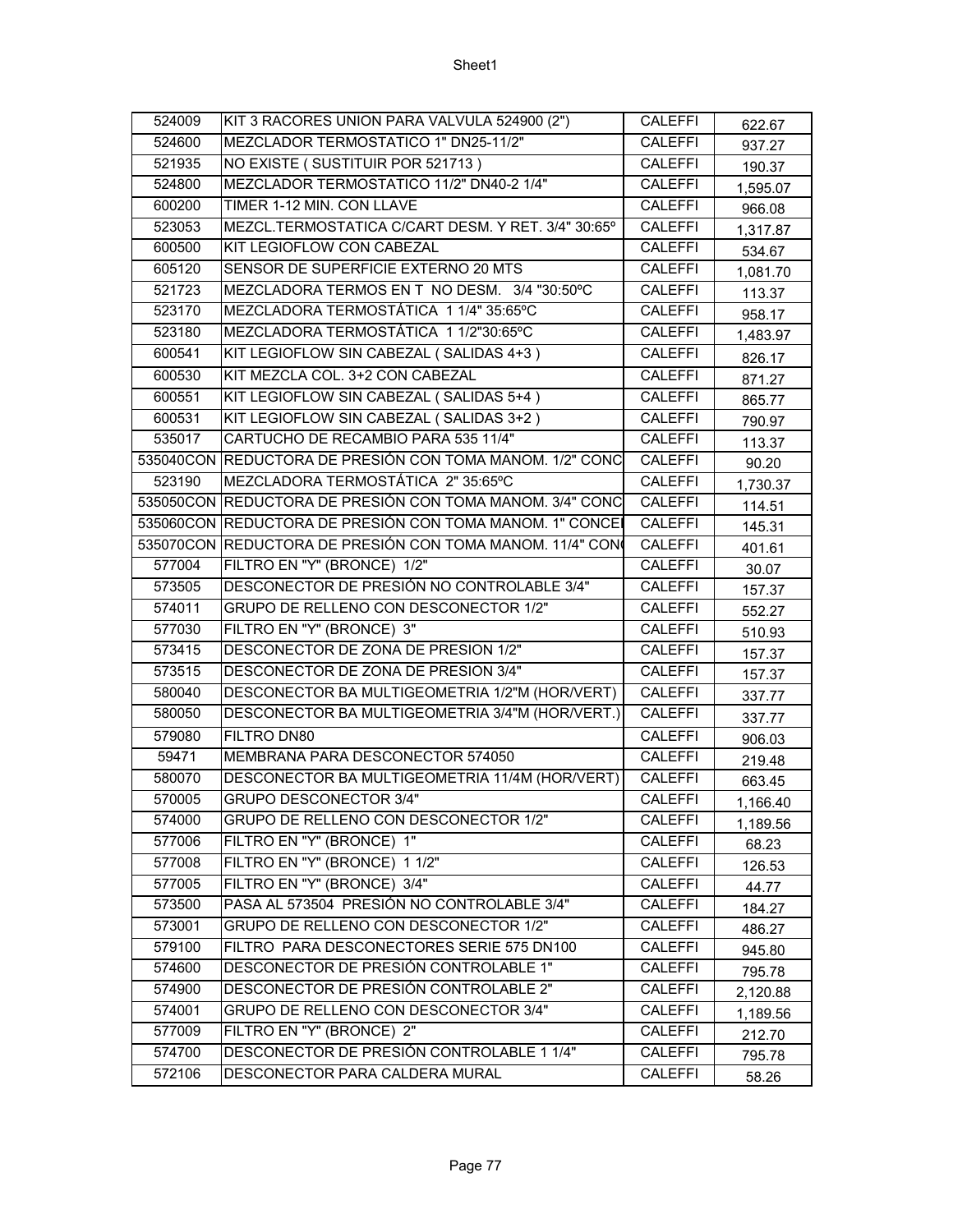| 577007 | FILTRO EN "Y" (BRONCE) 1 1/4"                   | <b>CALEFFI</b> | 103.60   |
|--------|-------------------------------------------------|----------------|----------|
| 574050 | DESCONECTOR DE PRESIÓN CONTROLABLE 3/4"         | <b>CALEFFI</b> | 630.37   |
| 574006 | DESCONECTOR DE PRESIÓN CONTROLABLE 1"           | <b>CALEFFI</b> | 655.67   |
| 505541 | PURGADOR MANUALCON DESCARGA ORIENTAB.1/2" M     | <b>CALEFFI</b> | 7.11     |
| 574004 | GRUPO DE RELLENO CON DESCONECTOR 1/2"           | <b>CALEFFI</b> | 304.77   |
| 573504 | PASA A 573505 DESCONEC PRESIÓN NO CONTROLABLE 3 | <b>CALEFFI</b> | 184.27   |
| 573405 | DESCONECTOR DE ZONA DE PRESION 1/2"             | <b>CALEFFI</b> | 157.37   |
| 570007 | GRUPO DESCONECTOR DE 1 1/4"                     | <b>CALEFFI</b> | 1,102.40 |
| 573404 | DESCONECTOR DE ZONA DE PRESIÓN 1/2"             | <b>CALEFFI</b> | 184.27   |
| 86375  | <b>DECCA RACOR MANGUITO</b>                     | <b>CALEFFI</b> | 281.37   |
| 863 90 | <b>DECCA RACOR MANGUITO</b>                     | <b>CALEFFI</b> | 295.25   |
| 86175  | DECCA RACOR MACHO                               | <b>CALEFFI</b> | 182.36   |
| 86190  | DECCA RACOR MACHO                               | <b>CALEFFI</b> | 203.63   |
| 860420 | RACOR HEMBRA DECA Ø20x1/2"                      | <b>CALEFFI</b> | 8.88     |
| 860525 | RACOR HEMBRA DECA Ø25x3/4"                      | <b>CALEFFI</b> | 10.34    |
| 860632 | RACOR HEMBRA DECA Ø32x1"                        | <b>CALEFFI</b> | 14.15    |
| 860740 | RACOR HEMBRA DECA Ø40x11/4"                     | <b>CALEFFI</b> | 22.29    |
| 860850 | RACOR HEMBRA DECA Ø50x11/2"                     | <b>CALEFFI</b> | 30.76    |
| 860963 | RACOR HEMBRA DECA Ø63x2"                        | CALEFFI        | 49.90    |
| 861420 | RACOR MACHO DECA Ø20x1/2"                       | <b>CALEFFI</b> | 9.08     |
| 861525 | RACOR MACHO DECA Ø25x3/4"                       | <b>CALEFFI</b> | 10.23    |
| 861632 | RACOR MACHO DECA Ø32x1"                         | <b>CALEFFI</b> | 14.48    |
| 861740 | RACOR MACHO DECA Ø40x11/4"                      | <b>CALEFFI</b> | 22.07    |
| 861850 | RACOR MACHO DECA Ø50x11/2"                      | <b>CALEFFI</b> | 29.88    |
| 861963 | RACOR MACHO DECA Ø63x2"                         | <b>CALEFFI</b> | 48.14    |
| 862320 | RACOR MACHO REDUCIDA DECA Ø20x1/2"              | <b>CALEFFI</b> | 9.37     |
| 862425 | RACOR MACHO REDUCIDA DECA Ø25x1/2"              | <b>CALEFFI</b> | 10.43    |
| 862532 | RACOR MACHO REDUCIDA DECA Ø32x3/4"              | <b>CALEFFI</b> | 14.26    |
| 862640 | RACOR MACHO REDUCIDA DECA Ø40x1"                | <b>CALEFFI</b> | 21.85    |
| 862750 | RACOR MACHO REDUCIDA DECA Ø50x11/4"             | <b>CALEFFI</b> | 28.78    |
| 863020 | RACOR MANGUITO DECA Ø20                         | <b>CALEFFI</b> | 13.49    |
| 863025 | RACOR MANGUITO DECA Ø25                         | <b>CALEFFI</b> | 15.36    |
| 863032 | RACOR MANGUITO DECA Ø32                         | <b>CALEFFI</b> | 21.85    |
| 863040 | RACOR MANGUITO DECA Ø40                         | CALEFFI        | 35.60    |
| 863050 | RACOR MANGUITO DECA Ø50                         | <b>CALEFFI</b> | 50.89    |
| 863063 | RACOR MANGUITO DECA Ø63                         | <b>CALEFFI</b> | 80.92    |
| 864020 | RACOR EN TE DECA Ø20                            | <b>CALEFFI</b> | 21.41    |
| 864025 | RACOR EN TE DECA Ø25                            | <b>CALEFFI</b> | 25.48    |
| 864032 | RACOR EN TE DECA Ø32                            | <b>CALEFFI</b> | 38.24    |
| 864040 | RACOR EN TE DECA Ø40                            | <b>CALEFFI</b> | 62.44    |
| 864050 | RACOR EN TE DECA Ø50                            | <b>CALEFFI</b> | 88.95    |
| 864063 | RACOR EN TE DECA Ø63                            | <b>CALEFFI</b> | 148.57   |
| 879040 | JUNTA TÓRICA Ø40                                | <b>CALEFFI</b> | 1.94     |
| 865420 | RACOR EN TE CON REDUCCIÓN DECA Ø20x1/2"Mx3/8"F  | <b>CALEFFI</b> | 17.01    |
| 865525 | RACOR EN TE CON REDUCCIÓN DECA Ø25x3/4"Mx1/2"F  | <b>CALEFFI</b> | 19.98    |
| 865632 | RACOR EN TE CON REDUCCIÓN DECA Ø32x1"Mx3/4"F    | <b>CALEFFI</b> | 30.21    |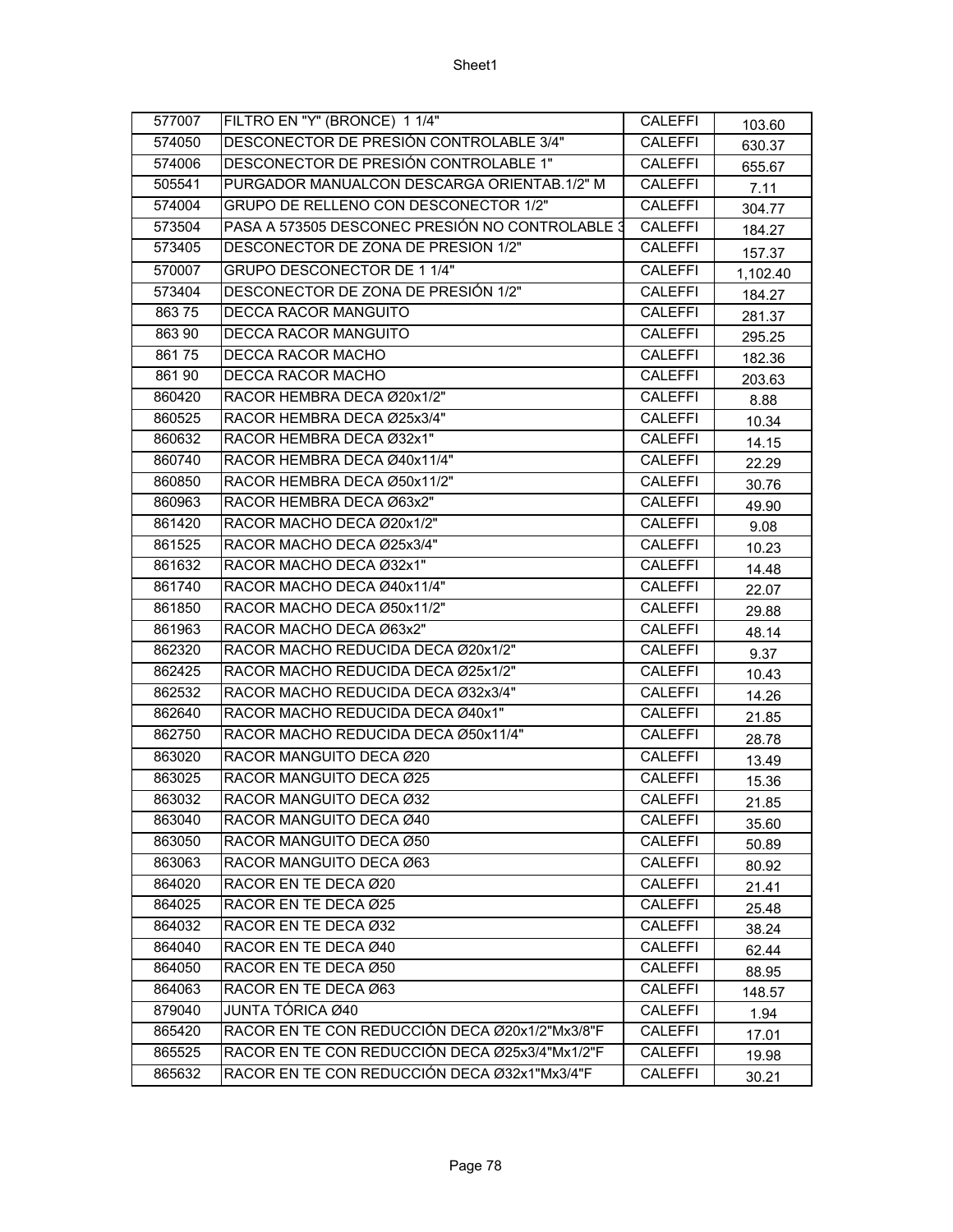| 865740 | RACOR EN TE CON REDUCCIÓN DECA Ø40x11/4"Mx1"F    | <b>CALEFFI</b> | 49.68  |
|--------|--------------------------------------------------|----------------|--------|
| 865850 | RACOR EN TE CON REDUCCIÓN DECA Ø50x11/2"Mx11/4"F | <b>CALEFFI</b> | 67.06  |
| 865963 | RACOR EN TE CON REDUCCIÓN DECA Ø63x2"Mx11/2"F    | <b>CALEFFI</b> | 129.87 |
| 866020 | CURVA DECA Ø20                                   | <b>CALEFFI</b> | 17.12  |
| 866025 | CURVA DECA Ø25                                   | <b>CALEFFI</b> | 21.30  |
| 866032 | CURVA DECA Ø32                                   | <b>CALEFFI</b> | 29.33  |
| 866040 | CURVA DECA Ø40                                   | <b>CALEFFI</b> | 42.20  |
| 866050 | CURVA DECA Ø50                                   | <b>CALEFFI</b> | 67.06  |
| 866063 | CURVA DECA Ø63                                   | CALEFFI        | 114.47 |
| 867420 | CURVA MACHO DECA Ø20x1/2"                        | <b>CALEFFI</b> | 12.72  |
| 867525 | CURVA MACHO DECA Ø25x3/4"                        | <b>CALEFFI</b> | 15.03  |
| 867632 | CURVA MACHO DECA Ø32x1"                          | <b>CALEFFI</b> | 20.86  |
| 867740 | CURVA MACHO DECA Ø40x11/4"                       | <b>CALEFFI</b> | 37.25  |
| 867850 | CURVA MACHO DECA Ø50x11/2"                       | <b>CALEFFI</b> | 47.48  |
| 867963 | CURVA MACHO DECA Ø63x2"                          | <b>CALEFFI</b> | 82.02  |
| 868420 | CURVA HEMBRA DECA Ø20x1/2"                       | <b>CALEFFI</b> | 12.08  |
| 868525 | CURVA HEMBRA DECA Ø25x3/4"                       | <b>CALEFFI</b> | 15.14  |
| 868632 | CURVA HEMBRA DECA Ø32x1"                         | <b>CALEFFI</b> | 20.53  |
| 868740 | CURVA HEMBRA DECA Ø40x11/4"                      | <b>CALEFFI</b> | 33.40  |
| 868850 | CURVA HEMBRA DECA Ø50x11/2"                      | <b>CALEFFI</b> | 44.07  |
| 868963 | CURVA HEMBRA DECA Ø63x2"                         | <b>CALEFFI</b> | 87.85  |
| 869420 | CURVA HEMBRA CON UNIÓN A PARED DECA Ø20x1/2"     | <b>CALEFFI</b> | 19.76  |
| 869425 | CURVA HEMBRA CON UNIÓN A PARED DECA Ø25x1/2"     | <b>CALEFFI</b> | 25.48  |
| 869525 | CURVA HEMBRA CON UNIÓN A PARED DECA Ø25x3/4"     | <b>CALEFFI</b> | 23.50  |
| 870025 | RACOR MANGUITO DECA Ø25                          | <b>CALEFFI</b> | 29.88  |
| 870032 | RACOR MANGUITO DECA Ø32                          | <b>CALEFFI</b> | 43.19  |
| 870040 | RACOR MANGUITO DECA Ø40                          | CALEFFI        | 62.44  |
| 870050 | RACOR MANGUITO DECA Ø50                          | <b>CALEFFI</b> | 83.23  |
| 871425 | VÁLVULA DE ESFERA DECA Ø25x1/2"F                 | <b>CALEFFI</b> | 46.71  |
| 875425 | RACOR HEMBRA REDUCIDA DECA Ø25x1/2"              | <b>CALEFFI</b> | 11.69  |
| 875532 | RACOR HEMBRA REDUCIDA DECA Ø32x3/4"              | <b>CALEFFI</b> | 16.24  |
| 875640 | RACOR HEMBRA REDUCIDA DECA Ø40x1"                | <b>CALEFFI</b> | 25.04  |
| 876625 | RACOR HEMBRA CON TUERCA LOCA Ø25x1"              | <b>CALEFFI</b> | 18.88  |
| 311530 | VÁLVULA DE SEGURIDAD HEMBRA-HEMBRA 3/4" 3 BAR.   | <b>CALEFFI</b> | 20.20  |
| 311560 | VÁLVULA DE SEGURIDAD HEMBRA-HEMBRA 3/4" 6 BAR.   | <b>CALEFFI</b> | 20.20  |
| 311580 | VÁLVULA DE SEGURIDAD HEMBRA-HEMBRA 3/4" 8 BAR    | <b>CALEFFI</b> | 20.20  |
| 312430 | VÁLVULA DE SEGURIDAD MACHO-HEMBRA 1/2" 3 BAR.    | <b>CALEFFI</b> | 12.94  |
| 312460 | VÁLVULA DE SEGURIDAD MACHO-HEMBRA 1/2" 6 BAR.    | CALEFFI        | 15.58  |
| 312470 | VÁLVULA DE SEGURIDAD MACHO-HEMBRA 1/2" 7 BAR.    | <b>CALEFFI</b> | 15.58  |
| 312480 | VÁLVULA DE SEGURIDAD MACHO-HEMBRA 1/2" 8 BAR.    | <b>CALEFFI</b> | 15.58  |
| 313530 | VÁLV. DE SEGURIDAD H-H CON MANOMETRO 3/4" 3 BAR. | <b>CALEFFI</b> | 40.11  |
| 313560 | VÁLV. DE SEGURIDAD H-H CON MANOM. 3/4" 6 BAR     | <b>CALEFFI</b> | 42.42  |
| 313580 | VÁLV. DE SEGURIDAD H-H CON MANOM. 3/4" 8 BAR     | <b>CALEFFI</b> | 42.42  |
| 314430 | VÁLV. DE SEGURIDAD M-H CON MANOMETRO 1/2" 3 BAR  | <b>CALEFFI</b> | 34.72  |
| 314480 | VÁLV. DE SEGURIDAD M-H CON MANÓMETRO 1/2" 8 BAR  | CALEFFI        | 35.16  |
| 315400 | FLUXOSTATO DE MANDO MAGNÉTICO 1/2"               | <b>CALEFFI</b> | 58.92  |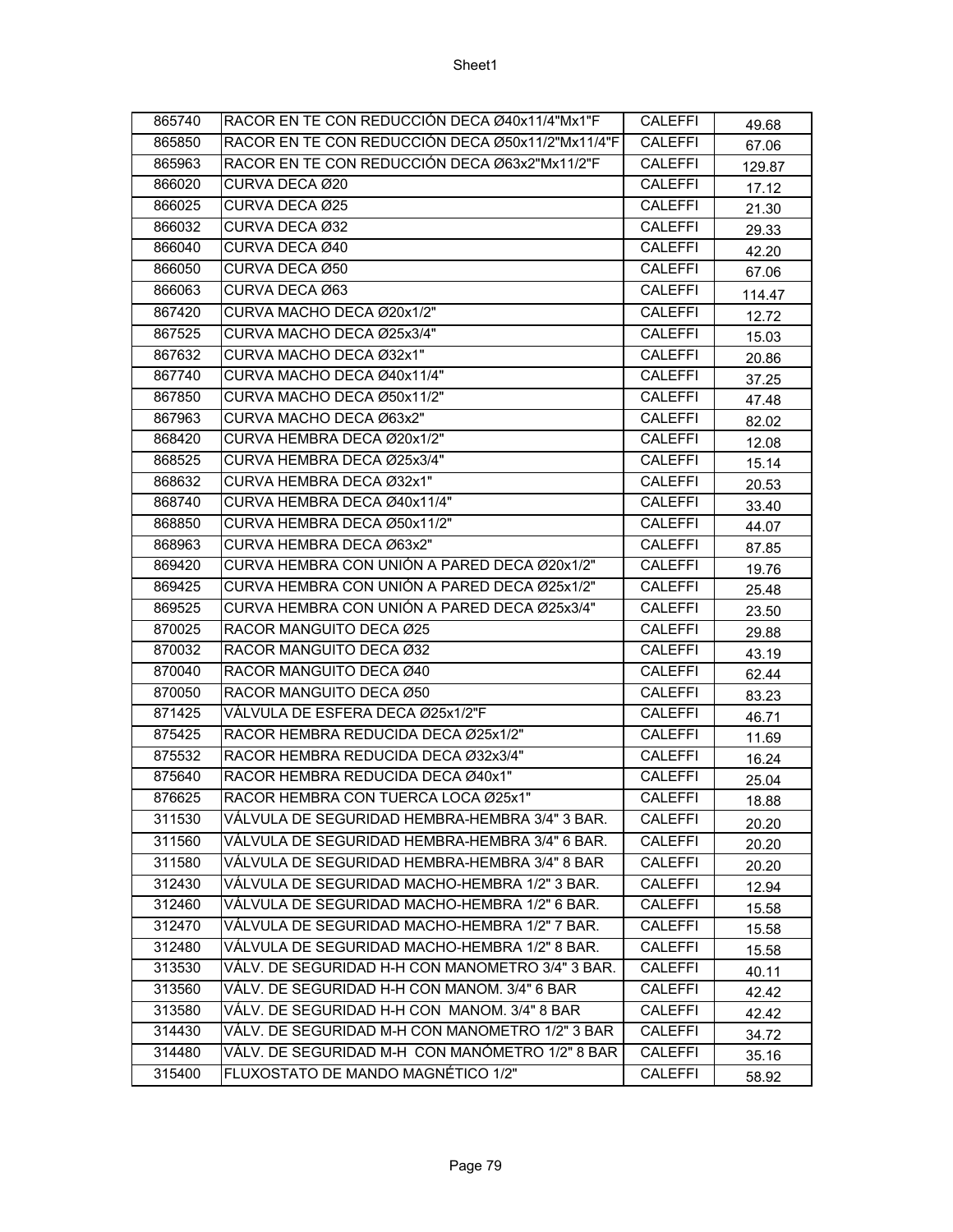| 315500          | FLUXOSTATO DE MANDO MAGNÉTICO 3/4"                         | <b>CALEFFI</b> | 58.92    |
|-----------------|------------------------------------------------------------|----------------|----------|
| 327500          | VÁLVULA BALLSTOP PARA CALEFACCIÓN 3/4"                     | <b>CALEFFI</b> | 45.94    |
| 327600          | VÁLVULA BALLSTOP PARA CALEFACCIÓN 1"                       | <b>CALEFFI</b> | 68.16    |
| 327700          | VÁLVULA BALLSTOP PARA CALEFACCIÓN 1 1/4"                   | <b>CALEFFI</b> | 108.64   |
| 687110          | TERMOMETRO Ø 80 30/50 °C. RAD.100                          | <b>CALEFFI</b> | 87.96    |
| 626600          | FLUXOSTATO PARA TUBERÍA DE 1" A 8" 1"                      | <b>CALEFFI</b> | 235.47   |
| 314470          | VÁLV. DE SEGURIDAD M-H CON MANÓMETRO 1/2" 7 BAR            | <b>CALEFFI</b> | 35.16    |
| 313570          | VÁLV. DE SEGURIDAD H-H CON MANOM. 3/4" 7 BAR               | <b>CALEFFI</b> | 42.42    |
| 311430          | VALVULA DE SEGURIDAD HEMBRA-HEMBRA 1/2" 3 BAR.             | <b>CALEFFI</b> | 12.72    |
|                 | 315404CST FLUXOSTATO DE MANDO MAGNÉTICO 1/2" (1200 MM CABL | <b>CALEFFI</b> | 72.46    |
| 527560          | VALVULA DE SEGURIDAD 3/4" 6 BARS                           | <b>CALEFFI</b> | 119.85   |
| K336-5-03       | RES. ELEC.2000W CONEX.11/4"M 230V MONOF.(310)              | <b>KEWEL</b>   | 103.81   |
| 311460          | VÁLVULA DE SEGURIDAD HEMBRA-HEMBRA 1/2" 6 BAR.             | <b>CALEFFI</b> | 15.91    |
| 314432          | VÁLV. DE SEGURIDAD M-H CON TOMA MANOM.1/2"                 | <b>CALEFFI</b> | 16.46    |
| K306-1500       | R.TERMO. HEXAGONAL.275 CURVO SIN PORTA-ANODO 15            | <b>KEWEL</b>   | 30.02    |
|                 | K306-2000 R.TERMO. HEXAGONAL.275 CURVO SIN PORTA-ANODO 20  | <b>KEWEL</b>   | 32.73    |
| 557306          | MANÓMETRO UNIÓN RADIAL 0:6BAR1/4"                          | <b>CALEFFI</b> | 11.70    |
| 557710          | MANÓMETRO UNIÓN RADIAL 0:10BAR3/8"                         | <b>CALEFFI</b> | 32.35    |
| K380-1-00       | JUNTA GOMA RES.C.BRIDA SERIES 308-310-328-312-314          | <b>KEWEL</b>   | 1.30     |
| 503060          | TERMOMANÓMETRO 0:6 B 0:120 C POSTERIOR 1/2"                | <b>CALEFFI</b> | 56.23    |
| 503160          | TERMOMANÓMETRO 0:6 B 0:120 C RADIAL 1/2"                   | <b>CALEFFI</b> | 78.89    |
| 281077WYP       | GRUPO ANTICONDENSACION 11/4" F 70°C                        | <b>CALEFFI</b> | 1,248.61 |
| 527735          | VÁLVULA DE SEGURIDAD 1 1/4"X1 1/2" 3,5 BAR                 | <b>CALEFFI</b> | 343.62   |
| 552050          | EMBUDO DE DESCARGA 3/4"                                    | <b>CALEFFI</b> | 28.34    |
| <b>K101 SOL</b> | VALV. SEG.TERMO 1/2" M/H 8,5 BAR LEVA SOLAR 180°C          | <b>KEWEL</b>   | 16.36    |
| K336-6-06       | RES. EL 3000W. CONEX 11/2" M.400V TRIF.(310 MM)            | <b>KEWEL</b>   | 441.38   |
| K336-6-07       | RES. EL 4500W. CONEX 11/2" M.400V TRIF.(375 MM)            | <b>KEWEL</b>   | 477.86   |
| K336-5-07       | RES. EL 4500W. CONEX 11/4" M.400V TRIF.(395 MM)            | <b>KEWEL</b>   | 461.38   |
| K336-6-08       | RES. EL 6000W. CONEX 11/2" M.400V TRIF.(460 MM)            | <b>KEWEL</b>   | 552.01   |
| <b>K111 SOL</b> | VALV. SEG.TERMO 3/4" M/H 8,5 BAR LEVA SOLAR 180°C          | <b>KEWEL</b>   | 20.36    |
| K336-6-09       | RES. EL 9000W. CONEX 11/2" M.400V TRIF. (590 MM)           | <b>KEWEL</b>   | 590.85   |
| K336-5-08       | RES. EL 6000W. CONEX 11/4" M.400V TRIF.(460 MM)            | <b>KEWEL</b>   | 516.70   |
| K105            | VALV. SEG.TERMO ORIENTABLE 1/2" M/H 8,5 BAR LEVA           | <b>KEWEL</b>   | 9.41     |
| K335-6-00       | RES. EL 2000W. CONEX 11/2" M.230V MONOF.(380 MM)           | <b>KEWEL</b>   | 124.76   |
| K336-6-05       | RES. EL 2000W. CONEX 11/2" M.400V TRIF.(310 MM)            | <b>KEWEL</b>   | 404.89   |
| 692000          | TERMÓMETRO DE CAPILLA 1/2"                                 | CALEFFI        | 54.19    |
| 558070          | VALVULA PARA VASOS DE EXPANSION 11/4"                      | CALEFFI        | 129.87   |
| 280067          | VALVULA ANTICONDENSACION DN25 1" 70°C                      | <b>CALEFFI</b> | 255.84   |
| 527622          | VÁLVULA DE SEGURIDAD 1"X1 1/4" 2,25 BAR                    | <b>CALEFFI</b> | 358.36   |
| F29631          | CARTUCHO PARA VALVULA 28005. / 28026. A 60°C               | <b>CALEFFI</b> | 33.84    |
| F29635          | CARTUCHO PARA VALVULA 28006. / 28007. A 60°C               | CALEFFI        | 33.84    |
| 1271914M5       | AUTOFLOW CART-POLIMERO ALT.RESIST.2" 4,5M3/H               | <b>CALEFFI</b> | 529.21   |
|                 | 1271917M0 AUTOFLOW CART-POLIMERO ALT.RESIST.2" 7M3/H       | CALEFFI        | 529.21   |
|                 | 1271916M0 AUTOFLOW CART-POLIMERO ALT.RESIST.2" 6M3/H       | <b>CALEFFI</b> | 529.21   |
|                 | 1271711M6 AUTOFLOW CART-POLIMERO ALT.RESIST.11/4" 1,6M3/H  | <b>CALEFFI</b> | 161.81   |
|                 | 1271713M2 AUTOFLOW CART-POLIMERO ALT.RESIST.11/4" 3,2M3/H  | <b>CALEFFI</b> | 161.81   |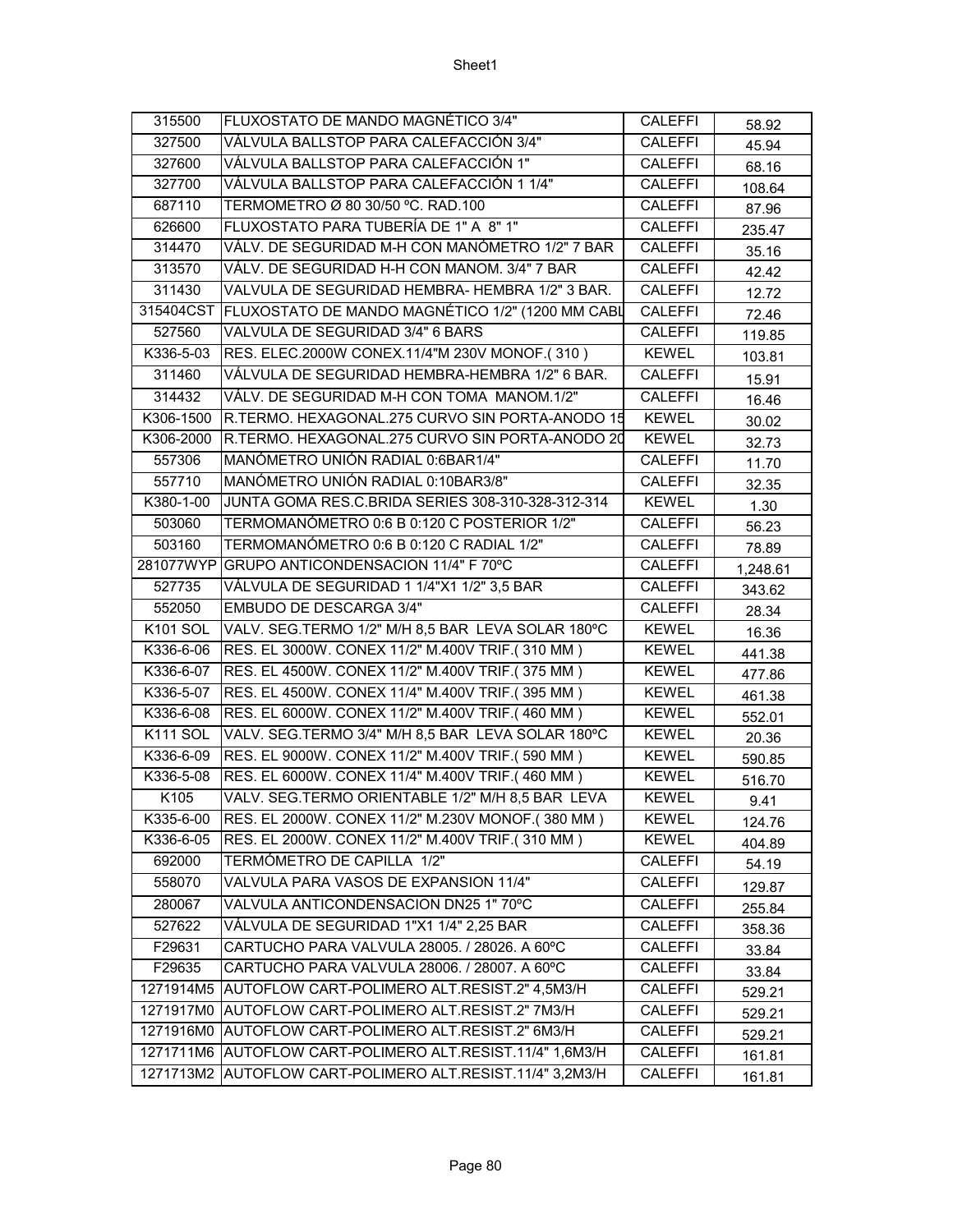| K1221R         | VAL.CORTE CALDERA RECTA M-M 3/4"                           | <b>KEWEL</b>   | 16.36    |
|----------------|------------------------------------------------------------|----------------|----------|
| K1227R         | VAL.CORTE CALDERA RECTA M-H 3/4"                           | <b>KEWEL</b>   | 16.36    |
| K1230C         | VAL.CORTE CALDERA CURVA M-H 3/4" (INT. 25)                 | <b>KEWEL</b>   | 16.36    |
| K1240C         | VAL.CORTE CALDERA CURVA M-H 3/4" (INT.38)                  | <b>KEWEL</b>   | 17.66    |
| <b>K1227RS</b> | VAL.CORTE CALDERA RECTA M-H 1/2"                           | <b>KEWEL</b>   | 10.89    |
| K1230CS        | VAL.CORTE CALDERA CURVA M-H 1/2" (INT. 25)                 | <b>KEWEL</b>   | 13.65    |
| K1240CS        | VAL.CORTE CALDERA CURVA M-H 1/2" (INT.38)                  | <b>KEWEL</b>   | 14.94    |
| <b>KT-62S</b>  | TUBO ACERO CORR.EXTENS. M-H 1/2" 8-12 DN15                 | <b>KEWEL</b>   | 14.25    |
| <b>KT-63S</b>  | TUBO ACERO CORR.EXTENS. M-H 1/2" 12-20 DN15                | <b>KEWEL</b>   | 15.77    |
| <b>KT-64S</b>  | TUBO ACERO CORR.EXTENS. M-H 1/2" 22-40 DN15                | <b>KEWEL</b>   | 18.13    |
| 513725         | VÁLVULA DE SEGURIDAD 11/4"x11/2" 2,5 BAR                   | <b>CALEFFI</b> | 245.37   |
|                | 127141M02 AUTOFLOW CART-POLIMERO ALT.RESIST.1/2" 0,02M3/H  | <b>CALEFFI</b> | 85.58    |
| F29571         | TERMOMETRO Ø 50 O-120° POST X 281                          | <b>CALEFFI</b> | 23.80    |
|                | A314437CTS VÁLV. DE SEGURIDAD M-H C/TOMA MANÓMETRO 1/2"3BA | <b>CALEFFI</b> | 14.87    |
| 519006         | VÁL. DIFERENCIAL BYPASS 0,2-3 mH2o 1"                      | <b>CALEFFI</b> | 75.09    |
| 568018         | <b>AUTOCLAVE CE LT 18</b>                                  | <b>CALEFFI</b> | 102.99   |
| 568100         | AUTOCLAVE CE LT 100                                        | <b>CALEFFI</b> | 755.26   |
| 556200         | VASO EXPANSIONM 200 LT.                                    | <b>CALEFFI</b> | 747.33   |
|                | 281065WYP GRUPO ANTICONDENSACION. 1" F 55°C                | <b>CALEFFI</b> | 1,181.51 |
|                | 281067WYP GRUPO ANTICONDENSACION 1" F 70°C                 | <b>CALEFFI</b> | 1,181.51 |
|                | 285060HE2 GRUPO COMPACTO CONEXION / GESTION ENERGIA CALE   | <b>CALEFFI</b> | 3,276.97 |
| 554140         | GRUPO DE RELLENO CON MANÓMETRO 1/2"                        | <b>CALEFFI</b> | 242.07   |
| 514460         | VÁLVULA DE SEGURIDAD 1/2" 6 BAR                            | <b>CALEFFI</b> | 24.71    |
| 514430         | VÁLVULA DE SEGURIDAD 1/2" 3 BAR                            | <b>CALEFFI</b> | 23.39    |
| 519600         | VÁLVULA BYPASS 1" (519700+K8724)                           | <b>CALEFFI</b> | 0.00     |
| 556100         | VASO DE EXPASION CE 100 LT.                                | <b>CALEFFI</b> | 455.15   |
| 529151         | REGULADOR DE TIRO ROSCA M 3/4" L.78MM                      | CALEFFI        | 77.40    |
| 503140         | TERMOMANÓMETRO 0:4 B 0:120 C RADIAL 1/2"                   | <b>CALEFFI</b> | 78.89    |
| 553140         | GRUPO DE RELLENO CON MANÓMETRO 1/2"                        | <b>CALEFFI</b> | 122.17   |
| 314472         | VALVU.SEGUR.M-H C/TOMA MAN.1/2-7 KGS.                      | <b>CALEFFI</b> | 16.63    |
| 689010         | HIDRÓMETRO DE 0 A 10 M.C.A. DE 3/8"                        | <b>CALEFFI</b> | 39.46    |
|                | 1271917M5 AUTOFLOW CART-POLIMERO ALT.RESIST.2" 7,5M3/H     | <b>CALEFFI</b> | 529.21   |
| 553540         | GRUPO DE RELLENO ANTICAL C/ TOMA MANOM. 1/2"               | <b>CALEFFI</b> | 83.23    |
| 527430         | VALVULA DE SEGURIDAD 1/2" X 3/4" 3 BAR                     | <b>CALEFFI</b> | 122.95   |
|                | 527430 EST VALVULA DE SEGURIDAD 1/2" X 3/4" 3 BAR          | <b>CALEFFI</b> | 83.55    |
|                | 103123022 AUTOFLOW CART-ACERO.INOX DN80 22M3/H             | <b>CALEFFI</b> | 2,102.18 |
|                | 527530 EST VÁLVULA DE SEGURIDAD 3/4" X 1" 3 BAR            | <b>CALEFFI</b> | 119.85   |
|                | 281076WYP 281076WYP GRUPO ANTICOND 1 1/4" F 60°C           | <b>CALEFFI</b> | 1,334.55 |
| 650972         | KIT DE CONEXION 1" PARA 526163                             | <b>CALEFFI</b> | 350.98   |
|                | 281075WYP GRUPO ANTICONDENSACION 11/4" F 55°C              | <b>CALEFFI</b> | 1,620.54 |
| 311590         | VÁLVULA DE SEGURIDAD HEMBRA-HEMBRA 3/4" 9 BAR              | <b>CALEFFI</b> | 29.87    |
|                | 1271919M5 AUTOFLOW CART-POLIMERO ALT.RESIST.2" 9,5M3/H     | <b>CALEFFI</b> | 0.00     |
| 556035         | VASO DE EXPANSION - CALEFAC.35L 3/4" CALEFFI               | <b>CALEFFI</b> | 170.62   |
|                | 312427 CST VÁLVULA DE SEGURIDAD MACHO-HEMBRA 1/2" 10 BAR.  | <b>CALEFFI</b> | 14.14    |
|                | 527615EST VALV.SEGURIDAD 1"X11/4" 1,5 BAR                  | <b>CALEFFI</b> | 0.00     |
| 568200         | AUTOCLAVE CE LT 200 L                                      | <b>CALEFFI</b> | 1,129.55 |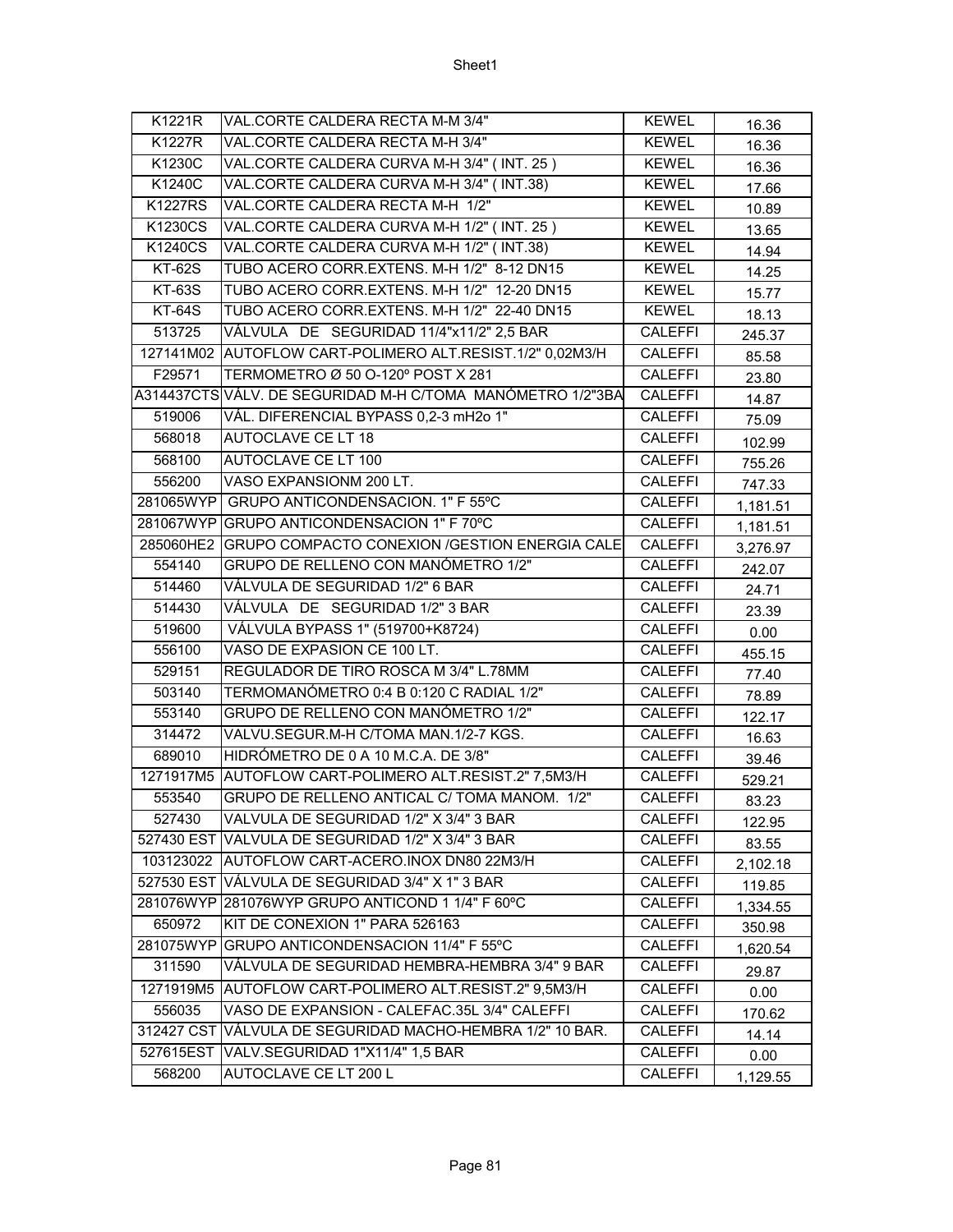|        | 1271713M7 AUTOFLOW CART-POLIMERO ALT.RESIST.11/4" 3,75M3/H | <b>CALEFFI</b> | 161.81   |
|--------|------------------------------------------------------------|----------------|----------|
| 280077 | VALVULA ANTICONDENSACION 11/4" 70° C                       | <b>CALEFFI</b> | 0.00     |
| 557304 | MANÓMETRO UNIÓN RADIAL 0:4BAR1/4"                          | <b>CALEFFI</b> | 12.12    |
| 313460 | VÁLVULA DE SEGURIDAD H-H CON MANOMETRO 1/2" 6 BA           | <b>CALEFFI</b> | 27.46    |
| 327400 | VÁLVULA BALLSTOP PARA CALEFACCIÓN 1/2"                     | <b>CALEFFI</b> | 36.04    |
| 553640 | RELLENO ANTICAL CON MANÓMETRO 1/2"                         | <b>CALEFFI</b> | 92.47    |
| 552070 | EMBUDO DE DESCARGA 1 1/4"                                  | <b>CALEFFI</b> | 52.76    |
| 531440 | VÁLVULA DE SEGURIDAD TÜV 1/2" X 3/4" 4 BAR                 | <b>CALEFFI</b> | 24.16    |
| 312440 | VÁLVULA DE SEGURIDAD MACHO-HEMBRA 1/2" 4 BAR.              | <b>CALEFFI</b> | 15.14    |
| 513620 | VÁLVULA DE SEGURIDAD 1"x11/4" 2 BAR                        | <b>CALEFFI</b> | 102.81   |
|        | 285065HE2 GRUPO COMPACTO CONEXION/GESTION ENERGIA CALER    | <b>CALEFFI</b> | 3,318.77 |
| 557106 | MANÓMETRO UNIÓN POSTERIOR CENTRAL 0:6BAR1/4"               | <b>CALEFFI</b> | 11.70    |
|        | A314432CST VALV.SEG.M-H CON TOMA MANOM.1/2" CAJA MASTER    | <b>CALEFFI</b> | 11.97    |
| 626009 | LÁMINAS PARA FLUXOSTATO DE 1" A 8"                         | <b>CALEFFI</b> | 14.59    |
|        | 282626 A2L GRUPO CIRCULACION ANTICONDENSACION              | <b>CALEFFI</b> | 1,524.22 |
| 327900 | VÁLVULA BALLSTOP PARA CALEFACCIÓN 2"                       | <b>CALEFFI</b> | 273.97   |
| 527630 | VÁLVULA DE SEGURIDAD 1"X1 1/2" 3 BAR                       | <b>CALEFFI</b> | 358.36   |
| 312450 | VÁLVULA DE SEGURIDAD MACHO-HEMBRA 1/2" 5 BAR.              | <b>CALEFFI</b> | 15.14    |
| 327800 | VÁLVULA BALLSTOP PARA CALEFACCIÓN 1 1/2"                   | <b>CALEFFI</b> | 190.37   |
| 311540 | VÁLVULA DE SEGURIDAD HEMBRA-HEMBRA 3/4" 4 BAR              | <b>CALEFFI</b> | 20.20    |
| 526151 | <b>GRUPO DE SEGURIDAD HORIZONTAL 3/4"</b>                  | <b>CALEFFI</b> | 103.03   |
| 313432 | VÁLVULA DE SEGURIDAD H-H CON TOMA MANOMETRO 1/             | <b>CALEFFI</b> | 17.01    |
| 314462 | VÁLV. DE SEGURIDAD M-H CON TOMA MANOM. 1/2"                | <b>CALEFFI</b> | 18.55    |
| 313532 | VÁLV. DE SEGURIDAD H-H CON TOMA MANOMETRO 3/4"3            | <b>CALEFFI</b> | 20.20    |
| 527680 | VÁLVULA DE SEGURIDAD 1"X1" 1/4" 8 BAR                      | <b>CALEFFI</b> | 427.99   |
| 311570 | VÁLVULA DE SEGURIDAD HEMBRA-HEMBRA 3/4" 7 BAR.             | <b>CALEFFI</b> | 20.20    |
| 554040 | <b>GRUPO DE RELLENO 1/2"</b>                               | <b>CALEFFI</b> | 217.87   |
| 689016 | HIDRÓMETRO DE 0 A 16 M.C.A. DE 3/8"                        | <b>CALEFFI</b> | 39.46    |
| 311480 | VÁLVULA DE SEGURIDAD HEMBRA-HEMBRA 1/2" 8 BAR              | <b>CALEFFI</b> | 15.91    |
| 527750 | VÁLVULA DE SEGURIDAD 1 1/4"X1 1/2" 5 BAR                   | <b>CALEFFI</b> | 463.84   |
| 532142 | 2,5BAR VÁLV.DE SEGURIDAD CON MANÓMETRO 1 1/2"x3/4          | <b>CALEFFI</b> | 39.12    |
| 532143 | 3 BAR VÁLVULA SEGURIDAD CON MANÓMETRO 1 1/2"x3/4           | <b>CALEFFI</b> | 43.41    |
| 313480 | VÁLV. DE SEGURIDAD H-H CON MANOMETRO 1/2" 8 BAR.           | <b>CALEFFI</b> | 36.04    |
| 691300 | LIRA AMORTIGUADORA DE COBRE 3/8"                           | <b>CALEFFI</b> | 32.07    |
| 527740 | VÁLVULA DE SEGURIDAD 1 1/4"X1 1/2" 4 BAR                   | <b>CALEFFI</b> | 463.84   |
| 689025 | HIDRÓMETRO DE 0 A 25 M.C.A. DE 3/8"                        | <b>CALEFFI</b> | 39.46    |
| 513770 | VÁLVULA DE SEGURIDAD 11/4"x11/2" 7 BAR                     | <b>CALEFFI</b> | 171.67   |
| 313470 | VÁLV. DE SEGURIDAD H-H CON MANOM. 1/2" 7 BAR               | CALEFFI        | 36.04    |
| 688010 | PASA A KTER13 TERMÓMETRO Ø. 80 SONDA L=100 m               | <b>CALEFFI</b> | 29.87    |
| 557704 | MANÓMETRO UNIÓN RADIAL 0:4BAR3/8"                          | <b>CALEFFI</b> | 32.35    |
| 513670 | VÁLVULA DE SEGURIDAD 1"x11/4" 7 BAR                        | <b>CALEFFI</b> | 107.43   |
| 514470 | VÁLVULA DE SEGURIDAD 1/2" 7 BAR                            | <b>CALEFFI</b> | 24.71    |
| 530630 | 3 BAR VÁLVULA DE SEGURIDAD 1"x11/4"                        | <b>CALEFFI</b> | 99.33    |
| 531410 | VÁLVULA DE SEGURIDAD TÜV 1/2" X 3/4" 10 BAR                | <b>CALEFFI</b> | 24.16    |
| 313425 | VALV. DE SEGURIDAD H-H CON MANOMETRO 1/2" 2,5 BAR          | <b>CALEFFI</b> | 34.72    |
| 527640 | VÁLVULA DE SEGURIDAD 1"X1 1/4" 4 BAR                       | <b>CALEFFI</b> | 358.36   |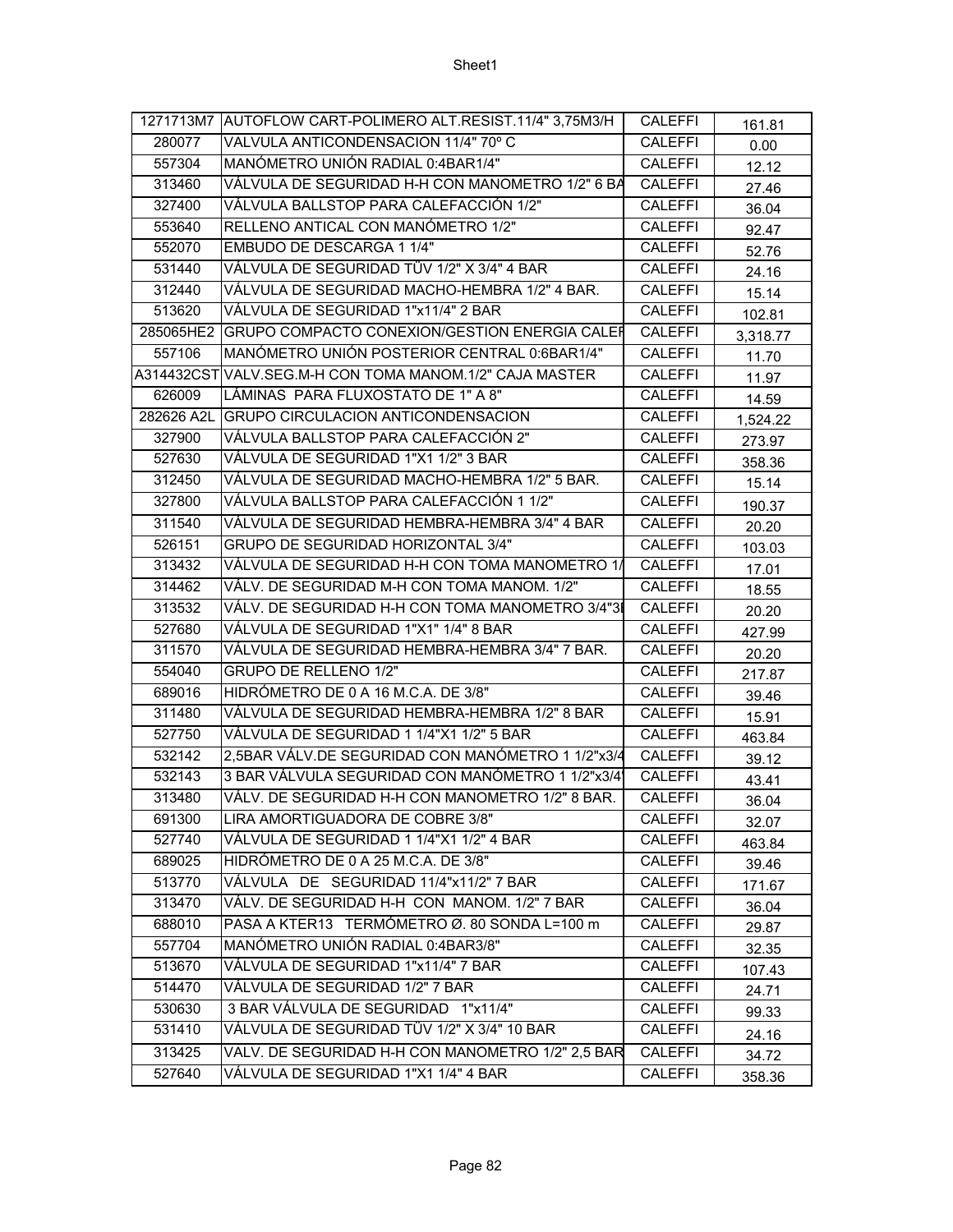| 532043    | 3 BAR VÁLVULA DE SEGURIDAD 1/2"x3/4"                          | CALEFFI        | 19.87    |
|-----------|---------------------------------------------------------------|----------------|----------|
| 513460    | VÁLVULA DE SEGURIDAD 1/2" 6 BAR                               | <b>CALEFFI</b> | 25.26    |
| 316402    | FLUXOST.ROTATIVO 1/2"(316402 CST)                             | <b>CALEFFI</b> | 64.43    |
| 312425    | VÁLVULA DE SEGURIDAD MACHO-HEMBRA 1/2" 2,5 BAR.               | <b>CALEFFI</b> | 15.14    |
| 311470    | VÁLVULA DE SEGURIDAD HEMBRA-HEMBRA 1/2" 7 BAR.                | <b>CALEFFI</b> | 15.91    |
| 311440    | VÁLVULA DE SEGURIDAD HEMBRA-HEMBRA 1/2" 4 BAR                 | <b>CALEFFI</b> | 14.92    |
| 691400    | LIRA AMORTIGUADORA DE COBRE 1/2"                              | <b>CALEFFI</b> | 31.60    |
| 513420    | VÁLVULA DE SEGURIDAD 1/2" 2 BAR                               | CALEFFI        | 24.71    |
| 513425    | VÁLVULA DE SEGURIDAD 1/2" 2'5 BAR                             | <b>CALEFFI</b> | 23.83    |
| 527510    | VÁLVULA DE SEGURIDAD 3/4" X 1" 1 BAR                          | <b>CALEFFI</b> | 215.09   |
| 527410    | VÁLVULA DE SEGURIDAD 1/2" X 3/4" 1 BAR                        | <b>CALEFFI</b> | 146.92   |
| 527770    | VÁLVULA DE SEGURIDAD 1 1/4"X1 1/2" 7 BAR                      | CALEFFI        | 558.71   |
|           | 527680EST PASA 527680.VÁLVULA DE SEGURIDAD 1"X1" 1/4" 8 BAR   | <b>CALEFFI</b> | 272.71   |
| 527470    | VÁLVULA DE SEGURIDAD 1/2 X 3/4" 7 BAR                         | <b>CALEFFI</b> | 146.92   |
|           | 313432 CST NO VIGENTE.VÁLV DE SEG. H-H CON TOMA MANOM. 1/2"3  | <b>CALEFFI</b> | 13.71    |
|           | 314462 CST NO VIGENTE.VÁLV. DE SEG. M-H CON TOMA MANOM. 1/2"  | <b>CALEFFI</b> | 16.36    |
|           | 313532 CST INO VIGENTE.VALV.DE SEG.H-H CON TOMA MANOM.3/4"3B  | <b>CALEFFI</b> | 22.08    |
|           | 527740 EST P/ 527740 VÁLVULA DE SEGURIDAD 1 1/4"X1 1/2" 4 BAR | <b>CALEFFI</b> | 343.62   |
| 319601    | EMBUDO DE DESCARGA DE MAT. PLASTICO 1"                        | <b>CALEFFI</b> | 8.54     |
|           | 314432CST VÁLV. DE SEG. M-H CON TOMA MANOM.1/2" CAJA MASTE    | <b>CALEFFI</b> | 13.24    |
|           | 527660EST   P/ 527660. VÁLVULA DE SEGURIDAD 1"X1" 1/4" 6 BAR  | <b>CALEFFI</b> | 228.70   |
| 530530    | 3 BAR VÁLVULA DE SEGURIDAD 3/4"x1"                            | <b>CALEFFI</b> | 38.02    |
| 531560    | VÁLVULA DE SEGURIDAD TÜV 3/4" X 1" 6 BAR                      | <b>CALEFFI</b> | 29.88    |
| 527630EST | NO VIGENTE.VÁLVULA DE SEGURIDAD 1"X1 1/2" 3 BAR               | <b>CALEFFI</b> | 228.70   |
| 530730    | 3 BAR VÁLVULA DE SEGURIDAD 1 1/4"x1 1/2"                      | <b>CALEFFI</b> | 230.75   |
| 527550    | VÁLVULA DE SEGURIDAD 3/4"X1" 5 BAR                            | <b>CALEFFI</b> | 178.39   |
| 526153    | GRUP.SEGURIDAD HORIZ. A INOX. 3/4"                            | <b>CALEFFI</b> | 98.19    |
| 312435    | VÁLVULA DE SEGURIDAD MACHO-HEMBRA 1/2" 3,5 BAR                | <b>CALEFFI</b> | 15.14    |
| 311435    | VÁLVULA DE SEGURIDAD HEMBRA-HEMBRA 1/2" 3,5 BAR.              | <b>CALEFFI</b> | 14.92    |
| 691200    | LIRA AMORTIGUADORA DE COBRE 1/4"                              | <b>CALEFFI</b> | 23.13    |
| 311550    | VÁLVULA DE SEGURIDAD HEMBRA-HEMBRA 3/4" 5 BAR.                | <b>CALEFFI</b> | 20.20    |
| 311450    | VALVULA DE SEGURIDAD HEMBRA-HEMBRA 1/2" 5 BAR                 | <b>CALEFFI</b> | 15.91    |
| 558050    | VÁLVULA PARA VASOS DE EXPANSIÓN 3/4"                          | <b>CALEFFI</b> | 65.85    |
| 513415    | VÁLVULA DE SEGURIDAD 1/2" 1,5 BAR                             | CALEFFI        | 24.71    |
| 554150    | GRUPO DE RELLENO CON MANÓMETRO 3/4"                           | <b>CALEFFI</b> | 277.27   |
| 309460    | VÁLV. SEG.X TEMP. Y PRES. 1/2"M X 15 6 BAR CALEFA             | <b>CALEFFI</b> | 57.27    |
| 638173    | VÁLVULA MOTORIZADA DE ESFERA DE 3 VÍAS 1 1/4" 220V            | <b>CALEFFI</b> | 614.97   |
| 638183    | VALVULA MOTORIZADA ESFERA DE 3 VIAS 1 1/2" 230V T             | <b>CALEFFI</b> | 963.67   |
| 638193    | VALVULA MOTORIZADA DE ESFERA DE 3 VIAS 2" 230V T              | <b>CALEFFI</b> | 1,058.27 |
| 638053    | VALVULA MOTORIZADA DE ESFERA DE 3 VIAS 3/4" 230V L            | <b>CALEFFI</b> | 448.87   |
| 644357    | VALV. DE ZONA 3 VIAS MOTORIZADA 3/4" 230V. 10SEC.             | <b>CALEFFI</b> | 480.77   |
| R69096    | ENLACE COMPLETO 1/2" PARA VAL.ZONA 632-633-635                | <b>CALEFFI</b> | 22.39    |
| 644366    | VALVULA DE ZONA 3 VIAS 1" 230V. 10 SEG.                       | CALEFFI        | 480.77   |
| 637054    | VALVULA MOTORIZADA DE ESFERA DE 2 VIAS 3/4" 24V               | <b>CALEFFI</b> | 984.17   |
| 637055    | VALVULA MOTORIZADA DE ESFERA DE 3 VIAS 3/4" 24V               | <b>CALEFFI</b> | 1,260.00 |
|           |                                                               |                |          |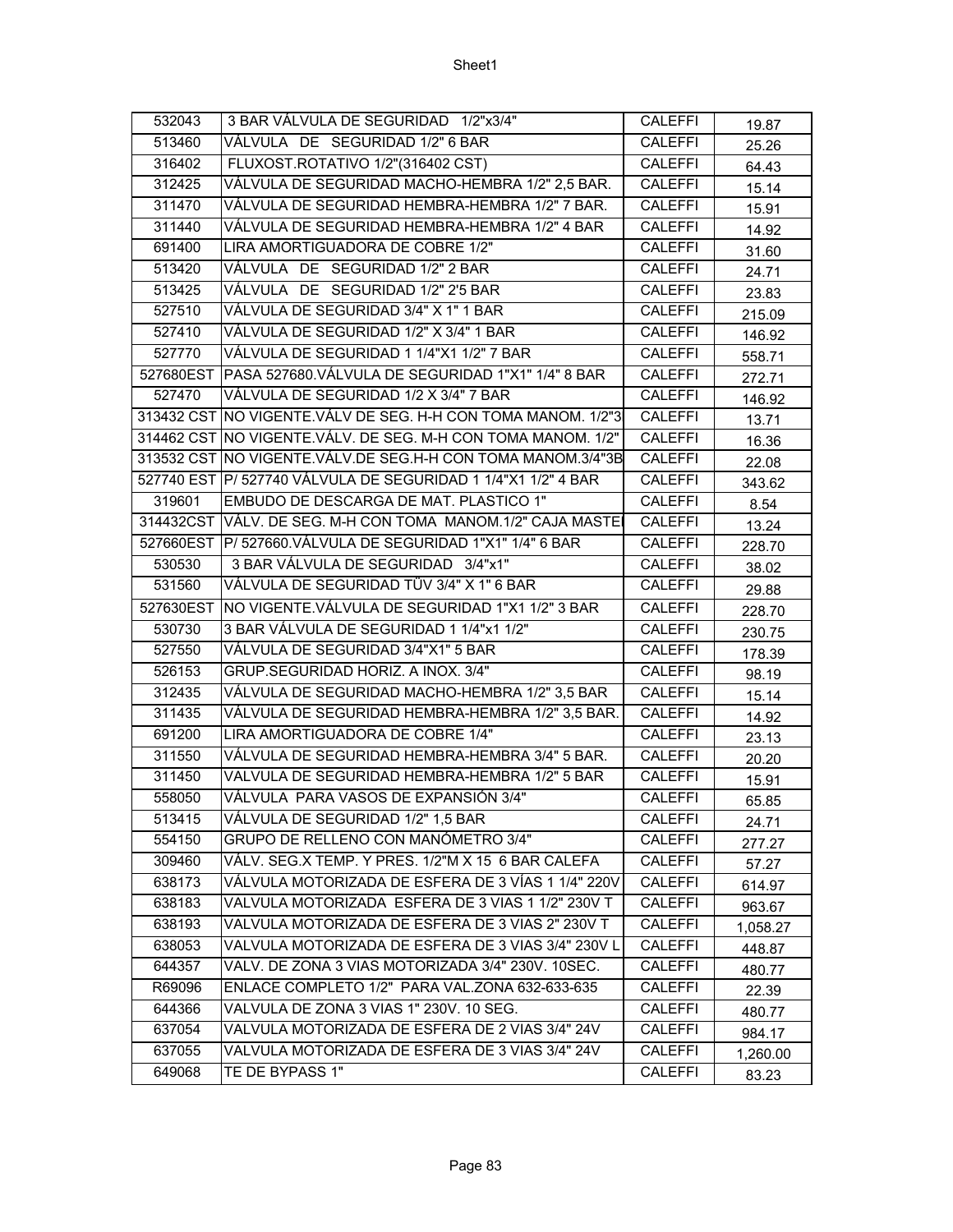| 644244    | VALV.DE ZONA 2 VIAS MOTORIZADA 1/2" 24V.                 | <b>CALEFFI</b> | 393.87   |
|-----------|----------------------------------------------------------|----------------|----------|
| 638185    | VALVULA MOTORIZADA ESFERA DE 3 VIAS 1 1/2" 24V T         | <b>CALEFFI</b> | 990.07   |
| 638014    | RECAMBIO MOTORV 24V ROTA. 90° 50" X 638                  | <b>CALEFFI</b> | 365.27   |
| 638074    | VÁLVULA MOTORIZADA DE ESFERA DE 2 VÍAS 1 1/4" 24V        | <b>CALEFFI</b> | 575.37   |
| 638084    | VALVULA MOTORIZADA DE ESFERA DE 2 VIAS 1 1/2" 24V        | <b>CALEFFI</b> | 941.67   |
| 644344    | VALV.DE ZONA 3 VIAS MOTORIZADA 1/2" 24V                  | <b>CALEFFI</b> | 416.97   |
| CBN638063 | KIT AISLAMIENTO 638063 / 065                             | <b>CALEFFI</b> | 88.66    |
| CBN638163 | KIT AISLAMIENTO 638163 / 165                             | <b>CALEFFI</b> | 89.90    |
| 145014    | CABEZAL PROPORCIONAL 24V (1-10V)                         | <b>CALEFFI</b> | 181.06   |
| 638054    | VALVULA MOTORIZADA ESFERA DE 2 VIAS Ø 3/4" 24V           | <b>CALEFFI</b> | 425.77   |
| 638012    | RECAMBIO MOTORV 230V ROTA. 90° 50" X 638                 | <b>CALEFFI</b> | 352.07   |
| 621000    | TERMÓSTATO DE CONTACTO REGULABLE                         | <b>CALEFFI</b> | 56.67    |
| 622000    | TERMÓSTATO INMERSIÓN REGULABLE 100 mm                    | <b>CALEFFI</b> | 82.47    |
| 623000    | BITERMÓSTATO DE INMERSIÓN                                | <b>CALEFFI</b> | 148.65   |
| 627002    | CONTADOR DE HORAS DE 5 DÍGITOS 220V                      | <b>CALEFFI</b> | 88.95    |
| 620100    | <b>TERMÓSTATO AMBIENTE</b>                               | <b>CALEFFI</b> | 60.13    |
|           | 18000-501-00 RECAMBIO MEMBRANA K18000/18500 1/2" NBR     | <b>KEWEL</b>   | 23.49    |
| 611100    | VALVULA MEZCLADORA DE 4 VIAS BRIDADA DN100               | <b>CALEFFI</b> | 1,131.97 |
|           | 8000-02-115-ELECTROVALVULA N / CERRADA DE 3/8" H-H 24VDC | <b>KEWEL</b>   | 30.90    |
| 622001    | TERMÓSTATO INMERSIÓN 5-55°C                              | <b>CALEFFI</b> | 99.08    |
| K18501-03 | ELECTROVALVULA N/ABIERTA DE 1/2" H-H                     | <b>KEWEL</b>   | 135.25   |
| K18501-04 | ELECTROVALVULA N/ABIERTA DE 3/4" H-H                     | <b>KEWEL</b>   | 213.40   |
| K18501-05 | ELECTROVALVULA N/ABIERTA DE 1" H-H                       | <b>KEWEL</b>   | 213.40   |
|           | 18000-501-30RECAMBIO MEMBRANA K18000/18500 G3/4" NBR     | <b>KEWEL</b>   | 8.18     |
| 612016    | VALVULA MEZCLADORA 3 VIAS 1"                             | <b>CALEFFI</b> | 909.77   |
| 611006    | VÁLVULA MEZCLADORA DE 4 VÍAS 1"                          | <b>CALEFFI</b> | 179.37   |
| 612007    | VÁLVULA MEZCLADORA DE 3 VÍAS 1 1/4"                      | <b>CALEFFI</b> | 192.57   |
| 610100    | VALV.MEZCLADORA 3 VIAS DN100                             | <b>CALEFFI</b> | 992.27   |
| 610007    | VÁLVULA MEZCLADORA DE 3 VÍAS 1 1/4"                      | <b>CALEFFI</b> | 181.57   |
| 610008    | VÁLVULA MEZCLADORA DE 3 VÍAS 1 1/2"                      | <b>CALEFFI</b> | 192.57   |
| 610080    | VÁLVULA MEZCLADORA DE 3 VÍAS BRIDADA DN80                | <b>CALEFFI</b> | 676.57   |
| 620110    | TERMÓSTATO AMBIENTE CON SEÑALIZACIÓN                     | <b>CALEFFI</b> | 65.85    |
| 611007    | VÁLVULA MEZCLADORA DE 4 VÍAS 1 1/4"                      | <b>CALEFFI</b> | 182.67   |
| 612006    | VÁLVULA MEZCLADORA DE 3 VÍAS 1"                          | <b>CALEFFI</b> | 188.17   |
| 612060    | VÁLVULA MEZCLADORA DE 3 VÍAS BRIDADA DN65                | <b>CALEFFI</b> | 500.57   |
| 612080    | VÁLVULA MEZCLADORA DE 3 VÍAS BRIDADA DN80                | <b>CALEFFI</b> | 694.17   |
| 612008    | VÁLVULA MEZCLADORA DE 3 VÍAS 1 1/2"                      | <b>CALEFFI</b> | 190.37   |
| 612120    | VÁLVULA MEZCLADORA DE 3 VÍAS BRIDADA DN125               | <b>CALEFFI</b> | 1,409.17 |
| 625000    | PRESOSTATO DE SEGURIDAD 1-5 BAR                          | <b>CALEFFI</b> | 69.34    |
| 624000    | TERMÓSTATO DE INMERSIÓN                                  | <b>CALEFFI</b> | 93.58    |
| 619110    | TERMÓSTATO AMBIENTE ELECTRÓNICO                          | CALEFFI        | 108.31   |
| 625005    | PRESOSTATO 1-5 BAR                                       | <b>CALEFFI</b> | 52.61    |
| 625010    | PRESOSTATO 3-12 BAR                                      | <b>CALEFFI</b> | 61.22    |
| 610005    | VÁLVULA MEZCLADORA DE 3 VÍAS 3/4"                        | <b>CALEFFI</b> | 174.97   |
| 611008    | VÁLVULA MEZCLADORA DE 4 VÍAS 1 1/2"                      | CALEFFI        | 194.77   |
| 611050    | VÁLVULA MEZCLADORA DE 4 VÍAS BRIDADA DN50                | <b>CALEFFI</b> | 397.17   |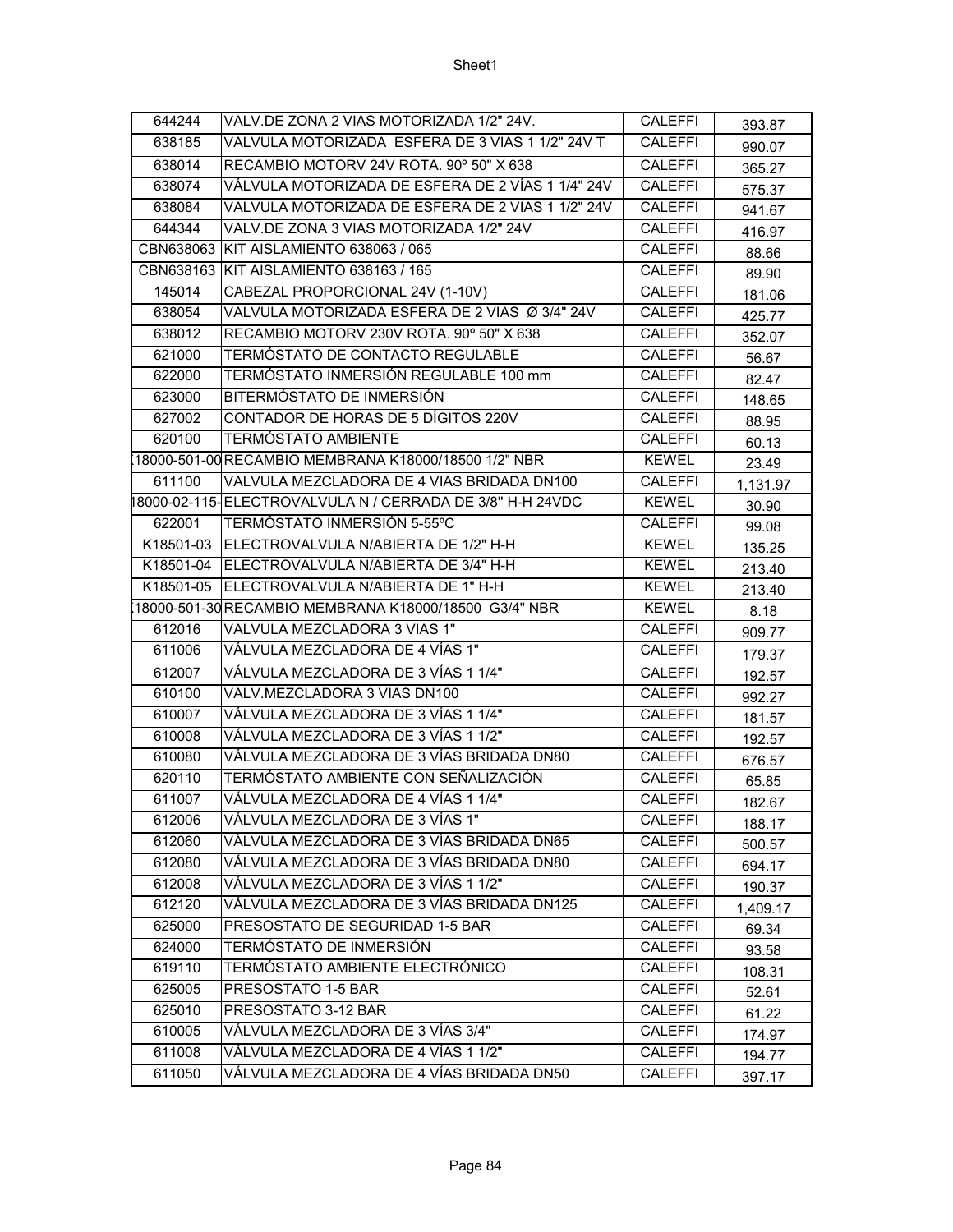| 611009          | VÁLVULA MEZCLADORA DE 4 VÍAS 2"                                | <b>CALEFFI</b> | 256.37   |
|-----------------|----------------------------------------------------------------|----------------|----------|
| 612100          | VÁLVULA MEZCLADORA DE 3 VÍAS BRIDADA DN100                     | <b>CALEFFI</b> | 1,004.37 |
| 627004          | CONTADOR DE HORAS DE 5 DÍGITOS 24V                             | <b>CALEFFI</b> | 76.30    |
| 612005          | VÁLVULA MEZCLADORA DE 3 VÍAS 3/4"                              | <b>CALEFFI</b> | 179.37   |
| 611060          | VÁLVULA MEZCLADORA DE 4 VÍAS BRIDADA DN65                      | <b>CALEFFI</b> | 533.57   |
|                 | (18000-02-24 ELECTROVALVULA N / CERRADA DE 3/8" H-H 24V        | <b>KEWEL</b>   | 136.53   |
| 610020          | VALVULA MEZCLADORA DE 3 VIAS 2 1/2"                            | <b>CALEFFI</b> | 429.07   |
|                 | (6000H-24VC/BOBINA RECAMBIO 24V.CORR. ALTERNA (3/8"-1") (B1FN) | <b>KEWEL</b>   | 21.78    |
| K18500-07       | ELECTROVALVULA N / ABIERTA DE 11/2" H-H.                       | <b>KEWEL</b>   | 522.59   |
| K18500-07       | ELECTROVALVULA N / ABIERTA DE 11/2" H-H.                       | <b>KEWEL</b>   | 522.59   |
|                 | K18000-02 ELECTROVALVULA N / CERRADA DE 3/8" H-H.              | <b>KEWEL</b>   | 91.45    |
| K18000-02       | ELECTROVALVULA N / CERRADA DE 3/8" H-H.                        | <b>KEWEL</b>   | 91.45    |
|                 | 6000H-24VC BOBINA RECAMBIO 24V.CORR.CONTINUA (3/8"-1") (B0DN)  | <b>KEWEL</b>   | 55.33    |
|                 | K6000CON CONECTOR BOBINAS K 6000H                              | <b>KEWEL</b>   | 21.78    |
| K18000-03       | ELECTROVALVULA N / CERRADA DE 1/2" H-H.                        | <b>KEWEL</b>   | 106.28   |
| K18000-03       | ELECTROVALVULA N / CERRADA DE 1/2" H-H.                        | <b>KEWEL</b>   | 106.28   |
| K18000-04       | ELECTROVALVULA N / CERRADA DE 3/4" H-H.                        | <b>KEWEL</b>   | 189.50   |
| K18000-04       | ELECTROVALVULA N / CERRADA DE 3/4" H-H.                        | <b>KEWEL</b>   | 189.50   |
| K18000-05       | ELECTROVALVULA N / CERRADA DE 1" H-H.                          | <b>KEWEL</b>   | 282.48   |
| K18000-05       | ELECTROVALVULA N / CERRADA DE 1" H-H.                          | <b>KEWEL</b>   | 282.48   |
| K18000-06       | ELECTROVALVULA N / CERRADA DE 11/4" H-H.                       | <b>KEWEL</b>   | 440.20   |
| K18000-06       | ELECTROVALVULA N / CERRADA DE 11/4" H-H.                       | <b>KEWEL</b>   | 440.20   |
| K18000-07       | ELECTROVALVULA N / CERRADA DE 11/2" H-H.                       | <b>KEWEL</b>   | 486.10   |
| K18000-07       | ELECTROVALVULA N / CERRADA DE 11/2" H-H.                       | <b>KEWEL</b>   | 486.10   |
| K18000-08       | ELECTROVALVULA N / CERRADA DE 2" H-H.                          | <b>KEWEL</b>   | 106.28   |
| K18000-08       | ELECTROVALVULA N / CERRADA DE 2" H-H.                          | <b>KEWEL</b>   | 106.28   |
| K18500-02       | (K543480) ELECTROVALVULA N / ABIERTA DE 3/8" H-H.              | <b>KEWEL</b>   | 121.23   |
| K18500-02       | (K543480) ELECTROVALVULA N / ABIERTA DE 3/8" H-H.              | <b>KEWEL</b>   | 121.23   |
| K18500-03       | ELECTROVALVULA N / ABIERTA DE 1/2" H-H. VER K18501             | <b>KEWEL</b>   | 224.81   |
| K18500-03       | ELECTROVALVULA N / ABIERTA DE 1/2" H-H. VER K18501             | <b>KEWEL</b>   | 224.81   |
| K18500-04       | ELECTROVALVULA N / ABIERTA DE 3/4" H-H.VER K18501              | <b>KEWEL</b>   | 122.06   |
| K18500-04       | ELECTROVALVULA N / ABIERTA DE 3/4" H-H.VER K18501              | <b>KEWEL</b>   | 122.06   |
|                 | 6000H-12VC BOBINA RECAMBIO 12V CORR. ALTERNA (3/8"-1") (A5EN)  | <b>KEWEL</b>   | 8.18     |
| K18500-05       | ELECTROVALVULA N / ABIERTA DE 1" H-H.VER K18501                | <b>KEWEL</b>   | 324.85   |
| K18500-05       | ELECTROVALVULA N / ABIERTA DE 1" H-H.VER K18501                | <b>KEWEL</b>   | 324.85   |
|                 | 6000H-12VC(BOBINA RECAMBIO 12V CORR.CONTINUA (3/8"-1") (A0DN)  | <b>KEWEL</b>   | 21.78    |
| <b>K7000CON</b> | CONECTOR BOBINA K7000H                                         | <b>KEWEL</b>   | 55.33    |
| K18500-06       | ELECTROVALVULA N / ABIERTA DE 11/4" H-H.                       | <b>KEWEL</b>   | 474.33   |
| K18500-06       | ELECTROVALVULA N / ABIERTA DE 11/4" H-H.                       | <b>KEWEL</b>   | 474.33   |
| K18500-08       | ELECTROVALVULA N / ABIERTA DE 2" H-H.                          | <b>KEWEL</b>   | 25.19    |
| K18500-08       | ELECTROVALVULA N / ABIERTA DE 2" H-H.                          | <b>KEWEL</b>   | 25.19    |
|                 | 6000H-220VCBOBINA RECAMBIO 220V CORR.ALTERNA (3/8"-1") (K5FV)  | <b>KEWEL</b>   | 21.78    |
|                 | 8000BH-12VCBOBINA RECAMBIO 12V CORR.CONTINUA (11/4"-2")        | <b>KEWEL</b>   | 30.02    |
|                 | 00BH-24VCA BOBINA RECAMBIO 24V.CORR. ALTERNA (11/4"-2")        | <b>KEWEL</b>   | 76.63    |
|                 | 18000-501-11 RECAMBIO MEMBRANA K18000/18500 11/2" NBR          | <b>KEWEL</b>   | 30.02    |
|                 | (7000H-12VC/PASA A CODIGO K8000H                               | <b>KEWEL</b>   | 25.19    |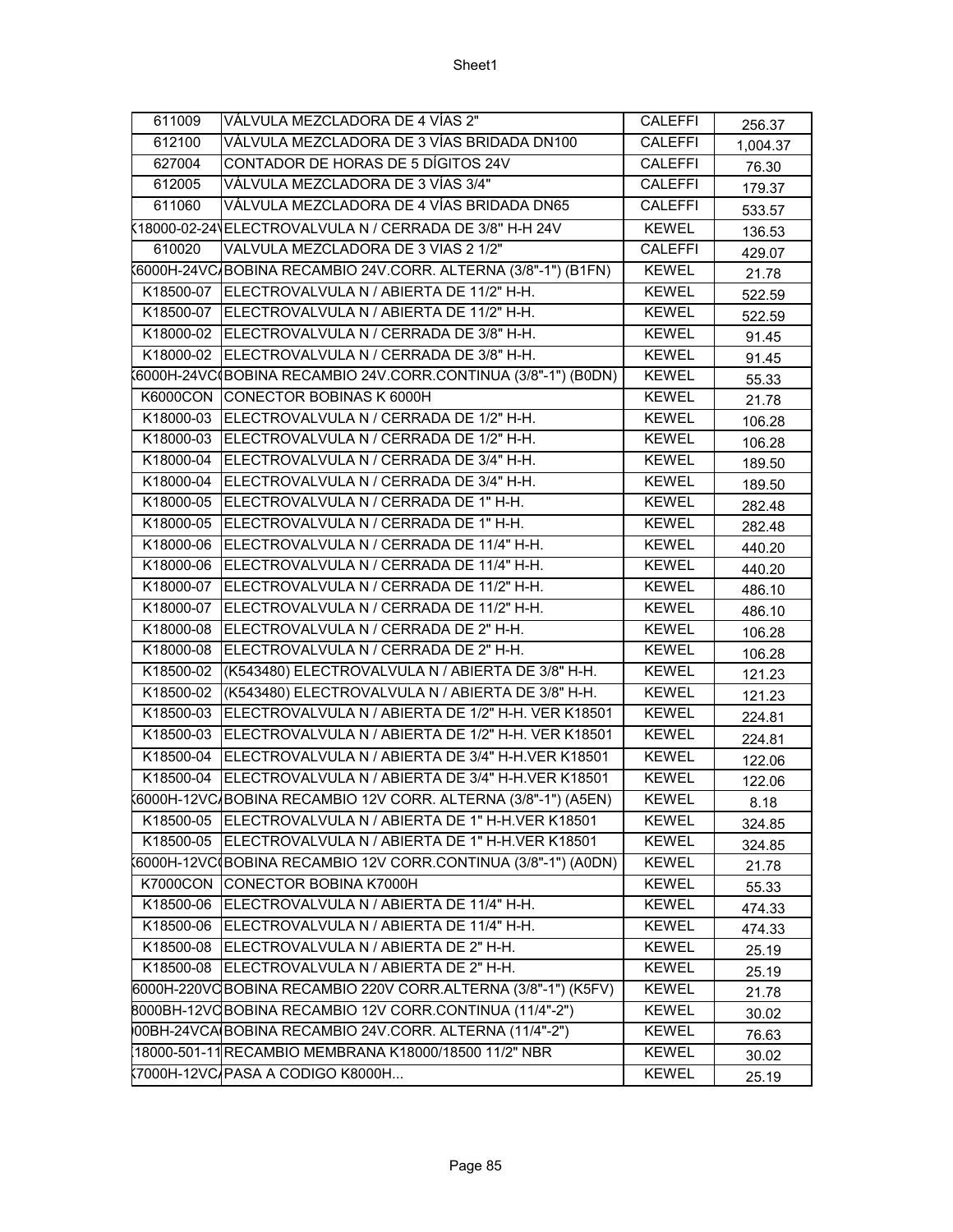|         | K7000H-12VC(PASA A CODIGO K8000H                        | <b>KEWEL</b>   | 25.19  |
|---------|---------------------------------------------------------|----------------|--------|
|         | (7000H-24VC/PASA A CODIGO K8000H                        | <b>KEWEL</b>   | 25.19  |
|         | 7000H-24VCIPASA A CODIGO K8000H                         | <b>KEWEL</b>   | 21.78  |
|         | 7000H-220VC PASA A CODIGO K8000H                        | <b>KEWEL</b>   | 25.19  |
|         | 000BH-220V(BOBINA RECAMBIO 220V CORR.ALTERNA (11/4"-2") | <b>KEWEL</b>   | 30.02  |
|         | 8000BH-24VOBOBINA RECAMBIO 24V.CORR. ALTERNA (11/4"-2") | <b>KEWEL</b>   | 30.02  |
|         | 8000BH-12VOBOBINA RECAMBIO 12V CORR. AL.MINIMO 1000 UN. | <b>KEWEL</b>   | 30.02  |
|         | 8000BH-24VOBOBINA RECAMBIO 24V.CORR.CONTINUA (11/4"-2") | <b>KEWEL</b>   | 30.02  |
| K11949  | B.CONDEN.ELEV.5,4M Q500L/H AC/CC/CALD DEP.1,3L          | <b>KEWEL</b>   | 182.44 |
| K11945  | B.CONDEN.230V ELEVACION 10M MAX 24L/H TANQUE 200        | <b>KEWEL</b>   | 182.44 |
| K11940  | B.CONDEN.230V SUCCION 2M IMPULSION 12M 12L/H 350C       | <b>KEWEL</b>   | 148.30 |
| 342402  | DETENTOR EN ESCUADRA 3 1/2"                             | <b>CALEFFI</b> | 13.38  |
| 455500  | MONOTUBO/BITUBO TERMOSTATIZABLE 3/4"                    | <b>CALEFFI</b> | 84.33  |
| R69176  | RECAMBIO PISTON COLECTOR SERIE 663-666                  | <b>CALEFFI</b> | 5.63   |
| 679064  | ADAPT. AJUS.CROMADO EXT. Ø 20 PLAST / MULTIC            | <b>CALEFFI</b> | 16.90  |
| 210510  | COMANDO ELECT.ONDA RADIO X VAL. RAD. TESMOSTATI         | <b>CALEFFI</b> | 242.07 |
| 210100  | CENTRALITA REGUL., TERMICA VIA RADIO                    | <b>CALEFFI</b> | 580.87 |
| 412302  | VÁLVULA RECTA (Fe) 3/8"                                 | <b>CALEFFI</b> | 19.43  |
| 412402  | VÁLVULA RECTA (Fe) 1/2"                                 | <b>CALEFFI</b> | 23.39  |
| 413312  | VÁLVULA ESCUADRA PARA SOLDAR 3/8"Ø12                    | <b>CALEFFI</b> | 14.59  |
| 41186/C | PASA R41186/C.TUERCA PARA VALV.ESCU.411/C-415 1/2"      | <b>CALEFFI</b> | 2.01   |
| 402402  | VÁLVULA TERMOSTATIZABLE RECTA (Fe) 1/2"                 | <b>CALEFFI</b> | 24.93  |
| 402500  | VÁLVULA TERMOSTATIZABLE RECTA (Fe) 3/4"                 | <b>CALEFFI</b> | 39.56  |
| 411302  | VÁLVULA ESCUADRA ROSCAR (Fe) 3/8"                       | <b>CALEFFI</b> | 15.25  |
| 411402  | VÁLVULA ESCUADRA ROSCAR (Fe) 1/2"                       | <b>CALEFFI</b> | 17.56  |
| 41185/C | PASA R41185/C TUERCA PARA VALV.ESCUAD.411-415 3/8"      | <b>CALEFFI</b> | 2.01   |
| 402302  | VÁLVULA TERMOSTATIZABLE RECTA (Fe) 3/8"                 | <b>CALEFFI</b> | 20.42  |
| 340402  | VÁLVULA DE RADIADOR EN ESCUADRA 3 1/2"                  | <b>CALEFFI</b> | 15.36  |
| 350630  | COLECTOR 1"x3SAL.                                       | <b>CALEFFI</b> | 44.15  |
| 350640  | COLECTOR 1"x4SAL.                                       | <b>CALEFFI</b> | 55.22  |
| 351620  | COLECTOR 1"2SAL.x23p.1,5M                               | <b>CALEFFI</b> | 27.86  |
| 351630  | COLECTOR 1"3SAL.x23p.1,5M                               | <b>CALEFFI</b> | 39.46  |
| 339302  | VÁLVULA TERMOSTATIZABLE RECTA 3/8"                      | <b>CALEFFI</b> | 22.29  |
| 401302  | VÁLVULA TERMOSTATIZABLE DE ESCUADRA (Fe) 3/8"           | <b>CALEFFI</b> | 15.36  |
| 401402  | VÁLVULA TERMOSTATIZABLE DE ESCUADRA (Fe) 1/2"           | <b>CALEFFI</b> | 17.78  |
| 437014  | ADAPTADOR CON JUNTA TÓRICA Ø14                          | <b>CALEFFI</b> | 5.74   |
| 437015  | ADAPTADOR CON JUNTA TÓRICA Ø15                          | <b>CALEFFI</b> | 5.74   |
| 339402  | VÁLVULA TERMOSTATIZABLE RECTA 1/2"                      | <b>CALEFFI</b> | 24.71  |
| 36075   | PASA R36075.TAPON PARA 338-339 3/8-1/2                  | <b>CALEFFI</b> | 0.52   |
| 348400  | VÁLVULA MONOTUBO 1/2"                                   | <b>CALEFFI</b> | 57.16  |
| 338402  | VÁLVULA TERMOSTATIZABLE EN ESCUADRA 1/2"                | <b>CALEFFI</b> | 16.46  |
| 36076   | PASA R36076.TAPON PARA 338-339 3/8-1/2                  | <b>CALEFFI</b> | 0.52   |
| 364253  | TAPÓN REDUCCIÓN MACHO 3/4"Mx3/8"F                       | <b>CALEFFI</b> | 15.29  |
| 36074   | PASA R36074.CAPUCHON PARA 338-339 3/8-1/2               | <b>CALEFFI</b> | 1.02   |
| 356504  | 4+4 SALIDAS COLECTOR INTEGRAL EN LATÓN 3/4"             | <b>CALEFFI</b> | 128.27 |
| 356506  | 6+6 SALIDAS COLECTOR INTEGRAL EN LATÓN 3/4"             | <b>CALEFFI</b> | 185.54 |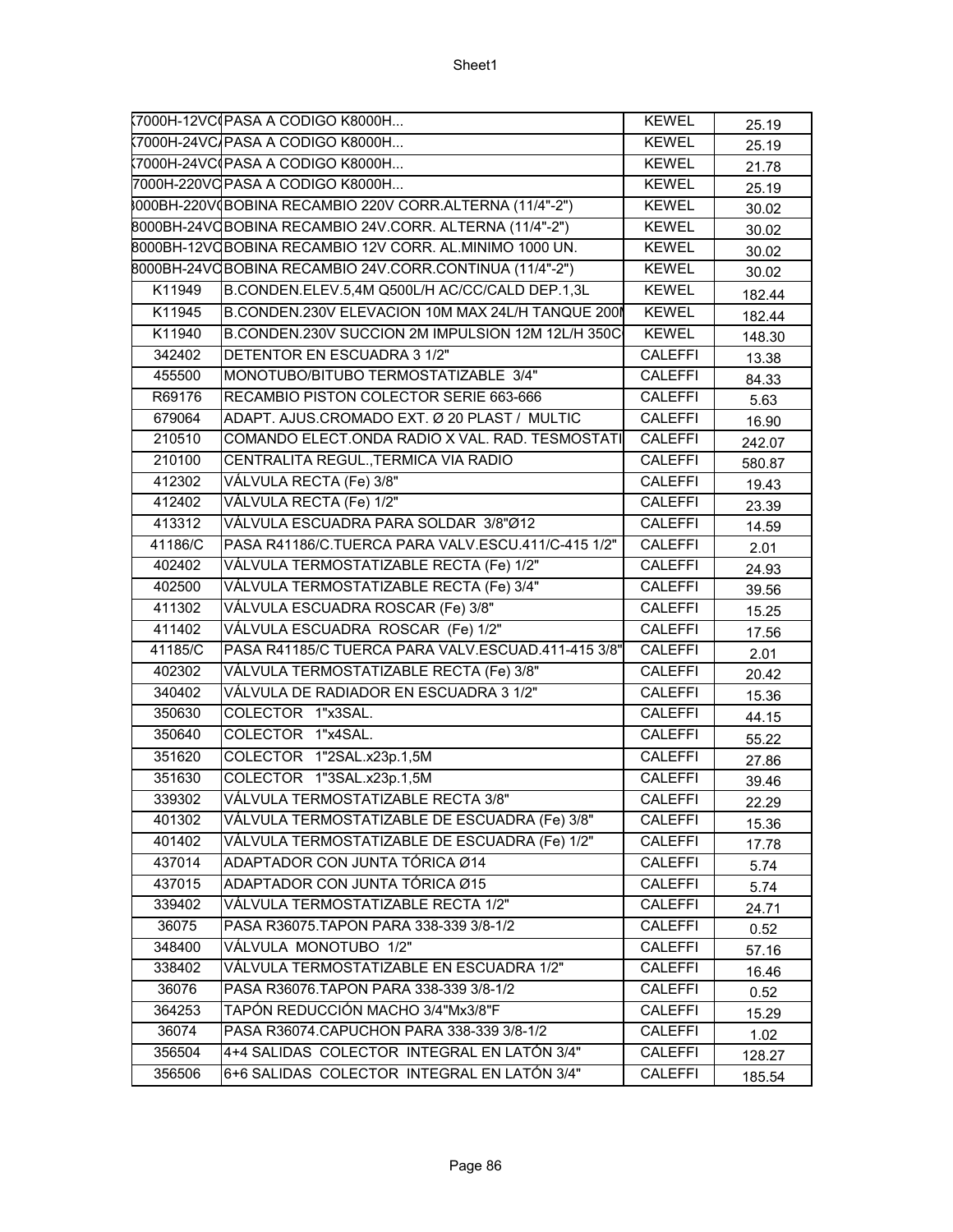| 360032   | ARMARIO INSPECCIÓN PLÁSTICO                       | <b>CALEFFI</b> | 74.82    |
|----------|---------------------------------------------------|----------------|----------|
| 360050   | ARMARIO INSPECCIÓN PLASTICO                       | <b>CALEFFI</b> | 91.97    |
| 351640   | COLECTOR 1"4SAL.x23p.1,5M                         | <b>CALEFFI</b> | 48.33    |
| 431402   | DETENTOR EN ESCUADRA ROSCA (Fe) 1/2"              | <b>CALEFFI</b> | 15.36    |
| 431503   | DETENTOR EN ESCUADRA (Fe) 3/4"                    | <b>CALEFFI</b> | 35.60    |
| 432302   | DETENTOR RECTO (Fe) 3/8"                          | <b>CALEFFI</b> | 16.90    |
| 432402   | DETENTOR RECTO (Fe) 1/2"                          | <b>CALEFFI</b> | 20.86    |
| 433312   | DETENTOR ESCUADRA PARA SOLDAR 3/8"Ø12             | <b>CALEFFI</b> | 12.61    |
| 433315   | DETENTOR ESCUADRA PARA SOLDAR 3/8" Ø 15           | <b>CALEFFI</b> | 12.94    |
| 431302   | DETENTOR EN ESCUADRA (Fe) 3/8"                    | <b>CALEFFI</b> | 13.38    |
| 413315   | VALVULA ESCUADRA PARA SOLDAR 3/8" Ø 15            | <b>CALEFFI</b> | 14.81    |
| GIC131   | PURGADOR CAB. GIRATORIO 1/8" METALICO JUNTA TORIO | <b>KEWEL</b>   | 1.54     |
| F0000118 | FITTING DE COBRE 22 PARA DIRTMAGSLIM              | <b>CALEFFI</b> | 11.56    |
| 559220   | COLECTOR SEPARADOR HIDRAULICO 2 INT. 125          | <b>CALEFFI</b> | 790.97   |
| 546650   | DESFANGADOR MAGNETICO AISLADO EMBRIDADO DN50      | <b>CALEFFI</b> | 2,050.47 |
| 546053   | AIREADOR DESFANGADOR SOLDAR DN50.CON AISLAMIEI    | <b>CALEFFI</b> | 2,037.27 |
| 546106   | SEPARADOR DESFANGADOR MAGNETICO ROSCADO Ø 1"      | <b>CALEFFI</b> | 330.07   |
| 504501   | PURGADOR AERCAL 3/4"                              | <b>CALEFFI</b> | 32.08    |
| 504611   | PURGADOR AERCAL 1"DERECHO                         | <b>CALEFFI</b> | 35.60    |
| 504621   | PURGADOR AERCAL 1"IZQUIERDO                       | <b>CALEFFI</b> | 36.04    |
| 505111   | PURGADOR MANUAL BLANCO 1/8"                       | <b>CALEFFI</b> | 3.22     |
| 505131   | PURGADOR MANUAL BLANCO 3/8"                       | <b>CALEFFI</b> | 5.13     |
| 505411   | PURGADOR MANUAL CON DESCARGA ORIENTABLE 1/8"      | <b>CALEFFI</b> | 3.88     |
| 507611   | PURGADOR AERCAL 1"DERECHO (507611/12)             | <b>CALEFFI</b> | 17.56    |
| 507621   | PURGADOR AERCAL 1"IZQUIERDO (507621/22)           | <b>CALEFFI</b> | 17.56    |
| 507711   | PURGADOR AERCAL 1 1/4"DERECHO                     | <b>CALEFFI</b> | 33.62    |
| 507721   | PURGADOR AERCAL 1 1/4"IZQUIERDO                   | <b>CALEFFI</b> | 33.62    |
| 508011   | PURGADOR AUTOMÁTICO HIGROSCÓPICO 1/8"             | <b>CALEFFI</b> | 6.74     |
| 547070   | SEPARADOR DE AIRE 1 1/4"                          | <b>CALEFFI</b> | 124.58   |
| 547080   | SEPARADOR DE AIRE 1 1/2"                          | <b>CALEFFI</b> | 124.58   |
| 547090   | <b>SEPARADOR DE AIRE 2"</b>                       | <b>CALEFFI</b> | 178.63   |
| 561300   | VÁLVULA DE RETENCIÓN PURGADOR LATÓN 3/8"          | <b>CALEFFI</b> | 4.65     |
| 561301   | VÁLVULA DE RETENCIÓN PURGADOR CROMADO 3/8"        | <b>CALEFFI</b> | 4.65     |
| 302631   | SEPARADOR DE AIRE CON ACCESORIOS 1" 3bar          | <b>CALEFFI</b> | 129.83   |
| 545346   | DESFANGADOR MAGNETIC TECNOP Ø 1" C/ V. INTERCEP   | <b>CALEFFI</b> | 226.67   |
|          | 300003WSC PURGADOR ROBOCAL LATON                  | <b>CALEFFI</b> | 15.62    |
| 501500   | PURGADOR MAXCAL 3/4"                              | <b>CALEFFI</b> | 390.57   |
| 502031   | PURGADOR MINICAL CROMADO 3/8"                     | <b>CALEFFI</b> | 20.86    |
| 502041   | PURGADOR MINICAL CROMADO 1/2"                     | <b>CALEFFI</b> | 18.22    |
| 502051   | PURGADOR MINICAL CROMADO 3/4"                     | <b>CALEFFI</b> | 27.79    |
| 502430   | PURGADOR ROBOCAL LATÓN 3/8"                       | <b>CALEFFI</b> | 12.39    |
| 504401   | PURGADOR AERCAL 1/2"                              | <b>CALEFFI</b> | 30.21    |
| 561400   | VÁLVULA DE RETENCIÓN PURGADOR LATÓN 1/2"          | <b>CALEFFI</b> | 6.64     |
| 502730   | PURGADOR ROBOCAL CON RETENCIÓN LATÓN 3/8"         | <b>CALEFFI</b> | 18.99    |
| 546612   | DESFANGADOR MAGNETICO AISLADO EMBRIDADO DN125     | <b>CALEFFI</b> | 5,448.37 |
| 508031   | PURGADOR AUTOMÁTICO HIGROSCÓPICO 3/8"             | <b>CALEFFI</b> | 8.27     |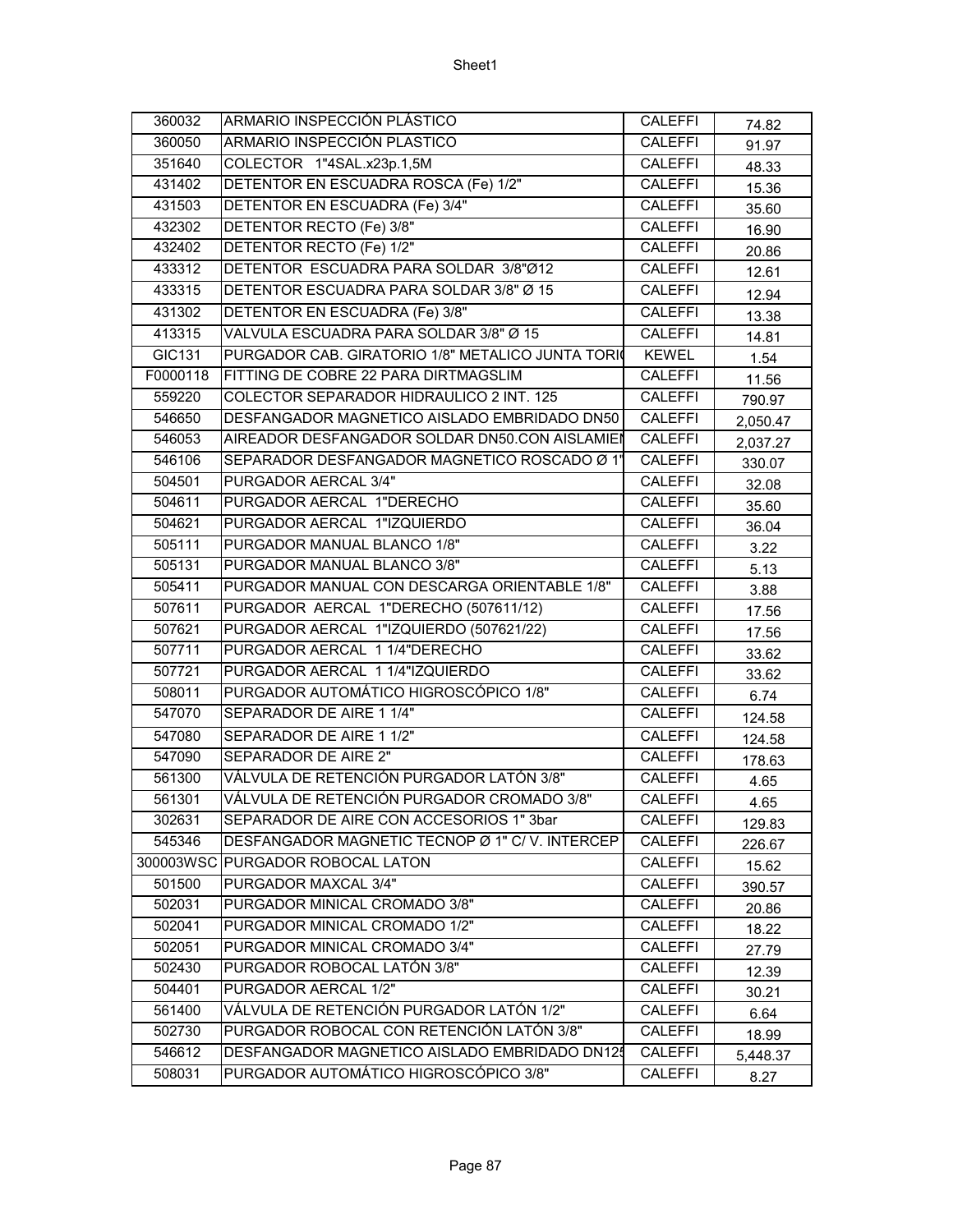| 300106CST<br>TAPON PURGADOR ROBOCAL TECNOPOLIMERO<br><b>CALEFFI</b><br>7.17<br>PURGADOR ROBOCAL LATÓN 1/4"<br><b>CALEFFI</b><br>502420<br>13.93<br>KIT DE LLENADO / LAVADO PARA SERIE 54537.<br>F49476<br><b>CALEFFI</b><br>80.92<br>F0000401<br>FITTING DE ROSCA 3/4 H PARA DIRTMAGSLIM<br><b>CALEFFI</b><br>19.32<br>545102<br>DESFANGADOR CALDERA MURAL3/4"M COBRE22 DIRTMA<br><b>CALEFFI</b><br>154.07<br>KIT CURVA DE CONEXION CALDERA 5451 DIRTMAGSLIM<br>F0000117<br><b>CALEFFI</b><br>57.05<br>DESFANGADOR CALDERA MURAL3/4"M-3/4 H DIRTMAGSLI<br>545105<br><b>CALEFFI</b><br>165.07<br>545100<br>EMBELLECEDOR DIRTMAGSLIM<br><b>CALEFFI</b><br>21.63<br>545101<br>DESFANGADOR CALDERA MURAL3/4"M COBRE18.DIRTMA<br><b>CALEFFI</b><br>154.07<br>DESFANGADOR MAGNETICO AISLADO EMBRIDADO DN65<br>546660<br><b>CALEFFI</b><br>2,134.07<br>545205<br>DESFANGADOR CALDERA MURAL 3/4"M 3/4"F DIRTMAGSL<br><b>CALEFFI</b><br>200.27<br>CBN546207<br>AISLAMIENTO COMPLETO PARA 546207-307-308<br><b>CALEFFI</b><br>73.99<br>DESFANGADOR MAGNETICO AISLADO EMBRIDADO DN200<br><b>CALEFFI</b><br>546620<br>19,352.37<br>SEPARADOR HIDRÁULICO DN100<br>548100<br><b>CALEFFI</b><br>2,988.80<br>GIC132<br>PURGADOR CAB GIRATORIO 1/8"<br><b>KEWEL</b><br>1.10<br>VALVULA ORIENTABLE 1/2<br><b>KPOA</b><br><b>KEWEL</b><br>1.60<br><b>KTOA</b><br>TAPON ROSCA FIL 3/8<br><b>KEWEL</b><br>1.27<br>K035<br>VALVULA 1/8" CON MANDO<br><b>KEWEL</b><br>1.65<br>VALVULA 1/8" C/R. PLASTICA<br>K037<br><b>KEWEL</b><br>1.32<br>PACK 6 UDS.100G AGENTE NEUTRALIZANTE X NEUMINI<br><b>KEWEL</b><br><b>RNEUMINI</b><br>13.71<br>SEPARADOR HIDRAULICO 4 IN Ø 1" C / AISLAMIENTO<br><b>CALEFFI</b><br>549506<br>1,084.67<br>AISLAMIENTO COMPLETO PARA 551100<br>R56263<br><b>CALEFFI</b><br>0.00<br>546105<br>SEPARADOR DESFANGADOR MAGNETICO ROSCADO Ø 3/<br><b>CALEFFI</b><br>317.97<br>CBN546002 AISLAMIENTO COMPLETO PARA 546106<br><b>CALEFFI</b><br>104.02<br>COLECTOR SEPARADOR HIDRAULICO 3+1 INT. 125<br><b>CALEFFI</b><br>559231<br>1,247.47<br><b>KEWEL</b><br>54.14<br>546118<br>SEPARADOR DESFANGADOR MAGNETICO ROSCADO Ø 11<br><b>CALEFFI</b><br>1,501.57<br>K70849<br>FILTRO 10" (50 MIC.)<br><b>KEWEL</b><br>5.45<br>DOSAPLUS3 DOSIFICADOR POLIFOSFATOS 1/2"P.M.10BAR C/BY-PASS<br><b>KEWEL</b><br>97.69<br>K70850<br>FILTRO 10" (100 MIC.)<br><b>KEWEL</b><br>5.45<br>LLAVE PARA FILTRO HOTSENIOR<br>K70817<br><b>KEWEL</b><br>14.36<br>K70817<br>LLAVE PARA FILTRO HOTSENIOR<br><b>KEWEL</b><br>14.36<br>DOSAPLUS4 DOSIFICADOR POLIFOSFATOS 1/2" P.M.10BAR S/ BY-PASS<br><b>KEWEL</b><br>85.32<br>DOSAPLAS13DOSIFICADOR POLIFOSFATOS 1/2"P.M10BAR C/BY-PASS F<br><b>KEWEL</b><br>74.15<br>DOSAREC RECAMBIO 2 UDS. DOSIFICADOR PROPOR. POLIFOSFATO<br><b>KEWEL</b><br>13.42<br>RECAMBIO 2 UDS. DOSIFICADOR PROPOR. POLIFOSFATO<br><b>DOSAREC</b><br><b>KEWEL</b><br>13.42<br><b>NEUMINI</b><br>FILTRO CONDENSADOS CALDERA 3/4" PM.3BAR TM. 55°C<br><b>KEWEL</b><br>49.43<br>KHYDRAHOTIFILTRO AUTOLIMP.INOX REUTILIZ 3/4"HH80°C 90MICRON<br><b>KEWEL</b><br>93.93<br>KHYDRAHOTIFILTRO AUTOLIMP.INOX REUTILIZABLE1"HH80°C 90MICRO<br><b>KEWEL</b><br>93.93<br>LLAVE PARA FILTRO KHYDRAHOT<br>K70868<br><b>KEWEL</b><br>12.24<br>K70868<br>LLAVE PARA FILTRO KHYDRAHOT<br><b>KEWEL</b><br>12.24<br>K70818<br>SOPORTE MURAL<br><b>KEWEL</b><br>10.12<br>K70818<br>SOPORTE MURAL<br><b>KEWEL</b><br>10.12<br>DTSENIOR10 CONTENEDOR 1" FILTRO 10" TM 80°C<br><b>KEWEL</b><br>54.14<br>546610<br>DESFANGADOR MAGNETICO AISLADO EMBRIDADO DN100<br>CALEFFI | 502040 | PURGADOR MINICAL LATÓN 1/2" | <b>CALEFFI</b> | 15.36    |
|------------------------------------------------------------------------------------------------------------------------------------------------------------------------------------------------------------------------------------------------------------------------------------------------------------------------------------------------------------------------------------------------------------------------------------------------------------------------------------------------------------------------------------------------------------------------------------------------------------------------------------------------------------------------------------------------------------------------------------------------------------------------------------------------------------------------------------------------------------------------------------------------------------------------------------------------------------------------------------------------------------------------------------------------------------------------------------------------------------------------------------------------------------------------------------------------------------------------------------------------------------------------------------------------------------------------------------------------------------------------------------------------------------------------------------------------------------------------------------------------------------------------------------------------------------------------------------------------------------------------------------------------------------------------------------------------------------------------------------------------------------------------------------------------------------------------------------------------------------------------------------------------------------------------------------------------------------------------------------------------------------------------------------------------------------------------------------------------------------------------------------------------------------------------------------------------------------------------------------------------------------------------------------------------------------------------------------------------------------------------------------------------------------------------------------------------------------------------------------------------------------------------------------------------------------------------------------------------------------------------------------------------------------------------------------------------------------------------------------------------------------------------------------------------------------------------------------------------------------------------------------------------------------------------------------------------------------------------------------------------------------------------------------------------------------------------------------------------------------------------------------------------------------------------------------------------------------------------------------------------------------------------------------------------------------------------------------------------------------------------------------------------------------------------------------------------------------------------------------------------------------------------------------------------------|--------|-----------------------------|----------------|----------|
|                                                                                                                                                                                                                                                                                                                                                                                                                                                                                                                                                                                                                                                                                                                                                                                                                                                                                                                                                                                                                                                                                                                                                                                                                                                                                                                                                                                                                                                                                                                                                                                                                                                                                                                                                                                                                                                                                                                                                                                                                                                                                                                                                                                                                                                                                                                                                                                                                                                                                                                                                                                                                                                                                                                                                                                                                                                                                                                                                                                                                                                                                                                                                                                                                                                                                                                                                                                                                                                                                                                                                      |        |                             |                |          |
|                                                                                                                                                                                                                                                                                                                                                                                                                                                                                                                                                                                                                                                                                                                                                                                                                                                                                                                                                                                                                                                                                                                                                                                                                                                                                                                                                                                                                                                                                                                                                                                                                                                                                                                                                                                                                                                                                                                                                                                                                                                                                                                                                                                                                                                                                                                                                                                                                                                                                                                                                                                                                                                                                                                                                                                                                                                                                                                                                                                                                                                                                                                                                                                                                                                                                                                                                                                                                                                                                                                                                      |        |                             |                |          |
|                                                                                                                                                                                                                                                                                                                                                                                                                                                                                                                                                                                                                                                                                                                                                                                                                                                                                                                                                                                                                                                                                                                                                                                                                                                                                                                                                                                                                                                                                                                                                                                                                                                                                                                                                                                                                                                                                                                                                                                                                                                                                                                                                                                                                                                                                                                                                                                                                                                                                                                                                                                                                                                                                                                                                                                                                                                                                                                                                                                                                                                                                                                                                                                                                                                                                                                                                                                                                                                                                                                                                      |        |                             |                |          |
|                                                                                                                                                                                                                                                                                                                                                                                                                                                                                                                                                                                                                                                                                                                                                                                                                                                                                                                                                                                                                                                                                                                                                                                                                                                                                                                                                                                                                                                                                                                                                                                                                                                                                                                                                                                                                                                                                                                                                                                                                                                                                                                                                                                                                                                                                                                                                                                                                                                                                                                                                                                                                                                                                                                                                                                                                                                                                                                                                                                                                                                                                                                                                                                                                                                                                                                                                                                                                                                                                                                                                      |        |                             |                |          |
|                                                                                                                                                                                                                                                                                                                                                                                                                                                                                                                                                                                                                                                                                                                                                                                                                                                                                                                                                                                                                                                                                                                                                                                                                                                                                                                                                                                                                                                                                                                                                                                                                                                                                                                                                                                                                                                                                                                                                                                                                                                                                                                                                                                                                                                                                                                                                                                                                                                                                                                                                                                                                                                                                                                                                                                                                                                                                                                                                                                                                                                                                                                                                                                                                                                                                                                                                                                                                                                                                                                                                      |        |                             |                |          |
|                                                                                                                                                                                                                                                                                                                                                                                                                                                                                                                                                                                                                                                                                                                                                                                                                                                                                                                                                                                                                                                                                                                                                                                                                                                                                                                                                                                                                                                                                                                                                                                                                                                                                                                                                                                                                                                                                                                                                                                                                                                                                                                                                                                                                                                                                                                                                                                                                                                                                                                                                                                                                                                                                                                                                                                                                                                                                                                                                                                                                                                                                                                                                                                                                                                                                                                                                                                                                                                                                                                                                      |        |                             |                |          |
|                                                                                                                                                                                                                                                                                                                                                                                                                                                                                                                                                                                                                                                                                                                                                                                                                                                                                                                                                                                                                                                                                                                                                                                                                                                                                                                                                                                                                                                                                                                                                                                                                                                                                                                                                                                                                                                                                                                                                                                                                                                                                                                                                                                                                                                                                                                                                                                                                                                                                                                                                                                                                                                                                                                                                                                                                                                                                                                                                                                                                                                                                                                                                                                                                                                                                                                                                                                                                                                                                                                                                      |        |                             |                |          |
|                                                                                                                                                                                                                                                                                                                                                                                                                                                                                                                                                                                                                                                                                                                                                                                                                                                                                                                                                                                                                                                                                                                                                                                                                                                                                                                                                                                                                                                                                                                                                                                                                                                                                                                                                                                                                                                                                                                                                                                                                                                                                                                                                                                                                                                                                                                                                                                                                                                                                                                                                                                                                                                                                                                                                                                                                                                                                                                                                                                                                                                                                                                                                                                                                                                                                                                                                                                                                                                                                                                                                      |        |                             |                |          |
|                                                                                                                                                                                                                                                                                                                                                                                                                                                                                                                                                                                                                                                                                                                                                                                                                                                                                                                                                                                                                                                                                                                                                                                                                                                                                                                                                                                                                                                                                                                                                                                                                                                                                                                                                                                                                                                                                                                                                                                                                                                                                                                                                                                                                                                                                                                                                                                                                                                                                                                                                                                                                                                                                                                                                                                                                                                                                                                                                                                                                                                                                                                                                                                                                                                                                                                                                                                                                                                                                                                                                      |        |                             |                |          |
|                                                                                                                                                                                                                                                                                                                                                                                                                                                                                                                                                                                                                                                                                                                                                                                                                                                                                                                                                                                                                                                                                                                                                                                                                                                                                                                                                                                                                                                                                                                                                                                                                                                                                                                                                                                                                                                                                                                                                                                                                                                                                                                                                                                                                                                                                                                                                                                                                                                                                                                                                                                                                                                                                                                                                                                                                                                                                                                                                                                                                                                                                                                                                                                                                                                                                                                                                                                                                                                                                                                                                      |        |                             |                |          |
|                                                                                                                                                                                                                                                                                                                                                                                                                                                                                                                                                                                                                                                                                                                                                                                                                                                                                                                                                                                                                                                                                                                                                                                                                                                                                                                                                                                                                                                                                                                                                                                                                                                                                                                                                                                                                                                                                                                                                                                                                                                                                                                                                                                                                                                                                                                                                                                                                                                                                                                                                                                                                                                                                                                                                                                                                                                                                                                                                                                                                                                                                                                                                                                                                                                                                                                                                                                                                                                                                                                                                      |        |                             |                |          |
|                                                                                                                                                                                                                                                                                                                                                                                                                                                                                                                                                                                                                                                                                                                                                                                                                                                                                                                                                                                                                                                                                                                                                                                                                                                                                                                                                                                                                                                                                                                                                                                                                                                                                                                                                                                                                                                                                                                                                                                                                                                                                                                                                                                                                                                                                                                                                                                                                                                                                                                                                                                                                                                                                                                                                                                                                                                                                                                                                                                                                                                                                                                                                                                                                                                                                                                                                                                                                                                                                                                                                      |        |                             |                |          |
|                                                                                                                                                                                                                                                                                                                                                                                                                                                                                                                                                                                                                                                                                                                                                                                                                                                                                                                                                                                                                                                                                                                                                                                                                                                                                                                                                                                                                                                                                                                                                                                                                                                                                                                                                                                                                                                                                                                                                                                                                                                                                                                                                                                                                                                                                                                                                                                                                                                                                                                                                                                                                                                                                                                                                                                                                                                                                                                                                                                                                                                                                                                                                                                                                                                                                                                                                                                                                                                                                                                                                      |        |                             |                |          |
|                                                                                                                                                                                                                                                                                                                                                                                                                                                                                                                                                                                                                                                                                                                                                                                                                                                                                                                                                                                                                                                                                                                                                                                                                                                                                                                                                                                                                                                                                                                                                                                                                                                                                                                                                                                                                                                                                                                                                                                                                                                                                                                                                                                                                                                                                                                                                                                                                                                                                                                                                                                                                                                                                                                                                                                                                                                                                                                                                                                                                                                                                                                                                                                                                                                                                                                                                                                                                                                                                                                                                      |        |                             |                |          |
|                                                                                                                                                                                                                                                                                                                                                                                                                                                                                                                                                                                                                                                                                                                                                                                                                                                                                                                                                                                                                                                                                                                                                                                                                                                                                                                                                                                                                                                                                                                                                                                                                                                                                                                                                                                                                                                                                                                                                                                                                                                                                                                                                                                                                                                                                                                                                                                                                                                                                                                                                                                                                                                                                                                                                                                                                                                                                                                                                                                                                                                                                                                                                                                                                                                                                                                                                                                                                                                                                                                                                      |        |                             |                |          |
|                                                                                                                                                                                                                                                                                                                                                                                                                                                                                                                                                                                                                                                                                                                                                                                                                                                                                                                                                                                                                                                                                                                                                                                                                                                                                                                                                                                                                                                                                                                                                                                                                                                                                                                                                                                                                                                                                                                                                                                                                                                                                                                                                                                                                                                                                                                                                                                                                                                                                                                                                                                                                                                                                                                                                                                                                                                                                                                                                                                                                                                                                                                                                                                                                                                                                                                                                                                                                                                                                                                                                      |        |                             |                |          |
|                                                                                                                                                                                                                                                                                                                                                                                                                                                                                                                                                                                                                                                                                                                                                                                                                                                                                                                                                                                                                                                                                                                                                                                                                                                                                                                                                                                                                                                                                                                                                                                                                                                                                                                                                                                                                                                                                                                                                                                                                                                                                                                                                                                                                                                                                                                                                                                                                                                                                                                                                                                                                                                                                                                                                                                                                                                                                                                                                                                                                                                                                                                                                                                                                                                                                                                                                                                                                                                                                                                                                      |        |                             |                |          |
|                                                                                                                                                                                                                                                                                                                                                                                                                                                                                                                                                                                                                                                                                                                                                                                                                                                                                                                                                                                                                                                                                                                                                                                                                                                                                                                                                                                                                                                                                                                                                                                                                                                                                                                                                                                                                                                                                                                                                                                                                                                                                                                                                                                                                                                                                                                                                                                                                                                                                                                                                                                                                                                                                                                                                                                                                                                                                                                                                                                                                                                                                                                                                                                                                                                                                                                                                                                                                                                                                                                                                      |        |                             |                |          |
|                                                                                                                                                                                                                                                                                                                                                                                                                                                                                                                                                                                                                                                                                                                                                                                                                                                                                                                                                                                                                                                                                                                                                                                                                                                                                                                                                                                                                                                                                                                                                                                                                                                                                                                                                                                                                                                                                                                                                                                                                                                                                                                                                                                                                                                                                                                                                                                                                                                                                                                                                                                                                                                                                                                                                                                                                                                                                                                                                                                                                                                                                                                                                                                                                                                                                                                                                                                                                                                                                                                                                      |        |                             |                |          |
|                                                                                                                                                                                                                                                                                                                                                                                                                                                                                                                                                                                                                                                                                                                                                                                                                                                                                                                                                                                                                                                                                                                                                                                                                                                                                                                                                                                                                                                                                                                                                                                                                                                                                                                                                                                                                                                                                                                                                                                                                                                                                                                                                                                                                                                                                                                                                                                                                                                                                                                                                                                                                                                                                                                                                                                                                                                                                                                                                                                                                                                                                                                                                                                                                                                                                                                                                                                                                                                                                                                                                      |        |                             |                |          |
|                                                                                                                                                                                                                                                                                                                                                                                                                                                                                                                                                                                                                                                                                                                                                                                                                                                                                                                                                                                                                                                                                                                                                                                                                                                                                                                                                                                                                                                                                                                                                                                                                                                                                                                                                                                                                                                                                                                                                                                                                                                                                                                                                                                                                                                                                                                                                                                                                                                                                                                                                                                                                                                                                                                                                                                                                                                                                                                                                                                                                                                                                                                                                                                                                                                                                                                                                                                                                                                                                                                                                      |        |                             |                |          |
|                                                                                                                                                                                                                                                                                                                                                                                                                                                                                                                                                                                                                                                                                                                                                                                                                                                                                                                                                                                                                                                                                                                                                                                                                                                                                                                                                                                                                                                                                                                                                                                                                                                                                                                                                                                                                                                                                                                                                                                                                                                                                                                                                                                                                                                                                                                                                                                                                                                                                                                                                                                                                                                                                                                                                                                                                                                                                                                                                                                                                                                                                                                                                                                                                                                                                                                                                                                                                                                                                                                                                      |        |                             |                |          |
|                                                                                                                                                                                                                                                                                                                                                                                                                                                                                                                                                                                                                                                                                                                                                                                                                                                                                                                                                                                                                                                                                                                                                                                                                                                                                                                                                                                                                                                                                                                                                                                                                                                                                                                                                                                                                                                                                                                                                                                                                                                                                                                                                                                                                                                                                                                                                                                                                                                                                                                                                                                                                                                                                                                                                                                                                                                                                                                                                                                                                                                                                                                                                                                                                                                                                                                                                                                                                                                                                                                                                      |        |                             |                |          |
|                                                                                                                                                                                                                                                                                                                                                                                                                                                                                                                                                                                                                                                                                                                                                                                                                                                                                                                                                                                                                                                                                                                                                                                                                                                                                                                                                                                                                                                                                                                                                                                                                                                                                                                                                                                                                                                                                                                                                                                                                                                                                                                                                                                                                                                                                                                                                                                                                                                                                                                                                                                                                                                                                                                                                                                                                                                                                                                                                                                                                                                                                                                                                                                                                                                                                                                                                                                                                                                                                                                                                      |        |                             |                |          |
|                                                                                                                                                                                                                                                                                                                                                                                                                                                                                                                                                                                                                                                                                                                                                                                                                                                                                                                                                                                                                                                                                                                                                                                                                                                                                                                                                                                                                                                                                                                                                                                                                                                                                                                                                                                                                                                                                                                                                                                                                                                                                                                                                                                                                                                                                                                                                                                                                                                                                                                                                                                                                                                                                                                                                                                                                                                                                                                                                                                                                                                                                                                                                                                                                                                                                                                                                                                                                                                                                                                                                      |        |                             |                |          |
|                                                                                                                                                                                                                                                                                                                                                                                                                                                                                                                                                                                                                                                                                                                                                                                                                                                                                                                                                                                                                                                                                                                                                                                                                                                                                                                                                                                                                                                                                                                                                                                                                                                                                                                                                                                                                                                                                                                                                                                                                                                                                                                                                                                                                                                                                                                                                                                                                                                                                                                                                                                                                                                                                                                                                                                                                                                                                                                                                                                                                                                                                                                                                                                                                                                                                                                                                                                                                                                                                                                                                      |        |                             |                |          |
|                                                                                                                                                                                                                                                                                                                                                                                                                                                                                                                                                                                                                                                                                                                                                                                                                                                                                                                                                                                                                                                                                                                                                                                                                                                                                                                                                                                                                                                                                                                                                                                                                                                                                                                                                                                                                                                                                                                                                                                                                                                                                                                                                                                                                                                                                                                                                                                                                                                                                                                                                                                                                                                                                                                                                                                                                                                                                                                                                                                                                                                                                                                                                                                                                                                                                                                                                                                                                                                                                                                                                      |        |                             |                |          |
|                                                                                                                                                                                                                                                                                                                                                                                                                                                                                                                                                                                                                                                                                                                                                                                                                                                                                                                                                                                                                                                                                                                                                                                                                                                                                                                                                                                                                                                                                                                                                                                                                                                                                                                                                                                                                                                                                                                                                                                                                                                                                                                                                                                                                                                                                                                                                                                                                                                                                                                                                                                                                                                                                                                                                                                                                                                                                                                                                                                                                                                                                                                                                                                                                                                                                                                                                                                                                                                                                                                                                      |        |                             |                |          |
|                                                                                                                                                                                                                                                                                                                                                                                                                                                                                                                                                                                                                                                                                                                                                                                                                                                                                                                                                                                                                                                                                                                                                                                                                                                                                                                                                                                                                                                                                                                                                                                                                                                                                                                                                                                                                                                                                                                                                                                                                                                                                                                                                                                                                                                                                                                                                                                                                                                                                                                                                                                                                                                                                                                                                                                                                                                                                                                                                                                                                                                                                                                                                                                                                                                                                                                                                                                                                                                                                                                                                      |        |                             |                |          |
|                                                                                                                                                                                                                                                                                                                                                                                                                                                                                                                                                                                                                                                                                                                                                                                                                                                                                                                                                                                                                                                                                                                                                                                                                                                                                                                                                                                                                                                                                                                                                                                                                                                                                                                                                                                                                                                                                                                                                                                                                                                                                                                                                                                                                                                                                                                                                                                                                                                                                                                                                                                                                                                                                                                                                                                                                                                                                                                                                                                                                                                                                                                                                                                                                                                                                                                                                                                                                                                                                                                                                      |        |                             |                |          |
|                                                                                                                                                                                                                                                                                                                                                                                                                                                                                                                                                                                                                                                                                                                                                                                                                                                                                                                                                                                                                                                                                                                                                                                                                                                                                                                                                                                                                                                                                                                                                                                                                                                                                                                                                                                                                                                                                                                                                                                                                                                                                                                                                                                                                                                                                                                                                                                                                                                                                                                                                                                                                                                                                                                                                                                                                                                                                                                                                                                                                                                                                                                                                                                                                                                                                                                                                                                                                                                                                                                                                      |        |                             |                |          |
|                                                                                                                                                                                                                                                                                                                                                                                                                                                                                                                                                                                                                                                                                                                                                                                                                                                                                                                                                                                                                                                                                                                                                                                                                                                                                                                                                                                                                                                                                                                                                                                                                                                                                                                                                                                                                                                                                                                                                                                                                                                                                                                                                                                                                                                                                                                                                                                                                                                                                                                                                                                                                                                                                                                                                                                                                                                                                                                                                                                                                                                                                                                                                                                                                                                                                                                                                                                                                                                                                                                                                      |        |                             |                |          |
|                                                                                                                                                                                                                                                                                                                                                                                                                                                                                                                                                                                                                                                                                                                                                                                                                                                                                                                                                                                                                                                                                                                                                                                                                                                                                                                                                                                                                                                                                                                                                                                                                                                                                                                                                                                                                                                                                                                                                                                                                                                                                                                                                                                                                                                                                                                                                                                                                                                                                                                                                                                                                                                                                                                                                                                                                                                                                                                                                                                                                                                                                                                                                                                                                                                                                                                                                                                                                                                                                                                                                      |        |                             |                |          |
|                                                                                                                                                                                                                                                                                                                                                                                                                                                                                                                                                                                                                                                                                                                                                                                                                                                                                                                                                                                                                                                                                                                                                                                                                                                                                                                                                                                                                                                                                                                                                                                                                                                                                                                                                                                                                                                                                                                                                                                                                                                                                                                                                                                                                                                                                                                                                                                                                                                                                                                                                                                                                                                                                                                                                                                                                                                                                                                                                                                                                                                                                                                                                                                                                                                                                                                                                                                                                                                                                                                                                      |        |                             |                |          |
|                                                                                                                                                                                                                                                                                                                                                                                                                                                                                                                                                                                                                                                                                                                                                                                                                                                                                                                                                                                                                                                                                                                                                                                                                                                                                                                                                                                                                                                                                                                                                                                                                                                                                                                                                                                                                                                                                                                                                                                                                                                                                                                                                                                                                                                                                                                                                                                                                                                                                                                                                                                                                                                                                                                                                                                                                                                                                                                                                                                                                                                                                                                                                                                                                                                                                                                                                                                                                                                                                                                                                      |        |                             |                |          |
|                                                                                                                                                                                                                                                                                                                                                                                                                                                                                                                                                                                                                                                                                                                                                                                                                                                                                                                                                                                                                                                                                                                                                                                                                                                                                                                                                                                                                                                                                                                                                                                                                                                                                                                                                                                                                                                                                                                                                                                                                                                                                                                                                                                                                                                                                                                                                                                                                                                                                                                                                                                                                                                                                                                                                                                                                                                                                                                                                                                                                                                                                                                                                                                                                                                                                                                                                                                                                                                                                                                                                      |        |                             |                |          |
|                                                                                                                                                                                                                                                                                                                                                                                                                                                                                                                                                                                                                                                                                                                                                                                                                                                                                                                                                                                                                                                                                                                                                                                                                                                                                                                                                                                                                                                                                                                                                                                                                                                                                                                                                                                                                                                                                                                                                                                                                                                                                                                                                                                                                                                                                                                                                                                                                                                                                                                                                                                                                                                                                                                                                                                                                                                                                                                                                                                                                                                                                                                                                                                                                                                                                                                                                                                                                                                                                                                                                      |        |                             |                |          |
|                                                                                                                                                                                                                                                                                                                                                                                                                                                                                                                                                                                                                                                                                                                                                                                                                                                                                                                                                                                                                                                                                                                                                                                                                                                                                                                                                                                                                                                                                                                                                                                                                                                                                                                                                                                                                                                                                                                                                                                                                                                                                                                                                                                                                                                                                                                                                                                                                                                                                                                                                                                                                                                                                                                                                                                                                                                                                                                                                                                                                                                                                                                                                                                                                                                                                                                                                                                                                                                                                                                                                      |        |                             |                |          |
|                                                                                                                                                                                                                                                                                                                                                                                                                                                                                                                                                                                                                                                                                                                                                                                                                                                                                                                                                                                                                                                                                                                                                                                                                                                                                                                                                                                                                                                                                                                                                                                                                                                                                                                                                                                                                                                                                                                                                                                                                                                                                                                                                                                                                                                                                                                                                                                                                                                                                                                                                                                                                                                                                                                                                                                                                                                                                                                                                                                                                                                                                                                                                                                                                                                                                                                                                                                                                                                                                                                                                      |        |                             |                |          |
|                                                                                                                                                                                                                                                                                                                                                                                                                                                                                                                                                                                                                                                                                                                                                                                                                                                                                                                                                                                                                                                                                                                                                                                                                                                                                                                                                                                                                                                                                                                                                                                                                                                                                                                                                                                                                                                                                                                                                                                                                                                                                                                                                                                                                                                                                                                                                                                                                                                                                                                                                                                                                                                                                                                                                                                                                                                                                                                                                                                                                                                                                                                                                                                                                                                                                                                                                                                                                                                                                                                                                      |        |                             |                |          |
|                                                                                                                                                                                                                                                                                                                                                                                                                                                                                                                                                                                                                                                                                                                                                                                                                                                                                                                                                                                                                                                                                                                                                                                                                                                                                                                                                                                                                                                                                                                                                                                                                                                                                                                                                                                                                                                                                                                                                                                                                                                                                                                                                                                                                                                                                                                                                                                                                                                                                                                                                                                                                                                                                                                                                                                                                                                                                                                                                                                                                                                                                                                                                                                                                                                                                                                                                                                                                                                                                                                                                      |        |                             |                |          |
|                                                                                                                                                                                                                                                                                                                                                                                                                                                                                                                                                                                                                                                                                                                                                                                                                                                                                                                                                                                                                                                                                                                                                                                                                                                                                                                                                                                                                                                                                                                                                                                                                                                                                                                                                                                                                                                                                                                                                                                                                                                                                                                                                                                                                                                                                                                                                                                                                                                                                                                                                                                                                                                                                                                                                                                                                                                                                                                                                                                                                                                                                                                                                                                                                                                                                                                                                                                                                                                                                                                                                      |        |                             |                |          |
|                                                                                                                                                                                                                                                                                                                                                                                                                                                                                                                                                                                                                                                                                                                                                                                                                                                                                                                                                                                                                                                                                                                                                                                                                                                                                                                                                                                                                                                                                                                                                                                                                                                                                                                                                                                                                                                                                                                                                                                                                                                                                                                                                                                                                                                                                                                                                                                                                                                                                                                                                                                                                                                                                                                                                                                                                                                                                                                                                                                                                                                                                                                                                                                                                                                                                                                                                                                                                                                                                                                                                      |        |                             |                |          |
|                                                                                                                                                                                                                                                                                                                                                                                                                                                                                                                                                                                                                                                                                                                                                                                                                                                                                                                                                                                                                                                                                                                                                                                                                                                                                                                                                                                                                                                                                                                                                                                                                                                                                                                                                                                                                                                                                                                                                                                                                                                                                                                                                                                                                                                                                                                                                                                                                                                                                                                                                                                                                                                                                                                                                                                                                                                                                                                                                                                                                                                                                                                                                                                                                                                                                                                                                                                                                                                                                                                                                      |        |                             |                |          |
|                                                                                                                                                                                                                                                                                                                                                                                                                                                                                                                                                                                                                                                                                                                                                                                                                                                                                                                                                                                                                                                                                                                                                                                                                                                                                                                                                                                                                                                                                                                                                                                                                                                                                                                                                                                                                                                                                                                                                                                                                                                                                                                                                                                                                                                                                                                                                                                                                                                                                                                                                                                                                                                                                                                                                                                                                                                                                                                                                                                                                                                                                                                                                                                                                                                                                                                                                                                                                                                                                                                                                      |        |                             |                | 2,898.57 |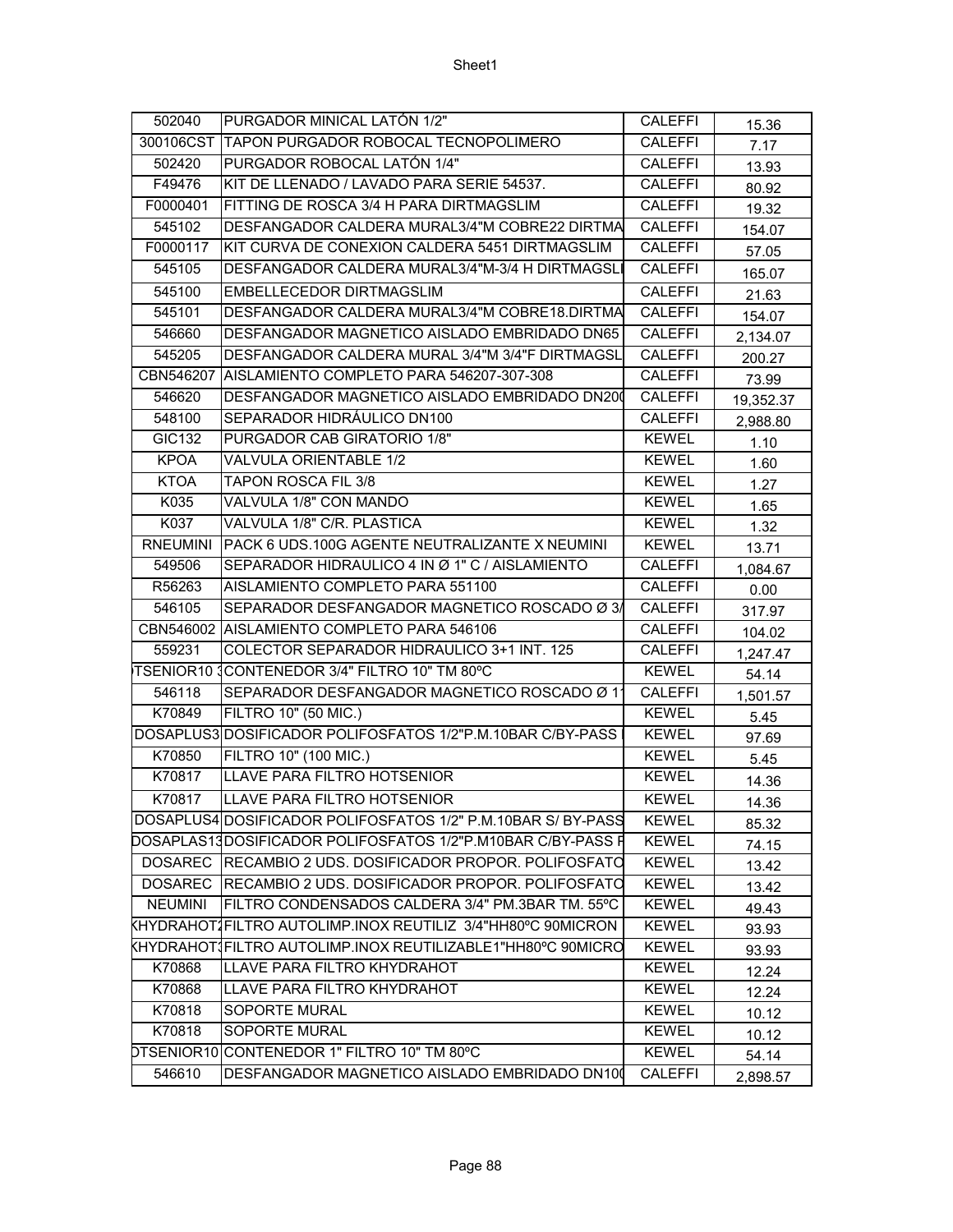| 549508    | SEPARADOR HIDRAULICO 4 IN Ø 11/2" C / AISLAMIENTO      | <b>CALEFFI</b> | 1,667.67  |
|-----------|--------------------------------------------------------|----------------|-----------|
| 545155    | DESFANGADOR CALDERA MURAL3/4"M-H +CORTE                | <b>CALEFFI</b> | 198.07    |
| 545135    | DESFANGADOR CALDERA MURAL3/4"M-H+ESQ                   | <b>CALEFFI</b> | 179.37    |
| 546082    | AIREADOR DESFANGADOR BRIDADO DN80.CON AISLAMIE         | <b>CALEFFI</b> | 3,990.87  |
| 545455    | DESFANGADOR CALDERA MURAL 3/4"M 3/4"F DIRTMAGSL        | <b>CALEFFI</b> | 286.07    |
| 548152    | SEPARADOR HIDRAULICO DN150 CON AISLAMIENTO             | <b>CALEFFI</b> | 7,055.47  |
| F49474/BL | FILTRO DE MALLA FINO AZUL PARA 545375-6                | <b>CALEFFI</b> | 28.78     |
| F0000574  | CONEXION VALVULA DE ESFERA DESFANGADOR DIRTMA          | <b>CALEFFI</b> | 57.20     |
| 546680    | DESFANGADOR MAGNETICO AISLADO EMBRIDADO DN80           | <b>CALEFFI</b> | 2,814.97  |
| F0000439  | CONEXION CURVA 3/4" H PARA 5451                        | <b>CALEFFI</b> | 22.18     |
| 562100    | TAPÓN ANTIASPIRACIÓN PURGADORES 5020-5022              | <b>CALEFFI</b> | 5.62      |
| 562200    | TAPÓN ANTIASPIRACIÓN PURGADORES ROBOCAL                | <b>CALEFFI</b> | 3.65      |
| F0000515  | ACCESORIO EXCENTRICO PARA 5451                         | <b>CALEFFI</b> | 44.07     |
| 508021    | PURGADOR AUTOMÁTICO HIGROSCÓPICO 1/4"                  | <b>CALEFFI</b> | 7.61      |
|           | K545FDM1P FILTRO DESFANGADOR MAGNETICO CONCEPT         | <b>KEWEL</b>   | 109.99    |
| 551122    | SEPARADOR HIDRAULICO DN125 CON AISLAMIENTO             | <b>CALEFFI</b> | 6,247.99  |
| 551805    | SEPARADOR MICROBOLAS PLASTICO 3/4" H                   | <b>CALEFFI</b> | 139.77    |
| 551806    | SEPARADOR MICROBOLAS PLASTICO 1" H                     | <b>CALEFFI</b> | 159.57    |
| 545345    | DESFANGADOR MAGNETIC TECNOP Ø 3/4" C/V INTERCEP        | <b>CALEFFI</b> | 209.07    |
|           | CBN546007 AISLAMIENTO COMPLETO PARA 546007             | <b>CALEFFI</b> | 104.02    |
| 502530    | PURGADOR ROBOCAL CON RETENCIÓN LATÓN 3/8"              | <b>CALEFFI</b> | 16.46     |
| 559331    | COLECTOR SEPARADOR HIDRAULICO 3+1 INT. 125             | <b>CALEFFI</b> | 1,340.97  |
| 545000    | DIRTMAG MINI Ø 3/4" M $X$ Ø 3/4" H                     | <b>CALEFFI</b> | 156.72    |
| 546119    | SEPARADOR DESFANGADOR MAGNETICO ROSCADO Ø 2"           | <b>CALEFFI</b> | 1,656.67  |
|           | CBN545305 AISLAMIENTO PARA 545302-03-05-06             | <b>CALEFFI</b> | 38.90     |
| 545900    | FILTRO MAGNETICO 3/4"MX3/4"F MPT 3BAR TEMP.0/90°C.     | <b>CALEFFI</b> | 142.30    |
| 546102    | AIREADOR DESFANGADOR BRIDADO DN100.C/ AISLAMIEN        | <b>CALEFFI</b> | 4,158.07  |
|           | ULTRA MAG (545099) FILTRO MAGNETICO ROSCADO 3/4" KEWEL | <b>KEWEL</b>   | 67.98     |
| 559222    | COLECTOR SEPARADOR HIDRAULICO 2+2 125MM                | <b>CALEFFI</b> | 1,096.77  |
| 570912    | ADHITIVO PARA 545 0,5 LIT. INHIBIDOR C1                | <b>CALEFFI</b> | 67.06     |
| 570911    | ADHITIVO PARA 545 0,5LIT.LIMPIADOR C3                  | <b>CALEFFI</b> | 67.06     |
| 570914    | ADHITIVO PARA 545 0,5LIT. SELLADOR C4                  | <b>CALEFFI</b> | 67.06     |
| 59575     | <b>PURGADOR</b>                                        | <b>CALEFFI</b> | 0.00      |
| F0000662  | <b>IRACORES O-RING</b>                                 | <b>CALEFFI</b> | 0.00      |
| 505431    | PURGADOR MANUAL CON DESCARGA ORIENTABLE 3/8"           | <b>CALEFFI</b> | 5.86      |
| 502231    | PURGADOR VALCAL CROMADO 3/8"                           | <b>CALEFFI</b> | 31.53     |
| 502630    | PURGADOR ROBOCAL LATÓN SALIDA SUPERIOR 3/8"            | <b>CALEFFI</b> | 15.91     |
| 502241    | PURGADOR VALCAL CROMADO CON RETENCION 1/2"             | CALEFFI        | 32.08     |
| 548200    | SEPARADOR HIDRAULICO DN200                             | <b>CALEFFI</b> | 16,500.07 |
| F0001285  | FILTRO C/ PORTASONDAS M10 C/ TUERCA LOCA 1"            | <b>CALEFFI</b> | 49.83     |
| 545006CST | MAGNETIC FILTER YUTAKI XEK27250-A                      | <b>CALEFFI</b> | 44.12     |
| 546625    | DESFANGADOR MAGNETICO AISLADO EMBRIDADO DN250          | <b>CALEFFI</b> | 23,476.31 |
| F0000969  | <b>CUERPO S/RACORES DN50 LEGIOMIX</b>                  | <b>CALEFFI</b> | 0.00      |
| 545302    | DESFANGADOR MAGNETICO TECNOPOLIMERO 3/4 CU 22          | <b>CALEFFI</b> | 194.21    |
| F0001470  | RECAMBIO SUP.PURGADOR BOYA CALEFFI                     | <b>CALEFFI</b> | 0.00      |
| 546615    | DESFANGADOR MAGNETICO AISLADO EMBRIDADO DN150          | <b>CALEFFI</b> | 5,578.17  |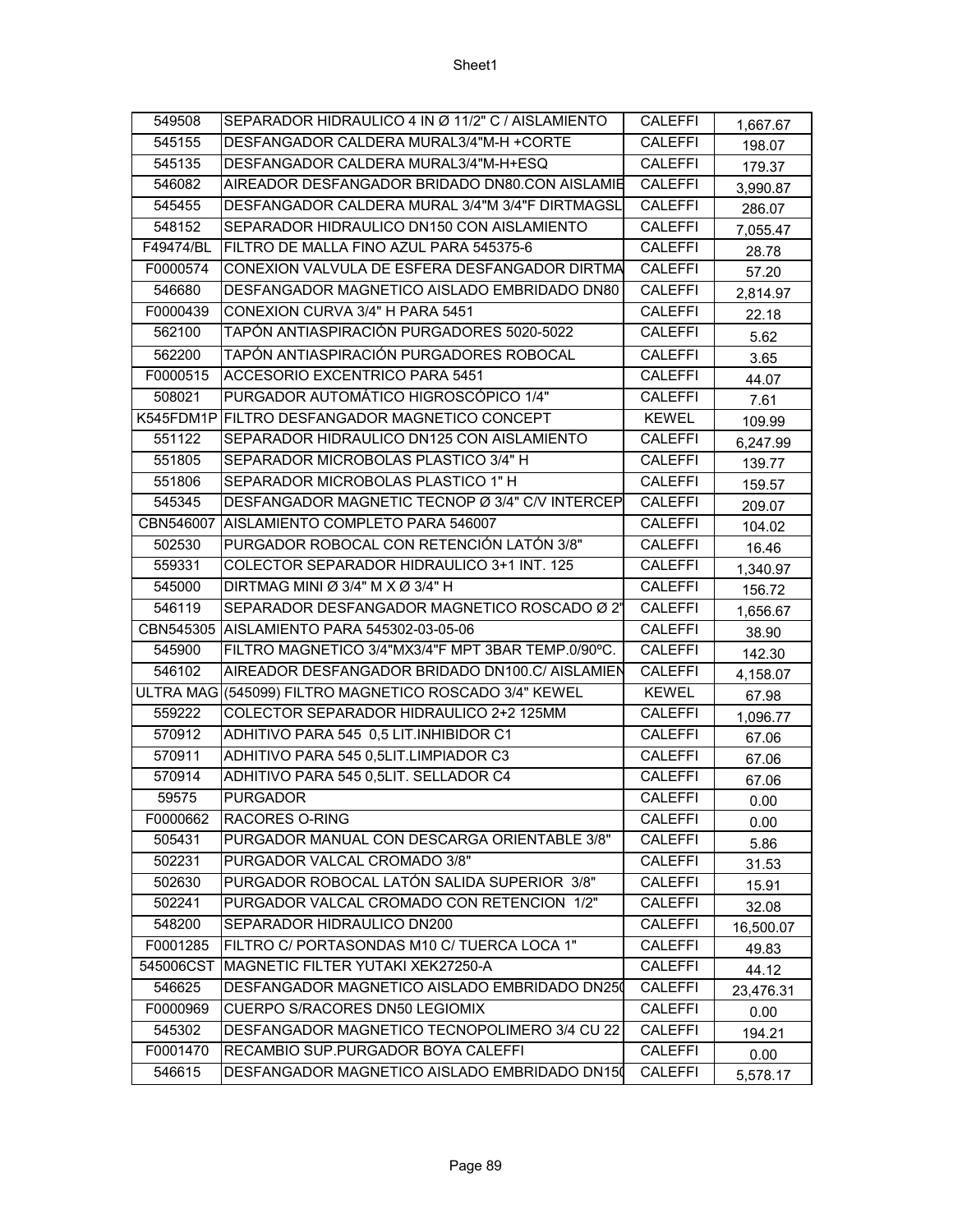| 559002    | PAR DE CONEXIONES CON JUNTA PARA 559 Y 550                   | <b>CALEFFI</b> | 53.98     |
|-----------|--------------------------------------------------------------|----------------|-----------|
| 551706    | SEPARADOR DE AIRE Y DE MICROBOLAS DE AIRE 1"                 | <b>CALEFFI</b> | 297.07    |
|           | CBN546060 AISLAMIENTO COMPLETO SERIES 56359-56360-546060     | <b>CALEFFI</b> | 469.72    |
| 570915    | ADHITIVO PARA 545 0,4LIT.LIMPIADOR C3                        | <b>CALEFFI</b> | 111.42    |
| 570916    | ADHITIVO PARA 545 0,4 LIT. INHIBIDOR C1                      | <b>CALEFFI</b> | 111.42    |
| F0001037  | KIT LAVADO Y ADICCION ADITIVOS X 549                         | <b>CALEFFI</b> | 36.41     |
| 559221    | COLECTOR SEPARADOR HIDRAULICO 2+1 125MM                      | <b>CALEFFI</b> | 830.50    |
| 549507    | SEPARADOR HIDRAULICO 4 IN 11/4" C/AISLAMIENTO                | <b>CALEFFI</b> | 1,189.17  |
|           | 502600CST PURGADOR AUTOMATICO                                | <b>CALEFFI</b> | 7.30      |
| 545377    | DESFANGADOR MAGNETIC TECNOLOPOLIMERO 11/4 C/FI               | <b>CALEFFI</b> | 0.00      |
| 559001    | PAR DE TAPONES CON JUNTA                                     | <b>CALEFFI</b> | 41.65     |
| 551006    | SEPARADOR DE AIRE Y DE MICROBOLAS DE AIRE 1"                 | <b>CALEFFI</b> | 238.77    |
| 449010    | MANDO PARA CUERPOS TERMOSTATICOS                             | <b>CALEFFI</b> | 7.89      |
| 720020    | REPARTIDOR DE COSTES CALEFACCION MONITOR 2.0                 | <b>CALEFFI</b> | 129.04    |
| 679264    | RACOR MULTICAPA 3/4"- Ø 20 x 2 CROMADO                       | <b>CALEFFI</b> | 16.02     |
| 225312    | VALVULA TERMOSTATIZABLE DOBLE ESCUADRA DER. 3/8              | <b>CALEFFI</b> | 43.65     |
| 592636    | COLECTOR SIMPLE COMPONIBLE 3 SAL X1"X1/2"M                   | <b>CALEFFI</b> | 47.89     |
| 600281    | RECAMBIO VALVULA, MOTOR Y SONDA PARA 600081                  | <b>CALEFFI</b> | 2,585.07  |
| 679544    | RACOR MULTICAPA TUBO 3/4" X 18 X 2                           | <b>CALEFFI</b> | 16.02     |
| 584055    | RACOR BICONO 3/4 M X 3/4 M Ø 18                              | <b>CALEFFI</b> | 9.08      |
|           | 1251511L6 ESTABILIZ.CAUDAL AUTOFLOW 3/4" 1,60 M3/H           | <b>CALEFFI</b> | 365.31    |
|           | 12119111M ESTABILIZ.AUT.CAUDAL C/VALV.CORTE 2" 11 M3/H       | <b>CALEFFI</b> | 1,108.38  |
|           | 1271612M2 AUTOFLOW CART-POLIMERO ALT.RESIS 1" 2,25 M3/H      | CALEFFI        | 156.31    |
| 130152    | VÁLVULA DE BALANCEAMIENTO DN150                              | <b>CALEFFI</b> | 2,284.77  |
|           | 125141L40 ESTABILIZ.CAUDAL AUTOFLOW 1/2" 0,40 M3/H           | <b>CALEFFI</b> | 364.21    |
|           | 125141L60 ESTABILIZ.CAUDAL AUTOFLOW 1/2" 0,60 M3/H           | <b>CALEFFI</b> | 364.21    |
|           | 125151L60 ESTABILIZ.CAUDAL AUTOFLOW 3/4" 0,60 M3/H           | <b>CALEFFI</b> | 365.31    |
|           | 125151L20 ESTABILIZ.CAUDAL AUTOFLOW 3/4" 0,20 M3/H           | <b>CALEFFI</b> | 365.31    |
| 125151L30 | ESTABILIZ.CAUDAL AUTOFLOW 3/4" 0,30 M3/H                     | <b>CALEFFI</b> | 365.31    |
|           | CBN551009 AISLAMIENTO COMPLETO PARA 551009                   | <b>CALEFFI</b> | 78.61     |
| 130150    | VÁLVULA DE BALANCEAMIENTO DN150                              | <b>CALEFFI</b> | 3,424.43  |
| 130250    | VÁLVULA DE BALANCEAMIENTO DN250                              | <b>CALEFFI</b> | 13,235.27 |
|           | 145660 3H0 AUTOFLOW REGULABLE DN25 0,30 3M3/H                | <b>CALEFFI</b> | 355.37    |
| 1251917H0 | ESTAB.AUTOMÁTICO DE CAUDAL 2" 7 M3/H                         | <b>CALEFFI</b> | 848.21    |
| 103143030 | ESTAB.AUTOMÁTICO CAUDAL BRIDADO DN125 30 M3/H                | <b>CALEFFI</b> | 4,327.40  |
| 130100    | VÁLVULA DE BALANCEAMIENTO DN100                              | <b>CALEFFI</b> | 2,256.17  |
|           | 1271714M5 ESTAB.CAUDAL AUTOFLOW 11/4" 4,5 M3/H               | <b>CALEFFI</b> | 0.00      |
|           | 1271712M7 AUTOFLOW CART-POLIMERO ALT.RESIS 11/4" 2,7M3H      | <b>CALEFFI</b> | 161.81    |
| 142350    | VALV.EQUILIBRADO 3/4" 16 BAR                                 | <b>CALEFFI</b> | 0.00      |
|           | 145895-DN40 VALV.PICV C/TOMA DN40 2"M 3100-9300L/H           | <b>CALEFFI</b> | 0.00      |
|           | 149400 H80 KIT FCU 149 1/2H-3/4M 800 L.C/VENTURI             | <b>CALEFFI</b> | 0.00      |
|           | 149600 1H8 KIT FCU 149 1"HX11/4"M 1800 L/H C/VENTURI         | <b>CALEFFI</b> | 0.00      |
| 130060    | VÁLVULA DE BALANCEAMIENTO DN65                               | <b>CALEFFI</b> | 1,333.17  |
|           | 145664 3H7 AUTOFLOW REGULABLE DN25 11/4" 3,7M3/H S/TOMAS     | <b>CALEFFI</b> | 315.95    |
|           | 125101 21L   DESCATALOGADO ESTAB.CAUDAL AUTOFLOW 2 /2" 21,5M | <b>CALEFFI</b> | 1,241.47  |
|           | 127141M04 AUTOFLOW CART-POLIMERO ALT.RESIST.1/2" 0,040M3/H   | <b>CALEFFI</b> | 85.58     |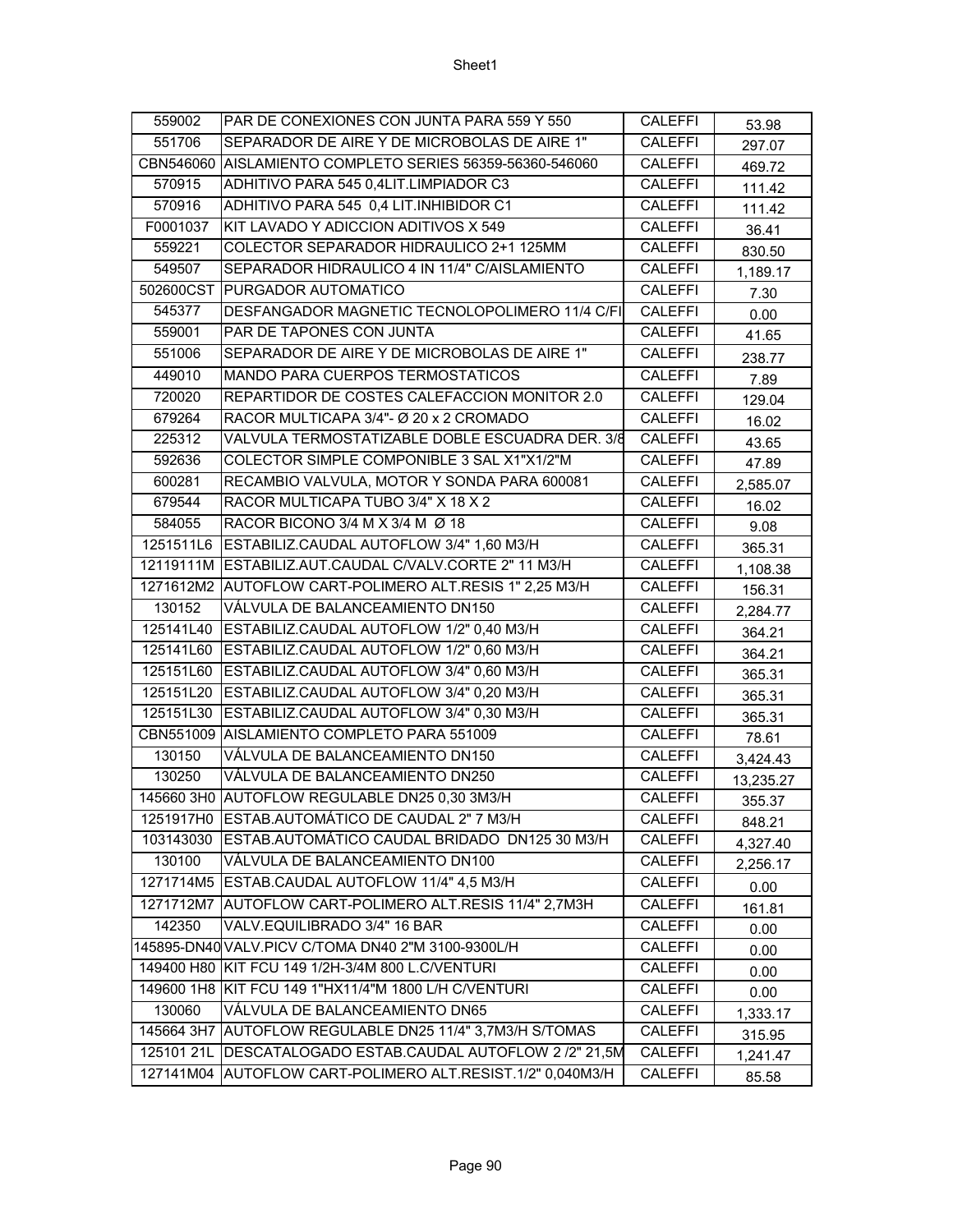|           | 127141M06 AUTOFLOW CART-POLIMERO ALT.RESIST.1/2" 0,060M3/H | <b>CALEFFI</b> | 85.58    |
|-----------|------------------------------------------------------------|----------------|----------|
|           | 125101 17L ESTAB.CAUDAL AUTOFLOW 2 1/2" 17 M3/H            | <b>CALEFFI</b> | 1,467.00 |
|           | 126181 9M5 ESTAB.CAUDAL AUTOFLOW 11/2" 9,5 M3/H            | <b>CALEFFI</b> | 736.01   |
|           | 127181 6M5 ESTAB.CAUDAL AUTOFLOW 11/2" 6,5 M3/H            | <b>CALEFFI</b> | 491.81   |
|           | 145554 H40 AUTOFLOW REGULABLE DN15 MM 1" 400L/H SIN TOMAS  | <b>CALEFFI</b> | 117.99   |
| 145881    | VAL.PICV C/TOMA DN40 11/2"H 1900-13650L/H                  | <b>CALEFFI</b> | 953.00   |
| 145771    | VAL. PICV C/TOMA DN32 11/4"H 860-4630L/H                   | <b>CALEFFI</b> | 690.91   |
|           | 145554 H80 AUTOFLOW REGULABLE DN15 MM 1" 800L/H SIN TOMAS  | <b>CALEFFI</b> | 117.99   |
|           | CBN550040   CUBIERTA COLECTOR CENTRAL TERMICA 4 INT 25     | <b>CALEFFI</b> | 203.57   |
| 550040    | COLECTOR CENTRAL TERMICA 4 INT 25                          | <b>CALEFFI</b> | 840.47   |
|           | 1271815M0 AUTOFLOW CART-POLIMERO ALT.RESIS 11/2" 5M3H      | <b>CALEFFI</b> | 491.81   |
|           | 145554 1H2 AUTOFLOW REGULABLE DN20 1" 1200L/H              | <b>CALEFFI</b> | 139.89   |
|           | 145444 H40 AUTOFLOW REGULABLE DN15 3/4" 400L/H             | <b>CALEFFI</b> | 114.36   |
|           | 145444 H80 AUTOFLOW REGULABLE DN15 3/4" 800L/H             | <b>CALEFFI</b> | 114.36   |
|           | SATK12313 CALEFFI SATK12313                                | <b>CALEFFI</b> | 918.37   |
| 550021    | COLECTOR CENTRAL TERMICA 2+1 INT 125                       | <b>CALEFFI</b> | 588.57   |
| 132060    | VÁLVULA DE BALANCEAMIENTO DN65 6/24 M3/H                   | <b>CALEFFI</b> | 1,806.27 |
|           | CBN550021 AISLAMIENTO PARA COLECTOR 550021                 | <b>CALEFFI</b> | 144.17   |
|           | 125151L70 ESTABILIZ.CAUDAL AUTOFLOW 3/4" 0,70 M3/H         | <b>CALEFFI</b> | 365.31   |
|           | 125151L80 ESTABILIZ.CAUDAL AUTOFLOW 3/4" 0,80 M3/H         | <b>CALEFFI</b> | 365.31   |
|           | 125151L90 ESTABILIZ.CAUDAL AUTOFLOW 3/4" 0,90 M3/H         | <b>CALEFFI</b> | 365.31   |
| 1251511L0 | ESTABILIZ.CAUDAL AUTOFLOW 3/4" 1,00 M3/H                   | <b>CALEFFI</b> | 365.31   |
|           | 127151M08 AUTOFLOW CART-POLIMERO ALT.RESIS 3/4" 0,085 M3/H | <b>CALEFFI</b> | 86.68    |
|           | 125151L50 ESTABILIZ.CAUDAL AUTOFLOW 3/4" 0,50 M3/H         | <b>CALEFFI</b> | 365.31   |
|           | 145550 1H2 AUTOFLOW REGULABLE DN20 3/4" H-H 0,12/1,20 M3/H | <b>CALEFFI</b> | 198.07   |
|           | 1251511L2 ESTABILIZ.CAUDAL AUTOFLOW 3/4" 1,20 M3/H         | <b>CALEFFI</b> | 365.31   |
| 130000    | FLOMET MEDIDOR ELECTRÓNICO DE CAUDAL                       | <b>CALEFFI</b> | 3,957.24 |
|           | 125161S80 ESTABILIZADOR DE CAUDAL AUTOFLOW 1"              | <b>CALEFFI</b> | 434.61   |
|           | CBN130900 AISLAMIENTO PARA VALVULA 130900-900A             | <b>CALEFFI</b> | 50.67    |
| 140350    | <b>VALV.PRESION DIFERENCIAL</b>                            | <b>CALEFFI</b> | 308.07   |
| 130062    | VÁLVULA DE BALANCEAMIENTO DN65 CALEFFI                     | <b>CALEFFI</b> | 793.17   |
|           | 145440 H80 AUTOFLOW REGULABLE DN15 1/2" 0,08 / 0,80 M3/H   | <b>CALEFFI</b> | 177.17   |
|           | 145550 1H8 AUTOFLOW REGULABLE DN20 3/4" 0,18 / 1,8 M3/H    | <b>CALEFFI</b> | 337.77   |
|           | CBN130700 AISLAMIENTO PARA VALVULA 130700-700A             | <b>CALEFFI</b> | 41.43    |
| 550001    | <b>COLECTOR /SEPARADOR</b>                                 | <b>CALEFFI</b> | 355.37   |
|           | 127151M04 AUTOFLOW CART-POLIMERO ALT.RESIS 3/4" 0,040 M3/H | <b>CALEFFI</b> | 86.68    |
|           | 127151M06 AUTOFLOW CART-POLIMERO ALT.RESIS 3/4" 0,06 M3/H  | <b>CALEFFI</b> | 86.68    |
|           | 02M90 XXH RECAMBIO CARTUCHO Ø 1" - 11/4" CAUDAL 0,90 M3/H  | <b>CALEFFI</b> | 92.21    |
| 1251917L5 | ESTAB.AUTOMÁTICO DE CAUDAL 2" 7,50 M3/H                    | <b>CALEFFI</b> | 753.28   |
|           | 021M2 XXH RECAMBIO CARTUCHO Ø 1" - 11/4" CAUDAL 1,20 M3/H  | <b>CALEFFI</b> | 92.21    |
|           | 700255 1H2 MODULO CALEF.1200 L/H                           | <b>CALEFFI</b> | 0.00     |
| 700009    | BASE BOX C/ VAL.3/4 L=130                                  | <b>CALEFFI</b> | 0.00     |
|           | 02M25 XXG RECAMBIO CARTUCHO Ø 1/2" - 3/4" CAUDAL 0,25 M3/H | <b>CALEFFI</b> | 50.45    |
|           | 02M50 XXG RECAMBIO CARTUCHO Ø 1/2" - 3/4" CAUDAL 0,50 M3/H | <b>CALEFFI</b> | 50.45    |
| 700059    | JUEGO 2 ADAPATADORES 3/4HX1M P/700255                      | <b>CALEFFI</b> | 0.00     |
|           | CBN551007 AISLAMIENTO COMPLETO PARA 551007                 | <b>CALEFFI</b> | 78.61    |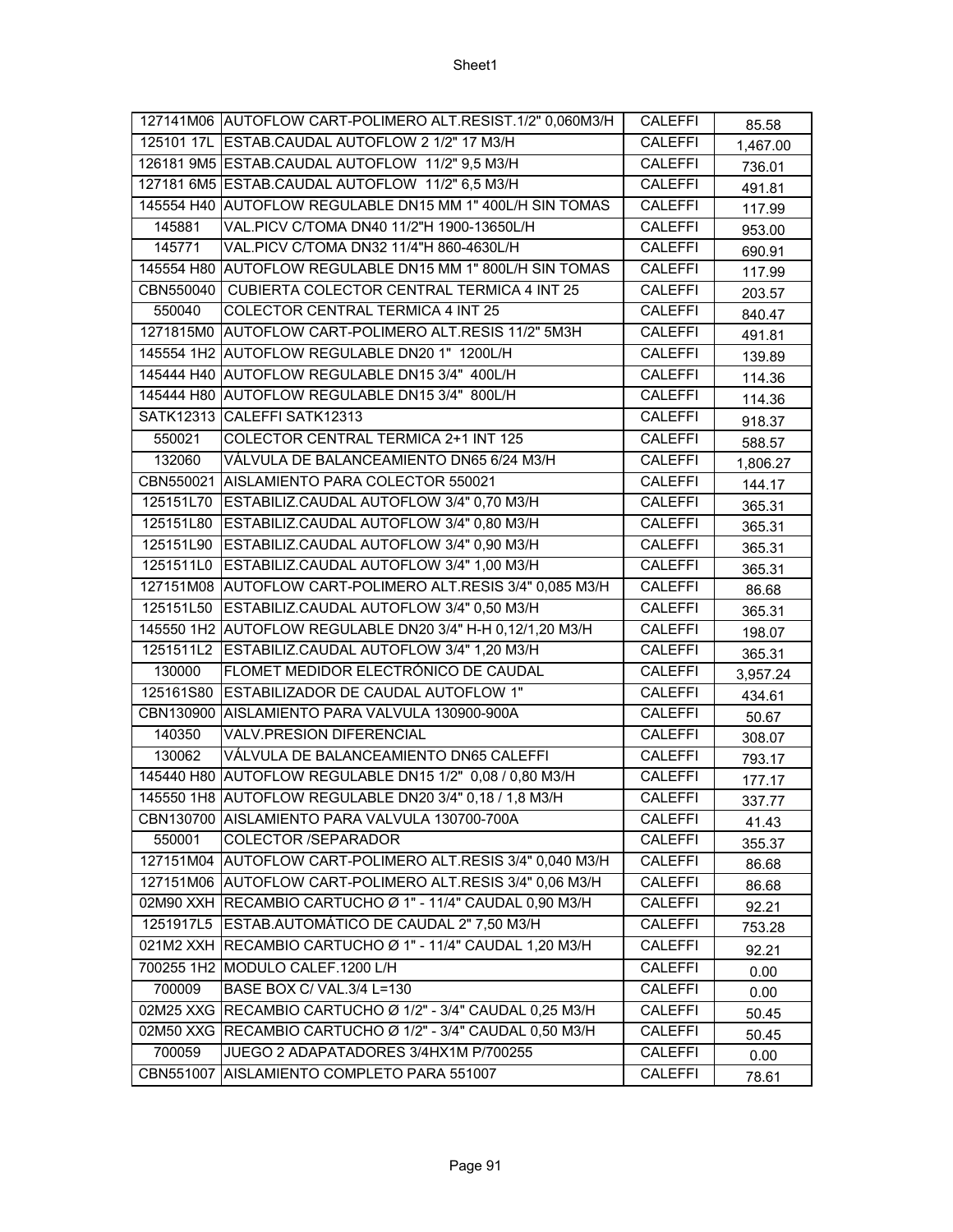| 550205    | COLECTOR CALEFFI CON AISLAMIENTO 11/2 H                       | <b>CALEFFI</b> | 396.00   |
|-----------|---------------------------------------------------------------|----------------|----------|
|           | CBN551005 AISLAMIENTO COMPLETO PARA 551005                    | <b>CALEFFI</b> | 78.65    |
| 550004    | KIT CONEXION TUBOS COLECTOR SERIE 550                         | <b>CALEFFI</b> | 490.67   |
|           | 145667 3H7 AUTOFLOW REGULABLE DN25 11/4" 3700LIT/H            | <b>CALEFFI</b> | 0.00     |
|           | 145664 3H0 AUTOFLOW REGULABLE DN25 11/4" 0,30 / 3M3/H S/TOMAS | <b>CALEFFI</b> | 315.95   |
|           | 149410 H20 KIT FCU 149 1/2H3/4M 200L/H SIN VENTURI            | <b>CALEFFI</b> | 621.83   |
|           | 149410 H80 KIT FCU 149 1/2H3/4M 800L/H SIN VENTURI            | <b>CALEFFI</b> | 621.83   |
| 130082    | <b>VALVULA EQUILIBRADO DN80</b>                               | <b>CALEFFI</b> | 1,054.97 |
|           | 145667 1H8 AUTOFLOW REGULABLE DN25 11/4" 1800L/H              | <b>CALEFFI</b> | 0.00     |
|           | 145667 3H0 AUTOFLOW REGULABLE DN25 11/4" 3000L/H              | <b>CALEFFI</b> | 0.00     |
| 140392    | REGULADOR PRESION 2" 50/300 SIN AISLAMIENTO                   | <b>CALEFFI</b> | 680.97   |
|           | 145557 H80 AUTOFLOW DN20 1" 800 LIT/H CON TOMAS               | <b>CALEFFI</b> | 0.00     |
| 550031    | COLECTOR CENTRAL TERMICA 3+1 INT 125                          | <b>CALEFFI</b> | 790.97   |
|           | CBN550031 AISLAMIENTO COLECTOR 550031                         | <b>CALEFFI</b> | 178.27   |
|           | 149610 3H0 KIT FCU 149 1"HX11/4"M 3000L/H SIN VENTURI         | <b>CALEFFI</b> | 0.00     |
|           | 145447 H80 AUTOFLOW DN15 3/4" 800 LIT/H C/TOMAS               | <b>CALEFFI</b> | 0.00     |
|           | 145557 H40 AUTOFLOW DN20 1" 400LIT/H CON TOMAS                | <b>CALEFFI</b> | 0.00     |
|           | 145434 H20 AUTOFLOW REGULABLE DN15 1/2" 0,2 M3/H SIN TOMAS    | <b>CALEFFI</b> | 118.31   |
|           | 1271411M6 AUTOFLOW CART-POLIMERO ALT.RESTIST 1/2" 1,60M3/H    | <b>CALEFFI</b> | 0.00     |
| 171525A2L | <b>GRUPO CON BOMBA</b>                                        | <b>CALEFFI</b> | 0.00     |
|           | 125101 21H ESTAB.CAUDAL AUTOFLOW 2 /2" 21,5M3/H               | <b>CALEFFI</b> | 1,467.00 |
|           | 145664 1H8 AUTOFLOW REGULABLE DN25 11/4" 1,8M3/H S/TOMAS      | <b>CALEFFI</b> | 315.95   |
|           | 1271815M5 ESTAB.CAUDAL AUTOFLOW 11/2" 5,5 M3/H                | <b>CALEFFI</b> | 491.81   |
| 794205    | CONTADOR VOLUM.IMP.FRIO 3/4 K10                               | <b>CALEFFI</b> | 0.00     |
| 100000    | CONJ.DE TOMA DE PRESIÓN/TEMP. 1/4"                            | <b>CALEFFI</b> | 17.45    |
| 140362    | VAL. PRESION DIFERENCIAL 1" 50-300MBAR SIN AISLAR             | <b>CALEFFI</b> | 357.57   |
| 140372    | VAL.PRESION DIFERENCIAL11/4" 50-300MBAR SIN AISLAR            | <b>CALEFFI</b> | 588.57   |
| 140360    | VAL.PRESION DIFERENCIAL 1" 50-300 CON AISLAMIENTO             | <b>CALEFFI</b> | 376.27   |
|           | CBN130800 AISLAMIENTO PARA VALVULA 130800                     | <b>CALEFFI</b> | 41.43    |
| 132080    | VALVULA DE EQUILIBRADO DN80 8/32                              | <b>CALEFFI</b> | 2,101.07 |
| 145905    | VAL. PICV C/TOMA DN50 21/2"M 5100-14800                       | <b>CALEFFI</b> | 0.00     |
| 125171L70 | ESTAB. AUTOMATICO DE CAUDAL 1 1/4"                            | <b>CALEFFI</b> | 529.21   |
| 140300    | VALV.PRESION DIFERENCIAL 1" 50-300 CON RACOR                  | <b>CALEFFI</b> | 0.00     |
|           | 149510 1H2 KIT FCU 149 3/4"H X 1 M 1200L/H SIN VENTURI        | <b>CALEFFI</b> | 512.07   |
|           | 149610 1H8 KIT FCU 149 1"H X 11/4" M 1800L/H SIN VENTURI      | <b>CALEFFI</b> | 675.15   |
| 656504    | MANDO ELECTROTERMICO 24V .N/C T/N                             | <b>CALEFFI</b> | 75.33    |
|           | 1261511L8 AUTOFLOW CART-POLIMERO ALT.RESIS 3/4" 1,8M3/H       | <b>CALEFFI</b> | 0.00     |
|           | 103111009 ESTABILIZ.AUTOM.DE CAUDAL AUTOFLOW DN65 9 M3/H      | <b>CALEFFI</b> | 1,806.20 |
| 550220    | COLECTOR CALEFACC.11/2"                                       | <b>CALEFFI</b> | 379.39   |
|           | 149410 H40 KIT FCU 149 1/2HX3/4M 400L/H SIN VENTURI           | <b>CALEFFI</b> | 441.20   |
| 132100    | VALVULA BALANCEAMIENTO DN100                                  | <b>CALEFFI</b> | 2,697.27 |
|           | 1211711M6 AUTOFLOW CART-POLIMERO ALT.RESIS 11/4" 1,60M3/H     | CALEFFI        | 616.75   |
|           | 145550 H80 AUTOFLOW REGULABLE DN20 MM 3/4" 800 LIT/H          | <b>CALEFFI</b> | 198.07   |
| 550230    | COLECTOR PARA INST.CALEFACCION                                | <b>CALEFFI</b> | 771.27   |
|           | 715102M15XXAUTOFLOW CART.POLIMERO ALT.RESIST.3/4" 0,15 M3/H   | <b>CALEFFI</b> | 115.48   |
|           | CBN6646N1 AISLAMIENTO PARA COLECTOR 664                       | <b>CALEFFI</b> | 113.37   |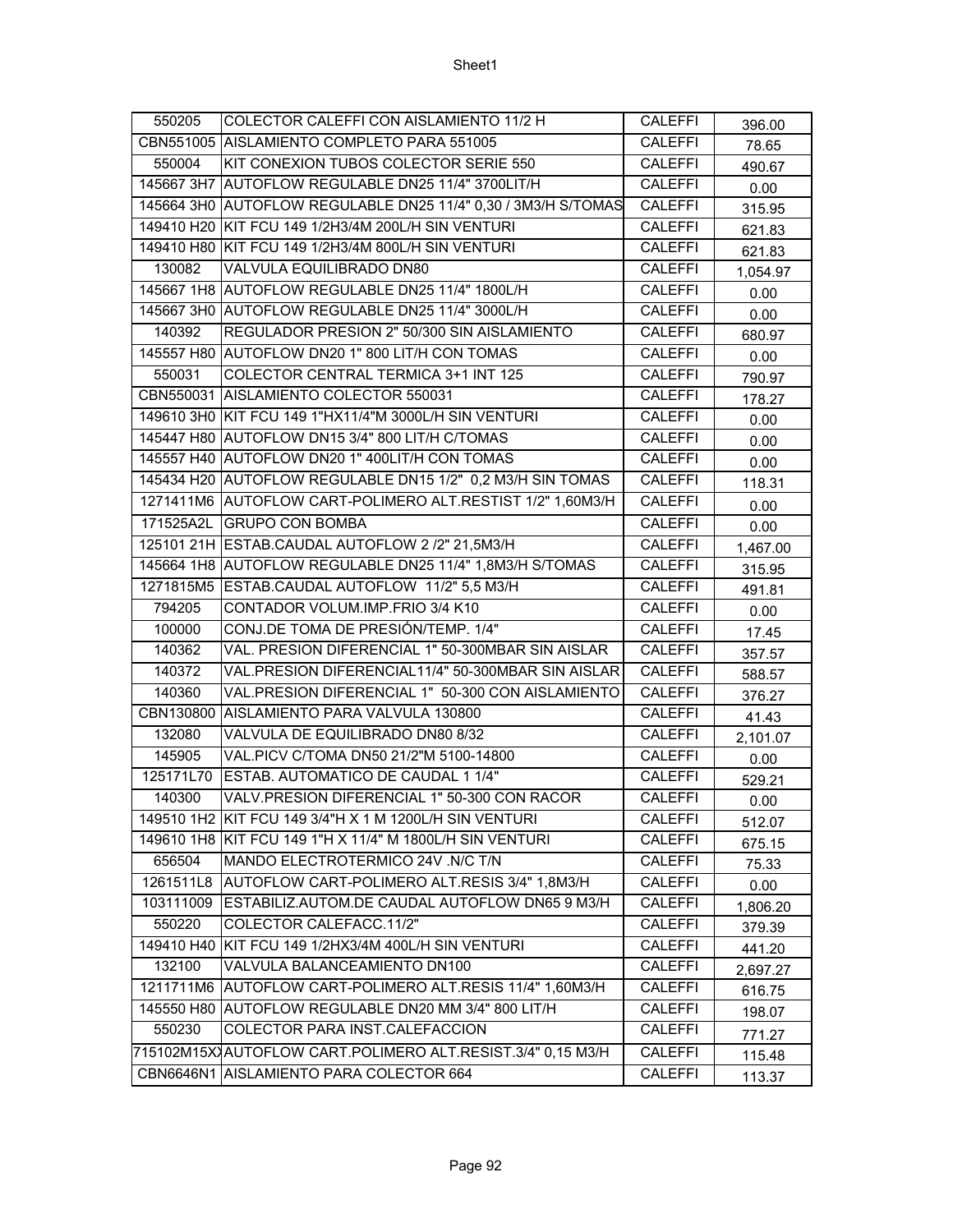|           | 02M20 XXG RECAMBIO CARTUCHO 1/2-3/4" CAUDAL 0,20 M3/H       | CALEFFI        | 0.00     |
|-----------|-------------------------------------------------------------|----------------|----------|
|           | 1251612L7 EST.CAUDAL AUTOFLOW 1" 2,7M3/H                    | <b>CALEFFI</b> | 434.61   |
|           | 1251613L2 ESTAB.CAUDAL AUTOFLOW 1" 3,2 M3/H                 | <b>CALEFFI</b> | 434.61   |
| 145991    | VAL. PICV C/TOMA DN50 2"H 1900-13650 L/H                    | <b>CALEFFI</b> | 0.00     |
|           | 1271814M7 ESTAB.CAUDAL AUTOFLOW 11/2" 4,7 M3/H              | <b>CALEFFI</b> | 491.81   |
|           | 1271714M7 ESTAB.CAUDAL AUTOFLOW 11/4" 4,7 M3/H              | <b>CALEFFI</b> | 161.81   |
|           | 120171L90 ESTABILIZ.AUT.CAUDAL C/VALV.CORTE 11/4" 0,90M3/H  | <b>CALEFFI</b> | 638.11   |
|           | 1271714M2 ESTAB.CAUDAL AUTOFLOW 11/4" 4,2 M3/H              | <b>CALEFFI</b> | 161.81   |
|           | 1251818L5 ESTAB.AUTOMÁTICO DE CAUDAL 1 1/2" 8,50 M3/H.      | <b>CALEFFI</b> | 819.61   |
|           | 1251714L2 ESTAB.AUTOMÁTICO DE CAUDAL 1 1/4" 4,25 M3/H.      | <b>CALEFFI</b> | 529.21   |
|           | 125161L80 ESTABILIZ.CAUDAL AUTOFLOW 1" 0,80 M3/H 14-220     | <b>CALEFFI</b> | 434.61   |
|           | 125151L40 ESTABILIZ.CAUDAL AUTOFLOW 3/4" 0,40 M3/H          | <b>CALEFFI</b> | 365.31   |
| 130800    | VÁLVULA DE BALANCEAMIENTO 11/2"                             | <b>CALEFFI</b> | 172.77   |
| 130600    | VÁLVULA DE BALANCEAMIENTO 1"                                | <b>CALEFFI</b> | 112.27   |
|           | 120141L12 ESTABILIZ.AUT.CAUDAL C/VALV.CORTE 1/2" 0,12 M3/H  | <b>CALEFFI</b> | 374.11   |
|           | 1251511L4 ESTABILIZ.CAUDAL AUTOFLOW 3/4" 1,40 M3/H          | <b>CALEFFI</b> | 365.31   |
|           | 1251816L5 ESTAB.AUTOMÁTICO DE CAUDAL 1 1/2" 6,50 M3/H.      | <b>CALEFFI</b> | 819.61   |
|           | 1251711L4 ESTAB.AUTOMÁTICO DE CAUDAL 1 1/4" 1.40 M3/H.      | <b>CALEFFI</b> | 529.21   |
|           | 1251711L2 ESTAB.AUTOMÁTICO DE CAUDAL 1 1/4" 1,20 M3/H.      | <b>CALEFFI</b> | 529.21   |
|           | 1251712L2 ESTAB.AUTOMÁTICO DE CAUDAL 1 1/4" 2,25 M3/H.      | <b>CALEFFI</b> | 529.21   |
| 130700    | VÁLVULA DE BALANCEAMIENTO 11/4"                             | <b>CALEFFI</b> | 136.47   |
|           | 1201511L8 ESTABILIZ.AUT.CAUDAL C/VALV.CORTE 3/4" 1,80 M3/H  | <b>CALEFFI</b> | 374.11   |
|           | 1201613L0 ESTABILIZ.AUT.CAUDAL C/VALV.CORTE 1" 3,00 M3/H    | <b>CALEFFI</b> | 547.91   |
|           | 1251611L8 ESTABILIZ.CAUDAL AUTOFLOW 1" 1,80 M3/H 14-220     | <b>CALEFFI</b> | 434.61   |
|           | 1251411L0 ESTABILIZ.CAUDAL AUTOFLOW 1/2" 1,00 M3/H          | <b>CALEFFI</b> | 364.21   |
|           | 1201511L0 ESTABILIZ.AUT.CAUDAL C/VALV.CORTE 3/4" 1,00 M3/H  | <b>CALEFFI</b> | 374.11   |
|           | 1251612L5 ESTABILIZ.CAUDAL AUTOFLOW 1" 2,50 M3/H 14-220     | <b>CALEFFI</b> | 434.61   |
| 103111018 | ESTABILIZ.AUTOM.DE CAUDAL AUTOFLOW DN65 18 M3/H             | <b>CALEFFI</b> | 1,806.20 |
| 1251815L0 | ESTAB.AUTOMÁTICO DE CAUDAL 1 1/2" 5,00 M3/H.                | <b>CALEFFI</b> | 819.61   |
| 120151L80 | ESTABILIZ.AUT.CAUDAL C/VALV.CORTE 3/4" 0,80 M3/H            | <b>CALEFFI</b> | 374.11   |
|           | 1201611L0 ESTABILIZ.AUT.CAUDAL C/VALV.CORTE 1" 1 M3/H       | <b>CALEFFI</b> | 547.91   |
| 120161L80 | ESTABILIZ.AUT.CAUDAL C/VALV.CORTE 1" 0,80 M3/H              | <b>CALEFFI</b> | 547.91   |
| 130500    | VÁLVULA DE BALANCEAMIENTO 3/4"                              | <b>CALEFFI</b> | 99.40    |
| 130900    | VÁLVULA DE BALANCEAMIENTO 2"                                | <b>CALEFFI</b> | 245.37   |
| 135080    | VÁLVULA DE BALANCEAMIENTO DN80                              | <b>CALEFFI</b> | 2,006.79 |
| 120151L90 | ESTABILIZ.AUT.CAUDAL C/VALV.CORTE 3/4" 0,90 M3/H            | <b>CALEFFI</b> | 374.11   |
|           | 120151L70 ESTABILIZ.AUTO.CAUDAL C/VALV.CORTE 3/4 0,70 M3/H  | CALEFFI        | 374.11   |
|           | 120141L80 ESTABILIZ.AUTO.CAUDAL C/VALV.CORTE 1/2 0,80 MB/H  | <b>CALEFFI</b> | 374.11   |
|           | 120141L90 ESTABILIZ.AUT.CAUDAL C/VALV.CORTE 1/2" 0,90 MB/H  | <b>CALEFFI</b> | 374.11   |
| 120141L70 | ESTABILIZ.AUT.CAUDAL C/VALV.CORTE 1/2" 0,70 MB/H            | CALEFFI        | 374.11   |
| 125141L12 | ESTABILIZ.CAUDAL AUTOFLOW 1/2" 0,12 M3/H                    | <b>CALEFFI</b> | 364.21   |
| 12519110L | ESTAB.AUTOMÁTICO DE CAUDAL 2" 10 M3/H                       | <b>CALEFFI</b> | 848.21   |
| 120141L40 | ESTABILIZ.AUT.CAUDAL C/VALV.CORTE 1/2" 0,40 MB/H            | CALEFFI        | 374.11   |
| 120141L50 | ESTABILIZ.AUT.CAUDAL C/VALV.CORTE 1/2" 0,50 MB/H            | CALEFFI        | 374.11   |
|           | 120141L60 ESTABILIZ.AUTO.CAUDAL C/VALV.CORTE 1/2" 0.60 MB/H | CALEFFI        | 374.11   |
| 1251611L2 | ESTABILIZ.CAUDAL AUTOFLOW 1" 1,20 M3/H 14-220               | <b>CALEFFI</b> | 434.61   |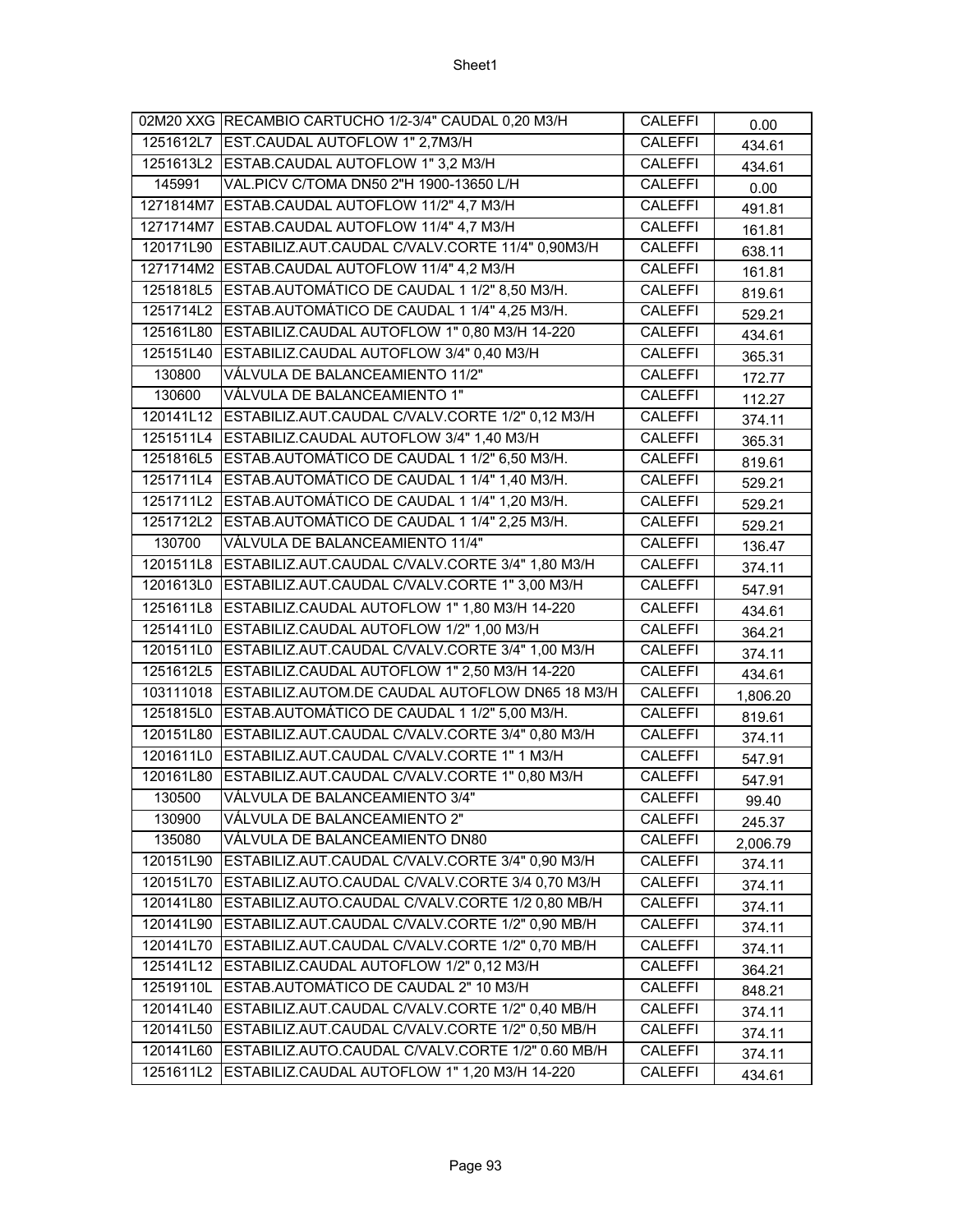| 135060          | VÁLVULA DE BALANCEAMIENTO DN65                             | <b>CALEFFI</b>          | 1,373.26 |
|-----------------|------------------------------------------------------------|-------------------------|----------|
|                 | 1251612L0 ESTABILIZ.CAUDAL AUTOFLOW 1" 2 M3/H 14-220       | <b>CALEFFI</b>          | 434.61   |
|                 | 1251813H5 ESTAB.AUTOMÁTICO DE CAUDAL 1 1/2" 3,50 M3/H.     | CALEFFI                 | 819.61   |
|                 | 1251918H5 ESTAB.AUTOMÁTICO DE CAUDAL 2" 8,50 M3/H          | <b>CALEFFI</b>          | 848.21   |
|                 | 12519112H ESTAB.AUTOMÁTICO DE CAUDAL 2" 12 M3/H            | <b>CALEFFI</b>          | 848.21   |
|                 | 1251917H5 ESTAB.AUTOMÁTICO DE CAUDAL 2" 7,50 M3/H          | <b>CALEFFI</b>          | 848.21   |
| 130400          | VÁLVULA DE BALANCEAMIENTO 1/2"                             | <b>CALEFFI</b>          | 93.57    |
|                 | 125141L80 ESTABILIZ.CAUDAL AUTOFLOW 1/2" 0,80 M3/H         | <b>CALEFFI</b>          | 364.21   |
| 131400          | VÁLVULA DE BALANCEAMIENTO 1/2"                             | <b>CALEFFI</b>          | 167.51   |
|                 | 1251613L7 ESTABILIZ.CAUDAL AUTOFLOW 1" 3,70 M3/H 14-220    | <b>CALEFFI</b>          | 434.61   |
|                 | 1251512H7 ESTABILIZ.CAUDAL AUTOFLOW 3/4" 2.75 M3/H         | <b>CALEFFI</b>          | 365.31   |
|                 | 1251818H5 ESTAB.AUTOMÁTICO DE CAUDAL 1 1/2" 8,50 M3/H      | <b>CALEFFI</b>          | 819.61   |
|                 | 1251613H5 ESTABILIZ.CAUDAL AUTOFLOW 1" 3,50 M3/H 35-410    | <b>CALEFFI</b>          | 434.61   |
|                 | 1251612L2 ESTABILIZ.CAUDAL AUTOFLOW 1" 2,25 M3/H 14-220    | <b>CALEFFI</b>          | 434.61   |
|                 | 120141L25 ESTABILIZ.AUT.CAUDAL C/VALV.CORTE 1/2" 0,25 M3/H | <b>CALEFFI</b>          | 374.11   |
|                 | 120141L35 ESTABILIZ.AUT.CAUDAL C/VALV.CORTE 1/2" 0,35 M3/H | <b>CALEFFI</b>          | 374.11   |
| 100010          | CONJ.DE RACORES CON CIERRE RÁPIDO                          | <b>CALEFFI</b>          | 228.87   |
|                 | 1261611M0 AUTOFLOW CART-POLIMERO ALT.RESIS 1" 1,0M3/H      | <b>CALEFFI</b>          | 378.51   |
|                 | 126151M25 AUTOFLOW CART-POLIMERO ALT.RESIS 3/4" 0,25M3/H   | <b>CALEFFI</b>          | 265.21   |
|                 | 126141M50 AUTOFLOW CART-POLIMERO ALT.RESIS 1/2" 0,50M3/H   | <b>CALEFFI</b>          | 255.31   |
|                 | 126141M60 AUTOFLOW CART-POLIMERO ALT.RESIS 1/2" 0,60M3/H   | <b>CALEFFI</b>          | 255.31   |
|                 | 126141M70 AUTOFLOW CART-POLIMERO ALT.RESIS 1/2" 0,70M3/H   | <b>CALEFFI</b>          | 255.31   |
|                 | 126151M40 AUTOFLOW CART-POLIMERO ALT.RESIS 3/4" 0,40M3/H   | CALEFFI                 | 265.21   |
|                 | 126141M15 AUTOFLOW CART-POLIMERO ALT.RESIS 1/2" 0,15M3/H   | <b>CALEFFI</b>          | 255.31   |
|                 | 126151M20 AUTOFLOW CART-POLIMERO ALT.RESIS 3/4" 0,2M3/H    | <b>CALEFFI</b>          | 265.21   |
|                 | 1261611M4 AUTOFLOW CART-POLIMERO ALT.RESIS 1" 1,4M3/H      | <b>CALEFFI</b>          | 378.51   |
|                 | 126151M30 AUTOFLOW CART-POLIMERO ALT.RESIS 3/4" 0,30M3/H   | <b>CALEFFI</b>          | 265.21   |
|                 | 1261611M6 AUTOFLOW CART-POLIMERO ALT.RESIS 1" 1,6M3/H      | <b>CALEFFI</b>          | 378.51   |
|                 | 126151M35 AUTOFLOW CART-POLIMERO ALT.RESIS 3/4" 0,35M3/H   | <b>CALEFFI</b>          | 265.21   |
|                 | 126141M90 AUTOFLOW CART-POLIMERO ALT.RESIS 1/2" 0,90M3/H   | <b>CALEFFI</b>          | 255.31   |
|                 | 126141M25 AUTOFLOW CART-POLIMERO ALT.RESIS 1/2" 0,25M3/H   | <b>CALEFFI</b>          | 255.31   |
|                 | 1261611M2 AUTOFLOW CART-POLIMERO ALT.RESIS 1" 1,2M3/H      | <b>CALEFFI</b>          | 378.51   |
|                 | 1261711M6 AUTOFLOW CART-POLIMERO ALT.RESIS 1 1/4" 1,6M3/H  | <b>CALEFFI</b>          | 465.41   |
|                 | 1261611M8 AUTOFLOW CART-POLIMERO ALT.RESIS 1" 1,8M3/H      | <b>CALEFFI</b>          | 378.51   |
|                 | 1261711M8 AUTOFLOW CART-POLIMERO ALT.RESIS 1 1/4" 1,8M3/H  | <b>CALEFFI</b>          | 465.41   |
|                 | 1261612M0 AUTOFLOW CART-POLIMERO ALT.RESIS 1" 2,0M3/H      | <b>CALEFFI</b>          | 378.51   |
| 5               | VAL.RETENC.UNIVER.3/8"                                     | <b>IVR</b>              | 7.81     |
| $\overline{51}$ | VAL.RETENC.UNIVER.1/2"                                     | <b>IVR</b>              | 8.69     |
| 52              | VAL.RETENC.UNIVER.3/4"                                     | <b>IVR</b>              | 11.77    |
| $\overline{53}$ | VAL.RETENC.UNIVER. 1"                                      | <b>IVR</b>              | 15.07    |
| 54              | VAL.RETENC.UNIVER.11/4"                                    | $\overline{\text{IVR}}$ | 24.86    |
| 55              | VAL.RETENC.UNIVER.11/2"                                    | <b>IVR</b>              | 32.56    |
| 57              | VAL.RETENC.UNIVE.21/2"                                     | <b>IVR</b>              | 127.60   |
| 58              | VAL.RETENC.UNIVER. 3"                                      | <b>IVR</b>              | 185.90   |
| 59              | VAL.RETENC.UNIVER. 4"                                      | <b>IVR</b>              | 250.80   |
| $5-6$           | VAL.RETENC.UNIVER. 2"<br>PASA A 56                         | <b>IVR</b>              | 47.83    |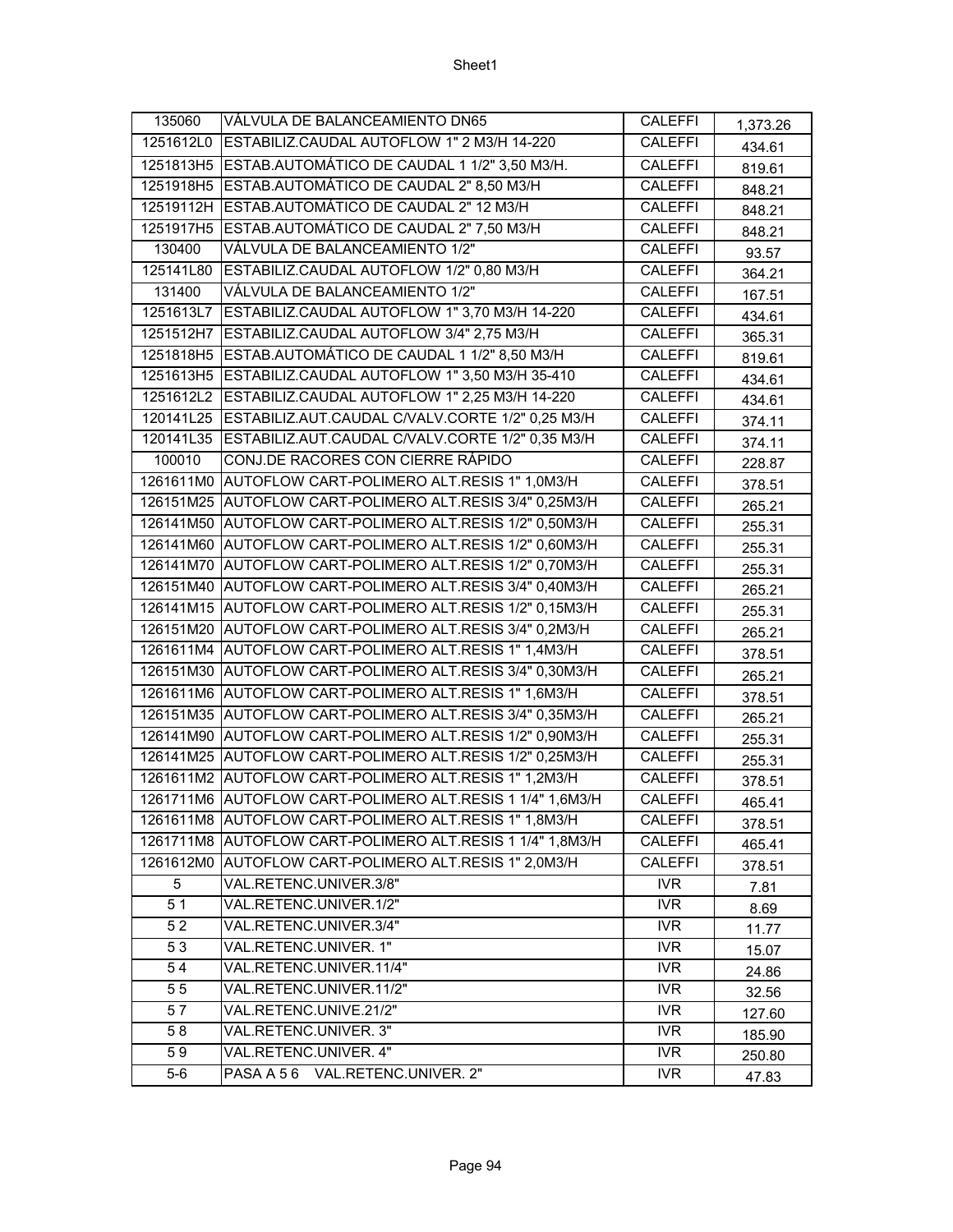| K196410M        | VAL.ESFERA P/TL T/ LOCA 1"X1" H-H M.ROJA MARIPOSA         | <b>IVR</b>               | 36.59  |
|-----------------|-----------------------------------------------------------|--------------------------|--------|
| 5216            | VALVULA ESF.COLECTOR ESCUADRA 3/4" AZUL                   | <b>IVR</b>               | 33.55  |
| 5213            | VALVULA ESF.COLECTOR RECTA 1" ROJA                        | <b>IVR</b>               | 39.93  |
| 5219            | VALVULA ESF.COLECTOR RECTO 11/4" ROJA                     | <b>IVR</b>               | 50.56  |
| 5211            | VALVULA ESF.COLECTOR RECTA 3/4" ROJA                      | <b>IVR</b>               | 24.53  |
| 5214            | VALVULA ESF.COLECTOR RECTA 1" AZUL                        | IVR                      | 39.93  |
| <b>52l 10</b>   | VALVULA ESF.COLECTOR RECTO 11/4" AZUL                     | $\overline{\text{IVR}}$  | 50.56  |
| 5217            | VALVULA ESF.COLECTOR ESCUADRA 1" ROJA                     | <b>IVR</b>               | 50.27  |
| 5215            | VALVULA ESF.COLECTOR ESCUADRA 3/4" ROJA                   | <b>IVR</b>               | 33.55  |
| 5212            | VALVULA ESF.COLECTOR RECTA 3/4" AZUL                      | <b>IVR</b>               | 24.53  |
| 5218            | VALVULA ESF.COLECTOR ESCUADRA 1" AZUL                     | $\overline{\text{IVR}}$  | 50.27  |
| 15212           | MANGUITO ELASTICO ENGOMADO 11/2" EPDM-ACEROZIN            | <b>KEWEL</b>             | 49.20  |
| 15213           | MANGUITO ELASTICO ENGOMADO 2" EPDM-ACEROZINCA             | <b>KEWEL</b>             | 57.67  |
| 15230           | MANGUITO ELASTICO ENGOMADO 21/2" EPDM-ACEROZIN            | <b>KEWEL</b>             | 93.93  |
| 15231           | MANGUITO ELASTICO ENGOMADO 3" EPDM-ACEROZINCA             | <b>KEWEL</b>             | 156.54 |
| 15209           | MANGUITO ELASTICO ENGOMADO 3/4" EPDM-ACEROZINO            | <b>KEWEL</b>             | 28.02  |
| 15210           | MANGUITO ELASTICO ENGOMADO 1" EPDM-ACEROZINCA             | <b>KEWEL</b>             | 35.67  |
| 15211           | MANGUITO ELASTICO ENGOMADO 11/4" EPDM-ACEROZIN            | <b>KEWEL</b>             | 43.32  |
|                 | K199912001 VAL.RETENC.UNIVER. 11/4"                       | <b>IVR</b>               | 23.86  |
|                 | K199920001 VAL.RETENC.UNIVER. 2"                          | $\overline{\text{IV}}$ R | 47.83  |
| KS <sub>5</sub> | VALVULA DE RETENCION SERIE PESADA 3/8"                    | <b>IVR</b>               | 10.63  |
| <b>KS51</b>     | VALVULA DE RETENCION SERIE PESADA 1/2"                    | <b>IVR</b>               | 11.62  |
| $KS$ 52         | VALVULA DE RETENCION SERIE PESADA 3/4"                    | $\overline{\text{IVR}}$  | 16.69  |
| <b>KS53</b>     | VALVULA DE RETENCION SERIE PESADA 1"                      | IVR                      | 25.71  |
|                 | K199905001 VAL.RETENC.UNIVER. 1/2"                        | <b>IVR</b>               | 7.55   |
| <b>KS54</b>     | VALVULA DE RETENCION SERIE PESADA 11/4"                   | $\overline{\text{IVR}}$  | 39.30  |
| <b>KS55</b>     | VALVULA DE RETENCION SERIE PESADA 11/2"                   | <b>IVR</b>               | 53.88  |
| <b>KS56</b>     | VALVULA DE RETENCION SERIE PESADA 2"                      | <b>IVR</b>               | 80.08  |
| <b>KS57</b>     | VALVULA DE RETENCION SERIE PESADA 2 1/2"                  | <b>IVR</b>               | 172.78 |
| KS58            | VALVULA DE RETENCION SERIE PESADA 3"                      | $\overline{\text{IVR}}$  | 264.22 |
| <b>KS59</b>     | VALVULA DE RETENCION SERIE PESADA 4"                      | <b>IVR</b>               | 396.21 |
|                 | K199915001 VAL.RETENC.UNIVER. 11/2"                       | <b>IVR</b>               | 33.50  |
| 15225           | MANGUITO ANTI-VIBRA EMBRIDADO DN32                        | <b>KEWEL</b>             | 61.80  |
| 15226           | MANGUITO ANTI-VIBRA EMBRIDADO DN40                        | <b>KEWEL</b>             | 71.69  |
| 15214           | <b>MANGUITO ANTI-VIBRA EMBRIDADO DN50</b>                 | <b>KEWEL</b>             | 68.04  |
| 15215           | MANGUITO ANTI-VIBRA EMBRIDADO DN65                        | <b>KEWEL</b>             | 80.40  |
| 15216           | MANGUITO ANTI-VIBRA EMBRIDADO DN80                        | <b>KEWEL</b>             | 103.82 |
| 15217           | MANGUITO ANTI-VIBRA EMBRIDADO DN100                       | <b>KEWEL</b>             | 124.76 |
| 15218           | MANGUITO ANTI-VIBRA EMBRIDADO DN125                       | <b>KEWEL</b>             | 153.01 |
| 15219           | MANGUITO ANTI-VIBRA EMBRIDADO DN150                       | <b>KEWEL</b>             | 250.70 |
| 15220           | MANGUITO ANTI-VIBRA EMBRIDADO DN200                       | <b>KEWEL</b>             | 341.33 |
| 15236           | MANGUITO ANTI-VIBRA EMBRIDADO DN250                       | <b>KEWEL</b>             | 561.43 |
| 15238           | MANGUITO ANTI-VIBRA EMBRIDADO DN300                       | <b>KEWEL</b>             | 415.48 |
| 15240           | MANGUITO ANTI-VIBRA EMBRIDADO DN400                       | <b>KEWEL</b>             | 688.55 |
|                 | PUSH871TRRVAL. ESFERA CONEX. BOMBA C/RETENCION MANETA C/R | <b>KEWEL</b>             | 43.55  |
|                 | PUSH871TRAVAL. ESFERA CONEX. BOMBA C/RETENCION MANETA C/A | <b>KEWEL</b>             | 43.55  |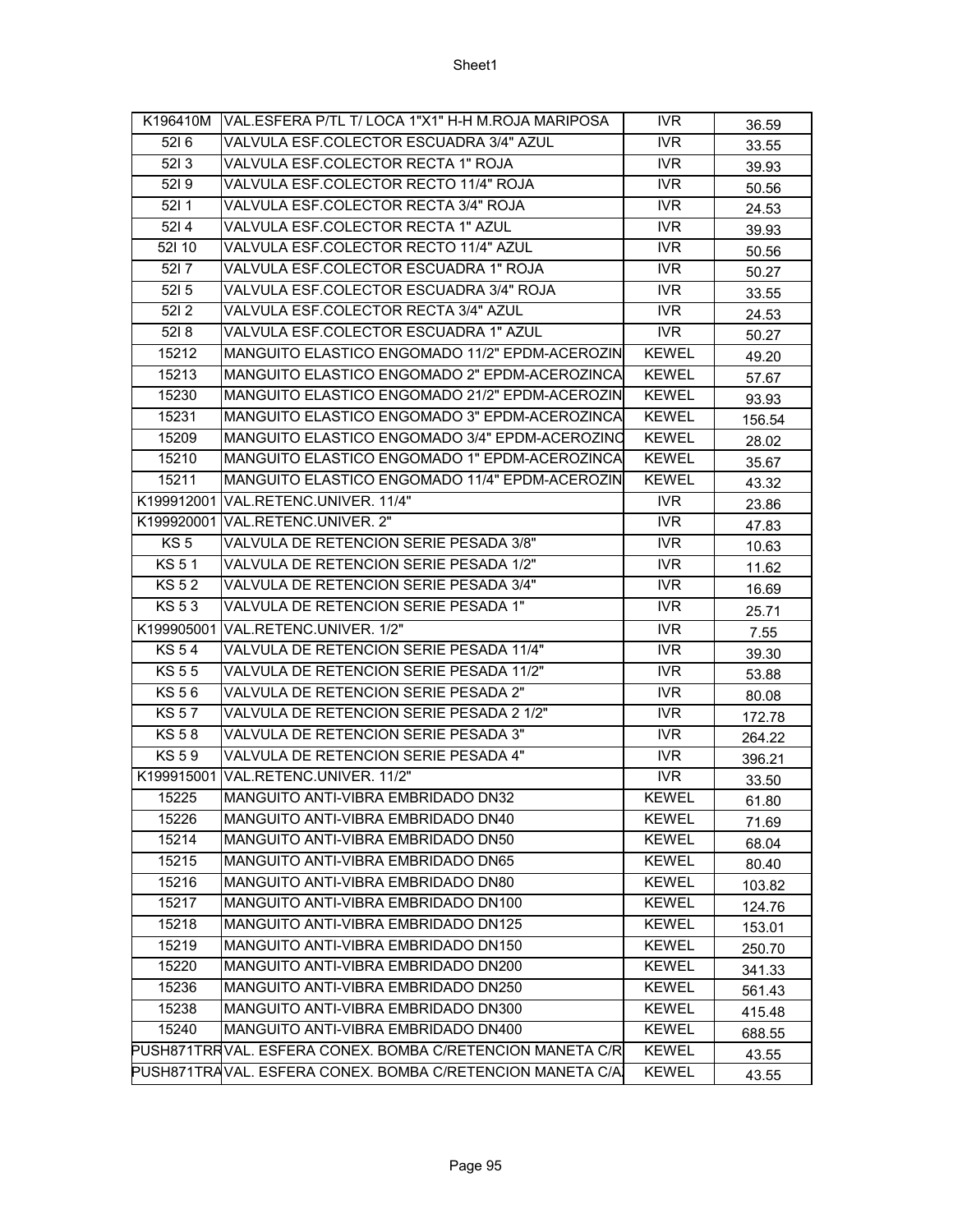|                    | PUSH870TR VAL. ESFERA CONEX. BOMBA TERMOMETRO MANETA C. | <b>KEWEL</b>            | 40.02  |
|--------------------|---------------------------------------------------------|-------------------------|--------|
|                    | PUSH870TA VAL. ESFERA CONEX. BOMBA TERMOMETRO MANETA C/ | <b>KEWEL</b>            | 40.02  |
|                    | PUSH870A VAL. ESFERA CONEX. BOMBA MANETA MARIPOSA C/AZU | <b>KEWEL</b>            | 30.48  |
|                    | PUSH870R VAL. ESFERA CONEX. BOMBA MANETA MARIPOSA C/ROJ | <b>KEWEL</b>            | 30.48  |
| K70593             | FILTRO EN Y HIERRO FUNDIDO PN16 DN150 6"                | <b>KEWEL</b>            | 895.91 |
| K70590             | FILTRO EN Y HIERRO FUNDIDO PN16 DN80 3"                 | <b>KEWEL</b>            | 333.75 |
| K70763             | VAL.DE RETORNO DOBLE CLAPETA TIPO WAFER PN16 DN         | <b>KEWEL</b>            | 172.84 |
|                    | K199903001 VAL.RETENC.UNIVER. 3/8"                      | <b>IVR</b>              | 6.68   |
|                    | K199910001 VAL.RETENC.UNIVER. 1"                        | <b>IVR</b>              | 17.55  |
| K70762             | VAL.DE RETORNO DOBLE CLAPETA TIPO WAFER PN16 DN         | <b>KEWEL</b>            | 112.64 |
|                    | K199907001 VAL.RETENC.UNIVER. 3/4"                      | $\overline{\text{IVR}}$ | 10.63  |
| K70765             | VAL.DE RETORNO DOBLE CLAPETA TIPO WAFER PN16 DN         | <b>KEWEL</b>            | 294.32 |
| K70591             | FILTRO EN Y HIERRO FUNDIDO PN16 DN100 4"                | <b>KEWEL</b>            | 437.57 |
| 306504             | FILTRO EN Y LATÓN 1/2"                                  | $\overline{\text{IVR}}$ | 8.91   |
| 306511             | FILTRO EN Y LATÓN 3"                                    | IVR                     | 237.60 |
| 306502             | FILTRO EN Y LATÓN 1/4"                                  | <b>IVR</b>              | 9.24   |
| 306503             | FILTRO EN Y LATÓN 3/8"                                  | <b>IVR</b>              | 8.69   |
| 306509             | FILTRO EN Y LATÓN 2"                                    | <b>IVR</b>              | 96.80  |
| 306507             | FILTRO EN Y LATÓN 1 1/4"                                | <b>IVR</b>              | 44.00  |
| 306505             | FILTRO EN Y LATÓN 3/4"                                  | <b>IVR</b>              | 13.31  |
| 306512             | FILTRO EN Y LATÓN 4"                                    | <b>IVR</b>              | 319.00 |
| 306510             | FILTRO EN Y LATÓN 2 1/2"                                | $\overline{\text{IVR}}$ | 181.50 |
| 306508             | FILTRO EN Y LATÓN 1 1/2"                                | <b>IVR</b>              | 49.50  |
| 306506             | FILTRO EN Y LATÓN 1"                                    | <b>IVR</b>              | 22.66  |
| 603450             | GRIFO JARDIN C.VAL. ANTIHIELO 1/2"MX3/4"M Ø12           | <b>CALEFFI</b>          | 122.75 |
| F89046/C           | RECAMBIO CART. ANTIHIELO CROM. PARA 603450              | <b>CALEFFI</b>          | 73.43  |
| 106805             | VALVULA DE ESFERA CON PURGA H-H 1/2"                    | <b>IVR</b>              | 17.66  |
| 160 15             | VALVULA DE COMPUERTA H-H 11/2"                          | <b>IVR</b>              | 30.13  |
| $\overline{441}$ 6 | VALVULA DE ESFERA SOLAR M-H MANETA 11/2"                | <b>IVR</b>              | 86.52  |
| 441A 4             | VALVULA DE ESFERA SOLAR M-H MARIPOSA 1"                 | $\overline{\text{IVR}}$ | 36.01  |
| 5211               | VALVULA ESF.COLECTOR RECTA 3/4" ROJA                    | <b>IVR</b>              | 25.70  |
| K1957 5            | VALV. ESF. H-H PN40 MANETA 1"                           | <b>IVR</b>              | 26.84  |
| RC 7               | RACOR 3 PIEZAS 2"                                       | <b>IVR</b>              | 120.05 |
| RD <sub>1</sub>    | RACOR 3 PIEZAS 3/8"                                     | <b>IVR</b>              | 6.13   |
| KVBOM 2            | VALVULA / RACOR BOMBA 1"                                | IVR                     | 29.07  |
| <b>KTERVAL</b>     | TERMOMETRO DE VAL. COLECTOR 3/8"                        | <b>IVR</b>              | 15.07  |
| K117660001         | VALVULA MARIPOSA MANUAL WAFER DN150                     | <b>KEWEL</b>            | 232.29 |
| K191908M           | VAL. ESF. M-H PN40 MARIPOSA 1/2"                        | <b>IVR</b>              | 10.54  |
| 160 20             | VALVULA DE COMPUERTA H-H 2"                             | <b>IVR</b>              | 52.49  |
| 4417               | VALVULA DE ESFERA SOLAR M-H MANETA 2"                   | IVR                     | 125.94 |
| 5212               | VALVULA ESF.COLECTOR RECTA 3/4" AZUL                    | <b>IVR</b>              | 20.89  |
| K1957_6            | VAL.ESF.H-H PN40 MANETA 11/4"                           | IVR                     | 42.14  |
| K1957 7            | VAL.ESF.H-H PN40 MANETA 11/2"                           | <b>IVR</b>              | 56.14  |
| K1957 8            | VAL.ESF.H-H PN40 MANETA 2"                              | IVR                     | 90.28  |
| RD <sub>5</sub>    | RACOR 3 PIEZAS 11/4"                                    | <b>IVR</b>              | 20.83  |
|                    | K117680001 VALVULA MARIPOSA MANUAL WAFER DN200          | <b>KEWEL</b>            | 372.43 |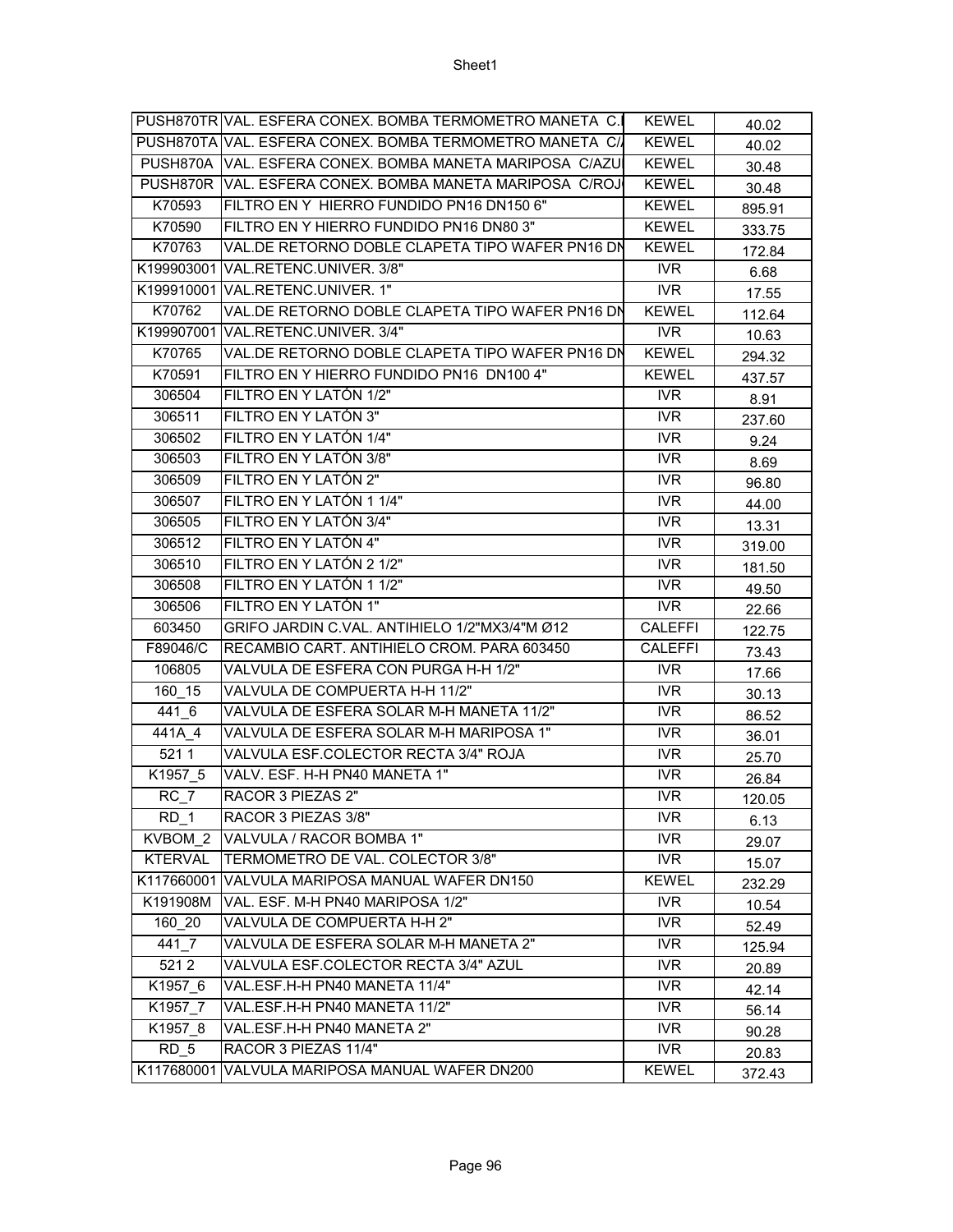|                     | K117690001 VALVULA MARIPOSA MANUAL WAFER DN250        | IVR                      | 537.89 |
|---------------------|-------------------------------------------------------|--------------------------|--------|
| K191807             | VAL. ESF. H-H PN40 MANETA 3/4"                        | <b>IVR</b>               | 13.07  |
| K191810             | VAL. ESF. H-H PN40 MANETA 1"                          | <b>IVR</b>               | 21.19  |
| 440 1               | VALVULA ESFERA SOLAR H-H MANETA 3/8"                  | <b>IVR</b>               | 10.13  |
| 441A 1              | VALVULA DE ESFERA SOLAR M-H MARIPOSA 3/8"             | <b>IVR</b>               | 10.76  |
| 441A 2              | VALVULA DE ESFERA SOLAR M-H MARIPOSA 1/2"             | <b>IVR</b>               | 16.95  |
| 5213                | VALVULA ESF.COLECTOR RECTA 1" ROJA                    | $\overline{\text{IVR}}$  | 33.86  |
|                     | K1957 1M VAL.ESF.H-H PN40 MARIPOSA 1/4"               | <b>IVR</b>               | 7.72   |
| $RD_6$              | RACOR 3 PIEZAS 11/2"                                  | <b>IVR</b>               | 49.31  |
| 106825              | VALVULA ESFERA CON PURGA H-H 11/4"                    | <b>IVR</b>               | 46.61  |
|                     | K117695001 VALVULA MARIPOSA MANUAL WAFER DN300        | <b>IVR</b>               | 786.24 |
| K132503             | PROLONG.TELESCOPICA RADIADOR 3/8" X 1/2"              | <b>IVR</b>               | 5.16   |
| K191812             | VAL. ESF. H-H PN40 MANETA 1 1/4"                      | <b>IVR</b>               | 34.13  |
|                     | K168505001 VALV. ESF. EMBRIDADA AISI316 DN15          | <b>IVR</b>               | 133.00 |
|                     | K168507001 VALV. ESF. EMBRIDADA AISI316 DN20          | <b>IVR</b>               | 163.60 |
| 107 112             | VALVULA ESFERA 3 VIAS EN T 11/4"                      | <b>IVR</b>               | 130.65 |
| 440 2               | VALVULA ESFERA SOLAR H-H MANETA 1/2"                  | <b>IVR</b>               | 16.36  |
| 440 3               | VALVULA ESFERA SOLAR H-H MANETA 3/4"                  | <b>IVR</b>               | 21.42  |
| 106 05              | VALVULA ESFERA 3 VIAS EN Y 1/2"-3/8"-1/2"             | $\overline{\text{IVR}}$  | 42.72  |
| 106 07              | VALVULA ESFERA 3 VIAS EN Y 3/4"-1/2"-3/4" H-H-H       | $\overline{\text{IV}}$ R | 39.79  |
| 5214                | VALVULA ESF.COLECTOR RECTA 1" AZUL                    | <b>IVR</b>               | 33.86  |
|                     | K1957 2M VAL.ESF.H-H PN40 MARIPOSA 3/8"               | <b>IVR</b>               | 7.90   |
| 113005              | VALVULA DE ESFERA SANITARIA EMPOTRAR 1/2" H-H         | <b>IVR</b>               | 34.61  |
| 113007              | VALVULA DE ESFERA SANITARIA EMPOTRAR 3/4" H-H         | <b>IVR</b>               | 48.38  |
|                     | K169712001 PASA A 15225 MANGUITO ANTI-VIBRA EMB.DN32  | IVR                      | 84.04  |
|                     | K169715001 PASA A 15226 MANGUITO ANTI-VIBRA EMB.DN40  | <b>IVR</b>               | 84.04  |
|                     | K169720001 PASA A 15214 MANGUITO ANTI-VIBRA EMB.DN50  | <b>IVR</b>               | 98.87  |
| K132505             | PROLONG.TELESCOPICA RADIADOR 1/2" X 3/4"              | <b>IVR</b>               | 9.22   |
| 106807              | VALVULA DE ESFERA CON PURGA H-H 3/4"-FUERA PRODU      | <b>IVR</b>               | 22.84  |
|                     | K168510001 VALV. ESF. EMBRIDADA AISI316 DN25          | $\overline{\text{IVR}}$  | 197.74 |
| 107 115             | VALVULA ESFERA 3 VIAS EN T 11/2"                      | <b>IVR</b>               | 215.39 |
| $440_4$             | VALVULA ESFERA SOLAR H-H MANETA 1"                    | IVR                      | 34.01  |
| 106 10              | VALVULA ESFERA 3 VIAS EN Y 1"-3/4"-1" H-H-H           | <b>IVR</b>               | 59.20  |
| K1957_3M            | VAL.ESF.H-H PN40 MARIPOSA 1/2"                        | IVR.                     | 11.57  |
| 106830              | VALVULA ESFERA CON PURGA H-H 11/2"                    | <b>IVR</b>               | 65.56  |
| 106835              | VALVULA ESFERA CON PURGA H-H 2"                       | IVR                      | 92.75  |
|                     | K169725001 PASA A 15215 MANGUITO ANTI-VIBRA EMB. DN65 | <b>IVR</b>               | 125.94 |
| K132507             | PROLONG.TELESCOPICA RADIADOR 3/4" X 1"                | <b>IVR</b>               | 13.07  |
| 106810              | VALVULA DE ESFERA CON PURGA H-H 1"                    | <b>IVR</b>               | 32.60  |
|                     | K168512001 VALV. ESF. EMBRIDADA AISI316 DN32          | <b>IVR</b>               | 247.17 |
| $107 \overline{12}$ | VALVULA ESFERA 3 VIAS EN L 11/4"                      | <b>IVR</b>               | 130.65 |
| 106 12              | VALVULA ESFERA 3 VIAS EN Y 11/4"-1"-11/4" H-H-H       | <b>IVR</b>               | 56.50  |
| 5217                | VALVULA ESF.COLECTOR ESCUADRA 1" ROJA                 | <b>IVR</b>               | 46.72  |
| K1957_4M            | VAL.ESF.H-H PN40 MARIPOSA 3/4"                        | IVR                      | 16.13  |
| K1957_5M            | VAL.ESF.H-H PN40 MARIPOSA 1"                          | <b>IVR</b>               | 26.60  |
| 113010              | VALVULA DE ESFERA SANITARIA EMPOTRAR 1" H-H           | IVR                      | 68.04  |